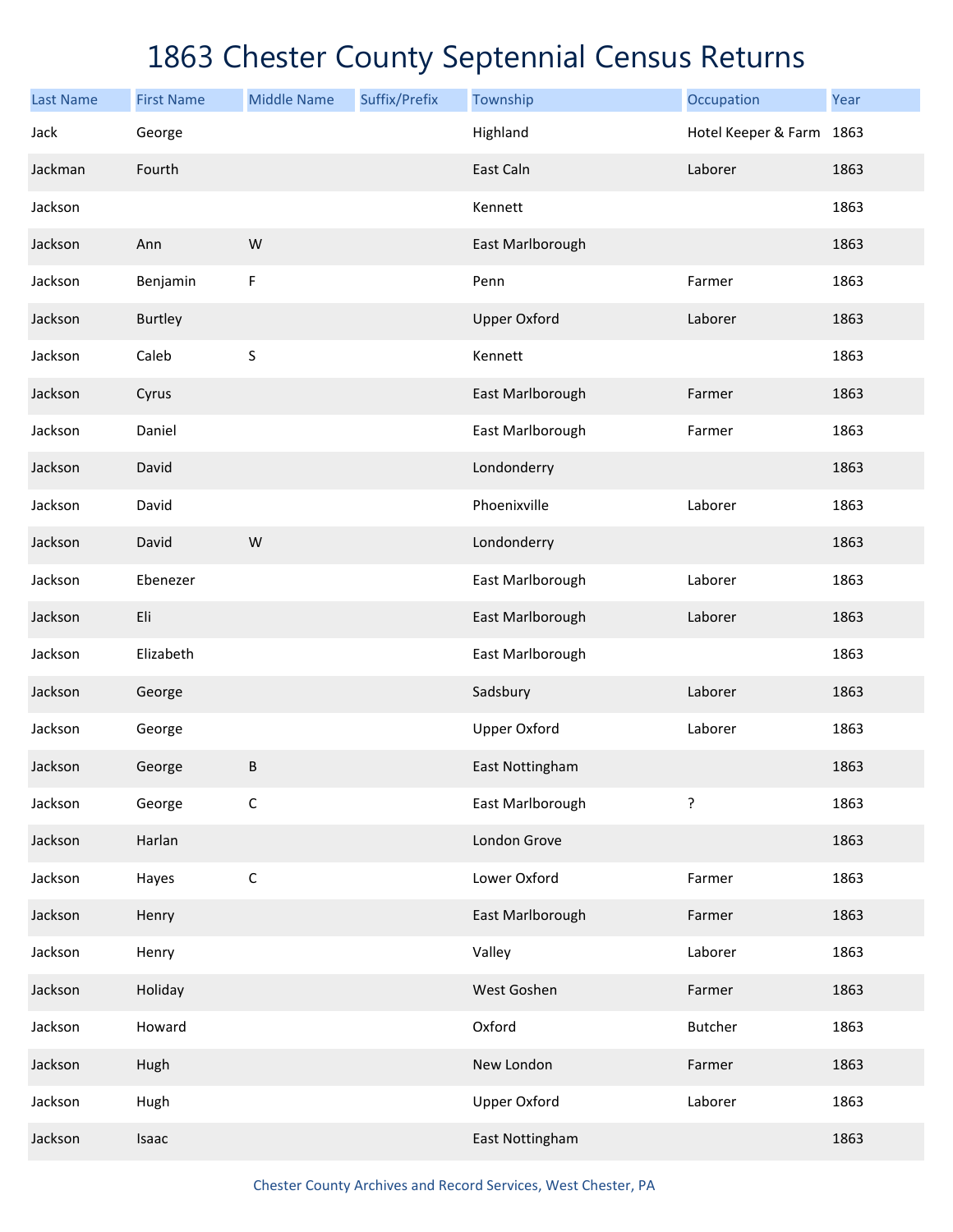| <b>Last Name</b> | <b>First Name</b> | <b>Middle Name</b> | Suffix/Prefix | Township             | Occupation | Year |
|------------------|-------------------|--------------------|---------------|----------------------|------------|------|
| Jackson          | Isaac             |                    |               | London Grove         |            | 1863 |
| Jackson          | Isaac             | ${\sf P}$          |               | Penn                 | Farmer     | 1863 |
| Jackson          | Jacob             |                    |               | Newlin               |            | 1863 |
| Jackson          | Jacob             |                    |               | <b>West Bradford</b> | Mason      | 1863 |
| Jackson          | James             |                    |               | East Caln            | Farmer     | 1863 |
| Jackson          | James             | $\mathsf K$        |               | East Nottingham      | Clerk      | 1863 |
| Jackson          | James             | W                  |               | Lower Oxford         | Smith      | 1863 |
| Jackson          | Jane              | $\sf T$            |               | London Grove         |            | 1863 |
| Jackson          | Jesse             |                    |               | Valley               | Laborer    | 1863 |
| Jackson          | Job               |                    |               | London Grove         |            | 1863 |
| Jackson          | John              |                    | Jr.           | Franklin             |            | 1863 |
| Jackson          | John              |                    |               | Londonderry          |            | 1863 |
| Jackson          | John              |                    |               | Sadsbury             | Mason      | 1863 |
| Jackson          | John              |                    |               | West Chester         | Blacksmith | 1863 |
| Jackson          | Jonathan          |                    | Jr.           | East Marlborough     | Laborer    | 1863 |
| Jackson          | Jonathan          |                    |               | East Marlborough     | Farmer     | 1863 |
| Jackson          | Joshua            |                    |               | Londonderry          |            | 1863 |
| Jackson          | Josiah            |                    |               | Kennett Square       | Farmer     | 1863 |
| Jackson          | Lydia             |                    |               | East Brandywine      | Farmer     | 1863 |
| Jackson          | Lydia             |                    |               | East Marlborough     |            | 1863 |
| Jackson          | Lydia             |                    |               | Kennett              |            | 1863 |
| Jackson          | Marshall          |                    |               | East Marlborough     | Laborer    | 1863 |
| Jackson          | Milton            |                    |               | East Bradford        |            | 1863 |
| Jackson          | Norris            | ${\sf P}$          |               | East Marlborough     | Laborer    | 1863 |
| Jackson          | $\mathsf O$       | E                  |               | West Goshen          | Farmer     | 1863 |
| Jackson          | Obed              |                    |               | East Marlborough     | Farmer     | 1863 |
| Jackson          | Obed              |                    |               | East Marlborough     | Farmer     | 1863 |
| Jackson          | Rebecca           |                    |               | Sadsbury             |            | 1863 |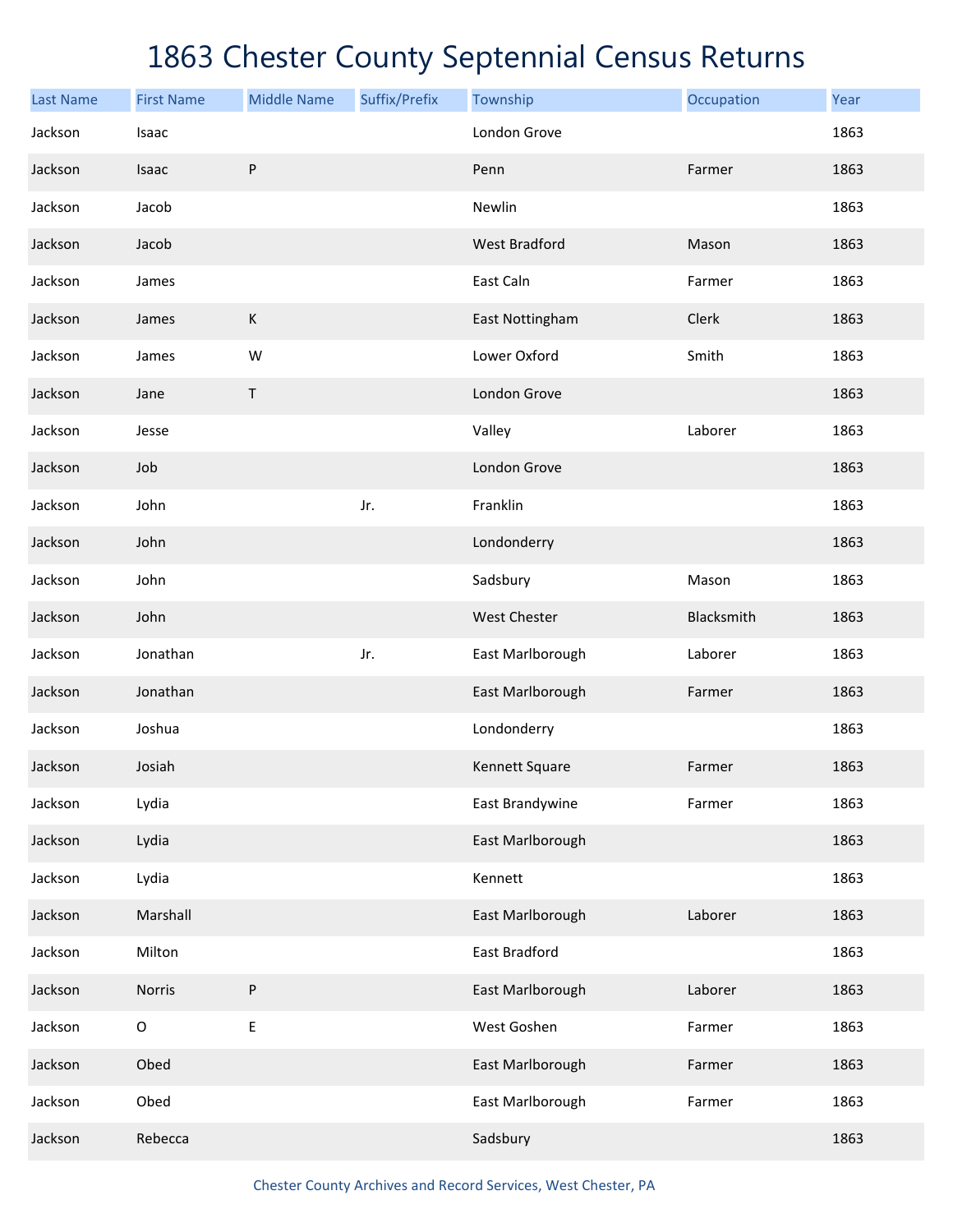| <b>Last Name</b> | <b>First Name</b> | <b>Middle Name</b> | Suffix/Prefix | Township                | Occupation | Year |
|------------------|-------------------|--------------------|---------------|-------------------------|------------|------|
| Jackson          | Robert            |                    |               | East Marlborough        | Laborer    | 1863 |
| Jackson          | Robert            |                    |               | East Nottingham         |            | 1863 |
| Jackson          | Robert            | M                  |               | West Fallowfield        |            | 1863 |
| Jackson          | Samuel            |                    |               | <b>East Fallowfield</b> | Carpenter  | 1863 |
| Jackson          | Samuel            |                    |               | Newlin                  | Laborer    | 1863 |
| Jackson          | Samuel            |                    |               | Sadsbury                |            | 1863 |
| Jackson          | Samuel            |                    |               | West Fallowfield        |            | 1863 |
| Jackson          | Sarah             |                    |               | <b>West Chester</b>     | Lady       | 1863 |
| Jackson          | Sarah             | Ann                |               | East Marlborough        |            | 1863 |
| Jackson          | Sarah             | L                  |               | London Grove            |            | 1863 |
| Jackson          | Seth              |                    |               | West Chester            | Gentleman  | 1863 |
| Jackson          | Sidney            |                    |               | East Marlborough        |            | 1863 |
| Jackson          | Soloman           |                    |               | Tredyffrin              |            | 1863 |
| Jackson          | Solomon           |                    |               | West Whiteland          | Laborer    | 1863 |
| Jackson          | Thomas            |                    |               | East Goshen             | Laborer    | 1863 |
| Jackson          | Thomas            |                    |               | Newlin                  | Laborer    | 1863 |
| Jackson          | Thomas            | J                  |               | East Marlborough        | Farmer     | 1863 |
| Jackson          | Whittingham       |                    |               | <b>West Bradford</b>    | Mason      | 1863 |
| Jackson          | William           |                    |               | <b>East Pikeland</b>    |            | 1863 |
| Jackson          | William           |                    |               | Easttown                | Laborer    | 1863 |
| Jackson          | William           |                    |               | London Grove            |            | 1863 |
| Jackson          | William           |                    |               | Sadsbury                | Laborer    | 1863 |
| Jackson          | William           |                    |               | <b>Upper Oxford</b>     | Carpenter  | 1863 |
| Jackson          | William           |                    |               | Valley                  | Farmer     | 1863 |
| Jackson          | William           |                    |               | West Bradford           | Laborer    | 1863 |
| Jackson          | William           | $\sf S$            |               | Kennett Square          | Clerk      | 1863 |
| Jacob            | Charles           |                    |               | West Chester            | Cigarmaker | 1863 |
| Jacob            | George            |                    |               | East Goshen             | Laborer    | 1863 |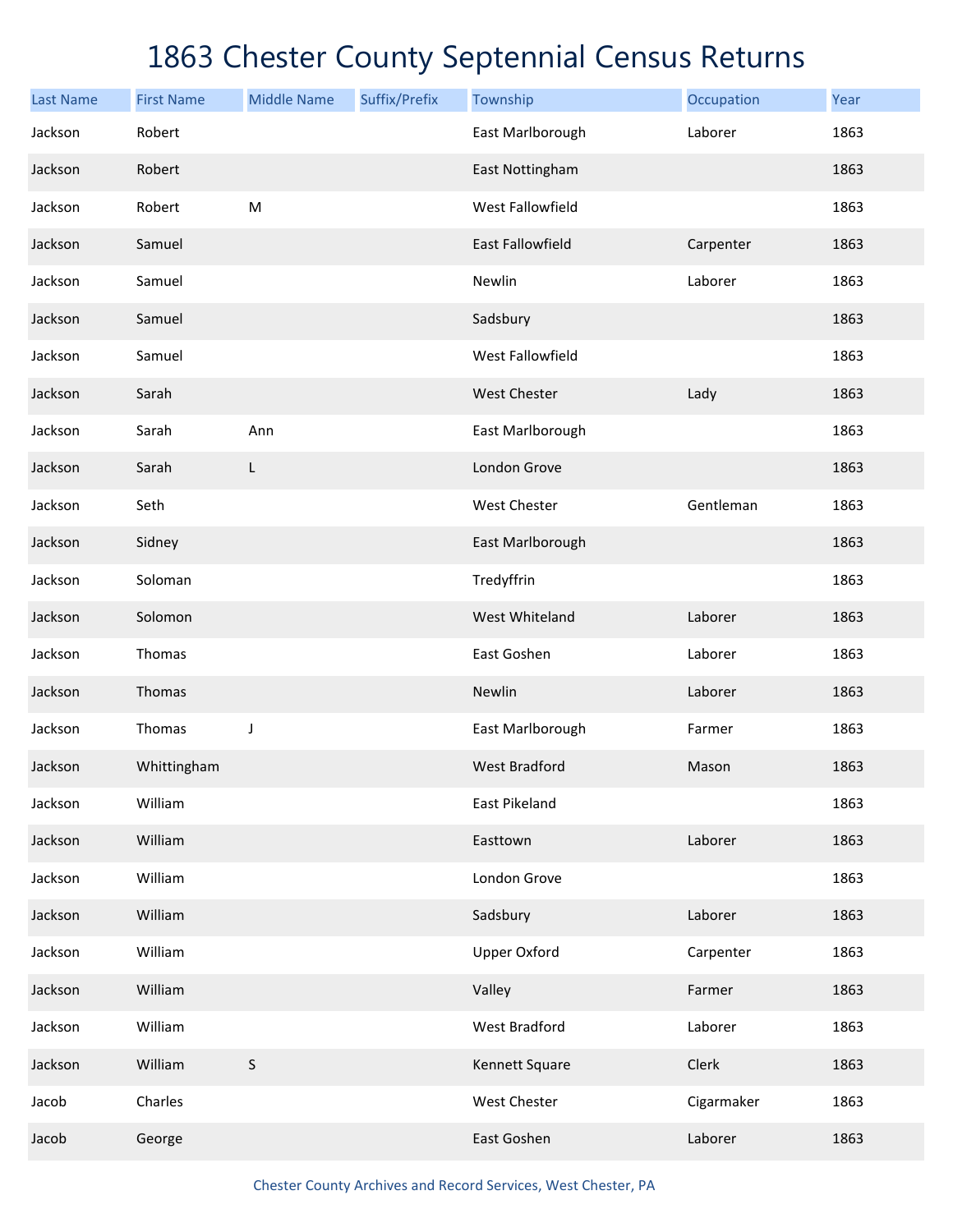| <b>Last Name</b> | <b>First Name</b> | <b>Middle Name</b> | Suffix/Prefix | Township              | Occupation            | Year |
|------------------|-------------------|--------------------|---------------|-----------------------|-----------------------|------|
| Jacob            | George            |                    | Jr.           | Schuylkill            | Laborer               | 1863 |
| Jacobs           | Ann               | $\sf B$            |               | <b>East Whiteland</b> |                       | 1863 |
| Jacobs           | Anna              | B                  |               | West Whiteland        |                       | 1863 |
| Jacobs           | Cyrus             |                    |               | <b>West Bradford</b>  | Gentleman             | 1863 |
| Jacobs           | Cyrus             |                    |               | West Marlborough      | Farmer                | 1863 |
| Jacobs           | Frances           |                    |               | East Whiteland        | Farmer                | 1863 |
| Jacobs           | George            |                    |               | East Whiteland        | Farmer                | 1863 |
| Jacobs           | George            | W                  |               | West Whiteland        | Gentleman             | 1863 |
| Jacobs           | Henry             |                    |               | Franklin              | Farmer                | 1863 |
| Jacobs           | Hiram             |                    |               | New London            | Carpenter             | 1863 |
| Jacobs           | James             |                    |               | Sadsbury              | Manufacturer          | 1863 |
| Jacobs           | Jesse             | $\sf E$            |               | West Chester          | Clerk                 | 1863 |
| Jacobs           | John              |                    |               | West Brandywine       | Farmer                | 1863 |
| Jacobs           | Joseph            |                    |               | East Whiteland        | Farmer                | 1863 |
| Jacobs           | Joseph            |                    |               | Tredyffrin            |                       | 1863 |
| Jacobs           | Joseph            | $\sf B$            |               | Charlestown           |                       | 1863 |
| Jacobs           | Richard           |                    |               | Sadsbury              |                       | 1863 |
| Jacobs           | Robert            |                    |               | West Whiteland        | Laborer               | 1863 |
| Jacobs           | Samuel            |                    |               | East Whiteland        | Farmer                | 1863 |
| Jacobs           | Thomas            | $\sf B$            |               | West Chester          | Gentleman             | 1863 |
| Jacobs           | Thomas            | $\sf H$ B          |               | Charlestown           |                       | 1863 |
| Jacobs           | William           |                    |               | Uwchlan               | Farmer                | 1863 |
| Jainkins         | Evan              |                    |               | Pennsbury             | Laborer               | 1863 |
| Jakwood          | David             |                    |               | Valley                | Laborer               | 1863 |
| James            | Abner             | $\mathsf E$        |               | <b>West Nantmeal</b>  | Farmer                | 1863 |
| James            | Caleb             |                    |               | <b>Upper Oxford</b>   | Laborer               | 1863 |
| James            | Coffman           |                    |               | London Britain        | <b>School Teacher</b> | 1863 |
| James            | David             |                    |               | Phoenixville          | Soldier               | 1863 |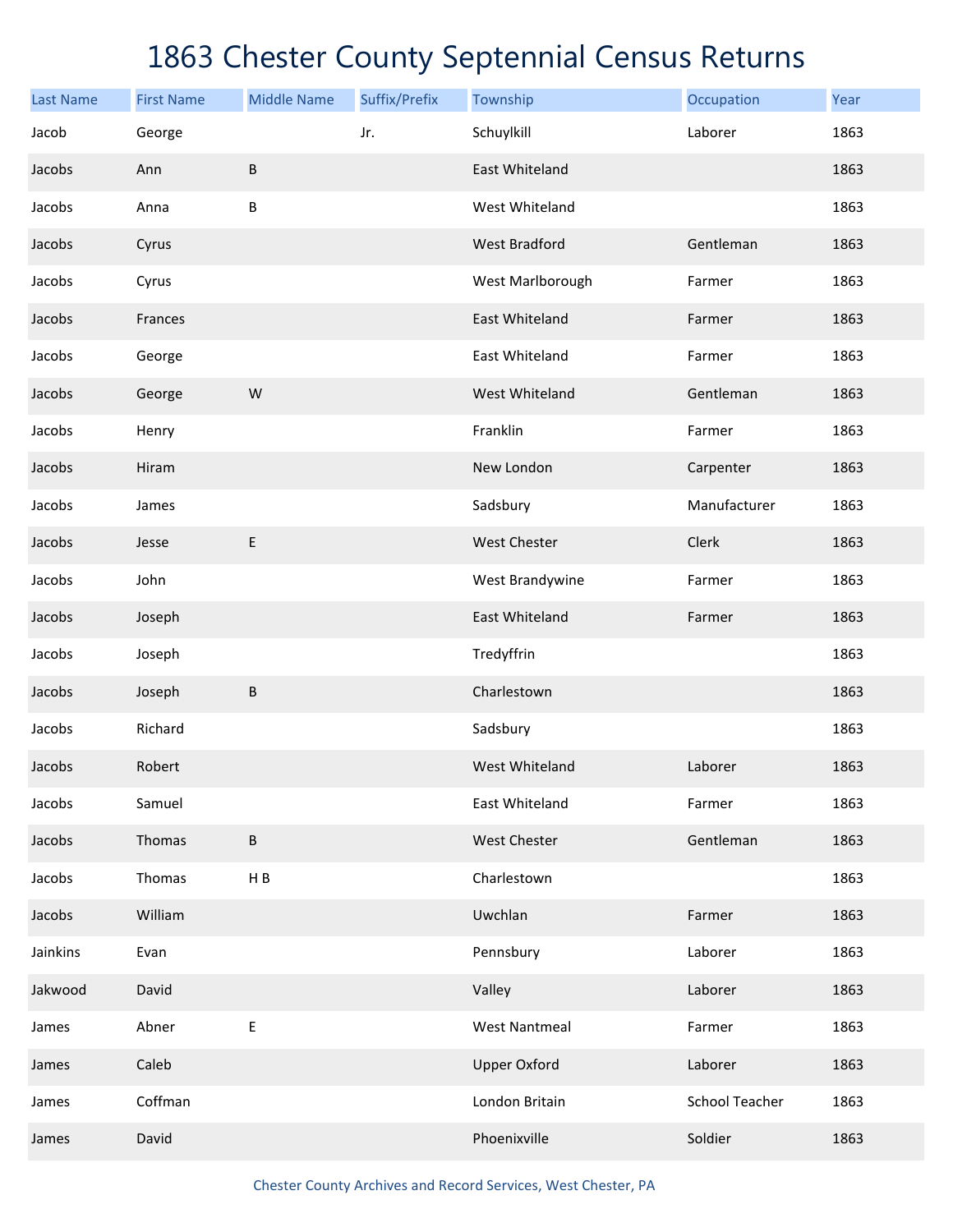| <b>Last Name</b> | <b>First Name</b> | <b>Middle Name</b> | Suffix/Prefix | Township             | Occupation               | Year |
|------------------|-------------------|--------------------|---------------|----------------------|--------------------------|------|
| James            | Edward            |                    |               | Phoenixville         | Heater                   | 1863 |
| James            | Edward            | F                  |               | <b>West Chester</b>  | Clerk                    | 1863 |
| James            | Edwin             |                    |               | East Bradford        |                          | 1863 |
| James            | Ephraim           | E                  |               | <b>West Nantmeal</b> | Farmer                   | 1863 |
| James            | Francis           |                    |               | West Chester         | Lawyer                   | 1863 |
| James            | Harriet           | ${\sf M}$          |               | <b>West Chester</b>  | Lady                     | 1863 |
| James            | Hickman           |                    |               | West Chester         | Butcher                  | 1863 |
| James            | Hunter            |                    |               | <b>West Nantmeal</b> | Laborer                  | 1863 |
| James            | Isaac             |                    |               | Charlestown          |                          | 1863 |
| James            | Isaac             |                    |               | Schuylkill           | Farmer                   | 1863 |
| James            | James             |                    |               | East Caln            |                          | 1863 |
| James            | James             | L                  |               | <b>West Nantmeal</b> | Miner                    | 1863 |
| James            | Jesse             |                    |               | <b>West Nantmeal</b> | Farmer                   | 1863 |
| James            | Jesse             | Allen              |               | <b>West Nantmeal</b> | Laborer                  | 1863 |
| James            | John              |                    |               | East Bradford        |                          | 1863 |
| James            | John              |                    |               | New Garden           | Farmer                   | 1863 |
| James            | Kurtz             |                    |               | Kennett Square       | Farmer                   | 1863 |
| James            | Philop            |                    |               | Schuylkill           | Gentleman                | 1863 |
| James            | Sidney            | $\mathsf C$        |               | East Bradford        |                          | 1863 |
| James            | Susan             | Y                  |               | Willistown           |                          | 1863 |
| James            | Thomas            |                    |               | Phoenixville         | Soldier                  | 1863 |
| James            | Wellington        |                    |               | <b>West Bradford</b> | Steward (poorhouse) 1863 |      |
| James            | William           |                    |               | East Fallowfield     | Laborer                  | 1863 |
| James            | William           |                    |               | <b>West Nantmeal</b> | Laborer                  | 1863 |
| James            | William           | F                  |               | West Chester         | Clerk                    | 1863 |
| Jameson          | Alban             |                    |               | <b>West Nantmeal</b> | Laborer                  | 1863 |
| Jamison          | John              |                    |               | Lower Oxford         | Laborer                  | 1863 |
| Janes            | Thomas            | $\mathsf C$        |               | Elk                  | Farmer                   | 1863 |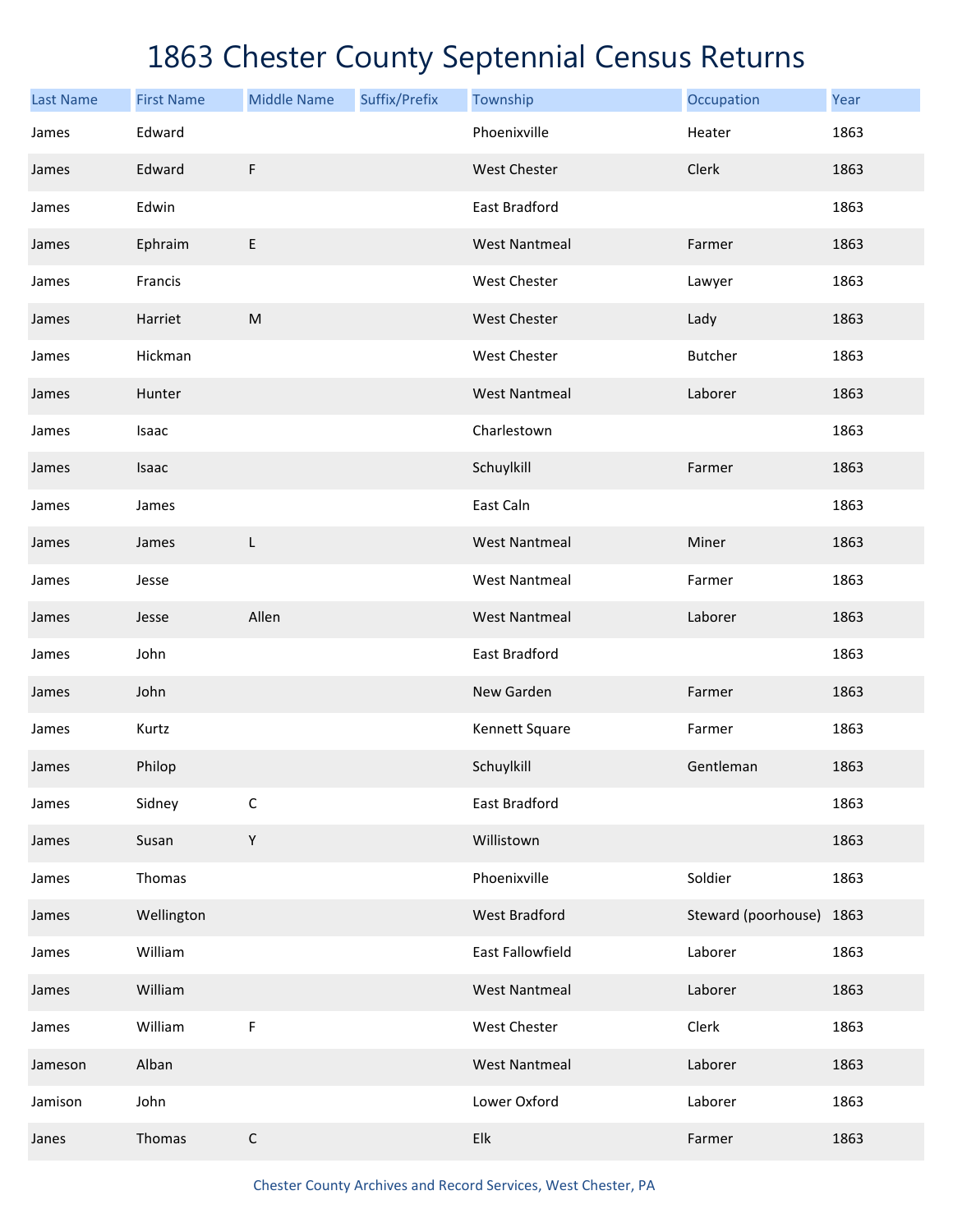| <b>Last Name</b> | <b>First Name</b> | <b>Middle Name</b> | Suffix/Prefix | Township            | Occupation  | Year |
|------------------|-------------------|--------------------|---------------|---------------------|-------------|------|
| Janey            | James             | Τ                  |               | East Nottingham     | Storekeeper | 1863 |
| Janney           | James             | Τ                  |               | East Nottingham     |             | 1863 |
| Jaquett          | Isaac             | G                  |               | London Grove        | Courier     | 1863 |
| Jaquett          | John              |                    |               | Honey Brook         | Miller      | 1863 |
| Jaquett          | Peter             | L                  |               | <b>Upper Oxford</b> | Farmer      | 1863 |
| Jardine          | John              | $\mathsf D$        |               | Charlestown         |             | 1863 |
| Jarrett          | Joseph            |                    |               | Tredyffrin          |             | 1863 |
| Jasenskey        | Rachel            |                    |               | West Caln           | Farmer      | 1863 |
| Jasinsky         | William           |                    |               | West Marlborough    | Farmer      | 1863 |
| Jay              | Ceaser            |                    |               | Lower Oxford        | Laborer     | 1863 |
| Jay              | Joshua            |                    |               | <b>Upper Oxford</b> | Laborer     | 1863 |
| Jay              | Randel            |                    |               | Lower Oxford        | Farmer      | 1863 |
| Jay              | Westley           |                    |               | <b>Upper Oxford</b> | Laborer     | 1863 |
| Jay              | William           |                    |               | <b>Upper Oxford</b> | Laborer     | 1863 |
| Jeanes           | Isah.             |                    |               | New London          | Storekeeper | 1863 |
| Jeanes           | William           |                    |               | New London          | Shoemaker   | 1863 |
| Jeans            | Joseph            |                    |               | Tredyffrin          |             | 1863 |
| Jeff             | Thoma             |                    |               | <b>Upper Oxford</b> | Laborer     | 1863 |
| Jefferis         | Bennett           |                    |               | Newlin              | Gentleman   | 1863 |
| Jefferis         | Chalkley          |                    |               | West Chester        | Gentleman   | 1863 |
| Jefferis         | Cheyney           |                    |               | East Bradford       |             | 1863 |
| Jefferis         | Cheyney           |                    |               | West Chester        | Gentleman   | 1863 |
| Jefferis         | David             | К                  |               | Sadsbury            |             | 1863 |
| Jefferis         | Elizabeth         |                    |               | West Chester        | Lady        | 1863 |
| Jefferis         | Emmor             | $\sf B$            |               | Londonderry         |             | 1863 |
| Jefferis         | Harvery           |                    |               | Kennett             |             | 1863 |
| Jefferis         | Isaac             |                    | Jr.           | Newlin              | Miller      | 1863 |
| Jefferis         | Isaac             |                    |               | Newlin              | Farmer      | 1863 |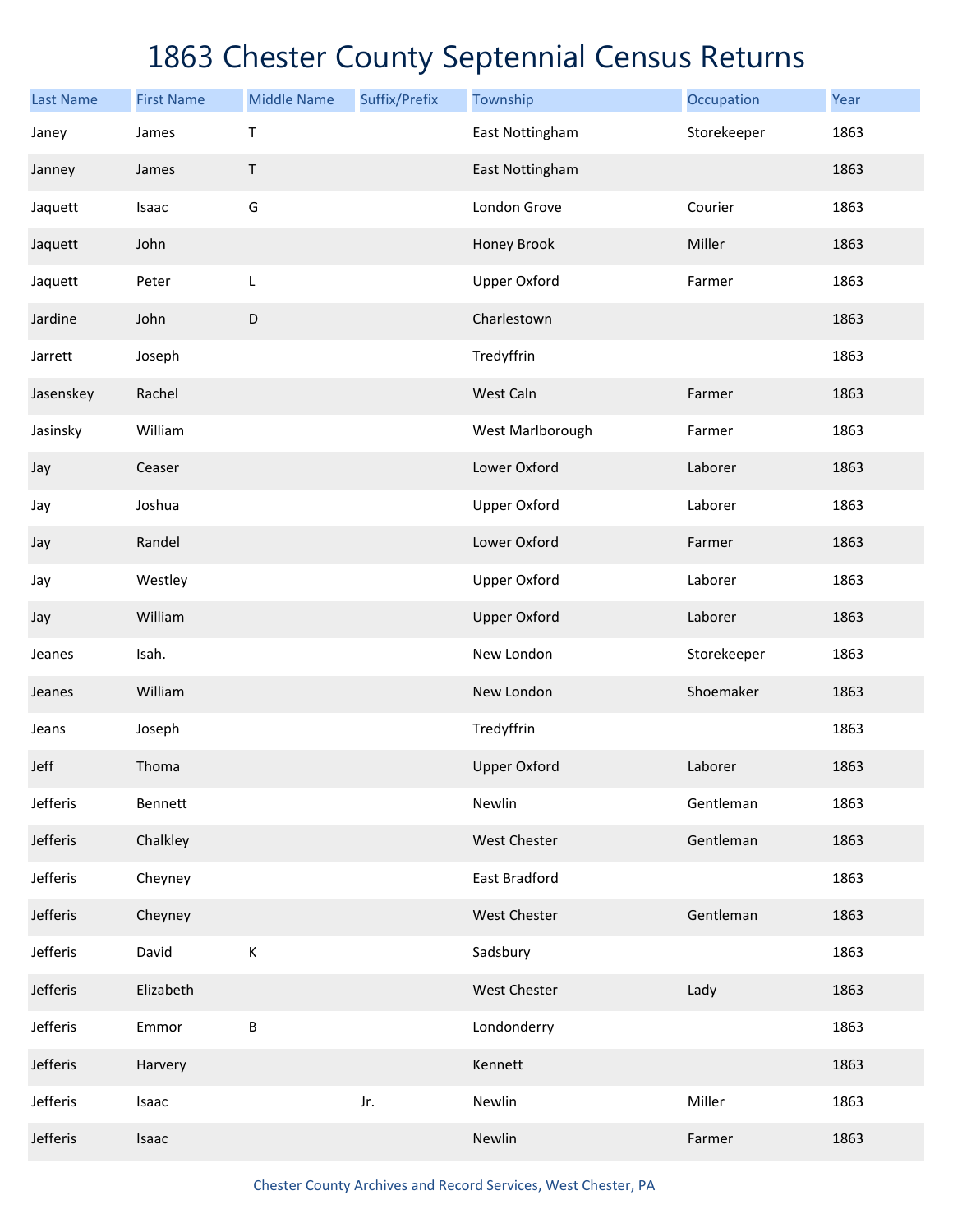| <b>Last Name</b> | <b>First Name</b> | <b>Middle Name</b> | Suffix/Prefix | Township             | Occupation      | Year |
|------------------|-------------------|--------------------|---------------|----------------------|-----------------|------|
| Jefferis         | J                 | A                  |               | West Chester         | Laborer         | 1863 |
| Jefferis         | J                 | В                  |               | West Chester         | Clerk           | 1863 |
| Jefferis         | Jacob             | В                  |               | West Chester         | Printer         | 1863 |
| Jefferis         | John              |                    |               | Highland             | Farmer & Miller | 1863 |
| Jefferis         | John              | P                  |               | <b>West Chester</b>  | Clerk           | 1863 |
| Jefferis         | Joseph            |                    |               | West Chester         | Gentleman       | 1863 |
| Jefferis         | Joseph            |                    |               | West Fallowfield     |                 | 1863 |
| Jefferis         | Joseph            | P                  |               | Newlin               | Farmer          | 1863 |
| Jefferis         | Joshua            |                    |               | New Garden           | Farmer          | 1863 |
| Jefferis         | Lewis             |                    |               | West Fallowfield     |                 | 1863 |
| Jefferis         | M                 | $\mathsf T$        |               | West Chester         | Clerk           | 1863 |
| Jefferis         | Maria             | $\mathsf T$        |               | West Fallowfield     |                 | 1863 |
| Jefferis         | Mary              |                    |               | Londonderry          |                 | 1863 |
| Jefferis         | Mary              | Ann                |               | Newlin               | Farmer          | 1863 |
| Jefferis         | $\mathsf O$       | $\mathsf T$        |               | West Chester         | Gentleman       | 1863 |
| Jefferis         | Phebe             |                    |               | East Bradford        |                 | 1863 |
| Jefferis         | Pusey             |                    |               | Kennett              |                 | 1863 |
| Jefferis         | Rebecca           | M                  |               | Newlin               | Farmer          | 1863 |
| Jefferis         | Robert            | M                  |               | Kennett              |                 | 1863 |
| Jefferis         | Ruel?             | G                  |               | New Garden           | Laborer         | 1863 |
| Jefferis         | Susan             | J                  |               | West Chester         | Innkeeper       | 1863 |
| Jefferis         | Thomas            |                    |               | Birmingham           | Blacksmith      | 1863 |
| Jefferis         | William           |                    |               | Newlin               | Farmer          | 1863 |
| Jefferis         | William           | D                  |               | Highland             | Farmer & Miller | 1863 |
| Jefferis         | William           | J                  |               | Kennett              |                 | 1863 |
| Jefferis         | William           | W                  |               | <b>West Chester</b>  | Cashier         | 1863 |
| Jefferris        | Ruel              |                    |               | <b>West Bradford</b> | Farmer          | 1863 |
| Jefferrris       | Henry             |                    |               | <b>West Bradford</b> | Farmer          | 1863 |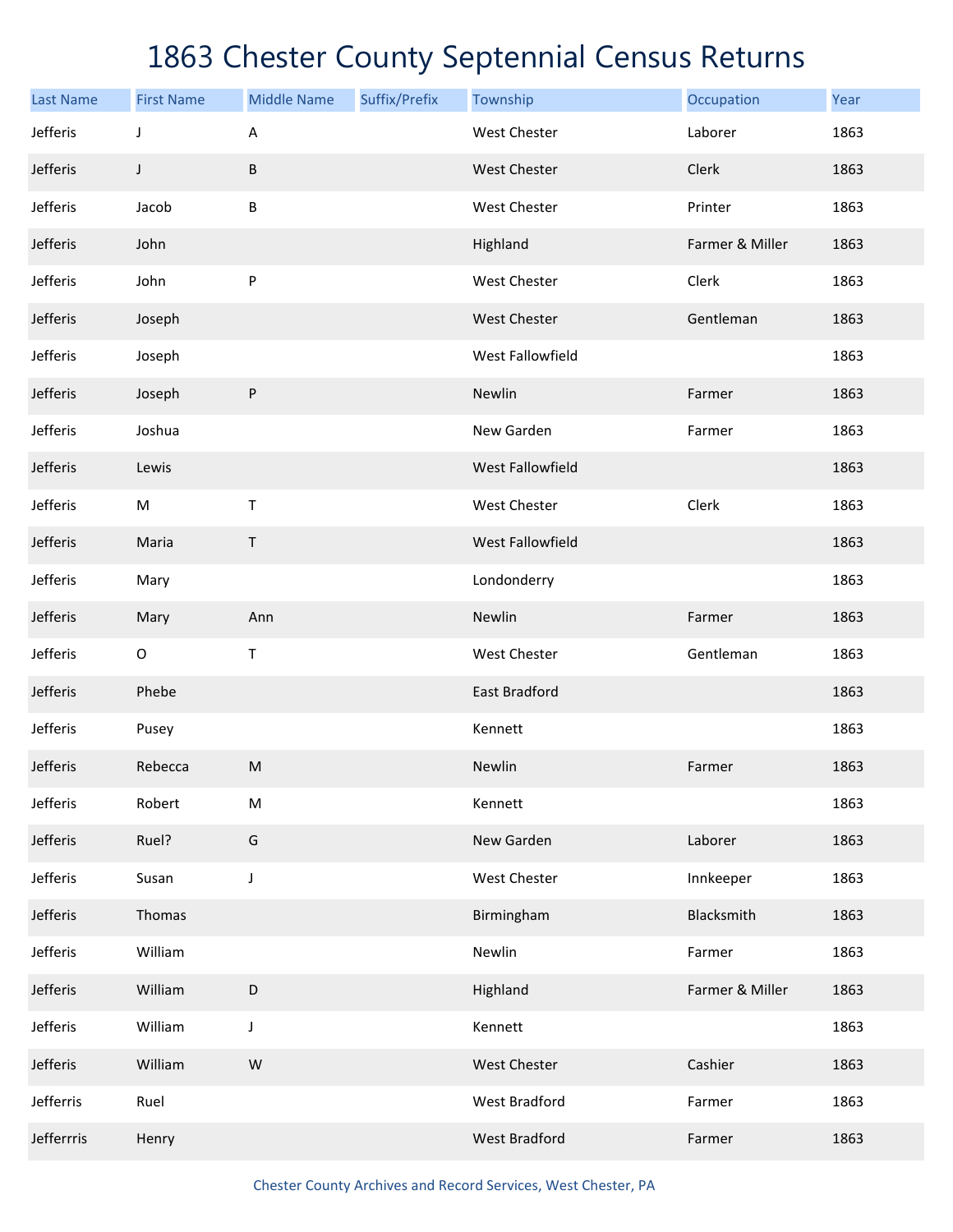| <b>Last Name</b> | <b>First Name</b> | <b>Middle Name</b>        | Suffix/Prefix | Township             | Occupation  | Year |
|------------------|-------------------|---------------------------|---------------|----------------------|-------------|------|
| Jeffers          | Alexander         |                           |               | Pennsbury            | Carpenter   | 1863 |
| Jeffers          | David             |                           |               | East Brandywine      | Farmer      | 1863 |
| Jeffers          | Edwin             |                           |               | Sadsbury             | Laborer     | 1863 |
| Jeffers          | Pusey             |                           |               | Pennsbury            | Shoemaker   | 1863 |
| Jeffers          | Tailor            |                           |               | East Brandywine      | Laborer     | 1863 |
| Jeffery          | Henry             |                           |               | Phoenixville         | Soldier     | 1863 |
| Jeffry           | William           |                           |               | Honey Brook          | Laborer     | 1863 |
| Jeminson         | James             |                           |               | Elk                  | Papermaker  | 1863 |
| Jenkens          | Isaac             | W                         |               | <b>Upper Oxford</b>  | Laborer     | 1863 |
| Jenkens          | Jonathan          | ${\sf M}$                 |               | <b>Upper Oxford</b>  | Farmer      | 1863 |
| Jenkens          | William           | H                         |               | <b>Upper Oxford</b>  | Laborer     | 1863 |
| Jenkins          | <b>Elias</b>      |                           |               | <b>East Coventry</b> | Laborer     | 1863 |
| Jenkins          | Enoch             |                           |               | Downingtown          | Laborer     | 1863 |
| Jenkins          | George            |                           |               | East Marlborough     | Laborer     | 1863 |
| Jenkins          | George            |                           |               | West Chester         | Plasterer   | 1863 |
| Jenkins          | James             |                           |               | Birmingham           | Laborer     | 1863 |
| Jenkins          | John              |                           |               | Phoenixville         | <b>Boss</b> | 1863 |
| Jenkins          | John              |                           |               | Valley               | Gentleman   | 1863 |
| Jenkins          | Nathaniel         |                           |               | Oxford               | Clerk       | 1863 |
| Jenkins          | Samuel            | $\boldsymbol{\mathsf{H}}$ |               | Valley               | Truckman    | 1863 |
| Jenkins          | Thomas            |                           |               | Warwick              |             | 1863 |
| Jenkinson        | Samuel            | $\boldsymbol{\mathsf{H}}$ |               | Kennett              |             | 1863 |
| Jenkinson        | Thomas            |                           |               | Kennett              |             | 1863 |
| Jenning          | Martin            |                           |               | Kennett              |             | 1863 |
| Jennings         | Anthony           |                           |               | Phoenixville         | Puddler     | 1863 |
| Jennings         | Miles             |                           |               | Kennett              |             | 1863 |
| Jennis           | Hiram             | D                         |               | Elk                  | Farmer      | 1863 |
| Jerdan           | William           |                           |               | Phoenixville         | Blacksmith  | 1863 |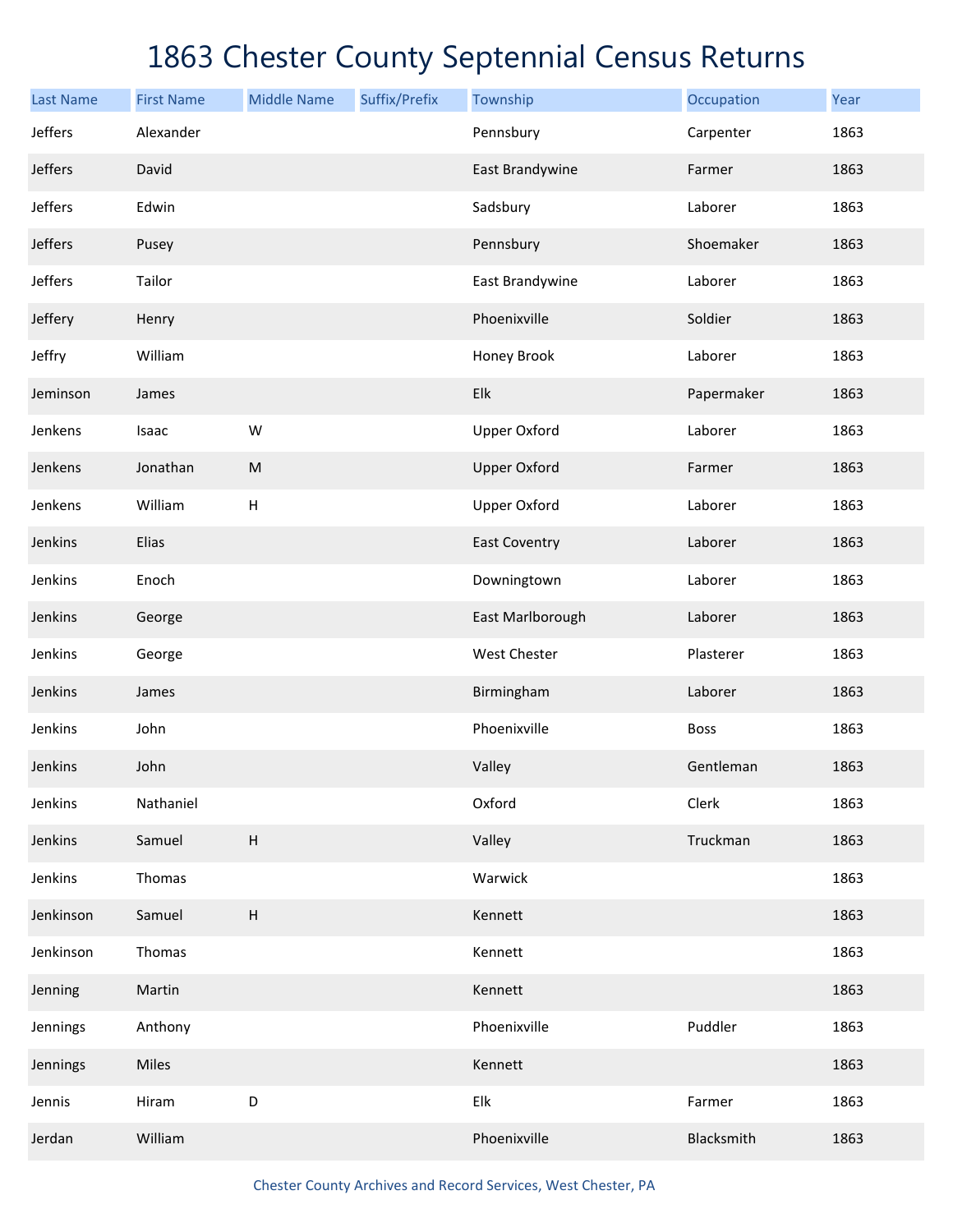| <b>Last Name</b> | <b>First Name</b> | <b>Middle Name</b>        | Suffix/Prefix | Township             | Occupation             | Year |
|------------------|-------------------|---------------------------|---------------|----------------------|------------------------|------|
| Jester           | David             | Υ                         |               | <b>West Chester</b>  | Wheelwright            | 1863 |
| Jester           | John              | F                         |               | <b>West Pikeland</b> | <b>Butcher</b>         | 1863 |
| Jester           | Levis             | J                         |               | <b>West Pikeland</b> | Butcher                | 1863 |
| Jester           | Nathan            | $\mathsf Y$               |               | Birmingham           |                        | 1863 |
| Job              | George            |                           |               | Newlin               | Laborer                | 1863 |
| Jobb             | George            |                           |               | West Fallowfield     |                        | 1863 |
| John             | Cidney            |                           |               | West Chester         | Lady                   | 1863 |
| John             | Edwin             | $\sf B$                   |               | Uwchlan              | Farmer                 | 1863 |
| John             | Evan              | W                         |               | Willistown           | Salesman               | 1863 |
| John             | Gates             |                           |               | Phoenixville         | <b>Timber Merchant</b> | 1863 |
| John             | Hannah            |                           |               | <b>West Vincent</b>  |                        | 1863 |
| John             | Jacob             | E                         |               | East Goshen          | Farmer                 | 1863 |
| John             | Jeffery           |                           |               | Phoenixville         | Lumberman              | 1863 |
| John             | Jerome            |                           |               | Phoenixville         | Tailor                 | 1863 |
| John             | John              | J                         |               | West Whiteland       | Farmer                 | 1863 |
| John             | Keech             |                           |               | London Grove         | Laborer                | 1863 |
| John             | Levi              |                           |               | Uwchlan              | Farmer                 | 1863 |
| John             | Reuben            |                           |               | <b>East Bradford</b> |                        | 1863 |
| John             | Reuben            |                           |               | West Chester         | Laborer                | 1863 |
| John             | Samuel            |                           |               | <b>West Chester</b>  | Clerk                  | 1863 |
| John             | Thomas            |                           |               | West Chester         | Shoemaker              | 1863 |
| John             | William           |                           |               | <b>West Bradford</b> | Laborer                | 1863 |
| John             | William           |                           | Jr.           | West Bradford        | Farmer                 | 1863 |
| John             | William           |                           |               | <b>West Bradford</b> | Farmer                 | 1863 |
| John             | William           | $\boldsymbol{\mathsf{H}}$ |               | Charlestown          |                        | 1863 |
| John             | Yanky             |                           |               | <b>West Bradford</b> | Laborer                | 1863 |
| Johns            | John              |                           |               | West Nottingham      | Farmer                 | 1863 |
| Johnson          | Absolom           |                           |               | Uwchlan              | Carpenter              | 1863 |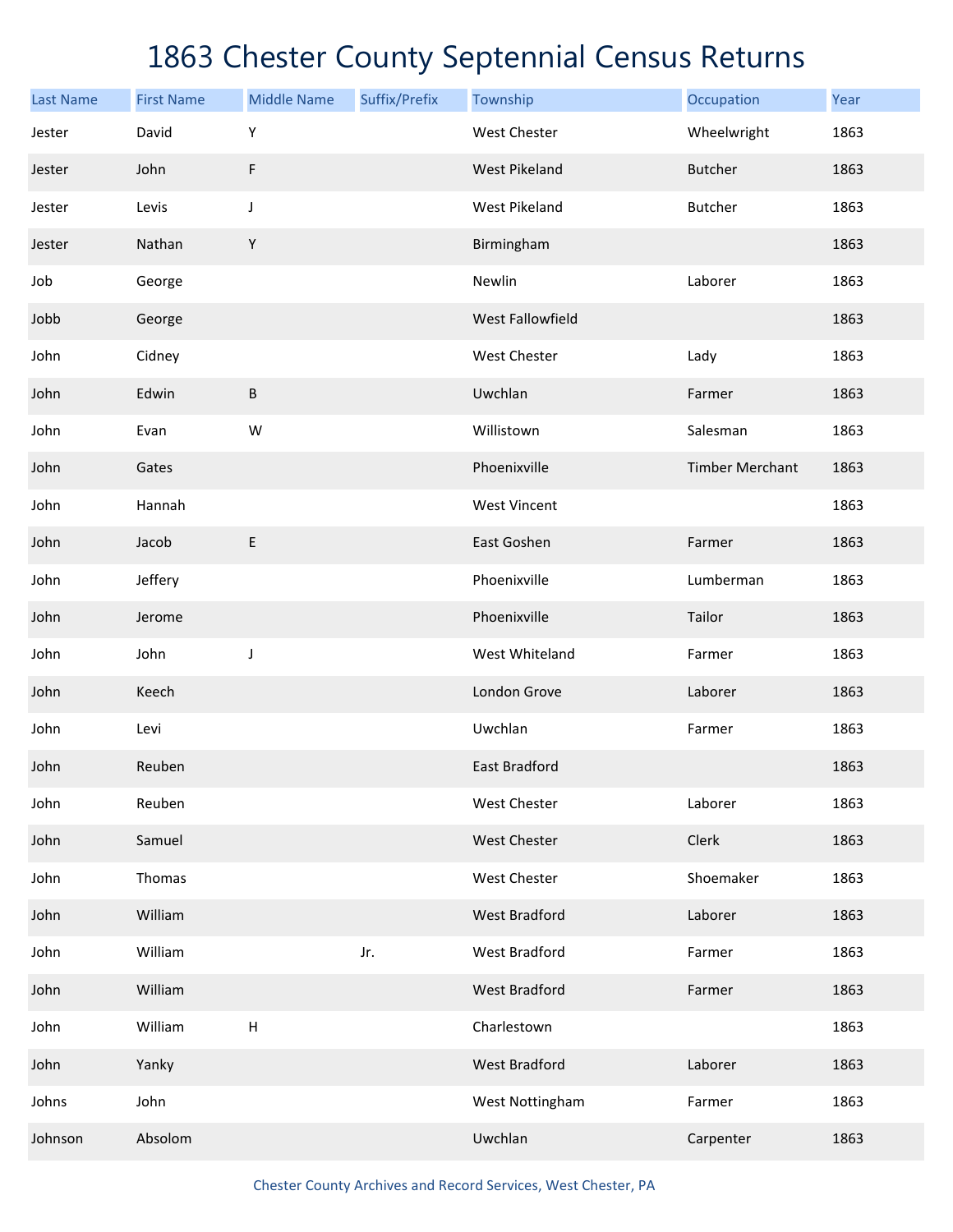| <b>Last Name</b> | <b>First Name</b> | <b>Middle Name</b> | Suffix/Prefix | Township                | Occupation  | Year |
|------------------|-------------------|--------------------|---------------|-------------------------|-------------|------|
| Johnson          | Albert            |                    |               | Willistown              | PRR         | 1863 |
| Johnson          | Alexander         |                    |               | East Whiteland          |             | 1863 |
| Johnson          | Alfred            |                    |               | West Whiteland          | Laborer     | 1863 |
| Johnson          | Archibald         |                    |               | <b>West Chester</b>     | Cooper      | 1863 |
| Johnson          | Charles           |                    |               | East Caln               |             | 1863 |
| Johnson          | Charles           |                    |               | West Whiteland          | Farmer      | 1863 |
| Johnson          | Daniel            |                    |               | Penn                    | Innkeeper   | 1863 |
| Johnson          | Daniel            |                    |               | Schuylkill              | Farmer      | 1863 |
| Johnson          | Daniel            |                    |               | Willistown              | Laborer     | 1863 |
| Johnson          | Ebenezer          | D                  |               | Lower Oxford            | Laborer     | 1863 |
| Johnson          | Ellen             |                    |               | Elk                     | Farmer      | 1863 |
| Johnson          | Emelay            |                    |               | <b>East Pikeland</b>    | Boatman     | 1863 |
| Johnson          | Evan              | W                  |               | <b>Upper Uwchlan</b>    | Farmer      | 1863 |
| Johnson          | Francis           |                    |               | Oxford                  | Coachmaker  | 1863 |
| Johnson          | Franklin          |                    |               | Valley                  | Laborer     | 1863 |
| Johnson          | Franklin          | $\sf V$            |               | East Nottingham         | Wheelwright | 1863 |
| Johnson          | Gainer            |                    |               | Londonderry             |             | 1863 |
| Johnson          | Gainer            |                    |               | Londonderry             |             | 1863 |
| Johnson          | Garrett           |                    |               | Elk                     | Farmer      | 1863 |
| Johnson          | George            | ${\sf R}$          |               | <b>West Bradford</b>    | Farmer      | 1863 |
| Johnson          | George            | W                  |               | Lower Oxford            | Laborer     | 1863 |
| Johnson          | Henry             |                    |               | Charlestown             |             | 1863 |
| Johnson          | Henry             |                    |               | <b>East Coventry</b>    | Farmer      | 1863 |
| Johnson          | Henry             |                    |               | <b>East Fallowfield</b> | Laborer     | 1863 |
| Johnson          | Henry             |                    |               | <b>East Vincent</b>     |             | 1863 |
| Johnson          | Henry             |                    |               | Phoenixville            | Laborer     | 1863 |
| Johnson          | Henry             |                    |               | Pocopson                | Trader      | 1863 |
| Johnson          | Henry             |                    |               | West Brandywine         | Farmer      | 1863 |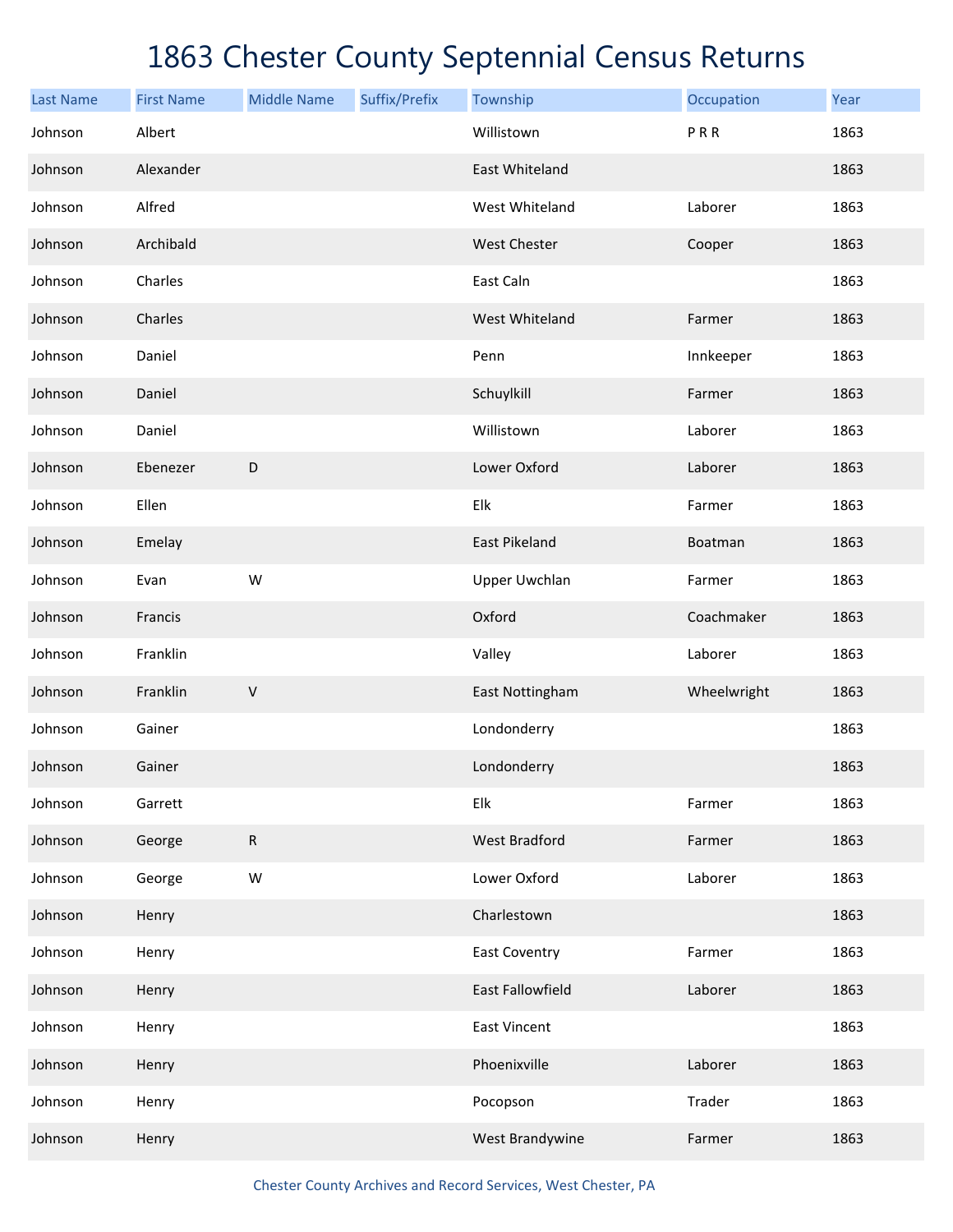| <b>Last Name</b> | <b>First Name</b> | <b>Middle Name</b> | Suffix/Prefix | Township             | Occupation              | Year |
|------------------|-------------------|--------------------|---------------|----------------------|-------------------------|------|
| Johnson          | Henry             |                    |               | West Whiteland       | Laborer                 | 1863 |
| Johnson          | Hoopes            |                    |               | Penn                 | Farmer                  | 1863 |
| Johnson          | Isaac             |                    |               | Franklin             | Carpenter               | 1863 |
| Johnson          | Jacob             |                    |               | <b>West Bradford</b> | Ostler                  | 1863 |
| Johnson          | James             |                    |               | Londonderry          |                         | 1863 |
| Johnson          | James             |                    |               | Lower Oxford         | Farmer                  | 1863 |
| Johnson          | James             | B                  |               | Lower Oxford         | Farmer                  | 1863 |
| Johnson          | Jesse             |                    |               | Elk                  | Farmer                  | 1863 |
| Johnson          | Jesse             |                    |               | West Fallowfield     |                         | 1863 |
| Johnson          | Jesse             | $\mathsf K$        |               | Downingtown          | Cigarmaker              | 1863 |
| Johnson          | John              |                    |               | Franklin             | Laborer                 | 1863 |
| Johnson          | John              |                    |               | Lower Oxford         | Farmer                  | 1863 |
| Johnson          | John              |                    |               | North Coventry       | Carpenter               | 1863 |
| Johnson          | John              |                    |               | West Goshen          | Farmer                  | 1863 |
| Johnson          | John              |                    |               | Willistown           |                         | 1863 |
| Johnson          | John              |                    |               | Willistown           | Farmer                  | 1863 |
| Johnson          | John              | $\sf H$            |               | West Nottingham      | Soldier                 | 1863 |
| Johnson          | John              | ${\sf R}$          |               | <b>Upper Uwchlan</b> | Farmer                  | 1863 |
| Johnson          | Joseph            |                    |               | East Caln            |                         | 1863 |
| Johnson          | Joseph            |                    |               | <b>East Coventry</b> | <b>Retired Merchant</b> | 1863 |
| Johnson          | Joseph            |                    |               | Phoenixville         | Engineer                | 1863 |
| Johnson          | Joseph            |                    |               | South Coventry       | Laborer                 | 1863 |
| Johnson          | Lewis             |                    |               | East Whiteland       | Laborer                 | 1863 |
| Johnson          | Malen             |                    |               | East Goshen          | Farmer                  | 1863 |
| Johnson          | Mary              |                    |               | Willistown           |                         | 1863 |
| Johnson          | Philis            |                    |               | Lower Oxford         | Wash Woman              | 1863 |
| Johnson          | Pusey             |                    |               | East Marlborough     | Laborer                 | 1863 |
| Johnson          | R                 | $\sf A$            |               | Oxford               | Tailor                  | 1863 |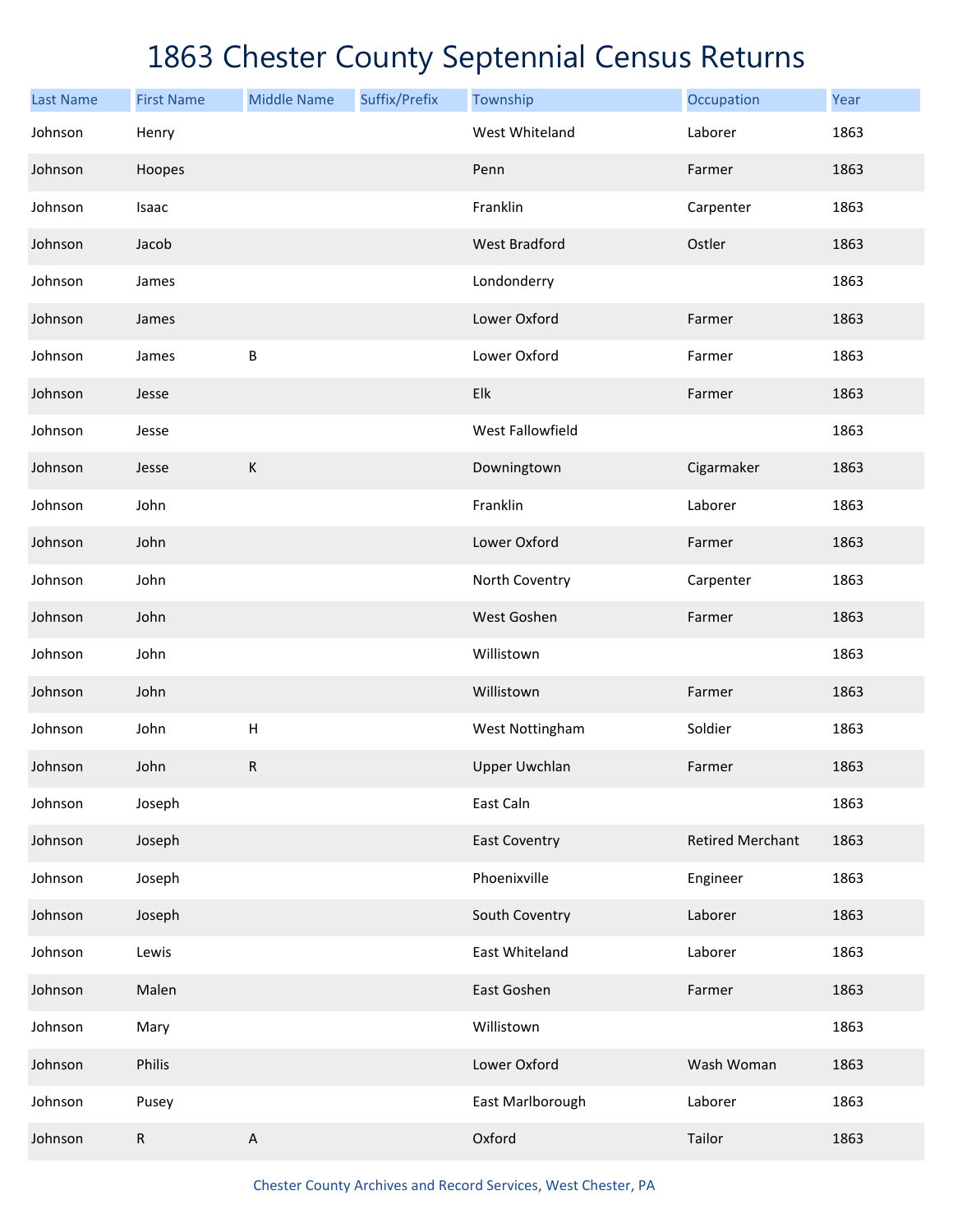| <b>Last Name</b> | <b>First Name</b> | <b>Middle Name</b> | Suffix/Prefix | Township         | Occupation | Year |
|------------------|-------------------|--------------------|---------------|------------------|------------|------|
| Johnson          | Reuben            |                    |               | London Grove     | Laborer    | 1863 |
| Johnson          | Richard           | $\mathsf F$        |               | Lower Oxford     | Laborer    | 1863 |
| Johnson          | Robert            |                    |               | East Pikeland    | Laborer    | 1863 |
| Johnson          | Robert            |                    |               | West Brandywine  | Farmer     | 1863 |
| Johnson          | Rueben            |                    |               | Willistown       | Gentleman  | 1863 |
| Johnson          | Ruth              | P                  |               | West Chester     | Lady       | 1863 |
| Johnson          | Ruth              | P                  |               | Westtown         | Lady       | 1863 |
| Johnson          | Samuel            |                    |               | Franklin         | Farmer     | 1863 |
| Johnson          | Samuel            |                    |               | Londonderry      |            | 1863 |
| Johnson          | Samuel            |                    |               | Penn             | Farmer     | 1863 |
| Johnson          | Samuel            |                    |               | West Marlborough |            | 1863 |
| Johnson          | Samuel            |                    |               | West Nottingham  | Farmer     | 1863 |
| Johnson          | Sarah             |                    |               | Charlestown      |            | 1863 |
| Johnson          | Sarah             |                    |               | Lower Oxford     | Farmer     | 1863 |
| Johnson          | Thomas            |                    |               | Franklin         | Laborer    | 1863 |
| Johnson          | Thomas            |                    |               | Uwchlan          | Farmer     | 1863 |
| Johnson          | Thomas            |                    |               | Valley           | Laborer    | 1863 |
| Johnson          | Thomas            | F                  |               | Birmingham       | Blacksmith | 1863 |
| Johnson          | Thomas            | ${\sf M}$          |               | Penn             | Bricklayer | 1863 |
| Johnson          | ${\sf W}$         | P                  |               | Oxford           | Clerk      | 1863 |
| Johnson          | William           |                    |               | East Caln        |            | 1863 |
| Johnson          | William           |                    |               | East Marlborough | Laborer    | 1863 |
| Johnson          | William           |                    |               | New Garden       | Farmer     | 1863 |
| Johnson          | William           |                    |               | Penn             | Farmer     | 1863 |
| Johnson          | William           |                    |               | South Coventry   | Forgeman   | 1863 |
| Johnson          | William           |                    |               | Valley           | Laborer    | 1863 |
| Johnson          | William           |                    |               | West Brandywine  | Farmer     | 1863 |
| Johnson          | William           |                    |               | Westtown         | Farmer     | 1863 |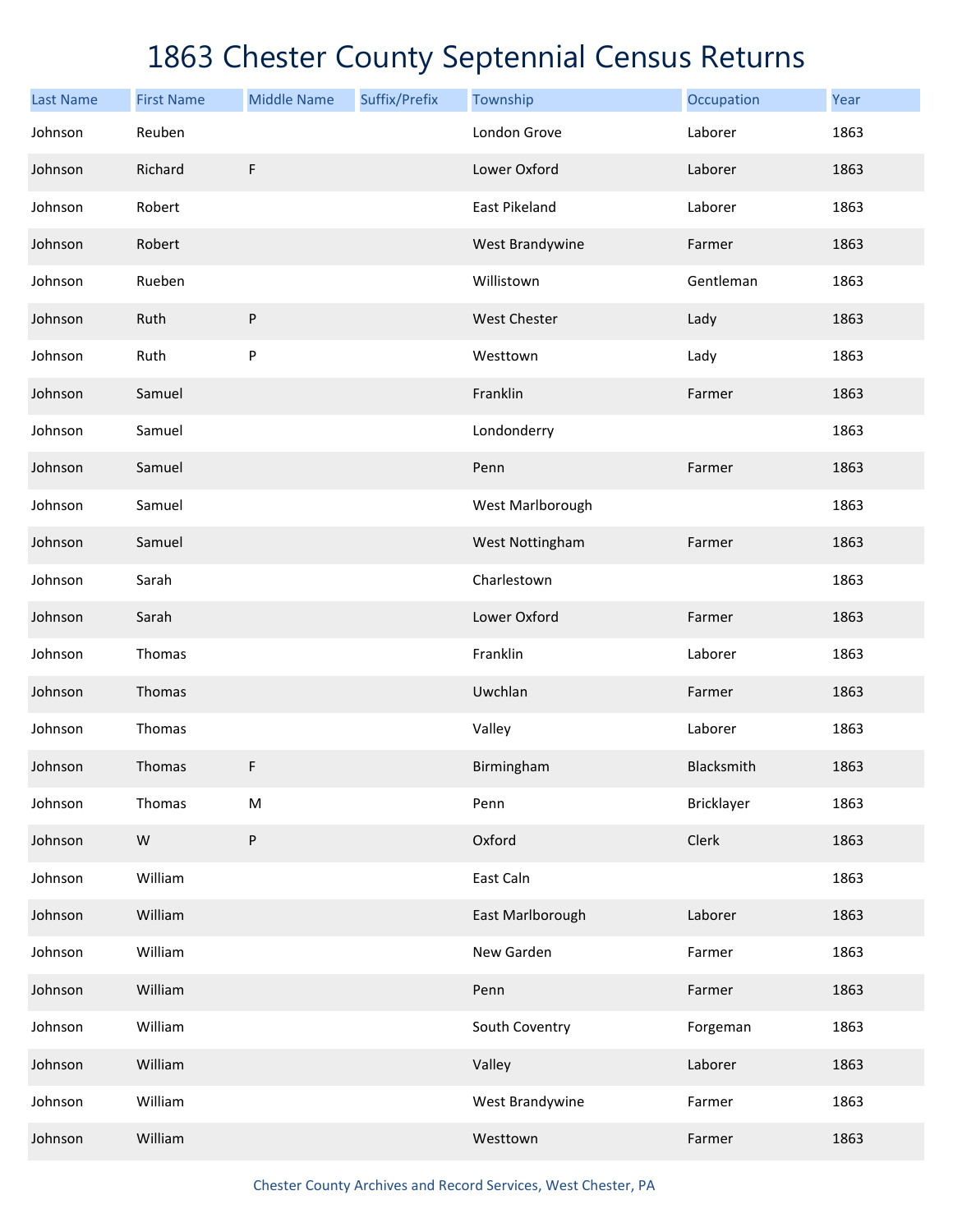| <b>Last Name</b> | <b>First Name</b> | <b>Middle Name</b>        | Suffix/Prefix | Township            | Occupation  | Year |
|------------------|-------------------|---------------------------|---------------|---------------------|-------------|------|
| Johnson          | William           |                           |               | Willistown          | Farmer      | 1863 |
| Johnson          | William           | $\boldsymbol{\mathsf{A}}$ |               | East Nottingham     | Wheelwright | 1863 |
| Johnson          | William           | $\mathsf A$               |               | East Nottingham     |             | 1863 |
| Johnson          | William           | $\boldsymbol{\mathsf{A}}$ |               | Oxford              | Merchant    | 1863 |
| Johnston         | Benjamin          |                           |               | <b>East Vincent</b> |             | 1863 |
| Johnston         | Benjamin          |                           |               | Sadsbury            |             | 1863 |
| Johnston         | George            |                           |               | East Bradford       |             | 1863 |
| Johnston         | James             |                           |               | Wallace             | Forgeman    | 1863 |
| Johnston         | John              |                           |               | Wallace             | Farmer      | 1863 |
| Johnston         | John              |                           |               | Warwick             |             | 1863 |
| Johnston         | John              | $\mathsf F$               |               | East Brandywine     | Farmer      | 1863 |
| Johnston         | John              | ${\sf R}$                 |               | East Brandywine     | Farmer      | 1863 |
| Johnston         | Joshua            |                           |               | Sadsbury            | Laborer     | 1863 |
| Johnston         | Levi              |                           |               | <b>West Vincent</b> | Trader      | 1863 |
| Johnston         | Robert            |                           |               | <b>Upper Oxford</b> | Laborer     | 1863 |
| Johnston         | Robert            |                           |               | Wallace             | Laborer     | 1863 |
| Johnston         | Thomas            |                           |               | Newlin              | Laborer     | 1863 |
| Johnston         | William           |                           |               | Warwick             |             | 1863 |
| Johnston         | William           |                           |               | <b>West Vincent</b> | Laborer     | 1863 |
| Joho             | Charles           |                           |               | Birmingham          | Laborer     | 1863 |
| Joice            | William           |                           |               | Pennsbury           | Laborer     | 1863 |
| Jones            | Abner             |                           |               | Uwchlan             | Farmer      | 1863 |
| Jones            | Ann               |                           |               | West Caln           |             | 1863 |
| Jones            | Benjamin          |                           |               | East Brandywine     | Limeburner  | 1863 |
| Jones            | Benjamin          | W                         |               | East Bradford       |             | 1863 |
| Jones            | Benjamin          | W                         |               | Londonderry         |             | 1863 |
| Jones            | Benjamin          | W                         |               | West Marlborough    | Farmer      | 1863 |
| Jones            | David             |                           |               | Honey Brook         | Tailor      | 1863 |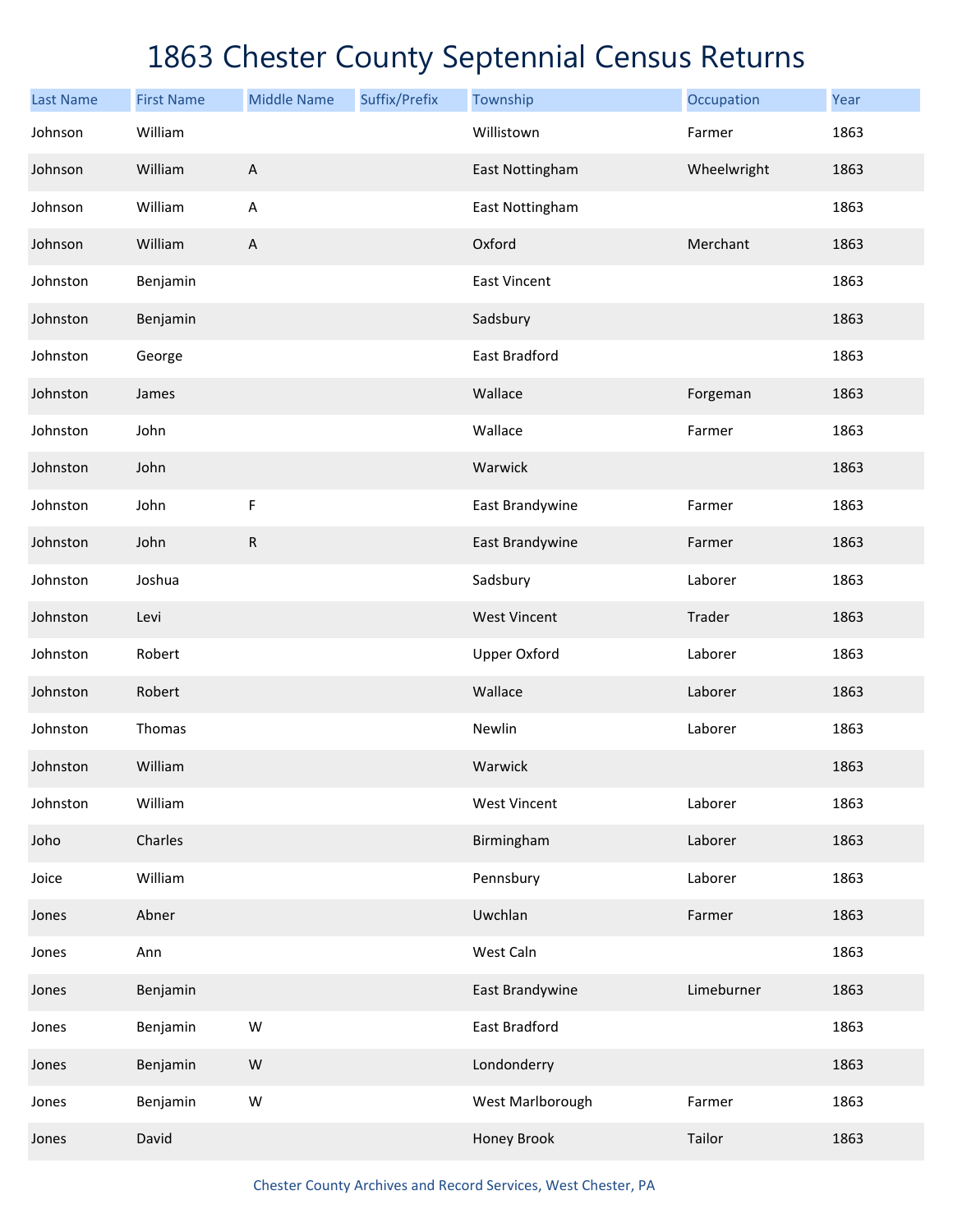| <b>Last Name</b> | <b>First Name</b> | <b>Middle Name</b> | Suffix/Prefix | Township             | Occupation | Year |
|------------------|-------------------|--------------------|---------------|----------------------|------------|------|
| Jones            | David             |                    |               | Phoenixville         | Moulder    | 1863 |
| Jones            | David             |                    |               | Phoenixville         | Heater     | 1863 |
| Jones            | David             |                    |               | West Chester         | Soldier    | 1863 |
| Jones            | David             | $\sf T$            |               | Birmingham           |            | 1863 |
| Jones            | David             | W                  |               | North Coventry       | Farmer     | 1863 |
| Jones            | Davis             |                    |               | <b>West Vincent</b>  | Mechanic   | 1863 |
| Jones            | Edward            |                    |               | East Nottingham      | Laborer    | 1863 |
| Jones            | Emmor             | $\sf S$            |               | West Fallowfield     |            | 1863 |
| Jones            | Enoch             |                    |               | Easttown             | Carpenter  | 1863 |
| Jones            | Enoch             |                    |               | <b>West Pikeland</b> | Farmer     | 1863 |
| Jones            | Even              |                    |               | Sadsbury             |            | 1863 |
| Jones            | Frank             |                    |               | East Caln            |            | 1863 |
| Jones            | Franklin          |                    |               | Tredyffrin           |            | 1863 |
| Jones            | Franklin          |                    |               | Willistown           | Innkeeper  | 1863 |
| Jones            | Franklin          | L                  |               | West Bradford        | Farmer     | 1863 |
| Jones            | George            |                    |               | Sadsbury             |            | 1863 |
| Jones            | George            |                    |               | Valley               | Laborer    | 1863 |
| Jones            | George            | Τ                  |               | Downingtown          | Laborer    | 1863 |
| Jones            | Henry             |                    |               | Lower Oxford         | Farmer     | 1863 |
| Jones            | Henry             |                    |               | New Garden           |            | 1863 |
| Jones            | Henry             |                    |               | Sadsbury             | Laborer    | 1863 |
| Jones            | Isaac             |                    |               | Willistown           | Farmer     | 1863 |
| Jones            | J                 | Elizabeth          |               | Kennett Square       |            | 1863 |
| Jones            | $\mathsf J$       | S                  |               | New Garden           | Shoemaker  | 1863 |
| Jones            | Jacob             |                    |               | <b>West Bradford</b> | Laborer    | 1863 |
| Jones            | James             |                    |               | Honey Brook          | Farmer     | 1863 |
| Jones            | James             |                    |               | Lower Oxford         | Laborer    | 1863 |
| Jones            | James             | $\mathsf D$        |               | Phoenixville         | Laborer    | 1863 |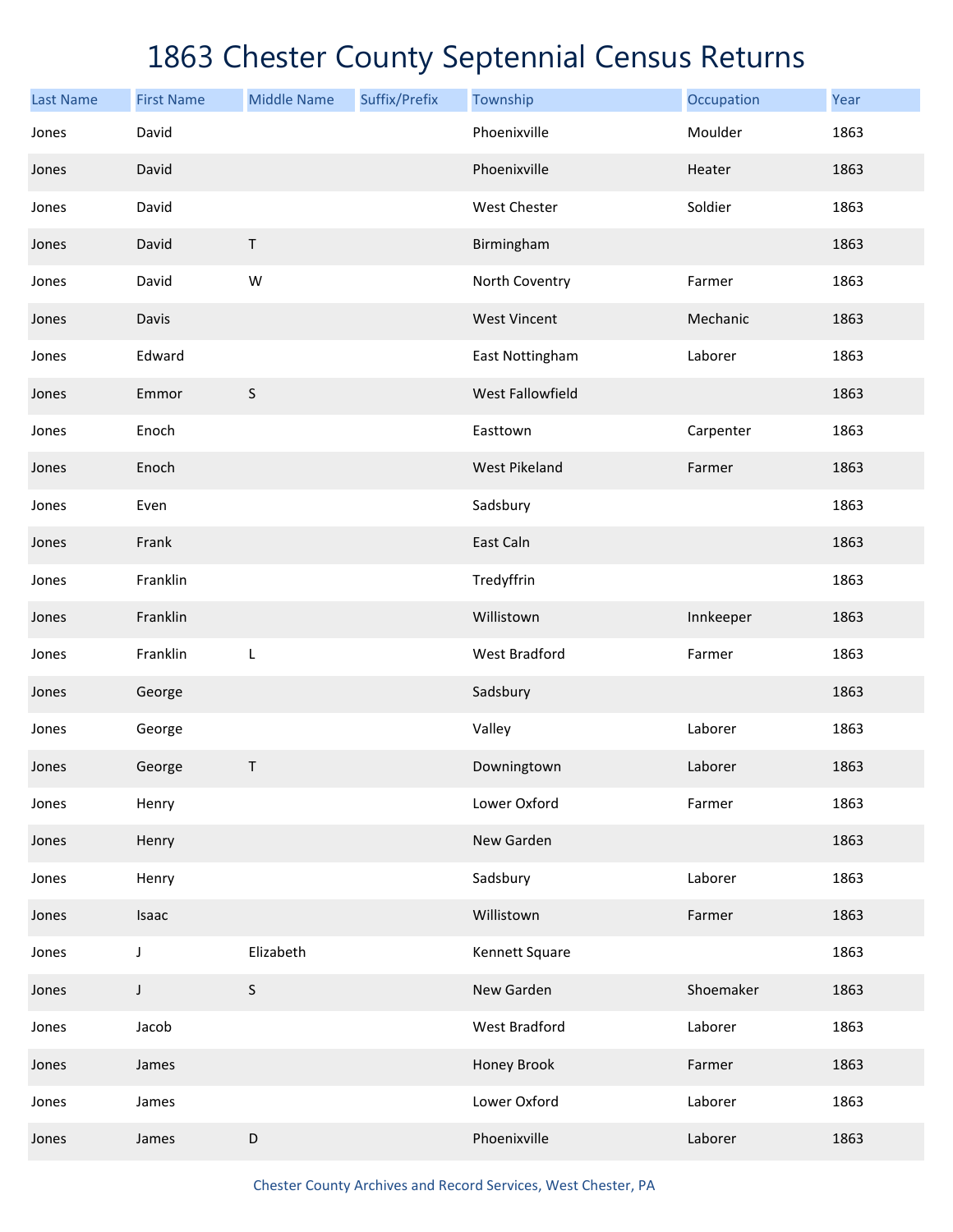| <b>Last Name</b> | <b>First Name</b> | <b>Middle Name</b> | Suffix/Prefix | Township             | Occupation  | Year |
|------------------|-------------------|--------------------|---------------|----------------------|-------------|------|
| Jones            | James             | L                  |               | <b>West Chester</b>  | Lawyer      | 1863 |
| Jones            | Jehu              |                    |               | West Chester         | Gentleman   | 1863 |
| Jones            | Jesse             |                    |               | <b>West Vincent</b>  | Farmer      | 1863 |
| Jones            | Jesse             |                    |               | <b>West Vincent</b>  | Gentleman   | 1863 |
| Jones            | Jesse             |                    |               | <b>West Vincent</b>  | Laborer     | 1863 |
| Jones            | Joanna            |                    |               | Tredyffrin           |             | 1863 |
| Jones            | Joel              |                    |               | West Chester         | Laborer     | 1863 |
| Jones            | John              |                    |               | <b>East Nantmeal</b> |             | 1863 |
| Jones            | John              |                    |               | East Whiteland       | Tobacconist | 1863 |
| Jones            | John              |                    |               | London Britain       | Farmer      | 1863 |
| Jones            | John              |                    |               | Schuylkill           | Farmer      | 1863 |
| Jones            | John              |                    |               | Thornbury            |             | 1863 |
| Jones            | John              |                    | Sr.           | Tredyffrin           |             | 1863 |
| Jones            | John              |                    | Jr.           | Tredyffrin           |             | 1863 |
| Jones            | John              |                    |               | <b>Upper Uwchlan</b> | Factory man | 1863 |
| Jones            | John              |                    |               | Warwick              |             | 1863 |
| Jones            | John              |                    |               | <b>West Bradford</b> | Laborer     | 1863 |
| Jones            | John              |                    |               | <b>West Pikeland</b> | Laborer     | 1863 |
| Jones            | John              |                    |               | <b>West Pikeland</b> | Farmer      | 1863 |
| Jones            | John              | $\mathsf C$        |               | New Garden           | Shoemaker   | 1863 |
| Jones            | John              | $\mathsf C$        |               | West Fallowfield     |             | 1863 |
| Jones            | John              | ${\sf M}$          |               | Tredyffrin           |             | 1863 |
| Jones            | John              | P                  |               | Phoenixville         | Soldier     | 1863 |
| Jones            | Jonathan          |                    |               | Willistown           | Gentleman   | 1863 |
| Jones            | Joseph            |                    |               | Lower Oxford         | Farmer      | 1863 |
| Jones            | Joseph            |                    |               | Phoenixville         | Blacksmith  | 1863 |
| Jones            | Joseph            |                    |               | <b>Upper Uwchlan</b> | Factory man | 1863 |
| Jones            | Joseph            |                    |               | West Chester         | Storekeeper | 1863 |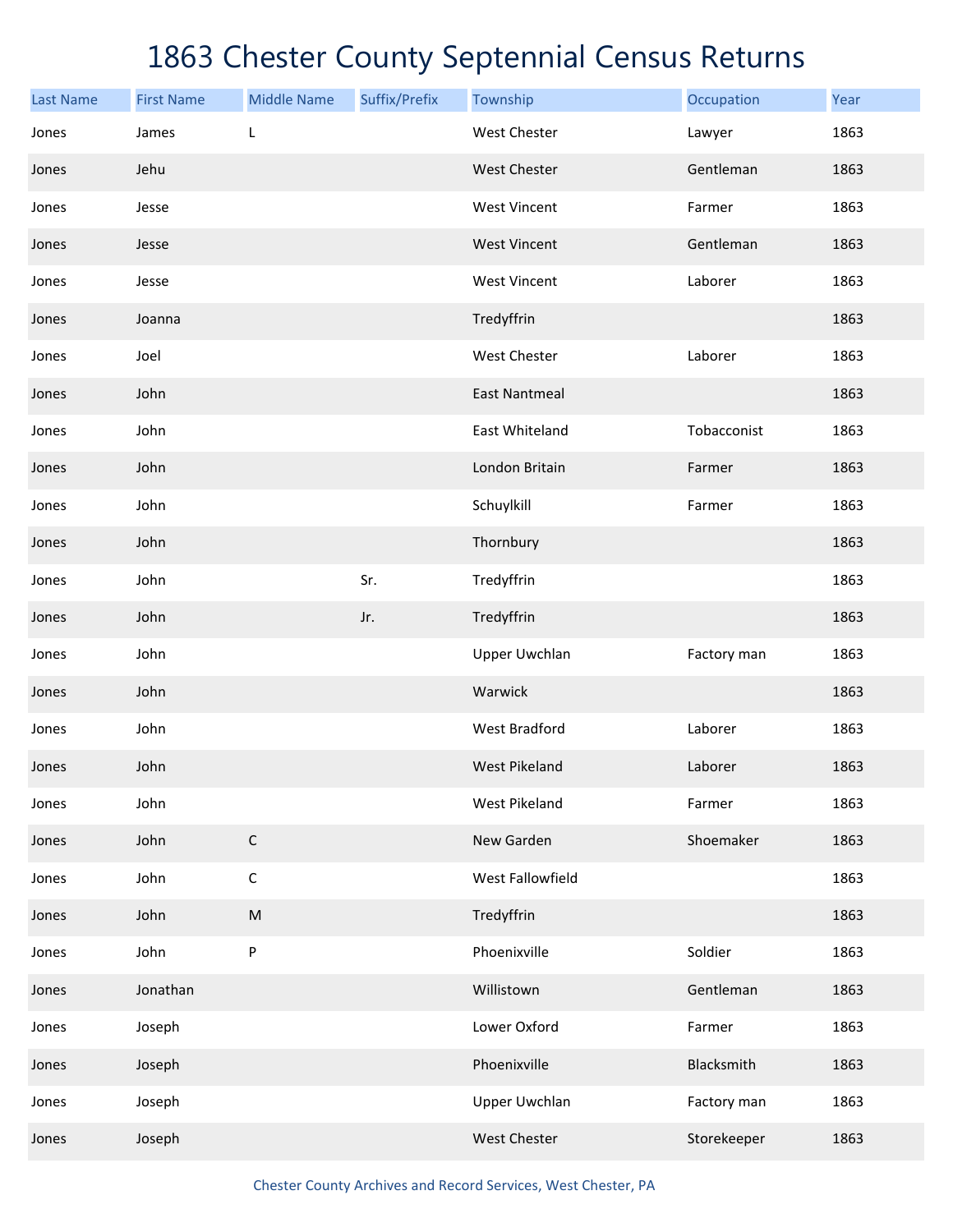| <b>Last Name</b> | <b>First Name</b> | <b>Middle Name</b> | Suffix/Prefix | Township             | Occupation     | Year |
|------------------|-------------------|--------------------|---------------|----------------------|----------------|------|
| Jones            | Joseph            |                    |               | Westtown             | Farmer         | 1863 |
| Jones            | Joseph            | E                  |               | West Chester         | Physician      | 1863 |
| Jones            | Joseph            | J                  |               | Thornbury            |                | 1863 |
| Jones            | Josiah            |                    |               | West Chester         | Coach painter  | 1863 |
| Jones            | Leonard           |                    |               | <b>West Nantmeal</b> | Farmer         | 1863 |
| Jones            | Levi              |                    |               | Honey Brook          | Farmer         | 1863 |
| Jones            | Lydia             |                    |               | West Chester         | Housekeeper    | 1863 |
| Jones            | Mark              |                    |               | Phoenixville         | Puddler        | 1863 |
| Jones            | Martha            |                    |               | <b>West Pikeland</b> |                | 1863 |
| Jones            | Mary              |                    |               | West Chester         | Lady           | 1863 |
| Jones            | Mary              | Ann                |               | <b>West Pikeland</b> |                | 1863 |
| Jones            | Nathan            |                    |               | Kennett              |                | 1863 |
| Jones            | Nathaniel         |                    |               | Easttown             | Laborer        | 1863 |
| Jones            | Oliver            |                    |               | <b>West Bradford</b> | <b>Butcher</b> | 1863 |
| Jones            | Rachael           |                    |               | West Pikeland        |                | 1863 |
| Jones            | Rachel            |                    |               | Elk                  | Farmer         | 1863 |
| Jones            | Rebecca           |                    |               | Sadsbury             |                | 1863 |
| Jones            | Richard           |                    |               | <b>East Bradford</b> |                | 1863 |
| Jones            | Richard           | S                  |               | Phoenixville         | Roller         | 1863 |
| Jones            | Robert            |                    |               | Charlestown          |                | 1863 |
| Jones            | Robert            |                    |               | Schuylkill           | Farmer         | 1863 |
| Jones            | Robert            | ${\sf W}$          |               | Sadsbury             | Laborer        | 1863 |
| Jones            | Samuel            |                    |               | East Brandywine      |                | 1863 |
| Jones            | Samuel            |                    |               | Honey Brook          | Farmer         | 1863 |
| Jones            | Samuel            |                    | Jr.           | Honey Brook          | Farmer         | 1863 |
| Jones            | Samuel            |                    |               | Valley               | Laborer        | 1863 |
| Jones            | Samuel            |                    |               | West Brandywine      | Laborer        | 1863 |
| Jones            | Samuel            |                    |               | West Caln            | Farmer         | 1863 |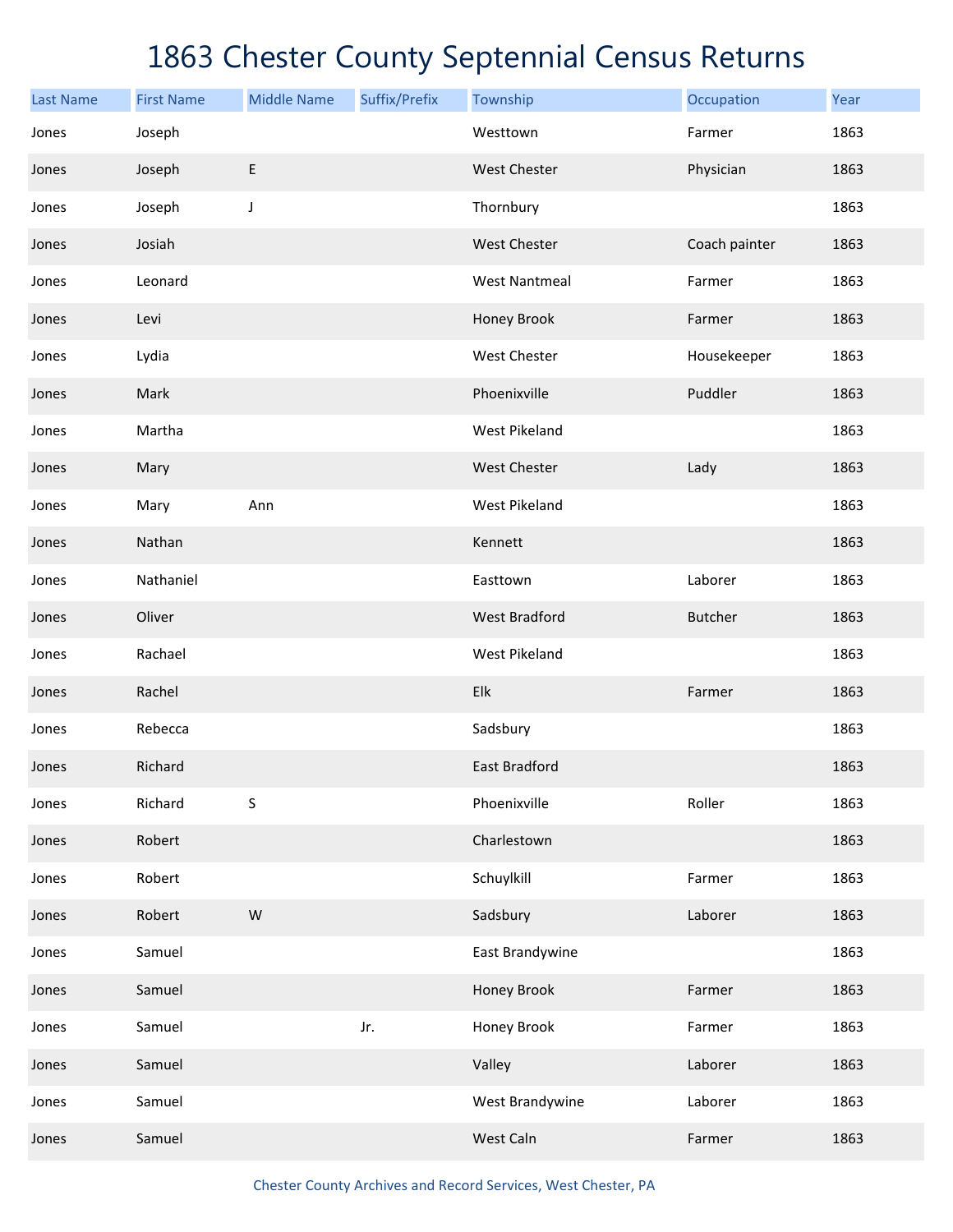| <b>Last Name</b> | <b>First Name</b> | <b>Middle Name</b> | Suffix/Prefix | Township             | Occupation  | Year |
|------------------|-------------------|--------------------|---------------|----------------------|-------------|------|
| Jones            | Samuel            | S                  |               | Willistown           | Gentleman   | 1863 |
| Jones            | Sarah             |                    |               | West Chester         | Lady        | 1863 |
| Jones            | Temple            |                    |               | Downingtown          | Carpenter   | 1863 |
| Jones            | Thomas            |                    |               | East Bradford        |             | 1863 |
| Jones            | Thomas            |                    |               | East Coventry        | Boatman     | 1863 |
| Jones            | Thomas            |                    | Jr.           | <b>East Nantmeal</b> |             | 1863 |
| Jones            | Thomas            |                    |               | East Whiteland       | Laborer     | 1863 |
| Jones            | Thomas            |                    |               | Kennett Square       | Laborer     | 1863 |
| Jones            | Thomas            |                    |               | Thornbury            |             | 1863 |
| Jones            | Thomas            |                    |               | Uwchlan              | Farmer      | 1863 |
| Jones            | Thomas            |                    |               | Uwchlan              | Farmer      | 1863 |
| Jones            | Thomas            |                    |               | West Goshen          | Farmer      | 1863 |
| Jones            | Thomas            | D                  |               | Phoenixville         | Blacksmith  | 1863 |
| Jones            | Thomas            | J                  |               | <b>East Nantmeal</b> |             | 1863 |
| Jones            | Thomas            | ${\sf R}$          |               | Honey Brook          | Storekeeper | 1863 |
| Jones            | Thomas            | ${\sf R}$          |               | <b>West Vincent</b>  | Farmer      | 1863 |
| Jones            | Thomas            | W                  |               | Newlin               | Farmer      | 1863 |
| Jones            | Wesley            | ${\sf N}$          |               | Easttown             | Shoemaker   | 1863 |
| Jones            | William           |                    |               | Birmingham           |             | 1863 |
| Jones            | William           |                    |               | Honey Brook          | Laborer     | 1863 |
| Jones            | William           |                    |               | Kennett Square       | Laborer     | 1863 |
| Jones            | William           |                    |               | Londonderry          |             | 1863 |
| Jones            | William           |                    |               | New Garden           | Farmer      | 1863 |
| Jones            | William           |                    |               | North Coventry       | Gentleman   | 1863 |
| Jones            | William           |                    |               | Phoenixville         | Puddler     | 1863 |
| Jones            | William           |                    |               | <b>West Bradford</b> | Laborer     | 1863 |
| Jones            | William           |                    |               | West Chester         | Shoemaker   | 1863 |
| Jones            | William           |                    |               | West Chester         | Laborer     | 1863 |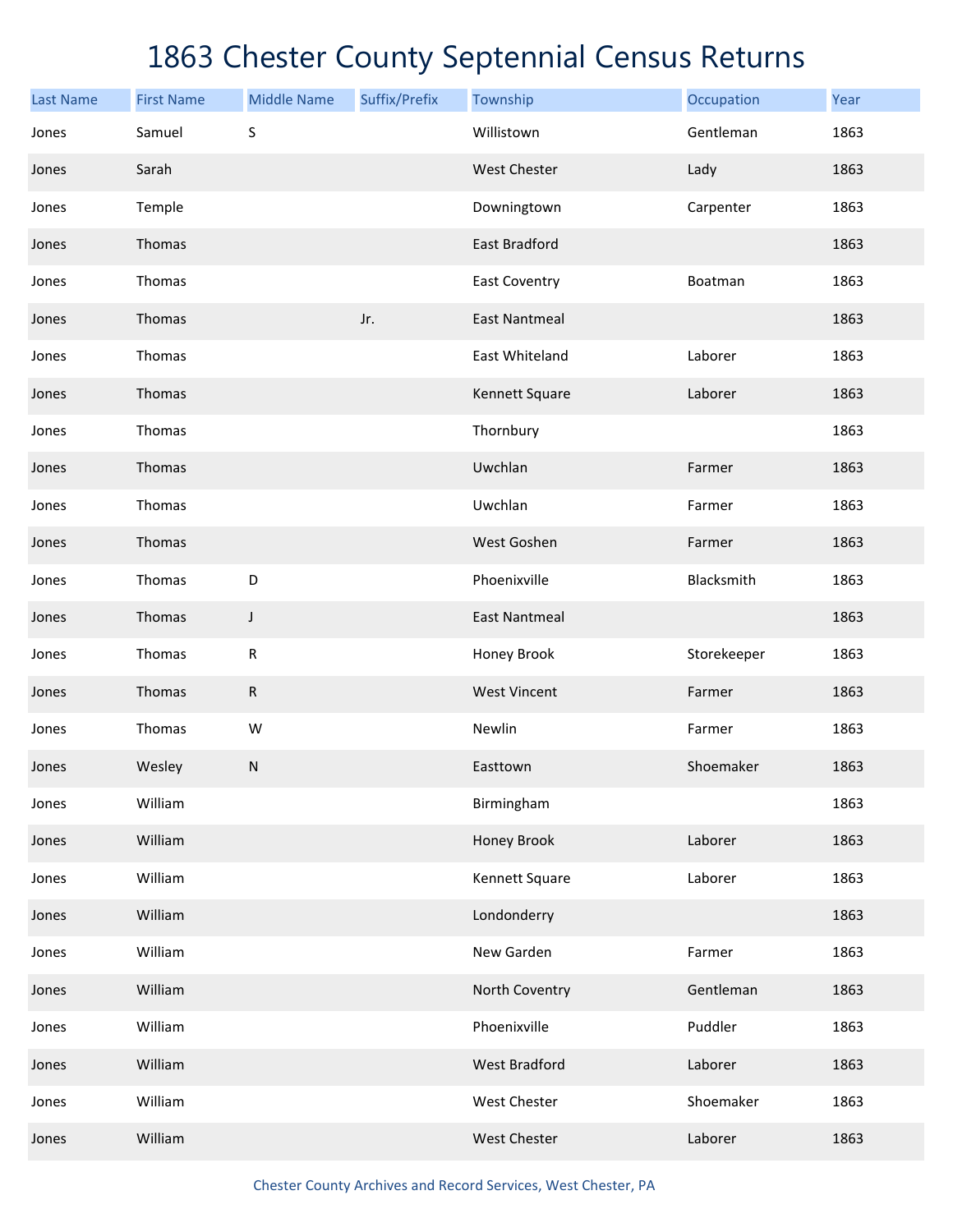| <b>Last Name</b> | <b>First Name</b> | <b>Middle Name</b> | Suffix/Prefix | Township             | Occupation      | Year |
|------------------|-------------------|--------------------|---------------|----------------------|-----------------|------|
| Jones            | William           |                    |               | West Marlborough     | Farmer          | 1863 |
| Jones            | William           | H                  |               | Downingtown          | Carpenter       | 1863 |
| Jonson           | Isaac             |                    |               | Kennett Square       | Doctor          | 1863 |
| Jonson           | John              |                    |               | Kennett Square       | Carpenter       | 1863 |
| Jonson           | Mordecai          |                    |               | West Fallowfield     |                 | 1863 |
| Jordan           | Andrew            | J                  |               | Valley               | Shoemaker       | 1863 |
| Jordan           | Henry             |                    |               | Highland             | Laborer         | 1863 |
| Jordan           | Joseph            |                    |               | Willistown           | Papermaker      | 1863 |
| Jordan           | Patrick           |                    |               | West Chester         | Laborer         | 1863 |
| Jorden           | Henry             |                    |               | West Fallowfield     |                 | 1863 |
| Jorden           | Israel            |                    |               | Sadsbury             |                 | 1863 |
| Jorden           | Thomas            |                    |               | Birmingham           | Laborer         | 1863 |
| Jorden           | William           |                    |               | Westtown             | Laborer         | 1863 |
| Jordin           | Patrick           |                    |               | <b>East Bradford</b> |                 | 1863 |
| Jordon           | Abner             |                    |               | <b>West Bradford</b> | Farmer          | 1863 |
| Jordon           | Charles           |                    |               | <b>West Bradford</b> | Farmer          | 1863 |
| Jordon           | Martin            |                    |               | <b>West Bradford</b> | Farmer          | 1863 |
| Jordon           | William           |                    |               | <b>Upper Oxford</b>  | Laborer         | 1863 |
| Jordon           | William           | Henry              |               | West Bradford        | Farmer          | 1863 |
| Jourdan          | Ephraim           |                    |               | Franklin             | Papermaker      | 1863 |
| Joyce            | Sarah             |                    |               | West Chester         | Lady            | 1863 |
| Judge            | Thomas            |                    |               | Phoenixville         | Laborer         | 1863 |
| Junkin           | John              | $\sf M$            |               | Hopewell             | Surgeon in Army | 1863 |
| Kahill           | Dennis            |                    |               | Downingtown          | Laborer         | 1863 |
| Kaingn           | Thomas            |                    |               | Birmingham           | Laborer         | 1863 |
| Kaiser           | George            |                    |               | <b>East Coventry</b> | Thresher        | 1863 |
| Kaler            | Levi              | B                  |               | Phoenixville         | Merchant        | 1863 |
| Kames            | Joshua            |                    |               | East Caln            | Farmer          | 1863 |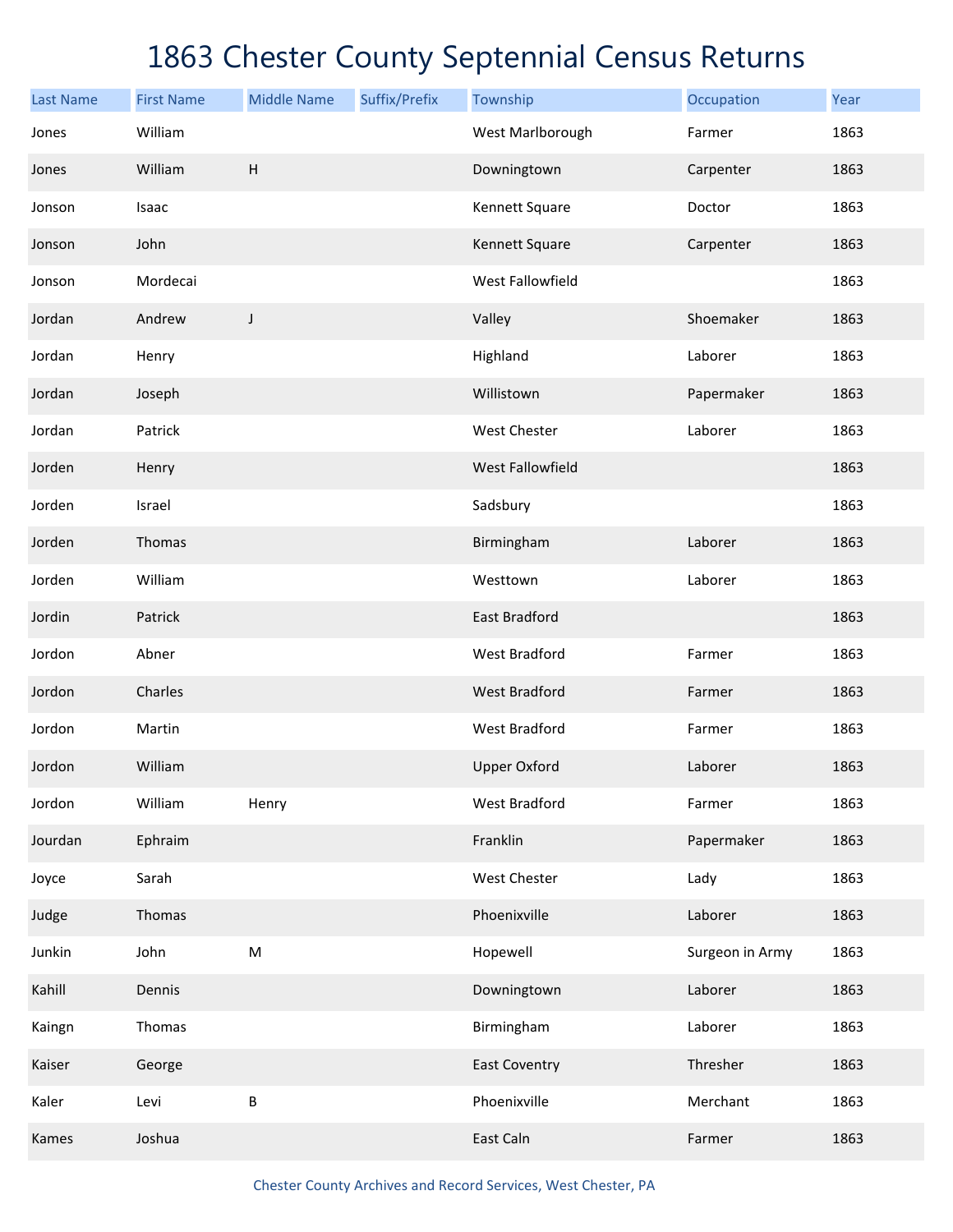| <b>Last Name</b> | <b>First Name</b> | <b>Middle Name</b> | Suffix/Prefix | Township             | Occupation   | Year |
|------------------|-------------------|--------------------|---------------|----------------------|--------------|------|
| Kames            | Joshua            |                    |               | West Whiteland       | Farmer       | 1863 |
| Kammerer         | H                 | Miller             |               | Valley               | Painter      | 1863 |
| Kanavh           | Micheal           |                    |               | New Garden           | Laborer      | 1863 |
| Kane             | Daniel            |                    |               | London Grove         | Laborer      | 1863 |
| Kane             | Jacob             |                    |               | West Chester         | Laborer      | 1863 |
| Kane             | Zachariah         |                    |               | West Chester         | Laborer      | 1863 |
| Kanous           | Jacob             |                    |               | Schuylkill           | Supervisor   | 1863 |
| Kanouse          | Harman            |                    |               | Phoenixville         | Roller       | 1863 |
| Kasley           | Samuel            |                    |               | Easttown             | Laborer      | 1863 |
| Kateing          | John              |                    |               | Kennett              |              | 1863 |
| Kateing          | Michael           |                    |               | Kennett              |              | 1863 |
| Katings          | Thomas            |                    |               | East Brandywine      | Laborer      | 1863 |
| Kauffman         | Henry             |                    |               | Easttown             | Farmer       | 1863 |
| Kauffman         | John              |                    |               | Easttown             | Farmer       | 1863 |
| Kauffman         | Joseph            | $\mathsf C$        |               | Valley               | Printer      | 1863 |
| Kauffman         | William           | J                  |               | Valley               | Printer      | 1863 |
| Kaul             | Christian         |                    |               | <b>East Vincent</b>  |              | 1863 |
| Kause            | John              |                    |               | Phoenixville         | Laborer      | 1863 |
| Kavnaugh         | Francis           |                    |               | Tredyffrin           |              | 1863 |
| Kay              | Jane              | E                  |               | West Chester         | Lady         | 1863 |
| Kay              | Selah             |                    |               | Franklin             | Farmer       | 1863 |
| Kay              | Thomas            |                    |               | Franklin             | Farmer       | 1863 |
| Kaye             | John              |                    | Sr.           | <b>East Coventry</b> | Manufacturer | 1863 |
| Kaye             | John              |                    | Jr.           | <b>East Coventry</b> | Manufacturer | 1863 |
| Kaye             | Thomas            |                    |               | <b>East Coventry</b> | Manufacturer | 1863 |
| Keamer           | Samuel            |                    |               | Phoenixville         | Merchant     | 1863 |
| Kearnes          | William           |                    |               | West Chester         | Laborer      | 1863 |
| Kearns           | Charles           | $\sf S$            |               | Franklin             | Laborer      | 1863 |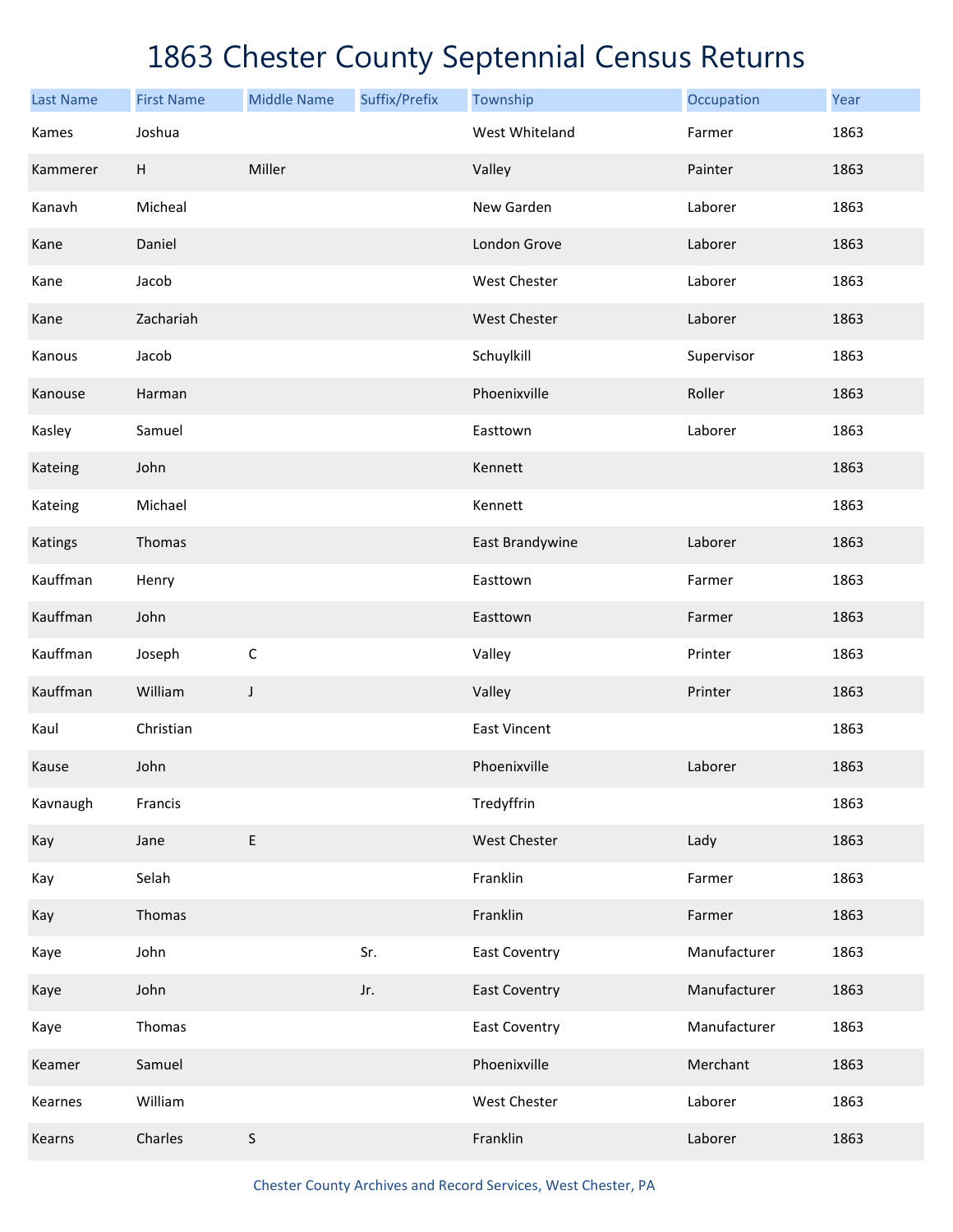| <b>Last Name</b> | <b>First Name</b> | <b>Middle Name</b> | Suffix/Prefix | Township                | Occupation     | Year |
|------------------|-------------------|--------------------|---------------|-------------------------|----------------|------|
| Kearns           | Frederick         |                    |               | Downingtown             | Tin Smith      | 1863 |
| Kearse           | John              |                    |               | Phoenixville            | Laborer        | 1863 |
| Keason           | John              |                    |               | Schuylkill              | Laborer        | 1863 |
| Keebler          | Charles           |                    |               | <b>West Vincent</b>     | Laborer        | 1863 |
| Keebler          | Gottleib          |                    |               | <b>West Vincent</b>     | Farmer         | 1863 |
| Keebler          | Matthias          |                    |               | <b>West Vincent</b>     | Laborer        | 1863 |
| Keeby            | Levi              |                    |               | East Coventry           | Laborer        | 1863 |
| Keeby            | Robert            |                    |               | <b>East Coventry</b>    | Laborer        | 1863 |
| Keech            | Abner             |                    |               | <b>West Chester</b>     | Laborer        | 1863 |
| Keech            | Abner             | $\mathsf D$        |               | Lower Oxford            | Farmer         | 1863 |
| Keech            | Jacob             |                    |               | Lower Oxford            | Farmer         | 1863 |
| Keech            | James             |                    |               | <b>East Fallowfield</b> | Laborer        | 1863 |
| Keech            | Job               |                    |               | <b>West Bradford</b>    | Farmer         | 1863 |
| Keech            | John              |                    |               | <b>West Bradford</b>    | Laborer        | 1863 |
| Keech            | John              |                    |               | <b>West Bradford</b>    | Farmer         | 1863 |
| Keech            | Johnell           |                    |               | <b>West Bradford</b>    | Laborer        | 1863 |
| Keech            | Jonathan          | ${\sf N}$          |               | Lower Oxford            | Wheelwright    | 1863 |
| Keech            | Joseph            | $\mathsf C$        |               | Valley                  | Harnessmaker   | 1863 |
| Keech            | Joseph            | P                  |               | East Fallowfield        | Thrasher       | 1863 |
| Keech            | Lee               |                    |               | Sadsbury                | Laborer        | 1863 |
| Keech            | Moses             |                    |               | East Fallowfield        | Farmer         | 1863 |
| Keech            | Moses             |                    |               | West Caln               | Laborer        | 1863 |
| Keech            | Moses             | $\mathsf C$        |               | West Bradford           | Shoemaker      | 1863 |
| Keech            | Neman             |                    |               | <b>West Bradford</b>    | Farmer         | 1863 |
| Keech            | Nethaniel         | J                  |               | Lower Oxford            | Laborer        | 1863 |
| Keech            | Robert            |                    |               | East Caln               | Farmer         | 1863 |
| Keech            | Sarah             |                    |               | East Bradford           |                | 1863 |
| Keech            | William           | F                  |               | Valley                  | <b>Butcher</b> | 1863 |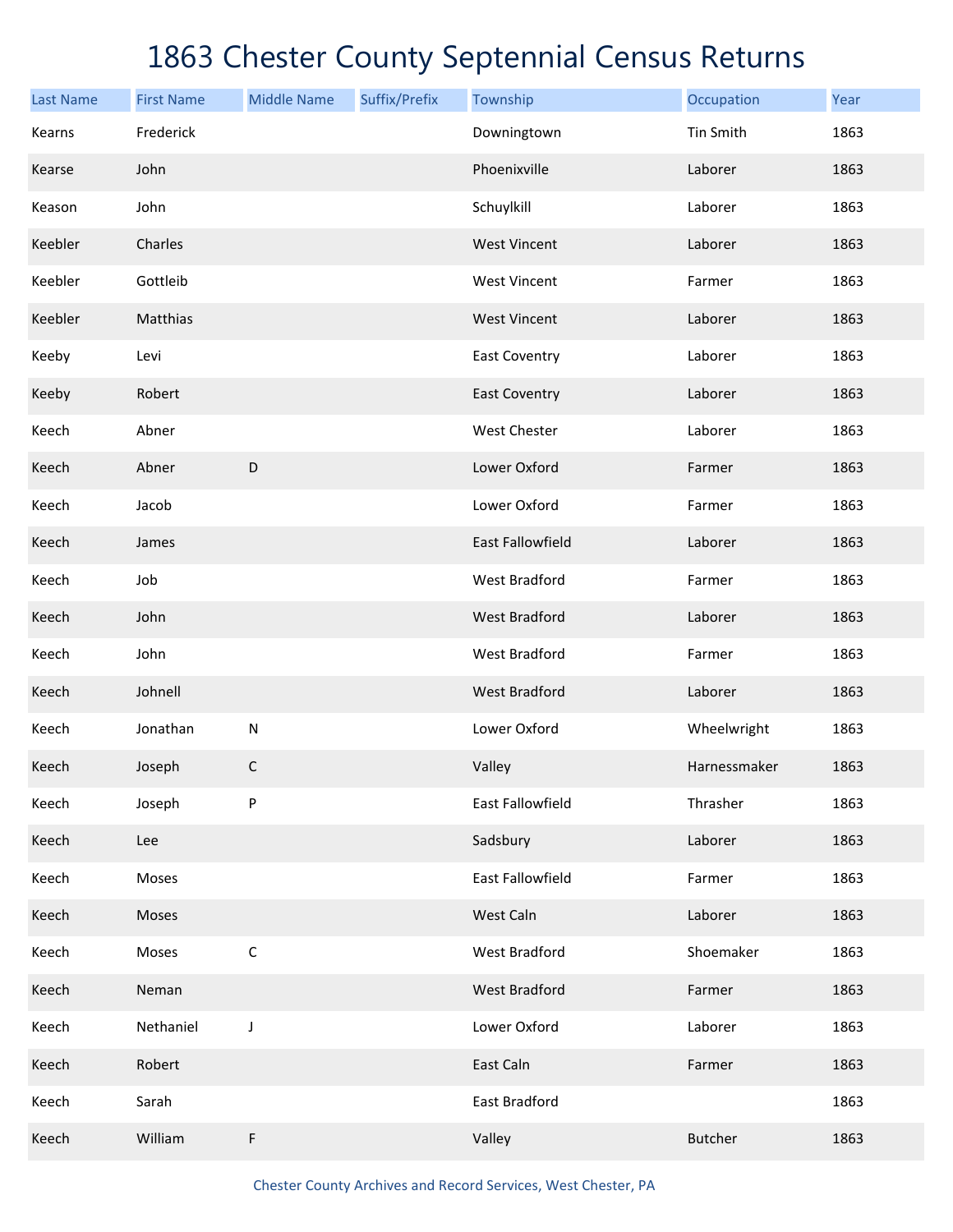| <b>Last Name</b> | <b>First Name</b> | <b>Middle Name</b> | Suffix/Prefix | Township             | Occupation  | Year |
|------------------|-------------------|--------------------|---------------|----------------------|-------------|------|
| Keeenan          | Jacob             |                    |               | <b>West Nantmeal</b> | Farmer      | 1863 |
| Keeenan          | Joseph            |                    |               | <b>West Nantmeal</b> | Farmer      | 1863 |
| Keef             | Pat               |                    |               | Phoenixville         | Laborer     | 1863 |
| Keefe            | James             |                    |               | Phoenixville         | Laborer     | 1863 |
| Keeler           | James             |                    |               | <b>West Vincent</b>  | Mechanic    | 1863 |
| Keeley           |                   |                    | Mrs.          | Phoenixville         | Laborer     | 1863 |
| Keeley           | Abraham           | H                  |               | <b>East Vincent</b>  |             | 1863 |
| Keeley           | Albertes          |                    |               | Phoenixville         | Tobacconist | 1863 |
| Keeley           | Davis             |                    |               | Phoenixville         | Carpenter   | 1863 |
| Keeley           | Edward            |                    |               | Phoenixville         | Soldier     | 1863 |
| Keeley           | Edward            | M                  |               | Phoenixville         | Laborer     | 1863 |
| Keeley           | Jacob             |                    |               | <b>East Vincent</b>  |             | 1863 |
| Keeley           | Jeremiah          |                    |               | <b>West Bradford</b> | Farmer      | 1863 |
| Keeley           | John              |                    |               | Phoenixville         | Blacksmith  | 1863 |
| Keeley           | Patrick           |                    |               | <b>West Bradford</b> | Laborer     | 1863 |
| Keeley           | Rebecca           |                    |               | South Coventry       |             | 1863 |
| Keeley           | Sebastian         |                    |               | East Bradford        |             | 1863 |
| Keeley           | William           |                    |               | Willistown           | Laborer     | 1863 |
| Keeley           | William           | Е                  |               | Phoenixville         | Soldier     | 1863 |
| Keely            | Daniel            |                    |               | <b>Upper Uwchlan</b> | Farmer      | 1863 |
| Keely            | Henry             |                    |               | West Pikeland        | Farmer      | 1863 |
| Keely            | Jacob             |                    |               | <b>Upper Uwchlan</b> | Gentleman   | 1863 |
| Keely            | Jerone            |                    |               | West Pikeland        | Student     | 1863 |
| Keely            | Joseph            |                    |               | Wallace              | Laborer     | 1863 |
| Keely            | Mathias           |                    |               | Wallace              | Laborer     | 1863 |
| Keely            | Ruben             |                    |               | <b>West Vincent</b>  | Mechanic    | 1863 |
| Keen             | Andrew            |                    |               | Warwick              |             | 1863 |
| Keen             | Andrew            |                    | Jr.           | Warwick              |             | 1863 |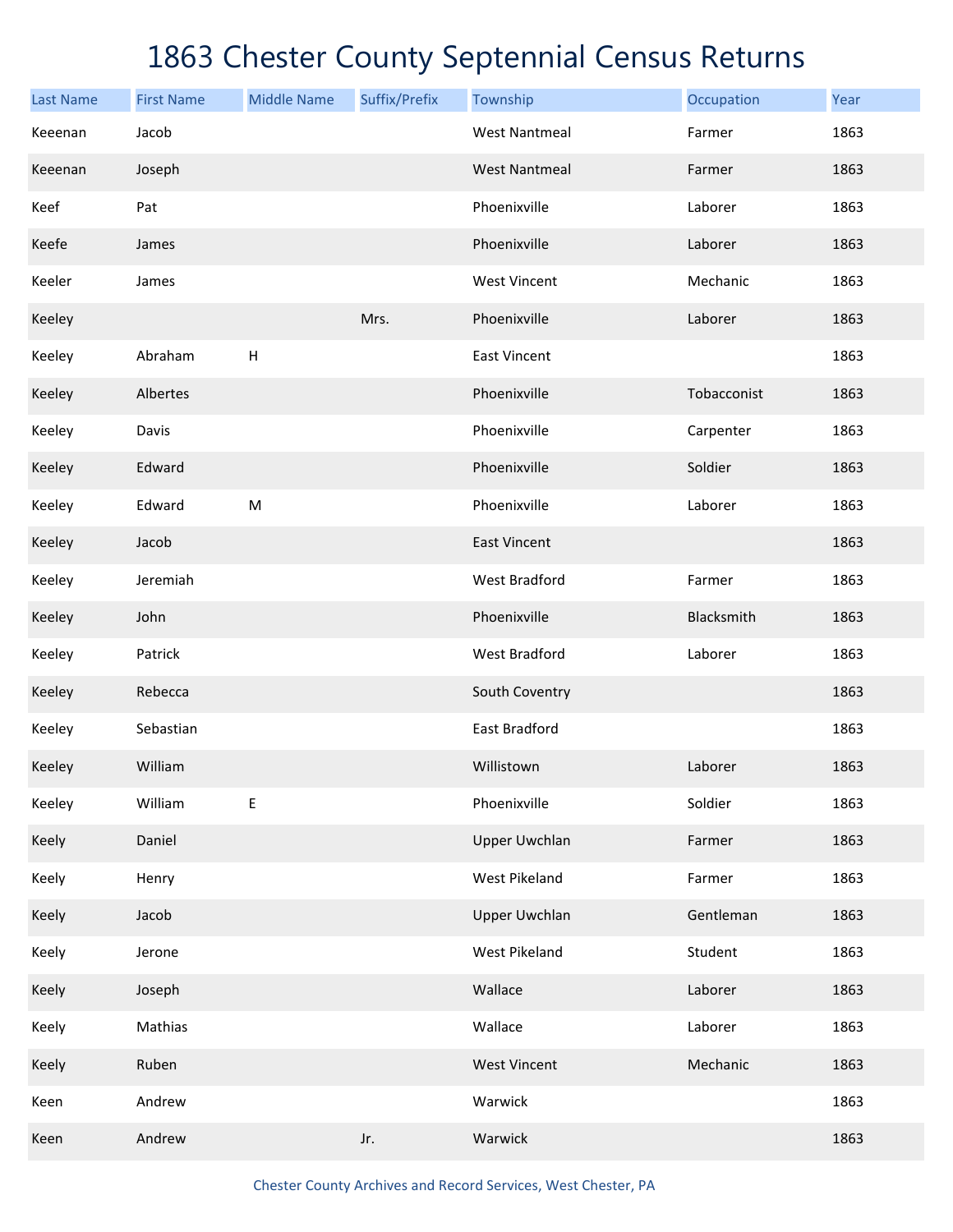| <b>Last Name</b> | <b>First Name</b> | <b>Middle Name</b> | Suffix/Prefix | Township             | Occupation      | Year |
|------------------|-------------------|--------------------|---------------|----------------------|-----------------|------|
| Keen             | Christian         |                    |               | South Coventry       | Farmer          | 1863 |
| Keen             | Eli               |                    |               | Warwick              |                 | 1863 |
| Keen             | George            |                    |               | Warwick              |                 | 1863 |
| Keen             | John              |                    |               | Warwick              |                 | 1863 |
| Keen             | Mahlon            |                    |               | South Coventry       | Farmer          | 1863 |
| Keen             | Obadiah           |                    |               | Warwick              |                 | 1863 |
| Keen             | Reuben            |                    |               | Warwick              |                 | 1863 |
| Keenan           | John              |                    |               | Honey Brook          | Lumber Merchant | 1863 |
| Keenan           | John              |                    |               | Valley               | Farmer          | 1863 |
| Keer             | J                 | $\mathsf C$        |               | Oxford               | Teacher         | 1863 |
| Keese            | Edmund            |                    |               | Phoenixville         | Laborer         | 1863 |
| Keetley          | Thomas            |                    | Jr.           | West Nottingham      | Farmer          | 1863 |
| Keetley          | Thomas            | W                  |               | West Nottingham      | Farmer          | 1863 |
| Keetley          | William           |                    |               | West Nottingham      | Farmer          | 1863 |
| Keever           | James             |                    |               | Sadsbury             | Laborer         | 1863 |
| Keever           | William           |                    |               | <b>East Bradford</b> |                 | 1863 |
| Keiler           | John              |                    |               | Franklin             | Laborer         | 1863 |
| Keilt            | Paul              |                    |               | Franklin             | Laborer         | 1863 |
| Keim             | George            |                    |               | North Coventry       | Merchant        | 1863 |
| Keim             | George            |                    |               | Warwick              |                 | 1863 |
| Keim             | Hiram             |                    |               | Warwick              |                 | 1863 |
| Keim             | James             |                    |               | Warwick              |                 | 1863 |
| Keim             | Josiah            |                    |               | Warwick              |                 | 1863 |
| Keim             | Levi              |                    |               | <b>East Nantmeal</b> |                 | 1863 |
| Keimer           | John              | $\sf V$            |               | Valley               | Laborer         | 1863 |
| Keims            | Samuel            |                    |               | Warwick              |                 | 1863 |
| Keiter           | Aaron             |                    |               | <b>East Coventry</b> | Farmer          | 1863 |
| Keiter           | Amos              |                    |               | <b>East Vincent</b>  |                 | 1863 |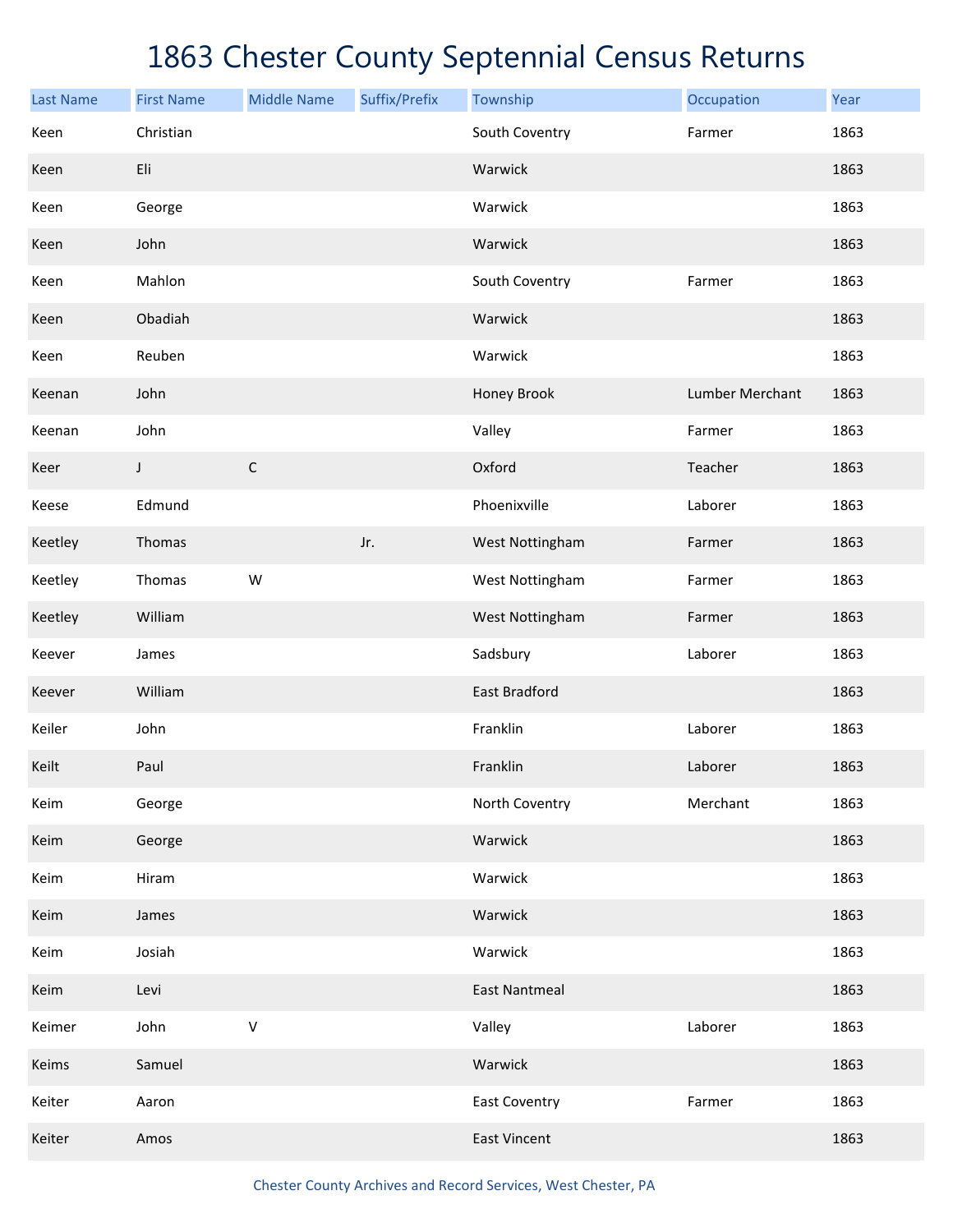| <b>Last Name</b> | <b>First Name</b> | <b>Middle Name</b> | Suffix/Prefix | Township             | Occupation    | Year |
|------------------|-------------------|--------------------|---------------|----------------------|---------------|------|
| Keiter           | Jacob             |                    |               | <b>East Vincent</b>  |               | 1863 |
| Keiter           | John              |                    |               | <b>East Vincent</b>  |               | 1863 |
| Keith            | John              |                    |               | Elk                  | Farmer        | 1863 |
| Keith            | William           |                    |               | Elk                  | Farmer        | 1863 |
| Keivan           | Dennis            |                    |               | Phoenixville         | Puddler       | 1863 |
| Keizar           |                   |                    |               | <b>East Vincent</b>  |               | 1863 |
| Keizar           | Jeremiah          |                    |               | <b>East Vincent</b>  |               | 1863 |
| Keizer           | John              |                    |               | Phoenixville         | Chair Chipper | 1863 |
| Keley            | Roger             |                    |               | West Chester         | Shoemaker     | 1863 |
| Kellar           | Enos              |                    |               | North Coventry       | Shoemaker     | 1863 |
| Kellar           | John              |                    |               | North Coventry       | Laborer       | 1863 |
| Kellar           | Noah              | ${\sf M}$          |               | North Coventry       | Mason         | 1863 |
| Keller           | David             | ${\sf R}$          |               | <b>East Coventry</b> | Laborer       | 1863 |
| Keller           | Jacob             |                    |               | Sadsbury             |               | 1863 |
| Keller           | John              | B                  |               | Warwick              |               | 1863 |
| Keller           | William           |                    |               | <b>East Coventry</b> | Farmer        | 1863 |
| Kelley           |                   |                    | Mrs.          | Phoenixville         | Lady          | 1863 |
| Kelley           | Daniel            |                    |               | Downingtown          | Wheelwright   | 1863 |
| Kelley           | Dennis            |                    |               | Phoenixville         | Heater        | 1863 |
| Kelley           | Edward            |                    |               | Elk                  | Farmer        | 1863 |
| Kelley           | Eliza             |                    |               | Charlestown          |               | 1863 |
| Kelley           | Elizabeth         |                    |               | West Chester         | Lady          | 1863 |
| Kelley           | Frank             |                    |               | East Caln            | Laborer       | 1863 |
| Kelley           | Frank             |                    |               | Phoenixville         | Roller        | 1863 |
| Kelley           | George            | W                  |               | Penn                 | Laborer       | 1863 |
| Kelley           | Hugh              |                    |               | West Chester         | Weaver        | 1863 |
| Kelley           | James             |                    |               | Phoenixville         | Laborer       | 1863 |
| Kelley           | James             |                    |               | Schuylkill           | Laborer       | 1863 |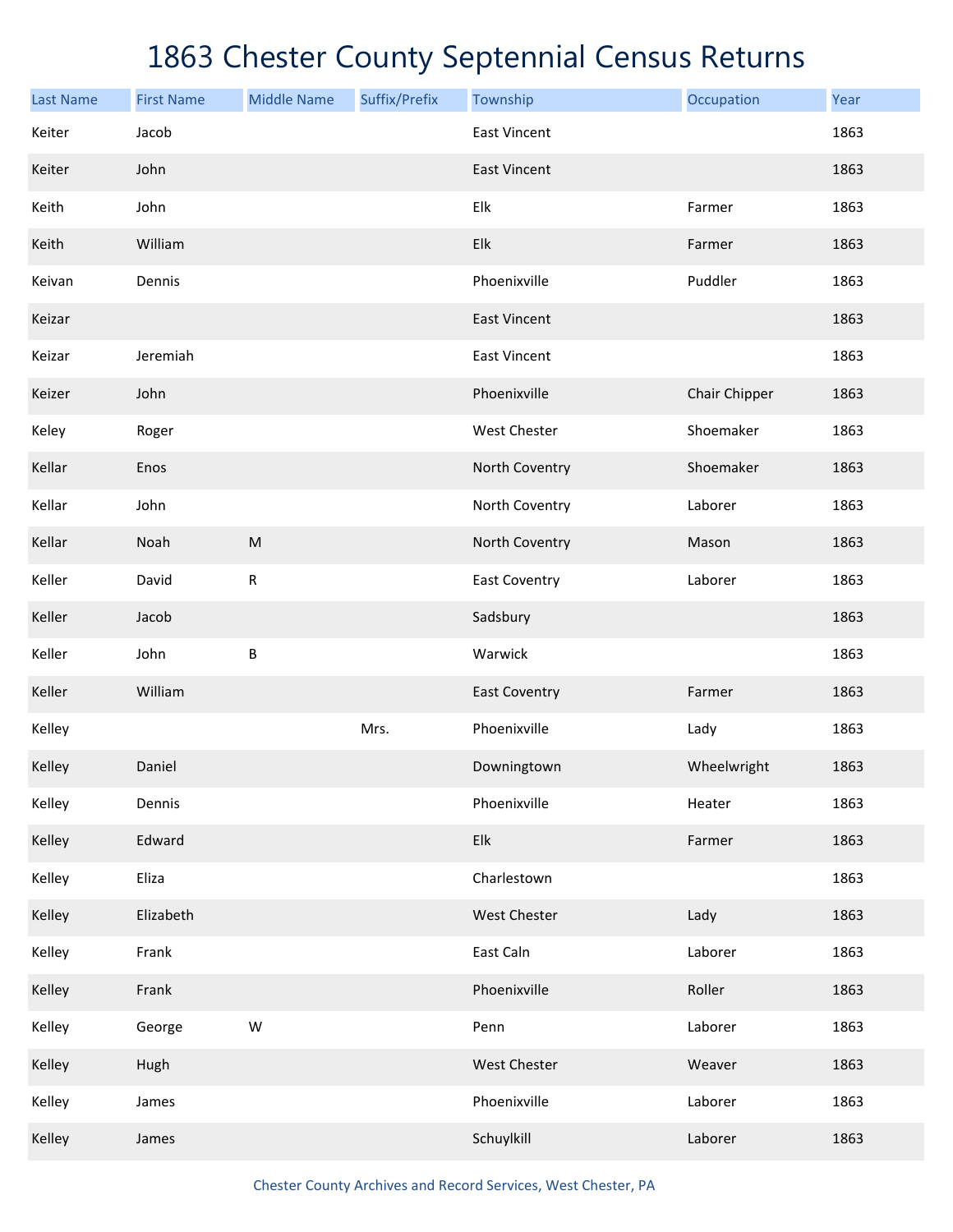| <b>Last Name</b> | <b>First Name</b> | <b>Middle Name</b> | Suffix/Prefix | Township            | Occupation | Year |
|------------------|-------------------|--------------------|---------------|---------------------|------------|------|
| Kelley           | John              |                    |               | East Goshen         | Laborer    | 1863 |
| Kelley           | John              |                    |               | Phoenixville        | Puddler    | 1863 |
| Kelley           | John              |                    |               | Schuylkill          | Laborer    | 1863 |
| Kelley           | Joseph            |                    |               | East Goshen         | Laborer    | 1863 |
| Kelley           | Michael           |                    |               | Elk                 | Farmer     | 1863 |
| Kelley           | Michael           |                    |               | New London          | Farmer     | 1863 |
| Kelley           | Michael           |                    |               | Phoenixville        | Puddler    | 1863 |
| Kelley           | Michael           |                    |               | Phoenixville        | Roller?    | 1863 |
| Kelley           | Michael           |                    |               | Phoenixville        | Puddler    | 1863 |
| Kelley           | Pat               |                    |               | Phoenixville        | Laborer    | 1863 |
| Kelley           | Pat               |                    |               | Phoenixville        | Mason      | 1863 |
| Kelley           | Pat               |                    |               | Phoenixville        | Laborer    | 1863 |
| Kelley           | Patrick           |                    |               | Charlestown         |            | 1863 |
| Kelley           | Patrick           |                    |               | Pennsbury           | Laborer    | 1863 |
| Kelley           | Patrick           |                    |               | Phoenixville        | Roller     | 1863 |
| Kelley           | Rody              |                    |               | Pennsbury           | Laborer    | 1863 |
| Kelley           | Sylvester         |                    |               | New Garden          | Laborer    | 1863 |
| Kelley           | William           |                    |               | East Nottingham     |            | 1863 |
| Kelly            | Anthony           |                    |               | East Bradford       |            | 1863 |
| Kelly            | Charles           |                    |               | London Grove        | Laborer    | 1863 |
| Kelly            | Daniel            |                    |               | London Grove        | Laborer    | 1863 |
| Kelly            | Gardener          |                    |               | Willistown          | Laborer    | 1863 |
| Kelly            | Henry             |                    |               | Willistown          | Laborer    | 1863 |
| Kelly            | Hugh              |                    |               | Valley              | Laborer    | 1863 |
| Kelly            | John              |                    |               | Valley              | Laborer    | 1863 |
| Kelly            | Joseph            |                    |               | Willistown          | Farmer     | 1863 |
| Kelly            | Patrick           |                    |               | West Marlborough    | Laborer    | 1863 |
| Kelpatrick       | Archibald         |                    |               | <b>West Vincent</b> | Farmer     | 1863 |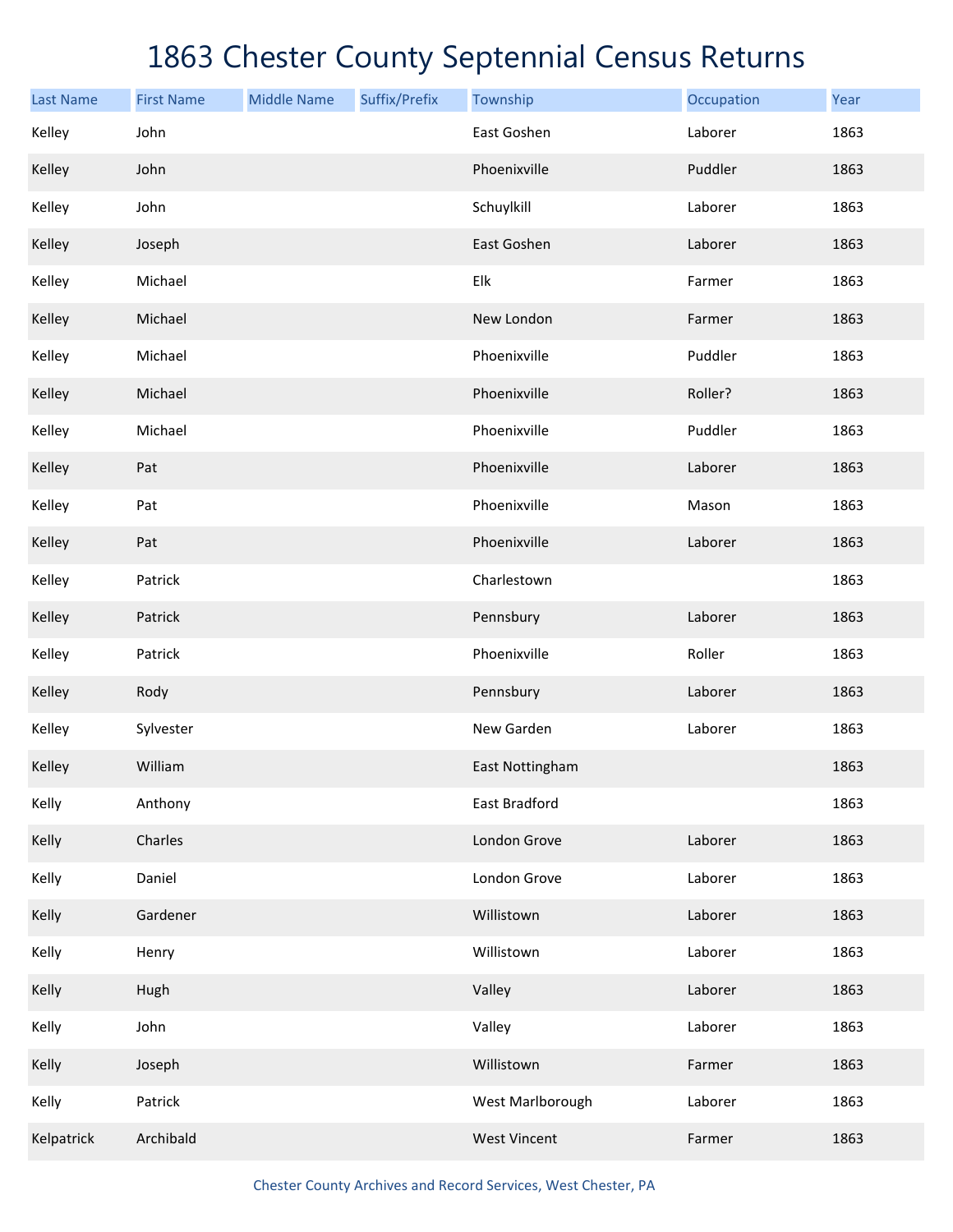| <b>Last Name</b> | <b>First Name</b>         | <b>Middle Name</b> | Suffix/Prefix | Township             | Occupation    | Year |
|------------------|---------------------------|--------------------|---------------|----------------------|---------------|------|
| Kelso            | Henry                     |                    |               | Hopewell             | Wheelwright   | 1863 |
| Kelso            | Jane                      |                    | Mrs.          | Hopewell             |               | 1863 |
| Kelso            | William                   |                    |               | Hopewell             | Millwright    | 1863 |
| Kelso            | William                   |                    |               | Penn                 | Laborer       | 1863 |
| Kelton           | John                      | M                  |               | London Grove         |               | 1863 |
| Kelton           | Matthias                  |                    |               | Phoenixville         | Shoemaker     | 1863 |
| Kelton           | Robert                    |                    |               | Penn                 | Agent         | 1863 |
| Kempton          | Thomas                    |                    |               | Willistown           | Laborer       | 1863 |
| Kenady           | William                   | $\mathsf K$        |               | London Grove         |               | 1863 |
| Kendal           | William                   |                    |               | Kennett              |               | 1863 |
| Kendall          | Evans                     |                    |               | Tredyffrin           |               | 1863 |
| Kendey           | Abraham                   |                    |               | Sadsbury             | Laborer       | 1863 |
| Kendig           | $\boldsymbol{\mathsf{A}}$ | T                  |               | Sadsbury             |               | 1863 |
| Kendig           | Banard                    |                    |               | Sadsbury             | Gentleman     | 1863 |
| Kendig           | Henry                     |                    |               | Sadsbury             |               | 1863 |
| Kendig           | John                      |                    |               | Sadsbury             | Carriagemaker | 1863 |
| Kendig           | Matilda                   |                    |               | Sadsbury             |               | 1863 |
| Kendry           | Henry                     |                    |               | <b>East Pikeland</b> | Laborer       | 1863 |
| Keneday          | John                      |                    |               | Franklin             | Wheelwright   | 1863 |
| Keneday          | Robert                    |                    |               | Franklin             | Wheelwright   | 1863 |
| Kenedy           | George                    |                    |               | East Fallowfield     | Laborer       | 1863 |
| Kenedy           | George                    |                    |               | East Fallowfield     | Farmer        | 1863 |
| Kenedy           | Hayes                     |                    |               | East Fallowfield     | Carpenter     | 1863 |
| Kenedy           | James                     | B                  |               | East Fallowfield     | Carpenter     | 1863 |
| Kenedy           | John                      | W                  |               | East Fallowfield     | Carpenter     | 1863 |
| Kenedy           | Thomas                    |                    | Jr.           | East Fallowfield     | Carpenter     | 1863 |
| Kenedy           | Thomas                    |                    |               | East Fallowfield     | Farmer        | 1863 |
| Kenedy           | Washington                |                    |               | New London           | Farmer        | 1863 |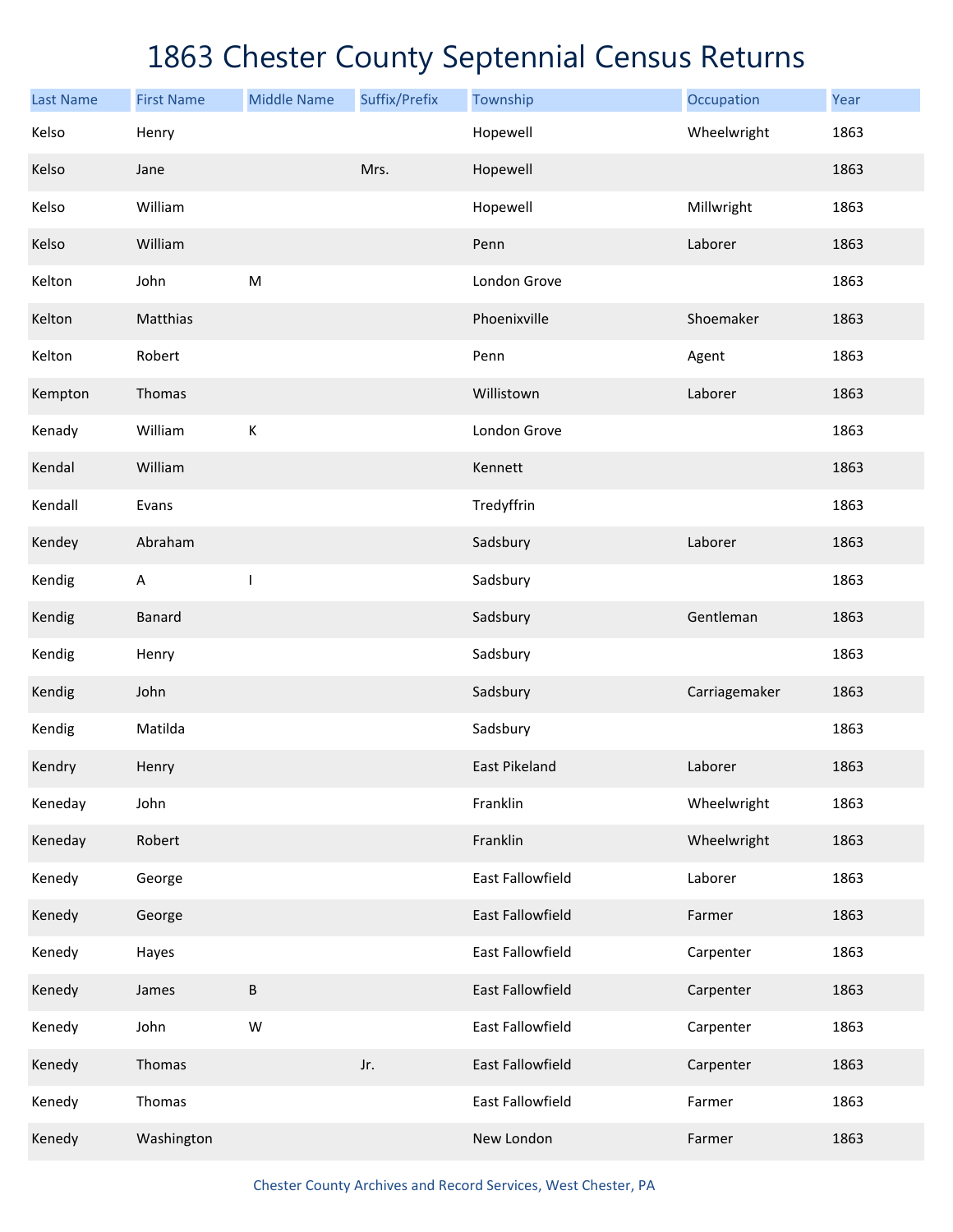| <b>Last Name</b> | <b>First Name</b> | <b>Middle Name</b> | Suffix/Prefix | Township                | Occupation | Year |
|------------------|-------------------|--------------------|---------------|-------------------------|------------|------|
| Kenedy           | William           |                    |               | <b>East Fallowfield</b> | Laborer    | 1863 |
| Kenedy           | William           |                    |               | New London              | Millwright | 1863 |
| Kenedy           | William           |                    |               | Uwchlan                 |            | 1863 |
| Kennady          | Amos              |                    |               | Oxford                  | Laborer    | 1863 |
| Kennady          | James             |                    |               | Valley                  | Laborer    | 1863 |
| Kennady          | Richard           |                    |               | Valley                  | Laborer    | 1863 |
| Kennady          | Samuel            |                    |               | Sadsbury                | Laborer    | 1863 |
| Kennady          | Thomas            |                    |               | Schuylkill              | Laborer    | 1863 |
| Kenneday         | David             |                    |               | <b>Upper Oxford</b>     | Laborer    | 1863 |
| Kenneday         | William           |                    |               | Phoenixville            | Soldier    | 1863 |
| Kennedy          | Alexander         |                    |               | <b>East Vincent</b>     |            | 1863 |
| Kennedy          | Catharine         |                    |               | London Britain          | Farmer     | 1863 |
| Kennedy          | Dennis            |                    |               | Phoenixville            | Puddler    | 1863 |
| Kennedy          | Dennis            |                    |               | Phoenixville            | Laborer    | 1863 |
| Kennedy          | Elizabeth         |                    |               | West Caln               |            | 1863 |
| Kennedy          | Elizabeth         |                    |               | West Caln               |            | 1863 |
| Kennedy          | George            |                    |               | West Caln               | Shoemaker  | 1863 |
| Kennedy          | Hiram             |                    |               | <b>Upper Uwchlan</b>    | Farmer     | 1863 |
| Kennedy          | J                 | W                  |               | London Britain          | Farmer     | 1863 |
| Kennedy          | James             |                    |               | London Britain          | Farmer     | 1863 |
| Kennedy          | James             |                    |               | Londonderry             |            | 1863 |
| Kennedy          | Jane              |                    |               | London Britain          | Farmer     | 1863 |
| Kennedy          | Jesse             | $\mathsf O$        |               | Hopewell                | Miller     | 1863 |
| Kennedy          | John              |                    |               | Londonderry             |            | 1863 |
| Kennedy          | John              |                    |               | Phoenixville            | Laborer    | 1863 |
| Kennedy          | Joseph            |                    |               | Valley                  | Laborer    | 1863 |
| Kennedy          | Margaret          |                    |               | Easttown                |            | 1863 |
| Kennedy          | Rebecca           |                    |               | Honey Brook             |            | 1863 |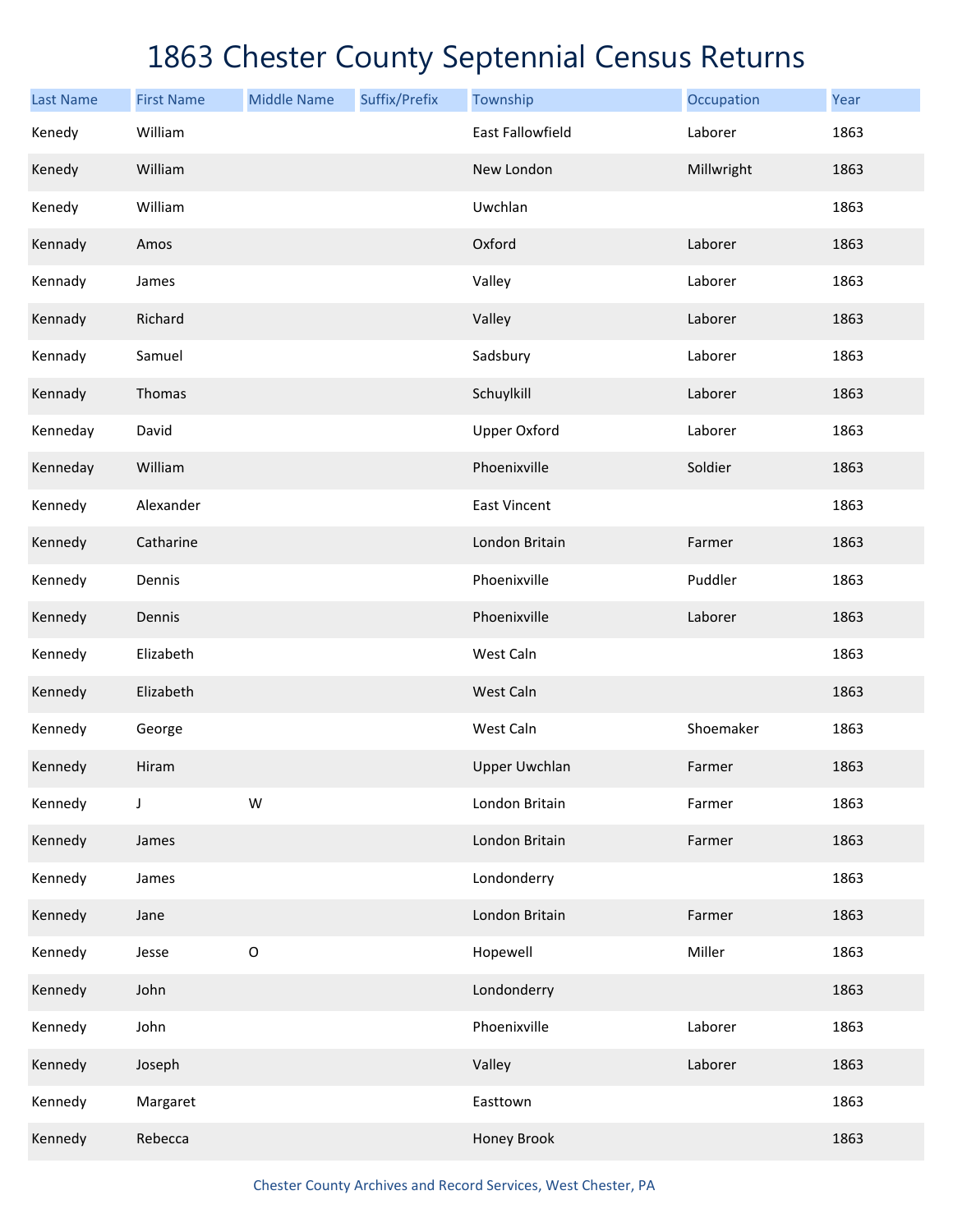| <b>Last Name</b> | <b>First Name</b> | <b>Middle Name</b>        | Suffix/Prefix | Township            | Occupation   | Year |
|------------------|-------------------|---------------------------|---------------|---------------------|--------------|------|
| Kennedy          | Robert            |                           |               | London Britain      | Farmer       | 1863 |
| Kennedy          | Samuel            |                           |               | Lower Oxford        | Laborer      | 1863 |
| Kennedy          | William           |                           |               | Upper Uwchlan       | Farmer       | 1863 |
| Kennedy          | William           | J                         |               | Phoenixville        | Soldier      | 1863 |
| Kennedy          | William           | $\sf S$                   |               | London Britain      | Farmer       | 1863 |
| Kenney           | Alexander         |                           |               | Charlestown         |              | 1863 |
| Kenney           | Daniel            |                           |               | Charlestown         |              | 1863 |
| Kenney           | Franklin          |                           |               | Highland            | Laborer      | 1863 |
| Kenney           | Lemuel            |                           |               | West Chester        | Innkeeper    | 1863 |
| Kenny            | Bennard           |                           |               | West Brandywine     | Laborer      | 1863 |
| Kenny            | Charles           | A                         |               | Honey Brook         | Teacher      | 1863 |
| Kenny            | Patrick           |                           |               | West Brandywine     | Farmer       | 1863 |
| Kenny            | Peter             |                           |               | West Brandywine     | Laborer      | 1863 |
| Kensey           | John              | K                         |               | <b>Upper Oxford</b> | Farmer       | 1863 |
| Kent             | Benjamin          |                           |               | Penn                | Farmer       | 1863 |
| Kent             | Daniel            |                           |               | East Nottingham     | Laborer      | 1863 |
| Kent             | Daniel            |                           |               | East Nottingham     |              | 1863 |
| Kent             | Daniel            |                           |               | West Fallowfield    |              | 1863 |
| Kent             | Hadley            |                           |               | <b>Upper Oxford</b> | Farmer       | 1863 |
| Kent             | Henry             | $\mathsf S$               |               | East Marlborough    | Teacher      | 1863 |
| Kent             | James             |                           |               | Highland            | Farmer       | 1863 |
| Kent             | Joseph            | $\boldsymbol{\mathsf{H}}$ |               | <b>Upper Oxford</b> | Farmer       | 1863 |
| Kent             | Mahlon            | B                         |               | West Fallowfield    |              | 1863 |
| Kent             | ${\sf W}$         | L G                       |               | <b>Upper Oxford</b> | Farmer       | 1863 |
| Kent             | William           |                           |               | Londonderry         |              | 1863 |
| Kent             | William           |                           |               | <b>Upper Oxford</b> | Farmer       | 1863 |
| Kenworthy        | Hugh              |                           |               | Valley              | Manufacturer | 1863 |
| Kenworthy        | James             |                           |               | Valley              | Manufacturer | 1863 |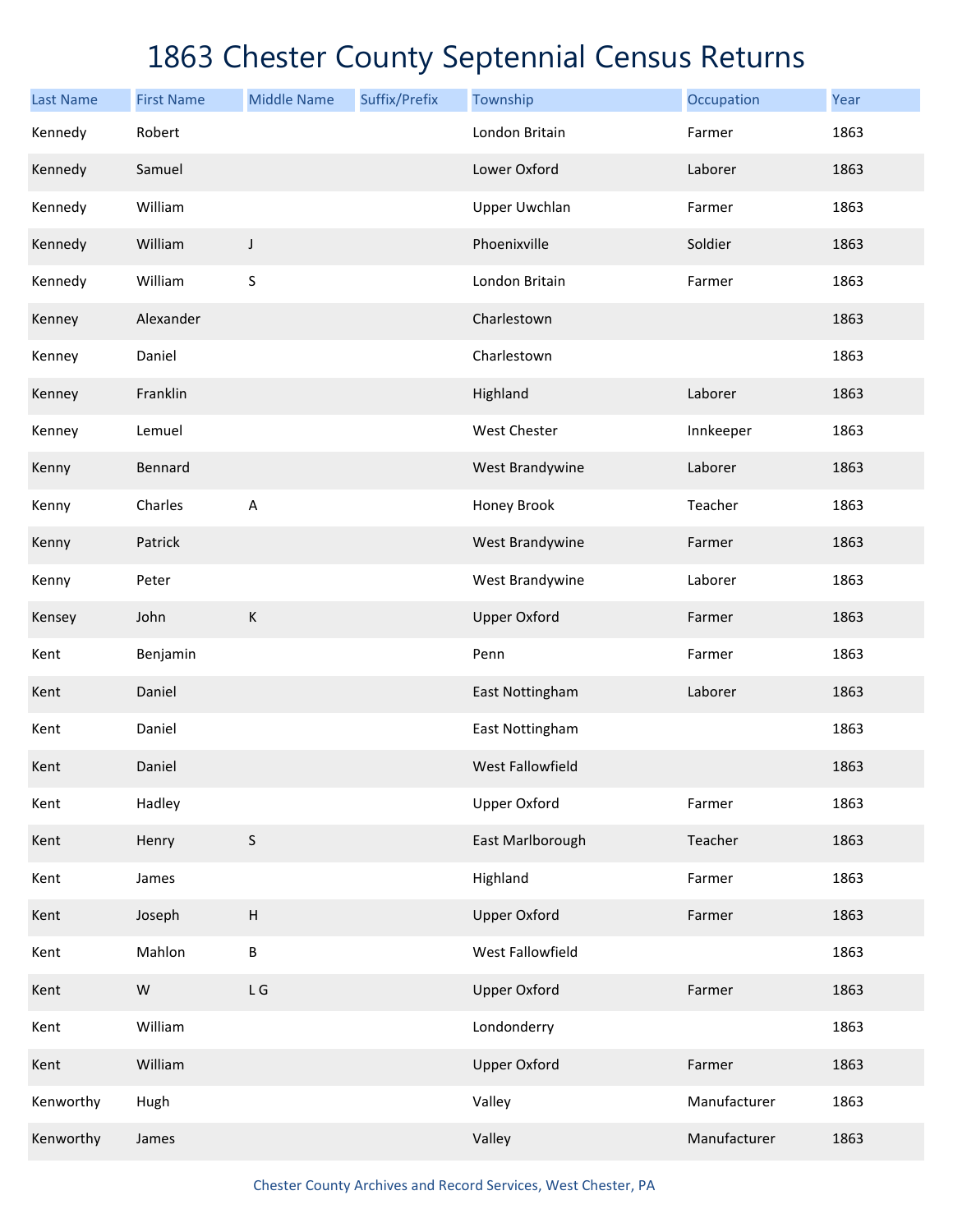| <b>Last Name</b> | <b>First Name</b> | <b>Middle Name</b> | Suffix/Prefix | Township                  | Occupation   | Year |
|------------------|-------------------|--------------------|---------------|---------------------------|--------------|------|
| Kenworthy        | John              |                    |               | Valley                    | Manufacturer | 1863 |
| Keough           | Martin            |                    |               | West Chester              | Laborer      | 1863 |
| Kephart          | Josiah            | $\sf S$            |               | Willistown                | Laborer      | 1863 |
| Kephart          | Mary              |                    |               | Warwick                   |              | 1863 |
| Kepner           | Solomon           |                    |               | North Coventry            | Laborer      | 1863 |
| Kepple           | John              |                    |               | Honey Brook               | Carpenter    | 1863 |
| Kerkpatrick      | Robert            |                    |               | Valley                    | Mason        | 1863 |
| Kerler           |                   |                    |               | East Brandywine           | Farmer       | 1863 |
| Kerlin           | John              |                    |               | Sadsbury                  |              | 1863 |
| Kernan           | Michael           |                    |               | Phoenixville              | Puddler      | 1863 |
| Kernes           | William           |                    |               | New Garden                |              | 1863 |
| Kerns            | Barnard           |                    |               | <b>West Bradford</b>      | Laborer      | 1863 |
| Kerns            | George            | A                  |               | East Fallowfield          | Wheelwright  | 1863 |
| Kerns            | Isaac             | ${\sf P}$          |               | West Brandywine           | Laborer      | 1863 |
| Kerns            | Jacob             |                    |               | East Brandywine           | Farmer       | 1863 |
| Kerns            | James             |                    |               | Sadsbury                  |              | 1863 |
| Kerns            | James             |                    |               | Valley                    | Laborer      | 1863 |
| Kerns            | John              |                    |               | East Marlborough          | Laborer      | 1863 |
| Kerns            | John              |                    |               | Oxford                    | Baker        | 1863 |
| Kerns            | Reese             |                    |               | East Fallowfield          | Farmer       | 1863 |
| Kerns            | William           |                    |               | London Grove              | Miller       | 1863 |
| Kerns            | Williams          |                    |               | Valley                    | Laborer      | 1863 |
| Kerr             | George            |                    |               | East Bradford             |              | 1863 |
| Kerr             | George            |                    |               | West Chester              | Carpenter    | 1863 |
| Kerr             | John              |                    |               | ${\sf E} {\sf I} {\sf k}$ | Farmer       | 1863 |
| Kerr             | John              | $\sf A$            |               | East Nottingham           |              | 1863 |
| Kerr             | Joseph            |                    | Sr.           | Honey Brook               | Weaver       | 1863 |
| Kerr             | Joseph            |                    | Jr.           | Honey Brook               | Laborer      | 1863 |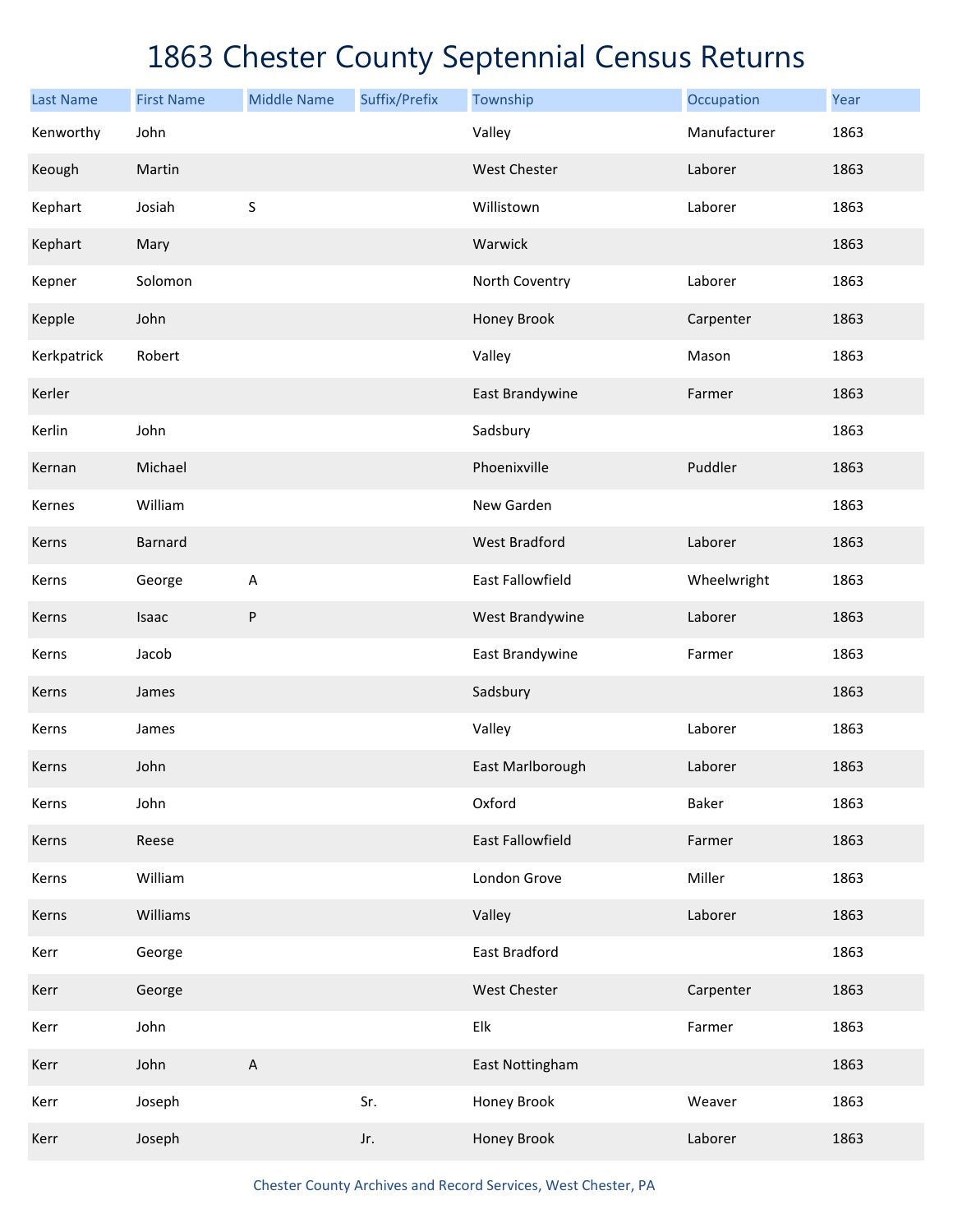| <b>Last Name</b> | <b>First Name</b> | <b>Middle Name</b> | Suffix/Prefix | Township             | Occupation | Year |
|------------------|-------------------|--------------------|---------------|----------------------|------------|------|
| Kerr             | William           |                    |               | Honey Brook          | Farmer     | 1863 |
| Keshn            | John              | D                  |               | Sadsbury             | Laborer    | 1863 |
| Kesler           | Henry             | $\sf S$            |               | West Chester         | Carpenter  | 1863 |
| Ketselman        | Casper            |                    |               | London Grove         | Shoemaker  | 1863 |
| Ketsler          | Henry             |                    |               | <b>West Pikeland</b> | Laborer    | 1863 |
| Kettle           | Peter             |                    |               | Honey Brook          | Laborer    | 1863 |
| Kettler          | John              |                    |               | <b>West Bradford</b> | Laborer    | 1863 |
| Kever            | William           |                    |               | East Caln            | Laborer    | 1863 |
| Key              | Samuel            |                    |               | Schuylkill           | Laborer    | 1863 |
| Keyes            | Edward            |                    |               | Phoenixville         | Laborer    | 1863 |
| Keyser           | Paul              |                    |               | East Pikeland        | Shoemaker  | 1863 |
| Kidd             | Jacob             |                    |               | Elk                  | Farmer     | 1863 |
| Kidd             | Jacob             | $\sf H$            |               | West Nottingham      | Laborer    | 1863 |
| Kief             | John              |                    |               | West Whiteland       | Laborer    | 1863 |
| Kieler           | James             |                    |               | Phoenixville         | Innkeeper  | 1863 |
| Kiely            | $\mathsf F$       | $\sf S$            |               | Phoenixville         | Laborer    | 1863 |
| Kiemer           | John              |                    |               | West Brandywine      | Millwright | 1863 |
| Kiffer           | David             |                    |               | Schuylkill           | Laborer    | 1863 |
| Kift             | Joseph            |                    |               | West Chester         | Florist    | 1863 |
| Kilday           | Thomas            |                    |               | Phoenixville         | Laborer    | 1863 |
| Kile             | George            |                    |               | New Garden           | Laborer    | 1863 |
| Kile             | Joseph            |                    |               | Honey Brook          | Blacksmith | 1863 |
| Killan           | Martin            | S                  |               | Phoenixville         | Laborer    | 1863 |
| Killbride        | Huey              |                    |               | Westtown             | Laborer    | 1863 |
| Killbride        | James             |                    |               | Kennett              |            | 1863 |
| Killean          | Reese             |                    |               | <b>West Nantmeal</b> | Laborer    | 1863 |
| Killgore         | James             |                    |               | London Britain       | Blacksmith | 1863 |
| Kimble           | $\mathsf A$       | ${\sf M}$          |               | Sadsbury             |            | 1863 |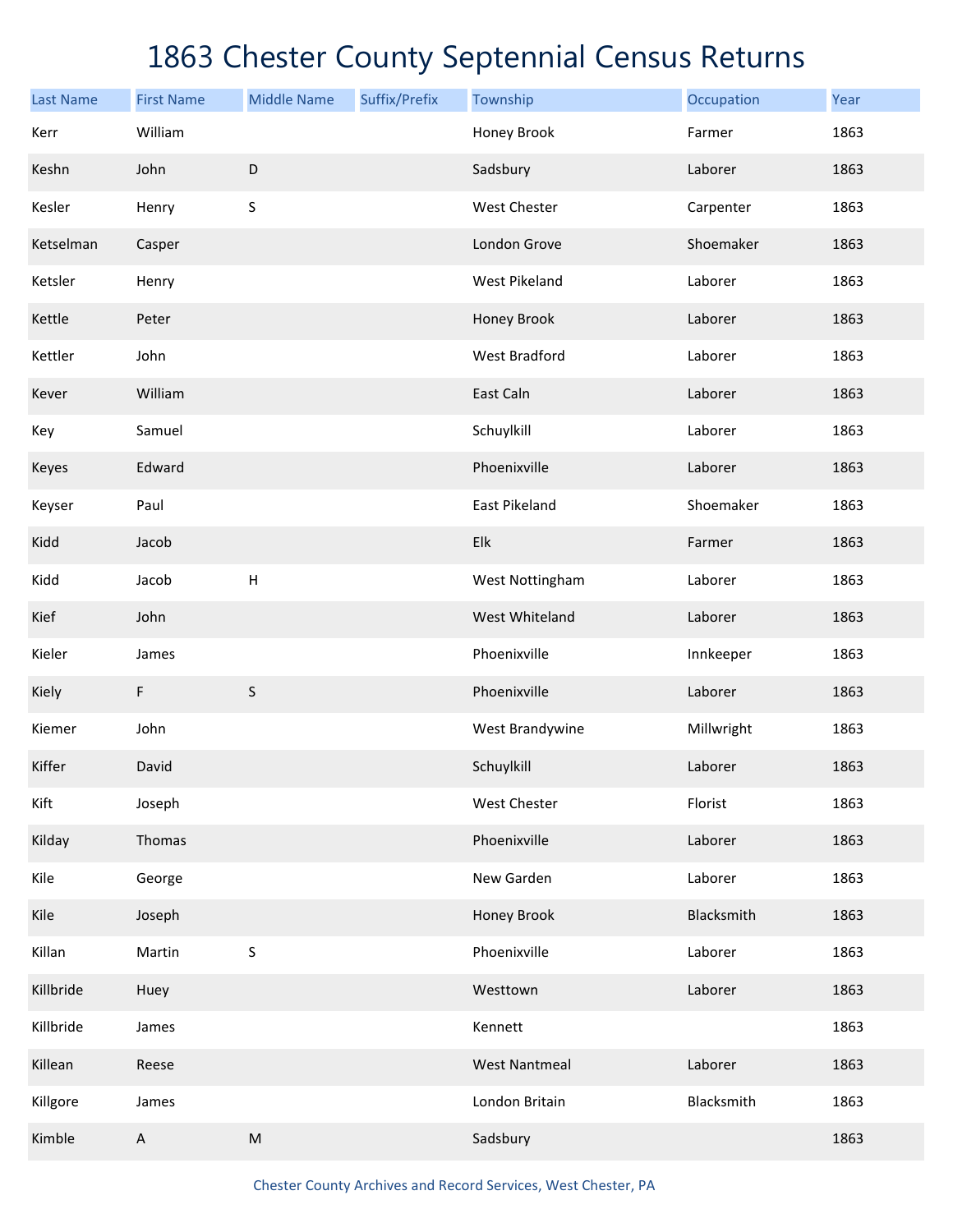| <b>Last Name</b> | <b>First Name</b> | <b>Middle Name</b>        | Suffix/Prefix | Township            | Occupation  | Year |
|------------------|-------------------|---------------------------|---------------|---------------------|-------------|------|
| Kimble           | Abisha            |                           |               | New London          | Farmer      | 1863 |
| Kimble           | Amos              |                           |               | Franklin            | Farmer      | 1863 |
| Kimble           | Anson             |                           |               | West Nottingham     | Farmer      | 1863 |
| Kimble           | Anson             |                           |               | West Nottingham     | Farmer      | 1863 |
| Kimble           | Carlton           |                           |               | West Nottingham     | Farmer      | 1863 |
| Kimble           | Chambers          |                           |               | Franklin            | Farmer      | 1863 |
| Kimble           | Daniel            |                           |               | Kennett Square      | Blacksmith  | 1863 |
| Kimble           | Ezra              |                           |               | Oxford              | Gentleman   | 1863 |
| Kimble           | F                 | $\mathsf H$               |               | Sadsbury            | Tailor      | 1863 |
| Kimble           | George            |                           |               | Franklin            | Saddler     | 1863 |
| Kimble           | George            |                           |               | Londonderry         |             | 1863 |
| Kimble           | Howard            |                           |               | Londonderry         |             | 1863 |
| Kimble           | Isaac             | W                         |               | East Nottingham     | Farmer      | 1863 |
| Kimble           | James             |                           |               | Elk                 | Storekeeper | 1863 |
| Kimble           | Jerome            |                           |               | Elk                 | Storekeeper | 1863 |
| Kimble           | John              | Τ                         |               | West Nottingham     | Farmer      | 1863 |
| Kimble           | Rachel            |                           |               | Franklin            | Miliner     | 1863 |
| Kimble           | Rathmel           |                           |               | New London          | Farmer      | 1863 |
| Kimble           | Richard           |                           |               | West Nottingham     | Farmer      | 1863 |
| Kimble           | Samuel            |                           | Sr.           | Franklin            | Farmer      | 1863 |
| Kimble           | Samuel            | $\boldsymbol{\mathsf{H}}$ | Jr.           | Franklin            | Farmer      | 1863 |
| Kimble           | William           |                           |               | East Nottingham     |             | 1863 |
| Kimble           | William           |                           |               | East Nottingham     | Laborer     | 1863 |
| Kimer            | Henry             |                           | Jr.           | Warwick             |             | 1863 |
| Kimes            | Ann               |                           |               | Warwick             |             | 1863 |
| Kimes            | David             |                           |               | East Whiteland      | Merchant    | 1863 |
| Kimes            | David             |                           |               | Warwick             |             | 1863 |
| Kimes            | Davis             |                           |               | <b>East Vincent</b> |             | 1863 |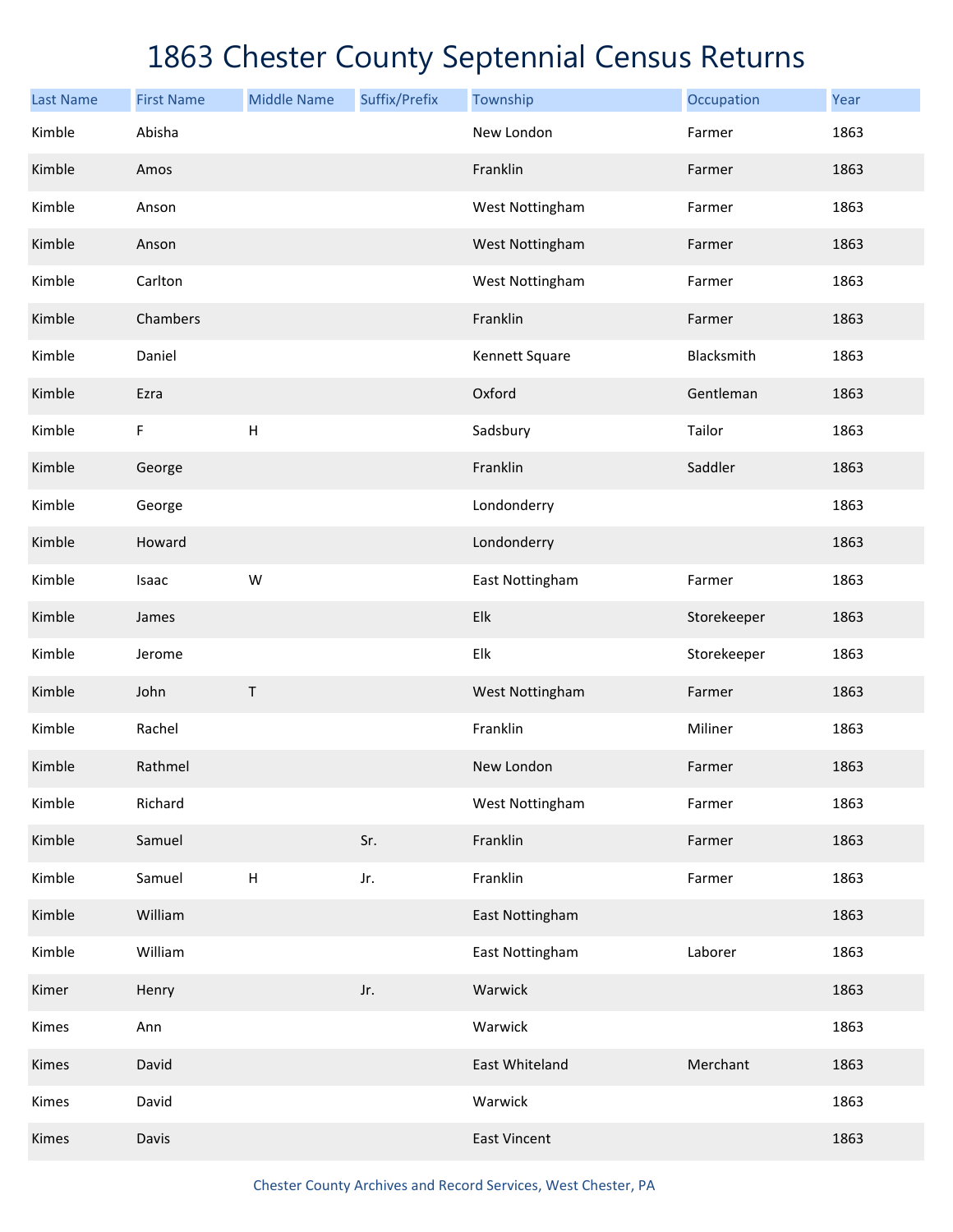| <b>Last Name</b> | <b>First Name</b> | <b>Middle Name</b> | Suffix/Prefix | Township             | Occupation | Year |
|------------------|-------------------|--------------------|---------------|----------------------|------------|------|
| Kimes            | George            | $\mathsf C$        |               | <b>West Pikeland</b> | Laborer    | 1863 |
| Kimes            | Henry             |                    | Sr.           | Warwick              |            | 1863 |
| Kimes            | Jacob             |                    |               | Warwick              |            | 1863 |
| Kimes            | John              |                    |               | East Goshen          | Laborer    | 1863 |
| Kimes            | John              |                    |               | <b>East Vincent</b>  |            | 1863 |
| Kimes            | John              |                    |               | Warwick              |            | 1863 |
| Kimes            | John              |                    |               | <b>West Pikeland</b> | Laborer    | 1863 |
| Kimes            | Samuel            |                    | Sr.           | Warwick              |            | 1863 |
| Kimes            | Samuel            |                    |               | <b>West Pikeland</b> | Farmer     | 1863 |
| Kimes            | Uriah             |                    |               | Warwick              |            | 1863 |
| Kimes            | Willis            |                    |               | East Whiteland       | Laborer    | 1863 |
| Kincade          | John              |                    |               | <b>West Pikeland</b> | Farmer     | 1863 |
| Kine             | Michael           |                    |               | Phoenixville         | Blacksmith | 1863 |
| Kine             | Pat               |                    |               | Phoenixville         | Laborer    | 1863 |
| King             | Aaron             |                    |               | East Pikeland        | Farmer     | 1863 |
| King             | Abraham           |                    |               | Charlestown          |            | 1863 |
| King             | Abraham           |                    |               | <b>West Pikeland</b> | Farmer     | 1863 |
| King             | Albert            |                    |               | East Pikeland        | Laborer    | 1863 |
| King             | Brinton           |                    |               | Pennsbury            | Farmer     | 1863 |
| King             | David             |                    |               | Charlestown          |            | 1863 |
| King             | David             |                    |               | East Whiteland       | Doctor     | 1863 |
| <b>King</b>      | David             |                    |               | West Pikeland        | Farmer     | 1863 |
| King             | $\mathsf E$       | $\mathsf V$        |               | Valley               | Minister   | 1863 |
| King             | Eli               |                    |               | East Bradford        |            | 1863 |
| King             | Eli               |                    |               | East Marlborough     | Laborer    | 1863 |
| King             | Eli               |                    |               | Pocopson             | Shoemaker  | 1863 |
| King             | Emeline           |                    |               | Kennett              |            | 1863 |
| King             | George            |                    |               | Charlestown          |            | 1863 |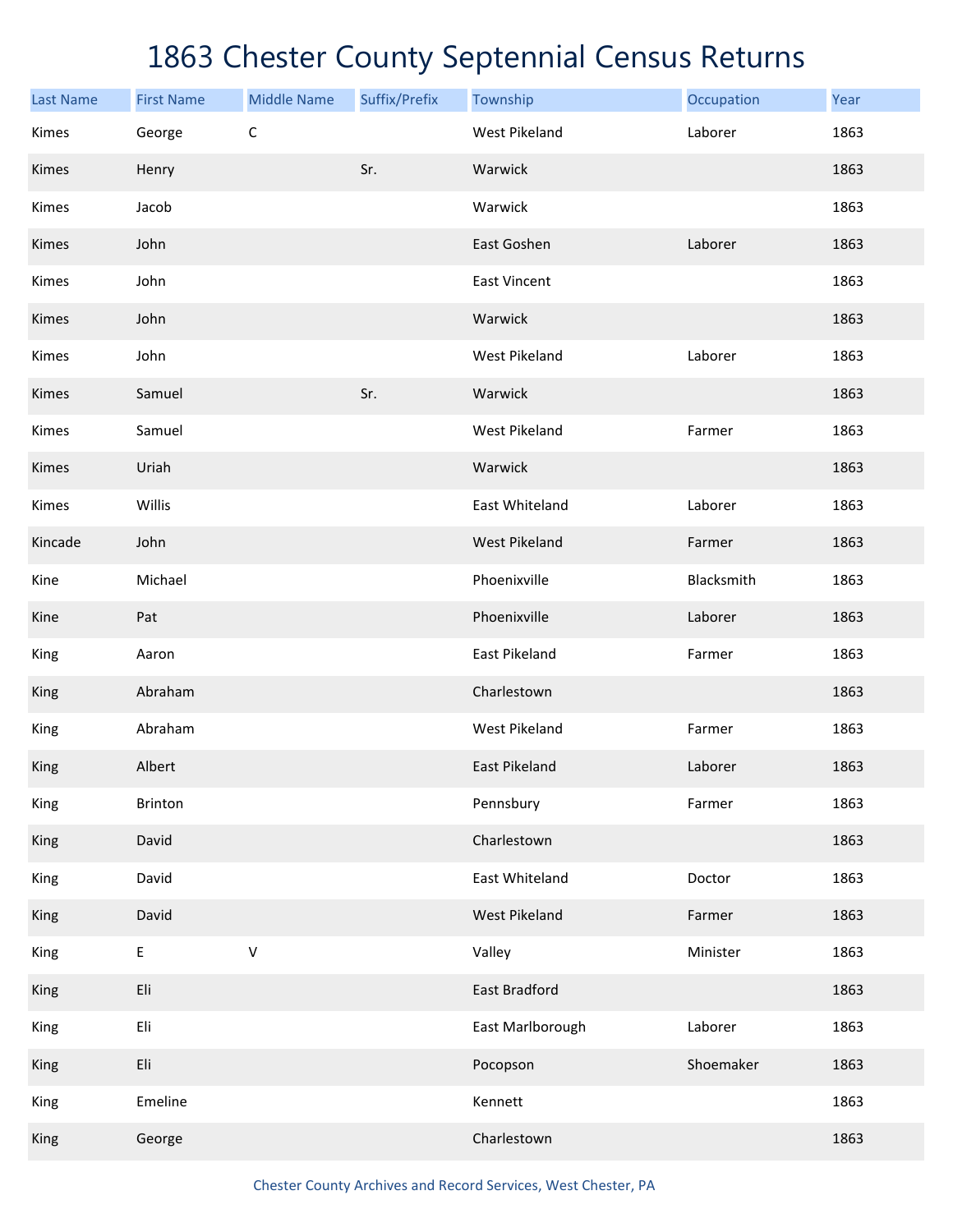| <b>Last Name</b> | <b>First Name</b> | <b>Middle Name</b> | Suffix/Prefix | Township             | Occupation  | Year |
|------------------|-------------------|--------------------|---------------|----------------------|-------------|------|
| King             | George            |                    |               | <b>West Pikeland</b> | Laborer     | 1863 |
| King             | George            |                    | Jr.           | West Pikeland        | Laborer     | 1863 |
| King             | Henry             |                    |               | <b>West Vincent</b>  | Farmer      | 1863 |
| King             | Isaac             |                    |               | East Whiteland       | Storekeeper | 1863 |
| King             | Isaac             |                    |               | Newlin               | Laborer     | 1863 |
| King             | Jacob             |                    |               | East Pikeland        | Farmer      | 1863 |
| King             | Jarvas            |                    |               | East Brandywine      | Carpenter   | 1863 |
| King             | Jarvis            |                    |               | <b>West Bradford</b> | Laborer     | 1863 |
| King             | Jesse             |                    |               | Phoenixville         | Merchant    | 1863 |
| King             | John              |                    |               | Oxford               | Shoemaker   | 1863 |
| King             | John              |                    |               | Tredyffrin           |             | 1863 |
| King             | John              |                    |               | <b>West Pikeland</b> | Farmer      | 1863 |
| King             | Joseph            |                    |               | West Bradford        | Laborer     | 1863 |
| King             | Joseph            | G                  |               | <b>Upper Uwchlan</b> | Co. Com.    | 1863 |
| King             | Joshua            |                    |               | East Bradford        |             | 1863 |
| King             | Josiah            |                    |               | Willistown           | Farmer      | 1863 |
| King             | Mary              |                    |               | Kennett              |             | 1863 |
| King             | Moses             |                    |               | Charlestown          |             | 1863 |
| King             | Moses             |                    |               | Charlestown          |             | 1863 |
| King             | Pennell           |                    |               | West Chester         | Tailor      | 1863 |
| King             | Peter             |                    |               | Charlestown          |             | 1863 |
| King             | Peter             |                    |               | <b>West Pikeland</b> | Gentleman   | 1863 |
| King             | Philip            |                    |               | <b>West Vincent</b>  | Farmer      | 1863 |
| King             | Plummer           |                    |               | Birmingham           | Cooper      | 1863 |
| King             | Samuel            |                    |               | Charlestown          |             | 1863 |
| King             | Silas             |                    |               | East Pikeland        | Farmer      | 1863 |
| King             | Thomas            |                    |               | West Pikeland        | Shoemaker   | 1863 |
| King             | Thomas            | $\sf S$            |               | <b>West Pikeland</b> | Laborer     | 1863 |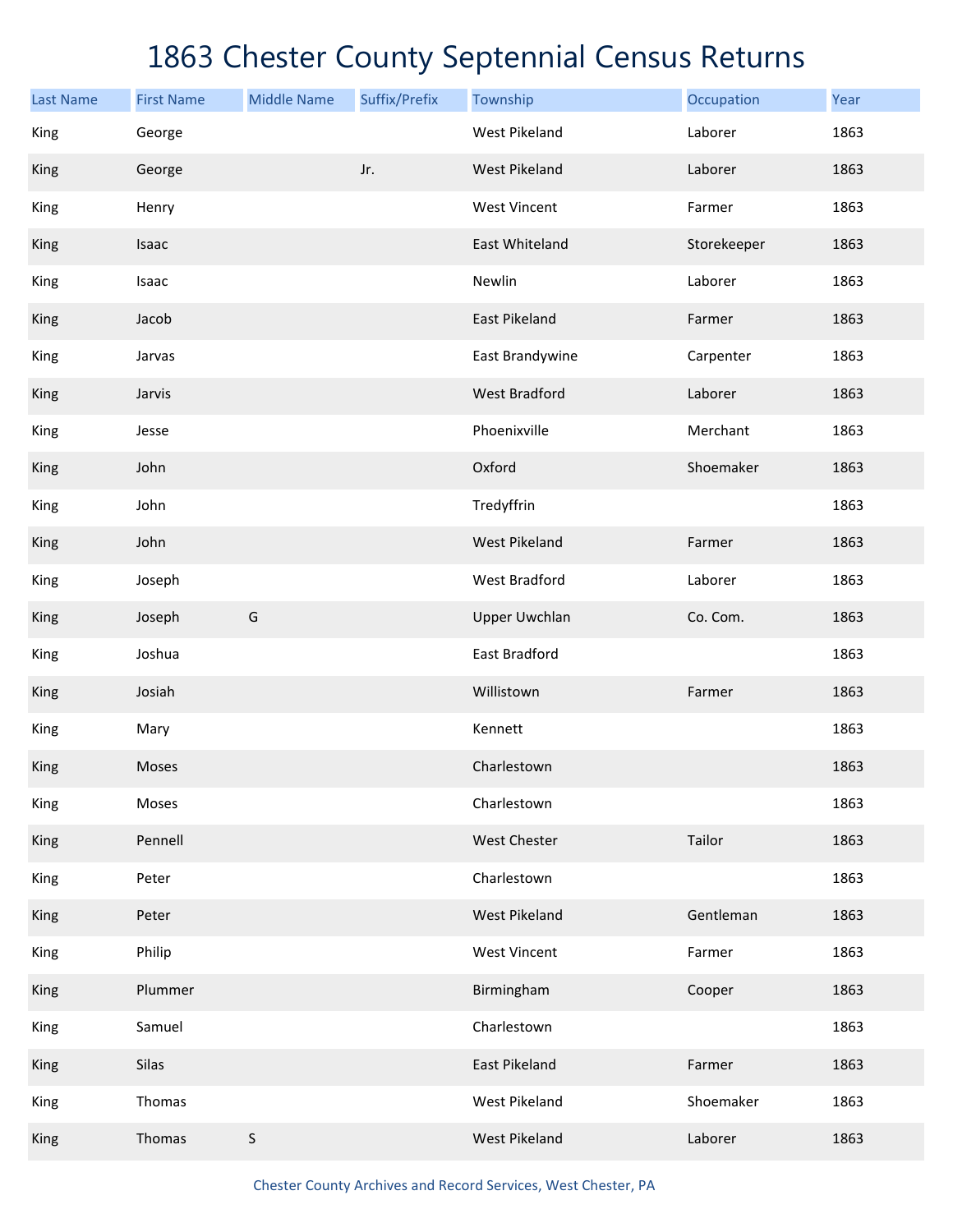| <b>Last Name</b> | <b>First Name</b> | <b>Middle Name</b> | Suffix/Prefix | Township            | Occupation     | Year |
|------------------|-------------------|--------------------|---------------|---------------------|----------------|------|
| King             | William           |                    |               | East Marlborough    | Farmer         | 1863 |
| Kinley           | Samuel            |                    |               | Sadsbury            | Laborer        | 1863 |
| Kinnard          | Asher             | M                  |               | East Bradford       |                | 1863 |
| Kinnard          | Caleb             | ${\sf N}$          |               | East Bradford       |                | 1863 |
| Kinnard          | James             | M                  |               | West Chester        | Gentleman      | 1863 |
| Kinnary          | William           |                    |               | West Chester        | Laborer        | 1863 |
| Kinney           | David             |                    |               | West Chester        | Laborer        | 1863 |
| Kinney           | Michael           |                    |               | Phoenixville        | Laborer        | 1863 |
| Kinsey           | Edward            |                    |               | London Britain      | Mule Skinner   | 1863 |
| Kinsey           | Howard            |                    |               | London Grove        |                | 1863 |
| Kinsey           | James             |                    |               | London Grove        | Miller         | 1863 |
| Kinsey           | John              |                    |               | Willistown          | M <sub>D</sub> | 1863 |
| Kinsey           | Joseph            |                    |               | London Grove        |                | 1863 |
| Kinsler          | John              |                    |               | Phoenixville        | Laborer        | 1863 |
| Kinzie           | William           |                    |               | <b>West Vincent</b> | Farmer         | 1863 |
| Kirby            | Alexander         |                    |               | Downingtown         | Shoemaker      | 1863 |
| Kirby            | Joseph            |                    |               | Phoenixville        | Blacksmith     | 1863 |
| Kircher          | George            |                    |               | Phoenixville        | Laborer        | 1863 |
| Kiren            | Harriet           |                    |               | Elk                 | Farmer         | 1863 |
| Kirk             |                   |                    |               | London Grove        |                | 1863 |
| Kirk             | Alex              | $\sf H$            |               | West Chester        | Storekeeper    | 1863 |
| Kirk             | Anthony           |                    |               | Westtown            | Farmer         | 1863 |
| Kirk             | Benjamin          | ${\sf P}$          |               | Penn                | Farmer         | 1863 |
| Kirk             | Charles           | F                  |               | West Nottingham     | Miller         | 1863 |
| Kirk             | Elisha            |                    |               | West Nottingham     | Farmer         | 1863 |
| Kirk             | Ellis             | ${\sf P}$          |               | East Nottingham     |                | 1863 |
| Kirk             | George            |                    |               | West Nottingham     | Laborer        | 1863 |
| Kirk             | Henry             |                    |               | West Nottingham     | Laborer        | 1863 |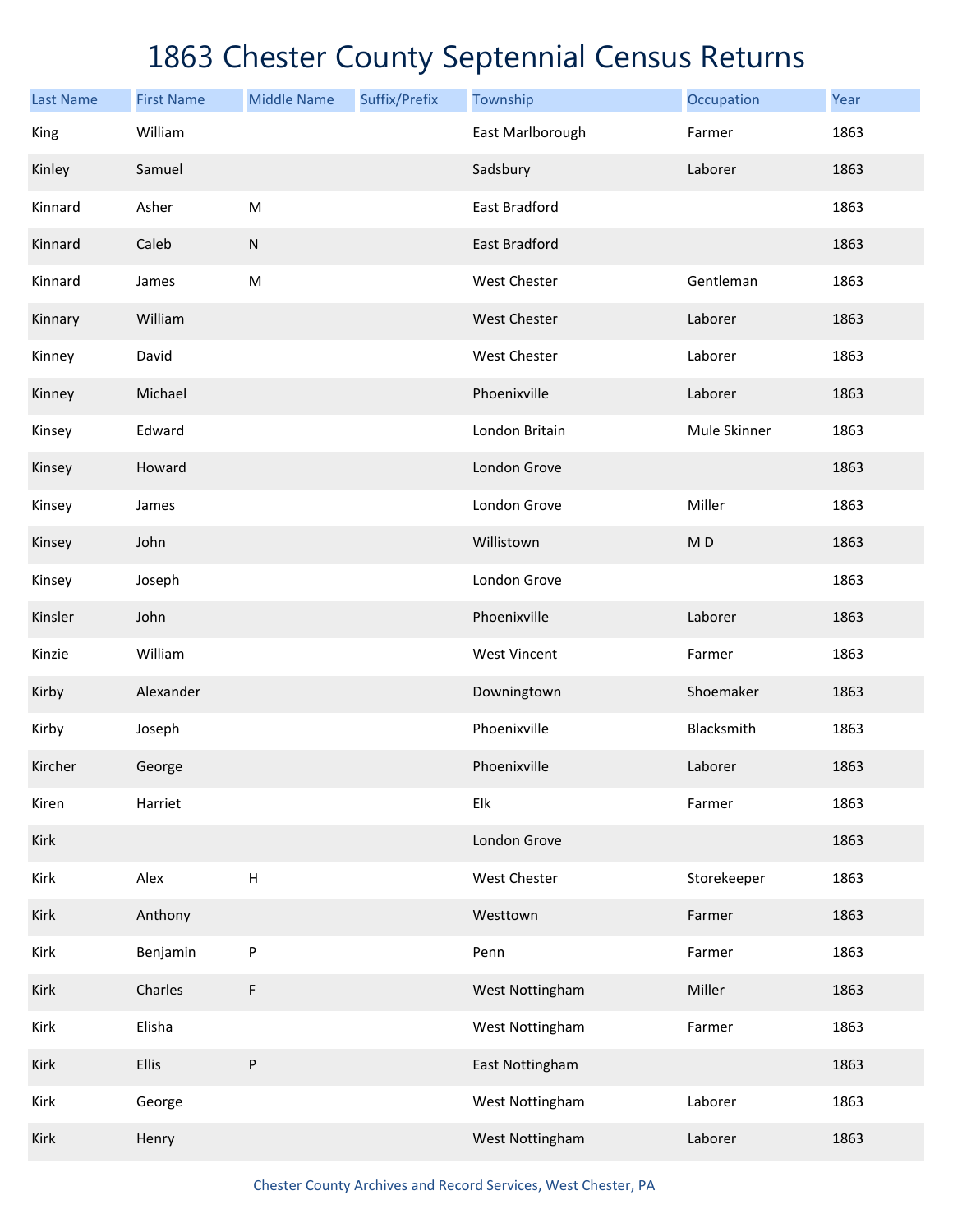| <b>Last Name</b> | <b>First Name</b> | <b>Middle Name</b>        | Suffix/Prefix | Township             | Occupation   | Year |
|------------------|-------------------|---------------------------|---------------|----------------------|--------------|------|
| Kirk             | Isaac             | S                         |               | West Nottingham      | Merchant     | 1863 |
| Kirk             | Isaiah            |                           |               | West Whiteland       | Farmer       | 1863 |
| Kirk             | Jacob             | $\boldsymbol{\mathsf{A}}$ |               | West Nottingham      | Innkeeper    | 1863 |
| Kirk             | Jacob             | $\boldsymbol{\mathsf{H}}$ |               | East Nottingham      | Laborer      | 1863 |
| Kirk             | Jacob             | L                         |               | West Nottingham      | Innkeeper    | 1863 |
| Kirk             | James             |                           |               | <b>Upper Uwchlan</b> | Factory man  | 1863 |
| Kirk             | Jesse             | В                         |               | West Nottingham      | Merchant     | 1863 |
| Kirk             | John              |                           |               | West Whiteland       | Farmer       | 1863 |
| Kirk             | Joseph            |                           |               | West Nottingham      | Farmer       | 1863 |
| Kirk             | Leedom            |                           |               | <b>Upper Oxford</b>  | Storekeeper  | 1863 |
| Kirk             | Levi              |                           |               | West Nottingham      | Soldier      | 1863 |
| Kirk             | Lewis             | ${\sf R}$                 |               | East Nottingham      | M.D.         | 1863 |
| Kirk             | Phillip           |                           |               | Tredyffrin           |              | 1863 |
| Kirk             | Rufus             | ${\sf M}$                 |               | West Nottingham      | Farmer       | 1863 |
| Kirk             | Soloman           | W                         |               | Valley               | Gentleman    | 1863 |
| Kirk             | Theodore          |                           |               | East Nottingham      |              | 1863 |
| Kirk             | Theodore          |                           |               | East Nottingham      |              | 1863 |
| Kirk             | Washington        |                           |               | Willistown           | Laborer      | 1863 |
| Kirk             | William           |                           |               | West Nottingham      |              | 1863 |
| Kirk             | William           |                           |               | Willistown           | Laborer      | 1863 |
| Kirk             | William           | $\sf S$                   |               | West Chester         | Clerk        | 1863 |
| Kirk             | William           | $\mathsf{T}$              |               | West Nottingham      | Farmer       | 1863 |
| Kirke            | George            |                           | Rev.          | Downingtown          | Preacher     | 1863 |
| Kirke            | William           | W                         |               | Downingtown          | Cabinetmaker | 1863 |
| Kirkpatrick      | Andrew            |                           |               | <b>East Vincent</b>  |              | 1863 |
| Kirkpatrick      | George            |                           |               | <b>East Nantmeal</b> |              | 1863 |
| Kirkpatrick      | Joseph            |                           |               | Phoenixville         | Shoemaker    | 1863 |
| Kirkpatrick      | $\mathsf S$       | D                         |               | <b>East Nantmeal</b> |              | 1863 |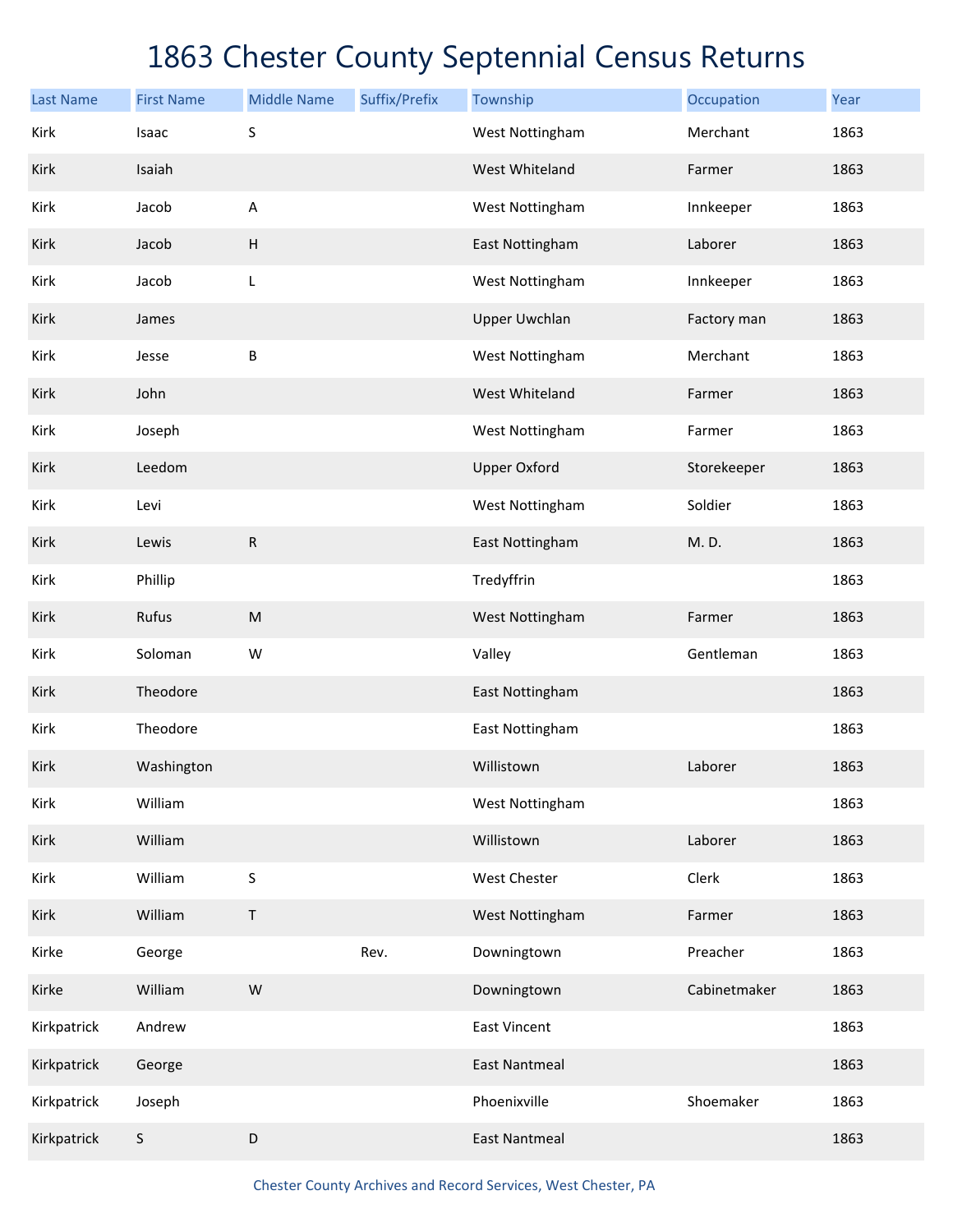| <b>Last Name</b> | <b>First Name</b> | <b>Middle Name</b> | Suffix/Prefix | Township             | Occupation | Year |
|------------------|-------------------|--------------------|---------------|----------------------|------------|------|
| Kirkpatrick      | William           |                    |               | Phoenixville         | Laborer    | 1863 |
| Kirty            | Henry             |                    |               | East Whiteland       | Farmer     | 1863 |
| Kitchen          | George            |                    |               | Pennsbury            | Shoemaker  | 1863 |
| Kitchen          | John              | $\mathsf C$        |               | East Marlborough     | Blacksmith | 1863 |
| Kitchzelman      | Semuel            |                    |               | Willistown           | Laborer    | 1863 |
| Kite             | Nathan            |                    |               | Birmingham           |            | 1863 |
| Kite             | William           |                    |               | Birmingham           |            | 1863 |
| Kitsleman        | John              |                    | Sr.           | New London           | Farmer     | 1863 |
| Kitsleman        | John              |                    | Jr.           | New London           | Shoemaker  | 1863 |
| Kizer            | Jacob             |                    |               | West Caln            |            | 1863 |
| Klenck           | William           |                    |               | Phoenixville         | Puddler    | 1863 |
| Kline            | Jacob             |                    |               | <b>East Coventry</b> | Farmer     | 1863 |
| Klines           | Samuel            |                    |               | Warwick              |            | 1863 |
| Klump            | Michael           |                    |               | Charlestown          |            | 1863 |
| Knauer           | Amgi              |                    |               | Warwick              |            | 1863 |
| Knauer           | Amos              |                    |               | Warwick              |            | 1863 |
| Knauer           | Amos              |                    |               | Warwick              |            | 1863 |
| Knauer           | Christopher       |                    |               | Warwick              |            | 1863 |
| Knauer           | Daniel            |                    |               | Warwick              |            | 1863 |
| Knauer           | Davis             |                    |               | Warwick              |            | 1863 |
| Knauer           | Jacob             |                    |               | <b>East Nantmeal</b> |            | 1863 |
| Knauer           | Jacob             |                    |               | Warwick              |            | 1863 |
| Knauer           | Jacob             |                    | Jr.           | Warwick              |            | 1863 |
| Knauer           | John              |                    |               | <b>East Nantmeal</b> |            | 1863 |
| Knauer           | John              |                    |               | Warwick              |            | 1863 |
| Knauer           | Jonah             |                    |               | Warwick              |            | 1863 |
| Knauer           | Jonathan          |                    |               | Warwick              |            | 1863 |
| Knauer           | Joshua            |                    |               | Warwick              |            | 1863 |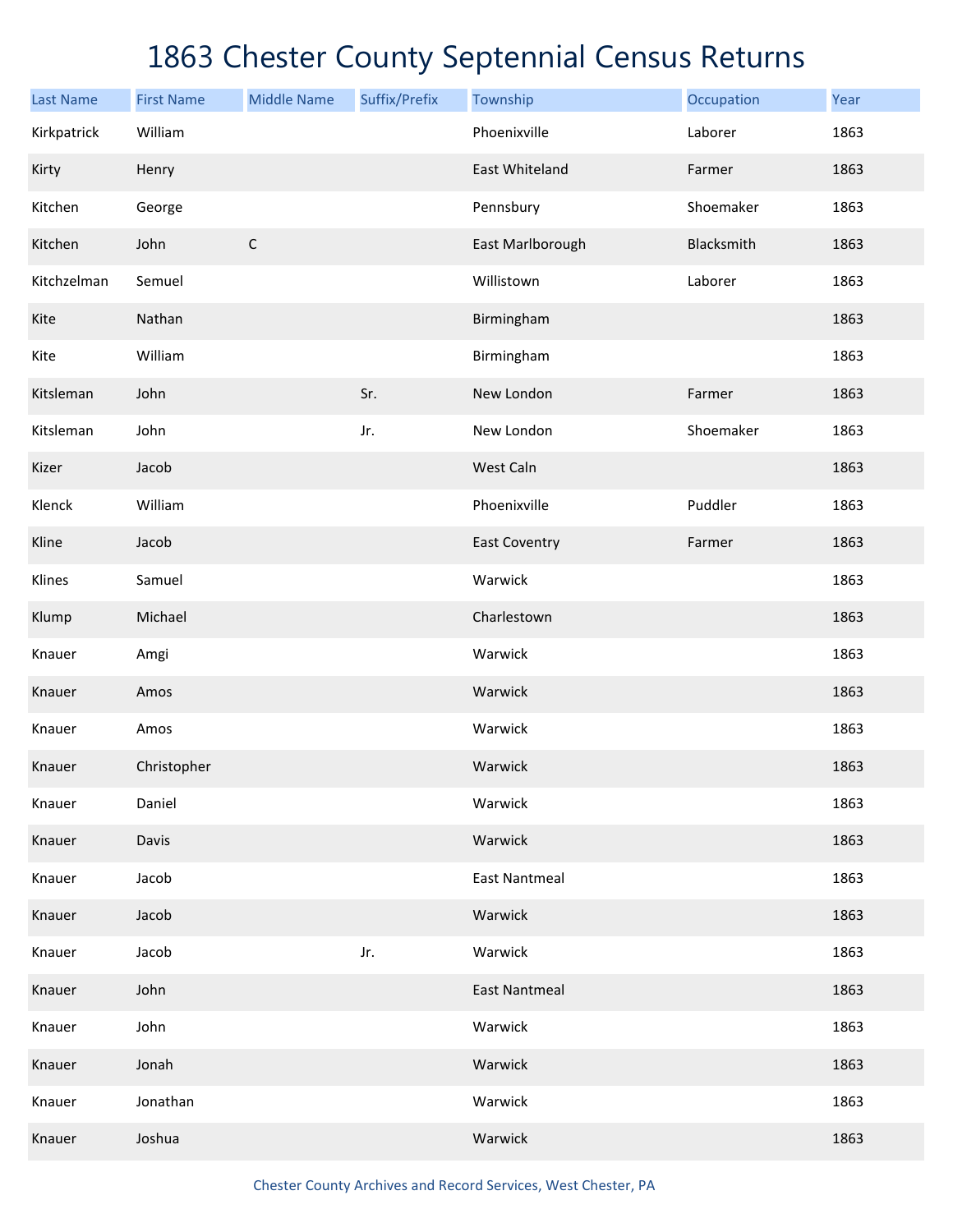| <b>Last Name</b> | <b>First Name</b> | <b>Middle Name</b> | Suffix/Prefix | Township             | Occupation            | Year |
|------------------|-------------------|--------------------|---------------|----------------------|-----------------------|------|
| Knauer           | Levi              |                    |               | <b>East Nantmeal</b> |                       | 1863 |
| Knauer           | Mary              |                    |               | Warwick              |                       | 1863 |
| Knauer           | Rebecca           |                    |               | Warwick              |                       | 1863 |
| Knauer           | Samuel            |                    |               | <b>East Nantmeal</b> |                       | 1863 |
| Knauer           | Sarah             |                    |               | Warwick              |                       | 1863 |
| Knauer           | Thomas            |                    |               | Warwick              |                       | 1863 |
| Knaur            | Cyrus             |                    |               | South Coventry       | Farmer                | 1863 |
| Knaur            | Daniel            |                    |               | South Coventry       | Farmer                | 1863 |
| Knerr            | Abram             |                    |               | <b>West Vincent</b>  | Farmer                | 1863 |
| Knerr            | Esther            | Ann                |               | Warwick              |                       | 1863 |
| Knerr            | Jacob             |                    |               | <b>West Vincent</b>  | Farmer                | 1863 |
| Knerr            | John              |                    |               | Phoenixville         | Blacksmith            | 1863 |
| Knerr            | John              |                    |               | South Coventry       | Farmer                | 1863 |
| Knerr            | Josua             |                    |               | <b>East Vincent</b>  |                       | 1863 |
| Knerr            | Peter             |                    |               | South Coventry       | Carpenter             | 1863 |
| Knight           | Abner             |                    |               | Tredyffrin           |                       | 1863 |
| Knight           | Charles           |                    |               | Tredyffrin           |                       | 1863 |
| Knight           | Dubree            |                    |               | Westtown             | <b>School Teacher</b> | 1863 |
| Knight           | Edward            |                    |               | Willistown           | Carpenter             | 1863 |
| Knight           | George            | ${\sf M}$          |               | East Marlborough     | Shoemaker             | 1863 |
| Knight           | James             |                    |               | Willistown           | Farmer                | 1863 |
| Knight           | Jeremiah          |                    |               | London Grove         | Laborer               | 1863 |
| Knight           | Moses             |                    |               | East Nottingham      |                       | 1863 |
| Knight           | William           |                    |               | Willistown           | Laborer               | 1863 |
| Knipe            | Jesse             | $\sf B$            |               | East Pikeland        | Minister              | 1863 |
| Knoffsinger      | Jonathan          |                    |               | <b>West Nantmeal</b> | Laborer               | 1863 |
| Knooks           | Jonathan          |                    |               | Uwchlan              | Stonemason            | 1863 |
| Knoss            | Krederick         |                    |               | Phoenixville         | Chair Chipper         | 1863 |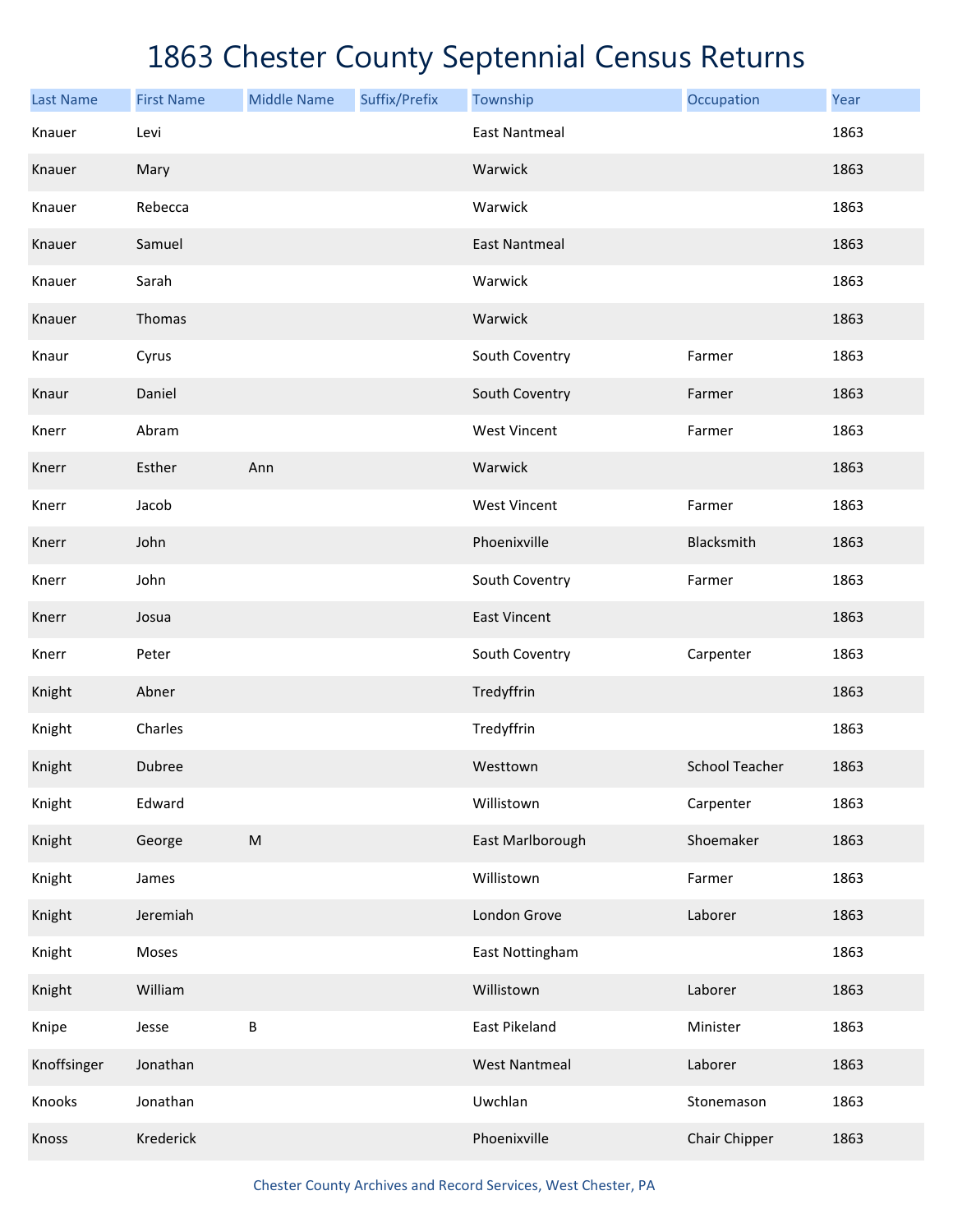| <b>Last Name</b> | <b>First Name</b> | <b>Middle Name</b>        | Suffix/Prefix | Township             | Occupation               | Year |
|------------------|-------------------|---------------------------|---------------|----------------------|--------------------------|------|
| Knouls           | Pat               |                           |               | Phoenixville         | Laborer                  | 1863 |
| Knox             | Charles           |                           |               | Phoenixville         | Laborer                  | 1863 |
| Koch             | Andrew            |                           |               | Phoenixville         | Baker                    | 1863 |
| Koffnduffer      | John              |                           |               | Sadsbury             | Laborer                  | 1863 |
| Kohler           | Fredrick          |                           |               | East Goshen          | Laborer                  | 1863 |
| Kolb             | Isaac             |                           |               | <b>East Vincent</b>  |                          | 1863 |
| Kolb             | Isaac             |                           |               | <b>East Vincent</b>  |                          | 1863 |
| Kolb             | J                 |                           |               | <b>East Vincent</b>  |                          | 1863 |
| Kolb             | John              |                           |               | <b>East Vincent</b>  |                          | 1863 |
| Kolb             | Jonathan          |                           |               | <b>East Vincent</b>  |                          | 1863 |
| Kolb             | Matthias          |                           |               | <b>East Vincent</b>  |                          | 1863 |
| Kolb             | William           |                           |               | <b>East Vincent</b>  |                          | 1863 |
| Koons            | George            |                           |               | Downingtown          | Laborer                  | 1863 |
| <b>Krapp</b>     | Ernest            |                           |               | Phoenixville         | Roller                   | 1863 |
| Krauer           | Isaiah            |                           |               | Schuylkill           | Machinist                | 1863 |
| Krauser          | David             | $\boldsymbol{\mathsf{H}}$ |               | <b>Upper Uwchlan</b> | <b>School Teacher</b>    | 1863 |
| Krauser          | Edwin             |                           |               | <b>Upper Uwchlan</b> | Farmer                   | 1863 |
| Krauser          | Isaac             |                           |               | Wallace              | Farmer                   | 1863 |
| Krauser          | John              |                           |               | Wallace              | Farmer                   | 1863 |
| Krauser          | John              |                           |               | <b>West Pikeland</b> | Miller                   | 1863 |
| Krauser          | Lewis             |                           |               | <b>Upper Uwchlan</b> | Farmer                   | 1863 |
| Krauser          | Surus             | F                         |               | East Pikeland        | Storekeeper              | 1863 |
| Krauser          | William           | Н                         |               | East Pikeland        | Tavern & Storekeepe 1863 |      |
| Kreamer          | Jacob             |                           |               | West Caln            | Farmer                   | 1863 |
| Kreeps           | George            |                           |               | Warwick              |                          | 1863 |
| Krider           | David             |                           |               | <b>East Nantmeal</b> |                          | 1863 |
| Krilee           | John              |                           |               | West Bradford        | Tanner                   | 1863 |
| Kugler           | John              |                           |               | Charlestown          |                          | 1863 |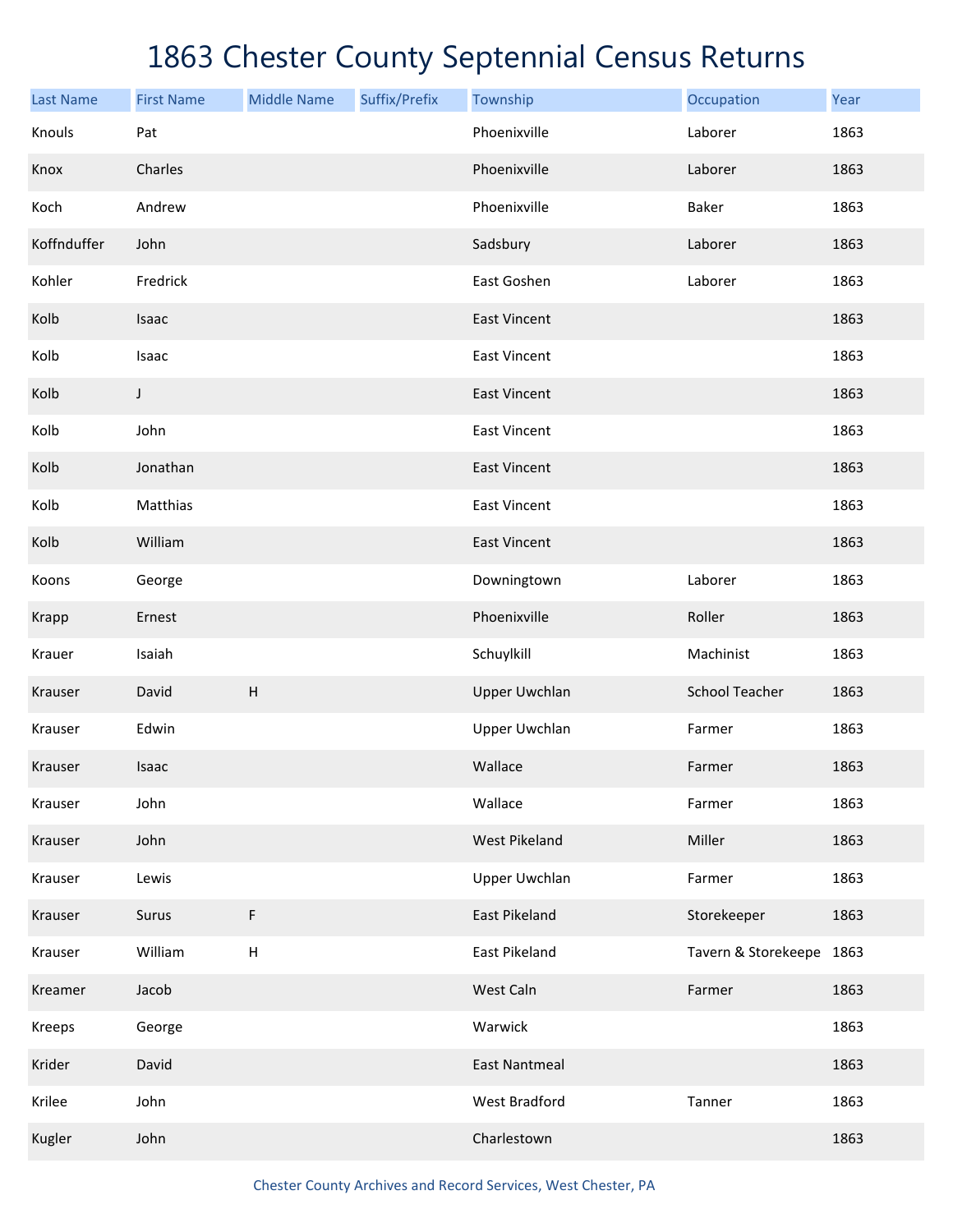| <b>Last Name</b> | <b>First Name</b> | <b>Middle Name</b>        | Suffix/Prefix | Township             | Occupation   | Year |
|------------------|-------------------|---------------------------|---------------|----------------------|--------------|------|
| Kugler           | John              |                           |               | Tredyffrin           |              | 1863 |
| Kugler           | Valentine         |                           |               | Tredyffrin           |              | 1863 |
| Kuglor           | Benjamin          |                           |               | East Whiteland       | Farmer       | 1863 |
| Kuglor           | Michael           |                           |               | East Whiteland       | Laborer      | 1863 |
| Kuglor           | Thomas            |                           |               | East Whiteland       | Laborer      | 1863 |
| Kuhler           | George            |                           |               | Phoenixville         | Cabinetmaker | 1863 |
| Kulp             | Aaron             |                           |               | East Coventry        | Farmer       | 1863 |
| Kulp             | Benjamin          |                           |               | Phoenixville         | Laborer      | 1863 |
| Kulp             | Daniel            |                           |               | North Coventry       | Laborer      | 1863 |
| Kulp             | Daniel            | $\boldsymbol{\mathsf{H}}$ |               | <b>East Coventry</b> | Farmer       | 1863 |
| Kulp             | David             | $\sf U$                   |               | North Coventry       | Farmer       | 1863 |
| Kulp             | Henry             |                           |               | <b>East Coventry</b> | Lawyer       | 1863 |
| Kulp             | Henry             |                           |               | Phoenixville         | Laborer      | 1863 |
| Kulp             | Jacob             |                           |               | <b>East Coventry</b> | Farmer       | 1863 |
| Kulp             | Joel              |                           |               | South Coventry       | Laborer      | 1863 |
| Kulp             | John              |                           |               | <b>East Coventry</b> | Farmer       | 1863 |
| Kulp             | Jonathan          |                           |               | North Coventry       | Farmer       | 1863 |
| Kulp             | Joseph            |                           |               | <b>East Coventry</b> | Farmer       | 1863 |
| Kulp             | Michael           |                           |               | <b>East Coventry</b> | Farmer       | 1863 |
| Kulp             | Peter             |                           |               | <b>East Coventry</b> | Farmer       | 1863 |
| Kulp             | Samuel            |                           |               | North Coventry       | Farmer       | 1863 |
| Kungle           | Abner             |                           |               | New Garden           | Farmer       | 1863 |
| Kungle           | Eliza             |                           |               | West Chester         | Seamstress   | 1863 |
| Kunkle           | Jonathan          | В                         |               | <b>West Pikeland</b> | Laborer      | 1863 |
| Kunkle           | Miles             |                           |               | West Pikeland        | Farmer       | 1863 |
| Kunkle           | Washington        |                           |               | Warwick              |              | 1863 |
| Kunkle           | William           | D                         |               | West Pikeland        | Carpenter    | 1863 |
| Kuper            | George            |                           |               | North Coventry       | Blacksmith   | 1863 |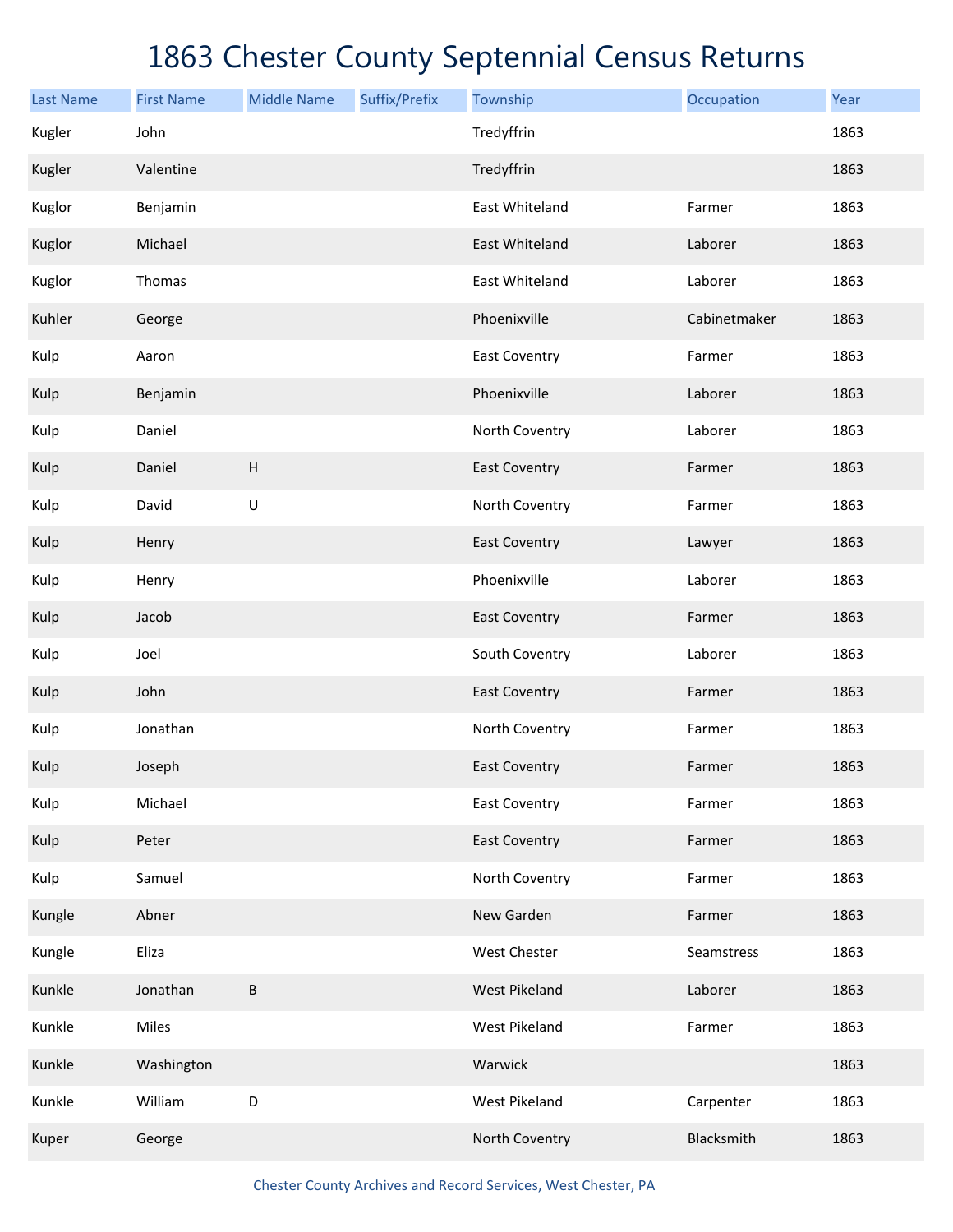| <b>Last Name</b> | <b>First Name</b> | <b>Middle Name</b> | Suffix/Prefix | Township             | Occupation    | Year |
|------------------|-------------------|--------------------|---------------|----------------------|---------------|------|
| Kurknar          | Henry             |                    |               | East Whiteland       | Laborer       | 1863 |
| Kurkner          | Joseph            |                    |               | Charlestown          |               | 1863 |
| Kurkner          | Robert            |                    |               | Charlestown          |               | 1863 |
| Kurly            | Abel              |                    |               | Warwick              |               | 1863 |
| Kurly            | Thomas            |                    |               | Warwick              |               | 1863 |
| Kurper           | John              |                    |               | Phoenixville         | Puddler       | 1863 |
| Kurtz            | Alfred            | W                  |               | Phoenixville         | Tailor        | 1863 |
| Kurtz            | Amos              |                    |               | West Caln            | Carpenter     | 1863 |
| Kurtz            | Benjamin          | $\sf V$            |               | West Caln            | Farmer        | 1863 |
| Kurtz            | Christer          |                    |               | <b>West Nantmeal</b> | Farmer        | 1863 |
| Kurtz            | Franklin          |                    |               | West Caln            | Farmer        | 1863 |
| Kurtz            | Henery            | A                  |               | Wallace              | Farmer        | 1863 |
| Kurtz            | Isaac             |                    |               | <b>West Nantmeal</b> | Farmer        | 1863 |
| Kurtz            | Isaac             | W                  |               | Phoenixville         | Soldier       | 1863 |
| Kurtz            | John              |                    |               | <b>East Nantmeal</b> |               | 1863 |
| Kurtz            | John              |                    | Sr.           | <b>West Nantmeal</b> | Gentleman     | 1863 |
| Kurtz            | John              |                    | Jr.           | <b>West Nantmeal</b> | Laborer       | 1863 |
| Kurtz            | John              | S                  |               | Wallace              | Coachmaker    | 1863 |
| Kurtz            | Milton            |                    |               | Willistown           | Farmer        | 1863 |
| Kurtz            | Neal              | G                  |               | West Brandywine      | Farmer        | 1863 |
| Kurtz            | P                 |                    |               | <b>East Nantmeal</b> |               | 1863 |
| Kurtz            | Samuel            |                    |               | Sadsbury             | Laborer       | 1863 |
| Kurtz            | Samuel            |                    |               | Wallace              | Farmer        | 1863 |
| Kurtz            | Stephen           |                    |               | Uwchlan              | Farmer        | 1863 |
| Kurtze           | Samuel            | ${\sf M}$          |               | <b>West Bradford</b> | Preacher      | 1863 |
| Kurwin           | Martin            |                    |               | Westtown             | Gardner       | 1863 |
| Kushadin         | John              |                    |               | Phoenixville         | Tallowhandler | 1863 |
| Kushman          | Michael           |                    |               | Phoenixville         | Laborer       | 1863 |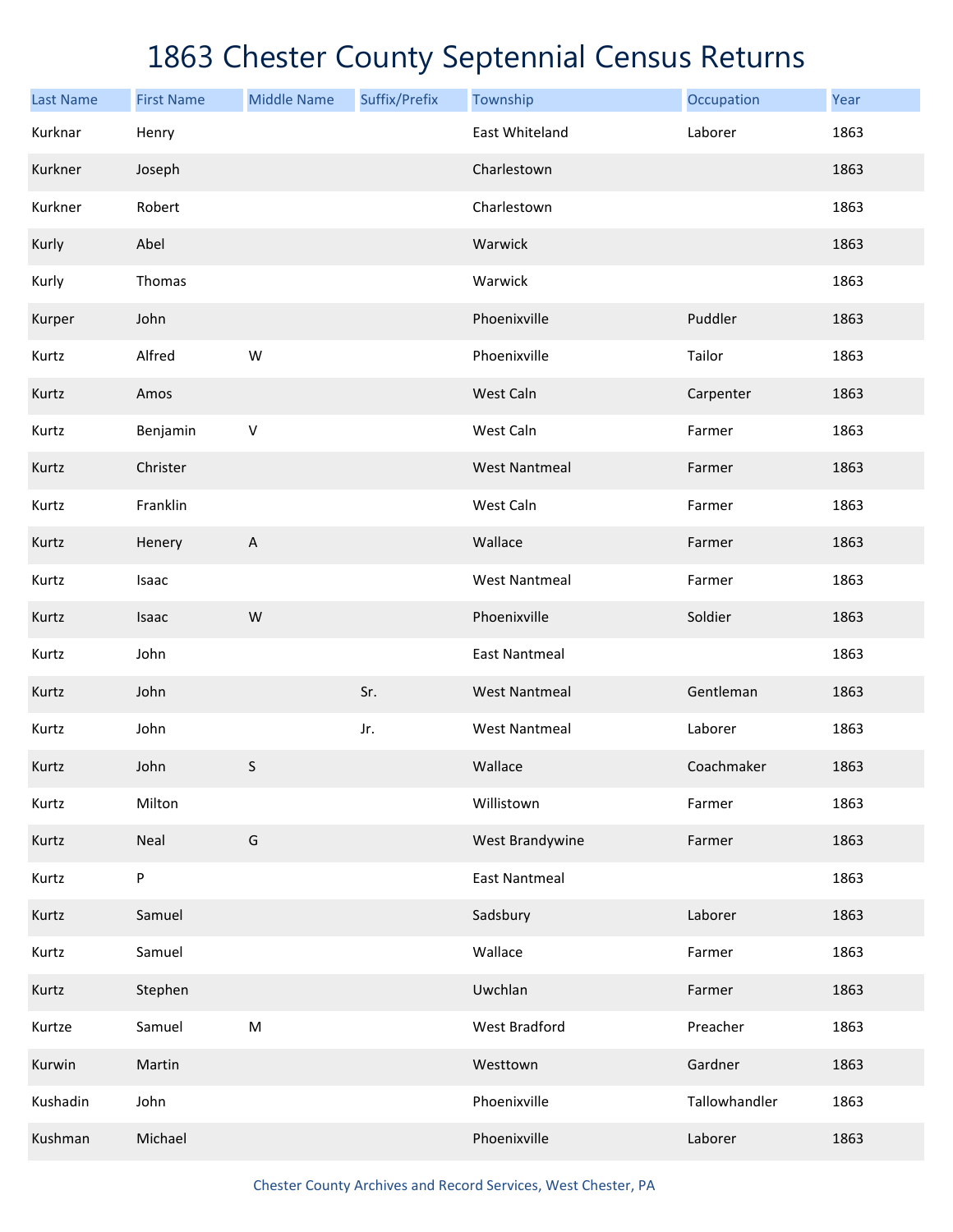| <b>Last Name</b> | <b>First Name</b> | <b>Middle Name</b> | Suffix/Prefix | Township             | Occupation  | Year |
|------------------|-------------------|--------------------|---------------|----------------------|-------------|------|
| Kutzner          | George            |                    |               | <b>West Bradford</b> | Undertake   | 1863 |
| Kyselman         | Jesse             |                    |               | Tredyffrin           |             | 1863 |
| Lack             | Charlton          | D                  |               | East Bradford        |             | 1863 |
| Lack             | John              |                    |               | <b>East Bradford</b> |             | 1863 |
| Lack             | John              |                    |               | West Chester         | Farmer      | 1863 |
| Lackey           | $\sf T$           | Walter             |               | West Chester         | Soldier     | 1863 |
| Lackey           | William           | W                  |               | West Chester         | Lumberman   | 1863 |
| Lacklan          | Jesse             |                    |               | New Garden           | Carpenter   | 1863 |
| Lacklan          | John              |                    |               | New Garden           | Laborer     | 1863 |
| Lacy             | Daniel            |                    |               | <b>West Pikeland</b> | Farmer      | 1863 |
| Lacy             | Joseph            |                    |               | Phoenixville         | Roller      | 1863 |
| Lacy             | Michael           |                    |               | Phoenixville         | Laborer     | 1863 |
| Lacy             | Moses             |                    |               | Phoenixville         | Roller      | 1863 |
| Ladley           | George            |                    |               | West Chester         | Miller      | 1863 |
| Ladley           | George            |                    |               | West Goshen          | Laborer     | 1863 |
| Ladley           | James             |                    |               | West Fallowfield     |             | 1863 |
| Ladley           | Joshua            |                    |               | West Fallowfield     |             | 1863 |
| Laferty          | James             |                    |               | Phoenixville         | Puddler     | 1863 |
| Lafferty         | Andrew            |                    |               | <b>West Vincent</b>  | Laborer     | 1863 |
| Lafferty         | $\mathsf C$       |                    |               | East Nottingham      |             | 1863 |
| Lafferty         | David             |                    |               | East Nottingham      |             | 1863 |
| Lafferty         | Dewit             | $\mathsf C$        |               | Phoenixville         | Huckster    | 1863 |
| Lafferty         | $\mathsf J$       | $\mathsf A$        |               | East Nottingham      |             | 1863 |
| Lafferty         | John              |                    |               | East Nottingham      |             | 1863 |
| Lafferty         | Lewis             | D                  |               | West Pikeland        | Wheelwright | 1863 |
| Lahr             | Joseph            |                    | Jr.           | Warwick              |             | 1863 |
| Lahr             | Joseph            |                    |               | Warwick              |             | 1863 |
| Lahr             | Samuel            |                    |               | Warwick              |             | 1863 |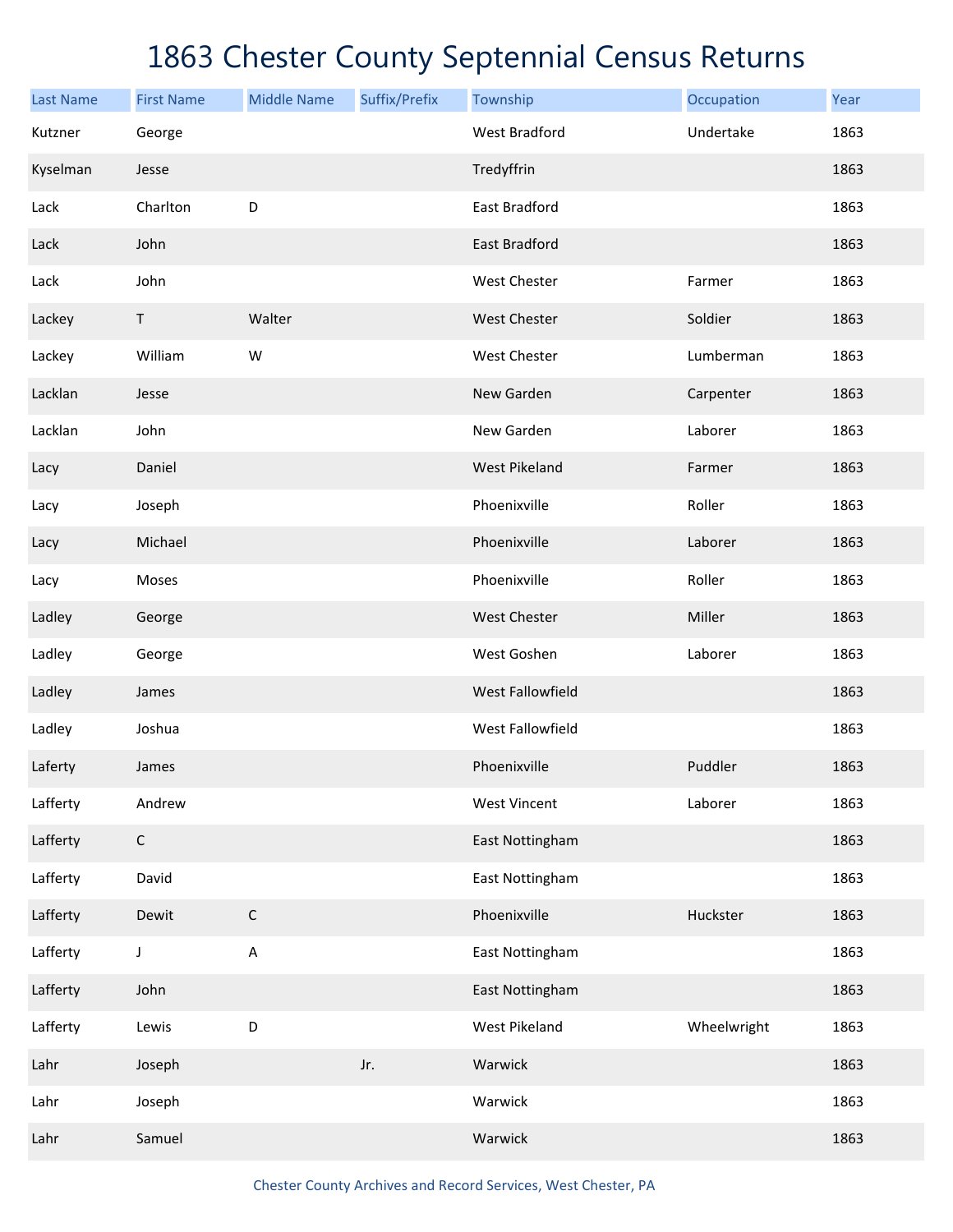| <b>Last Name</b> | <b>First Name</b> | <b>Middle Name</b> | Suffix/Prefix | Township                | Occupation | Year |
|------------------|-------------------|--------------------|---------------|-------------------------|------------|------|
| Lahy             | Giles             |                    |               | Penn                    | Farmer     | 1863 |
| Lainhoff         | William           |                    |               | West Whiteland          | Farmer     | 1863 |
| Laird            | Elijah            |                    |               | Tredyffrin              |            | 1863 |
| Laird            | Eliza             | A                  |               | <b>East Nantmeal</b>    |            | 1863 |
| Laird            | James             |                    |               | Downingtown             | Laborer    | 1863 |
| Laird            | John              |                    |               | Downingtown             | Laborer    | 1863 |
| Laird            | Robert            |                    |               | <b>East Nantmeal</b>    |            | 1863 |
| Lamb             | Michael           |                    |               | <b>East Fallowfield</b> | Laborer    | 1863 |
| Lambert          | John              |                    |               | Schuylkill              | Laborer    | 1863 |
| Lambert          | Thomas            |                    |               | East Caln               | Laborer    | 1863 |
| Lamborn          | Benjamin          | J                  |               | London Grove            |            | 1863 |
| Lamborn          | $\mathsf C$       | Gilpin             |               | <b>Upper Oxford</b>     | Farmer     | 1863 |
| Lamborn          | Cyrus             |                    |               | Kennett                 |            | 1863 |
| Lamborn          | Emmor             | $\sf B$            |               | <b>West Chester</b>     | Gentleman  | 1863 |
| Lamborn          | Ester             |                    |               | <b>Upper Oxford</b>     |            | 1863 |
| Lamborn          | Francis           |                    |               | Kennett Square          | Gentleman  | 1863 |
| Lamborn          | George            | S                  |               | West Chester            | Laborer    | 1863 |
| Lamborn          | Hannah            |                    |               | Kennett Square          |            | 1863 |
| Lamborn          | Hannah            |                    |               | Newlin                  | Farmer     | 1863 |
| Lamborn          | Hobson            |                    |               | New Garden              | Farmer     | 1863 |
| Lamborn          | Humphrey          |                    |               | Kennett Square          | Carpenter  | 1863 |
| Lamborn          | Israel            |                    |               | <b>West Bradford</b>    | Farmer     | 1863 |
| Lamborn          | John              |                    |               | Kennett                 |            | 1863 |
| Lamborn          | John              |                    |               | New Garden              | Farmer     | 1863 |
| Lamborn          | John              |                    |               | Pennsbury               | Stonemason | 1863 |
| Lamborn          | Joseph            | Τ                  |               | <b>West Bradford</b>    | Farmer     | 1863 |
| Lamborn          | L                 |                    |               | New Garden              | Farmer     | 1863 |
| Lamborn          | Lewis             |                    |               | London Grove            |            | 1863 |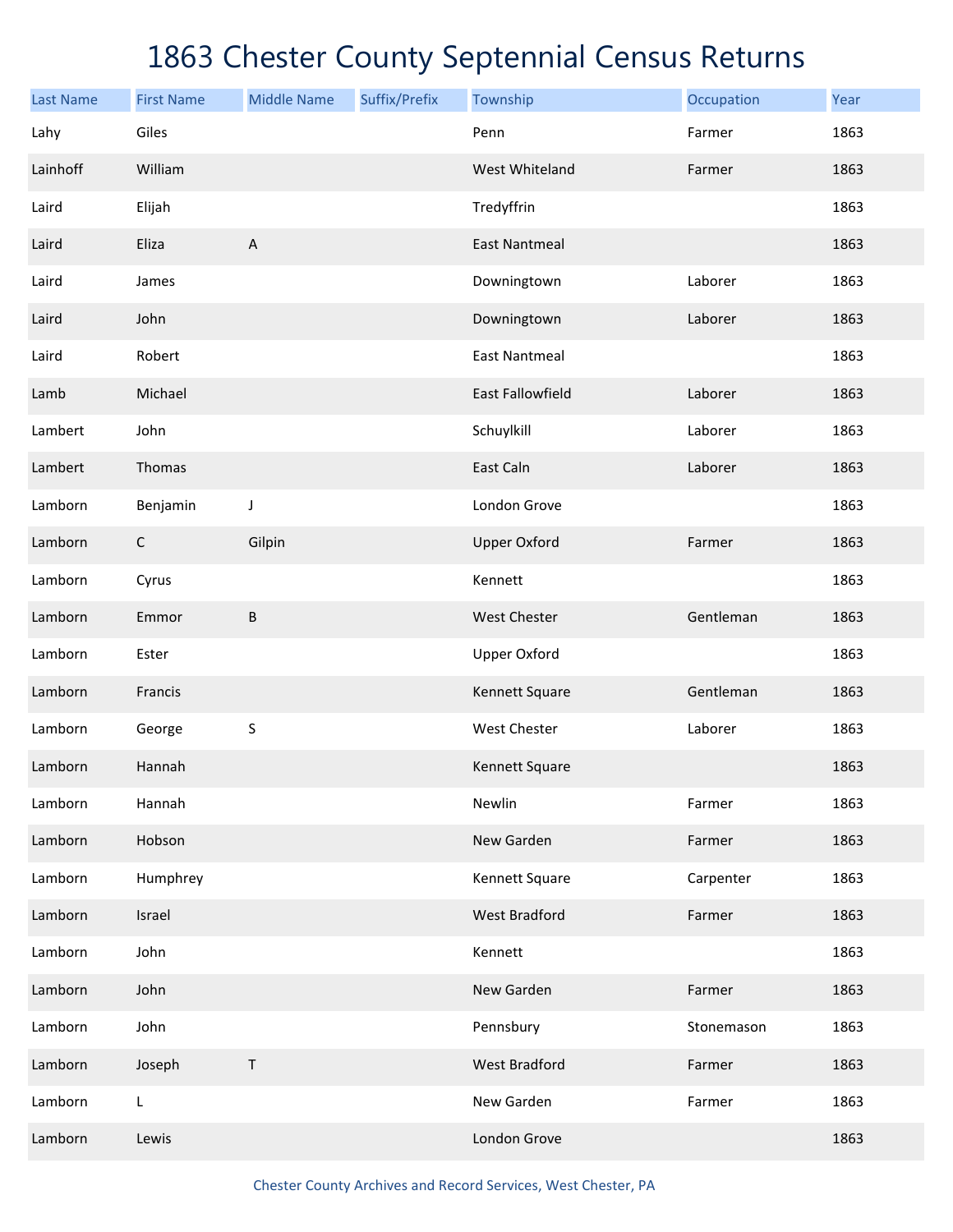| <b>Last Name</b> | <b>First Name</b> | <b>Middle Name</b> | Suffix/Prefix | Township             | Occupation     | Year |
|------------------|-------------------|--------------------|---------------|----------------------|----------------|------|
| Lamborn          | Lewis             |                    |               | West Marlborough     | Tinsmith       | 1863 |
| Lamborn          | Lewis             | G                  |               | <b>Upper Oxford</b>  | Farmer         | 1863 |
| Lamborn          | Lydia             |                    |               | <b>West Bradford</b> | Housekeeper    | 1863 |
| Lamborn          | Marshall          |                    |               | Kennett Square       | Gentleman      | 1863 |
| Lamborn          | Phineas           |                    |               | East Marlborough     | Farmer         | 1863 |
| Lamborn          | Rachel            | $\sf B$            |               | London Grove         |                | 1863 |
| Lamborn          | Rebecca           | S                  |               | West Fallowfield     |                | 1863 |
| Lamborn          | Richard           | J                  |               | Newlin               | Farmer         | 1863 |
| Lamborn          | Robert            |                    |               | Kennett              |                | 1863 |
| Lamborn          | Robert            |                    |               | Kennett Square       | Gentleman      | 1863 |
| Lamborn          | Sarah             | A                  |               | Kennett              |                | 1863 |
| Lamborn          | Thomas            |                    |               | East Marlborough     | Farmer         | 1863 |
| Lamborn          | Townsend          |                    |               | <b>West Bradford</b> | Farmer         | 1863 |
| Lamborn          | Zila              |                    |               | London Grove         |                | 1863 |
| Lammey           | Edward            |                    |               | <b>West Nantmeal</b> | Laborer        | 1863 |
| Lammey           | John              |                    |               | <b>West Nantmeal</b> | Trader         | 1863 |
| Lammey           | Joseph            |                    |               | Newlin               | Laborer        | 1863 |
| Lamont           | James             |                    |               | New Garden           | Laborer        | 1863 |
| Lamorn           | John              |                    |               | Kennett              |                | 1863 |
| Lampink          | Henry             |                    |               | West Caln            | Farmer         | 1863 |
| Lampink          | Henry             |                    |               | West Caln            | Laborer        | 1863 |
| Lampink          | John              |                    |               | West Caln            | Laborer        | 1863 |
| Lanaman          | Patrick           |                    |               | Uwchlan              | Laborer        | 1863 |
| Lancaster        | George            | ${\sf W}$          |               | Pennsbury            | <b>Butcher</b> | 1863 |
| Lancaster        | Harriet           |                    |               | New London           | Farmer         | 1863 |
| Lancaster        | James             | J                  |               | Pocopson             | Farmer         | 1863 |
| Lancaster        | Joseph            |                    |               | Pennsbury            | Farmer         | 1863 |
| Lancaster        | Levi              |                    |               | Franklin             | Farmer         | 1863 |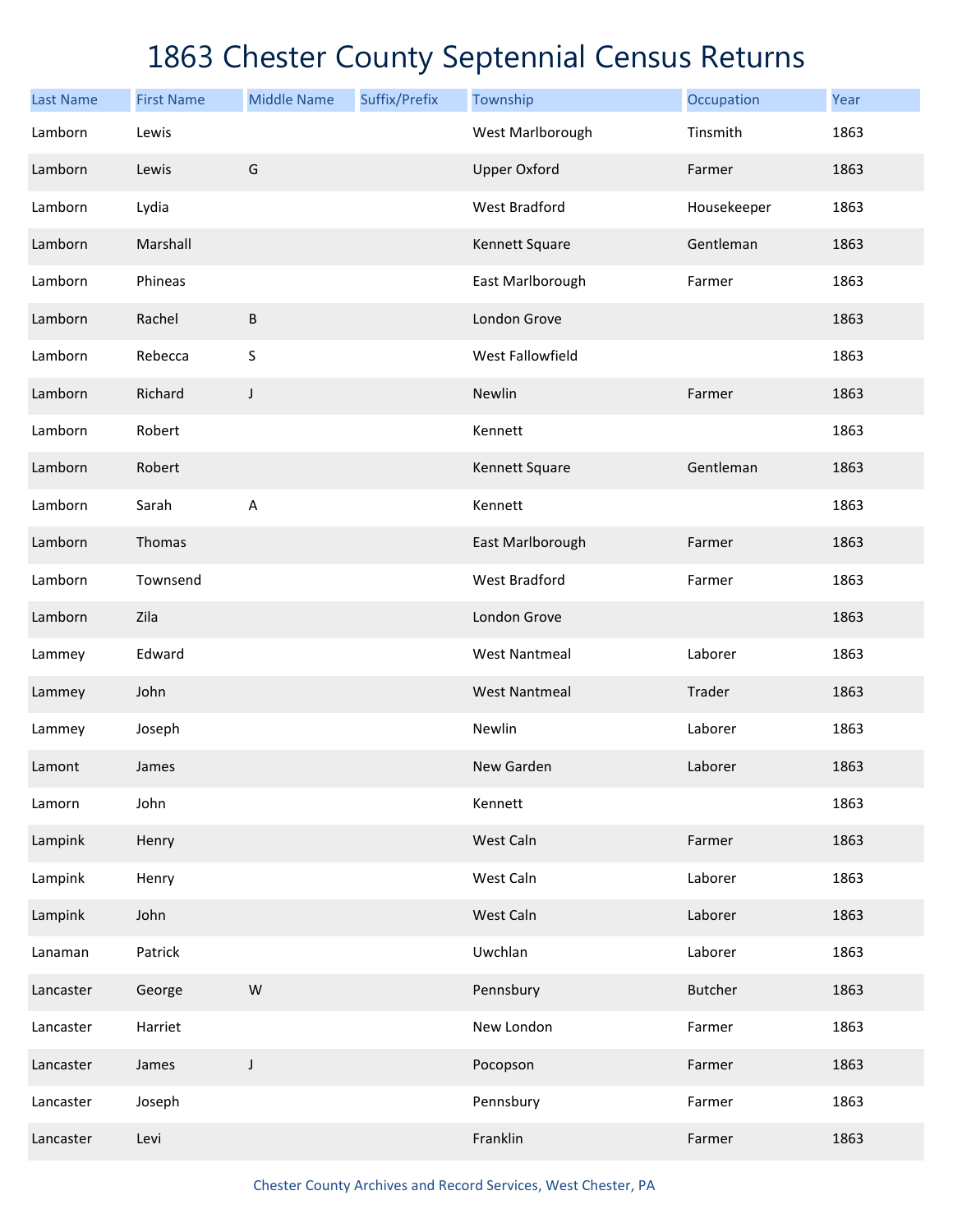| <b>Last Name</b> | <b>First Name</b> | <b>Middle Name</b>        | Suffix/Prefix | Township            | Occupation    | Year |
|------------------|-------------------|---------------------------|---------------|---------------------|---------------|------|
| Lancaster        | William           | W                         |               | Franklin            | Blacksmith    | 1863 |
| Landis           | Daniel            |                           |               | North Coventry      | Farmer        | 1863 |
| Landis           | George            | W                         |               | North Coventry      | Coal Merchant | 1863 |
| Landis           | Samuel            |                           |               | <b>East Vincent</b> |               | 1863 |
| Landis           | William           | $\boldsymbol{\mathsf{H}}$ |               | North Coventry      | Carpenter     | 1863 |
| Lane             | Dennis            |                           |               | Thornbury           |               | 1863 |
| Lane             | Jesse             | ${\sf M}$                 |               | West Goshen         | Laborer       | 1863 |
| Lang             | Christon          |                           |               | Kennett Square      | Laborer       | 1863 |
| Lang             | Harvy             |                           |               | Kennett Square      | Farmer        | 1863 |
| Lang             | John              |                           |               | <b>West Chester</b> | Baker         | 1863 |
| Langherty        | David             |                           |               | Phoenixville        | Puddler       | 1863 |
| Langhlin         | Robert            |                           |               | Phoenixville        | Restaurant    | 1863 |
| Langley          | Joel              |                           |               | Pennsbury           | Butcher       | 1863 |
| Langley          | Jonathan          |                           |               | Pennsbury           | Farmer        | 1863 |
| Langlin          | Joseph            |                           |               | Elk                 | Farmer        | 1863 |
| Langly           | Maylon            | G                         |               | Kennett Square      | Innkeeper     | 1863 |
| Lannen           | John              |                           |               | London Grove        |               | 1863 |
| Lannon           | Andrew            |                           |               | Phoenixville        | Laborer       | 1863 |
| Lannon           | Martin            |                           |               | Phoenixville        | Laborer       | 1863 |
| Lannon           | Walter            |                           |               | Phoenixville        | Laborer       | 1863 |
| Lansdale         | Ellwood           |                           |               | East Marlborough    | Farmer        | 1863 |
| Lansdale         | William           |                           |               | East Marlborough    | Laborer       | 1863 |
| Lansdill         | James             |                           |               | <b>Upper Oxford</b> | Farmer        | 1863 |
| Lapold           | Frederick         |                           |               | East Bradford       |               | 1863 |
| Lapp             | Christian         |                           |               | Charlestown         |               | 1863 |
| Lapp             | Christian         |                           |               | East Whiteland      | Farmer        | 1863 |
| Lapp             | Davis             |                           |               | Charlestown         |               | 1863 |
| Lapp             | Davis             |                           |               | East Whiteland      | Farmer        | 1863 |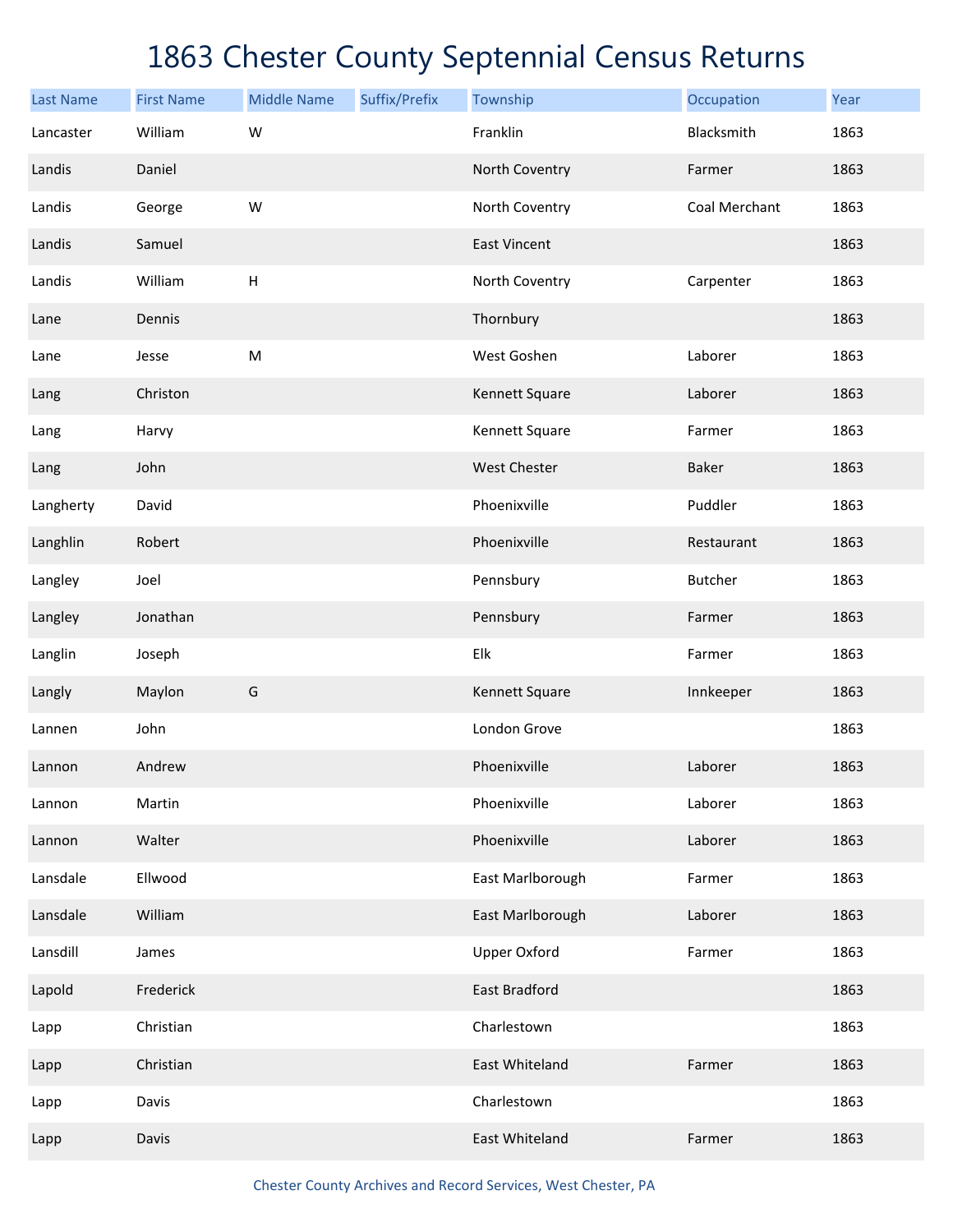| <b>Last Name</b> | <b>First Name</b> | <b>Middle Name</b> | Suffix/Prefix | Township             | Occupation  | Year |
|------------------|-------------------|--------------------|---------------|----------------------|-------------|------|
| Lapp             | Hains             |                    |               | East Whiteland       | Farmer      | 1863 |
| Lapp             | Harris            |                    |               | East Goshen          | Laborer     | 1863 |
| Lapp             | Isaac             |                    |               | East Goshen          | Laborer     | 1863 |
| Lapp             | Martin            |                    |               | Phoenixville         | Rougher     | 1863 |
| Lapp             | Phebe             |                    |               | East Whiteland       |             | 1863 |
| Lapp             | Samuel            | $\mathsf C$        |               | East Whiteland       | Farmer      | 1863 |
| Lapsley          | John              |                    |               | Warwick              |             | 1863 |
| Lapsley          | John              |                    |               | Warwick              |             | 1863 |
| Lard             | James             |                    |               | <b>West Bradford</b> | Farmer      | 1863 |
| Lard             | Thomas            |                    |               | <b>West Bradford</b> | Farmer      | 1863 |
| Larence          | Jacob             |                    |               | <b>West Bradford</b> | Farmer      | 1863 |
| Larew            | George            |                    |               | East Goshen          | Laborer     | 1863 |
| Larew            | George            |                    |               | Willistown           | Farmer      | 1863 |
| Large            | Susan             |                    |               | Sadsbury             |             | 1863 |
| Large            | William           |                    |               | Sadsbury             |             | 1863 |
| Larkin           | Amos              |                    |               | West Chester         | Laborer     | 1863 |
| Larkin           | Isaac             |                    |               | Pocopson             | Laborer     | 1863 |
| Larkin           | Isaac             | Τ                  |               | New Garden           | Farmer      | 1863 |
| Larkin           | Jesse             |                    |               | <b>Upper Uwchlan</b> | Miller      | 1863 |
| Larkin           | Patrick           |                    |               | West Caln            | Farmer      | 1863 |
| Larkin           | Robert            |                    |               | West Fallowfield     |             | 1863 |
| Larkins          | G                 |                    |               | East Brandywine      | Farmer      | 1863 |
| Larkins          | John              |                    |               | East Brandywine      | Farmer      | 1863 |
| Larue            | Elizabeth         |                    |               | Penn                 | Housekeeper | 1863 |
| Lary             | Ephraim           | B                  |               | Honey Brook          | Miller      | 1863 |
| Lascelle         | $\mathsf E$       |                    |               | West Chester         | Jeweler     | 1863 |
| Lashler          | John              | W                  |               | Phoenixville         | Laborer     | 1863 |
| Lasklan          | Samuel            |                    |               | New Garden           | Blacksmith  | 1863 |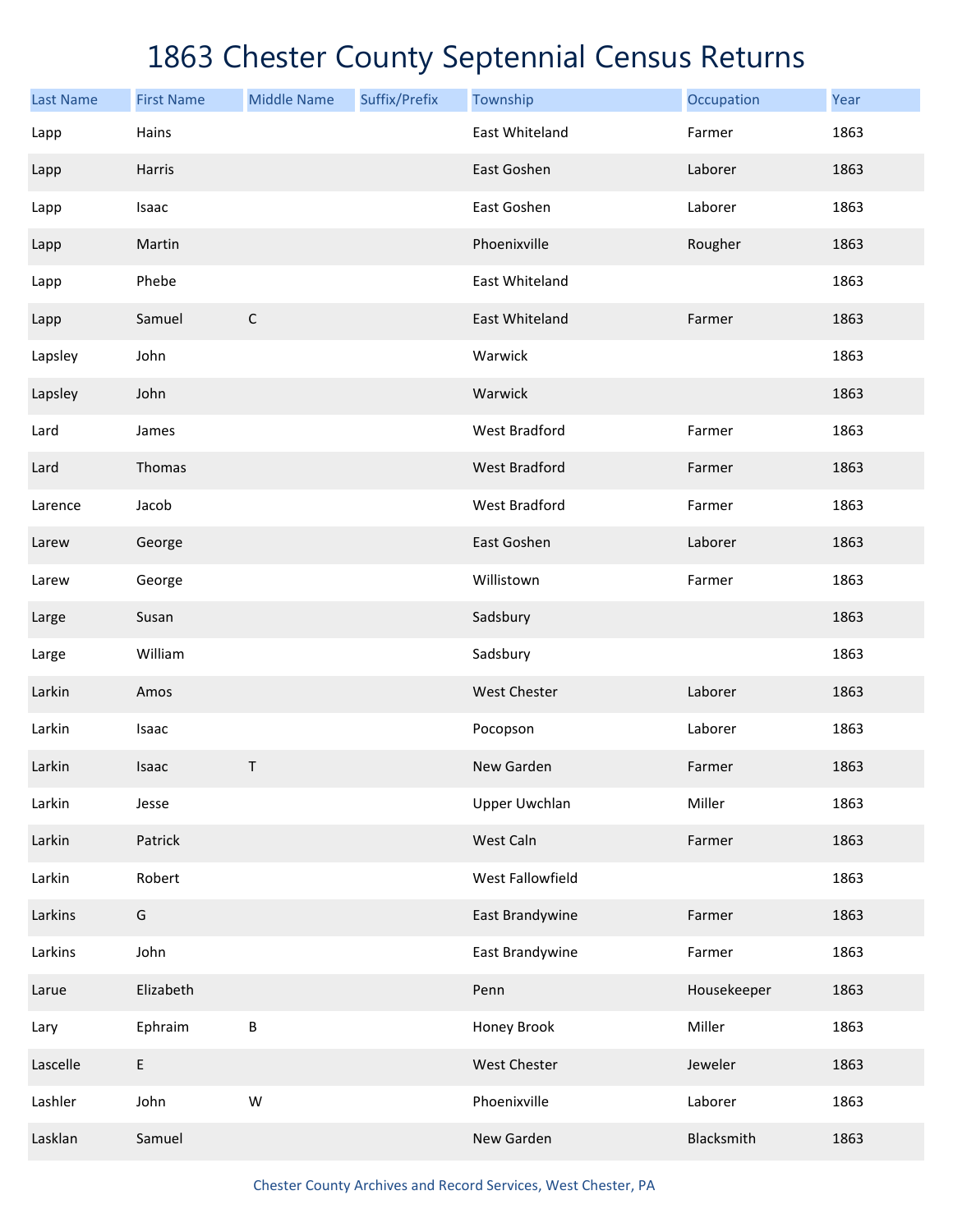| <b>Last Name</b> | <b>First Name</b> | <b>Middle Name</b> | Suffix/Prefix | Township             | Occupation   | Year |
|------------------|-------------------|--------------------|---------------|----------------------|--------------|------|
| Latch            | Peter             | ${\sf R}$          |               | Tredyffrin           |              | 1863 |
| Latchaw          | Jacob             |                    |               | Charlestown          |              | 1863 |
| Laton            | James             |                    |               | Wallace              | Laborer      | 1863 |
| Latouch          | Alfred            |                    |               | Easttown             | Laborer      | 1863 |
| Latshaw          |                   |                    | Mrs.          | Phoenixville         | Housekeeper  | 1863 |
| Latshaw          | David             |                    |               | <b>East Vincent</b>  |              | 1863 |
| Latshaw          | David             |                    |               | <b>East Vincent</b>  |              | 1863 |
| Latshaw          | David             |                    |               | <b>West Pikeland</b> | Farmer       | 1863 |
| Latshaw          | Elias             |                    |               | <b>East Vincent</b>  |              | 1863 |
| Latshaw          | Elias             |                    |               | <b>East Vincent</b>  |              | 1863 |
| Latshaw          | Jacob             |                    |               | East Pikeland        | Gentleman    | 1863 |
| Latshaw          | Jacob             |                    |               | <b>East Vincent</b>  |              | 1863 |
| Latshaw          | Jacob             | $\sf B$            |               | <b>West Pikeland</b> | Farmer       | 1863 |
| Latshaw          | John              |                    |               | <b>East Coventry</b> | Farmer       | 1863 |
| Latshaw          | John              |                    |               | East Pikeland        | Farmer       | 1863 |
| Latshaw          | John              |                    |               | <b>West Vincent</b>  | Farmer       | 1863 |
| Latshaw          | Samuel            | $\sf B$            |               | <b>East Vincent</b>  |              | 1863 |
| Latta            | John              | Υ                  |               | Sadsbury             |              | 1863 |
| Latta            | William           | Τ                  |               | Sadsbury             |              | 1863 |
| Latter           | John              |                    |               | London Britain       | Farmer       | 1863 |
| Laughlin         | John              |                    |               | West Marlborough     | Laborer      | 1863 |
| Laughlin         | William           |                    |               | Easttown             |              | 1863 |
| Laurence         | Andrew            |                    |               | <b>West Nantmeal</b> | Trader       | 1863 |
| Laurence         | Harriet           |                    |               | Easttown             |              | 1863 |
| Laurence         | Isaac             |                    |               | Easttown             | Laborer      | 1863 |
| Lavery           | James             |                    |               | West Chester         | Brakeman     | 1863 |
| Law              | Charles           |                    |               | South Coventry       | Hotel Keeper | 1863 |
| Law              | Davis             |                    |               | <b>East Coventry</b> | Laborer      | 1863 |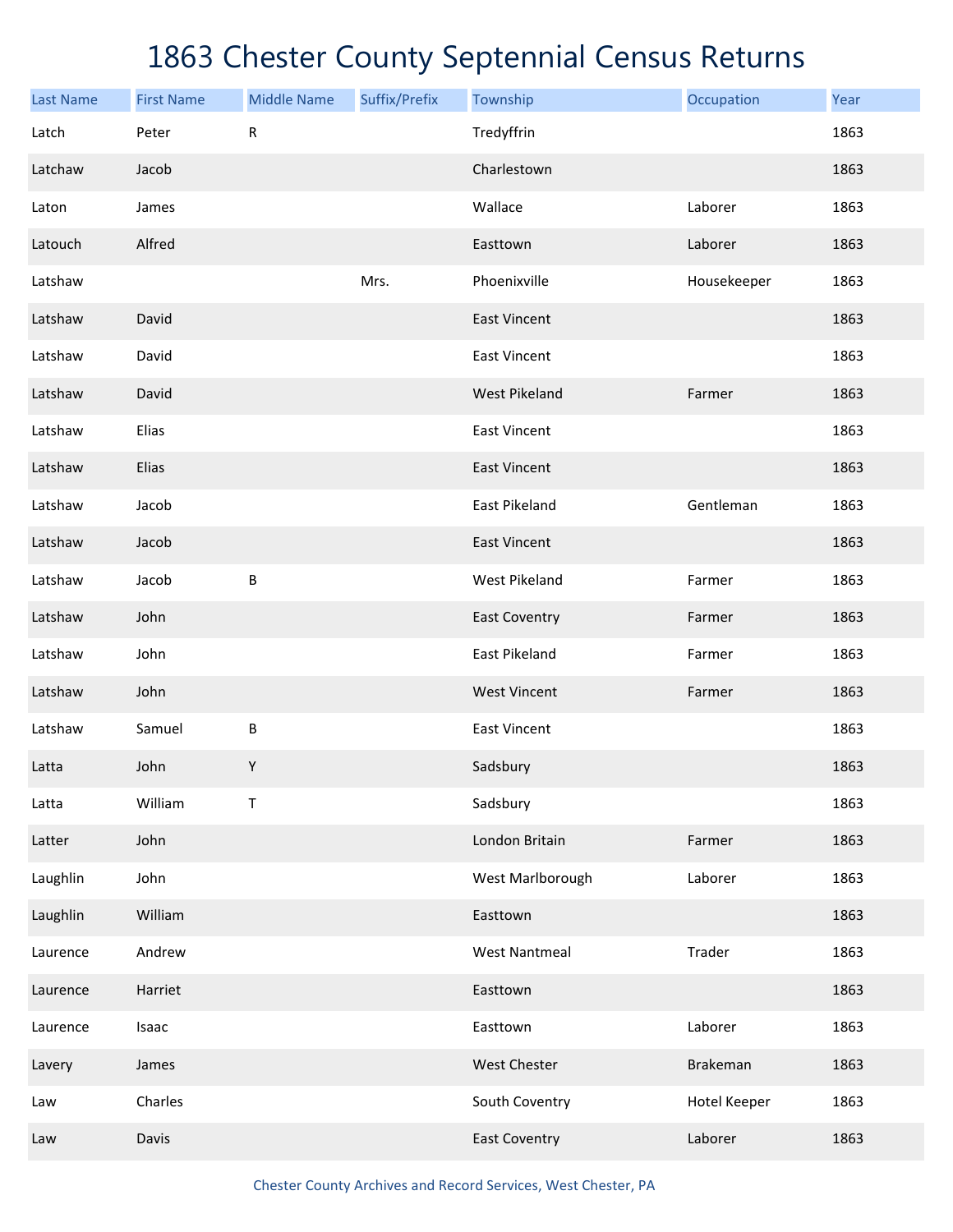| <b>Last Name</b> | <b>First Name</b> | <b>Middle Name</b>        | Suffix/Prefix | Township             | Occupation | Year |
|------------------|-------------------|---------------------------|---------------|----------------------|------------|------|
| Law              | John              |                           |               | Schuylkill           | Laborer    | 1863 |
| Law              | John              |                           |               | West Goshen          | Farmer     | 1863 |
| Law              | Justus            |                           |               | South Coventry       | Farmer     | 1863 |
| Law              | Mathew            |                           |               | South Coventry       | Bartender  | 1863 |
| Law              | Mathias           |                           |               | West Goshen          | Laborer    | 1863 |
| Law              | Samuel            |                           | Sr.           | East Goshen          | Farmer     | 1863 |
| Law              | Samuel            |                           | Jr.           | East Goshen          | Farmer     | 1863 |
| Law              | William           |                           |               | West Goshen          | Laborer    | 1863 |
| Lawrance         | Joshua            |                           |               | Willistown           | Laborer    | 1863 |
| Lawrence         | Andrew            |                           |               | Honey Brook          | Farmer     | 1863 |
| Lawrence         | Benjamin          |                           |               | Honey Brook          | Laborer    | 1863 |
| Lawrence         | Christopher       |                           |               | West Caln            |            | 1863 |
| Lawrence         | Henry             |                           |               | West Caln            | Laborer    | 1863 |
| Lawrence         | Jacob             |                           | Rev.          | <b>Upper Uwchlan</b> |            | 1863 |
| Lawrence         | John              |                           | Sr.           | West Caln            | Farmer     | 1863 |
| Lawrence         | John              |                           |               | West Caln            | Farmer     | 1863 |
| Lawrence         | John              |                           |               | <b>West Nantmeal</b> | Laborer    | 1863 |
| Lawrence         | Joseph            | Τ                         |               | London Grove         |            | 1863 |
| Lawrence         | Samuel            |                           |               | Honey Brook          | Farmer     | 1863 |
| Lawrence         | Samuel            | A                         |               | West Caln            | Farmer     | 1863 |
| Lawrence         | Samuel            | $\sf H$                   |               | Valley               | Carpenter  | 1863 |
| Lawrence         | Sarah             |                           |               | West Whiteland       |            | 1863 |
| Lawrence         | William           |                           |               | Tredyffrin           |            | 1863 |
| Laws             | John              |                           |               | West Whiteland       | Carpenter  | 1863 |
| Layton           | Jesse             | $\boldsymbol{\mathsf{H}}$ |               | Honey Brook          | Cordwainer | 1863 |
| Layton           | Lenard            |                           |               | <b>West Bradford</b> | Laborer    | 1863 |
| Layton           | Rolland           |                           |               | Honey Brook          | Laborer    | 1863 |
| Lea              | John              |                           |               | Penn                 | Laborer    | 1863 |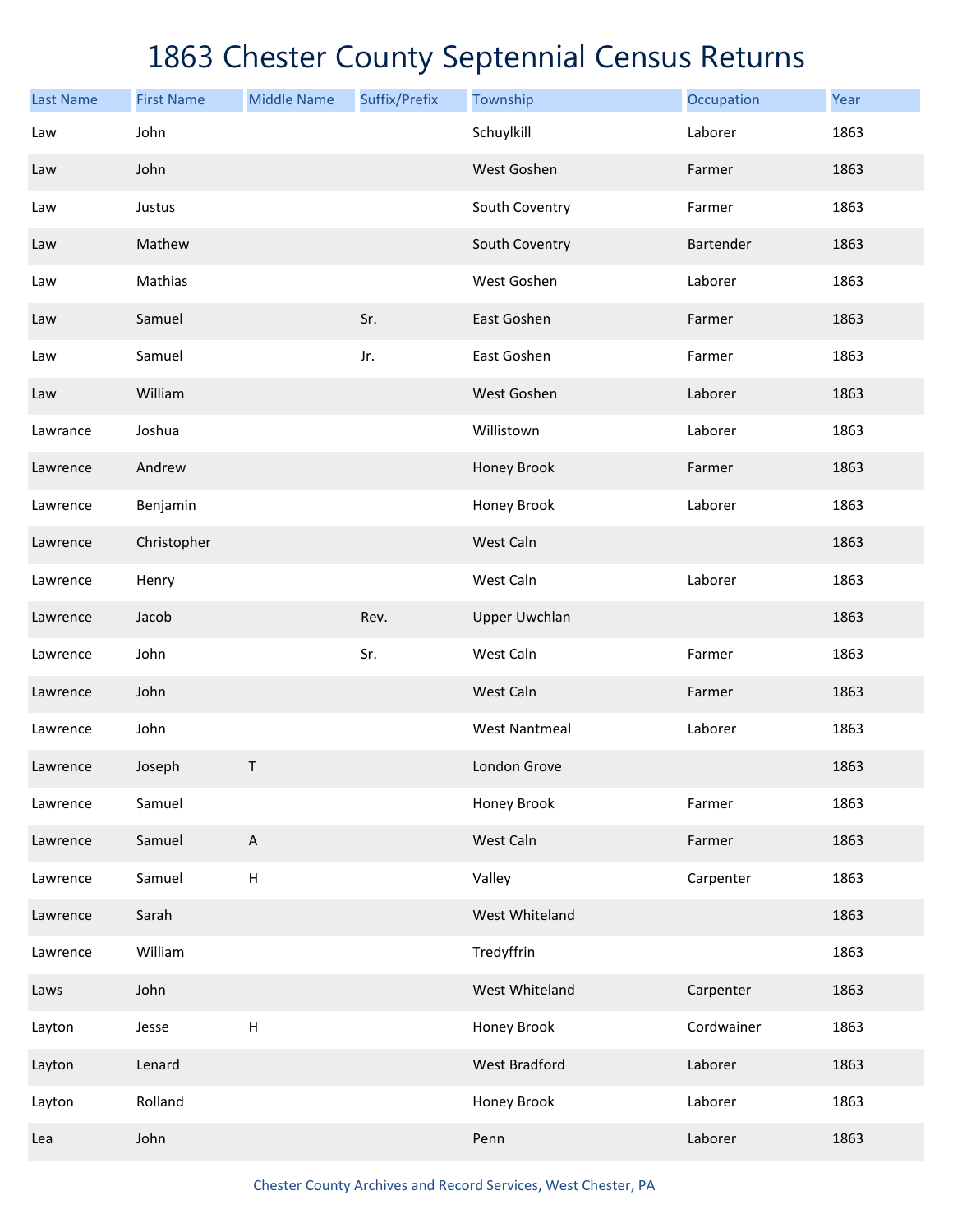| <b>Last Name</b> | <b>First Name</b> | <b>Middle Name</b> | Suffix/Prefix | Township             | Occupation           | Year |
|------------------|-------------------|--------------------|---------------|----------------------|----------------------|------|
| Lea              | Joseph            | ${\sf N}$          |               | Elk                  | Farmer               | 1863 |
| Leadom           | Enoch             |                    |               | East Goshen          | Farmer               | 1863 |
| Leadom           | Isaac             |                    |               | East Goshen          | Merchant             | 1863 |
| Leadom           | Silas             |                    |               | East Goshen          | Clerk                | 1863 |
| Leagher          | Pat               |                    |               | Phoenixville         | <b>Blast Furnace</b> | 1863 |
| Leahr            | John              |                    |               | <b>East Coventry</b> | Carpenter            | 1863 |
| Leahy            | Patrick           |                    |               | Birmingham           | Laborer              | 1863 |
| Leaman           | George            | W                  |               | Sadsbury             |                      | 1863 |
| Leamy            | John              |                    | Jr.           | Easttown             | Carpenter            | 1863 |
| Leamy            | John              |                    | Sr.           | Easttown             | Farmer               | 1863 |
| Leamy            | Nathan            |                    |               | Easttown             | Farmer               | 1863 |
| Leamy            | Stephen           |                    |               | Easttown             | Farmer               | 1863 |
| Leamy            | Zachariah         |                    |               | Tredyffrin           |                      | 1863 |
| Lear             | Henry             |                    |               | Willistown           | Shoemaker            | 1863 |
| Lear             | Jacob             |                    |               | Charlestown          |                      | 1863 |
| Lear             | Joseph            |                    |               | East Whiteland       | Farmer               | 1863 |
| Leary            | George            |                    |               | Warwick              |                      | 1863 |
| Leary            | Jerry             |                    |               | Phoenixville         | Laborer              | 1863 |
| Leary            | John              |                    |               | London Britain       | Farmer               | 1863 |
| Leavitt          | Frank             |                    |               | West Chester         | Laborer              | 1863 |
| Ledmon           | Charles           |                    |               | New Garden           |                      | 1863 |
| Lednum           | Joshua            |                    |               | East Fallowfield     | Farmer               | 1863 |
| Lee              | Anthony           |                    |               | London Britain       | Laborer              | 1863 |
| Lee              | Atkinson          |                    |               | West Chester         | Gentleman            | 1863 |
| Lee              | Charles           | B                  |               | West Chester         | Coal dealer          | 1863 |
| Lee              | David             | $\mathsf C$        |               | Charlestown          |                      | 1863 |
| Lee              | David             | $\mathsf C$        |               | Tredyffrin           |                      | 1863 |
| Lee              | Henry             |                    |               | East Fallowfield     | Laborer              | 1863 |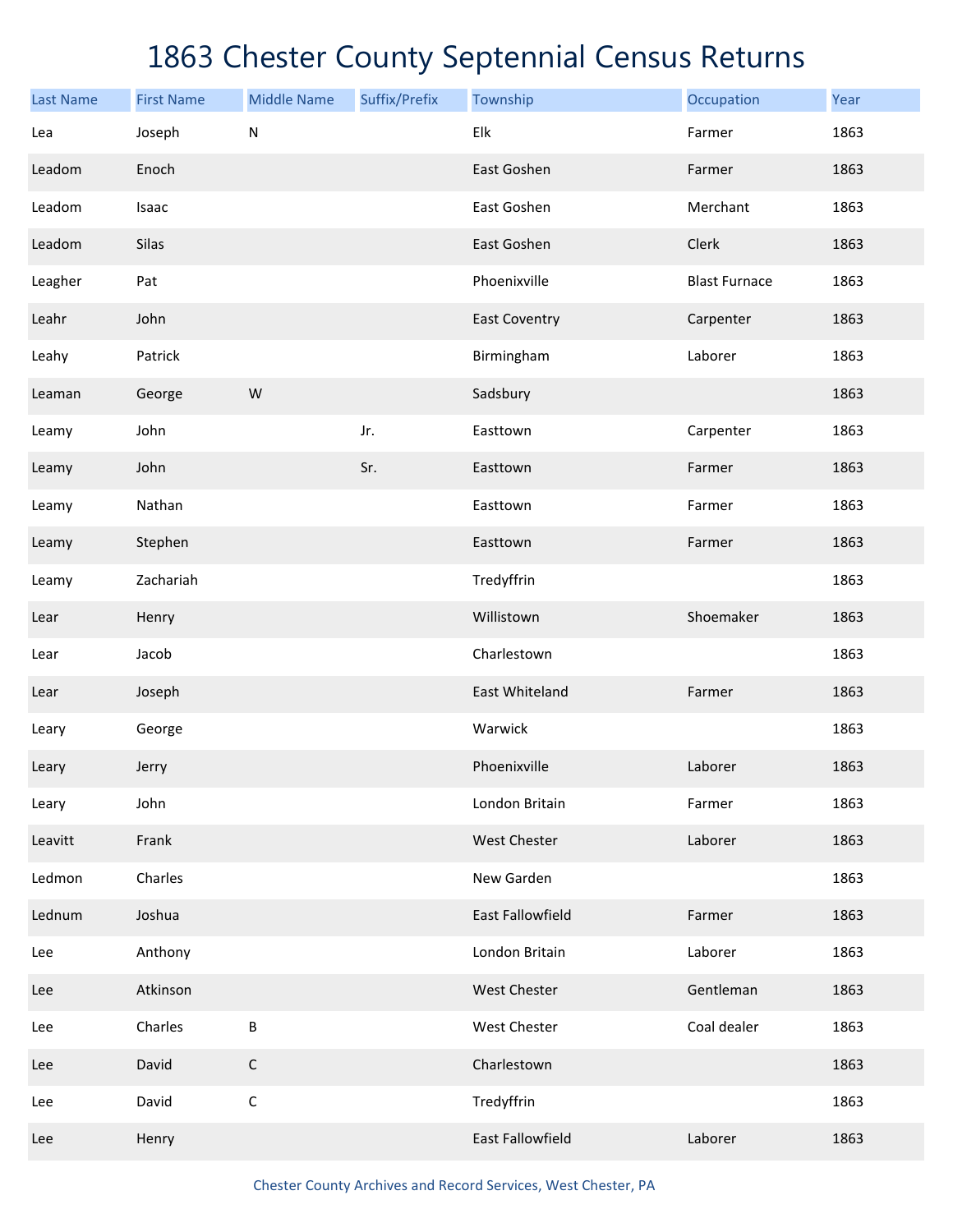| <b>Last Name</b> | <b>First Name</b> | <b>Middle Name</b> | Suffix/Prefix | Township             | Occupation     | Year |
|------------------|-------------------|--------------------|---------------|----------------------|----------------|------|
| Lee              | Isaac             |                    |               | <b>West Chester</b>  | Physician      | 1863 |
| Lee              | J                 | P                  |               | West Nottingham      | Farmer         | 1863 |
| Lee              | John              |                    |               | New London           | Laborer        | 1863 |
| Lee              | Marshal           |                    |               | London Britain       | Laborer        | 1863 |
| Lee              | Mordecai          |                    |               | Uwchlan              | Gentleman      | 1863 |
| Lee              | Samuel            |                    |               | Schuylkill           | Laborer        | 1863 |
| Lee              | Samuel            |                    |               | West Nottingham      | Farmer         | 1863 |
| Lee              | Samuel            | $\sf T$            |               | West Nottingham      | Farmer         | 1863 |
| Lee              | William           |                    |               | Downingtown          | Livery Stable  | 1863 |
| Lee              | William           |                    |               | Tredyffrin           |                | 1863 |
| Leech            | J                 | Stuart             |               | Downingtown          | M <sub>D</sub> | 1863 |
| Leedom           | Sidney            |                    |               | Willistown           |                | 1863 |
| Leedom           | William           |                    |               | Easttown             | Farmer         | 1863 |
| Leek             | Isaac             |                    |               | East Nottingham      |                | 1863 |
| Leek             | Rachel            | W                  |               | London Grove         |                | 1863 |
| Leepold          | Lewis             |                    |               | <b>East Nantmeal</b> |                | 1863 |
| Leevy            | Joseph            |                    |               | Downingtown          | Gentleman      | 1863 |
| Lefever          |                   |                    |               | London Grove         |                | 1863 |
| Lefever          | George            | W                  |               | London Grove         |                | 1863 |
| Lehman           | Isaac             |                    |               | <b>West Vincent</b>  | Farmer         | 1863 |
| Lehman           | John              |                    |               | <b>West Vincent</b>  |                | 1863 |
| Leighles         | Joseph            |                    |               | <b>West Bradford</b> | Laborer        | 1863 |
| Leighton         | Samuel            |                    |               | Warwick              |                | 1863 |
| Leister          | Joseph            |                    |               | <b>East Coventry</b> | Laborer        | 1863 |
| Leister          | Joseph            |                    |               | Londonderry          |                | 1863 |
| Lelley           | James             | P                  |               | <b>West Bradford</b> | Laborer        | 1863 |
| Lemley           | Jacob             |                    |               | Sadsbury             |                | 1863 |
| Lemmon           | Allen             | Н                  |               | Lower Oxford         | Laborer        | 1863 |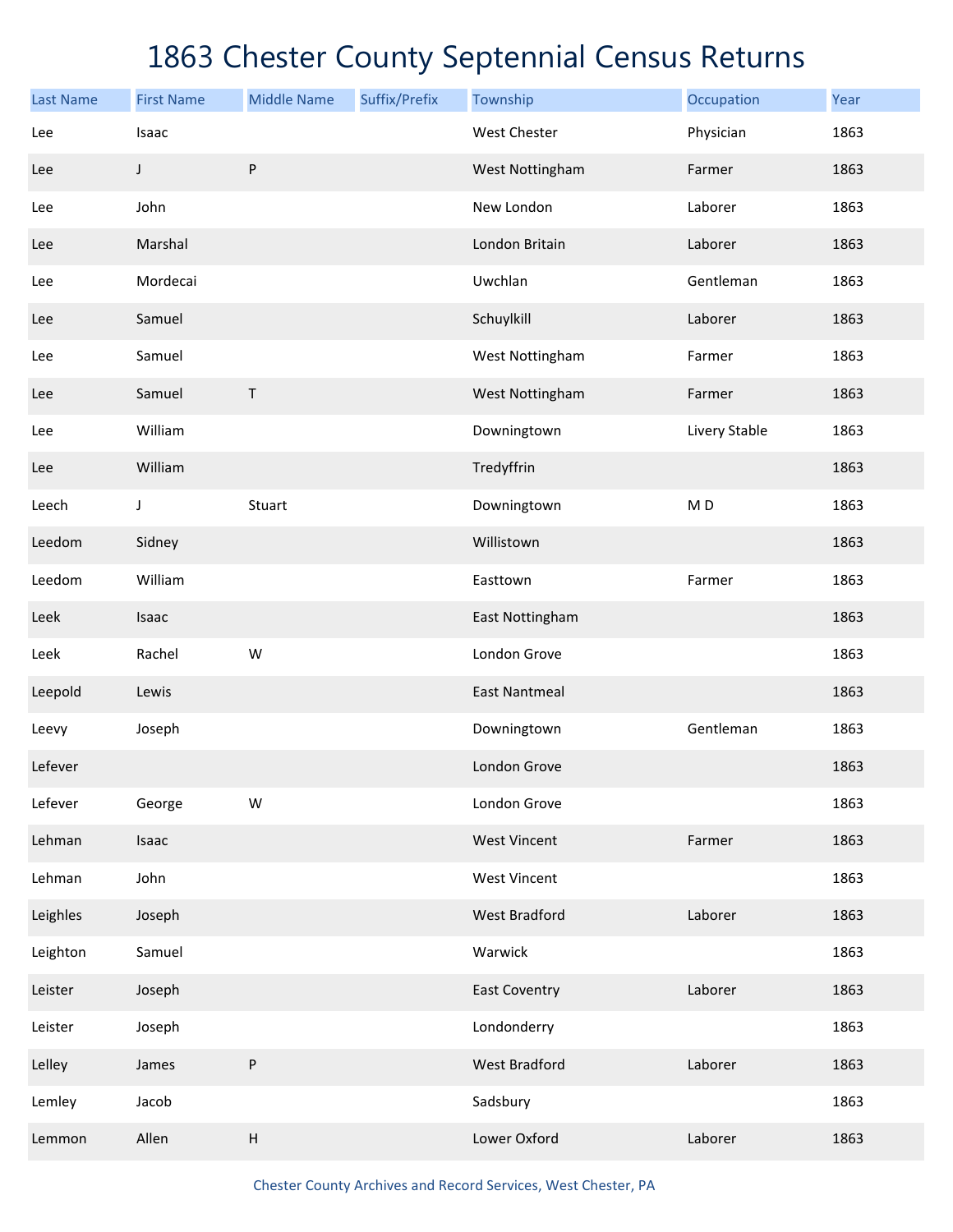| <b>Last Name</b> | <b>First Name</b> | <b>Middle Name</b> | Suffix/Prefix | Township             | Occupation | Year |
|------------------|-------------------|--------------------|---------------|----------------------|------------|------|
| Lemmon           | John              |                    |               | Lower Oxford         | Laborer    | 1863 |
| Lemon            | Allen             |                    |               | East Nottingham      | Laborer    | 1863 |
| Lemon            | David             |                    |               | New Garden           | Laborer    | 1863 |
| Lemon            | James             |                    |               | East Nottingham      |            | 1863 |
| Lemon            | James             |                    |               | New London           | Farmer     | 1863 |
| Lemon            | James             | $\mathsf K$        |               | Pennsbury            | Tailor     | 1863 |
| Lemon            | Peter             |                    |               | New Garden           | Shoemaker  | 1863 |
| Lemon            | William           |                    |               | New London           | Gentleman  | 1863 |
| Lenard           | Martin            |                    |               | New Garden           | Laborer    | 1863 |
| Lendarman        | Henry             |                    |               | Kennett              |            | 1863 |
| Lenerd           | Daniel            |                    |               | New Garden           | Laborer    | 1863 |
| Lenig            | Charles           |                    |               | New Garden           | Gentleman  | 1863 |
| Lent             | John              |                    |               | West Chester         | Gentleman  | 1863 |
| Leon             | Rachel            |                    |               | Tredyffrin           |            | 1863 |
| Leonard          | Baker             |                    |               | West Marlborough     | Farmer     | 1863 |
| Leonard          | Daniel            |                    |               | Kennett              |            | 1863 |
| Leonard          | Franklin          |                    |               | Willistown           | Farmer     | 1863 |
| Leonard          | John              | E                  |               | Kennett              |            | 1863 |
| Leonard          | Lewis             |                    |               | Lower Oxford         | Mason      | 1863 |
| Leonard          | Michael           |                    |               | East Bradford        |            | 1863 |
| Leonard          | Pennock           |                    |               | West Marlborough     | Farmer     | 1863 |
| Leonard          | William           | B                  |               | Elk                  | Farmer     | 1863 |
| Leonard          | William           | $\mathsf V$        |               | West Pikeland        | Tailor     | 1863 |
| Lepp             | John              |                    |               | <b>West Pikeland</b> | Shoemaker  | 1863 |
| Lerkin           | John              |                    |               | Sadsbury             |            | 1863 |
| Leslie           | Alex              |                    |               | West Chester         | Clerk      | 1863 |
| Leslie           | Andrew            |                    |               | Willistown           | Innkeeper  | 1863 |
| Leslie           | George            |                    |               | Phoenixville         | Soldier    | 1863 |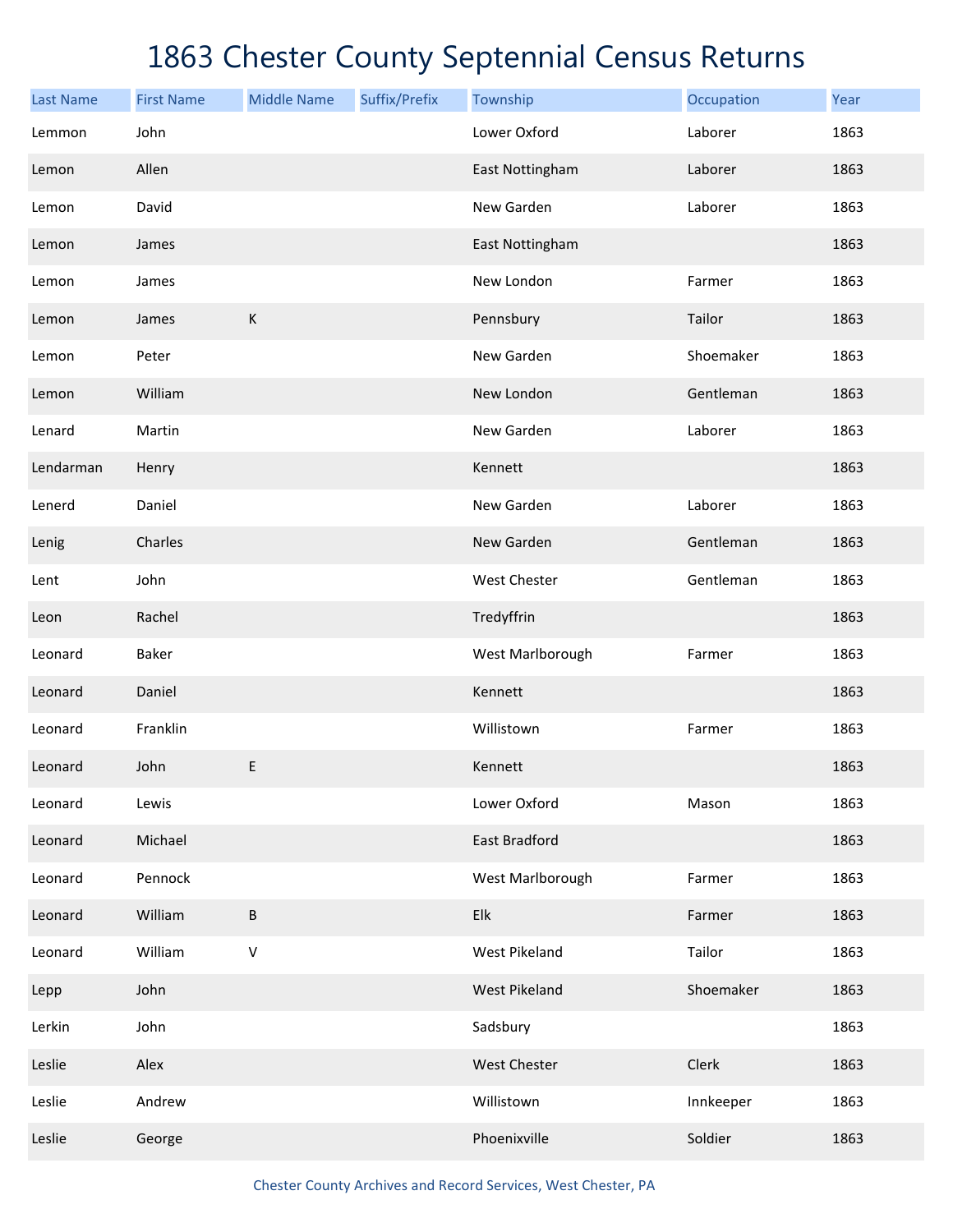| <b>Last Name</b> | <b>First Name</b> | <b>Middle Name</b> | Suffix/Prefix | Township             | Occupation  | Year |
|------------------|-------------------|--------------------|---------------|----------------------|-------------|------|
| Leslie           | James             |                    |               | <b>West Bradford</b> | Farmer      | 1863 |
| Leslie           | John              |                    |               | East Caln            | Laborer     | 1863 |
| Leslie           | John              |                    |               | Newlin               | Farmer      | 1863 |
| Leslie           | John              |                    |               | <b>West Bradford</b> | Farmer      | 1863 |
| Lessick          | Christian         |                    |               | <b>East Vincent</b>  |             | 1863 |
| Lessick          | William           |                    |               | Warwick              |             | 1863 |
| Lessig           | David             |                    |               | South Coventry       | Laborer     | 1863 |
| Lessig           | Philip            |                    |               | South Coventry       | Shoemaker   | 1863 |
| Letford          | Agnes             | A                  |               | West Chester         | Milliner    | 1863 |
| Letford          | John              | H                  |               | <b>West Chester</b>  | Gentleman   | 1863 |
| Leupold          | Jonas             |                    |               | <b>East Coventry</b> | Farmer      | 1863 |
| Levengood        | Jacob             |                    |               | South Coventry       | Farmer      | 1863 |
| Lever            | John              |                    |               | East Caln            | Laborer     | 1863 |
| Levergood        | Daniel            |                    |               | North Coventry       | Farmer      | 1863 |
| Levis            | $\mathsf C$       | Grover             |               | West Marlborough     | Farmer      | 1863 |
| Levis            | Lewis             |                    |               | West Chester         | Clerk       | 1863 |
| Levis            | Robert            | W                  |               | West Chester         | Storekeeper | 1863 |
| Levis            | Samuel            |                    |               | Kennett              |             | 1863 |
| Levis            | William           |                    |               | West Chester         | Storekeeper | 1863 |
| Lewellyn         | Mary              | Ann                |               | <b>West Pikeland</b> | Dinner      | 1863 |
| Lewellyn         | Ruthanna          |                    |               | Charlestown          |             | 1863 |
| Lewellyn         | Thomas            |                    | Sr.           | Charlestown          |             | 1863 |
| Lewellyn         | Thomas            |                    |               | Charlestown          |             | 1863 |
| Lewellyn         | William           |                    |               | Charlestown          |             | 1863 |
| Lewis            |                   |                    | Widow         | <b>East Vincent</b>  |             | 1863 |
| Lewis            | Amy               |                    |               | West Goshen          | Farmer      | 1863 |
| Lewis            | Benjamin          | Τ                  |               | East Brandywine      | Farmer      | 1863 |
| Lewis            | Bennet            |                    |               | Tredyffrin           |             | 1863 |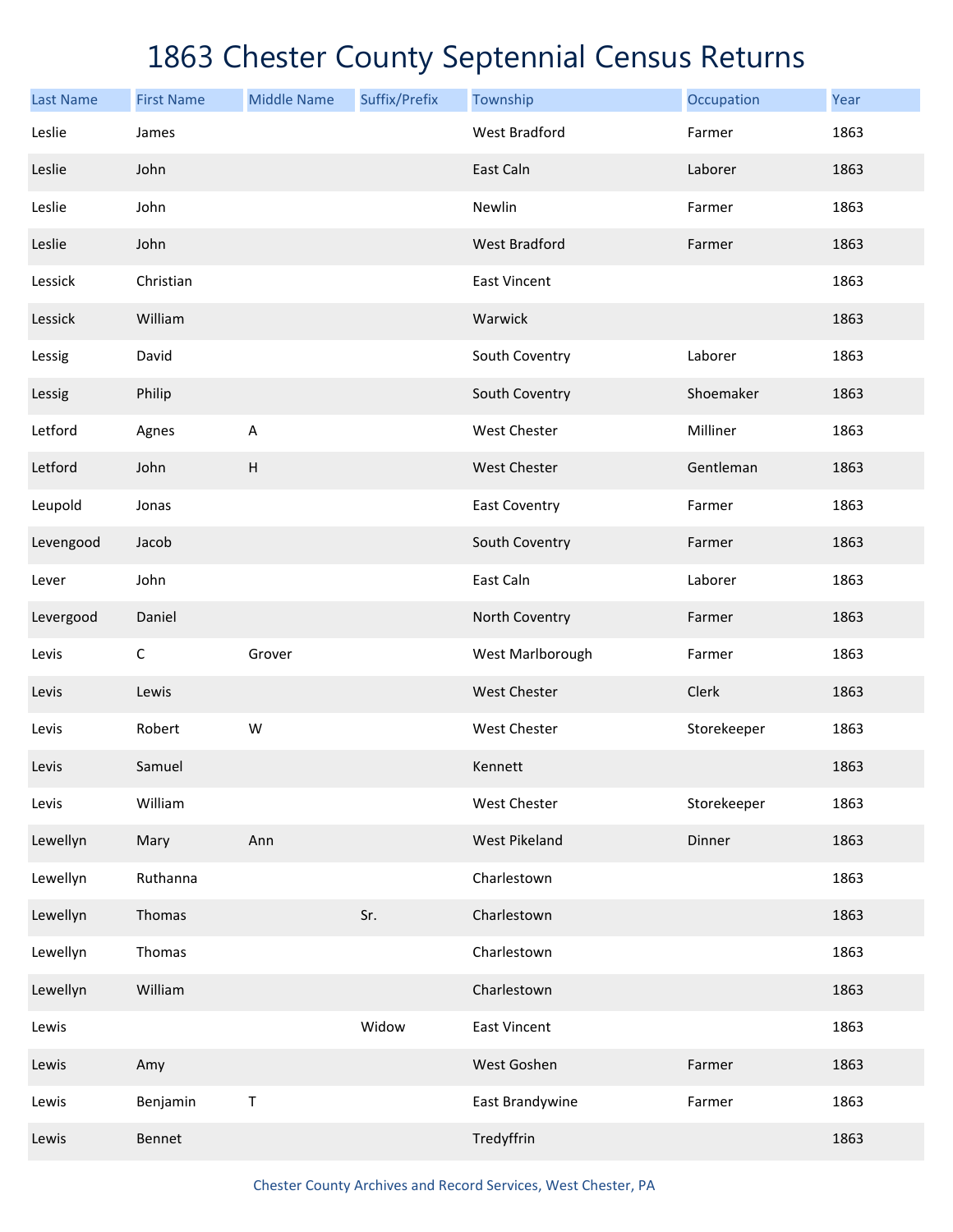| <b>Last Name</b> | <b>First Name</b> | <b>Middle Name</b> | Suffix/Prefix | Township             | Occupation     | Year |
|------------------|-------------------|--------------------|---------------|----------------------|----------------|------|
| Lewis            | Bethsheba         |                    |               | <b>West Nantmeal</b> | Lady           | 1863 |
| Lewis            | <b>Betsey</b>     | T                  |               | Honey Brook          |                | 1863 |
| Lewis            | Charles           |                    |               | East Brandywine      |                | 1863 |
| Lewis            | Clinton           | $\mathsf D$        |               | Honey Brook          | Laborer        | 1863 |
| Lewis            | D                 | $\mathsf C$        |               | West Chester         | Carpenter      | 1863 |
| Lewis            | David             |                    |               | Phoenixville         | Roller         | 1863 |
| Lewis            | David             |                    |               | <b>Upper Uwchlan</b> | U.S. Assesser  | 1863 |
| Lewis            | E                 | Morris             |               | Tredyffrin           |                | 1863 |
| Lewis            | Edward            |                    |               | Easttown             | Farmer         | 1863 |
| Lewis            | Edwin             |                    |               | Easttown             | Farmer         | 1863 |
| Lewis            | Edwin             | $\mathsf C$        |               | East Fallowfield     | Farmer         | 1863 |
| Lewis            | Eliza             |                    |               | Tredyffrin           |                | 1863 |
| Lewis            | Elizabeth         |                    |               | <b>West Nantmeal</b> | Lady           | 1863 |
| Lewis            | Elizabeth         |                    |               | Willistown           | Farmer         | 1863 |
| Lewis            | Evan              |                    |               | West Caln            | Farmer         | 1863 |
| Lewis            | Evan              |                    |               | <b>West Nantmeal</b> | Farmer         | 1863 |
| Lewis            | Fanny             | G                  |               | Honey Brook          |                | 1863 |
| Lewis            | George            | S                  |               | East Brandywine      | Painter        | 1863 |
| Lewis            | George            | W                  |               | Tredyffrin           |                | 1863 |
| Lewis            | Grace             | Anna               |               | <b>West Vincent</b>  |                | 1863 |
| Lewis            | Hannah            |                    |               | Easttown             |                | 1863 |
| Lewis            | Henery            |                    |               | Wallace              | Laborer        | 1863 |
| Lewis            | Henery            |                    |               | Wallace              | Farmer         | 1863 |
| Lewis            | Henry             |                    |               | <b>Upper Uwchlan</b> | Farmer         | 1863 |
| Lewis            | Isaac             |                    |               | East Whiteland       | <b>Butcher</b> | 1863 |
| Lewis            | Isaac             |                    |               | <b>Upper Uwchlan</b> | Farmer         | 1863 |
| Lewis            | Isaac             |                    |               | Wallace              | Farmer         | 1863 |
| Lewis            | Isaac             | B                  |               | <b>Upper Uwchlan</b> | Farmer         | 1863 |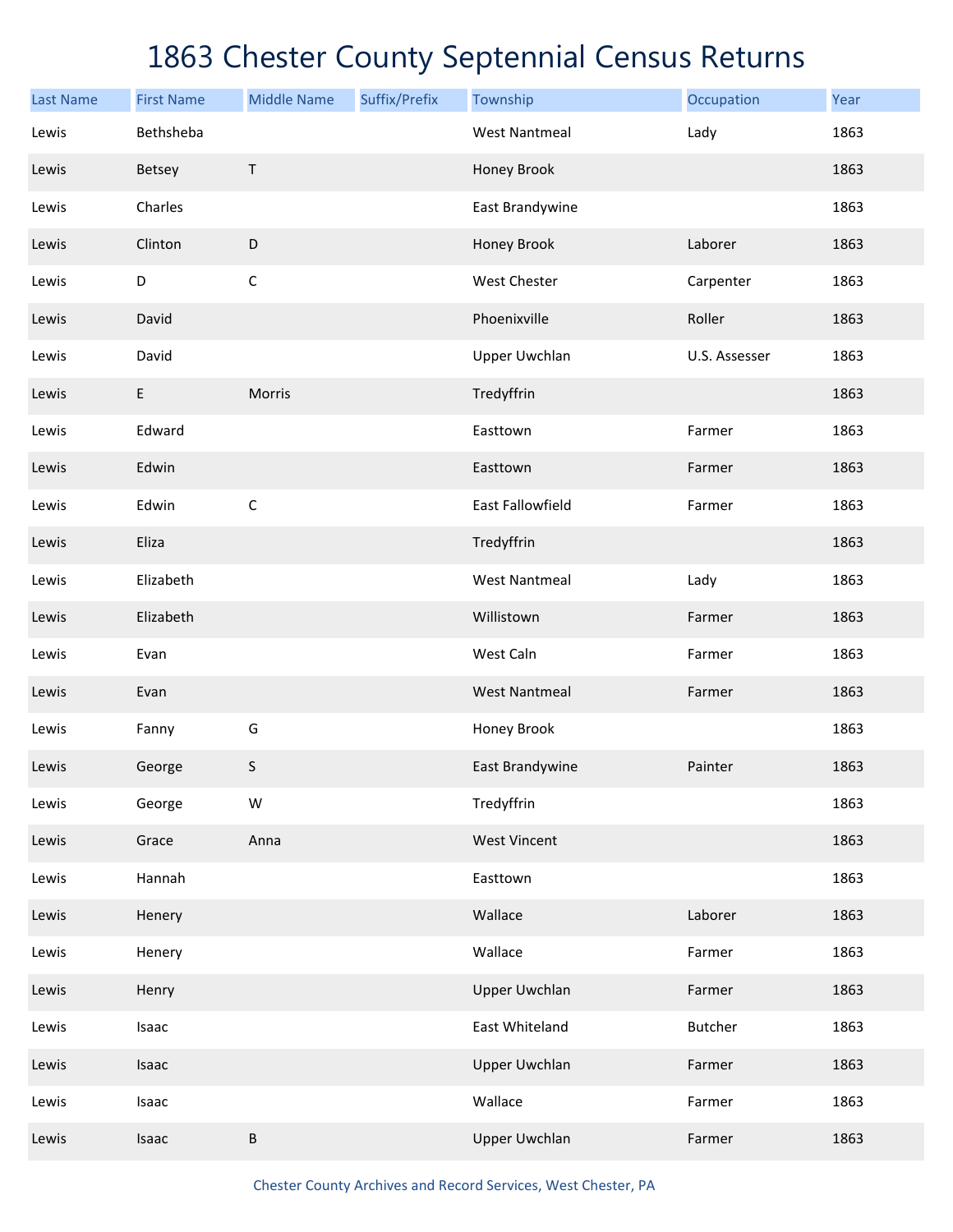| <b>Last Name</b> | <b>First Name</b> | <b>Middle Name</b>        | Suffix/Prefix | Township             | Occupation     | Year |
|------------------|-------------------|---------------------------|---------------|----------------------|----------------|------|
| Lewis            | Isaac             | Т                         |               | East Brandywine      | Farmer         | 1863 |
| Lewis            | Jacob             |                           |               | East Goshen          | Farmer         | 1863 |
| Lewis            | Jesse             |                           |               | Tredyffrin           |                | 1863 |
| Lewis            | John              |                           |               | <b>East Vincent</b>  |                | 1863 |
| Lewis            | John              |                           |               | Easttown             | Miller         | 1863 |
| Lewis            | John              |                           |               | <b>Upper Uwchlan</b> | Farmer         | 1863 |
| Lewis            | John              |                           |               | Warwick              |                | 1863 |
| Lewis            | John              |                           |               | West Caln            | Farmer         | 1863 |
| Lewis            | John              |                           |               | West Whiteland       | Laborer        | 1863 |
| Lewis            | John              | E                         |               | <b>East Vincent</b>  |                | 1863 |
| Lewis            | John              | G                         |               | Honey Brook          | Farmer         | 1863 |
| Lewis            | John              | P                         |               | Willistown           | M <sub>D</sub> | 1863 |
| Lewis            | Jonathan          |                           |               | East Whiteland       | <b>Butcher</b> | 1863 |
| Lewis            | Jonathan          |                           |               | Honey Brook          | Farmer         | 1863 |
| Lewis            | Jonathan          | Τ                         |               | Tredyffrin           |                | 1863 |
| Lewis            | Joseph            |                           |               | East Whiteland       | Farmer         | 1863 |
| Lewis            | Joseph            | $\boldsymbol{\mathsf{H}}$ |               | Uwchlan              | Farmer         | 1863 |
| Lewis            | Joseph            | J                         |               | <b>West Chester</b>  |                | 1863 |
| Lewis            | L                 | Morris                    |               | Tredyffrin           |                | 1863 |
| Lewis            | Lazarus           |                           |               | Honey Brook          | Cordwainer     | 1863 |
| Lewis            | Lewis             | P                         |               | <b>West Nantmeal</b> | Miller         | 1863 |
| Lewis            | Librand           |                           |               | <b>Upper Uwchlan</b> | Farmer         | 1863 |
| Lewis            | Mary              | Ann                       |               | <b>West Vincent</b>  |                | 1863 |
| Lewis            | Moses             |                           |               | Uwchlan              | Farmer         | 1863 |
| Lewis            | Nathan            |                           |               | West Whiteland       | Farmer         | 1863 |
| Lewis            | Oliver            |                           |               | West Chester         | Shoemaker      | 1863 |
| Lewis            | Owen              |                           |               | <b>West Vincent</b>  | Gentleman      | 1863 |
| Lewis            | Persifor          |                           |               | Honey Brook          | Miller         | 1863 |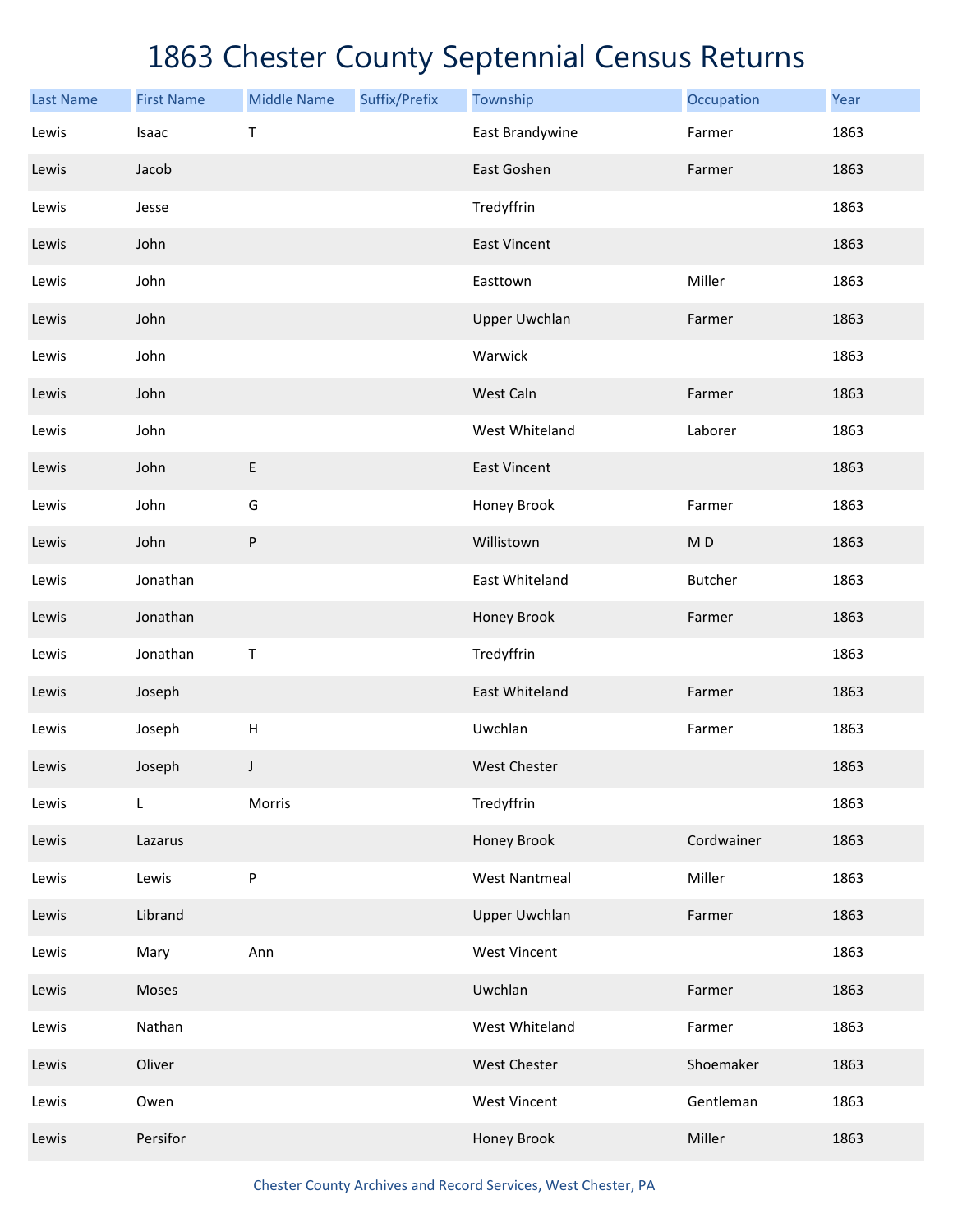| <b>Last Name</b> | <b>First Name</b> | <b>Middle Name</b> | Suffix/Prefix | Township             | Occupation | Year |
|------------------|-------------------|--------------------|---------------|----------------------|------------|------|
| Lewis            | Rachel            |                    |               | Kennett              |            | 1863 |
| Lewis            | Richard           |                    |               | Phoenixville         | Laborer    | 1863 |
| Lewis            | Riese             |                    |               | Phoenixville         | Laborer    | 1863 |
| Lewis            | Robert            | W                  |               | London Grove         |            | 1863 |
| Lewis            | Ruth              | W                  |               | Kennett              |            | 1863 |
| Lewis            | Samuel            |                    |               | Easttown             | Farmer     | 1863 |
| Lewis            | Samuel            |                    |               | Honey Brook          | Plasterer  | 1863 |
| Lewis            | Samuel            |                    |               | Wallace              | Farmer     | 1863 |
| Lewis            | Samuel            |                    |               | Warwick              |            | 1863 |
| Lewis            | Samuel            |                    |               | <b>West Nantmeal</b> | Miller     | 1863 |
| Lewis            | Samuel            |                    |               | West Whiteland       | Farmer     | 1863 |
| Lewis            | Samuel            | ${\sf M}$          |               | Wallace              | Farmer     | 1863 |
| Lewis            | Sharpless         |                    |               | Willistown           | Farmer     | 1863 |
| Lewis            | Thomas            |                    |               | Kennett Square       | Printer    | 1863 |
| Lewis            | Thomas            |                    |               | West Nottingham      | Smith      | 1863 |
| Lewis            | Thomas            |                    |               | Willistown           | Farmer     | 1863 |
| Lewis            | Thomas            | L                  |               | West Chester         | Bricklayer | 1863 |
| Lewis            | Thomas            | S                  |               | Tredyffrin           |            | 1863 |
| Lewis            | Washington        |                    |               | East Goshen          | Laborer    | 1863 |
| Lewis            | William           |                    |               | <b>East Vincent</b>  |            | 1863 |
| Lewis            | William           |                    | Jr.           | Honey Brook          | Cordwainer | 1863 |
| Lewis            | William           |                    |               | Honey Brook          | Plasterer  | 1863 |
| Lewis            | William           |                    |               | Warwick              |            | 1863 |
| Lewis            | William           |                    |               | West Chester         | Carpenter  | 1863 |
| Lewis            | William           |                    |               | <b>West Nantmeal</b> | Farmer     | 1863 |
| Lewkins          | William           |                    |               | Sadsbury             |            | 1863 |
| Lewrie           | William           |                    |               | Sadsbury             |            | 1863 |
| Leysinger        | William           |                    |               | Schuylkill           | Laborer    | 1863 |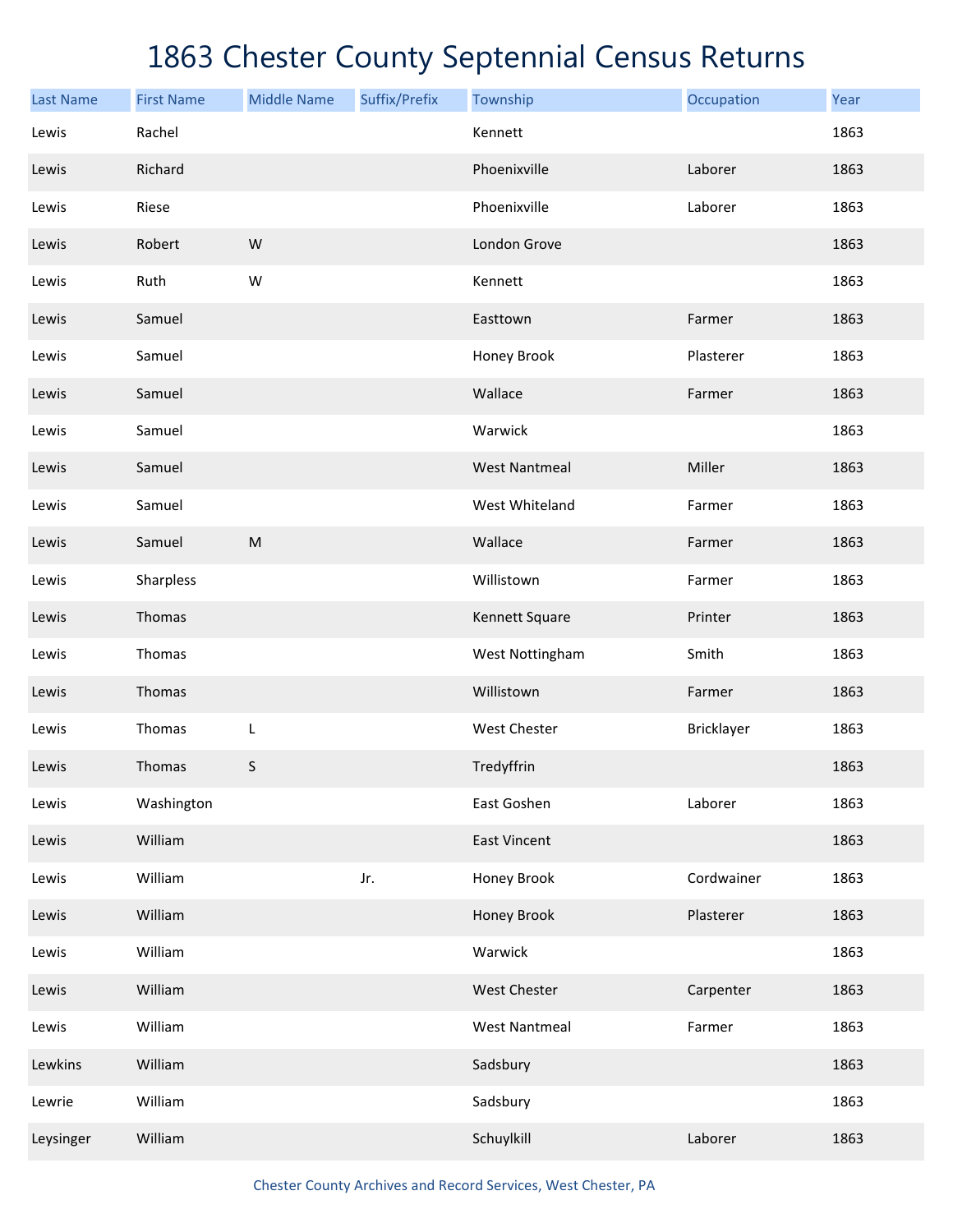| <b>Last Name</b> | <b>First Name</b> | <b>Middle Name</b>        | Suffix/Prefix | Township             | Occupation | Year |
|------------------|-------------------|---------------------------|---------------|----------------------|------------|------|
| Lichty           | Thomas            |                           |               | <b>East Vincent</b>  |            | 1863 |
| Liester          | James             |                           |               | East Whiteland       | Gentleman  | 1863 |
| Liggett          | Caleb             |                           |               | West Brandywine      | Farmer     | 1863 |
| Liggett          | George            |                           |               | West Brandywine      | Miller     | 1863 |
| Liggett          | James             |                           |               | West Brandywine      | Farmer     | 1863 |
| Liggett          | John              |                           |               | <b>East Nantmeal</b> |            | 1863 |
| Liggett          | John              |                           |               | <b>East Nantmeal</b> | Saw Mill?  | 1863 |
| Liggett          | John              |                           |               | West Brandywine      | Laborer    | 1863 |
| Liggett          | Margaret          |                           |               | <b>East Nantmeal</b> |            | 1863 |
| Liggit           | William           |                           |               | North Coventry       | Farmer     | 1863 |
| Lightfoot        | Jeremiah          |                           |               | East Bradford        |            | 1863 |
| Lightfoot        | Joseph            |                           |               | East Brandywine      | Sawyer     | 1863 |
| Lightfoot        | William           |                           |               | East Brandywine      | Miller     | 1863 |
| Lightfoot        | William           |                           |               | <b>West Chester</b>  | Gentleman  | 1863 |
| Lightford        | Elizabeth         |                           |               | Tredyffrin           |            | 1863 |
| Lightner         | Jacob             |                           |               | Phoenixville         | Puddler    | 1863 |
| Lights           | George            |                           |               | West Fallowfield     |            | 1863 |
| Lights           | James             |                           |               | West Fallowfield     |            | 1863 |
| Lights           | McClellan         |                           |               | West Fallowfield     |            | 1863 |
| Lilley           | Caleb             | $\sf B$                   |               | East Fallowfield     | Farmer     | 1863 |
| Lilley           | Ephraim           |                           |               | East Fallowfield     | Farmer     | 1863 |
| Lilley           | Ephraim           |                           | Jr.           | East Fallowfield     | Farmer     | 1863 |
| Lilley           | John              |                           |               | East Fallowfield     | Farmer     | 1863 |
| Lilley           | Robert            |                           |               | Uwchlan              | Farmer     | 1863 |
| Lilley           | Samuel            |                           |               | Phoenixville         | Soldier    | 1863 |
| Lilley           | Samuel            | $\boldsymbol{\mathsf{H}}$ |               | West Chester         | Engineer   | 1863 |
| Lilley           | William           |                           |               | East Caln            | Laborer    | 1863 |
| Lilly            | Abner             | $\sf B$                   |               | Wallace              | Farmer     | 1863 |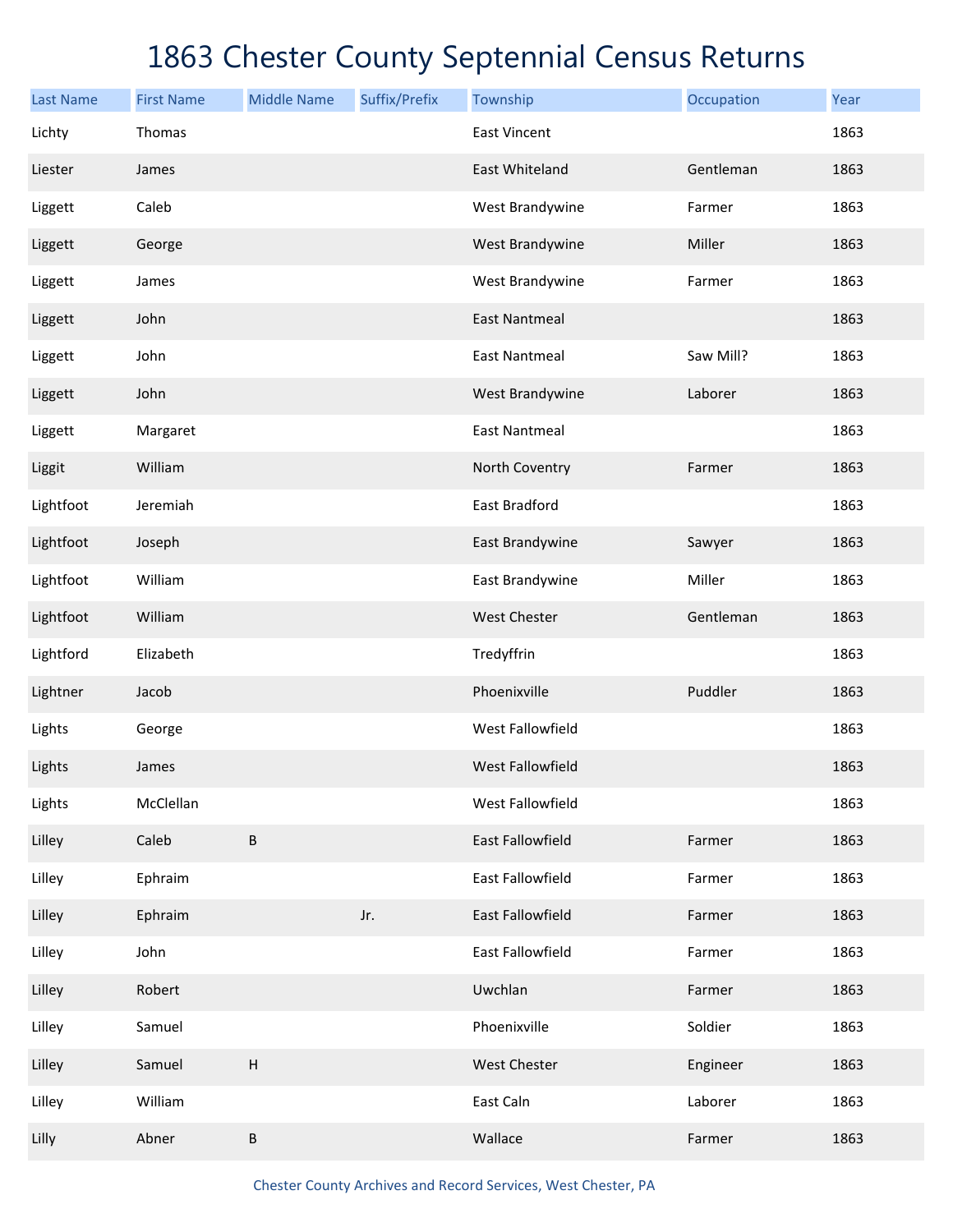| <b>Last Name</b> | <b>First Name</b> | <b>Middle Name</b> | Suffix/Prefix | Township             | Occupation | Year |
|------------------|-------------------|--------------------|---------------|----------------------|------------|------|
| Lilly            | Caleb             |                    |               | West Brandywine      | Laborer    | 1863 |
| Linah            | Michael           |                    |               | Phoenixville         | Gentleman  | 1863 |
| Linah            | Nicholas          |                    |               | Phoenixville         | Moulder    | 1863 |
| Linah            | Patrick           |                    |               | Phoenixville         | Moulder    | 1863 |
| Linah            | Thomas            |                    |               | Phoenixville         | Laborer    | 1863 |
| Linch            | James             |                    |               | West Fallowfield     |            | 1863 |
| Lincoln          | George            |                    |               | Sadsbury             |            | 1863 |
| Lincoln          | John              |                    |               | <b>West Nantmeal</b> | Farmer     | 1863 |
| Linderbaum       | Philip            |                    |               | West Chester         | Clerk      | 1863 |
| Linderman        | John              |                    |               | North Coventry       | Carpenter  | 1863 |
| Lindley          | $\mathsf T$       | D                  |               | East Caln            | Farmer     | 1863 |
| Lindsay          | John              |                    |               | Tredyffrin           |            | 1863 |
| Lindsay          | Peter             |                    |               | West Whiteland       | Laborer    | 1863 |
| Lindsey          | James             |                    |               | Lower Oxford         | Farmer     | 1863 |
| Lindsey          | James             |                    |               | West Caln            | Laborer    | 1863 |
| Lindsey          | James             |                    |               | West Fallowfield     |            | 1863 |
| Lindsey          | John              |                    |               | Lower Oxford         | Laborer    | 1863 |
| Lindsey          | John              |                    |               | Phoenixville         | Laborer    | 1863 |
| Lindsey          | Joseph            |                    |               | West Brandywine      | Gentleman  | 1863 |
| Lineinger        | Horace            |                    |               | Phoenixville         | Shoemaker  | 1863 |
| Lineinger        | Jacob             |                    |               | Phoenixville         | Shoemaker  | 1863 |
| Lineinger        | John              |                    |               | Phoenixville         | Shoemaker  | 1863 |
| Lineinger        | Samuel            |                    |               | Downingtown          | Shoemaker  | 1863 |
| Link             | Paul              |                    |               | East Pikeland        | Soldier    | 1863 |
| Link             | Simon             |                    |               | East Pikeland        | Shoemaker  | 1863 |
| Linley           | Jacob             |                    |               | West Nottingham      | Farmer     | 1863 |
| Linn             | Jamas             |                    |               | Sadsbury             | Plasterer  | 1863 |
| Linn             | James             |                    |               | Sadsbury             |            | 1863 |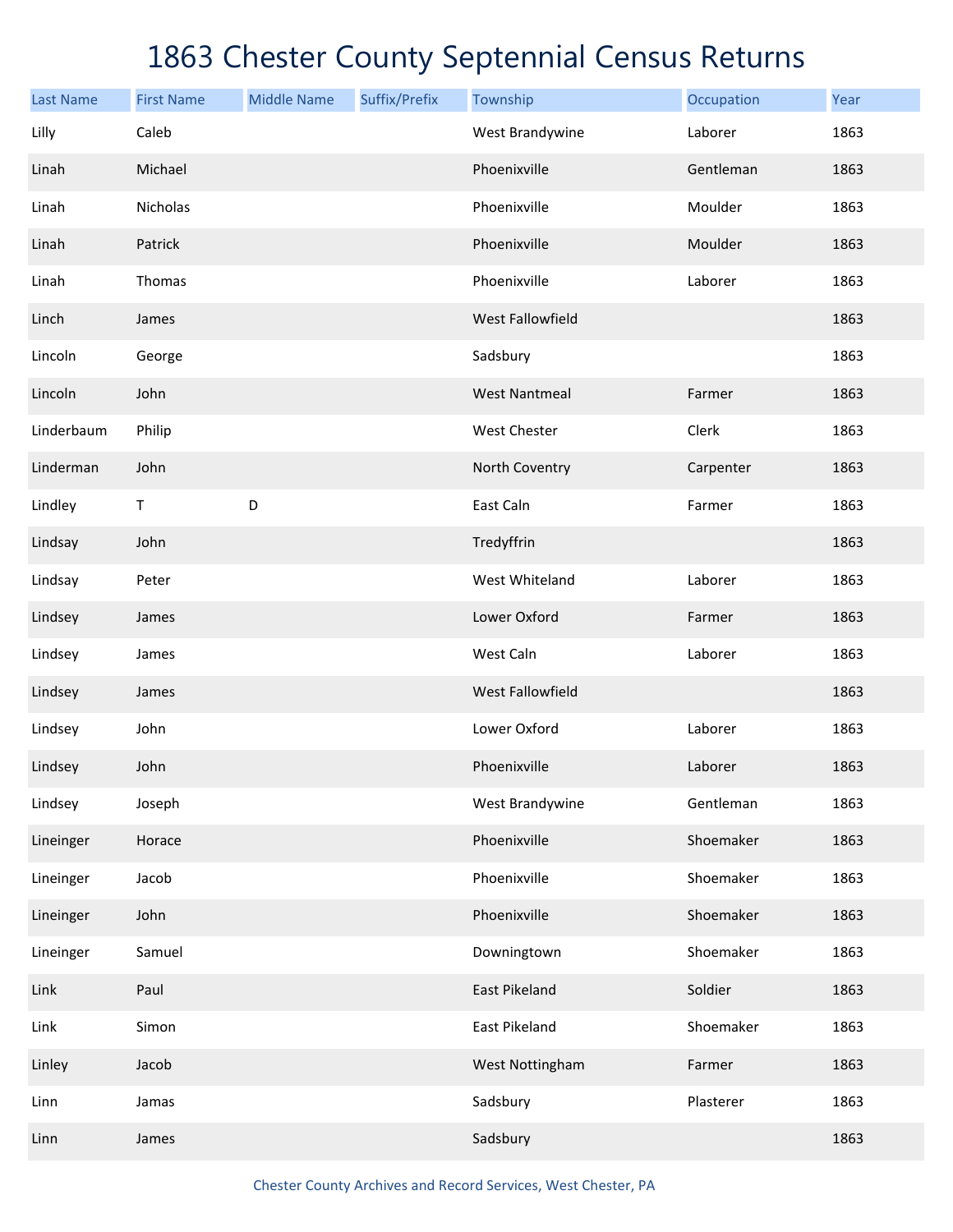| <b>Last Name</b> | <b>First Name</b> | <b>Middle Name</b> | Suffix/Prefix | Township            | Occupation   | Year |
|------------------|-------------------|--------------------|---------------|---------------------|--------------|------|
| Linn             | Thomas            |                    |               | Sadsbury            | Laborer      | 1863 |
| Linsenbigler     | Franklin          |                    |               | <b>East Vincent</b> |              | 1863 |
| Linton           | Davis             |                    |               | Penn                | Laborer      | 1863 |
| Linton           | Elizabeth         |                    |               | West Fallowfield    |              | 1863 |
| Linton           | Hezikiah          |                    |               | West Fallowfield    |              | 1863 |
| Linton           | James             |                    |               | West Fallowfield    |              | 1863 |
| Linton           | Nathan            |                    |               | Penn                | Farmer       | 1863 |
| Linton           | William           |                    |               | Londonderry         |              | 1863 |
| Liselt           | Thomas            |                    |               | New London          | Laborer      | 1863 |
| Litselman        | Charles           |                    |               | Easttown            | Blacksmith   | 1863 |
| Litselman        | George            |                    |               | Easttown            | Laborer      | 1863 |
| Little           | Andrew            |                    |               | West Goshen         | Farmer       | 1863 |
| Little           | Eliza             |                    |               | Charlestown         |              | 1863 |
| Little           | Elizabeth         |                    |               | London Britain      | Lady         | 1863 |
| Little           | George            |                    |               | East Bradford       |              | 1863 |
| Little           | John              |                    |               | East Nottingham     | Wheelwright  | 1863 |
| Little           | John              |                    |               | London Britain      | Farmer       | 1863 |
| Little           | Joseph            |                    |               | Penn                | Laborer      | 1863 |
| Little           | Robert            |                    |               | New Garden          | Farmer       | 1863 |
| Little           | Samuel            |                    |               | London Britain      | Carpenter    | 1863 |
| Little           | Sarah             |                    |               | Valley              | Gentlemwoman | 1863 |
| Little           | William           |                    |               | East Bradford       |              | 1863 |
| Livengood        | James             |                    |               | Honey Brook         | Physician    | 1863 |
| Livengood        | John              |                    |               | Honey Brook         | Gentleman    | 1863 |
| Livezey          | Thomas            |                    |               | Tredyffrin          |              | 1863 |
| Livingston       | Hugh              |                    |               | Phoenixville        | Soldier      | 1863 |
| Lloyd            | David             |                    |               | Warwick             |              | 1863 |
| Lloyd            | Elizabeth         |                    |               | Warwick             |              | 1863 |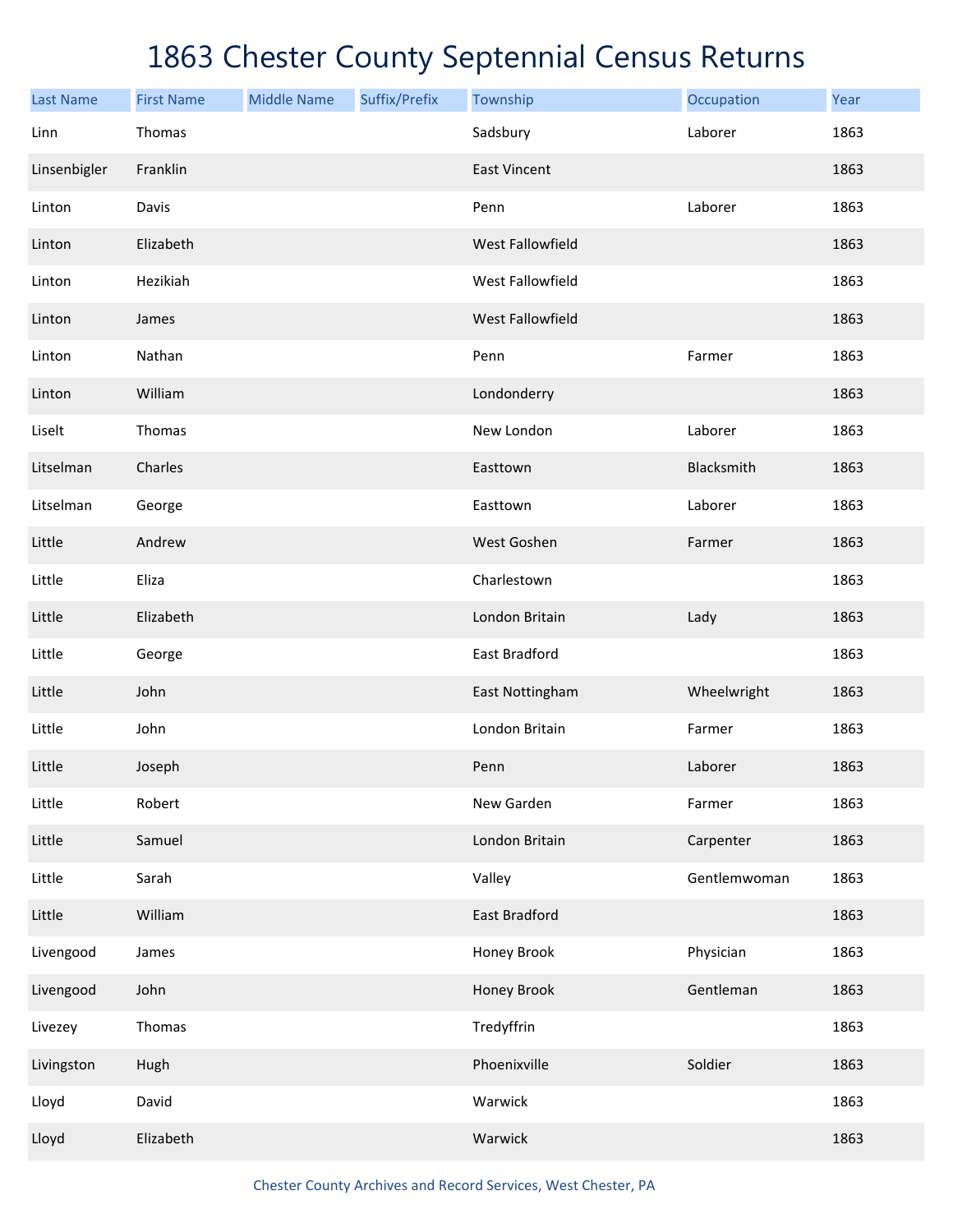| <b>Last Name</b> | <b>First Name</b> | <b>Middle Name</b> | Suffix/Prefix | Township             | Occupation  | Year |
|------------------|-------------------|--------------------|---------------|----------------------|-------------|------|
| Lloyd            | Enoch             |                    |               | Warwick              |             | 1863 |
| Lloyd            | Enoch             |                    |               | Warwick              |             | 1863 |
| Lloyd            | George            | W                  |               | Lower Oxford         | Laborer     | 1863 |
| Lloyd            | Harrison          |                    |               | Warwick              |             | 1863 |
| Lloyd            | Hiram             |                    |               | East Marlborough     | Farmer      | 1863 |
| Lloyd            | John              |                    |               | Warwick              |             | 1863 |
| Lloyd            | Levi              | $\sf B$            |               | Warwick              |             | 1863 |
| Lloyd            | ${\sf M}$         | Oliver             |               | Warwick              |             | 1863 |
| Lloyd            | Robert            | M                  |               | Lower Oxford         | Laborer     | 1863 |
| Lloyd            | Thomas            |                    |               | Warwick              |             | 1863 |
| Loage            | James             |                    |               | Willistown           | Laborer     | 1863 |
| Lobb             | Clayton           |                    |               | Easttown             | Carpenter   | 1863 |
| Lobb             | William           | $\mathsf C$        |               | Easttown             | Farmer      | 1863 |
| Lobe             | Joseph            |                    |               | Phoenixville         | Clothier    | 1863 |
| Lochman          | Eli               |                    |               | North Coventry       | Shoemaker   | 1863 |
| Lockard          | David             |                    |               | <b>East Nantmeal</b> |             | 1863 |
| Lockard          | Margaret          |                    |               | Warwick              |             | 1863 |
| Lockard          | Robert            |                    |               | Valley               | Laborer     | 1863 |
| Lockart          | Samuel            |                    |               | West Pikeland        | Laborer     | 1863 |
| Lockert          | Stephen           |                    |               | West Brandywine      | Laborer     | 1863 |
| Lockhard         | Newlin            |                    |               | Upper Uwchlan        | Factory man | 1863 |
| Lockhart         | Sarah             |                    |               | West Chester         | Lady        | 1863 |
| Lockwood         | George            |                    |               | New Garden           |             | 1863 |
| Lodge            | Chathaur          |                    |               | London Grove         |             | 1863 |
| Lodner           | John              |                    | Jr.           | <b>East Coventry</b> | Laborer     | 1863 |
| Lodner           | John              |                    | Sr.           | <b>East Coventry</b> | Carpenter   | 1863 |
| Lodner           | Philip            |                    |               | <b>East Coventry</b> | Mason       | 1863 |
| Loebe            | Meier             |                    |               | West Chester         | Shoemaker   | 1863 |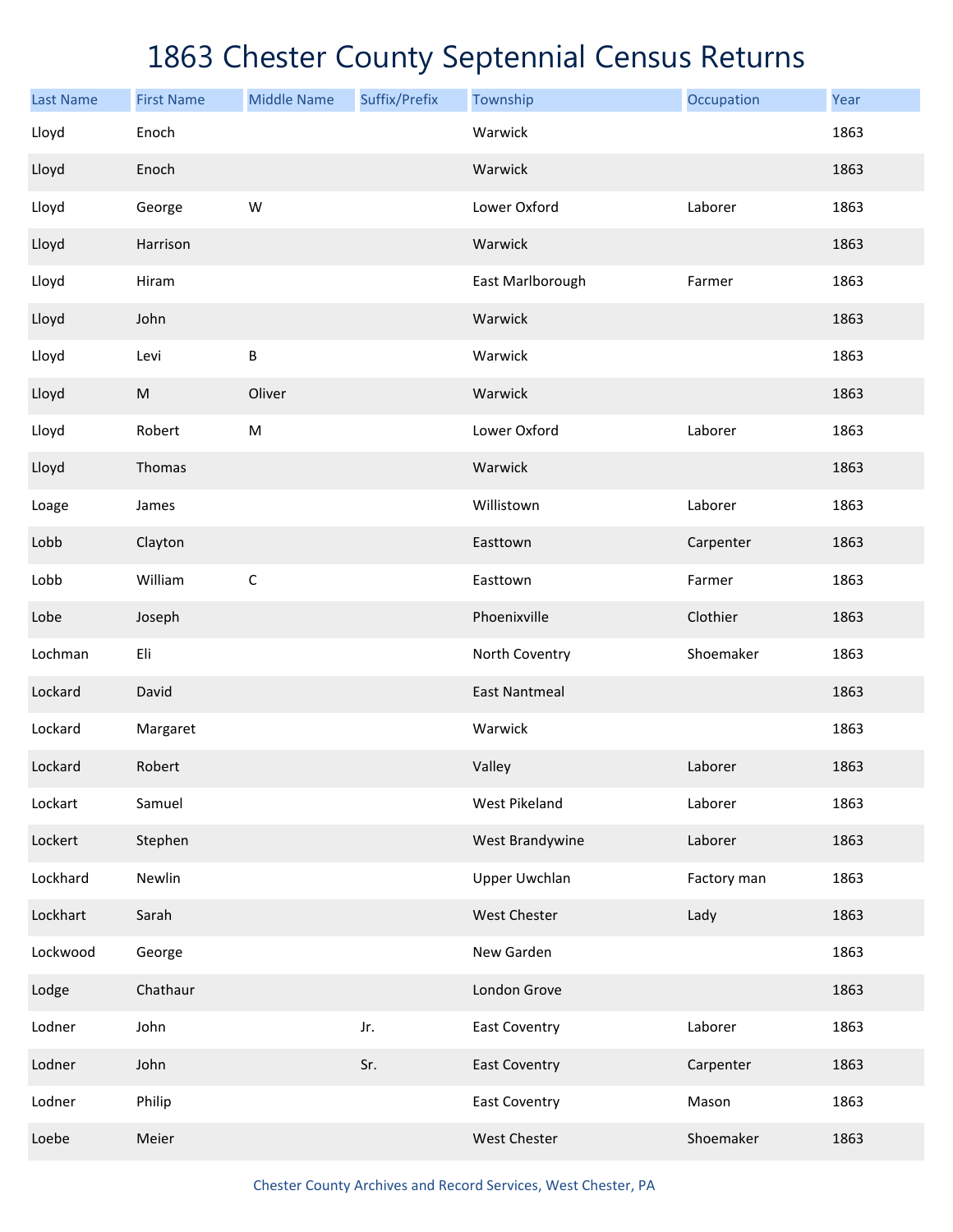| <b>Last Name</b> | <b>First Name</b> | <b>Middle Name</b> | Suffix/Prefix | Township             | Occupation   | Year |
|------------------|-------------------|--------------------|---------------|----------------------|--------------|------|
| Logan            | Benjamin          |                    |               | West Goshen          | Laborer      | 1863 |
| Logan            | Edward            |                    |               | New Garden           | Farmer       | 1863 |
| Logan            | Eli               |                    |               | East Marlborough     | Farmer       | 1863 |
| Logan            | Eli               | $\mathsf D$        |               | East Marlborough     | Farmer       | 1863 |
| Logan            | Eli               | H                  |               | New London           | Cabinetmaker | 1863 |
| Logan            | Henry             |                    | Jr.           | Willistown           | Laborer      | 1863 |
| Logan            | Henry             |                    |               | Willistown           | Shoemaker    | 1863 |
| Logan            | Jacob             |                    |               | London Grove         |              | 1863 |
| Logan            | James             | A B                |               | East Marlborough     | Farmer       | 1863 |
| Logan            | John              |                    |               | West Marlborough     | Farmer       | 1863 |
| Logan            | John              | ${\sf R}$          |               | East Marlborough     | Farmer       | 1863 |
| Logan            | Stephen           |                    |               | <b>West Bradford</b> | Laborer      | 1863 |
| Logan            | William           |                    |               | Phoenixville         | Laborer      | 1863 |
| Lollar           | <b>Bennett</b>    |                    |               | East Marlborough     | Weaver       | 1863 |
| Loller           | Jehu              |                    |               | <b>West Bradford</b> | Laborer      | 1863 |
| Loller           | William           |                    |               | <b>West Bradford</b> | Tiner        | 1863 |
| Lomas            | John              |                    |               | <b>East Nantmeal</b> |              | 1863 |
| Lomas            | Thomas            |                    |               | West Brandywine      | Miller       | 1863 |
| Lomas            | William           |                    |               | West Brandywine      | Laborer      | 1863 |
| Lomis            | Esau              |                    |               | West Whiteland       | Farmer       | 1863 |
| Lomis            | William           |                    |               | West Whiteland       | Laborer      | 1863 |
| Long             | Elizabeth         | Τ                  |               | Valley               | Gentlemwoman | 1863 |
| Long             | Henry             |                    |               | Honey Brook          | Farmer       | 1863 |
| Long             | Jacob             |                    |               | Wallace              | Farmer       | 1863 |
| Long             | James             | $\sf A$            |               | Valley               | Laborer      | 1863 |
| Long             | James             | G                  |               | Valley               | Farmer       | 1863 |
| Long             | Jane              |                    |               | Sadsbury             |              | 1863 |
| Long             | Jane              |                    |               | West Brandywine      | Lady         | 1863 |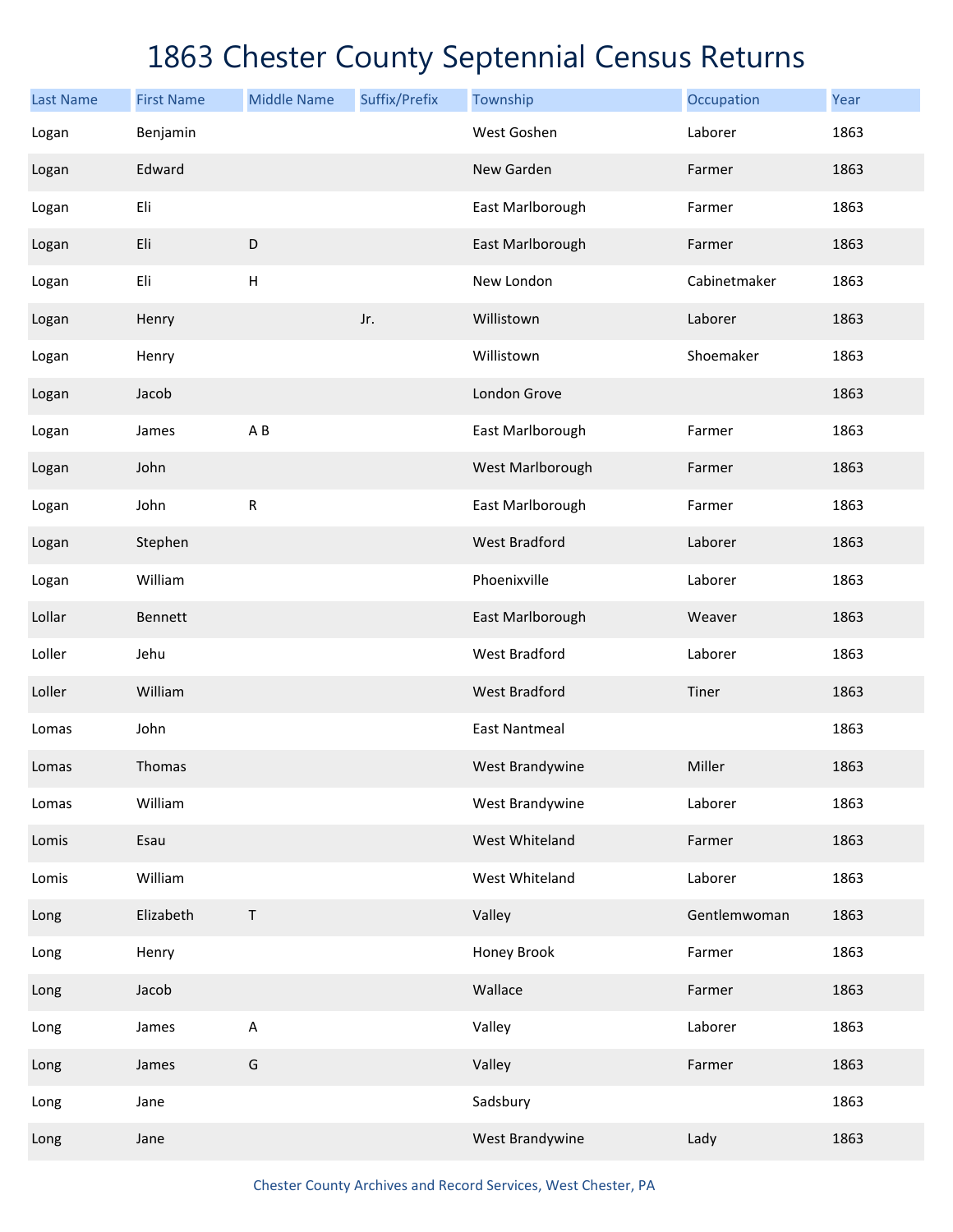| <b>Last Name</b> | <b>First Name</b> | <b>Middle Name</b>        | Suffix/Prefix | Township             | Occupation   | Year |
|------------------|-------------------|---------------------------|---------------|----------------------|--------------|------|
| Long             | John              |                           |               | Tredyffrin           |              | 1863 |
| Long             | John              | $\sf H$                   |               | Honey Brook          | Stonemason   | 1863 |
| Long             | Joseph            |                           |               | West Chester         | Gentleman    | 1863 |
| Long             | Joseph            | G                         |               | Valley               | Farmer       | 1863 |
| Long             | Lewis             |                           |               | <b>West Bradford</b> | Laborer      | 1863 |
| Long             | ${\sf M}$         | $\boldsymbol{\mathsf{A}}$ | Dr.           | <b>East Nantmeal</b> |              | 1863 |
| Long             | Mary              |                           | Sr.           | Honey Brook          |              | 1863 |
| Long             | Mary              |                           | Jr.           | Honey Brook          | Farmer       | 1863 |
| Long             | Mary              |                           |               | Valley               | Gentlemwoman | 1863 |
| Long             | Mary              |                           |               | West Brandywine      | Lady         | 1863 |
| Long             | Patrick           |                           |               | East Marlborough     | Laborer      | 1863 |
| Long             | Samuel            |                           |               | <b>West Nantmeal</b> | Gentleman    | 1863 |
| Long             | Stephen           |                           |               | Honey Brook          | Farmer       | 1863 |
| Long             | William           | Τ                         |               | Valley               | Teacher      | 1863 |
| Longaanaker      | John              |                           |               | East Pikeland        | Farmer       | 1863 |
| Longabach        | William           | B                         |               | North Coventry       | Miller       | 1863 |
| Longacker        | Edward            |                           |               | Easttown             | Laborer      | 1863 |
| Longacre         | Albert            |                           |               | Phoenixville         | Roller       | 1863 |
| Longacre         | David             |                           |               | South Coventry       | Merchant     | 1863 |
| Longacre         | Isaac             |                           |               | Charlestown          |              | 1863 |
| Longacre         | Isaac             |                           |               | Charlestown          |              | 1863 |
| Longacre         | Jerome            |                           |               | Phoenixville         | Laborer      | 1863 |
| Longacre         | John              |                           |               | West Pikeland        | Carpenter    | 1863 |
| Longacre         | Levi              |                           |               | Charlestown          |              | 1863 |
| Longacre         | Theopholis        |                           |               | Phoenixville         | Laborer      | 1863 |
| Longaker         | Conrad            |                           |               | <b>East Coventry</b> | Farmer       | 1863 |
| Longaker         | Enos              |                           |               | North Coventry       | Plasterer    | 1863 |
| Longaker         | Isaac             |                           |               | North Coventry       | Mason        | 1863 |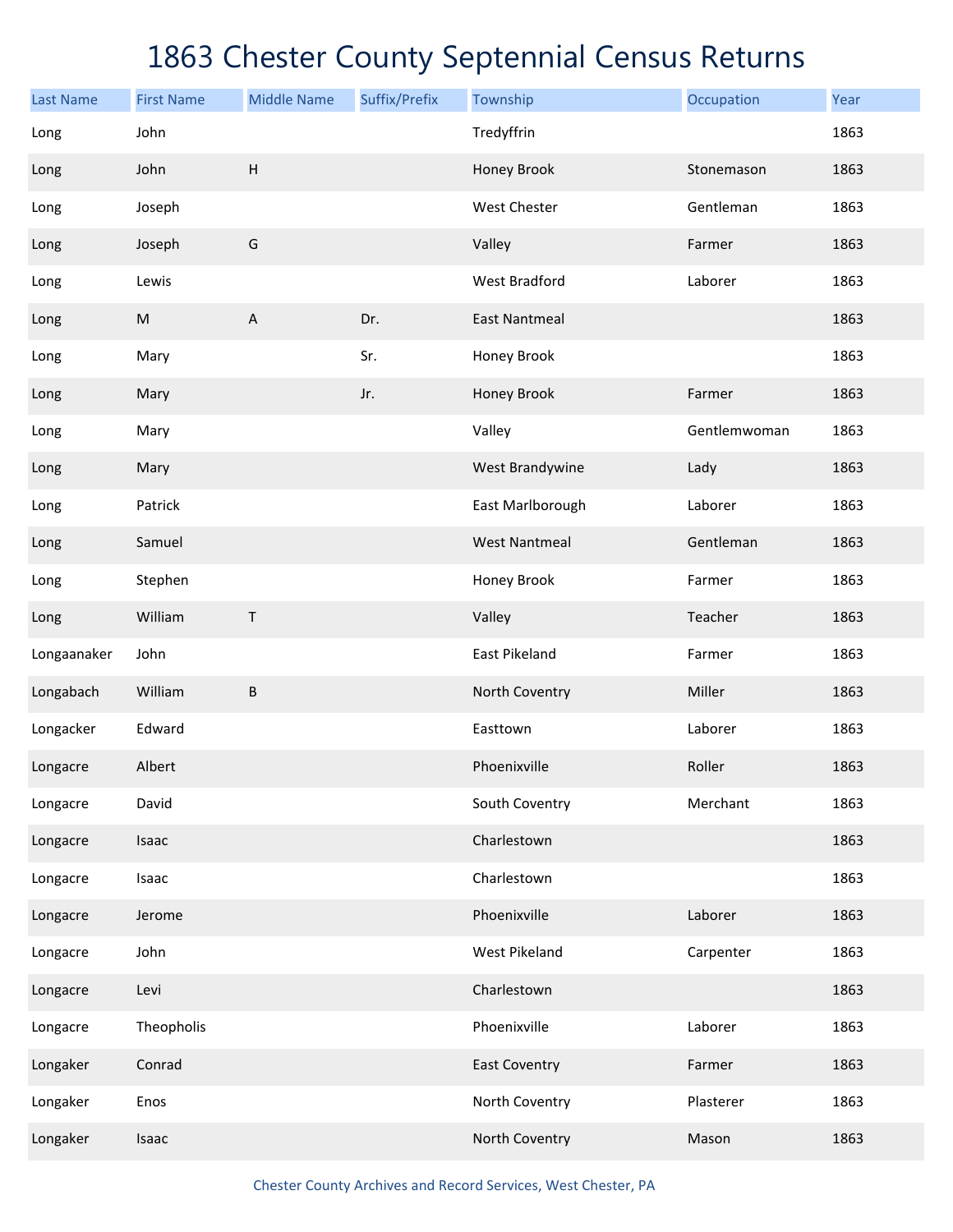| <b>Last Name</b> | <b>First Name</b> | <b>Middle Name</b>        | Suffix/Prefix | Township             | Occupation    | Year |
|------------------|-------------------|---------------------------|---------------|----------------------|---------------|------|
| Longaker         | Jacob             |                           |               | North Coventry       | Mason         | 1863 |
| Longaker         | John              |                           |               | <b>East Vincent</b>  |               | 1863 |
| Longaker         | John              | $\sf S$                   |               | East Coventry        | Farmer        | 1863 |
| Longaker         | Reuben            | $\boldsymbol{\mathsf{H}}$ |               | <b>East Vincent</b>  |               | 1863 |
| Longen           | Patrick           |                           |               | West Marlborough     | Laborer       | 1863 |
| Longstreth       | Abraham           |                           |               | <b>East Bradford</b> |               | 1863 |
| Longstreth       | Benjamin          |                           |               | East Bradford        |               | 1863 |
| Longstreth       | Lewis             |                           |               | <b>East Bradford</b> |               | 1863 |
| Lopez            | Furdnan           |                           |               | East Caln            | Iron Mt.      | 1863 |
| Lord             | Abraham           |                           |               | North Coventry       | Laborer       | 1863 |
| Lord             | Thomas            |                           |               | North Coventry       | Farmer        | 1863 |
| Loteman          | Elijah            |                           |               | Valley               | Laborer       | 1863 |
| Loury            | Christopher       |                           |               | <b>West Vincent</b>  | Mechanic      | 1863 |
| Loury            | Evans             |                           |               | <b>West Vincent</b>  | Mechanic      | 1863 |
| Loury            | Jacob             |                           |               | <b>West Vincent</b>  | Mechanic      | 1863 |
| Love             | George            | W                         |               | East Marlborough     | Carpenter     | 1863 |
| Love             | Hannah            |                           |               | West Fallowfield     |               | 1863 |
| Love             | Hugh              |                           |               | Phoenixville         | Bridge tender | 1863 |
| Love             | Jacob             |                           |               | East Marlborough     | Wheelwright   | 1863 |
| Love             | John              |                           |               | East Marlborough     | Carpenter     | 1863 |
| Love             | Joseph            |                           |               | East Bradford        |               | 1863 |
| Love             | Mary              |                           |               | West Fallowfield     |               | 1863 |
| Love             | Samuel            | $\mathsf E$               |               | Londonderry          |               | 1863 |
| Love             | Stephen           |                           |               | East Goshen          | Mason         | 1863 |
| Love             | Stephen           |                           |               | Phoenixville         | Heater        | 1863 |
| Loveland         | Lysander          |                           |               | East Goshen          | Laborer       | 1863 |
| Lovell           | Leonard           |                           |               | New London           | Farmer        | 1863 |
| Loves            | George            |                           |               | Phoenixville         | Blacksmith    | 1863 |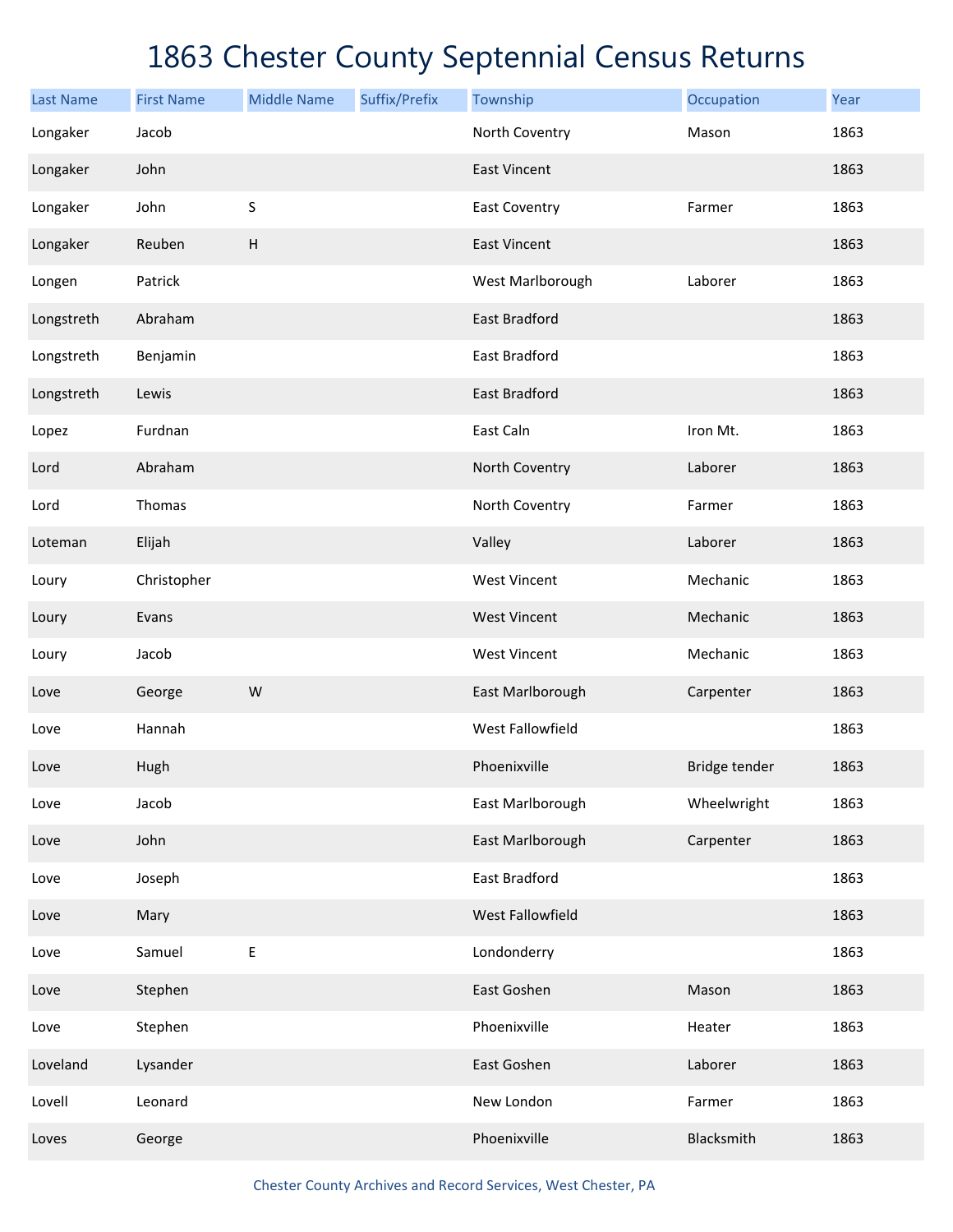| <b>Last Name</b> | <b>First Name</b> | <b>Middle Name</b> | Suffix/Prefix | Township            | Occupation | Year |
|------------------|-------------------|--------------------|---------------|---------------------|------------|------|
| Lowe             |                   |                    | Prof.         | Schuylkill          | Balloonist | 1863 |
| Lowe             | Nathaniel         |                    |               | East Caln           | Laborer    | 1863 |
| Lowery           | Helen             |                    |               | Oxford              | Lady       | 1863 |
| Lowny            | Daniel            |                    |               | Honey Brook         | Carpenter  | 1863 |
| Lowny            | John              |                    |               | Honey Brook         | Laborer    | 1863 |
| Lowrie           | Samuel            |                    |               | Elk                 | Farmer     | 1863 |
| Lowry            | John              |                    |               | Birmingham          | Laborer    | 1863 |
| Lowry            | Lewis             |                    |               | Honey Brook         | Carpenter  | 1863 |
| Lowry            | Patrick           |                    |               | Birmingham          | Laborer    | 1863 |
| Loyd             | John              |                    |               | North Coventry      | Laborer    | 1863 |
| Loyd             | Samuel            |                    |               | Phoenixville        | Carpenter  | 1863 |
| Loyde            | Sarah             |                    |               | <b>Upper Oxford</b> |            | 1863 |
| Lubold           | Jacob             |                    |               | North Coventry      | Farmer     | 1863 |
| Lubold           | Jeremiah          |                    |               | North Coventry      | Farmer     | 1863 |
| Luckey           | John              | W                  |               | Sadsbury            |            | 1863 |
| Lucy             | John              |                    |               | New Garden          | Farmer     | 1863 |
| Ludwich          | Jacob             |                    |               | <b>West Vincent</b> | Mechanic   | 1863 |
| Ludwich          | Jacob             |                    |               | <b>West Vincent</b> | Farmer     | 1863 |
| Ludwick          | Augustus          |                    |               | West Brandywine     | Painter    | 1863 |
| Ludwick          | Charles           |                    |               | West Caln           | Smith      | 1863 |
| Ludwick          | Harlan            |                    |               | Downingtown         | Carpenter  | 1863 |
| Ludwick          | Harlen            |                    |               | West Caln           | Smith      | 1863 |
| Ludwick          | Samuel            |                    |               | East Caln           | Farmer     | 1863 |
| Ludwig           | Daniel            |                    |               | North Coventry      | Farmer     | 1863 |
| Ludwig           | Edwin             |                    |               | <b>East Vincent</b> |            | 1863 |
| Ludwig           | William           |                    |               | <b>West Vincent</b> | Laborer    | 1863 |
| Lukemier         | Henry             |                    |               | Phoenixville        | Roller     | 1863 |
| Lukemier         | Robert            |                    |               | Phoenixville        | Laborer    | 1863 |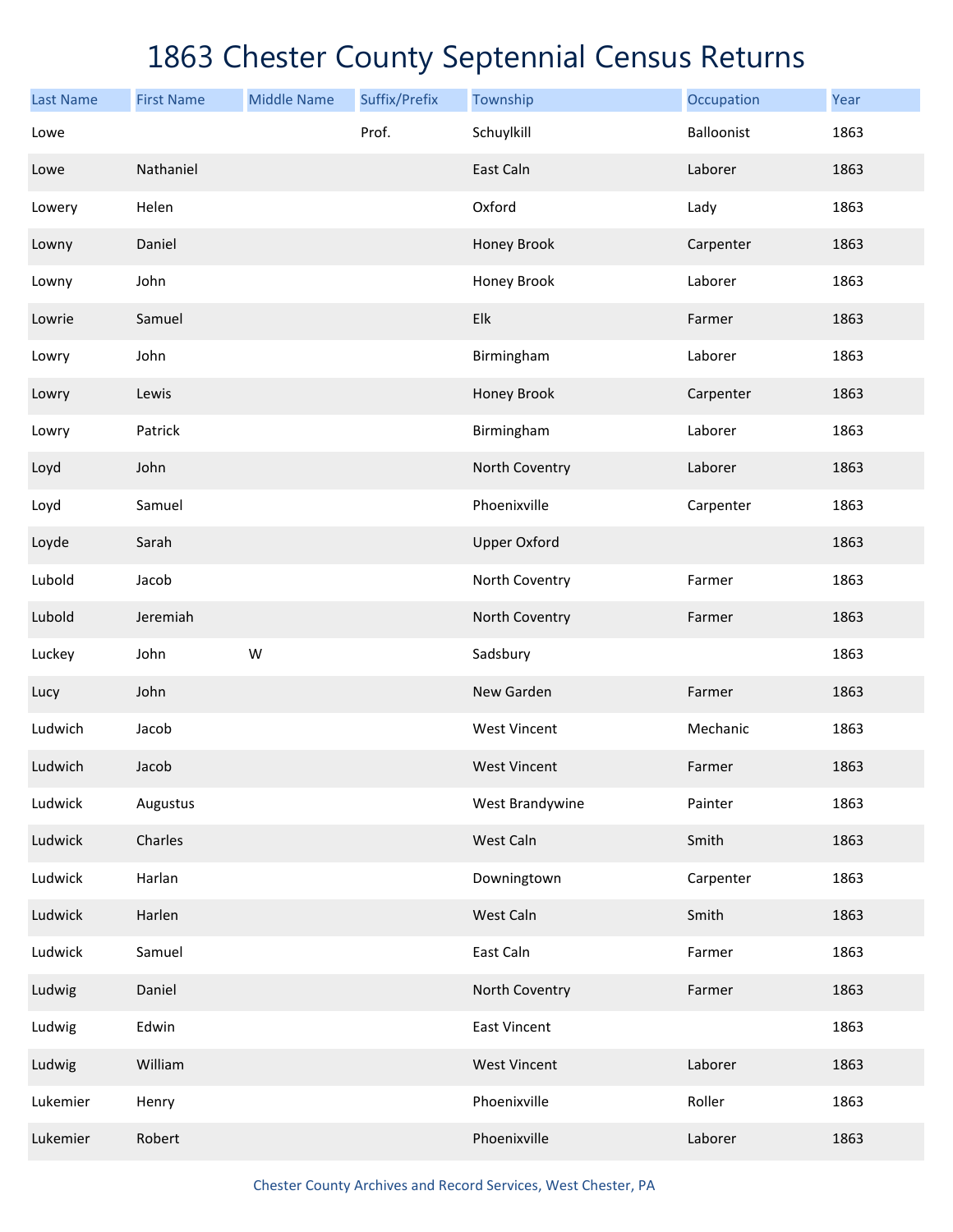| <b>Last Name</b> | <b>First Name</b>         | <b>Middle Name</b> | Suffix/Prefix | Township                | Occupation | Year |
|------------------|---------------------------|--------------------|---------------|-------------------------|------------|------|
| Lukemiers        | Michael                   |                    |               | Phoenixville            | Blacksmith | 1863 |
| Lukens           | $\boldsymbol{\mathsf{A}}$ | $\sf S$            |               | East Caln               | Farmer     | 1863 |
| Lukens           | Daniel                    |                    |               | London Grove            |            | 1863 |
| Lukens           | Joseph                    |                    |               | London Grove            |            | 1863 |
| Lukens           | ${\sf N}$                 | W                  | Estate        | Valley                  |            | 1863 |
| Lukens           | Solomon                   |                    |               | <b>East Fallowfield</b> | Farmer     | 1863 |
| Lukens           | Thomas                    |                    |               | <b>East Vincent</b>     |            | 1863 |
| Lukens           | William                   |                    |               | <b>East Vincent</b>     |            | 1863 |
| Lukins           | Charles                   |                    |               | <b>East Pikeland</b>    | Painter    | 1863 |
| Lukins           | Harry                     |                    |               | Westtown                | Lukins     | 1863 |
| Lukins           | Joseph                    |                    |               | Phoenixville            | Painter    | 1863 |
| Lumas            | Jonathan                  |                    |               | Warwick                 |            | 1863 |
| Lumis            | James                     |                    |               | <b>West Vincent</b>     | Farmer     | 1863 |
| Lumis            | John                      |                    |               | <b>West Vincent</b>     | Laborer    | 1863 |
| Lumis            | Thomas                    |                    |               | <b>West Vincent</b>     | Mechanic   | 1863 |
| Lundragon        | Edward                    |                    |               | East Bradford           |            | 1863 |
| Lupold           | Jonathan                  |                    |               | East Bradford           |            | 1863 |
| Lupole           | David                     |                    |               | <b>East Vincent</b>     |            | 1863 |
| Lutz             | John                      |                    |               | Charlestown             |            | 1863 |
| Lutzjasel        | John                      |                    |               | <b>East Nantmeal</b>    |            | 1863 |
| Lyle             | Thomas                    | ${\sf W}$          |               | Tredyffrin              |            | 1863 |
| Lynch            | Cornelius                 |                    |               | East Bradford           |            | 1863 |
| Lynch            | Cornelius                 |                    |               | London Britain          | Laborer    | 1863 |
| Lynch            | Daniel                    |                    |               | Valley                  | Mason      | 1863 |
| Lynch            | Edward                    |                    |               | Phoenixville            | Laborer    | 1863 |
| Lynch            | George                    |                    |               | Phoenixville            | Laborer    | 1863 |
| Lynch            | James                     |                    |               | Londonderry             |            | 1863 |
| Lynch            | James                     |                    |               | West Fallowfield        |            | 1863 |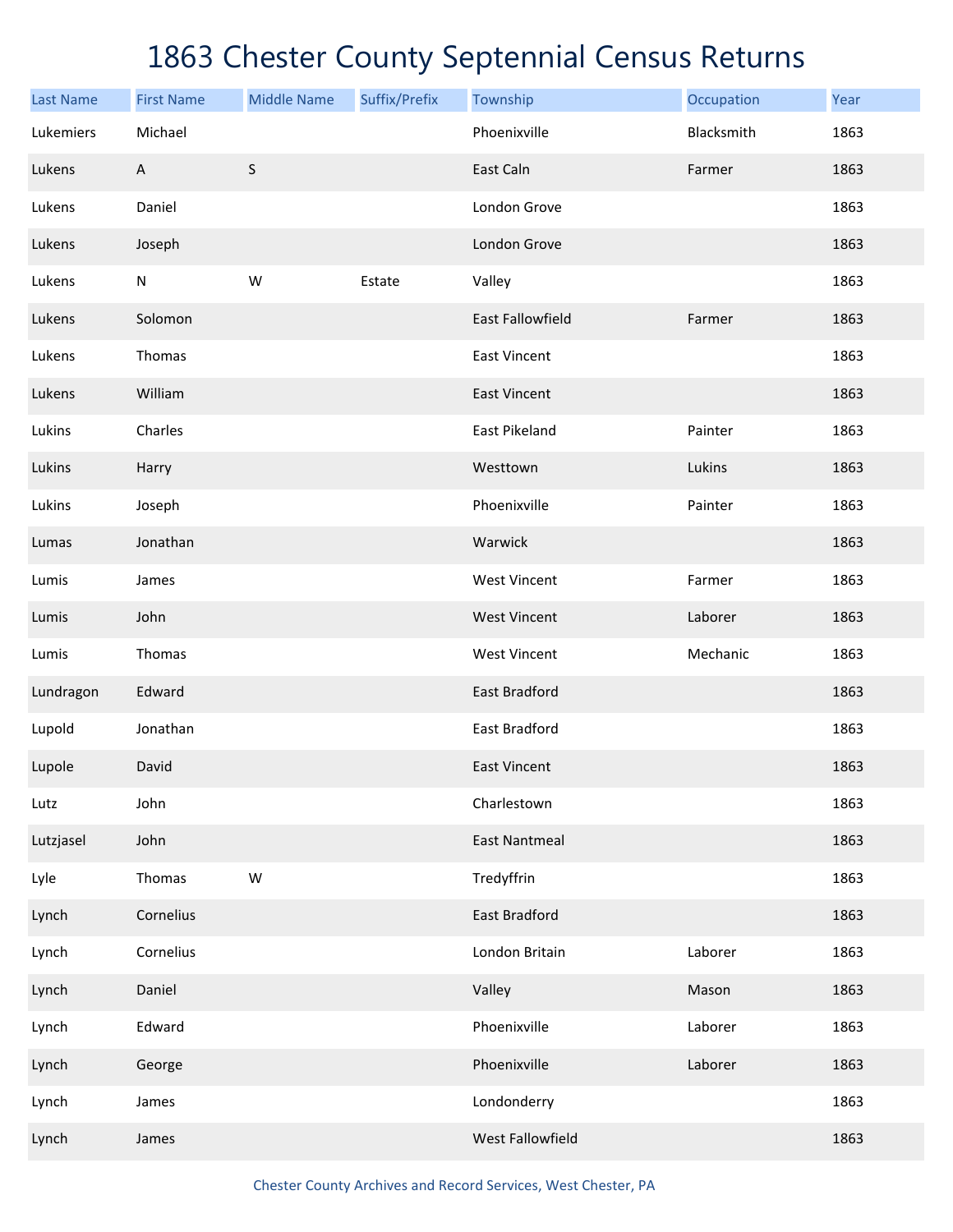| <b>Last Name</b> | <b>First Name</b> | <b>Middle Name</b>        | Suffix/Prefix | Township            | Occupation     | Year |
|------------------|-------------------|---------------------------|---------------|---------------------|----------------|------|
| Lynch            | Jeremiah          |                           |               | London Britain      | Farmer         | 1863 |
| Lynch            | Matthew           |                           |               | Londonderry         |                | 1863 |
| Lynch            | Michael           |                           |               | East Nottingham     |                | 1863 |
| Lynch            | Pat               |                           |               | Phoenixville        | Heater         | 1863 |
| Lynch            | Robert            |                           |               | Elk                 | Farmer         | 1863 |
| Lynch            | Samuel            |                           |               | Phoenixville        | Laborer        | 1863 |
| Lynk             | Nicholas          |                           |               | Phoenixville        | Laborer        | 1863 |
| Lynn             | Edward            |                           |               | Easttown            | Laborer        | 1863 |
| Lynn             | John              |                           |               | Willistown          | Laborer        | 1863 |
| Lyntor           | James             |                           |               | Charlestown         |                | 1863 |
| Lyons            | Dennis            |                           |               | East Caln           | M <sub>D</sub> | 1863 |
| Lyons            | James             |                           |               | Phoenixville        | Laborer        | 1863 |
| Lyons            | John              |                           |               | Phoenixville        | Laborer        | 1863 |
| Lyons            | John              |                           |               | Phoenixville        | Moulder        | 1863 |
| Lyons            | John              | B                         |               | <b>Upper Oxford</b> | Farmer         | 1863 |
| Lyons            | Josiah            |                           |               | London Grove        | Laborer        | 1863 |
| Lyons            | William           | $\boldsymbol{\mathsf{H}}$ |               | London Grove        | Laborer        | 1863 |
| Lyrrek           | William           |                           |               | <b>West Chester</b> | Innkeeper      | 1863 |
| Lysle            | James             |                           |               | Franklin            | Farmer         | 1863 |
| Lysle            | James             | $\mathsf C$               |               | Lower Oxford        | Papermaker     | 1863 |
| Lysle            | James             | W                         |               | Franklin            | Papermaker     | 1863 |
| Lysle            | Robert            |                           |               | Franklin            | Farmer         | 1863 |
| Lysle            | Wilson            |                           |               | Franklin            | Papermaker     | 1863 |
| Maben            | Andrew            |                           |               | <b>East Vincent</b> |                | 1863 |
| Maben            | John              |                           |               | <b>East Vincent</b> |                | 1863 |
| MacAfee          | Joseph            |                           |               | Kennett Square      | Clerk          | 1863 |
| Macartney        | G                 |                           |               | West Chester        | Gentleman      | 1863 |
| Mace             | <b>Brinton</b>    | W                         |               | Valley              | Gentleman      | 1863 |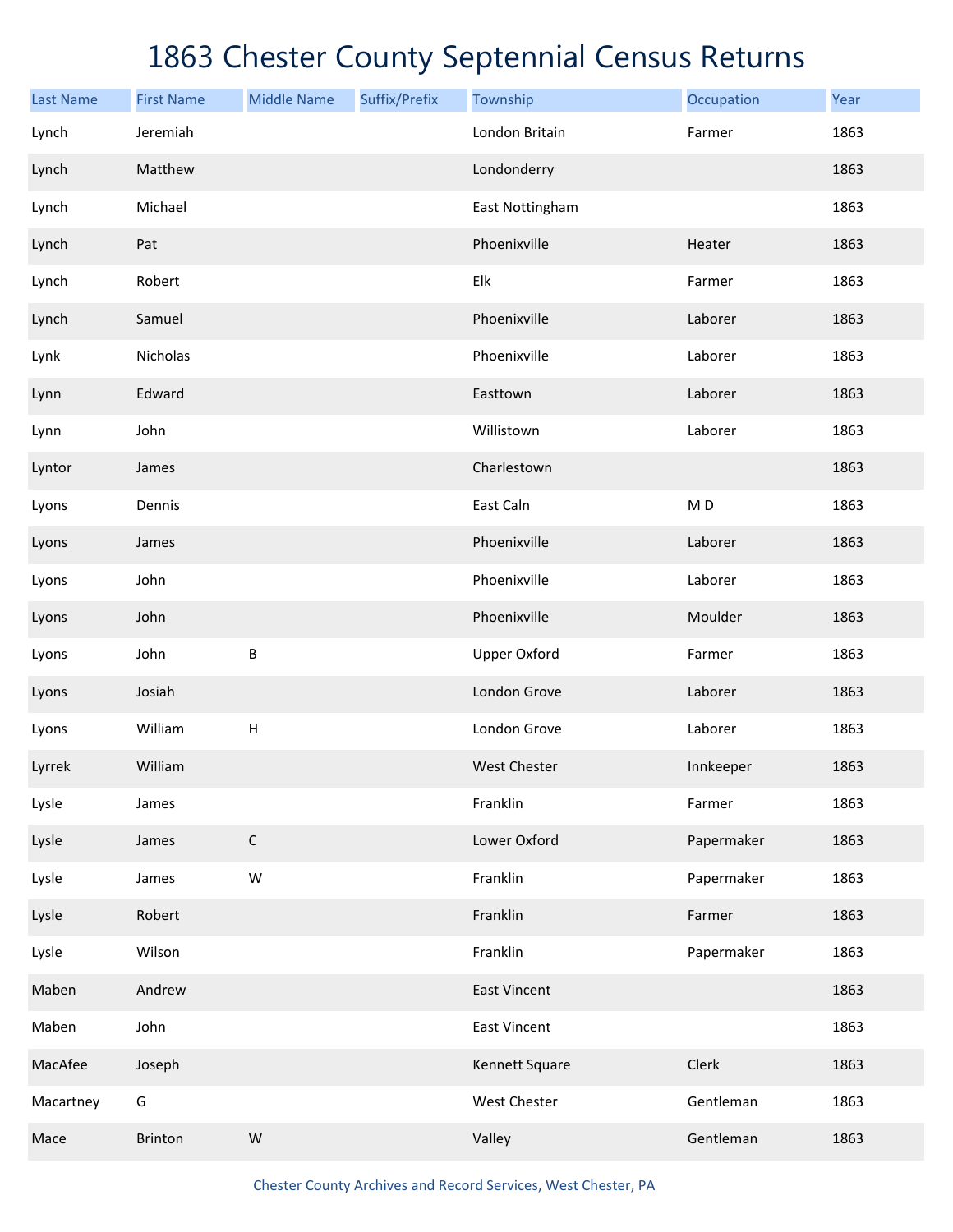| <b>Last Name</b> | <b>First Name</b> | <b>Middle Name</b>        | Suffix/Prefix | Township                | Occupation   | Year |
|------------------|-------------------|---------------------------|---------------|-------------------------|--------------|------|
| Mace             | Joseph            |                           |               | East Bradford           |              | 1863 |
| MacFadon         | Jones             |                           |               | West Fallowfield        |              | 1863 |
| MacIntire        | Samuel            |                           |               | Penn                    | Gentleman    | 1863 |
| Mack             | John              |                           |               | Franklin                | Laborer      | 1863 |
| Mackabee         | John              | Τ                         |               | London Grove            | Carpenter    | 1863 |
| MacKay           | John              |                           |               | Franklin                | Farmer       | 1863 |
| Mackelduff       | Joseph            | D                         |               | West Brandywine         | Miller       | 1863 |
| Mackelduff       | Samuel            |                           |               | West Brandywine         | Farmer       | 1863 |
| Mackentush       | James             |                           |               | Willistown              | Laborer      | 1863 |
| Mackey           | David             |                           |               | Penn                    | Laborer      | 1863 |
| Mackey           | George            |                           |               | New London              | Farmer       | 1863 |
| Mackey           | James             |                           |               | <b>East Fallowfield</b> | Laborer      | 1863 |
| Mackey           | James             |                           | Sr.           | Penn                    | Farmer       | 1863 |
| Mackey           | James             |                           | Jr.           | Penn                    | Farmer       | 1863 |
| Mackey           | James             |                           |               | West Nottingham         | "nothing"    | 1863 |
| Mackey           | John              |                           |               | Penn                    | Farmer       | 1863 |
| Mackey           | John              | $\mathsf K$               |               | London Britain          | Farmer       | 1863 |
| Mackey           | Joshua            |                           |               | Penn                    | Laborer      | 1863 |
| Mackey           | Latitia           |                           |               | London Grove            |              | 1863 |
| Mackey           | Michael           |                           |               | <b>East Vincent</b>     |              | 1863 |
| Mackey           | Oliver            | A                         |               | Penn                    | Farmer       | 1863 |
| Mackey           | Robert            | $\boldsymbol{\mathsf{A}}$ |               | Penn                    | Gentleman    | 1863 |
| Mackey           | Ruth              |                           |               | West Caln               |              | 1863 |
| Mackey           | Samuel            |                           |               | Elk                     | Farmer       | 1863 |
| Mackey           | Samuel            |                           |               | Penn                    | Farmer       | 1863 |
| Mackey           | Thomas            |                           |               | Penn                    | Cattledealer | 1863 |
| Mackin           | William           |                           |               | Phoenixville            | Laborer      | 1863 |
| Maconkey         | David             |                           |               | West Chester            | Banker       | 1863 |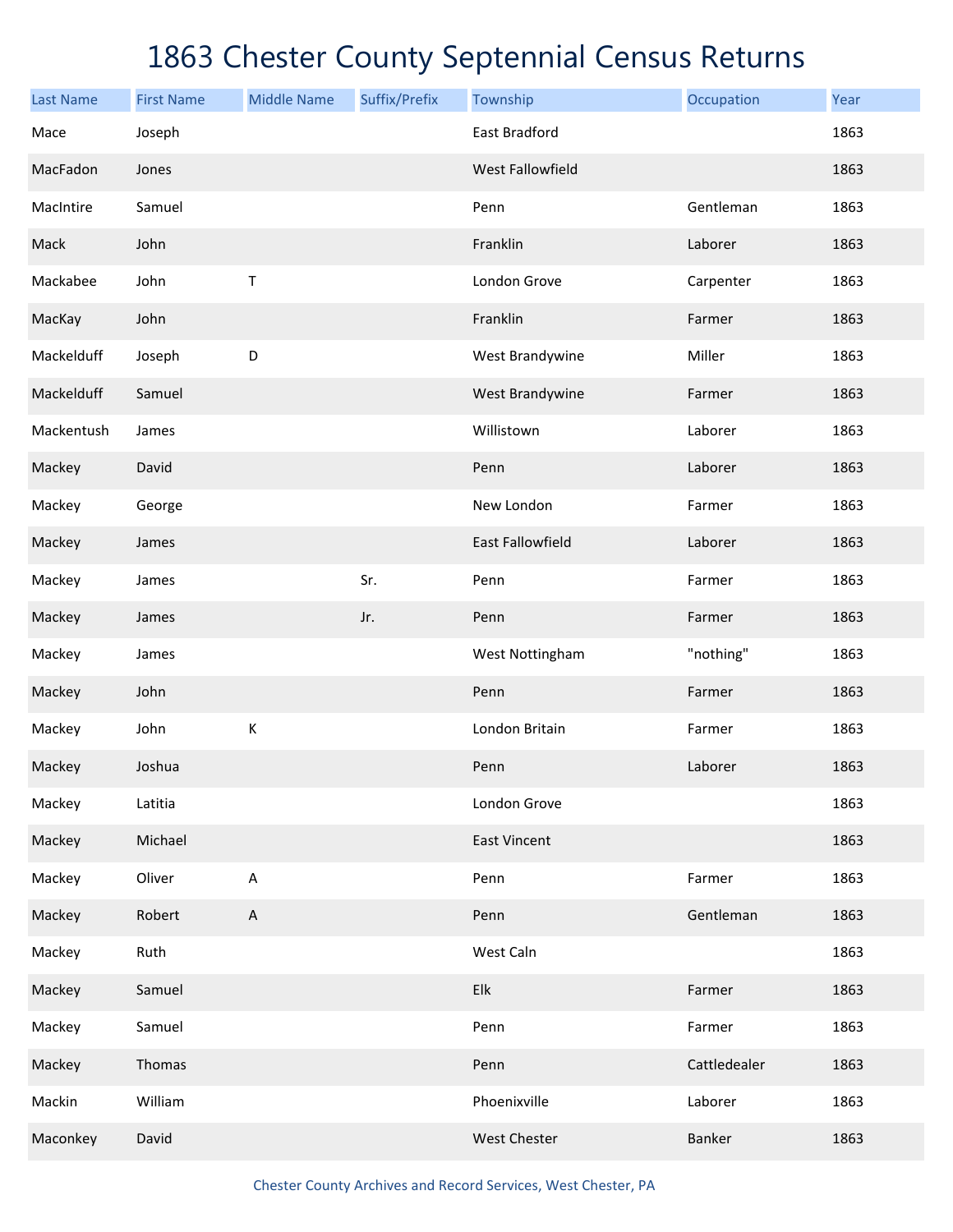| <b>Last Name</b> | <b>First Name</b> | <b>Middle Name</b> | Suffix/Prefix | Township             | Occupation       | Year |
|------------------|-------------------|--------------------|---------------|----------------------|------------------|------|
| Maconkey         | S                 | B                  |               | <b>West Chester</b>  | Lady             | 1863 |
| MacRelduff       | Joseph            |                    |               | West Brandywine      | Gentlemen Farmer | 1863 |
| Madden           | Jonthan           |                    |               | Sadsbury             | Laborer          | 1863 |
| Madden           | Martin            |                    |               | Highland             | Laborer          | 1863 |
| Maddin           | Patrick           |                    |               | West Chester         | Laborer          | 1863 |
| Magaw            | George            |                    |               | East Nottingham      | Laborer          | 1863 |
| Magaw            | James             |                    |               | East Nottingham      |                  | 1863 |
| Magaw            | James             | B                  |               | East Nottingham      | Laborer          | 1863 |
| Magaw            | John              |                    |               | East Nottingham      | Laborer          | 1863 |
| Maginnus         | John              |                    |               | <b>East Bradford</b> |                  | 1863 |
| Maguire          | James             |                    |               | West Chester         | Gentleman        | 1863 |
| Maguire          | William           |                    |               | West Chester         | Laborer          | 1863 |
| Mahain           | Andrew            |                    |               | New Garden           | Laborer          | 1863 |
| Mahan            | James             |                    |               | <b>West Pikeland</b> | Miner            | 1863 |
| Mahan            | John              |                    |               | East Nottingham      |                  | 1863 |
| Mahan            | Patrick           |                    |               | West Marlborough     | Laborer          | 1863 |
| Mahan            | Thomas            |                    |               | Lower Oxford         | Laborer          | 1863 |
| Mahan            | Thomas            |                    |               | West Nottingham      | Farmer           | 1863 |
| Mahan            | William           |                    |               | West Nottingham      | Farmer           | 1863 |
| Mahon            | John              |                    |               | West Chester         | Laborer          | 1863 |
| Mahon            | Michael           |                    |               | West Chester         | Laborer          | 1863 |
| Mahoney          | Elisha            |                    |               | Birmingham           | Cooper           | 1863 |
| Mahoney          | Jeremiah          |                    |               | West Fallowfield     |                  | 1863 |
| Mahoney          | John              | T                  |               | Birmingham           | Laborer          | 1863 |
| Mahony           | James             |                    |               | Wallace              | Laborer          | 1863 |
| Maich            | Hiram             |                    |               | Phoenixville         | Brickmaker       | 1863 |
| Maillano         | William           |                    |               | West Caln            | Farmer           | 1863 |
| Mailly           | Charles           | E                  |               | West Chester         | Teacher          | 1863 |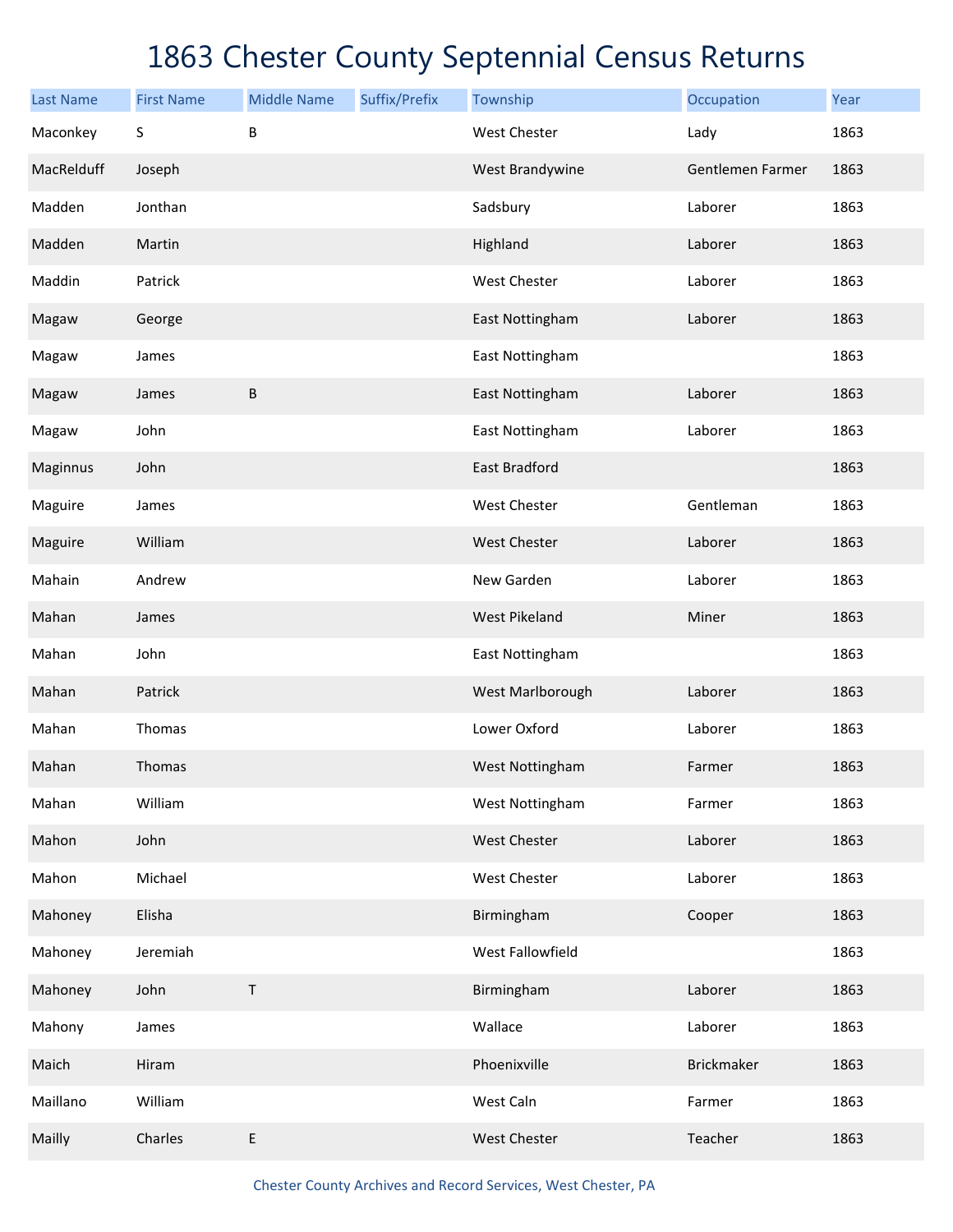| <b>Last Name</b> | <b>First Name</b> | <b>Middle Name</b>        | Suffix/Prefix | Township             | Occupation            | Year |
|------------------|-------------------|---------------------------|---------------|----------------------|-----------------------|------|
| Mainy            | James             |                           |               | <b>Upper Uwchlan</b> | Farmer                | 1863 |
| Maison           | William           |                           |               | Thornbury            |                       | 1863 |
| Maitland         | Alaxander         |                           |               | East Fallowfield     | Farmer                | 1863 |
| Maitland         | Andrew            |                           |               | West Caln            | Farmer                | 1863 |
| Maitland         | James             | G                         |               | Valley               | Blacksmith            | 1863 |
| Maitland         | James             | G                         |               | Valley               | Farmer                | 1863 |
| Maitland         | John              | A                         |               | Valley               | Foreman               | 1863 |
| Maitland         | Rachel            |                           |               | Sadsbury             |                       | 1863 |
| Maitland         | Thomas            |                           |               | West Caln            | Farmer                | 1863 |
| Maitland         | Wilson            | $\sf B$                   |               | West Caln            | Farmer                | 1863 |
| Major            | Allen             | B                         |               | <b>East Coventry</b> | Farmer                | 1863 |
| Major            | Jacob             | $\boldsymbol{\mathsf{H}}$ |               | <b>East Coventry</b> | <b>School Teacher</b> | 1863 |
| Major            | Jones             |                           |               | Wallace              | Machinist             | 1863 |
| Maker            | John              |                           |               | West Chester         | Laborer               | 1863 |
| Malen            | James             |                           |               | <b>West Bradford</b> | Laborer               | 1863 |
| Malin            | <b>Byard</b>      |                           |               | New Garden           | Mason                 | 1863 |
| Malin            | George            |                           |               | East Whiteland       | Gentleman             | 1863 |
| Malin            | Holland           | G                         |               | Tredyffrin           |                       | 1863 |
| Malin            | Jackson           |                           |               | East Marlborough     | Mason                 | 1863 |
| Malin            | John              |                           |               | Charlestown          |                       | 1863 |
| Malin            | John              |                           |               | East Whiteland       | Farmer                | 1863 |
| Malin            | John              |                           |               | New Garden           | Farmer                | 1863 |
| Malin            | Joseph            |                           |               | Tredyffrin           |                       | 1863 |
| Malin            | Joseph            | $\boldsymbol{\mathsf{A}}$ |               | East Whiteland       | Farmer                | 1863 |
| Malin            | Levi              |                           |               | Wallace              | Stonemason            | 1863 |
| Malin            | Lorenzo           |                           |               | New Garden           | Farmer                | 1863 |
| Malin            | Mahlon            |                           |               | New Garden           | Mason                 | 1863 |
| Malin            | Phineas           |                           |               | New Garden           | Mason                 | 1863 |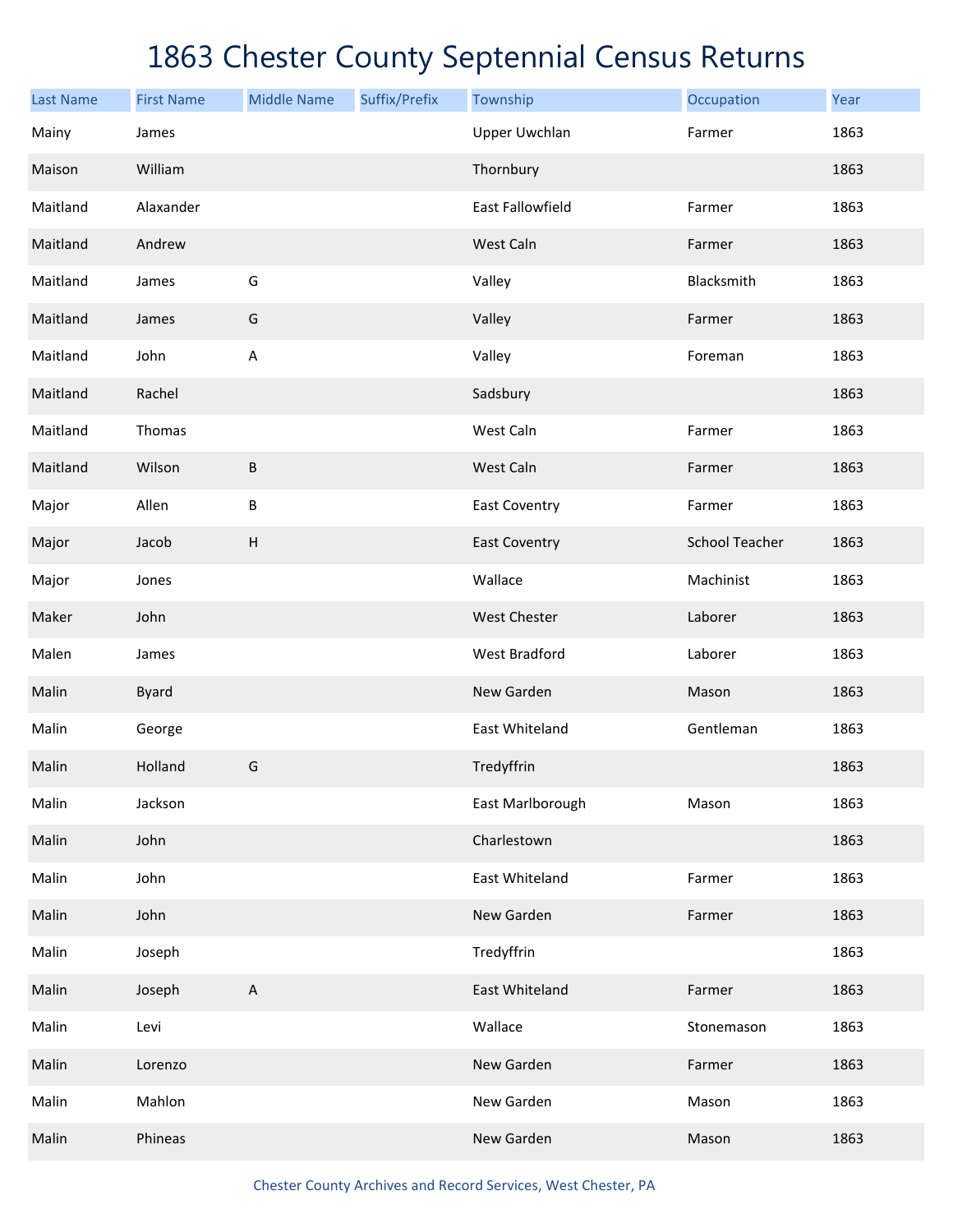| <b>Last Name</b> | <b>First Name</b> | <b>Middle Name</b> | Suffix/Prefix | Township             | Occupation | Year |
|------------------|-------------------|--------------------|---------------|----------------------|------------|------|
| Malin            | Rebecca           |                    |               | East Whiteland       | Farmer     | 1863 |
| Malin            | Sarah             |                    |               | East Whiteland       |            | 1863 |
| Malin            | Sarah             | A                  | Widow         | East Goshen          |            | 1863 |
| Malin            | Taylor            |                    |               | New Garden           | Mason      | 1863 |
| Malin            | Thomas            |                    |               | New Garden           | Mason      | 1863 |
| Maller           | Samuel            |                    |               | <b>West Pikeland</b> | Laborer    | 1863 |
| Mallihu          | George            |                    |               | West Caln            | Farmer     | 1863 |
| Mallihu          | Thomas            |                    |               | West Caln            | Farmer     | 1863 |
| Malon            | John              | К                  |               | West Fallowfield     |            | 1863 |
| Malone           | John              |                    |               | Sadsbury             |            | 1863 |
| Malone           | John              | К                  |               | Sadsbury             |            | 1863 |
| Malone           | Thomas            |                    |               | East Goshen          | Laborer    | 1863 |
| Maloney          | Elenor            |                    |               | Oxford               | Lady       | 1863 |
| Maloney          | John              |                    |               | New Garden           | Laborer    | 1863 |
| Maloney          | Mary              | Н                  |               | Charlestown          |            | 1863 |
| Maloney          | Thomas            |                    |               | East Whiteland       | Farmer     | 1863 |
| Maloney          | Thomas            | T                  |               | Charlestown          |            | 1863 |
| Maloney          | Washington        |                    |               | Lower Oxford         | Laborer    | 1863 |
| Maloney          | William           | S                  |               | West Chester         | Physician  | 1863 |
| Malony           | Richard           |                    |               | East Goshen          | Laborer    | 1863 |
| Malony           | William           |                    |               | Schuylkill           | Laborer    | 1863 |
| Mancil           | David             |                    |               | <b>West Vincent</b>  | Mechanic   | 1863 |
| Mancil           | Morris            |                    |               | <b>West Vincent</b>  | Merchanic  | 1863 |
| Mangan           | Edward            |                    |               | Phoenixville         | Laborer    | 1863 |
| Manhart          | George            |                    |               | Phoenixville         | Laborer    | 1863 |
| Manhart          | John              |                    |               | Phoenixville         | Blacksmith | 1863 |
| Maning           | William           |                    |               | Schuylkill           | Laborer    | 1863 |
| <b>Manings</b>   | Levi              |                    |               | Warwick              |            | 1863 |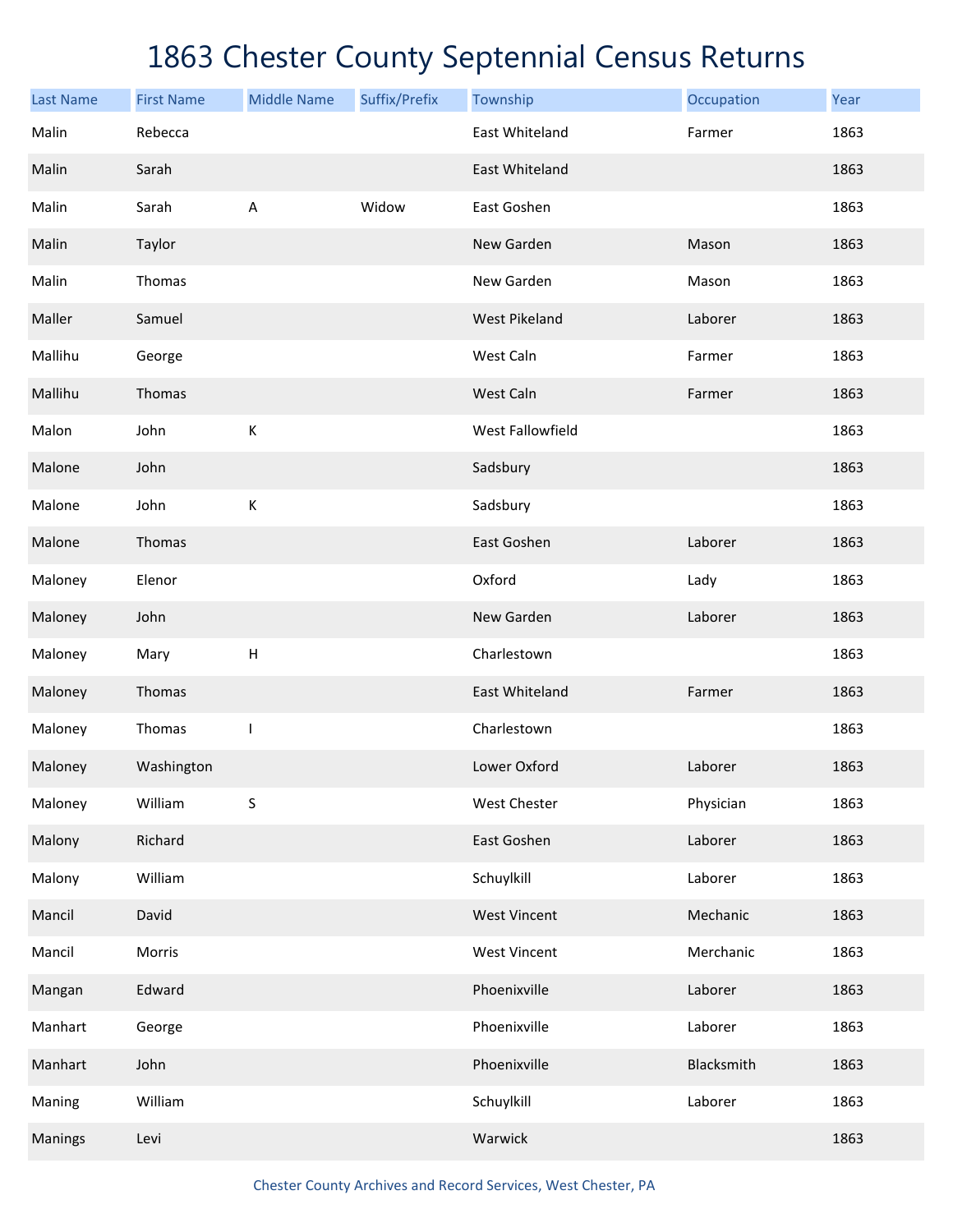| <b>Last Name</b> | <b>First Name</b> | <b>Middle Name</b> | Suffix/Prefix | Township             | Occupation   | Year |
|------------------|-------------------|--------------------|---------------|----------------------|--------------|------|
| Manley           | Edward            |                    |               | Willistown           | Carpenter    | 1863 |
| Manley           | John              |                    |               | East Bradford        |              | 1863 |
| Manley           | John              |                    |               | East Bradford        |              | 1863 |
| Manley           | Rudolph           |                    |               | West Chester         | Cabinetmaker | 1863 |
| Mann             | $\mathsf A$       | J                  |               | Sadsbury             | Farmer       | 1863 |
| Mann             | Arnold            |                    |               | East Whiteland       | Hatter       | 1863 |
| Mann             | Davis             |                    |               | West Whiteland       | Limeburner   | 1863 |
| Mann             | Ezekiel           |                    |               | Valley               | Carpenter    | 1863 |
| Mann             | James             |                    |               | Valley               | Laborer      | 1863 |
| Mann             | Paschall          |                    |               | Valley               | Mason        | 1863 |
| Mann             | Samuel            |                    |               | <b>West Bradford</b> | Laborer      | 1863 |
| Mann             | William           |                    |               | Newlin               | Blacksmith   | 1863 |
| Mannahan         | Edward            | ${\sf M}$          |               | Schuylkill           | Laborer      | 1863 |
| Manning          | James             |                    |               | Newlin               | Laborer      | 1863 |
| Manning          | John              |                    |               | Tredyffrin           |              | 1863 |
| Manning          | Martin            |                    |               | West Chester         | Laborer      | 1863 |
| Manning          | William           |                    |               | West Chester         | Laborer      | 1863 |
| Mansell          | Susana            |                    |               | Kennett              |              | 1863 |
| Manship          | Nathan            |                    |               | Honey Brook          | Merchant     | 1863 |
| Manuel           | Barney            |                    |               | Phoenixville         | Laborer      | 1863 |
| Maquire          | George            |                    |               | Londonderry          |              | 1863 |
| March            |                   |                    |               | <b>East Coventry</b> | Foundry      | 1863 |
| March            | Albert            | Τ                  |               | <b>East Nantmeal</b> |              | 1863 |
| March            | Benjamin          |                    |               | East Pikeland        | Farmer       | 1863 |
| March            | Daniel            |                    | Jr.           | East Pikeland        | Blacksmith   | 1863 |
| March            | Daniel            |                    | Sr.           | East Pikeland        | Laborer      | 1863 |
| March            | George            |                    |               | Charlestown          |              | 1863 |
| March            | George            |                    |               | <b>West Bradford</b> | Farmer       | 1863 |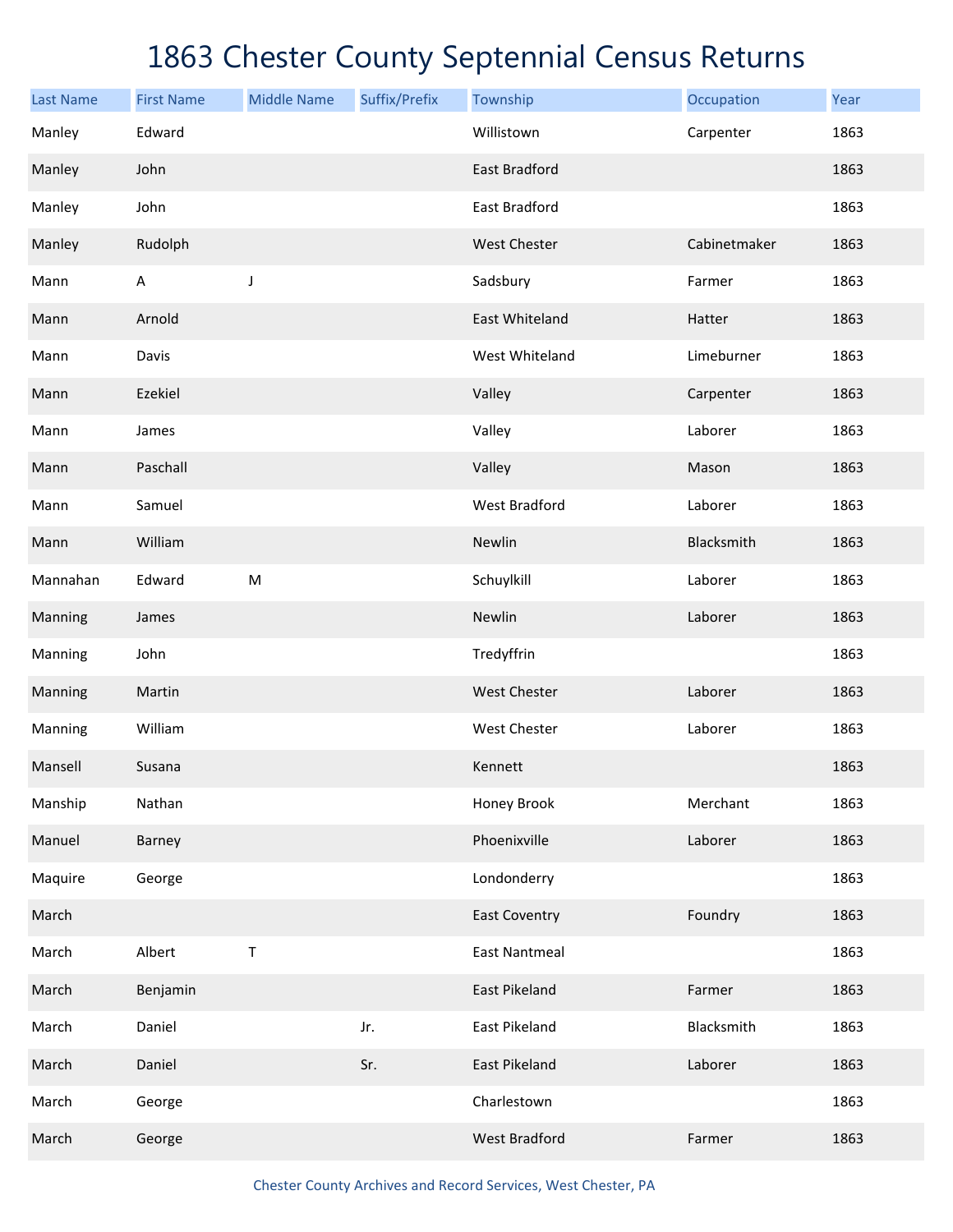| <b>Last Name</b> | <b>First Name</b> | <b>Middle Name</b> | Suffix/Prefix | Township             | Occupation | Year |
|------------------|-------------------|--------------------|---------------|----------------------|------------|------|
| March            | George            | D                  |               | <b>West Pikeland</b> | Farmer     | 1863 |
| March            | Henry             |                    |               | <b>East Coventry</b> | Foundryman | 1863 |
| March            | Henry             |                    |               | Uwchlan              | Gentleman  | 1863 |
| March            | Isaiah            |                    |               | <b>West Pikeland</b> | Farmer     | 1863 |
| March            | Isiah             |                    |               | East Pikeland        | Blacksmith | 1863 |
| March            | Israel            |                    |               | <b>West Pikeland</b> | Laborer    | 1863 |
| March            | Jacob             |                    |               | Warwick              |            | 1863 |
| March            | Jerome            |                    |               | <b>West Vincent</b>  | Farmer     | 1863 |
| March            | John              |                    |               | Charlestown          |            | 1863 |
| March            | John              |                    |               | <b>East Coventry</b> | Carpenter  | 1863 |
| March            | John              |                    |               | <b>East Nantmeal</b> |            | 1863 |
| March            | John              |                    |               | East Pikeland        | Farmer     | 1863 |
| March            | Joseph            |                    |               | <b>West Pikeland</b> | Laborer    | 1863 |
| March            | Lafayette         |                    |               | <b>West Pikeland</b> | Farmer     | 1863 |
| March            | Michael           |                    |               | East Coventry        | Farmer     | 1863 |
| March            | Samuel            |                    |               | <b>West Pikeland</b> | Farmer     | 1863 |
| March            | Sarah             |                    |               | <b>West Pikeland</b> |            | 1863 |
| March            | William           | D                  |               | Newlin               | Laborer    | 1863 |
| Mardock          | Alexander         |                    |               | Honey Brook          | Laborer    | 1863 |
| Mares            | George            |                    |               | <b>East Nantmeal</b> |            | 1863 |
| Margurem         | Philemon          |                    |               | Tredyffrin           |            | 1863 |
| Marion           | Abram             |                    |               | Phoenixville         | Bricklayer | 1863 |
| Marion           | George            |                    |               | Phoenixville         | Bricklayer | 1863 |
| Maris            |                   |                    |               | Willistown           | Farmer     | 1863 |
| Maris            |                   |                    |               | Willistown           | Farmer     | 1863 |
| Maris            | David             |                    |               | Tredyffrin           |            | 1863 |
| Maris            | George            |                    |               | West Pikeland        | Farmer     | 1863 |
| Maris            | George            | D                  |               | West Chester         | Teacher    | 1863 |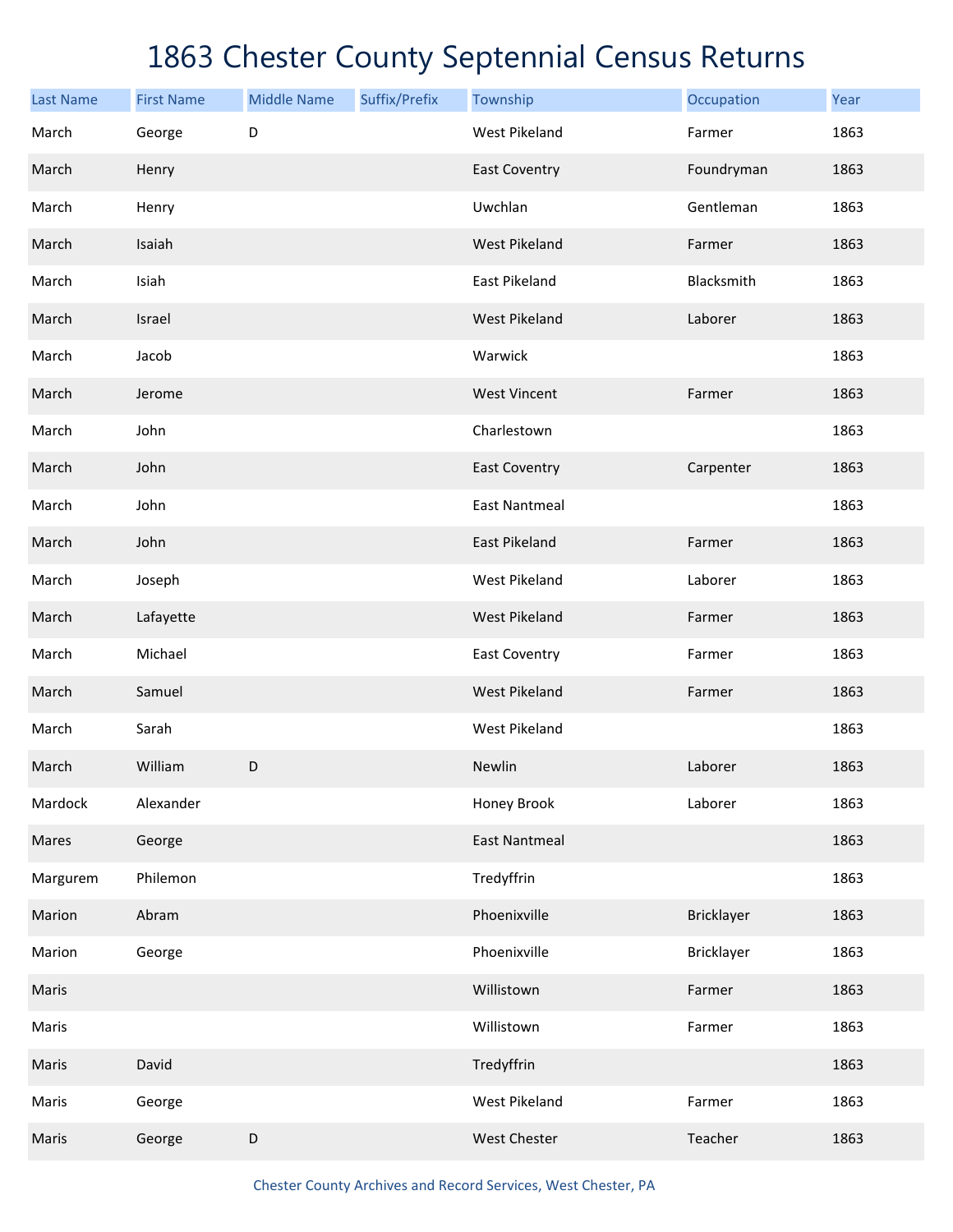| <b>Last Name</b> | <b>First Name</b> | <b>Middle Name</b> | Suffix/Prefix | Township             | Occupation | Year |
|------------------|-------------------|--------------------|---------------|----------------------|------------|------|
| Maris            | John              |                    |               | <b>West Pikeland</b> | Farmer     | 1863 |
| Maris            | Norris            |                    |               | <b>West Vincent</b>  | Farmer     | 1863 |
| Maris            | Richard           |                    |               | <b>West Pikeland</b> | Laborer    | 1863 |
| Maris            | William           |                    |               | West Chester         | Clerk      | 1863 |
| Maris            | William           |                    |               | West Chester         | Gentleman  | 1863 |
| Markeg           | Patrick           |                    |               | West Chester         | Laborer    | 1863 |
| Markey           | Michael           |                    |               | <b>West Bradford</b> | Ditcher    | 1863 |
| Markley          | Curtis            |                    |               | West Chester         | Laborer    | 1863 |
| Markley          | Isaac             |                    |               | <b>East Nantmeal</b> |            | 1863 |
| Markley          | Joseph            |                    |               | <b>East Nantmeal</b> |            | 1863 |
| Markley          | N                 | B                  |               | <b>East Nantmeal</b> |            | 1863 |
| Marks            | Gardner           |                    |               | West Fallowfield     |            | 1863 |
| Markwood         | Benjamin          |                    |               | Valley               | Laborer    | 1863 |
| Markwood         | Mordecai          |                    |               | Valley               | Laborer    | 1863 |
| Marlien          | John              |                    |               | Phoenixville         | Laborer    | 1863 |
| Maroney          | James             |                    |               | Birmingham           | Laborer    | 1863 |
| Marple           | Enoch             |                    |               | Tredyffrin           |            | 1863 |
| Marple           | Joseph            |                    |               | Honey Brook          | Farmer     | 1863 |
| Marple           | Martha            |                    |               | Honey Brook          |            | 1863 |
| Marscelles       | Peter             |                    | Jr.           | Charlestown          |            | 1863 |
| Marsh            | Abner             |                    |               | West Bradford        | Farmer     | 1863 |
| Marsh            | <b>Bennett</b>    |                    |               | Valley               | Gentleman  | 1863 |
| Marsh            | George            |                    |               | West Whiteland       | Farmer     | 1863 |
| Marsh            | John              |                    |               | Highland             | Farmer     | 1863 |
| Marsh            | John              |                    |               | West Caln            | Mason      | 1863 |
| Marsh            | Lidia             |                    |               | Sadsbury             |            | 1863 |
| Marsh            | Matson            |                    |               | Valley               | Gentleman  | 1863 |
| Marsh            | Ralph             |                    |               | New Garden           | Gentleman  | 1863 |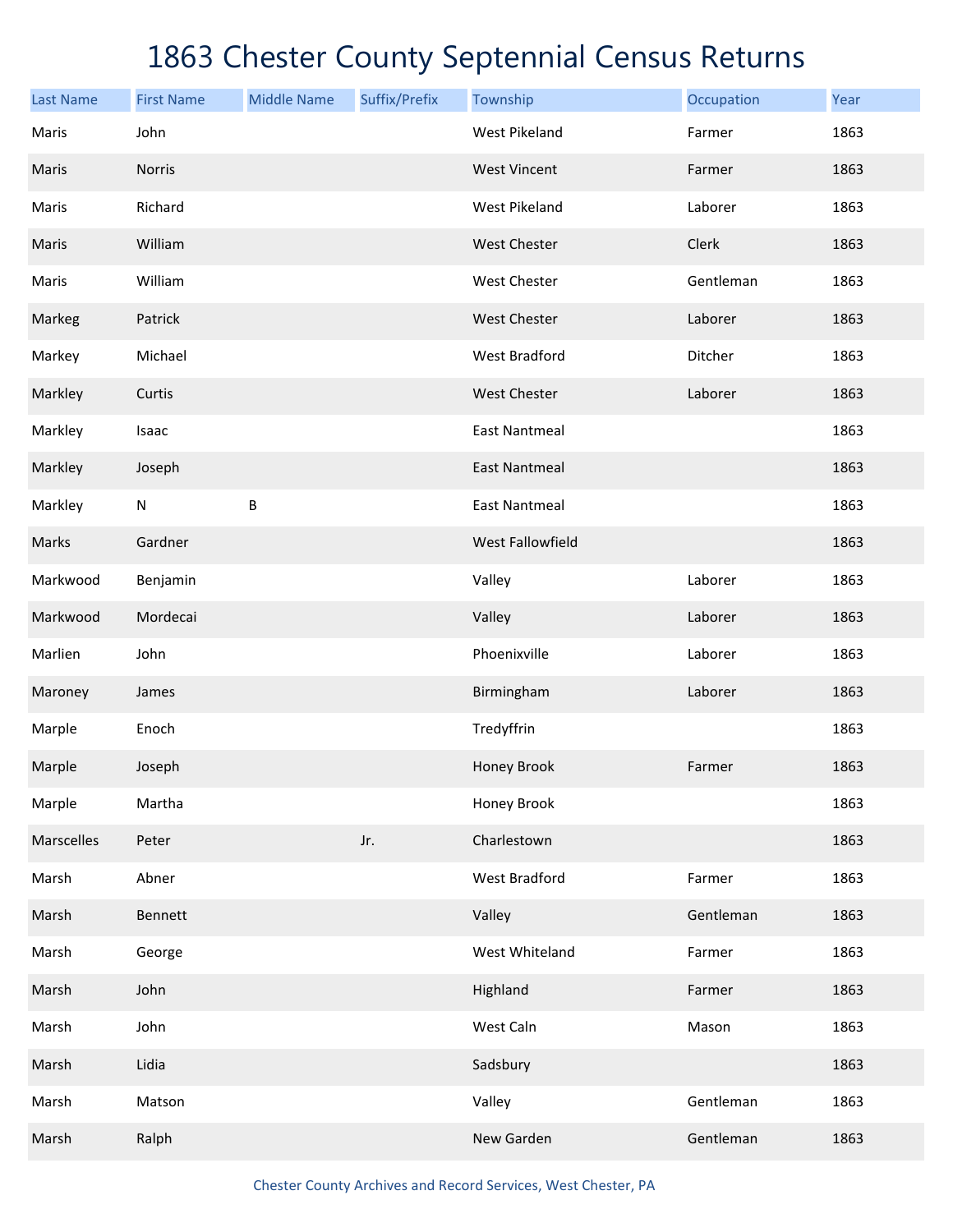| <b>Last Name</b> | <b>First Name</b> | <b>Middle Name</b> | Suffix/Prefix | Township             | Occupation | Year |
|------------------|-------------------|--------------------|---------------|----------------------|------------|------|
| Marsh            | Sidney            |                    | Jr.           | New Garden           | Farmer     | 1863 |
| Marsh            | Sidney            |                    |               | New Garden           | Innkeeper  | 1863 |
| Marsh            | Thomas            |                    |               | <b>West Bradford</b> | Undertaker | 1863 |
| Marsh            | William           |                    |               | Sadsbury             | Laborer    | 1863 |
| Marsh            | William           |                    |               | West Whiteland       | Farmer     | 1863 |
| Marshal          | John              |                    |               | Schuylkill           | Laborer    | 1863 |
| Marshal          | William           |                    |               | East Pikeland        | Moulder    | 1863 |
| Marshall         | $\mathsf{A}$      |                    |               | Sadsbury             |            | 1863 |
| Marshall         | Abraham           |                    |               | Newlin               | Gentleman  | 1863 |
| Marshall         | Abraham           |                    |               | <b>West Bradford</b> | Gentleman  | 1863 |
| Marshall         | Abraham           |                    |               | <b>West Bradford</b> | Farmer     | 1863 |
| Marshall         | Abram             | L                  |               | East Marlborough     | Farmer     | 1863 |
| Marshall         | Albin             |                    |               | Kennett              |            | 1863 |
| Marshall         | Alex              |                    |               | <b>West Chester</b>  | Gentleman  | 1863 |
| Marshall         | Caleb             |                    |               | Newlin               | Farmer     | 1863 |
| Marshall         | Carpenter         |                    |               | Kennett              |            | 1863 |
| Marshall         | Cloud             |                    |               | <b>West Bradford</b> | Drover     | 1863 |
| Marshall         | Edwin             |                    |               | East Marlborough     |            | 1863 |
| Marshall         | Edwin             | $\sf S$            |               | West Marlborough     | Farmer     | 1863 |
| Marshall         | F                 |                    |               | Sadsbury             | Farmer     | 1863 |
| Marshall         | George            |                    |               | Oxford               | Tailor     | 1863 |
| Marshall         | George            |                    |               | <b>West Bradford</b> | Carpenter  | 1863 |
| Marshall         | George            | $\mathsf C$        |               | East Marlborough     | Farmer     | 1863 |
| Marshall         | George            | W                  |               | West Brandywine      | Laborer    | 1863 |
| Marshall         | Hannah            |                    |               | Kennett              |            | 1863 |
| Marshall         | Hoopes            |                    |               | Westtown             | Farmer     | 1863 |
| Marshall         | Humphrey          |                    |               | West Bradford        | Carpenter  | 1863 |
| Marshall         | Humphrey          |                    |               | <b>West Bradford</b> | Farmer     | 1863 |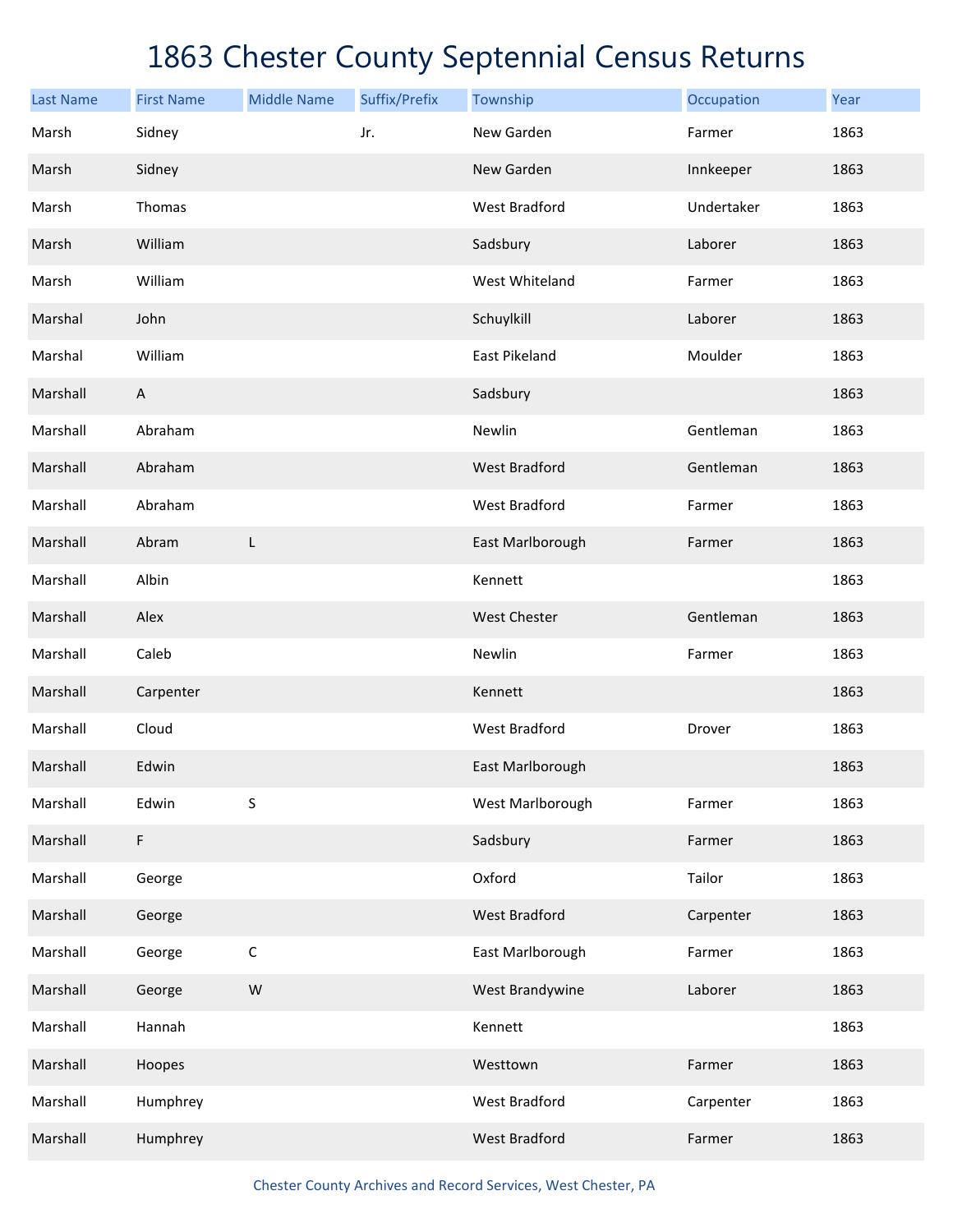| <b>Last Name</b> | <b>First Name</b> | <b>Middle Name</b>        | Suffix/Prefix | Township                | Occupation  | Year |
|------------------|-------------------|---------------------------|---------------|-------------------------|-------------|------|
| Marshall         | Isaac             |                           |               | <b>East Coventry</b>    | Farmer      | 1863 |
| Marshall         | Jacob             |                           |               | Sadsbury                | Farmer      | 1863 |
| Marshall         | James             |                           |               | East Fallowfield        | Laborer     | 1863 |
| Marshall         | James             |                           |               | Phoenixville            | Laborer     | 1863 |
| Marshall         | John              |                           |               | <b>West Bradford</b>    | Laborer     | 1863 |
| Marshall         | John              |                           |               | West Chester            | Druggist    | 1863 |
| Marshall         | John              |                           |               | Westtown                | Farmer      | 1863 |
| Marshall         | John              | G                         |               | East Marlborough        | Farmer      | 1863 |
| Marshall         | John              | $\boldsymbol{\mathsf{H}}$ |               | East Marlborough        | Farmer      | 1863 |
| Marshall         | Johnston          |                           |               | West Marlborough        | Farmer      | 1863 |
| Marshall         | Joseph            |                           |               | <b>West Bradford</b>    | Laborer     | 1863 |
| Marshall         | Lewis             |                           |               | Newlin                  | Farmer      | 1863 |
| Marshall         | Mary              |                           |               | West Chester            | Lady        | 1863 |
| Marshall         | Mary              | Ann                       |               | Newlin                  | Gentlewoman | 1863 |
| Marshall         | Milton            |                           |               | East Marlborough        | Farmer      | 1863 |
| Marshall         | Moses             |                           |               | Pocopson                | Doctor      | 1863 |
| Marshall         | Moses             |                           |               | <b>West Bradford</b>    | M.D.        | 1863 |
| Marshall         | N                 | S                         | Dr.           | <b>West Vincent</b>     |             | 1863 |
| Marshall         | Pennock           | E                         |               | West Chester            | Gentleman   | 1863 |
| Marshall         | Rachel            |                           |               | Newlin                  | Gentlewoman | 1863 |
| Marshall         | Rachel            |                           |               | <b>West Bradford</b>    | Housekeeper | 1863 |
| Marshall         | Samuel            |                           |               | <b>West Bradford</b>    | Laborer     | 1863 |
| Marshall         | Sarah             |                           |               | Kennett                 |             | 1863 |
| Marshall         | Stephen           | J                         |               | West Brandywine         | Merchant    | 1863 |
| Marshall         | $\mathsf T$       |                           |               | Sadsbury                |             | 1863 |
| Marshall         | Thomas            |                           |               | Kennett                 |             | 1863 |
| Marshall         | Thomas            | $\sf S$                   |               | Kennett                 |             | 1863 |
| Marshall         | William           |                           |               | <b>East Fallowfield</b> | Laborer     | 1863 |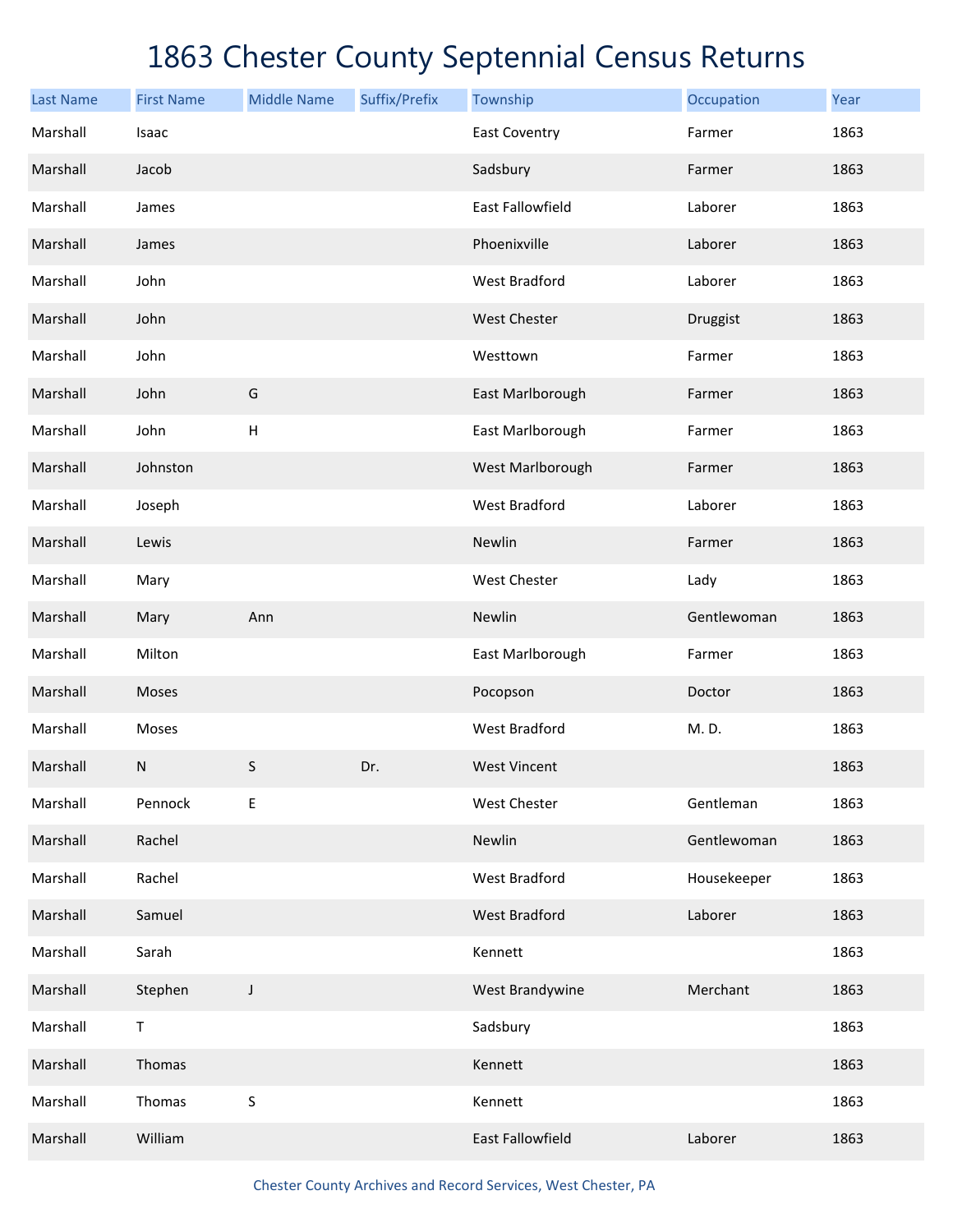| <b>Last Name</b> | <b>First Name</b> | <b>Middle Name</b> | Suffix/Prefix | Township             | Occupation | Year |
|------------------|-------------------|--------------------|---------------|----------------------|------------|------|
| Marshall         | William           |                    |               | Kennett              |            | 1863 |
| Marshall         | William           |                    |               | Wallace              | Farmer     | 1863 |
| Marshall         | William           |                    |               | <b>West Bradford</b> | Farmer     | 1863 |
| Marshall         | William           | $\sf P$            |               | West Goshen          | Farmer     | 1863 |
| Marshall         | William           | S                  |               | East Marlborough     | Farmer     | 1863 |
| Marshbank        | W                 | J                  |               | Oxford               | Innkeeper  | 1863 |
| Martchal         | John              |                    |               | Schuylkill           | Laborer    | 1863 |
| Martin           | Aaron             |                    |               | West Marlborough     | Farmer     | 1863 |
| Martin           | Abner             |                    |               | West Bradford        | Farmer     | 1863 |
| Martin           | Abraham           |                    |               | West Marlborough     | Merchant   | 1863 |
| Martin           | Alexander         |                    |               | West Caln            | Farmer     | 1863 |
| Martin           | B                 | F                  |               | West Goshen          | Farmer     | 1863 |
| Martin           | Benjamin          |                    |               | East Caln            | Farmer     | 1863 |
| Martin           | Benjamin          |                    |               | London Grove         |            | 1863 |
| Martin           | Benjamin          |                    |               | Uwchlan              | Farmer     | 1863 |
| Martin           | Cheney            |                    |               | <b>West Bradford</b> | Farmer     | 1863 |
| Martin           | Cloud             |                    |               | Valley               | Carpenter  | 1863 |
| Martin           | Curtis            |                    |               | Highland             | Farmer     | 1863 |
| Martin           | D                 | B                  |               | Sadsbury             | M.D.       | 1863 |
| Martin           | Daniel            |                    |               | Highland             | Farmer     | 1863 |
| Martin           | David             |                    |               | Kennett              |            | 1863 |
| Martin           | Edmund            |                    |               | Kennett              |            | 1863 |
| Martin           | Edward            |                    |               | Pocopson             | Farmer     | 1863 |
| Martin           | Edwin             |                    |               | West Marlborough     | Merchant   | 1863 |
| Martin           | G                 | Carter             |               | East Bradford        |            | 1863 |
| Martin           | George            |                    |               | East Marlborough     | Farmer     | 1863 |
| Martin           | George            |                    |               | Highland             | Farmer     | 1863 |
| Martin           | George            |                    |               | Pocopson             | Farmer     | 1863 |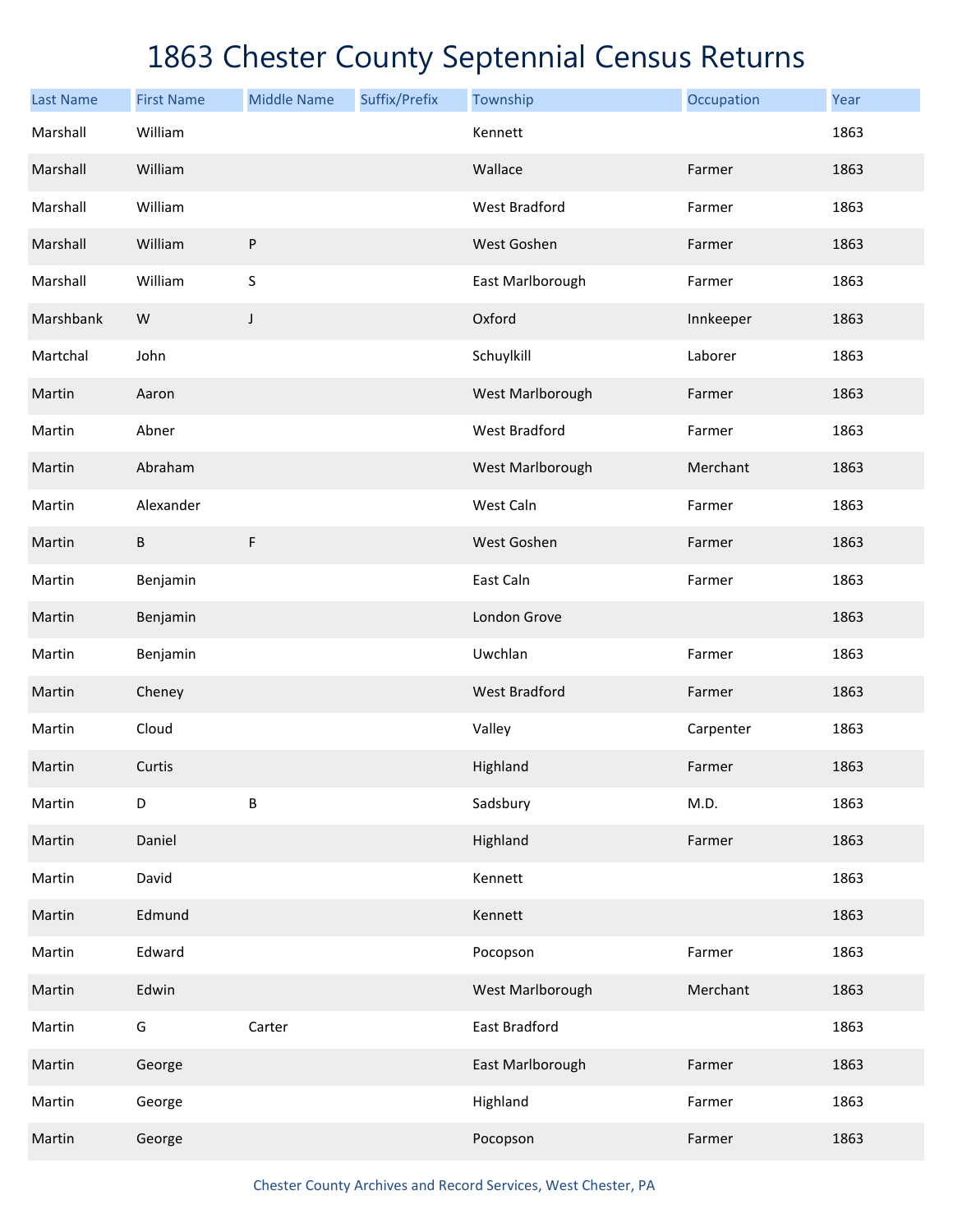| <b>Last Name</b> | <b>First Name</b> | <b>Middle Name</b> | Suffix/Prefix | Township             | Occupation     | Year |
|------------------|-------------------|--------------------|---------------|----------------------|----------------|------|
| Martin           | George            |                    |               | <b>West Bradford</b> | Merchant       | 1863 |
| Martin           | George            |                    | Jr.           | <b>West Bradford</b> | <b>Butcher</b> | 1863 |
| Martin           | Hannah            |                    |               | <b>West Bradford</b> | Housekeeper    | 1863 |
| Martin           | Hannah            |                    |               | <b>West Bradford</b> | Housekeeper    | 1863 |
| Martin           | Harvey            |                    |               | Kennett              | Farmer         | 1863 |
| Martin           | Harvey            |                    |               | New Garden           | Farmer         | 1863 |
| Martin           | $\mathsf{I}$      | Walton             |               | East Marlborough     | Laborer        | 1863 |
| Martin           | Irenier           |                    |               | Kennett              |                | 1863 |
| Martin           | Isaac             |                    |               | East Marlborough     | Teacher        | 1863 |
| Martin           | J                 | W                  | Rev.          | Lower Oxford         | Teacher        | 1863 |
| Martin           | James             |                    |               | Honey Brook          | Wheelwright    | 1863 |
| Martin           | James             |                    |               | Phoenixville         | Laborer        | 1863 |
| Martin           | James             | W                  |               | Valley               | Tinsmith       | 1863 |
| Martin           | John              |                    |               | East Caln            | Farmer         | 1863 |
| Martin           | John              |                    |               | <b>West Bradford</b> | Farmer         | 1863 |
| Martin           | John              |                    |               | West Caln            | Farmer         | 1863 |
| Martin           | John              |                    |               | West Caln            | Farmer         | 1863 |
| Martin           | Joseph            | W                  |               | Valley               | Printer        | 1863 |
| Martin           | Lewis             |                    |               | <b>West Bradford</b> | Farmer         | 1863 |
| Martin           | Lewis             | P                  |               | London Britain       | Farmer         | 1863 |
| Martin           | Lydia             |                    |               | <b>West Bradford</b> | Housekeeper    | 1863 |
| Martin           | Margaret          |                    |               | West Caln            |                | 1863 |
| Martin           | Margory           |                    |               | <b>West Bradford</b> | Housekeeper    | 1863 |
| Martin           | Marshall          |                    |               | <b>West Bradford</b> | Merchant       | 1863 |
| Martin           | Mary              |                    |               | West Bradford        | Housekeeper    | 1863 |
| Martin           | Pennock           |                    |               | West Chester         | <b>Butcher</b> | 1863 |
| Martin           | Phebe             |                    |               | East Marlborough     |                | 1863 |
| Martin           | Richard           |                    |               | Tredyffrin           |                | 1863 |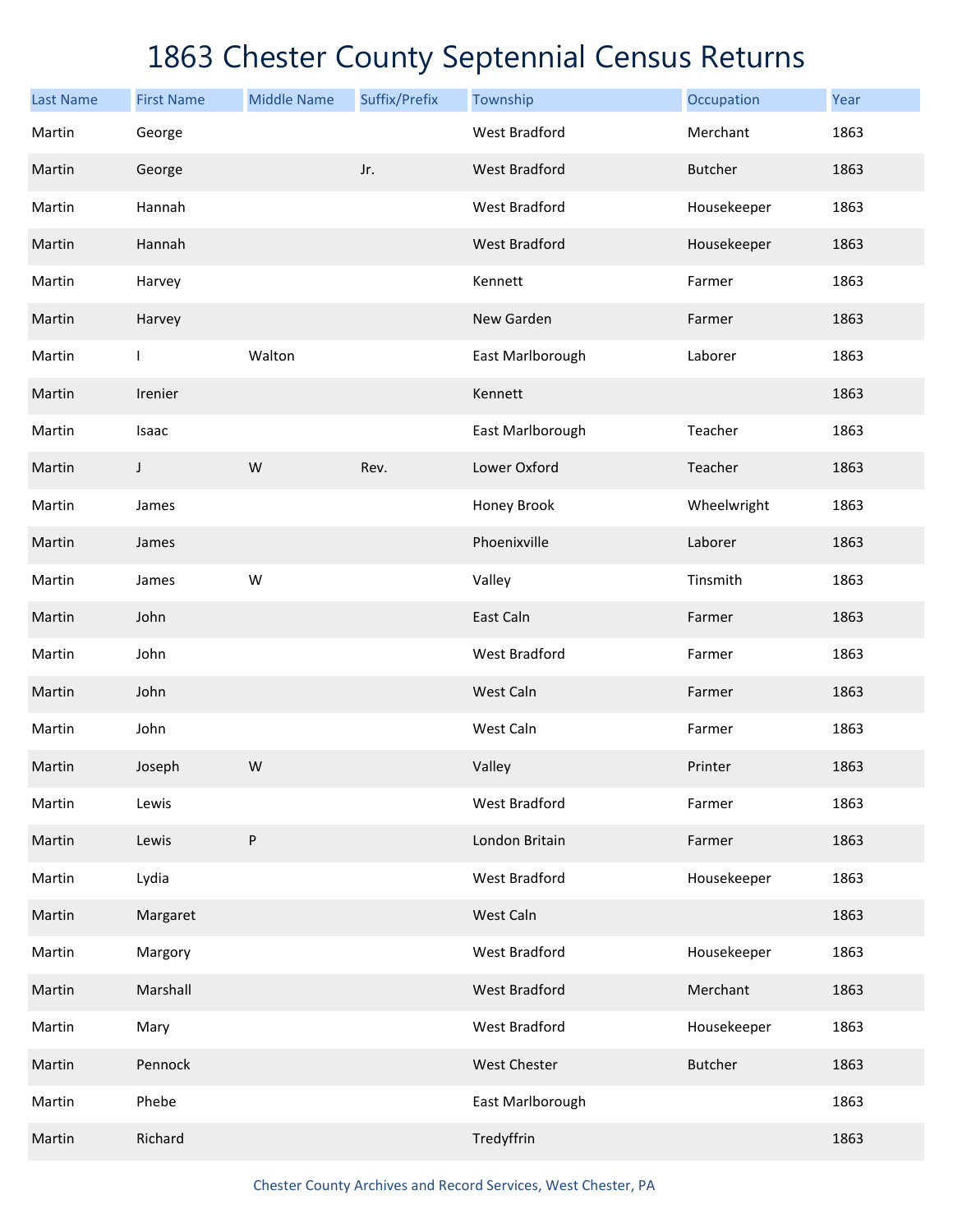| <b>Last Name</b> | <b>First Name</b> | <b>Middle Name</b> | Suffix/Prefix | Township             | Occupation     | Year |
|------------------|-------------------|--------------------|---------------|----------------------|----------------|------|
| Martin           | Samuel            |                    |               | <b>East Bradford</b> |                | 1863 |
| Martin           | Samuel            |                    |               | Kennett Square       | Scribner       | 1863 |
| Martin           | Samuel            |                    |               | New Garden           |                | 1863 |
| Martin           | Samuel            |                    |               | West Caln            | Farmer         | 1863 |
| Martin           | Samuel            | $\sf S$            |               | Kennett              |                | 1863 |
| Martin           | Sarah             |                    |               | East Marlborough     |                | 1863 |
| Martin           | Simon             |                    |               | Kennett              |                | 1863 |
| Martin           | Thomas            |                    |               | Kennett Square       | Gentleman      | 1863 |
| Martin           | Thomas            |                    |               | Valley               | Farmer         | 1863 |
| Martin           | Thomas            |                    | Jr.           | Valley               | Laborer        | 1863 |
| Martin           | Thomas            |                    |               | West Fallowfield     |                | 1863 |
| Martin           | Thomas            |                    |               | West Marlborough     | Farmer         | 1863 |
| Martin           | Thomas            |                    |               | Westtown             | Farmer         | 1863 |
| Martin           | William           |                    |               | Kennett              |                | 1863 |
| Martin           | William           |                    |               | Valley               | Farmer         | 1863 |
| Martin           | William           | $\sf S$            |               | East Marlborough     | Farmer         | 1863 |
| Marton           | Thomas            |                    |               | West Fallowfield     |                | 1863 |
| Marvel           | Elizabeth         |                    |               | New Garden           |                | 1863 |
| Marvel           | Peter             | P                  |               | New Garden           | Farmer         | 1863 |
| Marvel           | Thomas            | $\sf H$            |               | New Garden           | <b>Butcher</b> | 1863 |
| Mason            | Benjamin          |                    |               | East Caln            | Laborer        | 1863 |
| Mason            | Benjamin          |                    |               | East Nottingham      |                | 1863 |
| Mason            | George            | $\sf H$            |               | East Nottingham      |                | 1863 |
| Mason            | Jesse             |                    |               | East Caln            | MD             | 1863 |
| Mason            | John              |                    |               | East Caln            | Laborer        | 1863 |
| Mason            | John              |                    |               | Londonderry          |                | 1863 |
| Mason            | John              | $\sf T$            |               | Valley               | Farmer         | 1863 |
| Mason            | Richard           |                    |               | East Caln            | Laborer        | 1863 |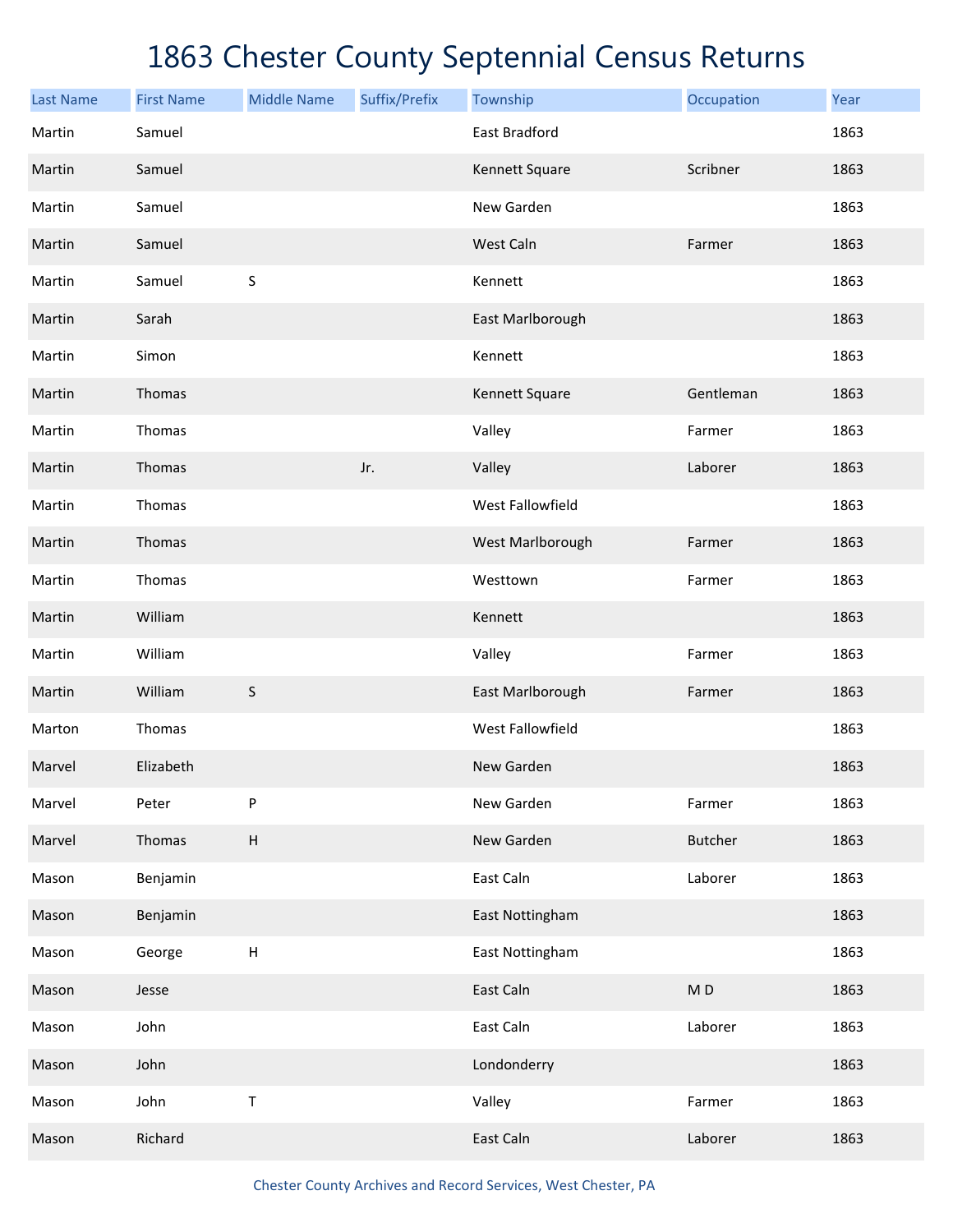| <b>Last Name</b> | <b>First Name</b> | <b>Middle Name</b> | Suffix/Prefix | Township             | Occupation  | Year |
|------------------|-------------------|--------------------|---------------|----------------------|-------------|------|
| Mason            | William           | Τ                  |               | Valley               | Farmer      | 1863 |
| Massay           | George            |                    |               | Highland             | Laborer     | 1863 |
| Massay           | Isaac             | $\sf B$            |               | Highland             | Farmer      | 1863 |
| Massay           | J                 | Jefferis           |               | Highland             | Teacher     | 1863 |
| Massey           | Benjamin          |                    |               | West Whiteland       | Laborer     | 1863 |
| Massey           | Benjamin          |                    |               | West Whiteland       | Laborer     | 1863 |
| Massey           | C                 | D                  |               | Tredyffrin           |             | 1863 |
| Massey           | Isaac             |                    |               | East Goshen          | Teacher     | 1863 |
| Massey           | Jacob             |                    |               | Tredyffrin           |             | 1863 |
| Massey           | John              |                    |               | East Goshen          | Farmer      | 1863 |
| Massey           | John              |                    |               | West Whiteland       | Printer     | 1863 |
| Massey           | John              | $\mathsf F$        |               | <b>West Pikeland</b> | Miller      | 1863 |
| Massey           | Joseph            |                    |               | Willistown           | Carpenter   | 1863 |
| Massey           | Lewis             |                    |               | East Goshen          | Laborer     | 1863 |
| Massey           | Mary              |                    |               | <b>West Bradford</b> | Housekeeper | 1863 |
| Massey           | Morgan            |                    |               | Willistown           | Farmer      | 1863 |
| Massey           | Thomas            |                    |               | Willistown           | Farmer      | 1863 |
| Massey           | William           |                    |               | East Goshen          | Laborer     | 1863 |
| Mast             | Charles           |                    |               | Upper Uwchlan        | Farmer      | 1863 |
| Mast             | David             |                    |               | <b>West Nantmeal</b> | Farmer      | 1863 |
| Mathews          | James             |                    |               | East Goshen          | Laborer     | 1863 |
| Mathews          | Joseph            |                    |               | Hopewell             | Laborer     | 1863 |
| Mathews          | Samuel            |                    |               | East Goshen          | Laborer     | 1863 |
| Mathews          | William           |                    |               | West Goshen          | Laborer     | 1863 |
| Mathewson        | Samuel            |                    |               | East Caln            | Laborer     | 1863 |
| Mathias          | Jones             |                    |               | London Britain       | Farmer      | 1863 |
| Matlack          | J                 | Hoopes             |               | West Chester         | Gentleman   | 1863 |
| Matlack          | Jesse             |                    |               | East Goshen          | Farmer      | 1863 |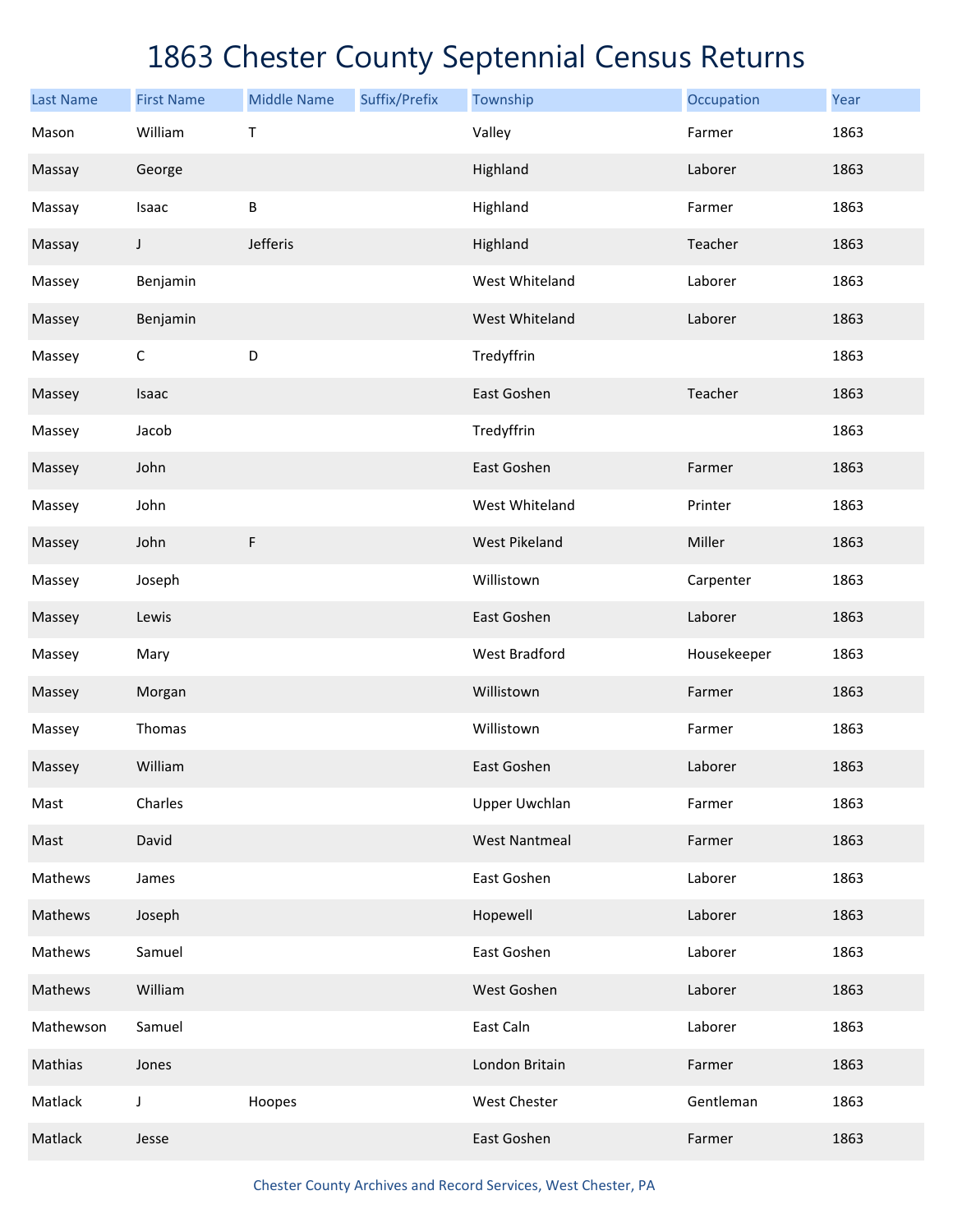| <b>Last Name</b> | <b>First Name</b> | <b>Middle Name</b> | Suffix/Prefix | Township                | Occupation | Year |
|------------------|-------------------|--------------------|---------------|-------------------------|------------|------|
| Matlack          | John              |                    |               | <b>West Chester</b>     | Laborer    | 1863 |
| Matlack          | Jonathan          |                    |               | Uwchlan                 | Farmer     | 1863 |
| Matlack          | Phebe             |                    |               | West Chester            | Lady       | 1863 |
| Matlack          | Thomas            |                    |               | Uwchlan                 | Farmer     | 1863 |
| Matlack          | Wilson            | ${\sf M}$          |               | West Chester            | Soldier    | 1863 |
| Matlock          | Caleb             |                    |               | West Goshen             | Farmer     | 1863 |
| Matlock          | G                 |                    |               | East Brandywine         | Farmer     | 1863 |
| Matlock          | George            | $\sf B$            |               | West Goshen             | Farmer     | 1863 |
| Matlock          | George            | Т                  |               | West Goshen             | Farmer     | 1863 |
| Matlock          | Isaac             |                    |               | Sadsbury                |            | 1863 |
| Matlock          | Isaiah            |                    |               | Birmingham              | Miller     | 1863 |
| Matlock          | Isaiah            | ${\sf R}$          |               | West Goshen             | Gentleman  | 1863 |
| Matlock          | Thomas            |                    |               | East Brandywine         | Farmer     | 1863 |
| Matlock          | William           |                    |               | West Goshen             | Farmer     | 1863 |
| Matlock          | William           | P                  |               | West Goshen             | Farmer     | 1863 |
| Matson           | David             |                    |               | Schuylkill              | Laborer    | 1863 |
| Matson           | Jessie            |                    |               | Schuylkill              | Laborer    | 1863 |
| Matson           | John              |                    |               | <b>East Fallowfield</b> | Laborer    | 1863 |
| Matson           | Moses             |                    |               | Birmingham              | Blacksmith | 1863 |
| Matson           | William           |                    |               | <b>West Bradford</b>    | Tailor     | 1863 |
| Matthew          | Richard           |                    |               | Easttown                | Farmer     | 1863 |
| Matthew          | Thomas            |                    |               | Easttown                | Farmer     | 1863 |
| Matthews         | Allen             |                    |               | <b>West Vincent</b>     | Laborer    | 1863 |
| Matthews         | Hugh              | E                  |               | Phoenixville            | Puddler    | 1863 |
| Matthews         | Jesse             |                    |               | West Nottingham         | Plowmaker  | 1863 |
| Matthews         | Jesse             | G                  |               | West Nottingham         | Clerk      | 1863 |
| Matthews         | John              |                    |               | Lower Oxford            | Laborer    | 1863 |
| Matthews         | Morris            |                    |               | West Nottingham         | Soldier    | 1863 |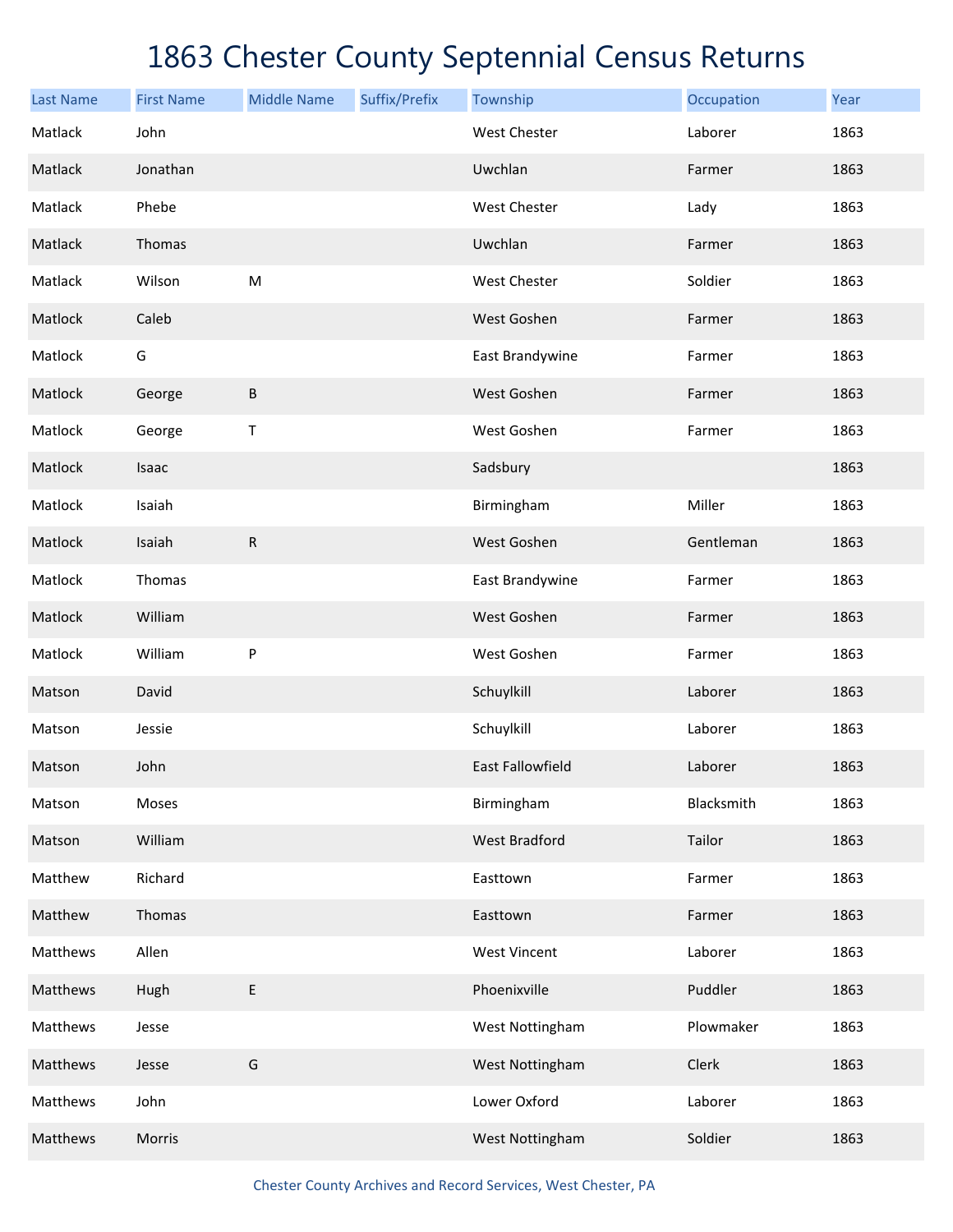| <b>Last Name</b> | <b>First Name</b> | <b>Middle Name</b> | Suffix/Prefix | Township             | Occupation  | Year |
|------------------|-------------------|--------------------|---------------|----------------------|-------------|------|
| Matthias         | Jacob             |                    |               | Phoenixville         | Puddler     | 1863 |
| Mattis           | John              |                    |               | <b>East Coventry</b> | Shoemaker   | 1863 |
| Mattock          | Philip            |                    |               | Sadsbury             | Carpenter   | 1863 |
| Mauger           | Daniel            |                    |               | Warwick              |             | 1863 |
| Mauger           | Frederick         |                    |               | South Coventry       | Shoemaker   | 1863 |
| Mauger           | $\sf H$           | B                  |               | West Fallowfield     |             | 1863 |
| Mauger           | John              |                    |               | Warwick              |             | 1863 |
| Mauger           | Jonathan          |                    |               | Warwick              |             | 1863 |
| Mauger           | Samuel            |                    |               | South Coventry       | Shoemaker   | 1863 |
| Maul             | Joshua            |                    |               | Phoenixville         | Plowmaker   | 1863 |
| Maul             | Nathan            |                    |               | London Grove         |             | 1863 |
| Maule            | Benjamin          |                    |               | Londonderry          |             | 1863 |
| Maule            | Benjamin          |                    |               | West Marlborough     | Farmer      | 1863 |
| Maule            | Ebenezer          |                    | Jr.           | Highland             | Farmer      | 1863 |
| Maule            | Ebenezer          |                    |               | Highland             | Farmer      | 1863 |
| Maule            | Isaac             |                    |               | West Marlborough     | Farmer      | 1863 |
| Maxton           | George            |                    |               | Uwchlan              | Wheelwright | 1863 |
| Maxton           | George            |                    |               | <b>West Bradford</b> | Blacksmith  | 1863 |
| Maxton           | James             | L                  |               | West Marlborough     | Farmer      | 1863 |
| Maxton           | Lewis             |                    |               | West Marlborough     | Farmer      | 1863 |
| Maxton           | Martin            |                    |               | West Marlborough     | Farmer      | 1863 |
| Maxton           | Persefer          | L                  |               | Uwchlan              | Wheelwright | 1863 |
| Maxton           | Robert            |                    |               | Upper Uwchlan        | Blacksmith  | 1863 |
| Maxwell          | James             |                    |               | Phoenixville         | Carpenter   | 1863 |
| Maxwell          | Joseph            |                    |               | Kennett              | Farmer      | 1863 |
| May              | James             |                    |               | East Caln            | Laborer     | 1863 |
| May              | Madison           |                    |               | West Chester         | Gentleman   | 1863 |
| May              | Robert            |                    |               | North Coventry       | Physician   | 1863 |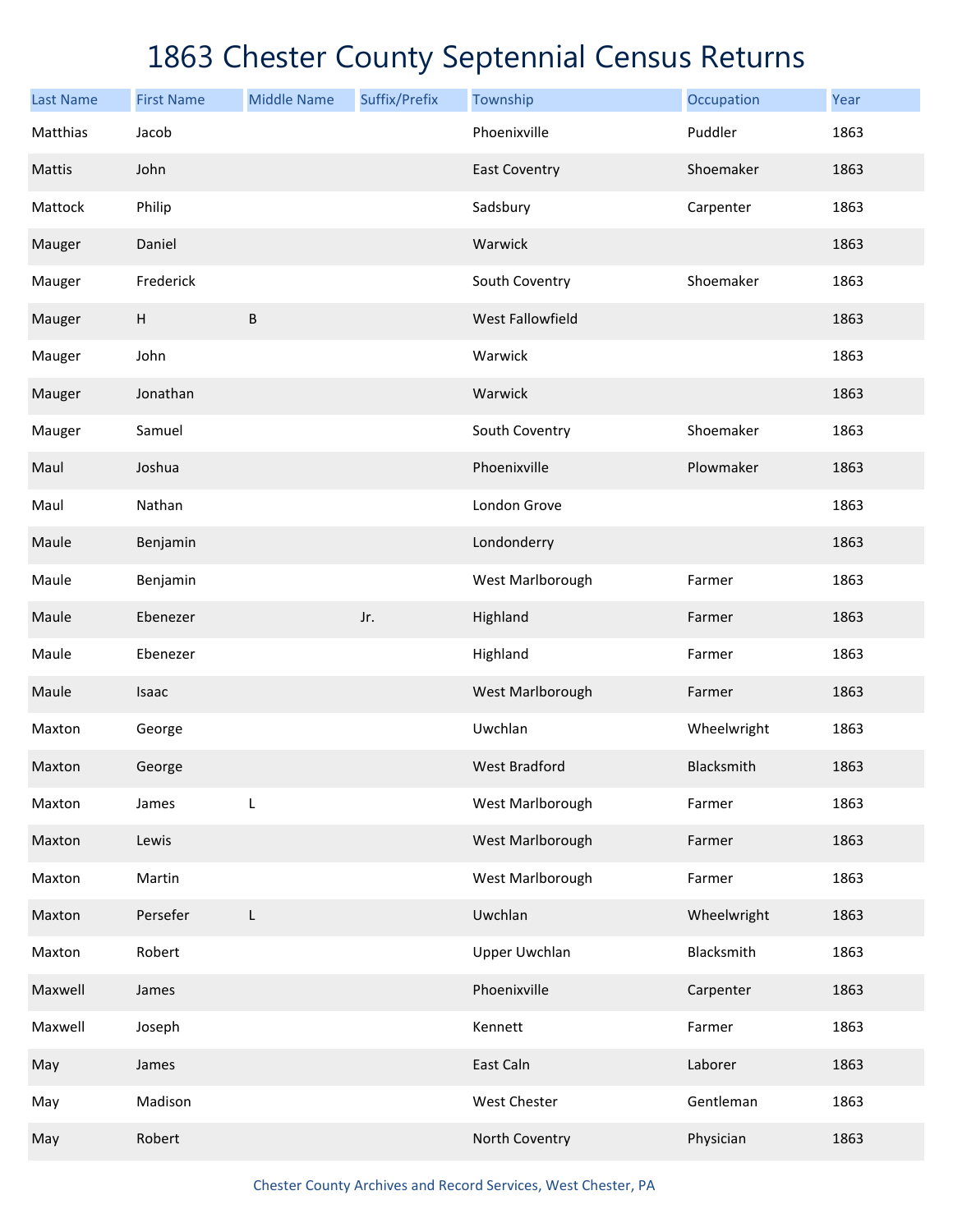| <b>Last Name</b> | <b>First Name</b> | <b>Middle Name</b> | Suffix/Prefix | Township             | Occupation | Year |
|------------------|-------------------|--------------------|---------------|----------------------|------------|------|
| Mayhew           | George            |                    |               | Elk                  |            | 1863 |
| Maylin           | Charles           |                    |               | Kennett Square       | Laborer    | 1863 |
| Mayor            | Jonathan          |                    |               | East Pikeland        | Farmer     | 1863 |
| Mays             | Charles           |                    |               | Valley               | Laborer    | 1863 |
| McAdams          | Robert            |                    |               | Phoenixville         | Laborer    | 1863 |
| <b>McAdams</b>   | Thomas            |                    |               | Phoenixville         | Soldier    | 1863 |
| McAdams          | Thomas            |                    |               | West Brandywine      | Farmer     | 1863 |
| McAdory          | John              |                    |               | East Goshen          | Laborer    | 1863 |
| McAfee           | Andrew            |                    |               | West Whiteland       | Laborer    | 1863 |
| McAfee           | Davis             |                    |               | Easttown             | Farmer     | 1863 |
| McAfee           | G                 | W P                |               | <b>West Vincent</b>  | Laborer    | 1863 |
| McAfee           | John              |                    |               | Easttown             | Mason      | 1863 |
| McAfee           | Jonah             |                    |               | <b>East Nantmeal</b> |            | 1863 |
| McAfee           | Joshua            |                    |               | Easttown             | Carpenter  | 1863 |
| McAfee           | William           |                    |               | Easttown             | Laborer    | 1863 |
| McAfee           | William           |                    |               | Phoenixville         | Soldier    | 1863 |
| McAfee           | William           |                    |               | <b>West Vincent</b>  | Laborer    | 1863 |
| McAlaster        | James             |                    |               | New London           | Carpenter  | 1863 |
| McAleer          | Charles           |                    |               | Kennett              |            | 1863 |
| McAlister        | James             | ${\sf R}$          |               | East Nottingham      |            | 1863 |
| McAlister        | Richard           |                    |               | <b>Upper Oxford</b>  | Laborer    | 1863 |
| McAlister        | Thomas            |                    |               | East Nottingham      |            | 1863 |
| McAllaster       | Hannah            |                    |               | New London           | Farmer     | 1863 |
| McAllester       | George            |                    |               | Sadsbury             | Laborer    | 1863 |
| McAllester       | James             |                    |               | Sadsbury             | Laborer    | 1863 |
| McAllister       | John              |                    |               | Sadsbury             |            | 1863 |
| McAllister       | Joseph            |                    |               | Phoenixville         | Clerk      | 1863 |
| McAnalley        | John              |                    |               | Phoenixville         | Laborer    | 1863 |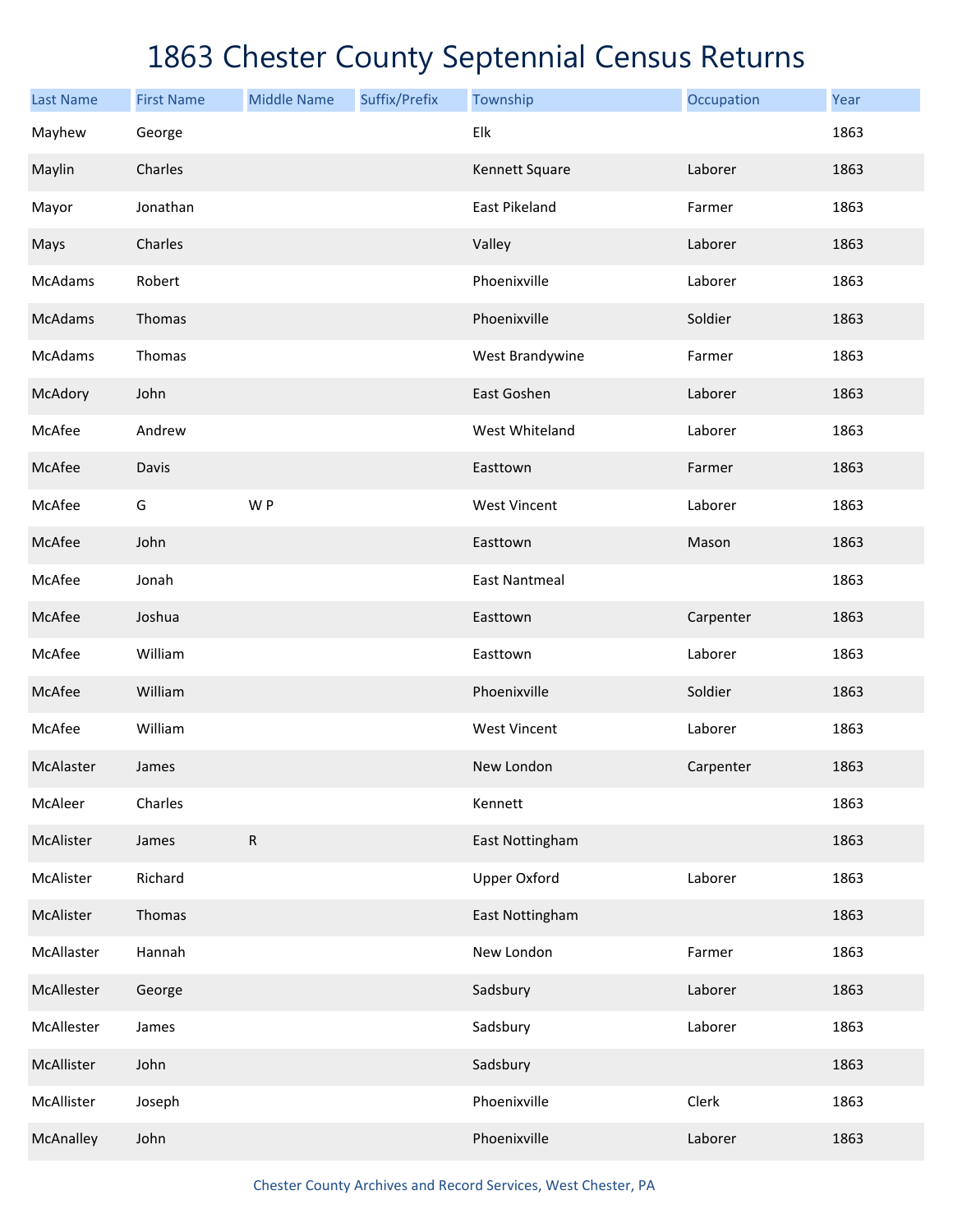| <b>Last Name</b> | <b>First Name</b> | <b>Middle Name</b>        | Suffix/Prefix | Township             | Occupation         | Year |
|------------------|-------------------|---------------------------|---------------|----------------------|--------------------|------|
| McAnelly         | Harrison          |                           |               | Honey Brook          | Laborer            | 1863 |
| McAnelly         | Thomas            |                           |               | Honey Brook          | Laborer            | 1863 |
| McAnery          | Daniel            |                           |               | <b>West Bradford</b> | Laborer            | 1863 |
| McAvoy           | Peter             |                           |               | Honey Brook          | Laborer            | 1863 |
| McBird           | Hugh              |                           |               | Phoenixville         | Roller             | 1863 |
| McBlisse         | William           |                           |               | Highland             | Laborer            | 1863 |
| McBride          | James             |                           |               | Phoenixville         | Laborer            | 1863 |
| McBride          | Jesse             |                           |               | Charlestown          |                    | 1863 |
| McBride          | Michael           |                           |               | Phoenixville         | Heater             | 1863 |
| McBride          | Michael           |                           |               | Valley               |                    | 1863 |
| McBride          | Patrick           |                           |               | Charlestown          |                    | 1863 |
| McBride          | Samuel            |                           |               | Highland             | Laborer            | 1863 |
| McBride          | William           |                           |               | West Fallowfield     |                    | 1863 |
| McBride          | William           | $\boldsymbol{\mathsf{H}}$ |               | East Nottingham      |                    | 1863 |
| McCabe           | Alexander         |                           |               | Charlestown          |                    | 1863 |
| McCabe           | <b>Brion</b>      |                           |               | Charlestown          |                    | 1863 |
| McCabe           | Patrick           |                           |               | Phoenixville         | Puddler            | 1863 |
| McCabe           | Patrick           |                           |               | <b>West Chester</b>  | Storekeeper        | 1863 |
| McCafferty       | John              |                           |               | Westtown             | Laborer            | 1863 |
| McCafferty       | William           |                           |               | East Goshen          | Farmer             | 1863 |
| McCaffery        | Pat               |                           |               | Phoenixville         | Laborer            | 1863 |
| McCalaker        | Alexander         |                           |               | Warwick              |                    | 1863 |
| McCale           | John              |                           |               | Phoenixville         | Laborer            | 1863 |
| McCalister       | Edward            |                           |               | Phoenixville         | Laborer            | 1863 |
| McCall           | George            | $\sf A$                   |               | West Goshen          | Farmer             | 1863 |
| McCalvey         | Daniel            |                           |               | Phoenixville         | Laborer            | 1863 |
| McCaman          | Peter             |                           |               | Phoenixville         | Heater             | 1863 |
| McCan            | David             |                           |               | Willistown           | Telegraph Operator | 1863 |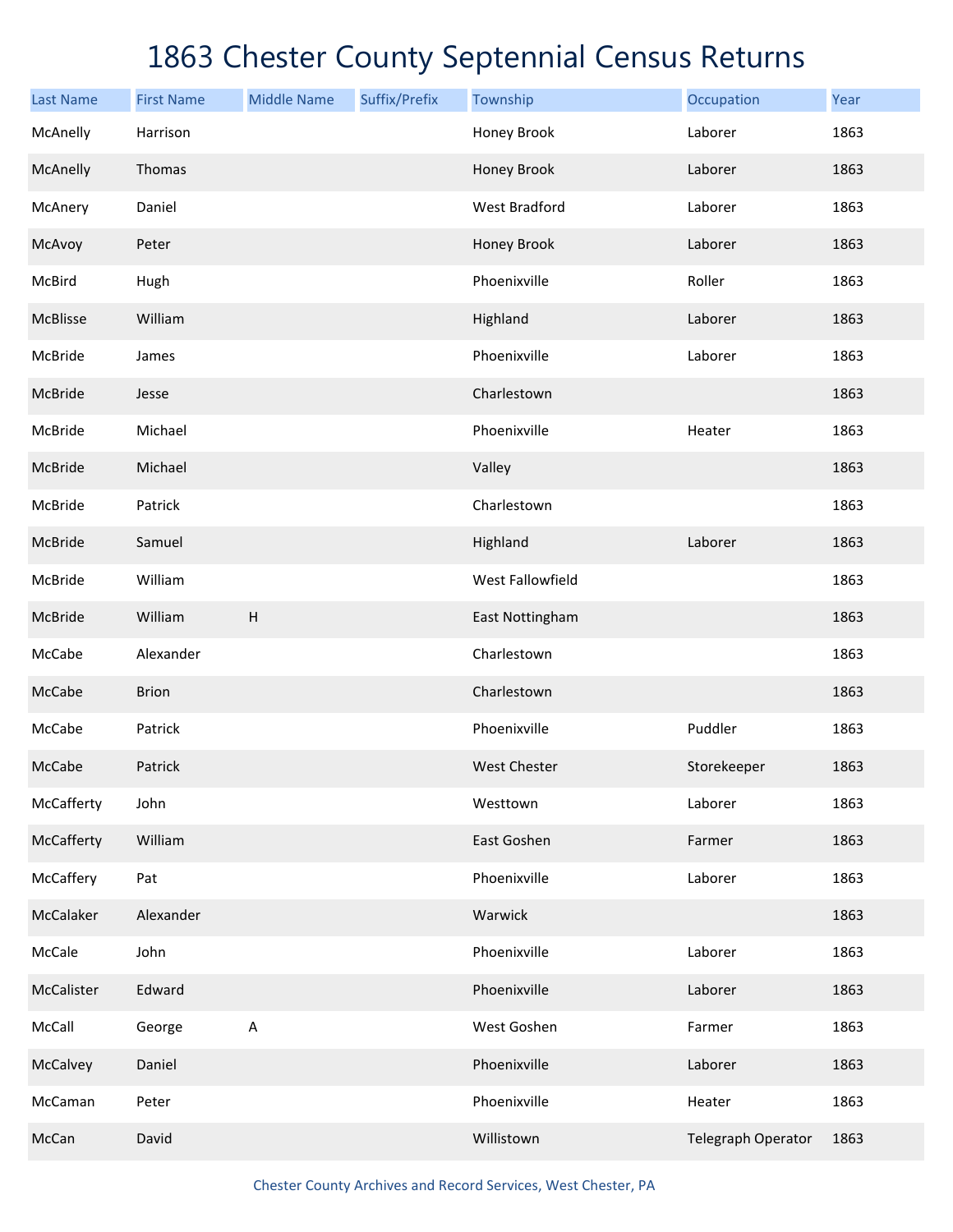| <b>Last Name</b> | <b>First Name</b> | <b>Middle Name</b>        | Suffix/Prefix | Township             | Occupation     | Year |
|------------------|-------------------|---------------------------|---------------|----------------------|----------------|------|
| McCan            | James             |                           |               | <b>East Nantmeal</b> |                | 1863 |
| McCane           | Reubin            |                           |               | <b>West Bradford</b> | Laborer        | 1863 |
| McCann           | Eli               |                           |               | East Bradford        |                | 1863 |
| McCann           | James             |                           |               | Charlestown          |                | 1863 |
| McCann           | John              |                           |               | <b>West Bradford</b> |                | 1863 |
| McCann           | John              |                           |               | <b>West Bradford</b> | Woodchopper    | 1863 |
| McCann           | William           |                           |               | Tredyffrin           |                | 1863 |
| McCann           | William           | Henry                     |               | <b>East Bradford</b> |                | 1863 |
| McCanna          | Peter             |                           |               | Phoenixville         | Heater         | 1863 |
| McCanna          | William           |                           |               | Sadsbury             |                | 1863 |
| McCannon         | Hugh              |                           |               | Phoenixville         | Laborer        | 1863 |
| McCannon         | Joel              |                           |               | Franklin             | Farmer         | 1863 |
| McCannon         | Michael           |                           |               | Phoenixville         | Heater         | 1863 |
| McCanon          | William           |                           |               | <b>Upper Uwchlan</b> |                | 1863 |
| McCaraher        | William           |                           |               | Valley               | Tailor         | 1863 |
| McCardell        | James             | $\boldsymbol{\mathsf{A}}$ |               | West Nottingham      | Carpenter      | 1863 |
| <b>McCarnes</b>  | James             |                           |               | East Nottingham      | Laborer        | 1863 |
| <b>McCarnes</b>  | James             |                           |               | West Nottingham      | Farmer         | 1863 |
| McCarrahen       | Elisha            |                           |               | <b>Upper Uwchlan</b> | Farmer         | 1863 |
| McCarran         | <b>Barnard</b>    |                           |               | Valley               | Laborer        | 1863 |
| McCarroll        | Robert            |                           |               | Willistown           | Farmer         | 1863 |
| McCarter         | Alexander         |                           |               | New London           | Carpenter      | 1863 |
| McCarter         | Alexander         |                           |               | Wallace              | <b>Butcher</b> | 1863 |
| McCarter         | Andrew            |                           |               | Lower Oxford         | Carpenter      | 1863 |
| McCarter         | David             | $\sf T$                   |               | Lower Oxford         | Farmer         | 1863 |
| McCarter         | James             |                           |               | Lower Oxford         | Carpenter      | 1863 |
| McCarter         | John              |                           |               | Lower Oxford         | Laborer        | 1863 |
| McCarter         | John              |                           |               | <b>Upper Oxford</b>  | Papermaker     | 1863 |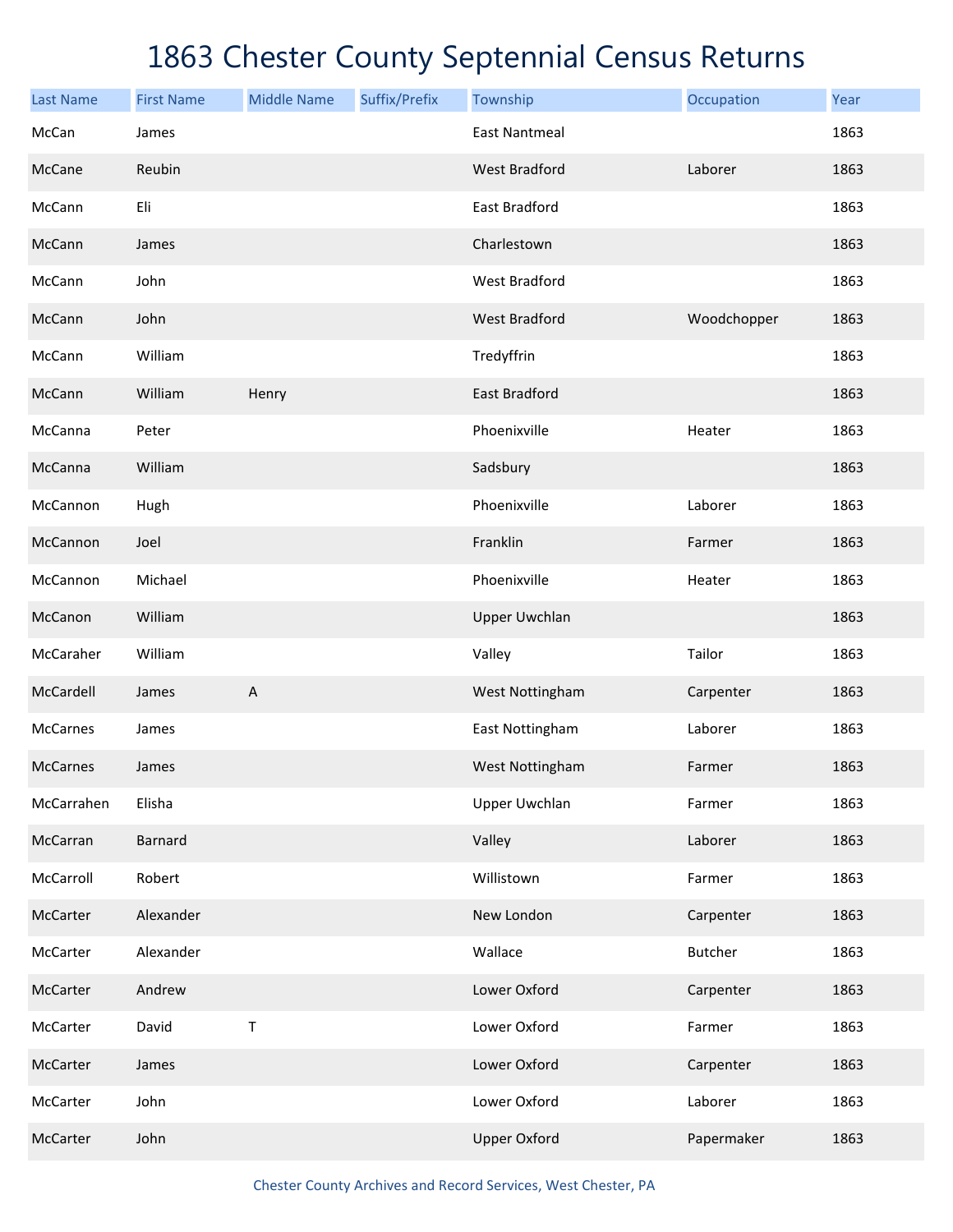| <b>Last Name</b> | <b>First Name</b> | <b>Middle Name</b> | Suffix/Prefix | Township            | Occupation  | Year |
|------------------|-------------------|--------------------|---------------|---------------------|-------------|------|
| McCarter         | Samuel            |                    |               | <b>Upper Oxford</b> | Carpenter   | 1863 |
| McCarter         | William           |                    |               | Phoenixville        | Laborer     | 1863 |
| McCartney        | Bat               |                    |               | East Brandywine     | Ditcher     | 1863 |
| McCartney        | <b>Bridget</b>    |                    |               | East Bradford       |             | 1863 |
| McCartney        | James             |                    |               | Easttown            | Laborer     | 1863 |
| McCartney        | Pat               |                    |               | East Brandywine     | Ditcher     | 1863 |
| McCarty          | Cornlius          |                    |               | New Garden          | Laborer     | 1863 |
| McCarty          | James             |                    |               | <b>West Chester</b> | Laborer     | 1863 |
| McCarty          | John              |                    |               | Phoenixville        | Heater      | 1863 |
| McCascker        | Charles           |                    |               | Sadsbury            | Carpenter   | 1863 |
| McCaskey         | Gilbreth          |                    |               | Sadsbury            |             | 1863 |
| McCaslin         | Francis           |                    |               | Uwchlan             | Farmer      | 1863 |
| McCaslin         | James             |                    |               | East Nottingham     | Laborer     | 1863 |
| McCaslin         | James             |                    |               | Willistown          | Farmer      | 1863 |
| McCaslin         | Robert            |                    |               | Downingtown         | Laborer     | 1863 |
| McCaughey        | Alfred            |                    |               | <b>West Chester</b> | Lawyer      | 1863 |
| McCaughey        | Enoch             | S                  |               | Valley              | Farmer      | 1863 |
| McCaughey        | Nancy             |                    |               | Sadsbury            |             | 1863 |
| McCaughey        | Rebecca           |                    |               | Sadsbury            |             | 1863 |
| McCaughey        | William           | F                  |               | Valley              | Farmer      | 1863 |
| McCauley         | Carrol            |                    |               | Londonderry         |             | 1863 |
| McCauley         | George            |                    |               | East Nottingham     |             | 1863 |
| McCauley         | James             |                    |               | New Garden          | Storekeeper | 1863 |
| McCauley         | John              |                    |               | East Nottingham     |             | 1863 |
| McCauley         | Joseph            |                    |               | Londonderry         |             | 1863 |
| McCauley         | Levi              | G                  |               | West Chester        | Gentleman   | 1863 |
| McCauley         | Robert            |                    |               | East Nottingham     |             | 1863 |
| McCauley         | Robert            |                    |               | New Garden          | Storekeeper | 1863 |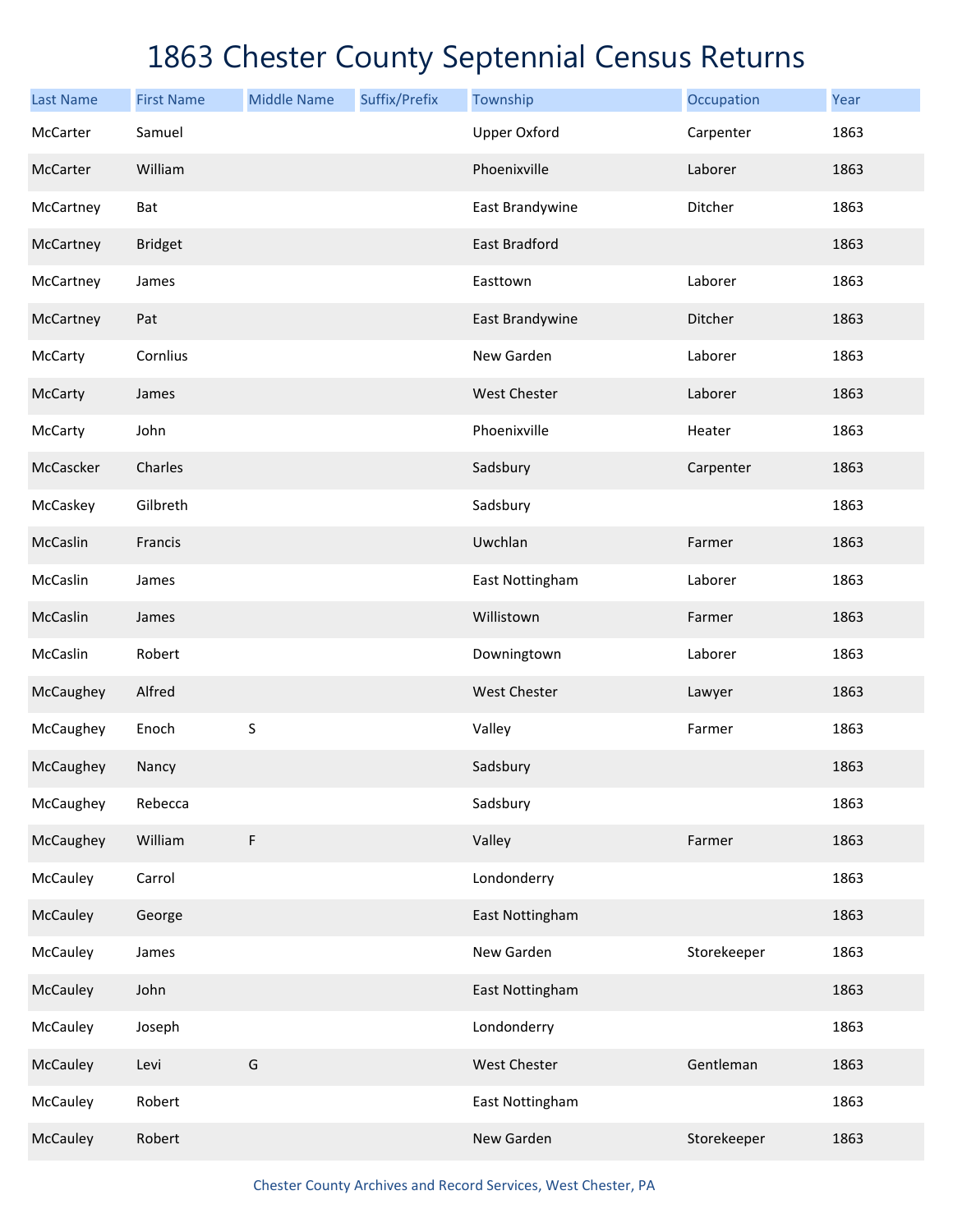| <b>Last Name</b> | <b>First Name</b> | <b>Middle Name</b> | Suffix/Prefix | Township            | Occupation           | Year |
|------------------|-------------------|--------------------|---------------|---------------------|----------------------|------|
| McCauly          | James             |                    |               | Phoenixville        | <b>Blast Furnace</b> | 1863 |
| McCay            | William           |                    |               | Phoenixville        | Soldier              | 1863 |
| McClain          | James             |                    |               | Highland            | Laborer              | 1863 |
| McClane          | Rebecca           |                    |               | West Chester        | Housekeeper          | 1863 |
| McClane          | William           |                    |               | Phoenixville        | Laborer              | 1863 |
| McClann          | John              |                    |               | Phoenixville        | Roller               | 1863 |
| McClaskey        | Daniel            |                    |               | West Goshen         | Laborer              | 1863 |
| McClaskey        | Dennis            |                    |               | Phoenixville        | Puddler              | 1863 |
| McClauglin       | Bernard           |                    |               | West Marlborough    | Limeburner           | 1863 |
| McClauglin       | Michael           |                    |               | West Marlborough    | Limeburner           | 1863 |
| McClea           | James             | Lewis              |               | Londonderry         |                      | 1863 |
| McClea           | John              |                    |               | Londonderry         |                      | 1863 |
| McClea           | William           |                    |               | Londonderry         |                      | 1863 |
| McClean          | Robert            |                    |               | Tredyffrin          |                      | 1863 |
| McCleary         | William           |                    |               | Franklin            | Laborer              | 1863 |
| <b>McClees</b>   | David             |                    |               | Warwick             |                      | 1863 |
| McClees          | John              |                    | Sr.           | Honey Brook         | Farmer               | 1863 |
| <b>McClees</b>   | John              |                    | Jr.           | Honey Brook         | Farmer               | 1863 |
| McClees          | Jones             |                    |               | Warwick             |                      | 1863 |
| McClees          | Samuel            |                    |               | Honey Brook         | Dentist              | 1863 |
| McClegham        | William           |                    |               | Schuylkill          | Laborer              | 1863 |
| McClellan        | Alexander         |                    |               | <b>Upper Oxford</b> | Laborer              | 1863 |
| McClellan        | E                 | Pearce             |               | Londonderry         |                      | 1863 |
| McClellan        | Jefferson         |                    |               | Highland            | Farmer               | 1863 |
| McClellan        | John              | ${\sf R}$          |               | Penn                | Farmer               | 1863 |
| McClellan        | Joseph            |                    |               | West Chester        | Innkeeper            | 1863 |
| McClellan        | Samuel            | $\mathsf J$        |               | <b>Upper Oxford</b> | Farmer               | 1863 |
| McClellan        | Thomas            |                    |               | Londonderry         |                      | 1863 |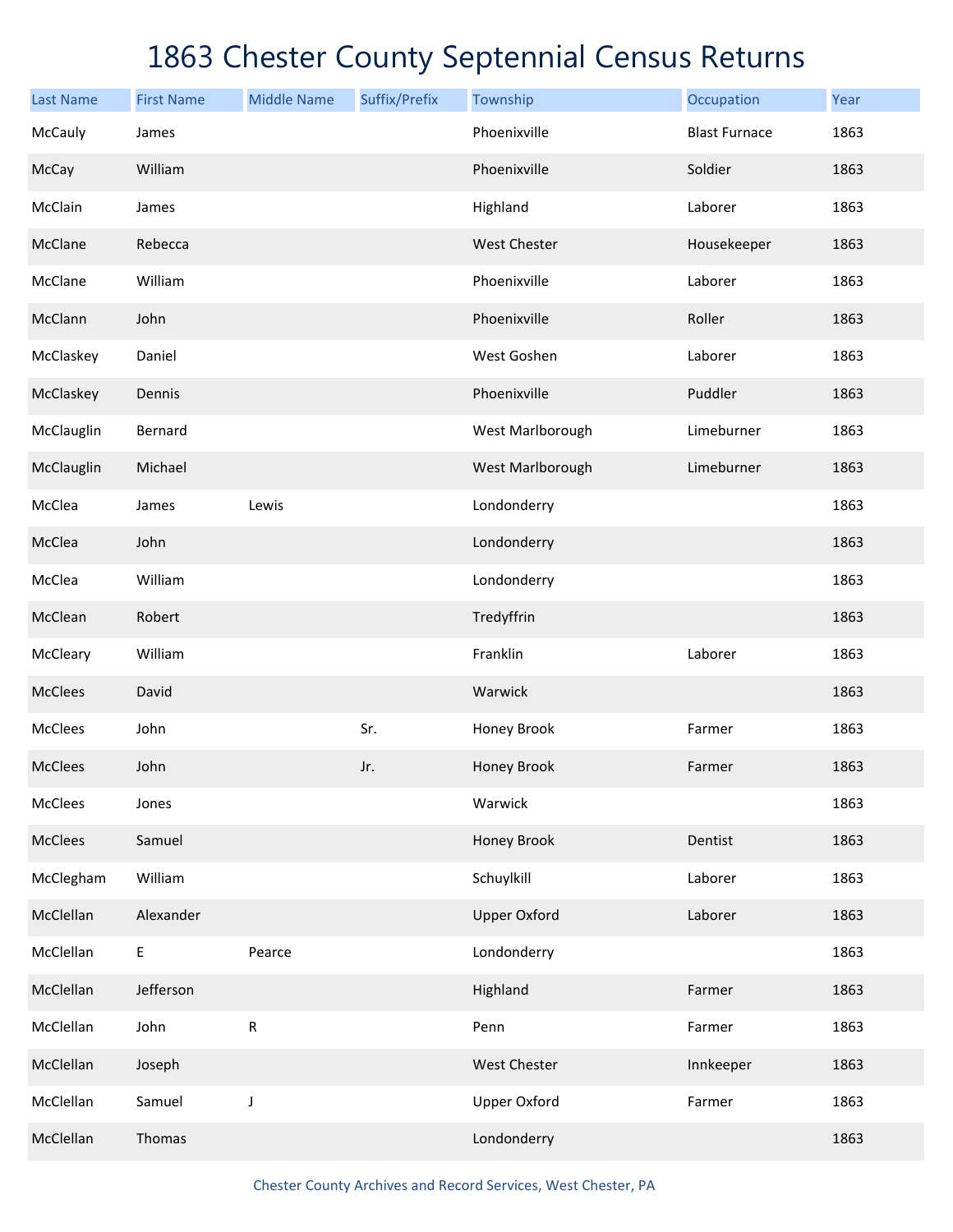| <b>Last Name</b> | <b>First Name</b> | <b>Middle Name</b> | Suffix/Prefix | Township                | Occupation           | Year |
|------------------|-------------------|--------------------|---------------|-------------------------|----------------------|------|
| McClellan        | Thomas            |                    |               | West Fallowfield        |                      | 1863 |
| McClellen        | Mariah            |                    |               | Sadsbury                |                      | 1863 |
| McClellen        | Robert            | L                  |               | West Fallowfield        |                      | 1863 |
| McClellen        | Samuel            | D                  |               | Sadsbury                |                      | 1863 |
| McCleller        | James             | Τ                  |               | Sadsbury                |                      | 1863 |
| McClenaghan      | James             |                    |               | Lower Oxford            | Laborer              | 1863 |
| McClenahan       | Samuel            |                    |               | Penn                    | Farmer               | 1863 |
| McClenan         | George            |                    |               | Willistown              | Blacksmith           | 1863 |
| McClenathan      | William           |                    |               | New London              | Laborer              | 1863 |
| McClentic        | Thomas            |                    |               | Schuylkill              | Laborer              | 1863 |
| McClery          | George            |                    |               | Elk                     | Farmer               | 1863 |
| McClery          | John              | Τ                  |               | Elk                     | Farmer               | 1863 |
| McClerz          | Joseph            |                    |               | West Nottingham         | Farmer               | 1863 |
| McCles           | Levi              |                    |               | <b>West Chester</b>     | Teacher              | 1863 |
| McClimans        | E                 |                    |               | West Fallowfield        |                      | 1863 |
| <b>McClimans</b> | W                 |                    |               | <b>West Fallowfield</b> |                      | 1863 |
| McClintock       | Alexander         |                    | Jr.           | East Bradford           |                      | 1863 |
| McClintock       | Alexander         |                    |               | <b>East Bradford</b>    |                      | 1863 |
| McClintock       | Robert            |                    |               | West Whiteland          | Blacksmith           | 1863 |
| McClord          | Thomas            | $\top$             |               | Phoenixville            | Laborer              | 1863 |
| McCloskey        | Andrew            |                    |               | East Whiteland          | Laborer              | 1863 |
| McCloskey        | John              |                    |               | Phoenixville            | Laborer              | 1863 |
| McCloskey        | Patrick           |                    |               | Phoenixville            | <b>Blast Furnace</b> | 1863 |
| McCloskey        | Robert            |                    |               | Phoenixville            | Teacher              | 1863 |
| McClough         | D                 |                    |               | Oxford                  | Tailor               | 1863 |
| McCluen          | James             |                    |               | Charlestown             |                      | 1863 |
| McClune          | Mary              |                    |               | Wallace                 | Farmer               | 1863 |
| McClune          | Thomas            | $\mathsf S$        |               | Wallace                 | Farmer               | 1863 |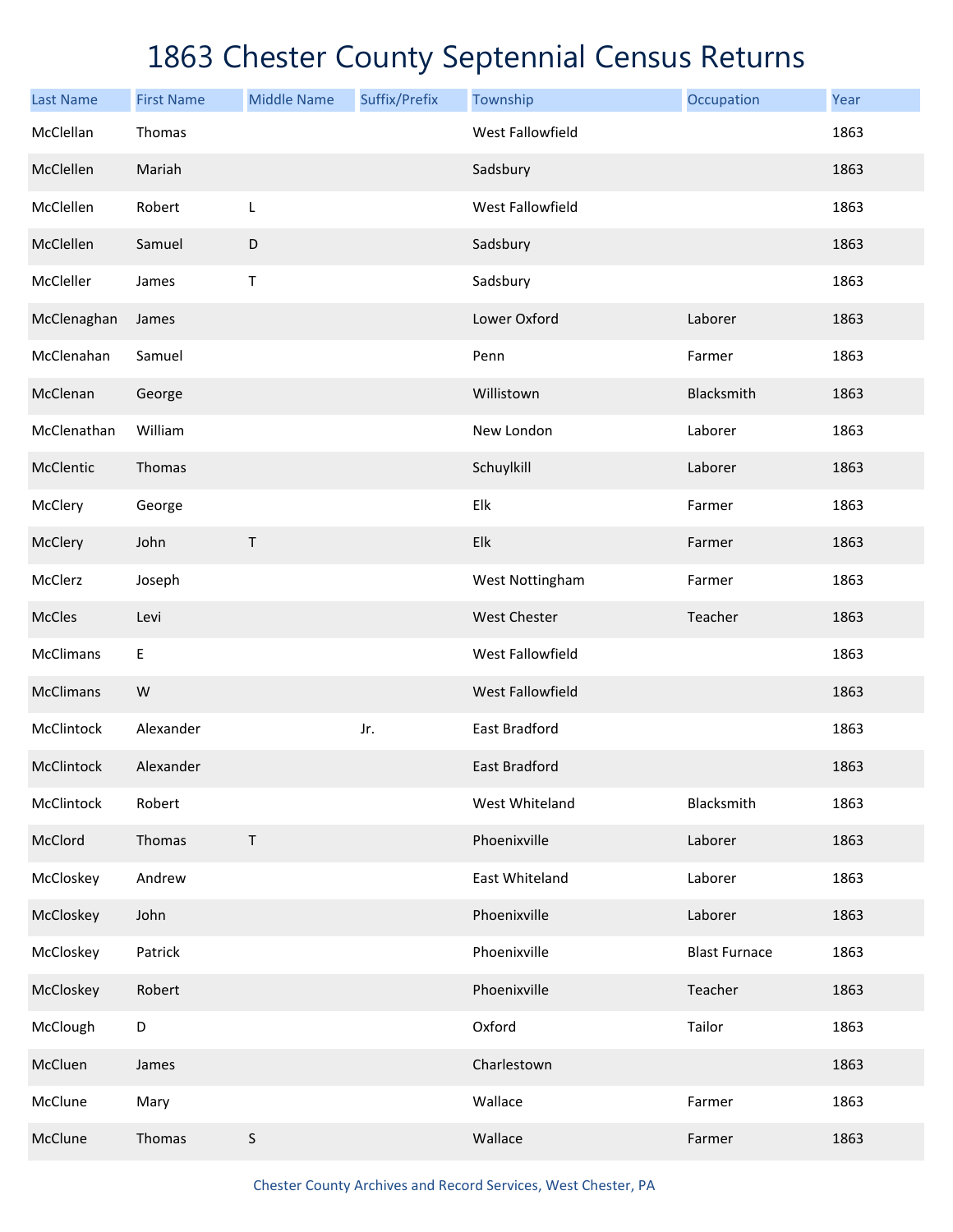| <b>Last Name</b> | <b>First Name</b> | <b>Middle Name</b> | Suffix/Prefix | Township                | Occupation     | Year |
|------------------|-------------------|--------------------|---------------|-------------------------|----------------|------|
| McClure          | Baxter            | B                  |               | West Brandywine         | Farmer         | 1863 |
| McClure          | Benjamin          |                    |               | East Brandywine         | Farmer         | 1863 |
| McClure          | Daniel            |                    |               | <b>West Pikeland</b>    | Farmer         | 1863 |
| McClure          | Hannah            |                    |               | <b>Upper Uwchlan</b>    | Lady           | 1863 |
| McClure          | Isaac             |                    |               | East Brandywine         | Gentleman      | 1863 |
| McClure          | J                 | Grier              |               | West Brandywine         | Merchant       | 1863 |
| McClure          | J                 | ${\sf R}$          |               | Honey Brook             | Farmer         | 1863 |
| McClure          | James             |                    |               | East Brandywine         | Farmer         | 1863 |
| McClure          | James             |                    |               | Wallace                 | Farmer         | 1863 |
| McClure          | James             |                    |               | <b>West Nantmeal</b>    | Professor      | 1863 |
| McClure          | John              |                    |               | East Brandywine         | Farmer         | 1863 |
| McClure          | John              |                    |               | East Brandywine         | Gentleman      | 1863 |
| McClure          | John              |                    |               | <b>East Nantmeal</b>    |                | 1863 |
| McClure          | Joseph            |                    | Mrs           | <b>East Nantmeal</b>    |                | 1863 |
| McClure          | Joseph            |                    |               | Tredyffrin              |                | 1863 |
| McClure          | Joseph            | ${\sf M}$          |               | <b>Upper Uwchlan</b>    | Farmer         | 1863 |
| McClure          | Margaret          |                    |               | <b>Upper Uwchlan</b>    | Lady           | 1863 |
| McClure          | Mary              |                    |               | <b>East Fallowfield</b> | Laborer        | 1863 |
| McClure          | Robert            |                    |               | Charlestown             |                | 1863 |
| McClure          | Robert            |                    |               | <b>West Pikeland</b>    | Farmer         | 1863 |
| McClure          | Samueel           |                    |               | East Brandywine         | Farmer         | 1863 |
| McClure          | William           |                    |               | Birmingham              | Laborer        | 1863 |
| McClure          | William           |                    |               | Easttown                | Hucksler       | 1863 |
| McClure          | William           |                    |               | Easttown                | <b>Butcher</b> | 1863 |
| McClure          | William           | W                  |               | West Brandywine         | Post Master    | 1863 |
| McClurg          | Archibald         |                    |               | West Nottingham         | Farmer         | 1863 |
| McClurg          | James             | Н                  |               | West Nottingham         | Farmer         | 1863 |
| McClurg          | John              |                    |               | Lower Oxford            | Machinist      | 1863 |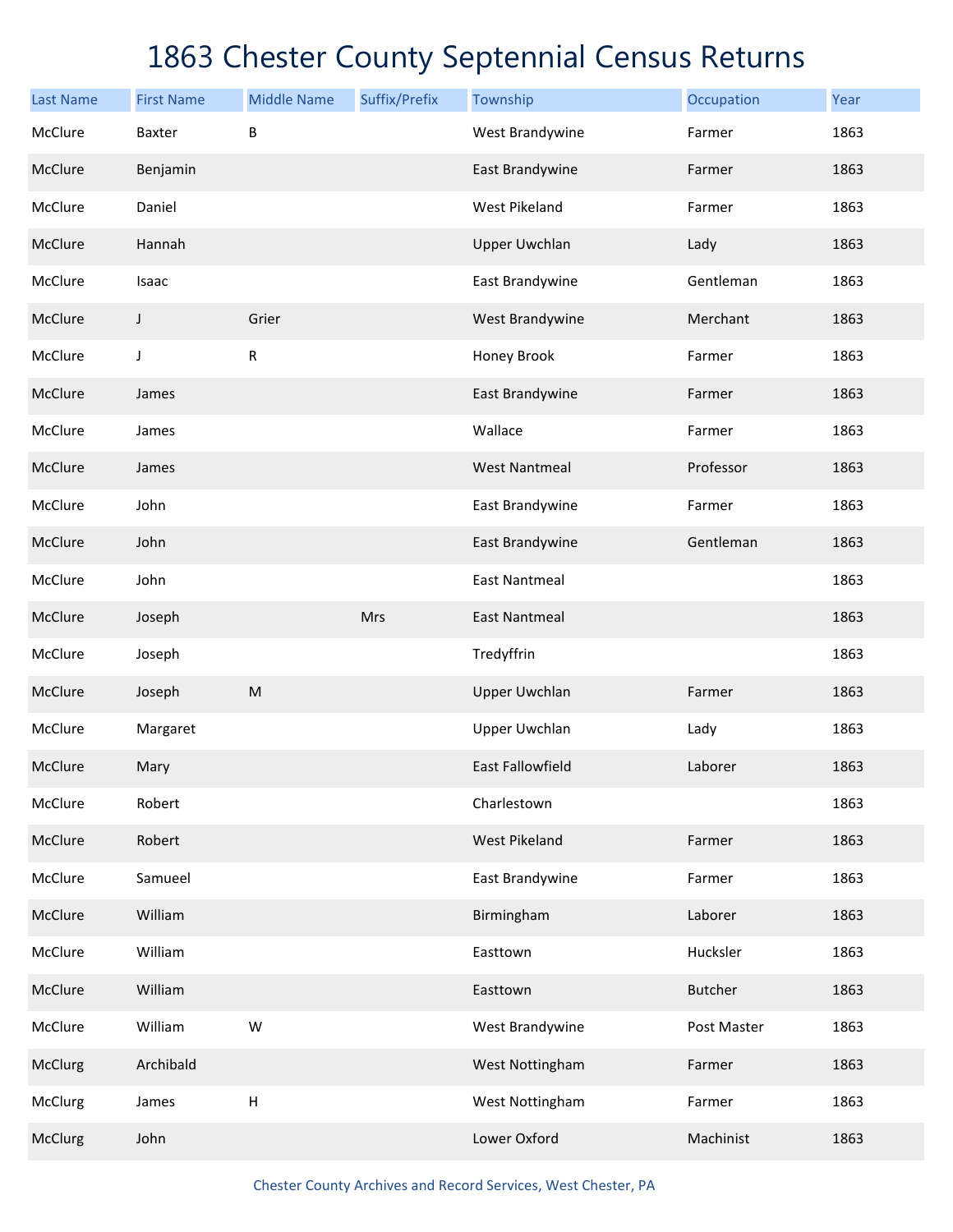| <b>Last Name</b> | <b>First Name</b> | <b>Middle Name</b>        | Suffix/Prefix | Township             | Occupation | Year |
|------------------|-------------------|---------------------------|---------------|----------------------|------------|------|
| McClurg          | John              | А                         |               | Lower Oxford         | Laborer    | 1863 |
| McClurg          | William           |                           |               | West Nottingham      | Farmer     | 1863 |
| McClusky         | John              |                           |               | Honey Brook          | Laborer    | 1863 |
| McCog            | James             |                           |               | <b>West Nantmeal</b> | Blacksmith | 1863 |
| McCollin         | James             | G                         |               | East Whiteland       | Farmer     | 1863 |
| McCollough       | Francis           |                           |               | Valley               | Laborer    | 1863 |
| McCollough       | James             |                           |               | West Goshen          | Farmer     | 1863 |
| McCommon         | Ross              | $\boldsymbol{\mathsf{A}}$ |               | <b>Upper Oxford</b>  | Farmer     | 1863 |
| McConagey        | Enoch             |                           |               | Sadsbury             |            | 1863 |
| McConaghy        | Elvirer           |                           |               | Downingtown          | Lady       | 1863 |
| McConaghy        | John              |                           |               | Charlestown          |            | 1863 |
| McConahey        | Daniel            |                           |               | Newlin               | Laborer    | 1863 |
| McConahey        | Thomas            |                           |               | Valley               | Spinner    | 1863 |
| McConell         | James             |                           |               | East Brandywine      | Gentleman  | 1863 |
| McCongle         | James             | B                         |               | Sadsbury             | Laborer    | 1863 |
| McConkey         | David             |                           |               | <b>East Bradford</b> |            | 1863 |
| McConnell        | Andrew            |                           |               | West Chester         | Painter    | 1863 |
| McConnell        | Henry             |                           |               | Honey Brook          | Gentleman  | 1863 |
| McConnell        | Jacob             |                           |               | Honey Brook          | Farmer     | 1863 |
| McConnell        | Jacob             | $\mathsf C$               |               | Honey Brook          | Farmer     | 1863 |
| McConnell        | James             |                           |               | <b>Upper Oxford</b>  | Farmer     | 1863 |
| McConnell        | John              |                           |               | Honey Brook          | Merchant   | 1863 |
| McConnell        | John              |                           |               | Willistown           | Farmer     | 1863 |
| McConnell        | Rebecca           |                           |               | Honey Brook          |            | 1863 |
| McConnell        | Samuel            |                           |               | Highland             | Farmer     | 1863 |
| McConnell        | Samuel            |                           |               | Honey Brook          | Farmer     | 1863 |
| McConnell        | ${\sf W}$         | W                         |               | Honey Brook          | Gentleman  | 1863 |
| McConnell        | William           |                           |               | Honey Brook          | Farmer     | 1863 |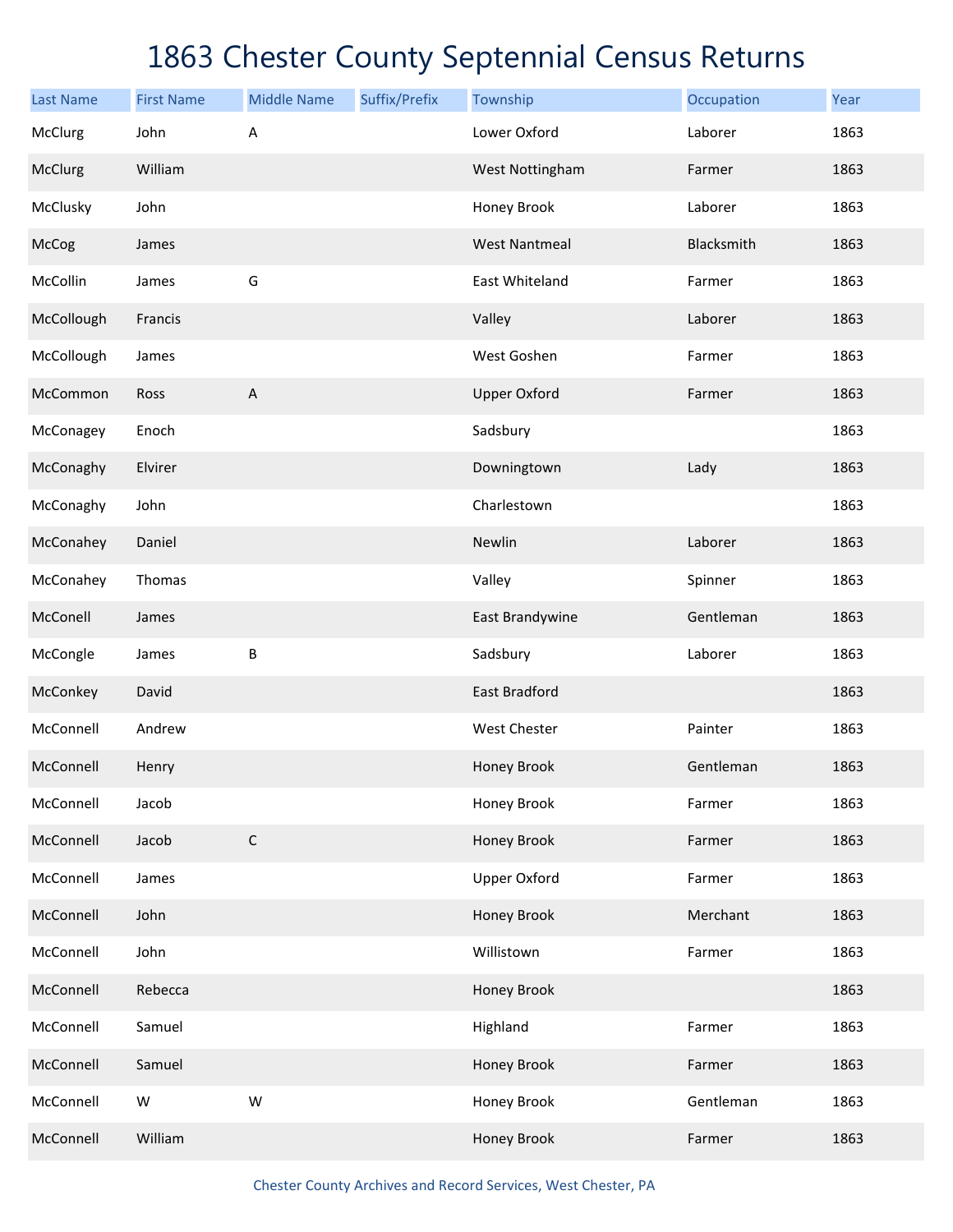| <b>Last Name</b> | <b>First Name</b> | <b>Middle Name</b>        | Suffix/Prefix | Township                | Occupation     | Year |
|------------------|-------------------|---------------------------|---------------|-------------------------|----------------|------|
| McConnell        | William           |                           |               | <b>Upper Oxford</b>     | Farmer         | 1863 |
| McConnell        | William           |                           |               | Valley                  | Laborer        | 1863 |
| McConnell        | William           |                           |               | <b>West Chester</b>     | Painter        | 1863 |
| McConnil         | Davis             |                           |               | Sadsbury                | Carpenter      | 1863 |
| McCool           | Michael           |                           |               | <b>West Bradford</b>    | Laborer        | 1863 |
| McCorckle        | Charles           |                           |               | Willistown              | Laborer        | 1863 |
| McCord           | Augustus          |                           |               | Phoenixville            | Laborer        | 1863 |
| McCord           | John              | P                         |               | <b>West Nantmeal</b>    | Farmer         | 1863 |
| McCord           | Joseph            | Т                         |               | Phoenixville            | Inspector      | 1863 |
| McCord           | Pierson           |                           |               | <b>West Nantmeal</b>    | Plasterer      | 1863 |
| McCord           | Smith             | $\overline{A}$            |               | <b>West Nantmeal</b>    | Laborer        | 1863 |
| McCorkle         | Alexander         |                           |               | East Caln               | Laborer        | 1863 |
| McCorkle         | George            | $\boldsymbol{\mathsf{H}}$ |               | <b>East Fallowfield</b> | Laborer        | 1863 |
| McCorkle         | George            | W                         |               | <b>East Fallowfield</b> | Plasterer      | 1863 |
| McCorkle         | Hugh              |                           |               | Hopewell                | Farmer         | 1863 |
| McCorkle         | John              |                           |               | <b>East Fallowfield</b> | Farmer         | 1863 |
| McCorkle         | Robert            |                           |               | Valley                  | Heater         | 1863 |
| McCorkle         | Thomas            |                           |               | Uwchlan                 | Farmer         | 1863 |
| McCorkle         | William           |                           |               | East Fallowfield        | Farmer         | 1863 |
| McCorkles        | William           |                           |               | East Nottingham         |                | 1863 |
| McCormic         | Henry             |                           |               | Sadsbury                | Farmer         | 1863 |
| McCormick        | Alexander         |                           |               | Oxford                  | Artist         | 1863 |
| McCormick        | Daniel            |                           |               | West Chester            | Laborer        | 1863 |
| McCormick        | Jesse             |                           |               | Oxford                  | Harnessmaker   | 1863 |
| McCormick        | John              |                           |               | Valley                  | <b>Butcher</b> | 1863 |
| McCormick        | John              | $\boldsymbol{\mathsf{A}}$ |               | West Chester            | Laborer        | 1863 |
| McCormick        | Lewis             |                           |               | Willistown              | Laborer        | 1863 |
| McCormick        | Michael           |                           |               | London Grove            | Laborer        | 1863 |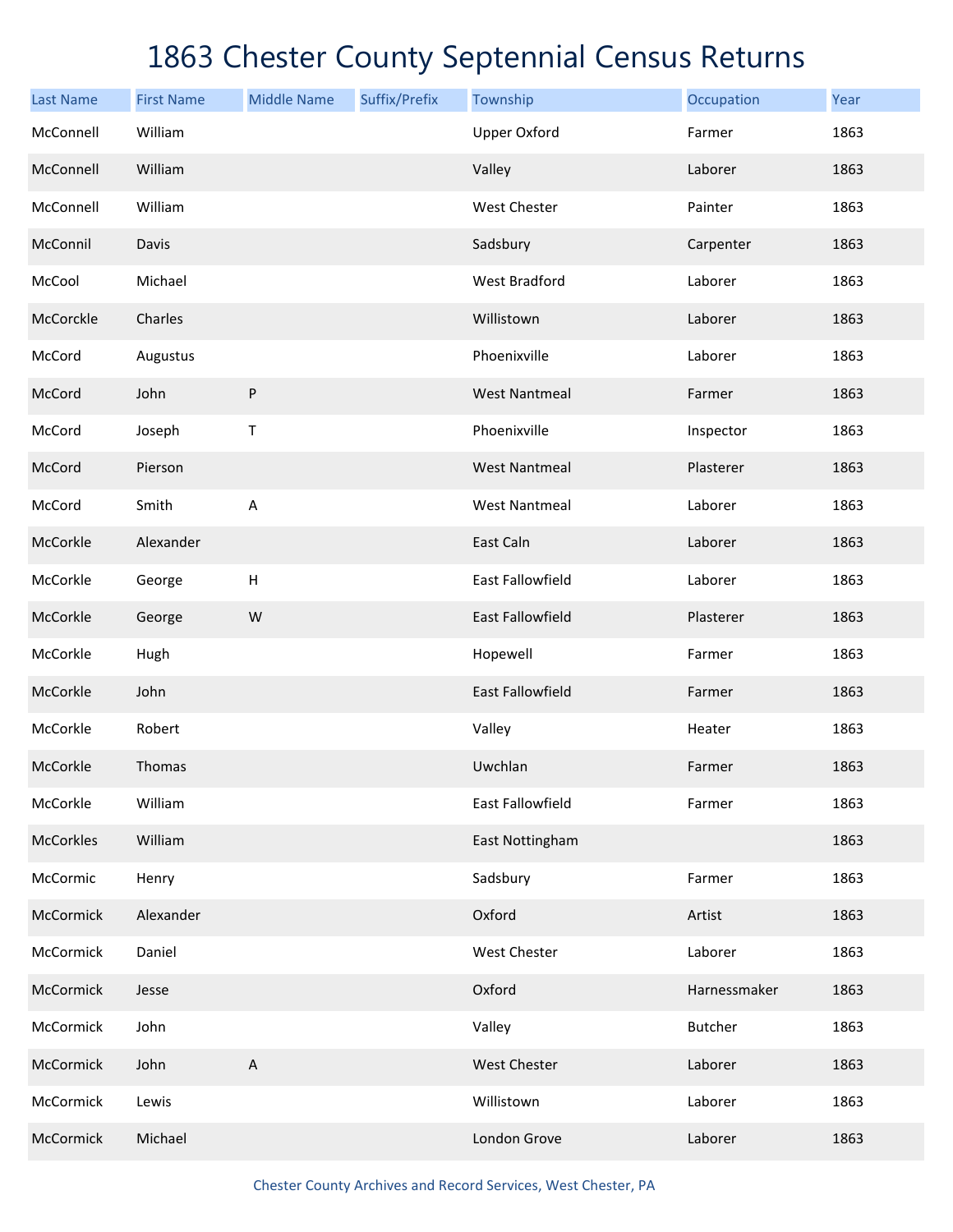| <b>Last Name</b> | <b>First Name</b> | <b>Middle Name</b> | Suffix/Prefix | Township             | Occupation     | Year |
|------------------|-------------------|--------------------|---------------|----------------------|----------------|------|
| McCormick        | Robert            |                    |               | Willistown           | Innkeeper      | 1863 |
| McCormick        | William           |                    |               | West Goshen          | Farmer         | 1863 |
| McCouch          | Patrick           |                    |               | East Whiteland       | Farmer         | 1863 |
| McCouch          | William           |                    |               | Thornbury            |                | 1863 |
| McCoulough       | James             |                    |               | Pennsbury            | Blacksmith     | 1863 |
| McCowan          | James             |                    |               | West Caln            | Farmer         | 1863 |
| McCowan          | Thomas            |                    |               | East Bradford        |                | 1863 |
| McCowan          | Thomas            |                    |               | West Chester         | Edge toolmaker | 1863 |
| McCowen          | James             |                    |               | Kennett              |                | 1863 |
| McCoy            | Charles           |                    |               | Easttown             | Miller         | 1863 |
| McCoy            | Emmor             |                    |               | West Caln            | Laborer        | 1863 |
| McCoy            | John              |                    |               | East Bradford        |                | 1863 |
| McCoy            | Patrick           |                    |               | Valley               | Laborer        | 1863 |
| McCray           | David             | $\mathsf D$        |               | West Nottingham      | Farmer         | 1863 |
| McCrea           | Joseph            |                    |               | Elk                  | Shoemaker      | 1863 |
| McCreary         | Andrew            |                    |               | West Brandywine      | Laborer        | 1863 |
| McCrery          | Airam             |                    |               | West Nottingham      | Miller         | 1863 |
| McCrery          | George            |                    |               | Elk                  | Farmer         | 1863 |
| McCue            | James             |                    |               | East Bradford        |                | 1863 |
| McCue            | James             |                    |               | West Goshen          | Laborer        | 1863 |
| McCue            | Patrick           |                    |               | Phoenixville         | Laborer        | 1863 |
| McCuley          | Phillip           |                    |               | Warwick              |                | 1863 |
| McCullah         | Joseph            |                    |               | <b>West Bradford</b> | Laborer        | 1863 |
| McCullogh        | Simon             |                    |               | Phoenixville         | Laborer        | 1863 |
| McCullon         | James             |                    |               | Phoenixville         | Puddler        | 1863 |
| McCullough       | Addison           |                    |               | East Bradford        |                | 1863 |
| McCullough       | Charles           |                    |               | Downingtown          | Quarryman      | 1863 |
| McCullough       | Charles           |                    |               | Phoenixville         | Puddler        | 1863 |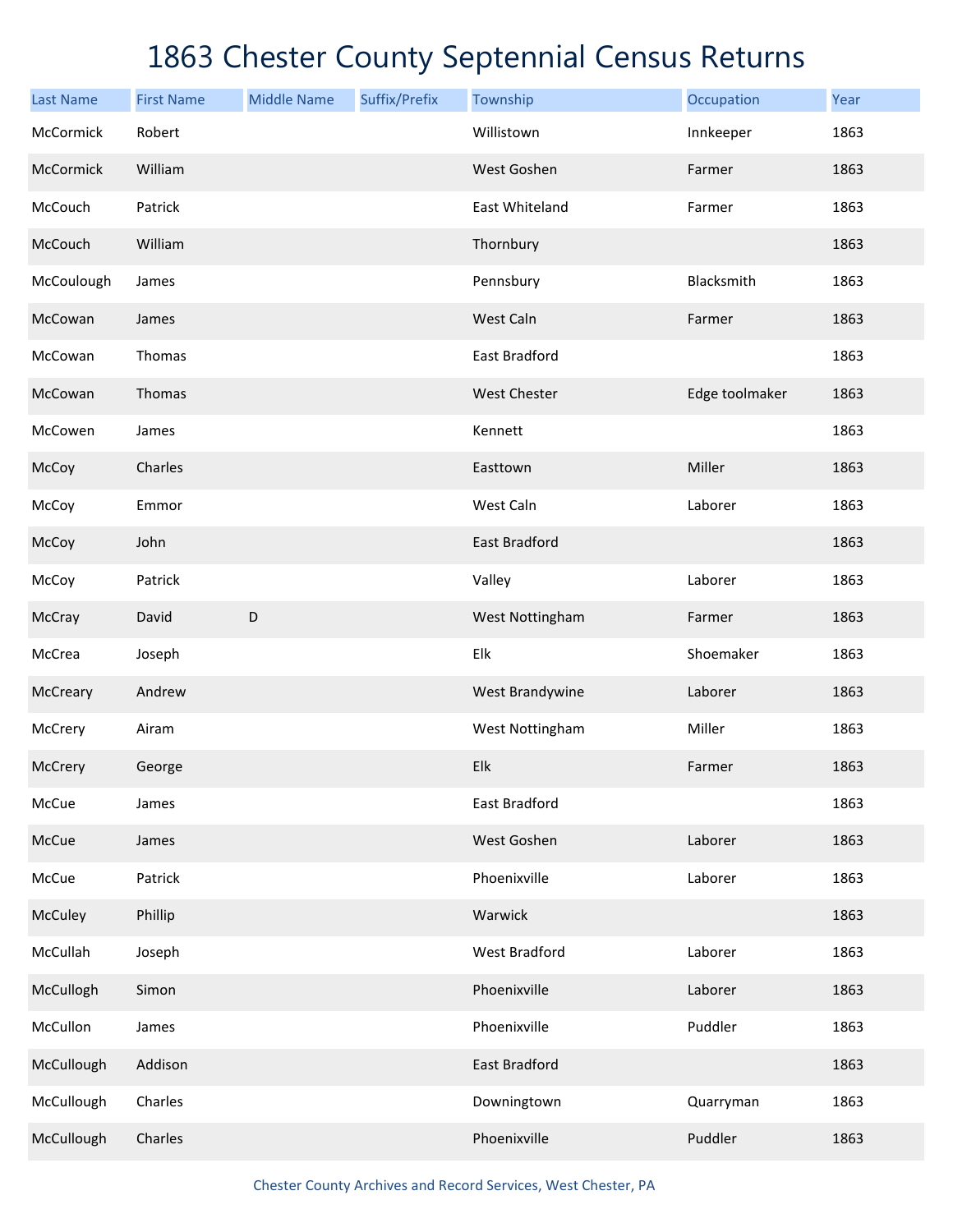| <b>Last Name</b>  | <b>First Name</b> | <b>Middle Name</b> | Suffix/Prefix | Township                | Occupation  | Year |
|-------------------|-------------------|--------------------|---------------|-------------------------|-------------|------|
| McCullough        | Edward            |                    |               | Sadsbury                |             | 1863 |
| McCullough        | Henry             |                    |               | <b>East Bradford</b>    |             | 1863 |
| McCullough        | James             |                    |               | East Goshen             | Farmer      | 1863 |
| McCullough        | James             |                    |               | <b>West Chester</b>     | Laborer     | 1863 |
| McCullough        | John              |                    |               | Phoenixville            | Puddler     | 1863 |
| McCullough        | John              | $\sf S$            |               | Lower Oxford            | Farmer      | 1863 |
| McCullough        | Pat               |                    |               | Phoenixville            | Puddler     | 1863 |
| McCullough        | Peter             |                    |               | Phoenixville            | Laborer     | 1863 |
| McCullough        | Simon             |                    |               | Phoenixville            | Tailor      | 1863 |
| McCullough        | William           |                    |               | Lower Oxford            | Laborer     | 1863 |
| McCullough        | William           |                    |               | West Chester            | Clerk       | 1863 |
| <b>McCullougs</b> | Henry             |                    |               | <b>West Chester</b>     | Laborer     | 1863 |
| McCummins         | Amos              |                    |               | West Nottingham         | Farmer      | 1863 |
| <b>McCummins</b>  | Levi              |                    |               | West Nottingham         | Farmer      | 1863 |
| McCurdy           | John              | W                  |               | Charlestown             |             | 1863 |
| McCurdy           | Joseph            |                    |               | Wallace                 | Shoemaker   | 1863 |
| McDamon           | Edward            |                    |               | Phoenixville            | Puddler     | 1863 |
| McDanel           | Archibald         | S S                |               | <b>East Fallowfield</b> | Laborer     | 1863 |
| McDaniel          | Thomas            |                    |               | Elk                     | Farmer      | 1863 |
| McDannel          | Levi              |                    |               | Lower Oxford            | Farmer      | 1863 |
| McDavit           | George            | S                  |               | East Whiteland          | Laborer     | 1863 |
| McDennott         | Pat               |                    |               | Phoenixville            | Roller      | 1863 |
| McDermand         | James             |                    |               | <b>Upper Uwchlan</b>    | Farmer      | 1863 |
| McDermond         | William           | $\sf B$            |               | <b>West Chester</b>     | Storekeeper | 1863 |
| McDermot          | <b>Barnard</b>    |                    |               | West Chester            | Laborer     | 1863 |
| McDermot          | Peter             |                    |               | <b>West Chester</b>     | Shoemaker   | 1863 |
| McDermott         | Charles           |                    |               | Phoenixville            | Puddler     | 1863 |
| McDermott         | Charles           |                    |               | Phoenixville            | Puddler     | 1863 |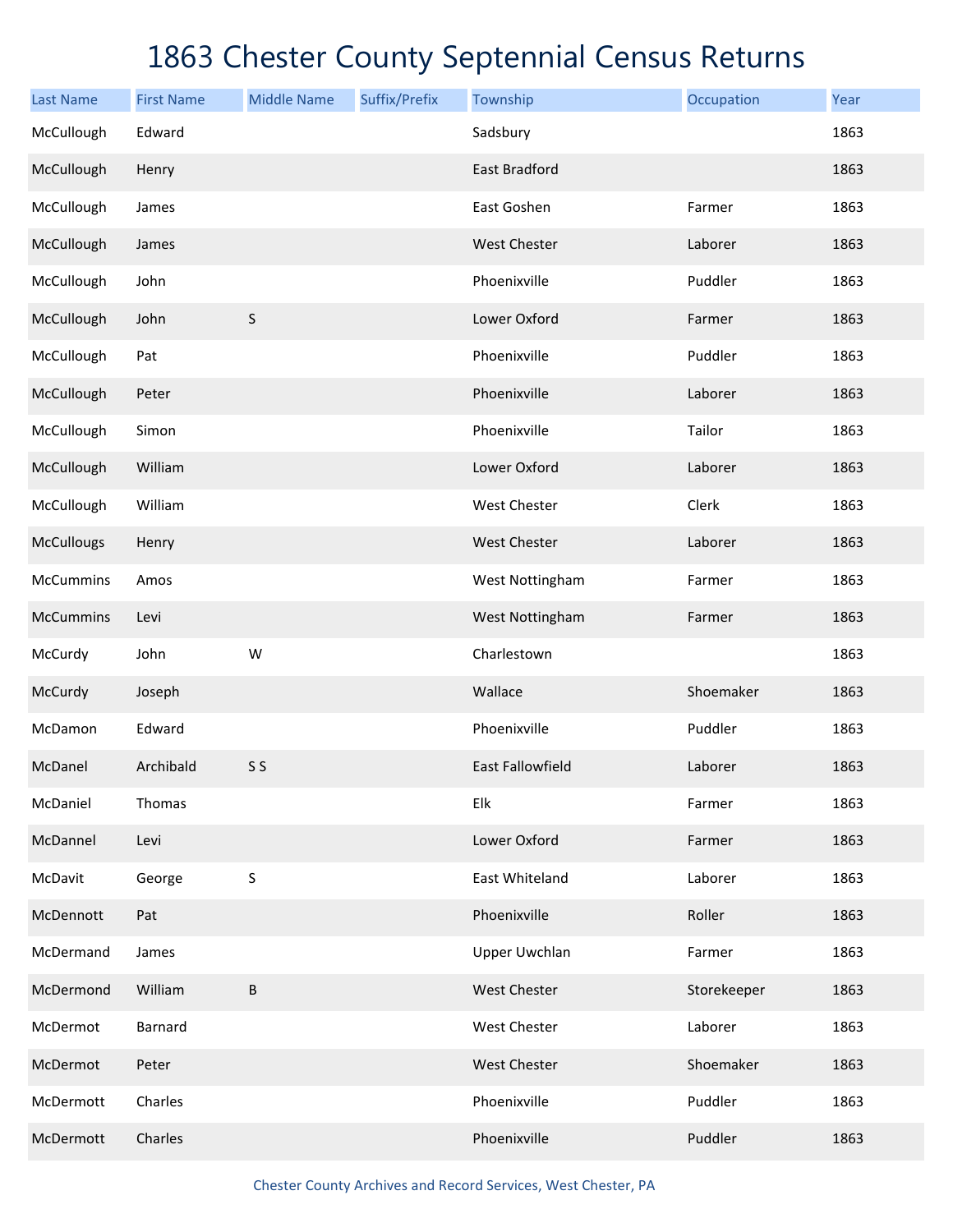| <b>Last Name</b> | <b>First Name</b> | <b>Middle Name</b> | Suffix/Prefix | Township             | Occupation  | Year |
|------------------|-------------------|--------------------|---------------|----------------------|-------------|------|
| McDermott        | Frank             |                    |               | Phoenixville         | Puddler     | 1863 |
| McDermott        | James             |                    |               | Phoenixville         | Puddler     | 1863 |
| McDermott        | Michael           |                    |               | Phoenixville         | Puddler     | 1863 |
| McDermott        | Owen              |                    |               | Phoenixville         | Puddler     | 1863 |
| McDermott        | Peter             |                    |               | Phoenixville         | Laborer     | 1863 |
| McDermund        | James             |                    |               | <b>East Coventry</b> | Shoemaker   | 1863 |
| McDevitt         | Frank             |                    |               | Phoenixville         | Laborer     | 1863 |
| McDevitt         | George            |                    |               | Tredyffrin           |             | 1863 |
| McDevitt         | Pat               |                    |               | Phoenixville         | Puddler     | 1863 |
| McDonald         | B                 | Franklin           |               | East Nottingham      |             | 1863 |
| McDonald         | Charles           | К                  |               | East Nottingham      |             | 1863 |
| McDonald         | Edward            |                    |               | Phoenixville         | Clerk       | 1863 |
| McDonald         | Francis           |                    |               | East Nottingham      |             | 1863 |
| McDonald         | James             |                    |               | Phoenixville         | Laborer     | 1863 |
| McDonald         | John              |                    |               | West Chester         | Laborer     | 1863 |
| McDonald         | John              | $\mathsf C$        |               | East Nottingham      |             | 1863 |
| McDonald         | John              | $\mathsf C$        |               | East Nottingham      |             | 1863 |
| McDonald         | Jonathan          |                    |               | Penn                 | Mason       | 1863 |
| McDonald         | Michael           |                    |               | Phoenixville         | Heater      | 1863 |
| McDonald         | Richard           |                    |               | New London           | Farmer      | 1863 |
| McDonald         | Samuel            |                    |               | West Chester         | Wheelwright | 1863 |
| McDonald         | William           |                    |               | East Nottingham      | Gentleman   | 1863 |
| McDonall         | Miles             |                    |               | Phoenixville         | Laborer     | 1863 |
| McDonnald        | Harman            |                    |               | East Marlborough     | Miller      | 1863 |
| McDonough        | Edward            |                    |               | Phoenixville         | Laborer     | 1863 |
| McDowel          | George            |                    |               | Sadsbury             | Farmer      | 1863 |
| McDowel          | James             |                    |               | Penn                 | Farmer      | 1863 |
| McDowel          | William           |                    |               | Sadsbury             |             | 1863 |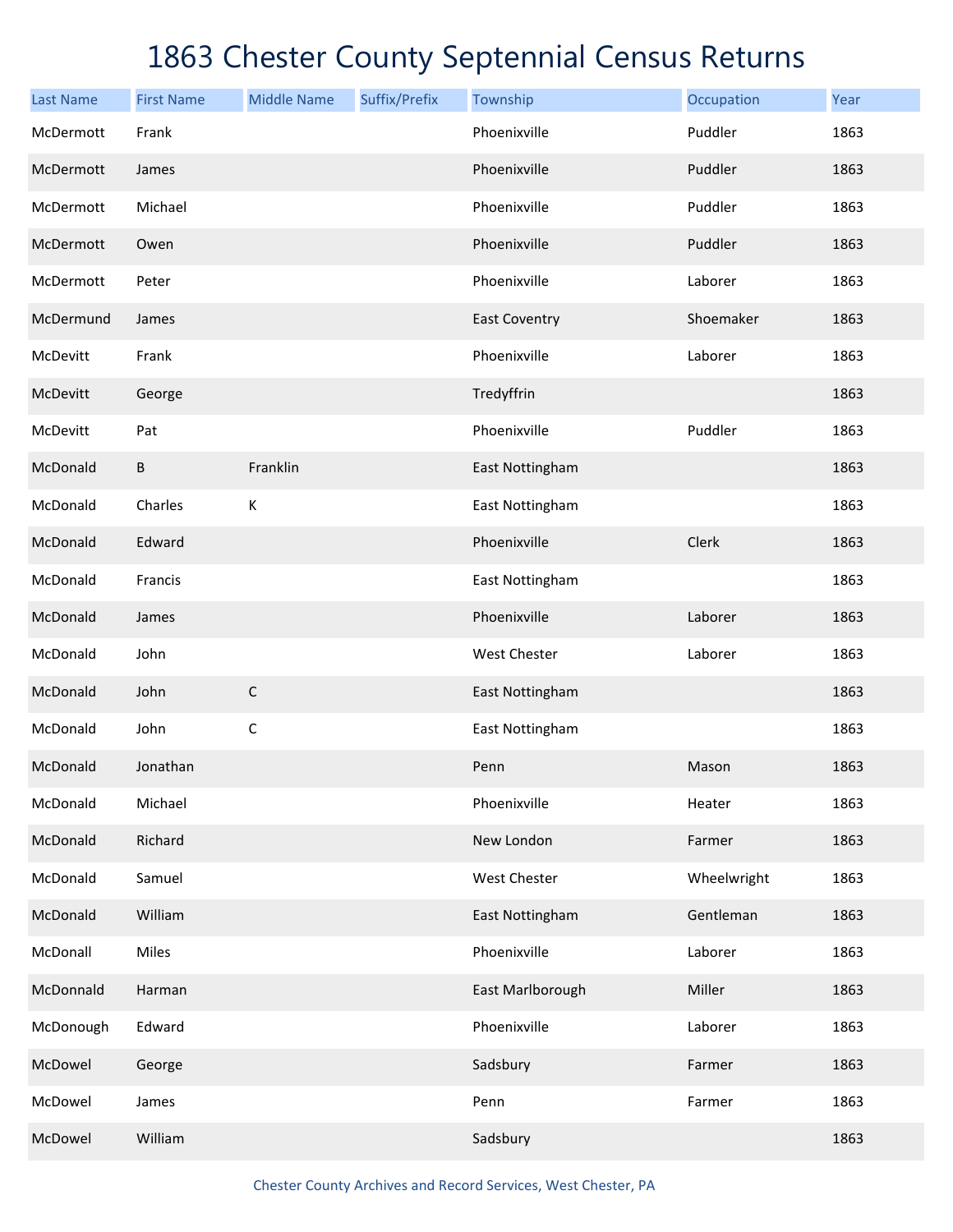| <b>Last Name</b> | <b>First Name</b>         | <b>Middle Name</b> | Suffix/Prefix | Township             | Occupation  | Year |
|------------------|---------------------------|--------------------|---------------|----------------------|-------------|------|
| McDowell         | A                         | Henderson          |               | Lower Oxford         | Farmer      | 1863 |
| McDowell         | George                    |                    |               | Tredyffrin           |             | 1863 |
| McDowell         | James                     |                    |               | New London           | Farmer      | 1863 |
| McDowell         | William                   |                    |               | New London           | Wheelwright | 1863 |
| McDowle          | Andrew                    | $\sf B$            |               | <b>Upper Oxford</b>  | Farmer      | 1863 |
| McDowle          | $\boldsymbol{\mathsf{H}}$ | Washington         |               | <b>Upper Oxford</b>  | Miller      | 1863 |
| McDowle          | James                     |                    |               | <b>Upper Oxford</b>  | Farmer      | 1863 |
| McDowle          | William                   |                    |               | <b>Upper Oxford</b>  | Conveyancer | 1863 |
| McDude           | James                     |                    |               | Phoenixville         | Laborer     | 1863 |
| McElhatten       | Edward                    |                    |               | Phoenixville         | Clerk       | 1863 |
| McElhatten       | James                     |                    |               | Phoenixville         | Laborer     | 1863 |
| McElhatten       | John                      |                    |               | Phoenixville         | Laborer     | 1863 |
| McElhatten       | John                      |                    |               | Phoenixville         | Puddler     | 1863 |
| McElhatten       | Patrick                   |                    |               | Phoenixville         | Roller      | 1863 |
| McElhatten       | Peter                     |                    |               | Phoenixville         | Laborer     | 1863 |
| McElheny         | James                     |                    |               | Honey Brook          | Farmer      | 1863 |
| McElheny         | John                      |                    |               | Honey Brook          | Laborer     | 1863 |
| McElheny         | William                   |                    |               | <b>Honey Brook</b>   | Laborer     | 1863 |
| McElhone         | Edward                    |                    |               | Phoenixville         | Laborer     | 1863 |
| McElree          | James                     |                    |               | <b>West Chester</b>  | Carpenter   | 1863 |
| McElroy          | John                      |                    |               | Phoenixville         | Laborer     | 1863 |
| McElroy          | Pat                       |                    |               | Phoenixville         | Heater      | 1863 |
| McElroy          | Thomas                    |                    |               | <b>West Nantmeal</b> | Blacksmith  | 1863 |
| McEshel          | Andrew                    |                    |               | East Caln            | Laborer     | 1863 |
| McEuen           | James                     |                    |               | <b>West Bradford</b> | Laborer     | 1863 |
| McEwen           | James                     |                    | Sr.           | Warwick              |             | 1863 |
| McEwen           | James                     |                    | Sr.           | Warwick              |             | 1863 |
| McEwen           | John                      |                    |               | Warwick              |             | 1863 |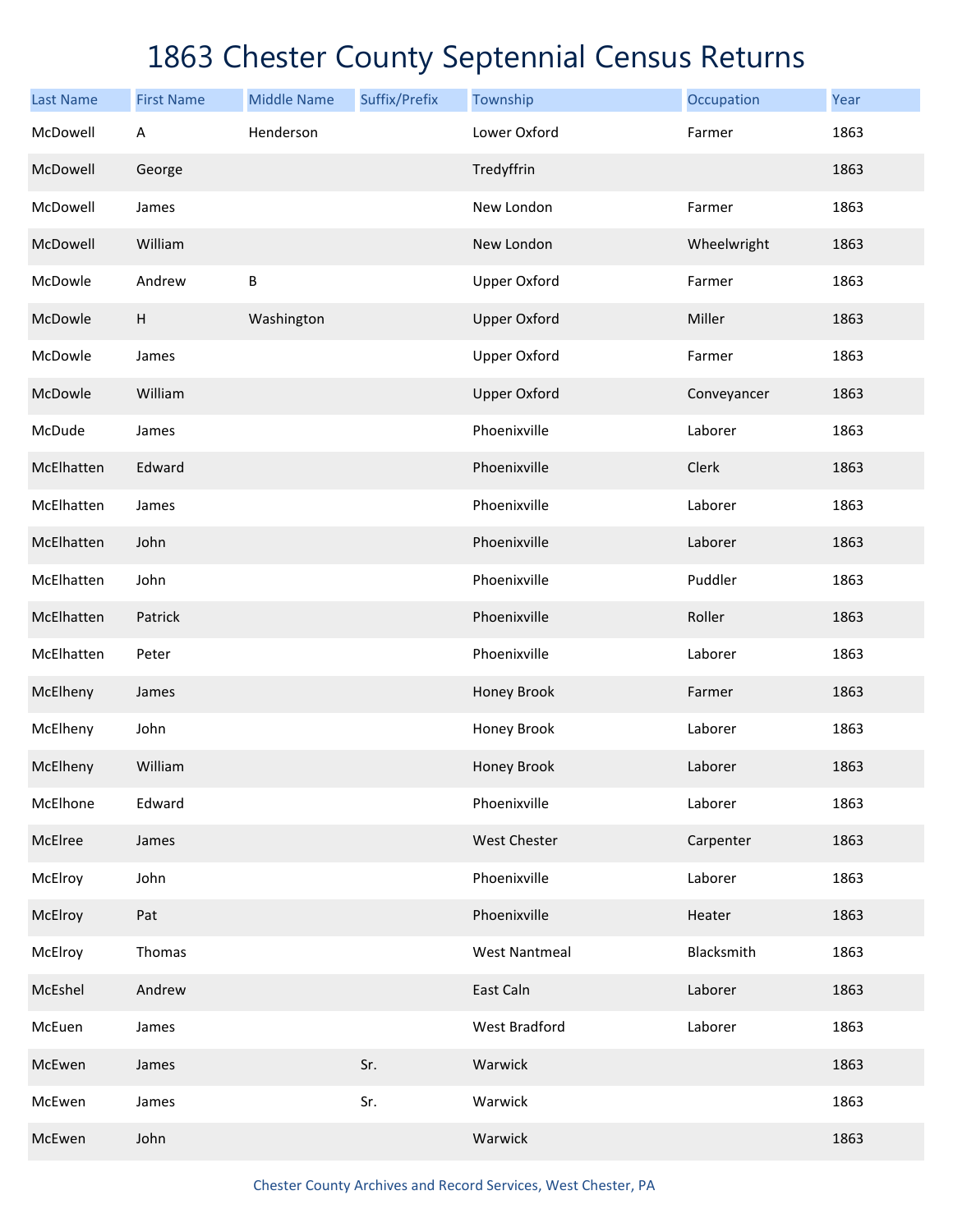| <b>Last Name</b> | <b>First Name</b> | <b>Middle Name</b> | Suffix/Prefix | Township             | Occupation  | Year |
|------------------|-------------------|--------------------|---------------|----------------------|-------------|------|
| McEwen           | Jonathan          |                    |               | Warwick              |             | 1863 |
| McEwen           | Jonathan          |                    |               | Warwick              |             | 1863 |
| McEwen           | Joseph            |                    |               | Warwick              |             | 1863 |
| McEwin           | James             |                    |               | <b>West Bradford</b> | Laborer     | 1863 |
| McFadden         | Abner             |                    |               | East Nottingham      | Farmer      | 1863 |
| McFadden         | Charles           |                    |               | Franklin             | Blacksmith  | 1863 |
| McFadden         | George            |                    |               | East Nottingham      | Laborer     | 1863 |
| McFadden         | George            |                    |               | Hopewell             | Farmer      | 1863 |
| McFadden         | Henry             |                    |               | Penn                 | Laborer     | 1863 |
| McFadden         | Israel            |                    |               | Penn                 | Farmer      | 1863 |
| McFadden         | Jacob             |                    |               | Penn                 | Laborer     | 1863 |
| McFadden         | James             |                    |               | Kennett              |             | 1863 |
| McFadden         | Mercer            |                    |               | Franklin             | Blacksmith  | 1863 |
| McFadden         | Mercer            |                    |               | Penn                 | Laborer     | 1863 |
| McFadden         | Michael           |                    |               | Phoenixville         | Stonecutter | 1863 |
| McFadden         | Samuel            |                    |               | Kennett              |             | 1863 |
| McFadden         | William           |                    |               | East Nottingham      | Laborer     | 1863 |
| McFaddien        | Hirem             |                    |               | Kennett              |             | 1863 |
| McFaddien        | James             |                    |               | Kennett              |             | 1863 |
| McFaddien        | John              |                    |               | Kennett              |             | 1863 |
| McFaddien        | Thomas            |                    |               | New London           | Laborer     | 1863 |
| McFaddin         | James             |                    |               | Elk                  | Carpenter   | 1863 |
| McFaddon         | Michael           |                    |               | Downingtown          | Innkeeper   | 1863 |
| McFadgen         | Benjamin          |                    |               | <b>Upper Oxford</b>  | Farmer      | 1863 |
| McFadgen         | James             |                    |               | Upper Oxford         | Farmer      | 1863 |
| McFadin          | Jesse             |                    |               | Elk                  | Farmer      | 1863 |
| McFadis          | Robert            |                    |               | West Marlborough     | Farmer      | 1863 |
| McFall           | Francis           |                    |               | West Chester         | Gentleman   | 1863 |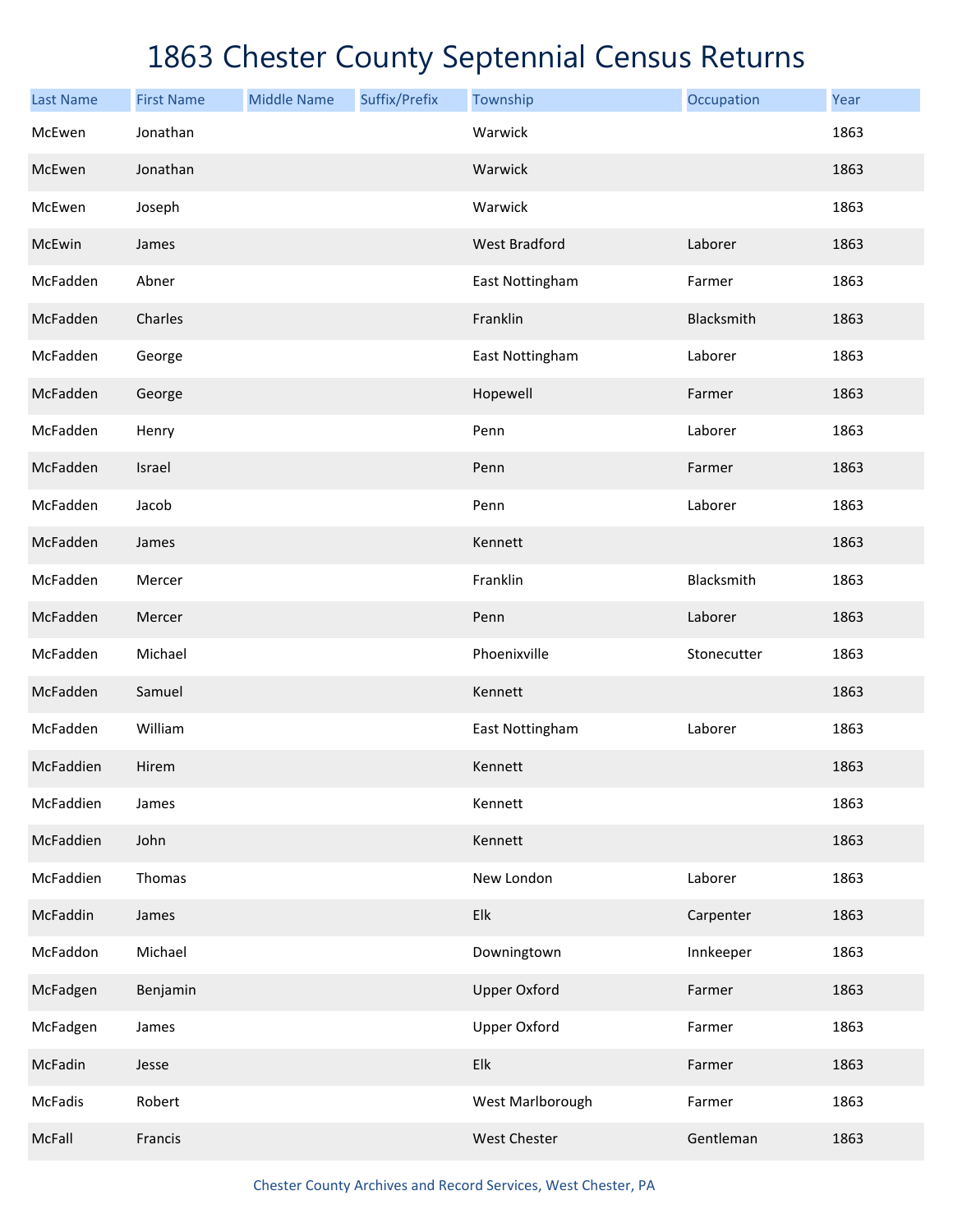| <b>Last Name</b> | <b>First Name</b> | <b>Middle Name</b> | Suffix/Prefix | Township             | Occupation          | Year |
|------------------|-------------------|--------------------|---------------|----------------------|---------------------|------|
| <b>McFalls</b>   | Isaac             |                    |               | East Nottingham      | Farmer              | 1863 |
| McFarlan         | Alfred            |                    |               | West Marlborough     | Miller              | 1863 |
| McFarlan         | Edward            |                    |               | East Marlborough     | Laborer             | 1863 |
| McFarlan         | Fitch             | D                  |               | East Brandywine      | Farmer              | 1863 |
| McFarlan         | George            | P                  |               | East Brandywine      | Tavern Keeper & Far | 1863 |
| McFarlan         | Isaac             |                    |               | Kennett              |                     | 1863 |
| McFarlan         | James             |                    |               | East Brandywine      | Farmer              | 1863 |
| McFarlan         | James             |                    |               | London Grove         | Laborer             | 1863 |
| McFarlan         | James             | $\sf B$            |               | East Brandywine      | Farmer              | 1863 |
| McFarlan         | James             | $\sf B$            | Jr.           | East Brandywine      | Gentleman           | 1863 |
| McFarlan         | James             | B                  |               | East Brandywine      | Gentleman           | 1863 |
| McFarlan         | John              |                    |               | Valley               | Laborer             | 1863 |
| McFarlan         | John              | D                  |               | East Brandywine      | Farmer              | 1863 |
| McFarlan         | Joseph            |                    |               | East Marlborough     | Farmer              | 1863 |
| McFarlan         | Joseph            |                    |               | Kennett              |                     | 1863 |
| McFarlan         | Josiah            |                    |               | Valley               | Laborer             | 1863 |
| McFarlan         | Morris            |                    |               | East Marlborough     | Farmer              | 1863 |
| McFarlan         | Richard           | $\sf B$            |               | East Brandywine      | Farmer              | 1863 |
| McFarlan         | Thomas            |                    |               | East Marlborough     | Gentleman           | 1863 |
| McFarlan         | William           |                    |               | <b>Upper Uwchlan</b> | Farmer              | 1863 |
| McFarlan         | William           | D                  |               | East Brandywine      | Farmer              | 1863 |
| McFarlan         | William           | $\sf P$            |               | East Caln            | Storekeeper         | 1863 |
| McFarland        |                   |                    |               | Warwick              |                     | 1863 |
| McFarland        | Amos              |                    |               | <b>West Chester</b>  | Engineer            | 1863 |
| McFarland        | Andrew            |                    |               | New Garden           | Farmer              | 1863 |
| McFarland        | Chandler          |                    |               | West Chester         | Dentist             | 1863 |
| McFarland        | Daniel            |                    |               | North Coventry       | Farmer              | 1863 |
| McFarland        | Daniel            | $\sf B$            |               | North Coventry       | Cooper              | 1863 |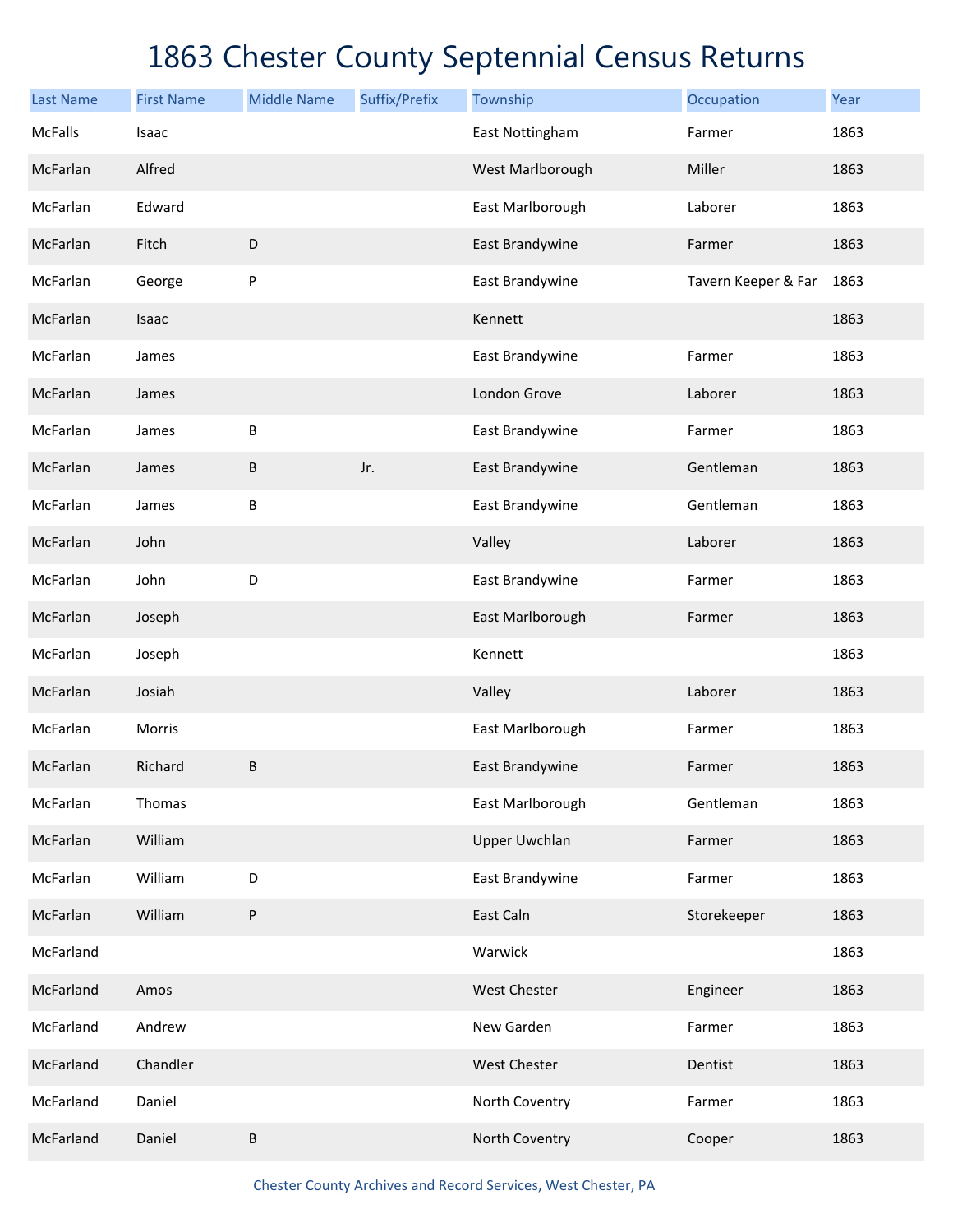| <b>Last Name</b> | <b>First Name</b> | <b>Middle Name</b> | Suffix/Prefix | Township             | Occupation  | Year |
|------------------|-------------------|--------------------|---------------|----------------------|-------------|------|
| McFarland        | David             |                    |               | West Caln            |             | 1863 |
| McFarland        | David             | ${\sf M}$          |               | <b>West Chester</b>  | Clerk       | 1863 |
| McFarland        | John              |                    |               | West Caln            | Farmer      | 1863 |
| McFarland        | Librand           |                    |               | Warwick              |             | 1863 |
| McFarland        | Rebecca           |                    |               | South Coventry       |             | 1863 |
| McFarland        | Thomas            |                    | Jr.           | Warwick              |             | 1863 |
| McFarland        | Thomas            |                    |               | Warwick              |             | 1863 |
| McFarlar         | William           |                    |               | West Marlborough     | Farmer      | 1863 |
| McFarlin         | George            |                    |               | <b>West Bradford</b> | Pumpmaker   | 1863 |
| McFarlin         | Mary              |                    |               | <b>West Bradford</b> | Housekeeper | 1863 |
| McFarlin         | William           |                    |               | <b>West Bradford</b> | Laborer     | 1863 |
| McFeet           | James             |                    |               | <b>East Vincent</b>  |             | 1863 |
| McFeet           | Walter            |                    |               | <b>East Vincent</b>  |             | 1863 |
| McFeevan         | Hugh              |                    |               | Phoenixville         | Laborer     | 1863 |
| McFellen         | John              |                    |               | Sadsbury             | Gentleman   | 1863 |
| McFellen         | Michael           |                    |               | Sadsbury             | Farmer      | 1863 |
| McFillen         | James             |                    |               | Sadsbury             |             | 1863 |
| McFillen         | John              |                    |               | Sadsbury             |             | 1863 |
| McGagen          | Patrick           |                    |               | Elk                  | Farmer      | 1863 |
| McGaughran       | Peter             |                    |               | Kennett              |             | 1863 |
| McGavern         | Edward            |                    |               | Pennsbury            | Blacksmith  | 1863 |
| McGaw            | Alexander         |                    |               | East Nottingham      |             | 1863 |
| McGee            | Barney            |                    |               | Phoenixville         | Heater      | 1863 |
| McGee            | Francis           |                    |               | Phoenixville         | Laborer     | 1863 |
| McGee            | John              |                    |               | Phoenixville         | Laborer     | 1863 |
| McGee            | John              |                    |               | Sadsbury             |             | 1863 |
| McGee            | Pat               |                    |               | Phoenixville         | Laborer     | 1863 |
| McGettegan       | John              |                    |               | East Whiteland       | Laborer     | 1863 |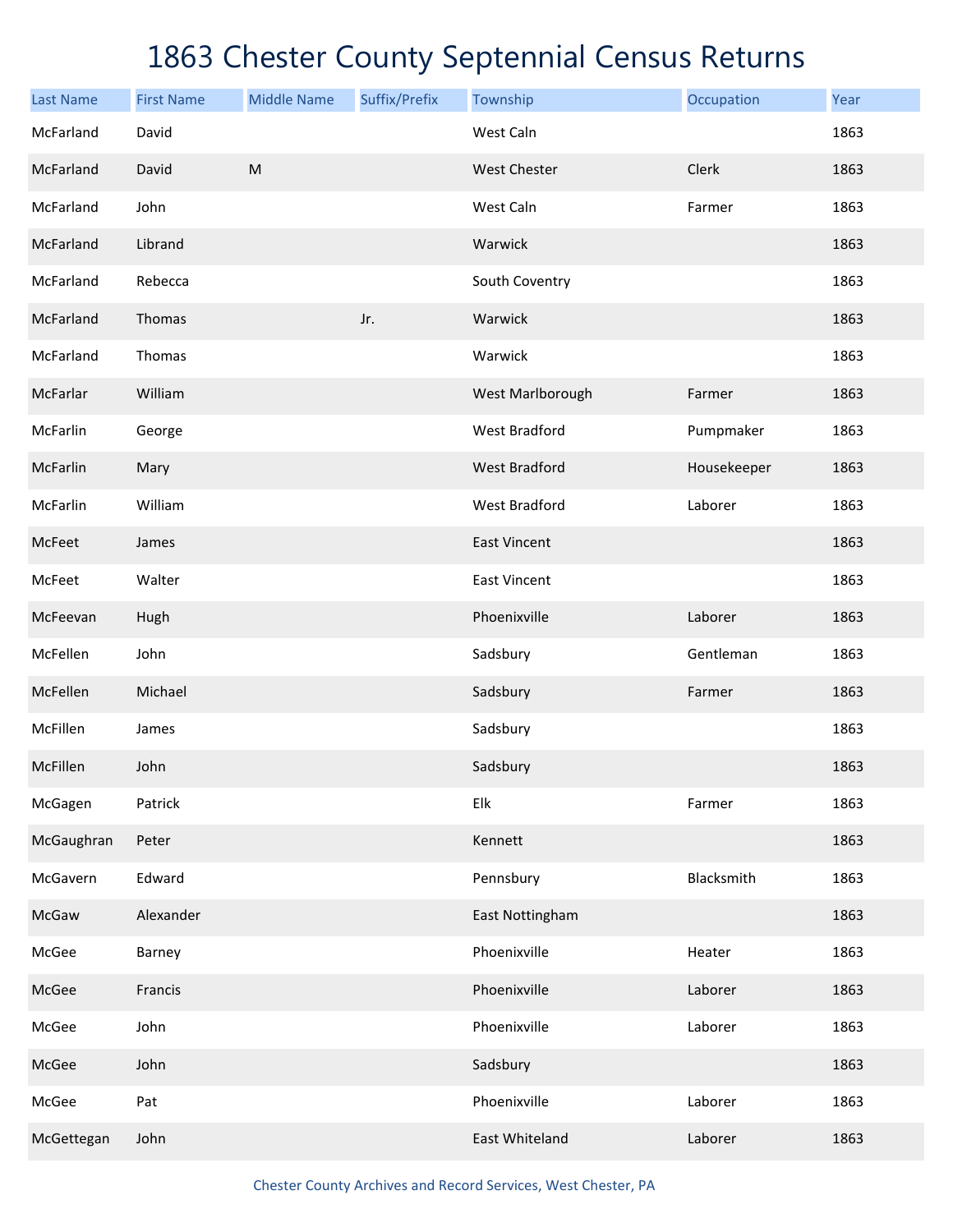| <b>Last Name</b> | <b>First Name</b> | <b>Middle Name</b> | Suffix/Prefix | Township             | Occupation           | Year |
|------------------|-------------------|--------------------|---------------|----------------------|----------------------|------|
| McGibemy         | James             |                    |               | <b>West Chester</b>  | Teacher              | 1863 |
| McGill           | Isaac             |                    |               | Charlestown          |                      | 1863 |
| McGill           | James             |                    |               | Downingtown          | Tailor               | 1863 |
| McGill           | James             |                    |               | Phoenixville         | Gentleman            | 1863 |
| McGill           | James             |                    |               | <b>West Nantmeal</b> | Farmer               | 1863 |
| McGill           | John              |                    |               | West Whiteland       | Laborer              | 1863 |
| McGilton         | James             |                    |               | Kennett              |                      | 1863 |
| <b>McGiness</b>  | Joseph            |                    |               | Sadsbury             | Laborer              | 1863 |
| <b>McGinnes</b>  | John              |                    |               | Willistown           | Laborer              | 1863 |
| McGivne          | John              |                    |               | <b>West Chester</b>  | Engineer             | 1863 |
| McGlade          | John              |                    |               | Phoenixville         | Laborer              | 1863 |
| McGlaughin       | J                 | L                  |               | <b>Upper Uwchlan</b> | Farmer               | 1863 |
| McGlauglen       | George            |                    |               | Sadsbury             | Laborer              | 1863 |
| McGlenn          | James             |                    |               | Phoenixville         | <b>Blast Furnace</b> | 1863 |
| McGlenn          | John              |                    |               | Phoenixville         | Laborer              | 1863 |
| McGlenn          | Pat               |                    |               | Phoenixville         | Laborer              | 1863 |
| McGlinskey       | Charles           |                    |               | London Grove         | Laborer              | 1863 |
| McGlocklin       | Daniel            |                    |               | Willistown           | Laborer              | 1863 |
| McGlone          | John              |                    |               | Phoenixville         | Puddler              | 1863 |
| McGoldrake       | Thomas            |                    |               | <b>West Nantmeal</b> | Laborer              | 1863 |
| McGoldrics       | Patrick           |                    |               | West Nottingham      | Miner                | 1863 |
| McGonagle        | James             |                    |               | New London           | Stonemason           | 1863 |
| McGonigal        | James             |                    |               | West Bradford        | Laborer              | 1863 |
| McGovern         | Edward            |                    |               | Kennett              |                      | 1863 |
| McGovern         | Edward            |                    |               | New Garden           | Farmer               | 1863 |
| McGovern         | John              |                    |               | London Grove         | Laborer              | 1863 |
| McGovern         | Peter             |                    |               | Franklin             | Farmer               | 1863 |
| McGovern         | Thomas            |                    |               | East Nottingham      |                      | 1863 |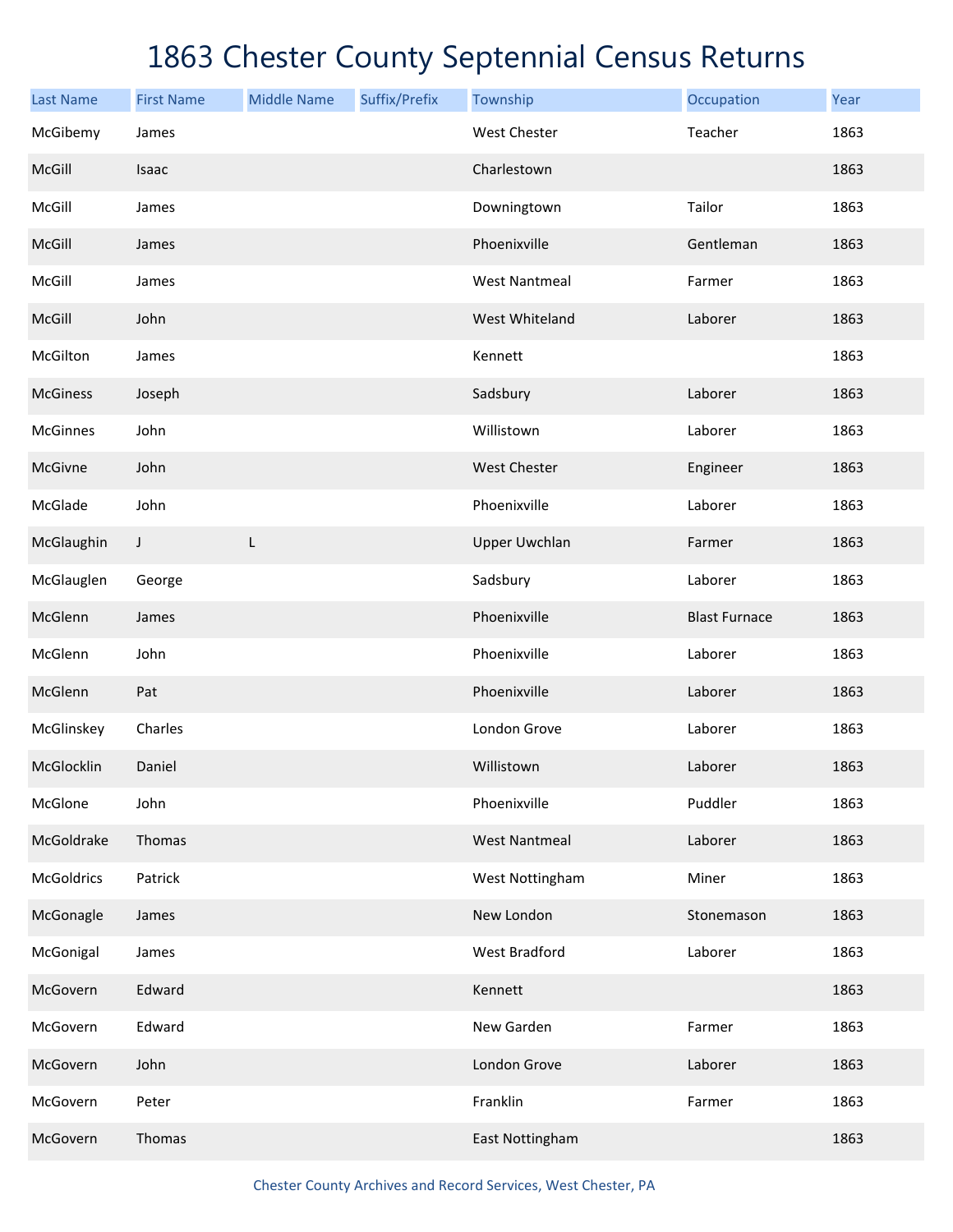| <b>Last Name</b> | <b>First Name</b> | <b>Middle Name</b> | Suffix/Prefix | Township             | Occupation | Year |
|------------------|-------------------|--------------------|---------------|----------------------|------------|------|
| McGowan          | Charles           |                    |               | <b>Upper Uwchlan</b> | Farmer     | 1863 |
| McGowan          | Patrick           |                    |               | Kennett              |            | 1863 |
| McGowan          | Thomas            |                    |               | East Nottingham      | Wagoneer   | 1863 |
| McGowen          | John              |                    |               | Kennett Square       | Laborer    | 1863 |
| McGowen          | William           |                    |               | Schuylkill           | Laborer    | 1863 |
| McGrady          | James             |                    |               | Phoenixville         | Heater     | 1863 |
| McGrath          | John              |                    |               | West Chester         | Laborer    | 1863 |
| McGraw           | Francis           |                    |               | Downingtown          | Laborer    | 1863 |
| McGraw           | John              |                    |               | Downingtown          | Foreman    | 1863 |
| McGrege          | James             |                    |               | Sadsbury             |            | 1863 |
| McGriel          | Michael           |                    |               | East Whiteland       | Laborer    | 1863 |
| McGrinder        | John              |                    |               | Wallace              | Laborer    | 1863 |
| McGroty          | James             |                    |               | Willistown           | Laborer    | 1863 |
| McGuchian        | Henry             |                    | Jr.           | Phoenixville         | Laborer    | 1863 |
| McGuchin         | Henry             |                    |               | Phoenixville         | Laborer    | 1863 |
| McGuchin         | John              |                    |               | Phoenixville         | Puddler    | 1863 |
| McGuchin         | Pat               |                    |               | Phoenixville         | Laborer    | 1863 |
| McGuckin         | Edward            |                    |               | Phoenixville         | Machinist  | 1863 |
| McGugin          | John              |                    |               | Phoenixville         | Puddler    | 1863 |
| McGuichin        | John              |                    |               | Phoenixville         | Laborer    | 1863 |
| McGuichin        | Pat               |                    |               | Phoenixville         | Puddler    | 1863 |
| McGuie           | Barney            |                    |               | Willistown           | Laborer    | 1863 |
| McGuigan         | Curtis            |                    |               | <b>West Chester</b>  | Carpenter  | 1863 |
| McGuigan         | James             |                    |               | Easttown             | Laborer    | 1863 |
| McGuigen         | Michael           |                    |               | Sadsbury             |            | 1863 |
| McGuiggan        | Andrew            |                    |               | New London           | Laborer    | 1863 |
| McGuiggan        | Samuel            |                    |               | New London           | Laborer    | 1863 |
| McGuire          | Andrew            |                    |               | West Marlborough     | Mason      | 1863 |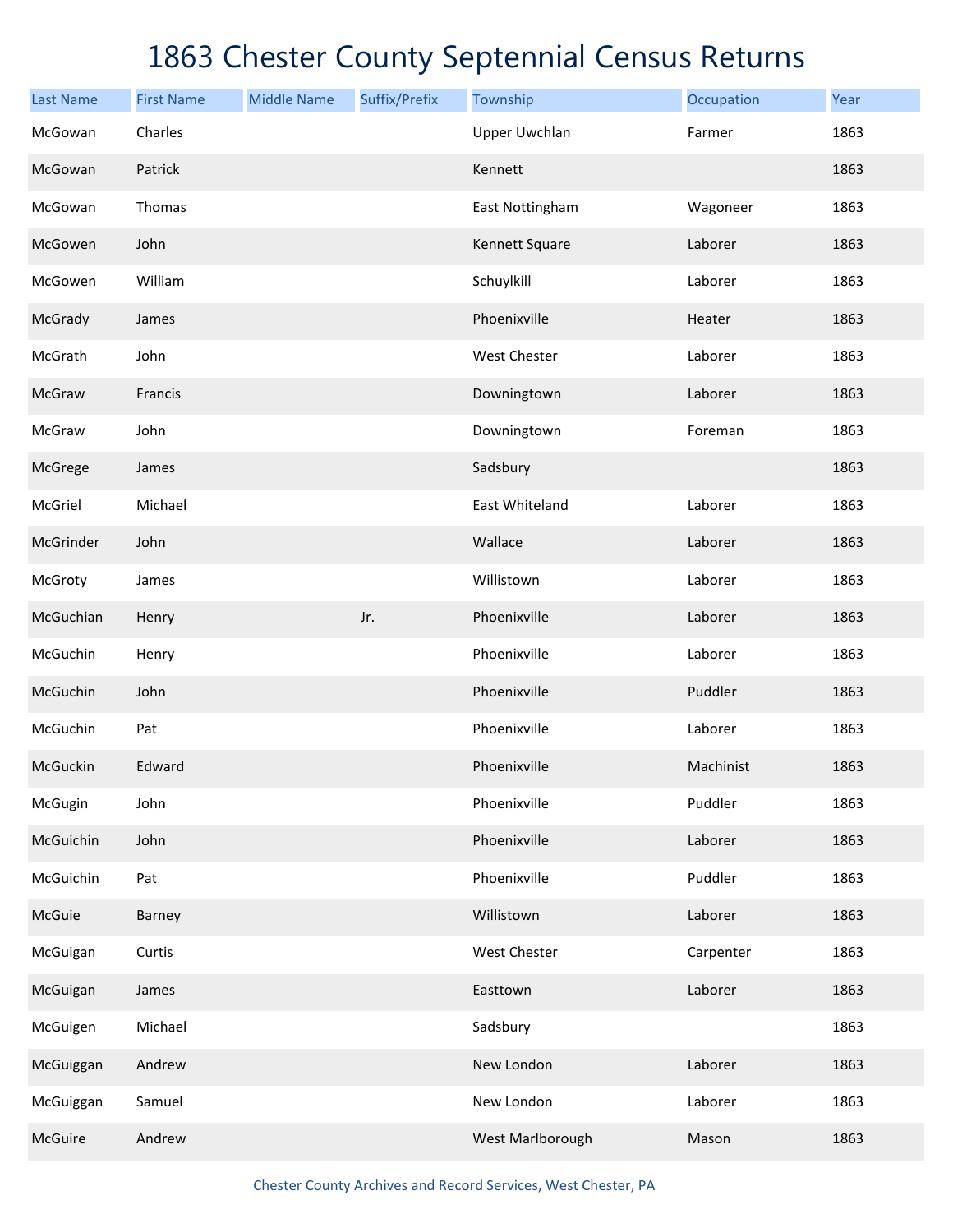| <b>Last Name</b> | <b>First Name</b>         | <b>Middle Name</b> | Suffix/Prefix | Township            | Occupation | Year |
|------------------|---------------------------|--------------------|---------------|---------------------|------------|------|
| McGuire          | Bernard                   |                    |               | West Whiteland      | Laborer    | 1863 |
| McGuire          | Thomas                    |                    |               | Kennett Square      | Laborer    | 1863 |
| McGurck          | Pat                       |                    |               | Phoenixville        | Laborer    | 1863 |
| McHale           | Patrick                   |                    |               | <b>West Chester</b> | Blacksmith | 1863 |
| McHenry          | John                      | D                  |               | East Nottingham     | Farmer     | 1863 |
| McHenry          | William                   |                    |               | East Nottingham     | Papermaker | 1863 |
| McHenry          | William                   | $\mathsf H$        |               | East Nottingham     | Papermaker | 1863 |
| McHugh           | Benjamin                  |                    |               | Sadsbury            |            | 1863 |
| McHugh           | James                     |                    |               | West Whiteland      | Laborer    | 1863 |
| McIllvaine       | $\boldsymbol{\mathsf{A}}$ | ${\sf R}$          |               | Wallace             | Farmer     | 1863 |
| McIllvaine       | Charles                   |                    |               | Wallace             | Gentleman  | 1863 |
| McIllvaine       | Sallie                    | ${\sf R}$          |               | Wallace             |            | 1863 |
| McIlvane         | John                      |                    |               | <b>West Chester</b> | Tinner     | 1863 |
| McIntire         | Alen                      |                    |               | New Garden          | Gentleman  | 1863 |
| McIntire         | Eliza                     |                    |               | New Garden          |            | 1863 |
| McIntire         | George                    |                    |               | Lower Oxford        | Tailor     | 1863 |
| McIntire         | James                     |                    |               | East Nottingham     | Laborer    | 1863 |
| McIntire         | James                     |                    |               | Hopewell            | Carpenter  | 1863 |
| McIntire         | James                     |                    |               | Schuylkill          | Shoemaker  | 1863 |
| McIntire         | John                      |                    |               | Lower Oxford        | Farmer     | 1863 |
| McIntire         | John                      |                    |               | Valley              | Laborer    | 1863 |
| McIntire         | John                      |                    |               | West Chester        | Laborer    | 1863 |
| McIntire         | John                      |                    |               | West Fallowfield    |            | 1863 |
| McIntire         | John                      | $\mathsf T$        |               | Lower Oxford        | Tailor     | 1863 |
| McIntire         | Joseph                    |                    |               | East Nottingham     | Farmer     | 1863 |
| McIntire         | Robert                    |                    |               | Londonderry         |            | 1863 |
| McIntire         | William                   |                    |               | East Nottingham     |            | 1863 |
| McIntire         | William                   |                    |               | Lower Oxford        | Farmer     | 1863 |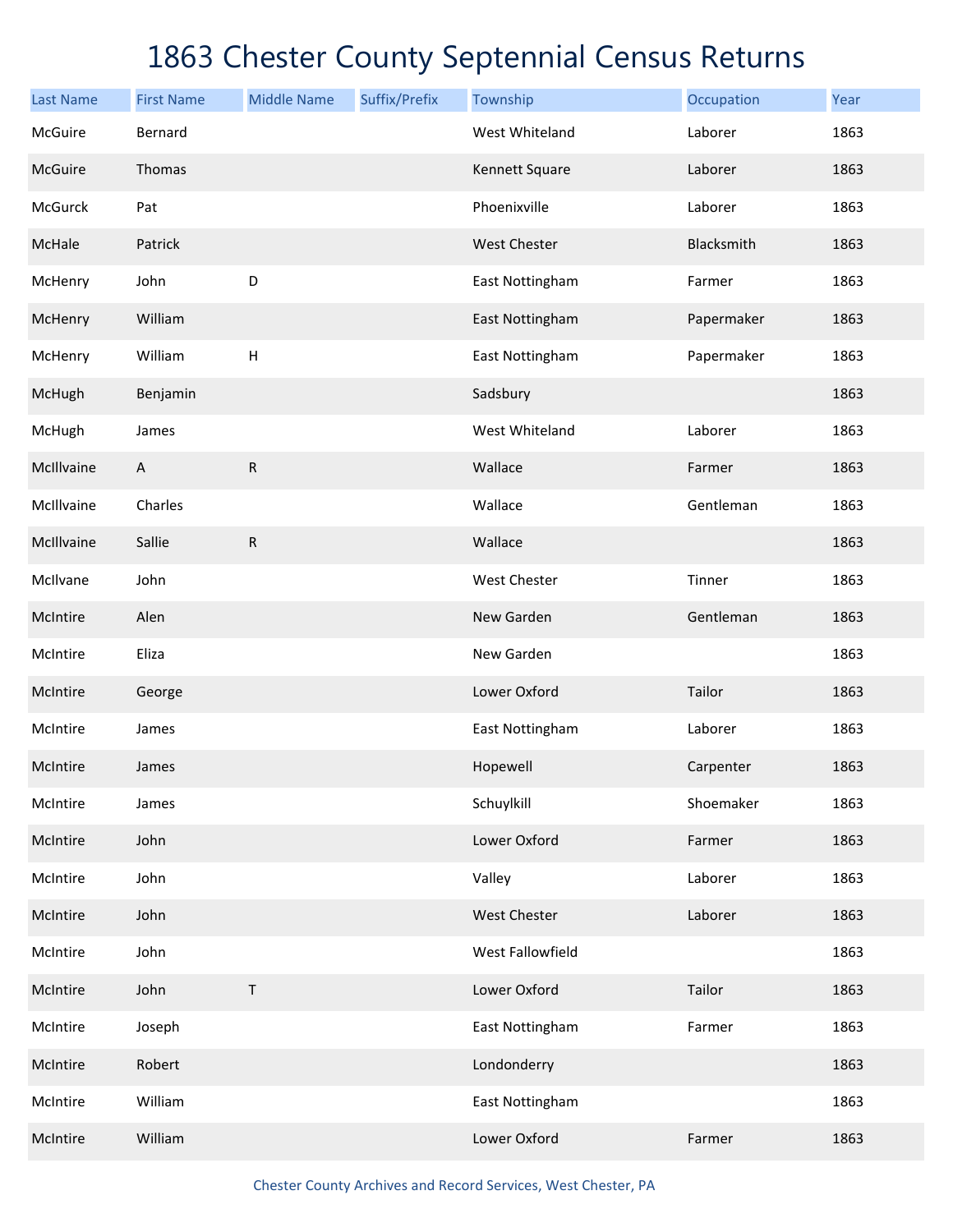| <b>Last Name</b> | <b>First Name</b> | <b>Middle Name</b> | Suffix/Prefix | Township             | Occupation | Year |
|------------------|-------------------|--------------------|---------------|----------------------|------------|------|
| McIntire         | Wilson            |                    |               | West Caln            | Laborer    | 1863 |
| McIntyre         | Alexander         |                    |               | Charlestown          |            | 1863 |
| McIntyre         | ${\sf R}$         | J                  |               | Oxford               | Farmer     | 1863 |
| McIntyre         | Robert            |                    | Sr.           | Oxford               | Farmer     | 1863 |
| McIntyre         | Robert            |                    | Jr.           | Oxford               | Gentleman  | 1863 |
| McIntyre         | Wilson            |                    |               | London Grove         |            | 1863 |
| McKane           | John              |                    |               | <b>East Vincent</b>  |            | 1863 |
| McKanna          | John              |                    |               | <b>East Bradford</b> |            | 1863 |
| McKay            | John              |                    |               | West Chester         | Painter    | 1863 |
| McKay            | Sarah             |                    |               | West Chester         | Lady       | 1863 |
| McKay            | Thomas            |                    |               | West Chester         | Carpenter  | 1863 |
| McKeenah         | William           |                    |               | Phoenixville         | Puddler    | 1863 |
| McKeever         | John              |                    |               | Phoenixville         | Laborer    | 1863 |
| McKeever         | Joseph            |                    |               | East Goshen          | Laborer    | 1863 |
| McKeever         | Sarah             |                    |               | Tredyffrin           |            | 1863 |
| McKelby          | Charles           |                    |               | West Marlborough     | Limeburner | 1863 |
| McKelby          | John              |                    |               | West Marlborough     | Limeburner | 1863 |
| McKelvey         | James             |                    |               | East Nottingham      |            | 1863 |
| McKenna          | James             |                    |               | West Chester         | Blacksmith | 1863 |
| McKenney         | John              |                    |               | East Goshen          | Laborer    | 1863 |
| McKeowan         | John              |                    |               | London Britain       | Shoemaker  | 1863 |
| Mckey            | John              | W                  |               | <b>Upper Oxford</b>  | Farmer     | 1863 |
| McKim            | Alice             | Ann                |               | <b>West Nantmeal</b> | Laborer    | 1863 |
| McKim            | Amzi              |                    |               | West Brandywine      | Farmer     | 1863 |
| McKim            | James             |                    |               | Easttown             | Laborer    | 1863 |
| McKim            | Robert            |                    |               | East Brandywine      | Laborer    | 1863 |
| McKim            | Samuel            |                    |               | West Brandywine      | Laborer    | 1863 |
| McKimm           | Jefferson         |                    |               | Sadsbury             |            | 1863 |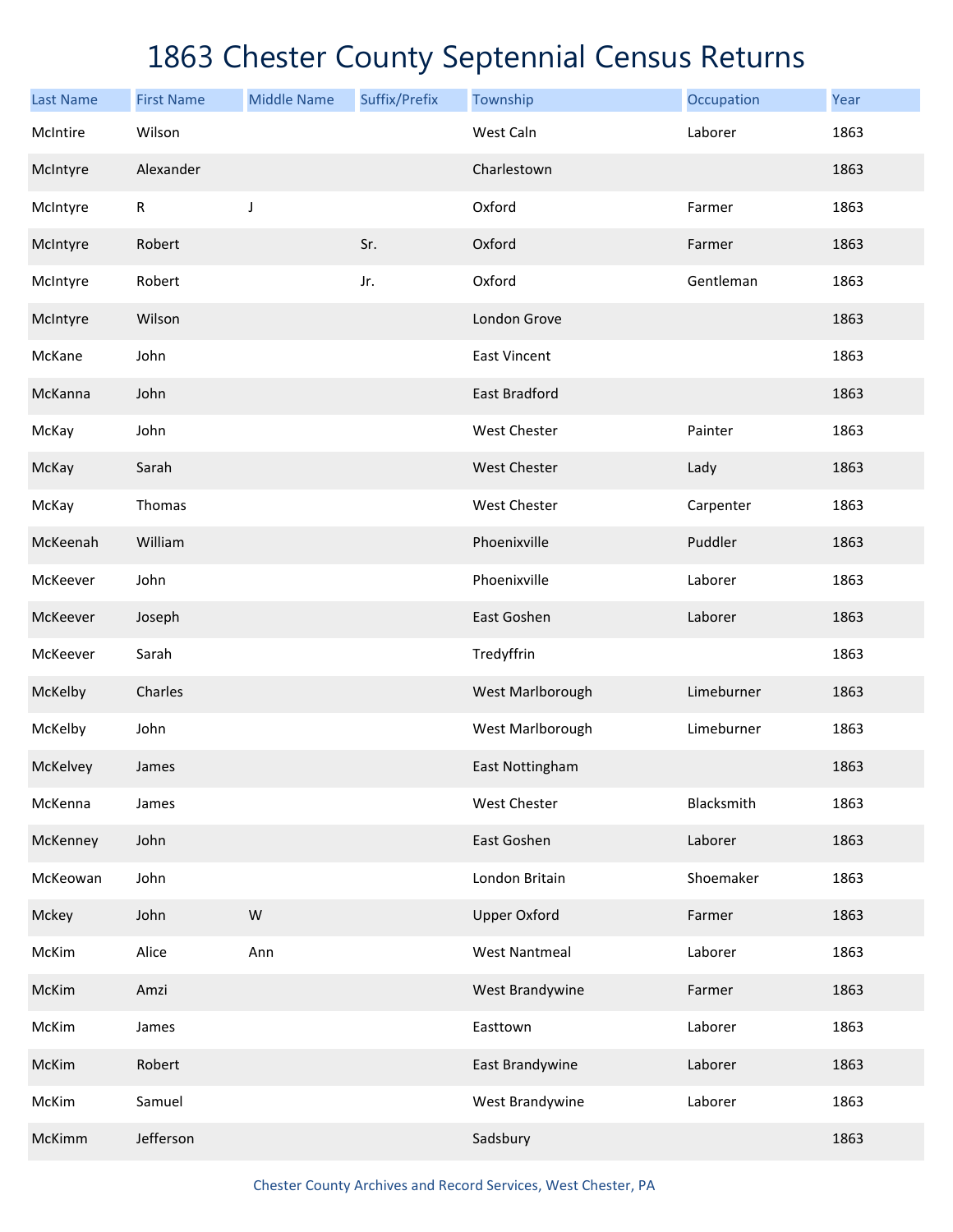| <b>Last Name</b> | <b>First Name</b> | <b>Middle Name</b> | Suffix/Prefix | Township            | Occupation | Year |
|------------------|-------------------|--------------------|---------------|---------------------|------------|------|
| McKirachan       | Fletcher          |                    |               | East Nottingham     | Farmer     | 1863 |
| McKirahan        | William           |                    |               | East Nottingham     |            | 1863 |
| McKisseck        | Robert            |                    |               | Sadsbury            |            | 1863 |
| McKissick        | Eli               |                    |               | Lower Oxford        | Farmer     | 1863 |
| <b>McKissick</b> | Eli               |                    |               | Oxford              | Clerk      | 1863 |
| McKissick        | Elijah            |                    |               | Lower Oxford        | Laborer    | 1863 |
| McKissick        | Isaac             |                    |               | <b>East Vincent</b> |            | 1863 |
| McKissick        | James             |                    |               | Lower Oxford        | Miller     | 1863 |
| <b>McKissick</b> | John              |                    |               | Oxford              | Dentist    | 1863 |
| McKleduff        | Samuel            |                    |               | Wallace             | Laborer    | 1863 |
| McKnight         | James             |                    |               | Phoenixville        |            | 1863 |
| McLane           | Samuel            |                    |               | Honey Brook         | Laborer    | 1863 |
| McLanghlin       | Cochrin           |                    |               | Phoenixville        | Soldier    | 1863 |
| McLanghlin       | Francis           |                    |               | Phoenixville        | Laborer    | 1863 |
| McLanghlin       | Frank             |                    |               | Phoenixville        | Laborer    | 1863 |
| McLaughlin       | Abisha            |                    |               | West Brandywine     | Laborer    | 1863 |
| McLaughlin       | Daniel            |                    |               | West Whiteland      | Laborer    | 1863 |
| McLaughlin       | Edward            |                    |               | Phoenixville        | Laborer    | 1863 |
| McLaughlin       | Isaac             | L                  |               | East Brandywine     | Farmer     | 1863 |
| McLaughlin       | James             |                    |               | West Brandywine     | Farmer     | 1863 |
| McLaughlin       | John              |                    |               | Charlestown         |            | 1863 |
| McLaughlin       | John              |                    |               | East Whiteland      | Laborer    | 1863 |
| McLaughlin       | John              |                    |               | West Brandywine     | Laborer    | 1863 |
| McLaughlin       | John              | $\mathsf D$        |               | East Brandywine     | Farmer     | 1863 |
| McLaughlin       | Patrick           |                    |               | Phoenixville        | Laborer    | 1863 |
| McLaughlin       | Russel            |                    |               | East Brandywine     | Gentleman  | 1863 |
| McLaughlin       | William           |                    |               | Downingtown         | Laborer    | 1863 |
| McLaughlin       | William           |                    |               | West Brandywine     | Laborer    | 1863 |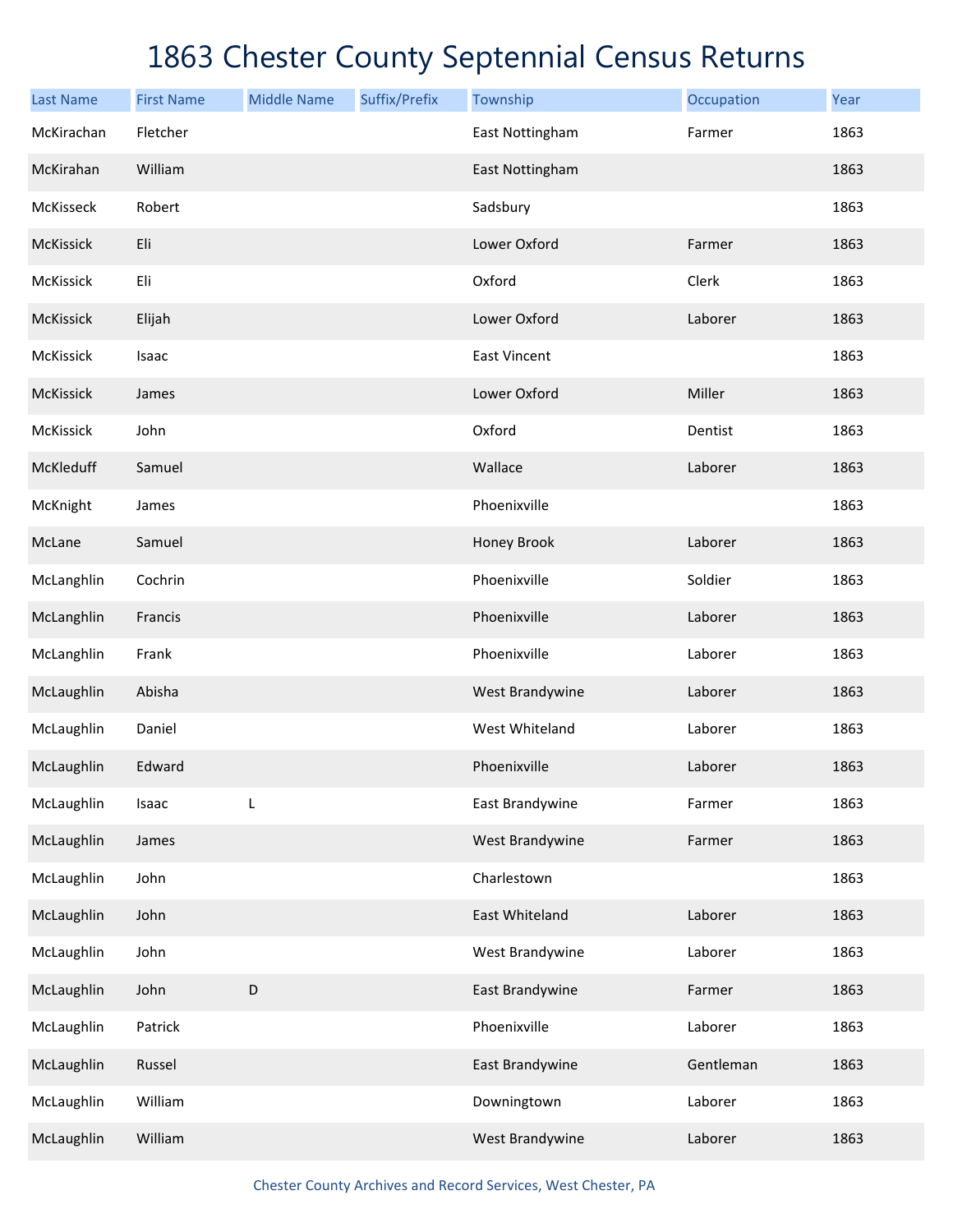| <b>Last Name</b> | <b>First Name</b> | <b>Middle Name</b> | Suffix/Prefix | Township             | Occupation  | Year |
|------------------|-------------------|--------------------|---------------|----------------------|-------------|------|
| McLaughlin       | William           |                    |               | West Brandywine      | Farmer      | 1863 |
| McLaughlin       | William           | $\mathsf D$        |               | East Brandywine      | Laborer     | 1863 |
| McLaughlin       | William           | H                  |               | East Brandywine      | Laborer     | 1863 |
| McLea            | William           |                    |               | <b>West Chester</b>  | Laborer     | 1863 |
| McLean           | George            |                    |               | West Chester         | Blacksmith  | 1863 |
| McLean           | Samuel            | B                  |               | West Chester         | Teacher     | 1863 |
| McLear           | Alfred            |                    |               | West Chester         | Blacksmith  | 1863 |
| McLear           | James             |                    |               | East Whiteland       | Laborer     | 1863 |
| McLeer           |                   |                    | Mrs.          | Phoenixville         | Housekeeper | 1863 |
| McLellan         | Henry             |                    |               | Highland             | Farmer      | 1863 |
| McLellan         | Israel            |                    |               | Highland             | Farmer      | 1863 |
| McLoclin         | Eliza             |                    |               | <b>West Pikeland</b> |             | 1863 |
| McLoclin         | William           |                    |               | West Pikeland        | Mason       | 1863 |
| McLoed           | John              |                    |               | Easttown             | Minister    | 1863 |
| McLoughlin       | Micheal           |                    |               | Kennett              |             | 1863 |
| McMahon          | Michael           |                    |               | Kennett              |             | 1863 |
| McManes          | Patrick           |                    |               | Highland             | Laborer     | 1863 |
| McMann           | Michael           |                    |               | Elk                  | Farmer      | 1863 |
| McMaster         | John              | A                  |               | Elk                  | Blacksmith  | 1863 |
| McMaster         | Joseph            |                    |               | Elk                  | Farmer      | 1863 |
| McMaster         | Joseph            |                    |               | Franklin             | Laborer     | 1863 |
| McMaster         | Robert            | J                  |               | Elk                  | Farmer      | 1863 |
| McMater          | Thomas            |                    |               | Elk                  | Farmer      | 1863 |
| McMee            | James             |                    |               | East Caln            | Laborer     | 1863 |
| McMichael        | A                 | $\mathsf C$        |               | West Chester         | Storekeeper | 1863 |
| McMichael        | Enoch             |                    |               | Lower Oxford         | Carpenter   | 1863 |
| McMichael        | James             |                    |               | Honey Brook          | Farmer      | 1863 |
| McMichael        | Jesse             | B                  |               | Lower Oxford         | Farmer      | 1863 |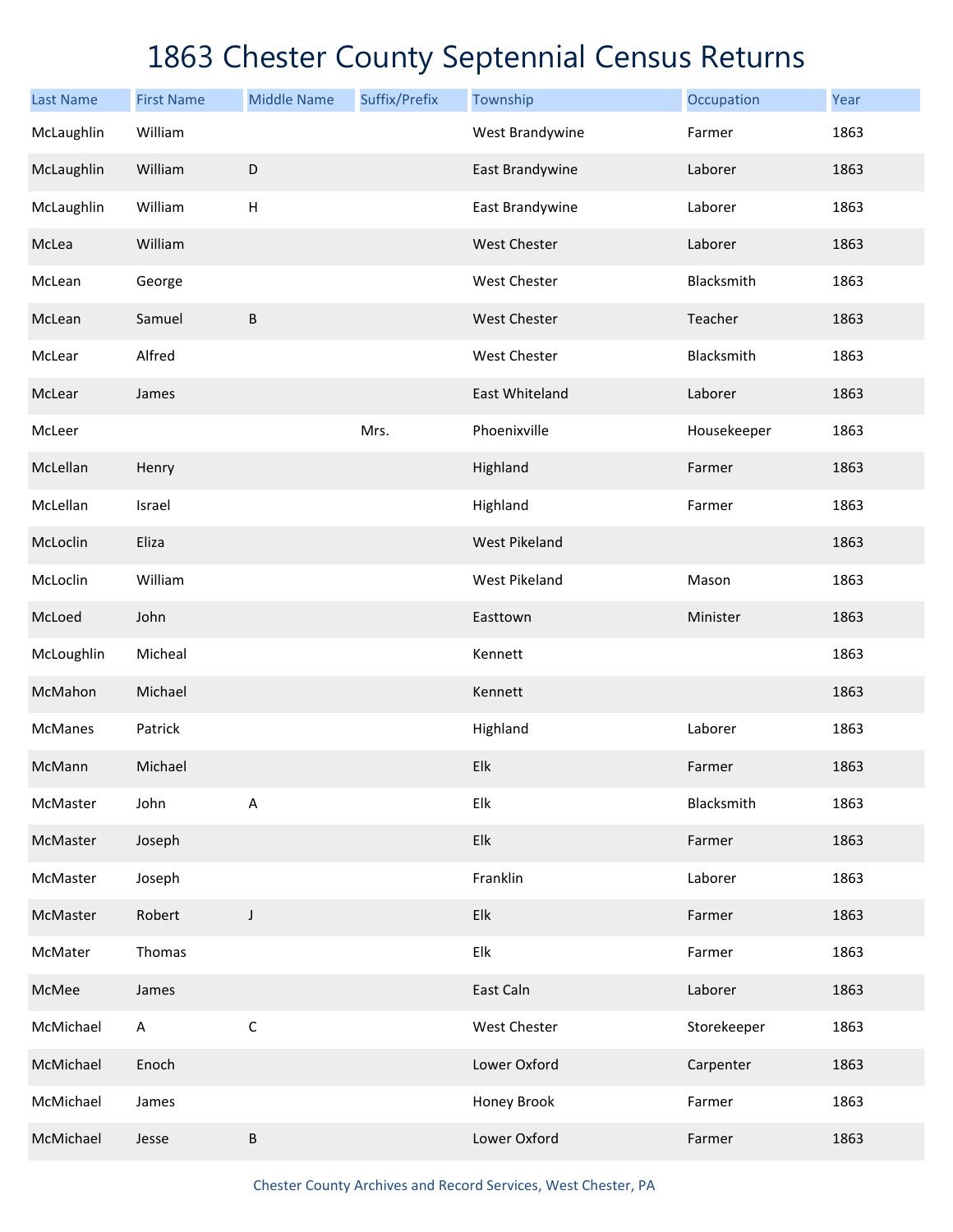| <b>Last Name</b> | <b>First Name</b> | <b>Middle Name</b> | Suffix/Prefix | Township             | Occupation    | Year |
|------------------|-------------------|--------------------|---------------|----------------------|---------------|------|
| McMichael        | John              |                    |               | Lower Oxford         | Farmer        | 1863 |
| McMichael        | Lot               | E                  |               | West Brandywine      | Farmer        | 1863 |
| McMichael        | Thomas            |                    |               | <b>West Chester</b>  | Liveryman     | 1863 |
| McMichael        | William           |                    | Jr.           | <b>West Nantmeal</b> | Laborer       | 1863 |
| McMichael        | William           |                    | Sr.           | <b>West Nantmeal</b> | Farmer        | 1863 |
| McMillan         | Robert            |                    |               | Franklin             | Farmer        | 1863 |
| McMin            | Hugh              |                    |               | West Fallowfield     |               | 1863 |
| McMinn           | Alfred            |                    |               | West Whiteland       | Laborer       | 1863 |
| McMinn           | Carver            |                    |               | West Whiteland       | Laborer       | 1863 |
| McMinn           | John              | ${\sf R}$          |               | <b>East Bradford</b> |               | 1863 |
| McMinn           | Joseph            |                    |               | East Whiteland       | Farmer        | 1863 |
| McMinn           | Samuel            |                    |               | <b>East Bradford</b> |               | 1863 |
| McMinn           | Samuel            |                    |               | West Whiteland       | Farmer        | 1863 |
| McMinnaman       | William           |                    |               | Phoenixville         | Laborer       | 1863 |
| McMonagan        | John              |                    |               | East Whiteland       | Laborer       | 1863 |
| McMonegal        | Charles           |                    |               | Phoenixville         | Laborer       | 1863 |
| McMullen         | James             |                    |               | Kennett              |               | 1863 |
| McMullen         | Jefferson         |                    |               | Kennett              |               | 1863 |
| McMullen         | Joseph            |                    |               | Kennett              |               | 1863 |
| McMullen         | Joseph            |                    |               | Kennett              |               | 1863 |
| McMullen         | Joseph            |                    |               | Kennett Square       | Coal Merchant | 1863 |
| McMullen         | Patrick           |                    |               | Willistown           | Laborer       | 1863 |
| McMullen         | Richard           |                    |               | Willistown           | Laborer       | 1863 |
| McMullen         | Robert            |                    |               | East Nottingham      |               | 1863 |
| McMullin         | George            |                    |               | East Goshen          | Laborer       | 1863 |
| McMurry          | James             |                    |               | Tredyffrin           |               | 1863 |
| McNaag           | Patrick           |                    |               | New Garden           | Laborer       | 1863 |
| McNair           | William           |                    |               | West Chester         | Laborer       | 1863 |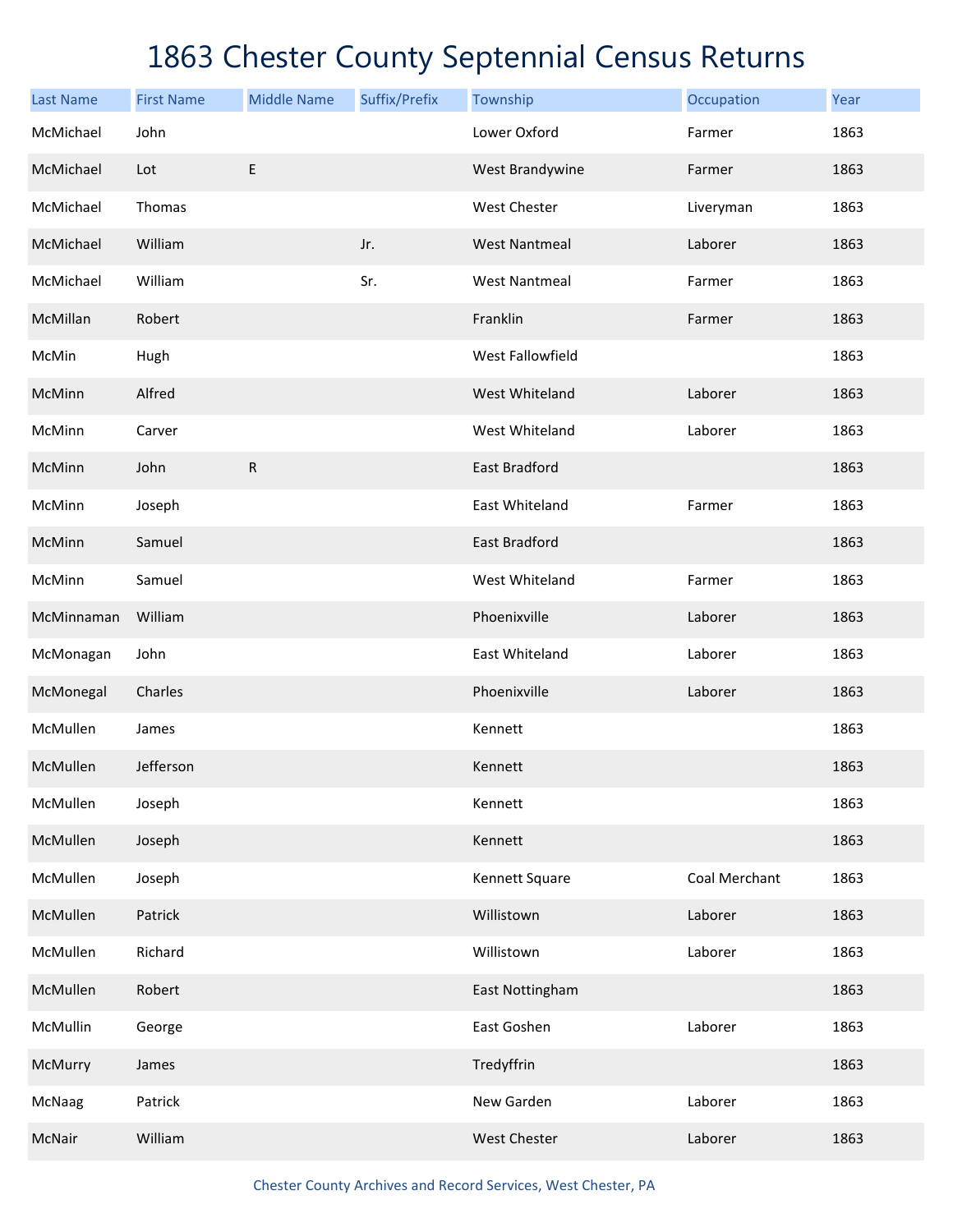| <b>Last Name</b> | <b>First Name</b> | <b>Middle Name</b> | Suffix/Prefix | Township             | Occupation | Year |
|------------------|-------------------|--------------------|---------------|----------------------|------------|------|
| McName           | John              |                    |               | <b>West Chester</b>  | Oysterman  | 1863 |
| McName           | William           |                    |               | West Chester         | Laborer    | 1863 |
| McNamee          | James             |                    |               | Sadsbury             |            | 1863 |
| McNamee          | Patrick           |                    |               | West Goshen          | Farmer     | 1863 |
| McNaught         | James             |                    |               | West Caln            | Farmer     | 1863 |
| McNaught         | William           |                    |               | West Caln            | Farmer     | 1863 |
| McNeal           | Peter             |                    |               | <b>West Vincent</b>  | Laborer    | 1863 |
| McNeil           | Andrew            |                    |               | <b>Upper Oxford</b>  | Farmer     | 1863 |
| McNeil           | Jacob             | H                  |               | <b>Upper Oxford</b>  | Farmer     | 1863 |
| McNeil           | John              | $\mathsf Y$        |               | <b>Upper Oxford</b>  | Farmer     | 1863 |
| McNeil           | William           |                    |               | <b>Upper Oxford</b>  | Farmer     | 1863 |
| McNeil           | William           | ${\sf P}$          |               | <b>Upper Oxford</b>  | Farmer     | 1863 |
| McNeley          | Robert            |                    |               | South Coventry       | Saddler    | 1863 |
| McNelly          | Amos              |                    |               | East Bradford        |            | 1863 |
| McNelly          | $\mathbf{I}$      | Kersey             |               | East Marlborough     | Laborer    | 1863 |
| McNelly          | James             |                    |               | Westtown             | Laborer    | 1863 |
| McNelly          | John              |                    |               | East Marlborough     | Laborer    | 1863 |
| McNelly          | William           |                    |               | East Goshen          | Farmer     | 1863 |
| McNought         | George            |                    |               | Sadsbury             |            | 1863 |
| McNulty          | Charles           |                    |               | Phoenixville         | Puddler    | 1863 |
| McNut            | David             |                    |               | West Chester         | Gentleman  | 1863 |
| McPeek           | Patrick           |                    |               | <b>West Bradford</b> | Laborer    | 1863 |
| McPherson        | David             |                    |               | West Caln            | Farmer     | 1863 |
| McPherson        | John              |                    |               | East Nottingham      |            | 1863 |
| McPherson        | John              | $\sf H$            |               | Valley               | Farmer     | 1863 |
| McPherson        | ${\sf M}$         | $\mathsf A$        |               | Oxford               | Miliner    | 1863 |
| McPherson        | Richard           |                    |               | West Caln            | Farmer     | 1863 |
| McPherson        | Robert            |                    |               | West Caln            | Farmer     | 1863 |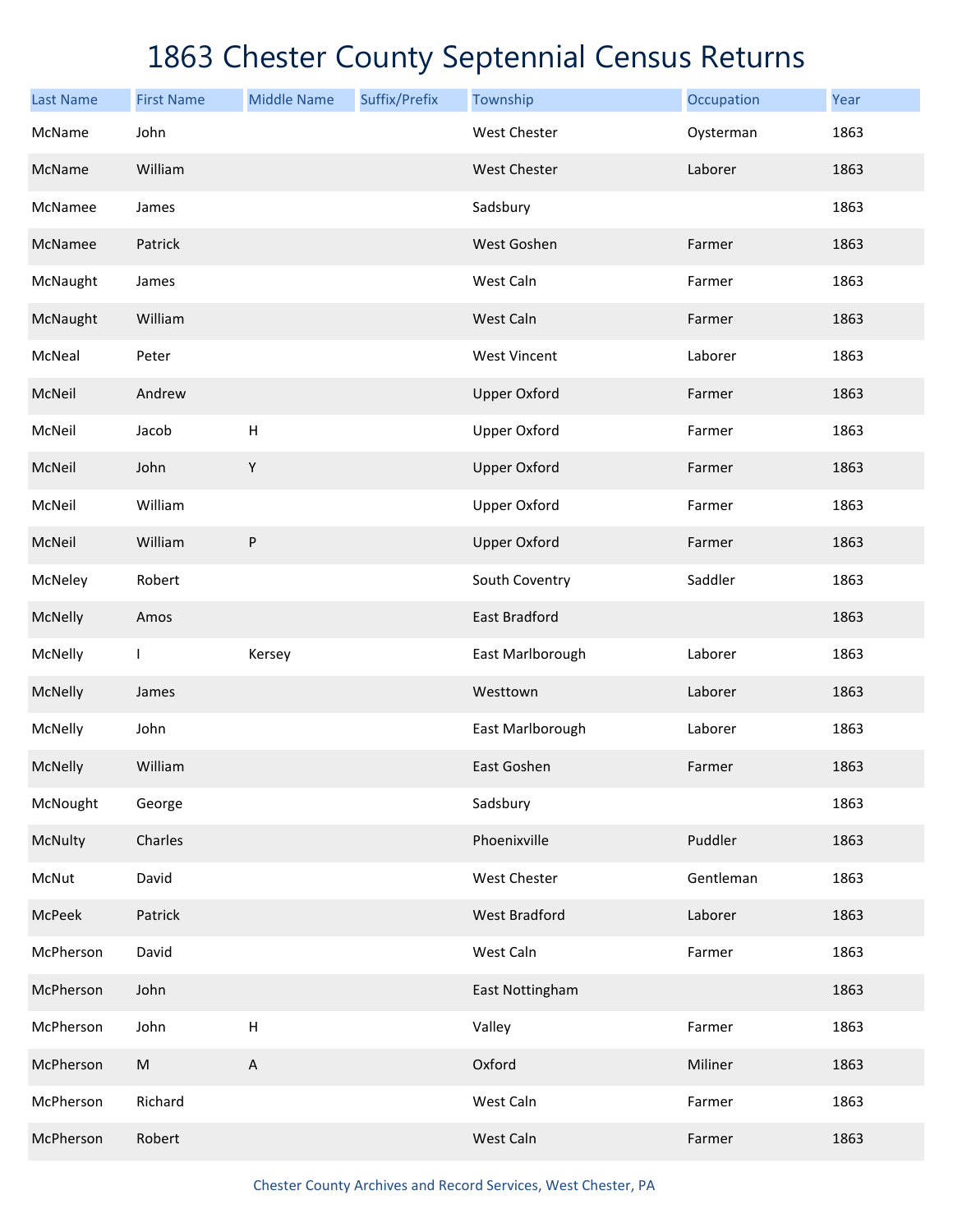| <b>Last Name</b>  | <b>First Name</b>         | <b>Middle Name</b> | Suffix/Prefix | Township            | Occupation | Year |
|-------------------|---------------------------|--------------------|---------------|---------------------|------------|------|
| McQuade           | Edward                    |                    |               | Phoenixville        | Heater     | 1863 |
| McQuade           | Edward                    |                    |               | Phoenixville        | Laborer    | 1863 |
| McQuade           | Hugh                      |                    |               | Phoenixville        | Laborer    | 1863 |
| McQuade           | Michael                   |                    |               | Phoenixville        | Heater     | 1863 |
| <b>McQuerns</b>   | Alexander                 |                    |               | West Whiteland      | Laborer    | 1863 |
| McQuillin         |                           |                    | Mr.           | New Garden          | Gentleman  | 1863 |
| <b>McQuirk</b>    | James                     |                    |               | East Whiteland      | Laborer    | 1863 |
| McRodden          | James                     |                    |               | West Whiteland      | Laborer    | 1863 |
| McVaugh           | Solomon                   |                    |               | Lower Oxford        | Papermaker | 1863 |
| McVeagh           | Wayne                     |                    |               | <b>West Chester</b> | Lawyer     | 1863 |
| McVeagh           | William                   |                    |               | East Pikeland       | Laborer    | 1863 |
| McVeigh           | John                      | H                  |               | East Nottingham     |            | 1863 |
| McVoy             | John                      |                    |               | West Whiteland      | Laborer    | 1863 |
| McWilliam         | James                     |                    |               | West Caln           | Smith      | 1863 |
| McWilliam         | John                      |                    |               | West Caln           | Farmer     | 1863 |
| <b>McWilliams</b> | Edward                    |                    |               | West Chester        | Turn Key   | 1863 |
| McWilliams        | Emil                      |                    |               | West Caln           | Farmer     | 1863 |
| McWilliams        | James                     |                    |               | <b>West Chester</b> | Laborer    | 1863 |
| McWilliams        | John                      |                    |               | East Pikeland       | Farmer     | 1863 |
| <b>McWilliams</b> | John                      |                    |               | Valley              | Millwright | 1863 |
| McWilliams        | John                      |                    |               | West Chester        | Laborer    | 1863 |
| <b>McWilliams</b> | Patrick                   |                    |               | Sadsbury            |            | 1863 |
| McWilliams        | Samuel                    |                    |               | Penn                | Farmer     | 1863 |
| <b>McWilliams</b> | Samuel                    |                    |               | West Caln           | Farmer     | 1863 |
| Meader            | $\boldsymbol{\mathsf{A}}$ | A                  |               | West Chester        | Teacher    | 1863 |
| Mealey            | James                     |                    |               | Downingtown         | Shoemaker  | 1863 |
| Mealey            | John                      |                    |               | New Garden          | Farmer     | 1863 |
| Means             | Tilman                    |                    |               | East Marlborough    | Laborer    | 1863 |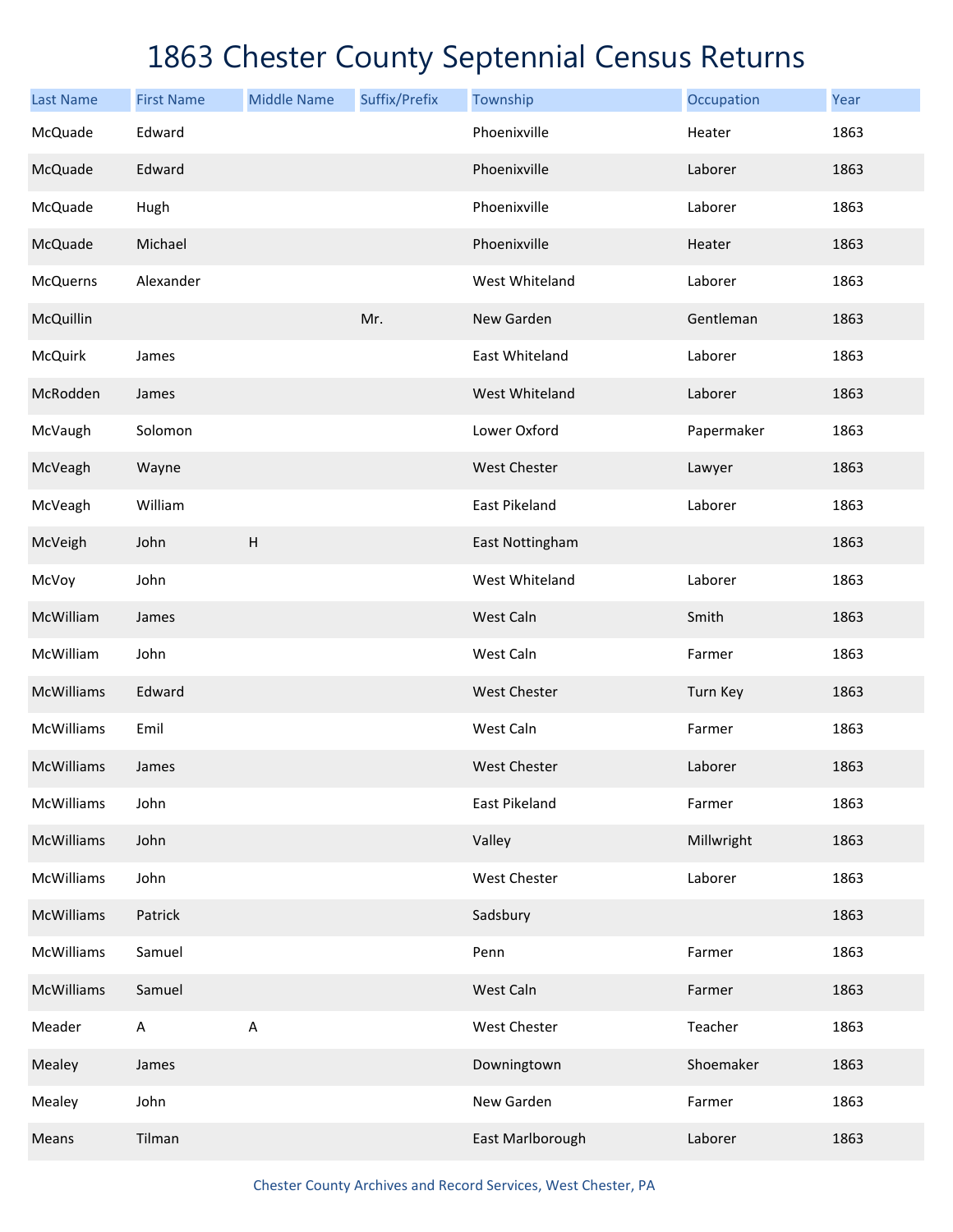| <b>Last Name</b> | <b>First Name</b> | <b>Middle Name</b> | Suffix/Prefix | Township                | Occupation     | Year |
|------------------|-------------------|--------------------|---------------|-------------------------|----------------|------|
| Meara            | James             |                    |               | East Bradford           |                | 1863 |
| Mearnes          | Levi              |                    |               | East Nottingham         |                | 1863 |
| Mearns           | Andrew            | $\mathsf J$        |               | Franklin                | Farmer         | 1863 |
| Meconkey         | David             |                    |               | East Bradford           |                | 1863 |
| Meconkey         | David             |                    |               | East Bradford           |                | 1863 |
| Meconkey         | Sarah             | $\sf B$            |               | East Bradford           |                | 1863 |
| Mee              | Jacob             |                    |               | <b>East Vincent</b>     |                | 1863 |
| Mee              | Thomas            |                    |               | Warwick                 |                | 1863 |
| Meech            | Samuel            |                    |               | Charlestown             |                | 1863 |
| Meeks            | Mary              |                    |               | <b>East Fallowfield</b> | Laborer        | 1863 |
| Meeser           | Philip            |                    |               | Phoenixville            | Puddler        | 1863 |
| Meeteer          | Joshua            |                    |               | East Fallowfield        | Laborer        | 1863 |
| Megarge          | Franklin          |                    |               | London Grove            |                | 1863 |
| Megargee         | Humphrey          |                    |               | Newlin                  | Smith          | 1863 |
| Megillegan       | Samuel            |                    |               | New Garden              | Blacksmith     | 1863 |
| Megilligan       | John              |                    |               | Kennett                 |                | 1863 |
| Meharg           | William           |                    |               | Valley                  | <b>Butcher</b> | 1863 |
| Meighan          | Andrew            |                    |               | Phoenixville            | Puddler        | 1863 |
| Melany           | Joseph            |                    |               | Penn                    | Clerk          | 1863 |
| Melany           | Smith             |                    |               | Penn                    | Painter        | 1863 |
| Mellon           | Barney            |                    |               | Phoenixville            | Puddler        | 1863 |
| Mellon           | David             |                    |               | Westtown                | Laborer        | 1863 |
| Mellon           | James             |                    |               | Phoenixville            | Farmer         | 1863 |
| Mellon           | John              |                    |               | Phoenixville            | Laborer        | 1863 |
| Mellon           | Washington        | $\mathsf C$        |               | Phoenixville            | Clerk          | 1863 |
| Mellon           | William           |                    |               | Phoenixville            | Heater         | 1863 |
| Mellon           | William           |                    |               | Phoenixville            | Puddler        | 1863 |
| Melrath          | Lewis             | $\mathsf T$        |               | Lower Oxford            | Farmer         | 1863 |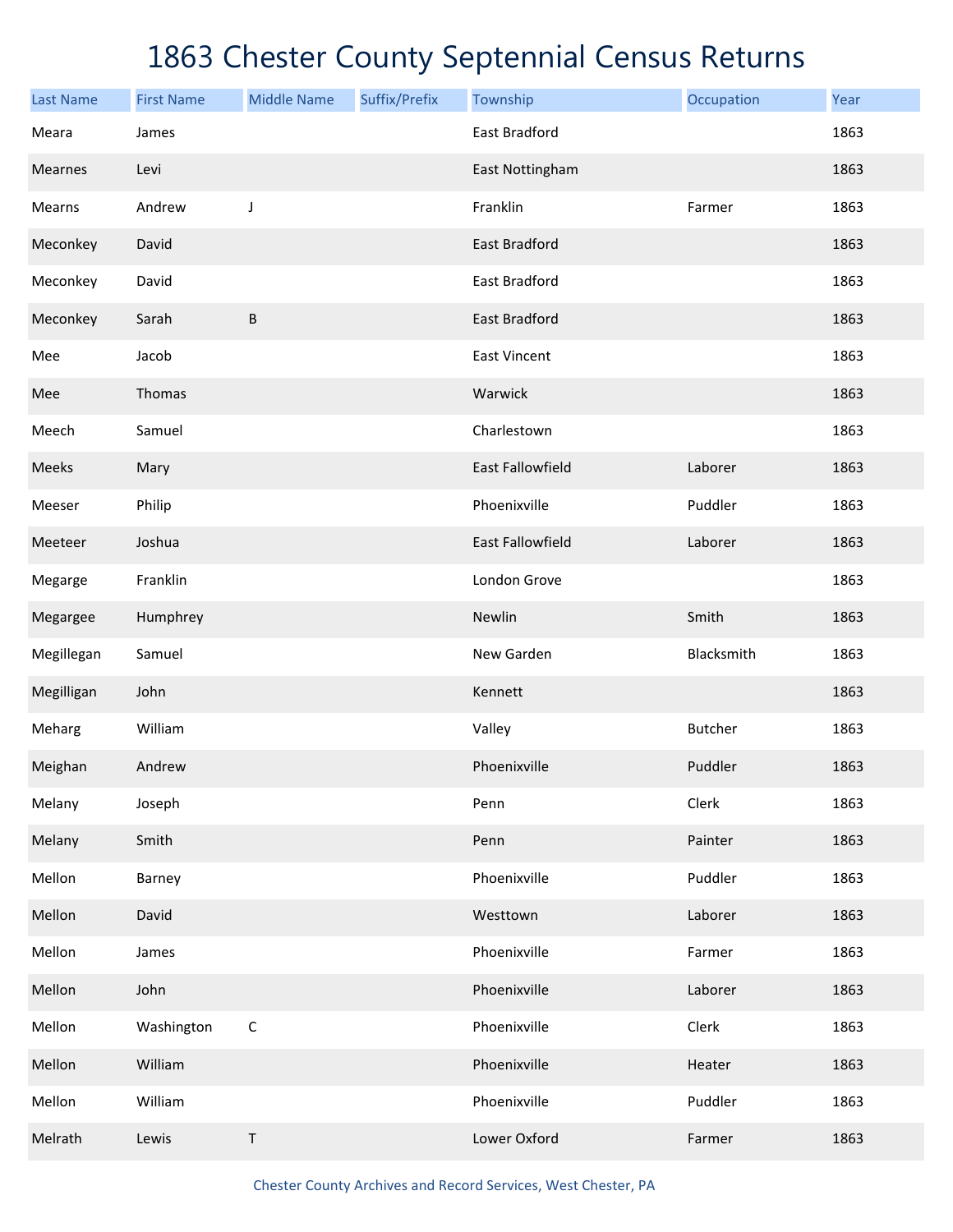| <b>Last Name</b> | <b>First Name</b> | <b>Middle Name</b> | Suffix/Prefix | Township            | Occupation | Year |
|------------------|-------------------|--------------------|---------------|---------------------|------------|------|
| Melreath         | Lewis             |                    |               | West Nottingham     | Innkeeper  | 1863 |
| Melreath         | Mary              | $\mathsf A$        |               | West Nottingham     | Farmer     | 1863 |
| Melreath         | Morris            | ${\sf R}$          |               | West Nottingham     | Farmer     | 1863 |
| Melreath         | William           |                    |               | West Nottingham     | Farmer     | 1863 |
| Melson           | James             |                    |               | East Marlborough    | Laborer    | 1863 |
| Melton           | Thomas            |                    |               | Kennett Square      | Blacksmith | 1863 |
| Mendanall        | William           |                    |               | East Brandywine     | Laborer    | 1863 |
| Mendenhall       | Aaron             |                    |               | Pennsbury           | Farmer     | 1863 |
| Mendenhall       | Aaron             |                    |               | Valley              | Plasterer  | 1863 |
| Mendenhall       | Alfred            |                    |               | Kennett             |            | 1863 |
| Mendenhall       | Ann               |                    |               | East Marlborough    |            | 1863 |
| Mendenhall       | Cookson           |                    |               | East Caln           | Farmer     | 1863 |
| Mendenhall       | Cyrus             |                    |               | West Chester        | Gentleman  | 1863 |
| Mendenhall       | David             |                    |               | Valley              | Laborer    | 1863 |
| Mendenhall       | Ellwood           |                    |               | Kennett             |            | 1863 |
| Mendenhall       | Isaac             |                    |               | Kennett             |            | 1863 |
| Mendenhall       | Jacob             |                    |               | Pennsbury           | Gentleman  | 1863 |
| Mendenhall       | Jacob             | $\sf H$            |               | Pennsbury           | Farmer     | 1863 |
| Mendenhall       | James             |                    |               | New Garden          | Gentleman  | 1863 |
| Mendenhall       | James             | ${\sf W}$          |               | Pennsbury           | Farmer     | 1863 |
| Mendenhall       | John              |                    |               | New Garden          | Farmer     | 1863 |
| Mendenhall       | Joseph            |                    |               | Penn                | Laborer    | 1863 |
| Mendenhall       | Joseph            | ${\sf R}$          |               | Kennett             |            | 1863 |
| Mendenhall       | Lewis             |                    |               | Penn                | Farmer     | 1863 |
| Mendenhall       | Milton            |                    |               | Pennsbury           | Farmer     | 1863 |
| Mendenhall       | Moses             |                    |               | Valley              | Plasterer  | 1863 |
| Mendenhall       | ${\sf N}$         |                    |               | New Garden          |            | 1863 |
| Mendenhall       | ${\sf N}$         |                    |               | <b>West Chester</b> | Gentleman  | 1863 |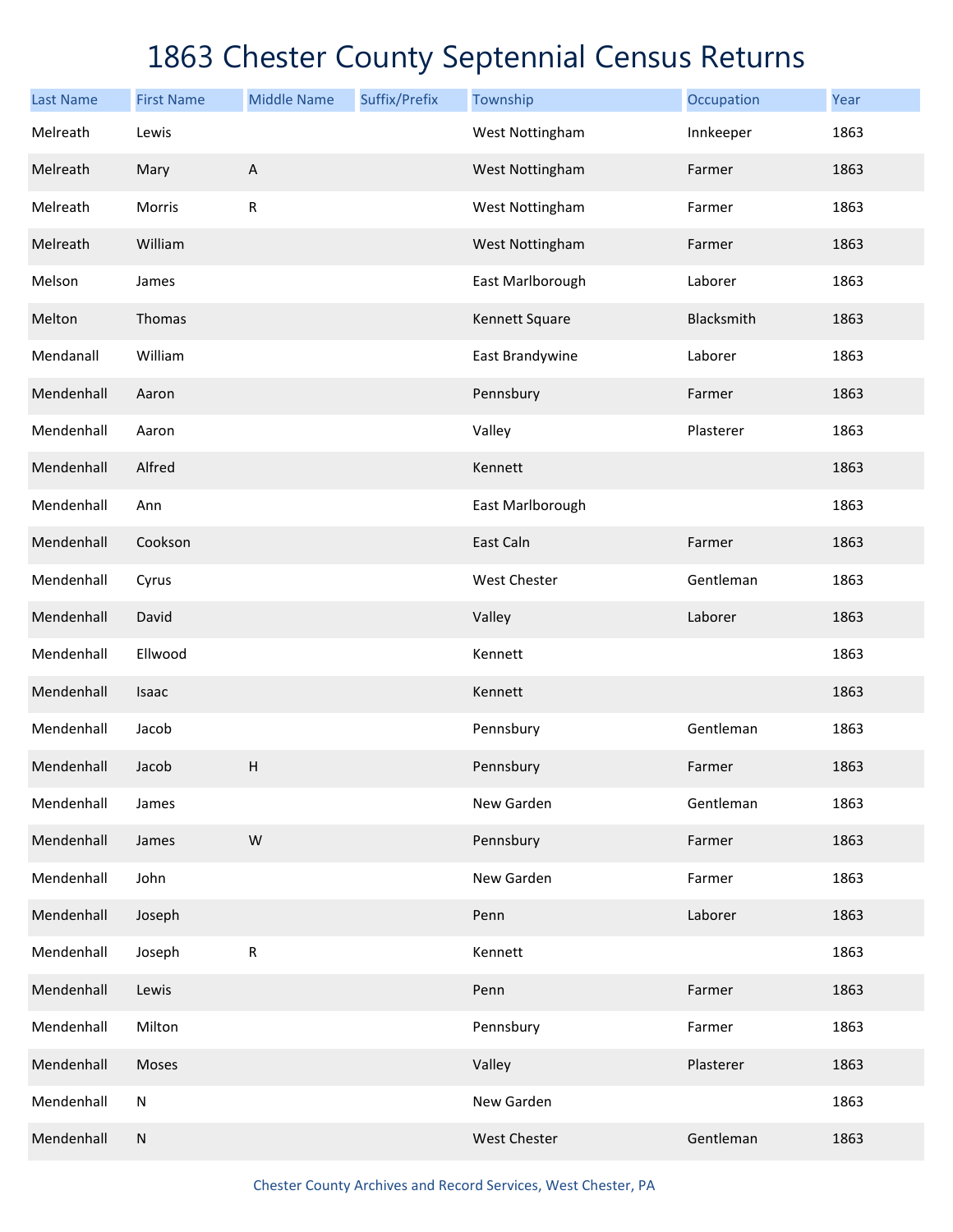| <b>Last Name</b> | <b>First Name</b> | <b>Middle Name</b> | Suffix/Prefix | Township             | Occupation              | Year |
|------------------|-------------------|--------------------|---------------|----------------------|-------------------------|------|
| Mendenhall       | Robert            | L                  |               | Lower Oxford         | Laborer                 | 1863 |
| Mendenhall       | Sarah             |                    |               | Valley               | Gentlewoman             | 1863 |
| Mendenhall       | Washington        | $\sf B$            |               | Valley               | Storekeeper             | 1863 |
| Mendenhall       | William           | L                  |               | East Marlborough     | Farmer                  | 1863 |
| Mendenhall       | William           | Υ                  |               | Kennett              |                         | 1863 |
| Mendenhalls      | Thomas            |                    |               | <b>East Bradford</b> |                         | 1863 |
| Menick           | George            |                    |               | East Pikeland        | Soldier                 | 1863 |
| Menkins          | Henry             |                    |               | East Whiteland       | Farmer                  | 1863 |
| Menkins          | Henry             |                    |               | East Whiteland       | Farmer                  | 1863 |
| Menkins          | Joseph            |                    |               | East Whiteland       | Farmer                  | 1863 |
| Menough          | John              |                    |               | New London           | Farmer                  | 1863 |
| Menough          | Joshua            |                    |               | Franklin             |                         | 1863 |
| Menseh           | George            | A                  |               | Willistown           | Laborer                 | 1863 |
| Mentz            | Joseph            |                    |               | South Coventry       | Tailor                  | 1863 |
| Mequire          | John              |                    |               | Londonderry          |                         | 1863 |
| Meradith         | Benjamin          |                    |               | West Caln            | Farmer                  | 1863 |
| Meradith         | Richard           |                    |               | West Caln            | Farmer                  | 1863 |
| Mercer           | Caleb             |                    |               | <b>East Bradford</b> |                         | 1863 |
| Mercer           | Caleb             |                    |               | Kennett Square       | Gentleman               | 1863 |
| Mercer           | Caleb             |                    |               | Valley               | <b>Commission Agent</b> | 1863 |
| Mercer           | Charles           |                    |               | London Britain       | Miller                  | 1863 |
| Mercer           | Cheyney           |                    |               | East Bradford        |                         | 1863 |
| Mercer           | D                 |                    |               | London Britain       | Miller                  | 1863 |
| Mercer           | Daniel            |                    |               | Kennett              | Farmer                  | 1863 |
| Mercer           | Eliza             |                    |               | West Chester         | Lady                    | 1863 |
| Mercer           | Evan              |                    |               | Valley               | Machinist               | 1863 |
| Mercer           | Fairlamb          |                    |               | West Bradford        | Farmer                  | 1863 |
| Mercer           | George            |                    |               | East Bradford        |                         | 1863 |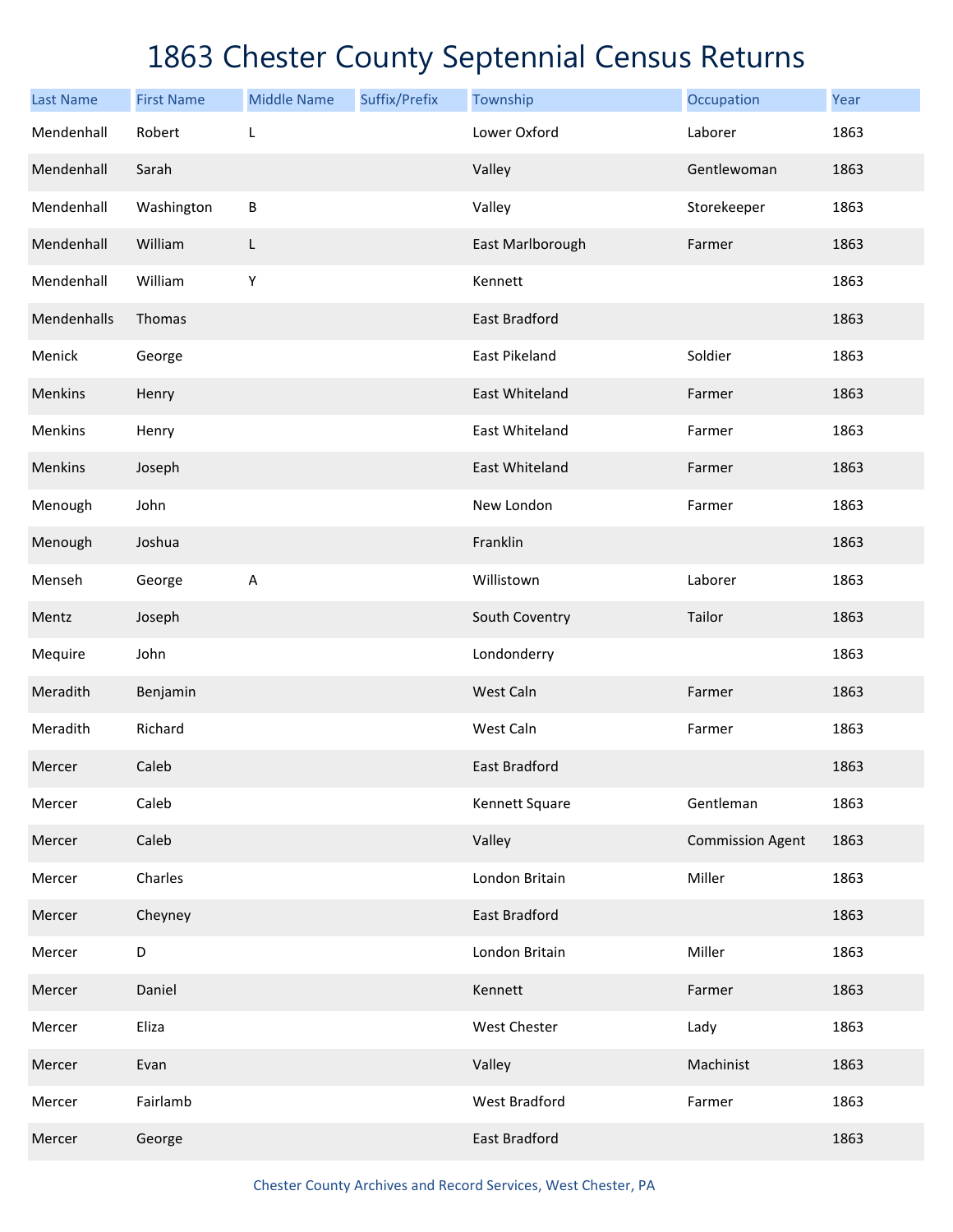| <b>Last Name</b> | <b>First Name</b> | <b>Middle Name</b> | Suffix/Prefix | Township              | Occupation  | Year |
|------------------|-------------------|--------------------|---------------|-----------------------|-------------|------|
| Mercer           | George            |                    |               | Sadsbury              |             | 1863 |
| Mercer           | Hatton            |                    |               | London Britain        | Gentleman   | 1863 |
| Mercer           | James             |                    |               | Sadsbury              |             | 1863 |
| Mercer           | Jermina           |                    |               | <b>East Bradford</b>  |             | 1863 |
| Mercer           | John              |                    |               | East Whiteland        | Farmer      | 1863 |
| Mercer           | John              |                    |               | West Fallowfield      |             | 1863 |
| Mercer           | John              | $\mathsf C$        |               | <b>Upper Oxford</b>   | Farmer      | 1863 |
| Mercer           | Joseph            |                    |               | <b>East Whiteland</b> | Farmer      | 1863 |
| Mercer           | Kersey            |                    |               | <b>East Bradford</b>  |             | 1863 |
| Mercer           | Mahlon            |                    |               | New Garden            | Farmer      | 1863 |
| Mercer           | Morgan            |                    |               | <b>West Bradford</b>  | Farmer      | 1863 |
| Mercer           | Newlin            |                    |               | <b>West Chester</b>   | Carpenter   | 1863 |
| Mercer           | Pealeb            |                    |               | New Garden            | Farmer      | 1863 |
| Mercer           | Pearce            |                    |               | <b>West Chester</b>   | Dentist     | 1863 |
| Mercer           | Pennock           |                    |               | <b>West Chester</b>   | Storekeeper | 1863 |
| Mercer           | Pennock           |                    |               | <b>West Chester</b>   | Gentleman   | 1863 |
| Mercer           | Robert            |                    |               | <b>West Bradford</b>  | M. D.       | 1863 |
| Mercer           | Robert            |                    |               | <b>West Chester</b>   | Shoemaker   | 1863 |
| Mercer           | Sharpless         |                    |               | New Garden            | Farmer      | 1863 |
| Mercer           | Solomon           |                    |               | Kennett Square        | Plumer      | 1863 |
| Mercer           | Thomas            |                    |               | London Britain        | Farmer      | 1863 |
| Mercer           | Wayne             |                    |               | Willistown            | Laborer     | 1863 |
| Mercer           | White             |                    |               | East Bradford         |             | 1863 |
| Mercer           | William           |                    |               | East Bradford         |             | 1863 |
| Mercer           | William           |                    |               | West Brandywine       | Laborer     | 1863 |
| Mercer           | William           |                    |               | West Chester          | Carpenter   | 1863 |
| Merchant         | John              |                    |               | East Marlborough      | Farmer      | 1863 |
| Merdeith         | Daniel            |                    |               | West Goshen           | Laborer     | 1863 |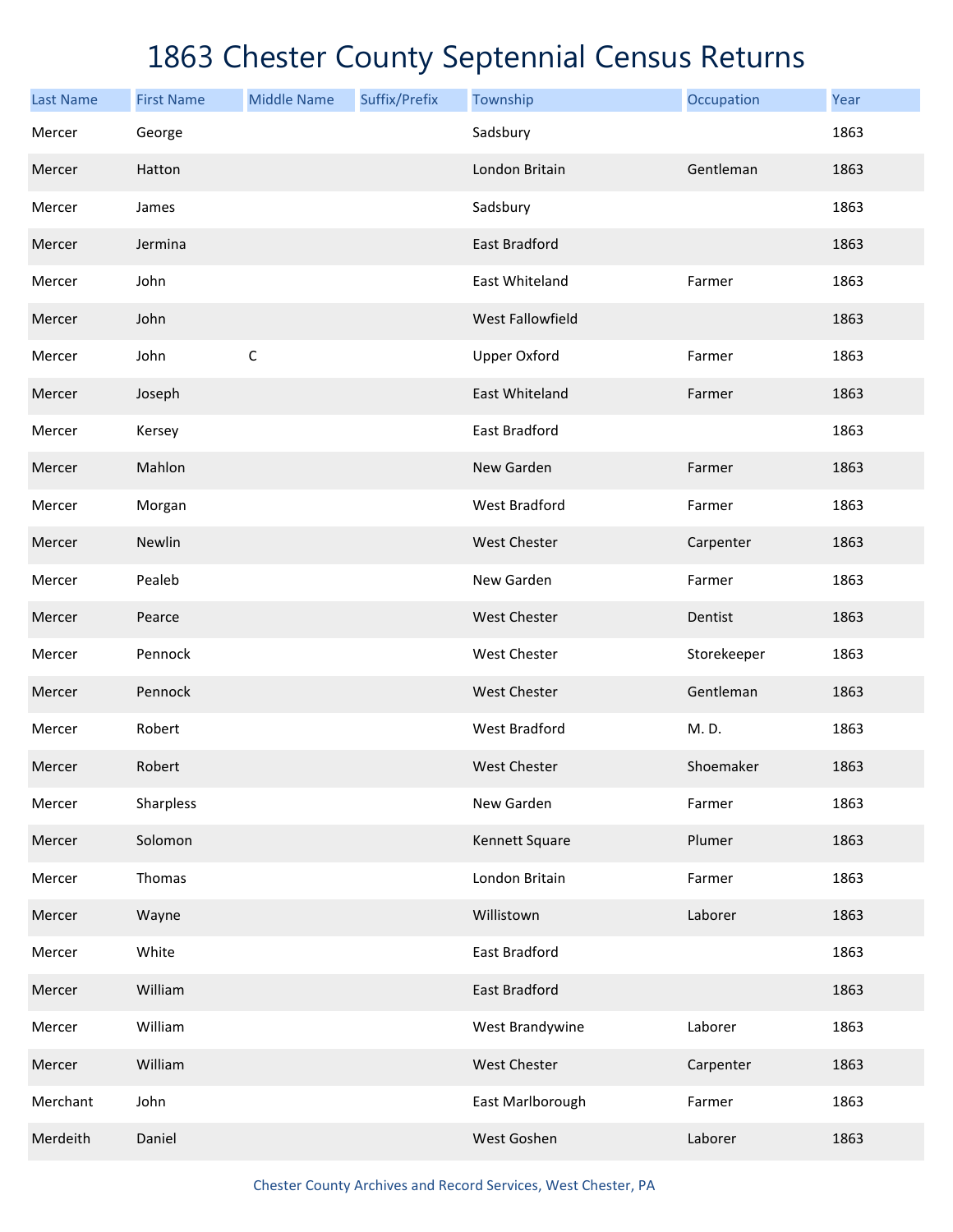| <b>Last Name</b> | <b>First Name</b> | <b>Middle Name</b> | Suffix/Prefix | Township                | Occupation     | Year |
|------------------|-------------------|--------------------|---------------|-------------------------|----------------|------|
| Merdith          | Thomas            |                    |               | <b>West Vincent</b>     | Farmer         | 1863 |
| Merdock          | John              |                    |               | <b>West Bradford</b>    | Laborer        | 1863 |
| Meredith         | D                 | B                  |               | <b>West Chester</b>     | Gentleman      | 1863 |
| Meredith         | Elizabeth         |                    |               | Downingtown             | Lady           | 1863 |
| Meredith         | Evan              |                    |               | <b>West Nantmeal</b>    | Carpenter      | 1863 |
| Meredith         | Harlen            |                    |               | <b>East Fallowfield</b> | Farmer         | 1863 |
| Meredith         | $\mathsf{I}$      | L                  |               | West Chester            | <b>Butcher</b> | 1863 |
| Meredith         | Isaac             |                    |               | Newlin                  | Farmer         | 1863 |
| Meredith         | Isaac             | $\mathsf T$        |               | West Whiteland          | Farmer         | 1863 |
| Meredith         | Isaiah            |                    |               | <b>West Nantmeal</b>    | Gentleman      | 1863 |
| Meredith         | John              |                    |               | <b>Upper Uwchlan</b>    | Farmer         | 1863 |
| Meredith         | Joseph            |                    |               | Newlin                  | Farmer         | 1863 |
| Meredith         | Joseph            |                    |               | West Whiteland          | Teacher        | 1863 |
| Meredith         | Peter             |                    |               | <b>Upper Uwchlan</b>    | Farmer         | 1863 |
| Meredith         | Richard           | $\mathsf T$        |               | West Whiteland          | Mason          | 1863 |
| Meredith         | Stephen           |                    | Dr.           | <b>East Vincent</b>     |                | 1863 |
| Meredith         | Susan             |                    |               | <b>East Nantmeal</b>    |                | 1863 |
| Meredith         | Τ                 | D                  |               | <b>West Chester</b>     | <b>Butcher</b> | 1863 |
| Meredith         | Tamazine          |                    |               | Newlin                  | Farmer         | 1863 |
| Meredith         | William           | Cooper             |               | West Whiteland          | Carpenter      | 1863 |
| Mergs?           | Joseph            |                    |               | Phoenixville            | Clerk          | 1863 |
| Meridith         | $\mathsf S$       | ${\sf M}$          | Dr.           | South Coventry          | Doctor         | 1863 |
| Merriman         | Levi              |                    |               | South Coventry          | Farmer         | 1863 |
| Merrion          | George            |                    |               | Phoenixville            | Mason          | 1863 |
| Messimer         | Jacob             |                    |               | New Garden              | Carpenter      | 1863 |
| Messimer         | John              |                    |               | New London              | Laborer        | 1863 |
| Messimer         | Samuel            |                    |               | New Garden              | Carpenter      | 1863 |
| Mets             | Jesse             |                    |               | North Coventry          | Laborer        | 1863 |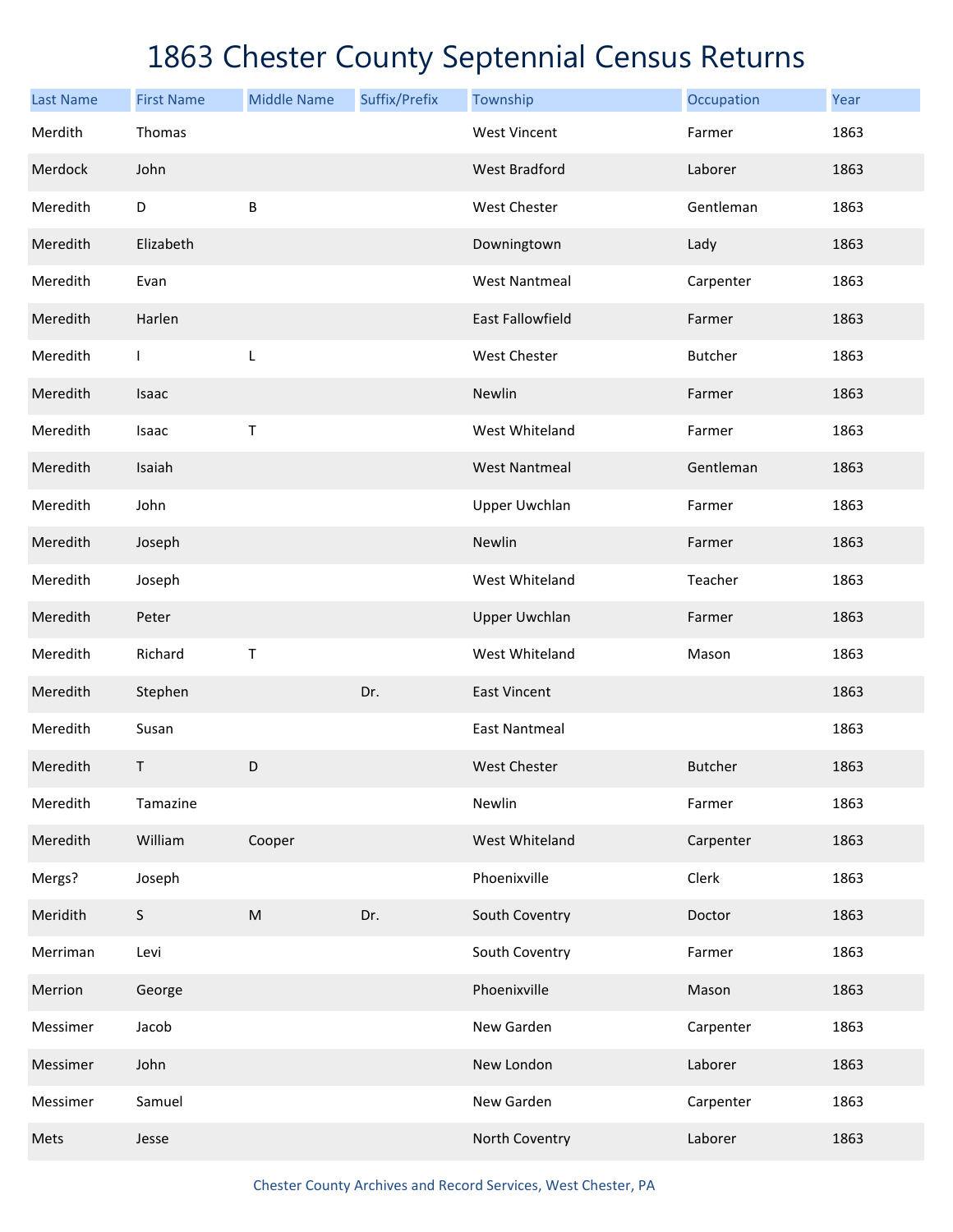| <b>Last Name</b> | <b>First Name</b> | <b>Middle Name</b> | Suffix/Prefix | Township                | Occupation | Year |
|------------------|-------------------|--------------------|---------------|-------------------------|------------|------|
| <b>Mewes</b>     | Alexander         |                    |               | <b>West Fallowfield</b> |            | 1863 |
| Mews             | David             |                    |               | Highland                | Farmer     | 1863 |
| Mews             | Franklin          | $\mathsf T$        |               | Highland                | Laborer    | 1863 |
| Mews             | James             | L                  |               | Highland                | Laborer    | 1863 |
| Mews             | John              | W                  |               | Highland                | Farmer     | 1863 |
| Mews             | Josiah            |                    |               | Highland                | Farmer     | 1863 |
| Mews             | Thomas            |                    |               | Highland                | Farmer     | 1863 |
| Meyers           | Frederick         |                    |               | <b>West Chester</b>     | Baker      | 1863 |
| Meyers           | Jacob             |                    |               | Downingtown             | Farmer     | 1863 |
| Michener         | Albert            |                    |               | New Garden              | Farmer     | 1863 |
| Michener         | Albert            |                    | Jr.           | New Garden              | Carpenter  | 1863 |
| Michener         | Courtland         |                    |               | Londonderry             |            | 1863 |
| Michener         | Elwood            |                    |               | New Garden              | Farmer     | 1863 |
| Michener         | Emaline           |                    |               | London Grove            |            | 1863 |
| Michener         | Ezra              |                    |               | New Garden              | M.D.       | 1863 |
| Michener         | James             |                    |               | New London              | Farmer     | 1863 |
| Michener         | Mahlon            |                    |               | Penn                    | Shoemaker  | 1863 |
| Michener         | Palmer            |                    |               | New Garden              | Farmer     | 1863 |
| Michener         | William           |                    |               | New London              | Farmer     | 1863 |
| Michner          | Amos              |                    |               | Valley                  | Accountant | 1863 |
| Michner          | George            |                    |               | Phoenixville            | Laborer    | 1863 |
| Michner          | James             |                    |               | South Coventry          | Laborer    | 1863 |
| Michner          | John              |                    |               | South Coventry          | Laborer    | 1863 |
| Michner          | Joseph            |                    |               | Elk                     | Farmer     | 1863 |
| Michner          | Nathan            |                    |               | South Coventry          | Farmer     | 1863 |
| Michner          | Nathan            |                    |               | South Coventry          | Farmer     | 1863 |
| Michner          | Simmons           |                    |               | Elk                     | Farmer     | 1863 |
| Mickle           | Joseph            |                    |               | Downingtown             | Tailor     | 1863 |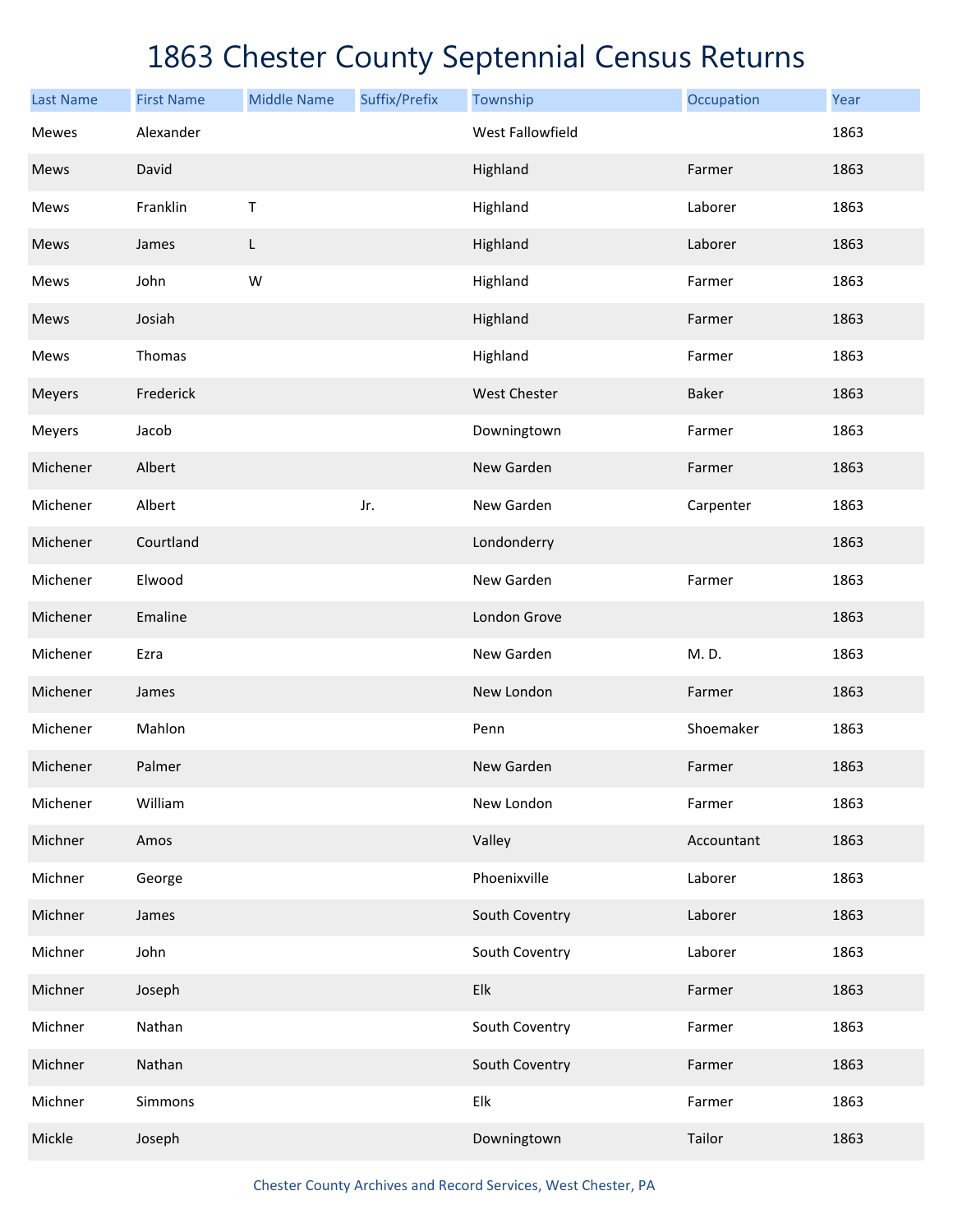| <b>Last Name</b> | <b>First Name</b> | <b>Middle Name</b>        | Suffix/Prefix | Township             | Occupation     | Year |
|------------------|-------------------|---------------------------|---------------|----------------------|----------------|------|
| Middleton        | James             |                           |               | West Caln            |                | 1863 |
| Middleton        | John              |                           |               | West Caln            | Farmer         | 1863 |
| Middleton        | Margret           |                           |               | New London           | Farmer         | 1863 |
| Middleton        | Samuel            |                           |               | Sadsbury             | Farmer         | 1863 |
| Midnight         | $\mathbf{I}$      | Τ                         |               | East Goshen          | Manufacturer   | 1863 |
| Miles            | Charles           |                           |               | <b>West Chester</b>  | Laborer        | 1863 |
| Miles            | Daniel            | G                         |               | East Marlborough     | <b>Butcher</b> | 1863 |
| Miles            | David             |                           |               | East Caln            | Laborer        | 1863 |
| Miles            | Eber              |                           |               | West Chester         | Constable      | 1863 |
| Miles            | Emmor             |                           |               | <b>West Chester</b>  | Blacksmith     | 1863 |
| Miles            | Evan              |                           |               | Uwchlan              | Farmer         | 1863 |
| Miles            | Gideon            |                           |               | <b>West Chester</b>  | Gentleman      | 1863 |
| Miles            | Hannah            |                           |               | East Marlborough     |                | 1863 |
| Miles            | Joseph            | $\boldsymbol{\mathsf{H}}$ |               | <b>West Chester</b>  | Gentleman      | 1863 |
| Miles            | Josiah            |                           |               | <b>West Bradford</b> | Laborer        | 1863 |
| Miles            | Judson            |                           |               | Valley               | Painter        | 1863 |
| Miles            | Junious           |                           |               | Pocopson             | <b>Butcher</b> | 1863 |
| Miles            | M                 | A G                       |               | <b>West Chester</b>  | lady           | 1863 |
| Miles            | Michael           |                           |               | West Bradford        | Laborer        | 1863 |
| Miles            | Robert            | $\mathsf S$               |               | Willistown           |                | 1863 |
| Miles            | Sarah             | $\mathsf C$               |               | Kennett              |                | 1863 |
| Miles            | William           |                           |               | Easttown             | Shoemaker      | 1863 |
| Miles            | William           |                           |               | West Chester         | Laborer        | 1863 |
| Miles            | William           | $\boldsymbol{\mathsf{H}}$ |               | Kennett              |                | 1863 |
| Miley            | Charles           |                           |               | East Whiteland       | Farmer         | 1863 |
| Miley            | James             |                           |               | East Whiteland       | Farmer         | 1863 |
| Miley            | Margaret          |                           |               | East Whiteland       | Farmer         | 1863 |
| Miley            | Samuel            |                           |               | Charlestown          |                | 1863 |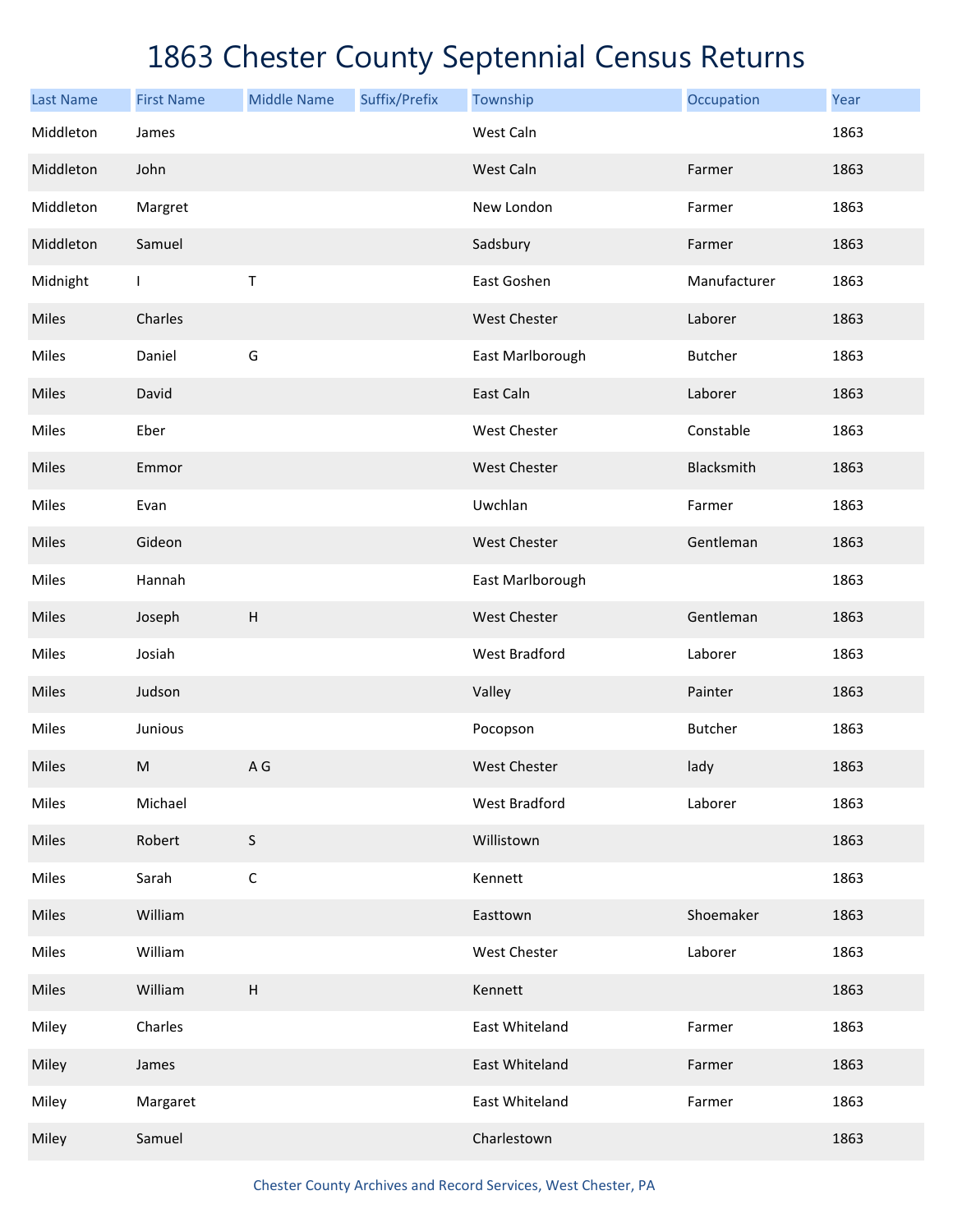| <b>Last Name</b> | <b>First Name</b> | <b>Middle Name</b> | Suffix/Prefix | Township             | Occupation  | Year |
|------------------|-------------------|--------------------|---------------|----------------------|-------------|------|
| Miley            | Samuel            |                    |               | East Whiteland       | Farmer      | 1863 |
| Miley            | William           |                    |               | East Whiteland       | Farmer      | 1863 |
| Milford          | Jacob             |                    |               | West Marlborough     |             | 1863 |
| Milhouse         | Thomas            |                    |               | Kennett Square       | Watchmakers | 1863 |
| Miligan          | Robert            |                    |               | Oxford               | Plasterer   | 1863 |
| Millar           | Levi              |                    |               | <b>East Nantmeal</b> |             | 1863 |
| Millard          | John              |                    |               | Warwick              |             | 1863 |
| Millard          | Jonathan          |                    |               | <b>East Nantmeal</b> |             | 1863 |
| Millard          | Joseph            |                    |               | <b>East Nantmeal</b> |             | 1863 |
| Millard          | Phillip           |                    |               | Warwick              |             | 1863 |
| Millard          | Thomas            |                    |               | <b>East Nantmeal</b> |             | 1863 |
| Millehouse       | Isaac             |                    |               | Highland             | Laborer     | 1863 |
| Miller           | Adam              |                    |               | East Coventry        | Huckster    | 1863 |
| Miller           | Alben             |                    |               | Highland             | Farmer      | 1863 |
| Miller           | Amos              |                    | Jr.           | Highland             | Farmer      | 1863 |
| Miller           | Amos              |                    |               | Highland             | Farmer      | 1863 |
| Miller           | Andrew            |                    |               | East Fallowfield     | Laborer     | 1863 |
| Miller           | Andrew            |                    |               | East Marlborough     | Laborer     | 1863 |
| Miller           | Andrew            |                    |               | <b>Upper Oxford</b>  | Blacksmith  | 1863 |
| Miller           | Andrew            | J                  |               | Lower Oxford         | Laborer     | 1863 |
| Miller           | Anthony           |                    |               | Tredyffrin           |             | 1863 |
| Miller           | Benjamin          |                    |               | <b>East Coventry</b> | Farmer      | 1863 |
| Miller           | Benjamin          |                    |               | West Chester         | Laborer     | 1863 |
| Miller           | Benjamin          | $\mathbf{I}$       | Jr.           | Valley               | Farmer      | 1863 |
| Miller           | Benjamin          | $\mathbf{I}$       |               | Valley               | Farmer      | 1863 |
| Miller           | Brinton           |                    |               | East Marlborough     | Laborer     | 1863 |
| Miller           | Catharine         |                    |               | <b>West Vincent</b>  |             | 1863 |
| Miller           | Charles           |                    |               | Lower Oxford         | Smith       | 1863 |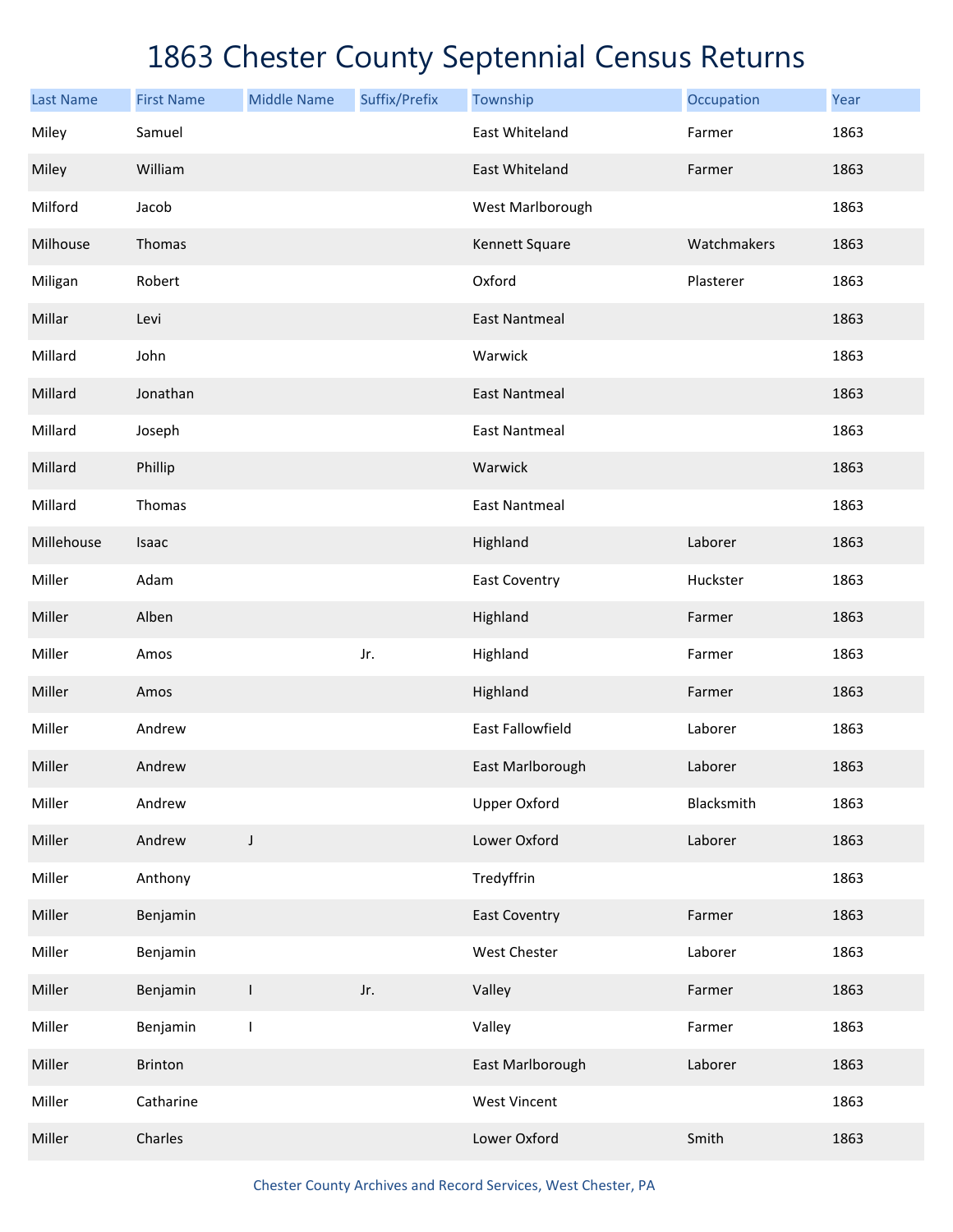| <b>Last Name</b> | <b>First Name</b> | <b>Middle Name</b> | Suffix/Prefix | Township             | Occupation            | Year |
|------------------|-------------------|--------------------|---------------|----------------------|-----------------------|------|
| Miller           | Charles           |                    |               | <b>West Vincent</b>  | Laborer               | 1863 |
| Miller           | Daniel            |                    |               | Warwick              |                       | 1863 |
| Miller           | Daniel            |                    |               | West Whiteland       | Laborer               | 1863 |
| Miller           | David             |                    |               | <b>East Coventry</b> | Farmer                | 1863 |
| Miller           | David             |                    |               | London Grove         | Farmer                | 1863 |
| Miller           | Davis             |                    |               | Charlestown          |                       | 1863 |
| Miller           | Davis             |                    |               | East Vincent         |                       | 1863 |
| Miller           | Davis             |                    |               | Honey Brook          | Laborer               | 1863 |
| Miller           | Ebenezer          | J                  |               | West Chester         | Laborer               | 1863 |
| Miller           | Edward            |                    |               | <b>West Chester</b>  | Cordwainer            | 1863 |
| Miller           | Elisabeth         |                    |               | Schuylkill           | Lady                  | 1863 |
| Miller           | Elizabeth         |                    |               | Honey Brook          |                       | 1863 |
| Miller           | Elizabeth         |                    |               | Pennsbury            | Gentlewoman           | 1863 |
| Miller           | Ellis             |                    |               | Downingtown          | Cooper                | 1863 |
| Miller           | Enoch             |                    |               | Franklin             | Farmer                | 1863 |
| Miller           | Enos              | D                  |               | <b>East Coventry</b> | <b>School Teacher</b> | 1863 |
| Miller           | Franklin          |                    |               | <b>East Vincent</b>  |                       | 1863 |
| Miller           | George            |                    |               | Charlestown          |                       | 1863 |
| Miller           | George            |                    |               | <b>East Coventry</b> | Laborer               | 1863 |
| Miller           | George            |                    |               | <b>East Nantmeal</b> |                       | 1863 |
| Miller           | George            |                    | Jr.           | Honey Brook          | Carpenter             | 1863 |
| Miller           | George            |                    |               | Penn                 | Laborer               | 1863 |
| Miller           | George            |                    |               | <b>Upper Uwchlan</b> | Farmer                | 1863 |
| Miller           | George            |                    |               | <b>Upper Uwchlan</b> | Farmer                | 1863 |
| Miller           | George            |                    |               | <b>West Nantmeal</b> | Laborer               | 1863 |
| Miller           | George            |                    |               | West Nottingham      | Farmer                | 1863 |
| Miller           | George            | W                  |               | East Goshen          | Farmer                | 1863 |
| Miller           | George            | ${\sf W}$          |               | East Marlborough     | Farmer                | 1863 |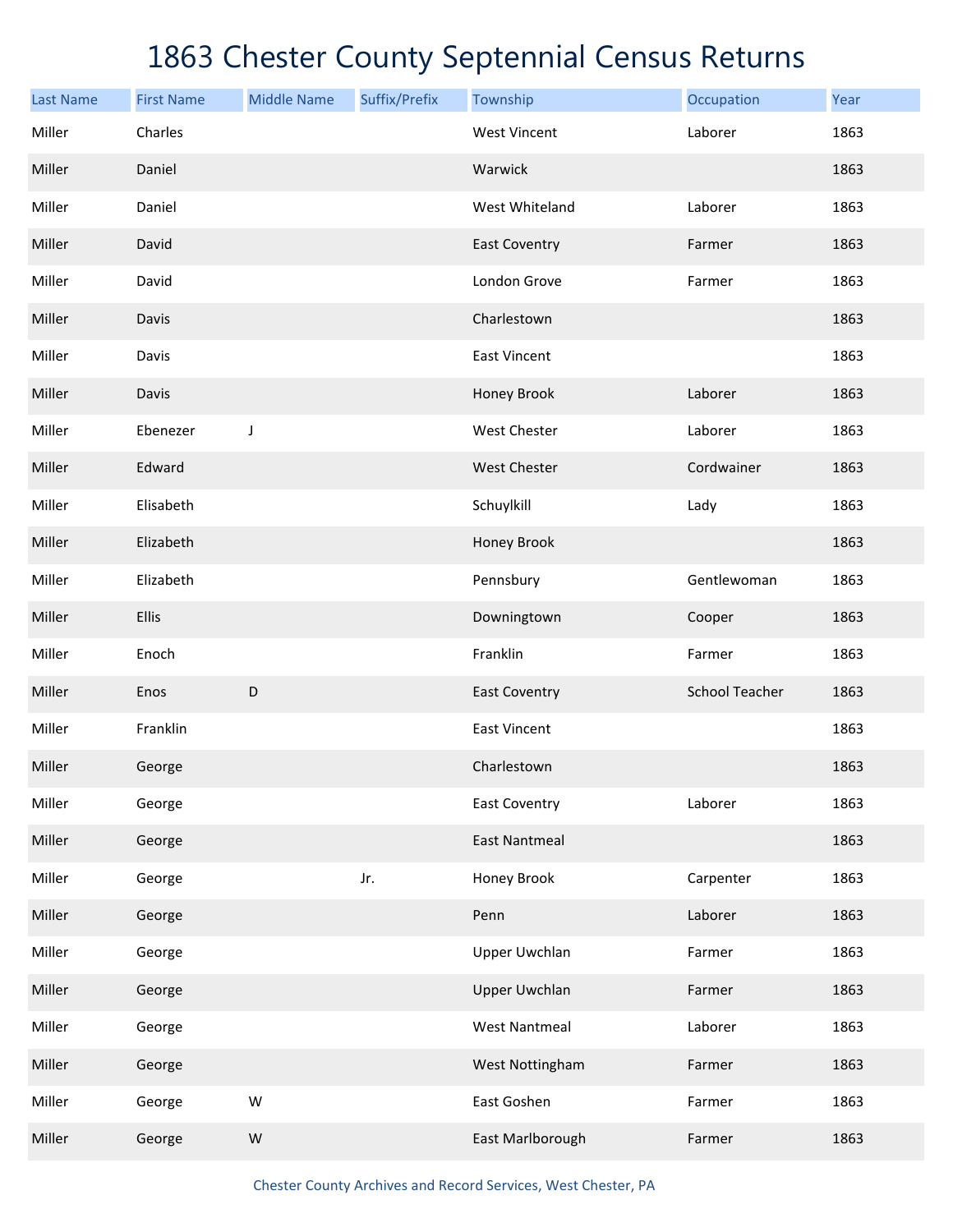| <b>Last Name</b> | <b>First Name</b> | <b>Middle Name</b> | Suffix/Prefix | Township             | Occupation        | Year |
|------------------|-------------------|--------------------|---------------|----------------------|-------------------|------|
| Miller           | Henry             |                    |               | <b>East Coventry</b> | Farmer            | 1863 |
| Miller           | Henry             |                    |               | East Pikeland        | Carpenter         | 1863 |
| Miller           | Henry             |                    |               | East Pikeland        | Farmer            | 1863 |
| Miller           | Henry             |                    |               | <b>East Vincent</b>  |                   | 1863 |
| Miller           | Henry             |                    |               | Schuylkill           | Farmer            | 1863 |
| Miller           | Henry             |                    |               | <b>Upper Uwchlan</b> | Farmer            | 1863 |
| Miller           | Henry             |                    |               | <b>West Vincent</b>  | Farmer            | 1863 |
| Miller           | Isaac             |                    |               | East Fallowfield     | Laborer           | 1863 |
| Miller           | Isaac             |                    |               | South Coventry       | Laborer           | 1863 |
| Miller           | Isaac             |                    |               | <b>West Vincent</b>  | Farmer            | 1863 |
| Miller           | Isaac             | L                  |               | Willistown           | Farmer            | 1863 |
| Miller           | Israel            |                    |               | Warwick              |                   | 1863 |
| Miller           | Jacob             |                    |               | East Marlborough     | Laborer           | 1863 |
| Miller           | Jacob             |                    |               | Lower Oxford         | Laborer           | 1863 |
| Miller           | Jacob             |                    |               | North Coventry       | Farmer            | 1863 |
| Miller           | Jacob             |                    | Jr.           | South Coventry       | Huckster          | 1863 |
| Miller           | Jacob             |                    |               | South Coventry       |                   | 1863 |
| Miller           | Jacob             |                    |               | <b>Upper Uwchlan</b> | Farmer            | 1863 |
| Miller           | Jacob             |                    |               | West Brandywine      | Laborer           | 1863 |
| Miller           | Jacob             |                    |               | West Brandywine      | Laborer           | 1863 |
| Miller           | Jacob             |                    |               | <b>West Vincent</b>  | Farmer            | 1863 |
| Miller           | Jacob             |                    |               | <b>West Vincent</b>  | Farmer & Mechanic | 1863 |
| Miller           | James             |                    |               | Downingtown          | Laborer           | 1863 |
| Miller           | James             |                    |               | West Marlborough     | Laborer           | 1863 |
| Miller           | James             |                    |               | <b>West Vincent</b>  | Farmer            | 1863 |
| Miller           | James             |                    |               | Willistown           |                   | 1863 |
| Miller           | James             | $\sf S$            |               | East Fallowfield     | Laborer           | 1863 |
| Miller           | James             | $\sf V$            |               | Warwick              |                   | 1863 |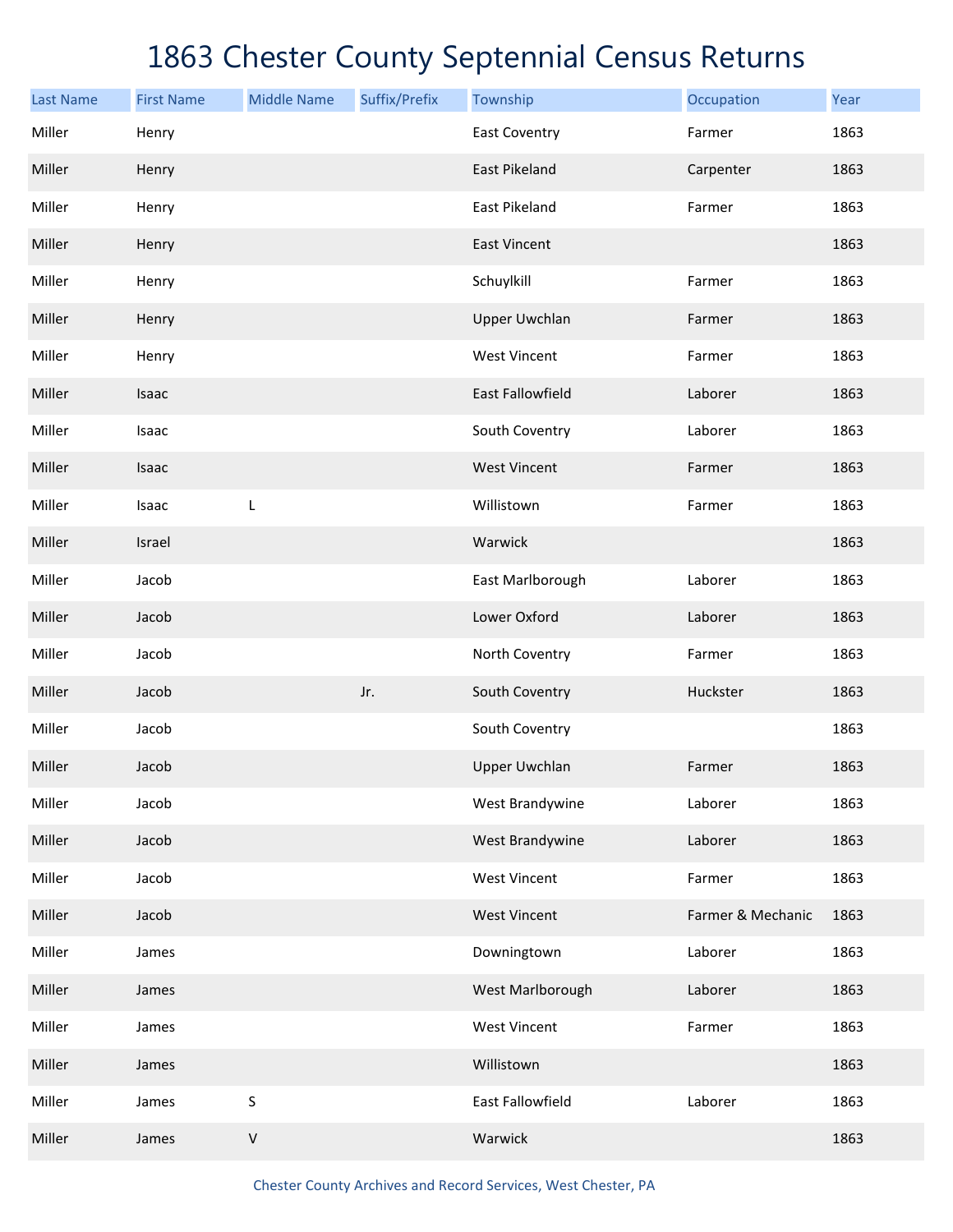| <b>Last Name</b> | <b>First Name</b> | <b>Middle Name</b> | Suffix/Prefix | Township             | Occupation     | Year |
|------------------|-------------------|--------------------|---------------|----------------------|----------------|------|
| Miller           | Jeremiah          |                    |               | Honey Brook          | Drover         | 1863 |
| Miller           | Jesse             |                    |               | East Marlborough     | Farmer         | 1863 |
| Miller           | Jesse             |                    |               | East Pikeland        | Laborer        | 1863 |
| Miller           | Jesse             |                    |               | Kennett              |                | 1863 |
| Miller           | Jesse             |                    |               | Kennett Square       | <b>Butcher</b> | 1863 |
| Miller           | Jesse             |                    |               | Warwick              |                | 1863 |
| Miller           | Joel              | B                  |               | Valley               | Gentleman      | 1863 |
| Miller           | John              |                    |               | <b>East Coventry</b> | Watchmaker     | 1863 |
| Miller           | John              |                    |               | East Marlborough     | Carpenter      | 1863 |
| Miller           | John              |                    |               | East Nottingham      |                | 1863 |
| Miller           | John              |                    |               | East Nottingham      | Farmer         | 1863 |
| Miller           | John              |                    |               | <b>East Vincent</b>  |                | 1863 |
| Miller           | John              |                    |               | <b>East Vincent</b>  |                | 1863 |
| Miller           | John              |                    |               | <b>East Vincent</b>  | Carpenter      | 1863 |
| Miller           | John              |                    |               | East Vincent         |                | 1863 |
| Miller           | John              |                    |               | <b>East Vincent</b>  |                | 1863 |
| Miller           | John              |                    |               | Highland             | Smith & Farmer | 1863 |
| Miller           | John              |                    |               | Highland             | Laborer        | 1863 |
| Miller           | John              |                    |               | London Grove         |                | 1863 |
| Miller           | John              |                    | Esq.          | Lower Oxford         | Farmer         | 1863 |
| Miller           | John              |                    | Jr.           | Lower Oxford         | Plasterer      | 1863 |
| Miller           | John              |                    | Sr.           | Lower Oxford         | Spinner        | 1863 |
| Miller           | John              |                    |               | Uwchlan              | Farmer         | 1863 |
| Miller           | John              |                    |               | Warwick              |                | 1863 |
| Miller           | John              |                    |               | West Brandywine      | Shoemaker      | 1863 |
| Miller           | John              |                    |               | West Marlborough     | Laborer        | 1863 |
| Miller           | John              |                    |               | <b>West Nantmeal</b> | Laborer        | 1863 |
| Miller           | John              |                    |               | West Nottingham      | Farmer         | 1863 |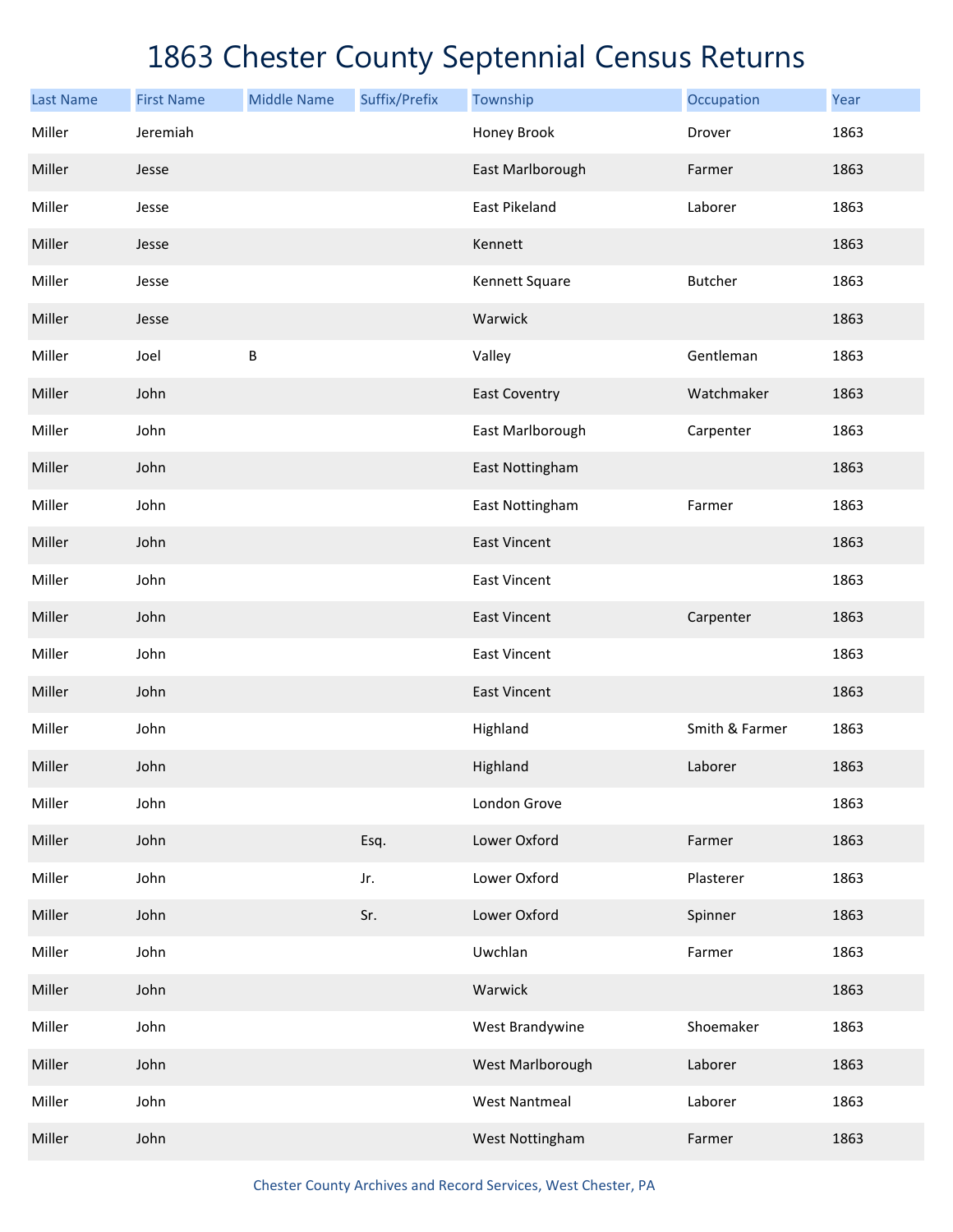| <b>Last Name</b> | <b>First Name</b> | <b>Middle Name</b>        | Suffix/Prefix | Township             | Occupation  | Year |
|------------------|-------------------|---------------------------|---------------|----------------------|-------------|------|
| Miller           | John              |                           |               | <b>West Vincent</b>  | Farmer      | 1863 |
| Miller           | John              |                           |               | <b>West Vincent</b>  | Mechanic    | 1863 |
| Miller           | John              | $\mathsf C$               |               | <b>West Nantmeal</b> | Farmer      | 1863 |
| Miller           | John              | $\mathsf D$               |               | <b>Upper Oxford</b>  | Wagonmaker  | 1863 |
| Miller           | John              | T                         |               | North Coventry       | Farmer      | 1863 |
| Miller           | John              | ${\sf N}$                 |               | <b>East Vincent</b>  |             | 1863 |
| Miller           | John              | $\mathsf{R}$              |               | West Chester         | Painter     | 1863 |
| Miller           | John              | Τ                         |               | Warwick              |             | 1863 |
| Miller           | Johnathan         |                           |               | Charlestown          |             | 1863 |
| Miller           | Jonathan          |                           |               | Phoenixville         | Laborer     | 1863 |
| Miller           | Joseph            |                           |               | <b>East Nantmeal</b> |             | 1863 |
| Miller           | Joseph            |                           |               | New Garden           | Mason       | 1863 |
| Miller           | Joseph            |                           |               | New Garden           | Farmer      | 1863 |
| Miller           | Joseph            |                           |               | Penn                 | Farmer      | 1863 |
| Miller           | Joseph            |                           |               | Pennsbury            | Farmer      | 1863 |
| Miller           | Joseph            |                           |               | Phoenixville         | Carter      | 1863 |
| Miller           | Joseph            |                           |               | Valley               | Gentleman   | 1863 |
| Miller           | Joseph            |                           |               | Wallace              | Forgeman    | 1863 |
| Miller           | Joseph            |                           |               | <b>West Nantmeal</b> | Laborer     | 1863 |
| Miller           | Joseph            |                           |               | <b>West Vincent</b>  | Farmer      | 1863 |
| Miller           | Joseph            | B                         |               | Valley               | Farmer      | 1863 |
| Miller           | Joseph            | $\boldsymbol{\mathsf{H}}$ |               | <b>Upper Oxford</b>  | Storekeeper | 1863 |
| Miller           | Joseph            | ${\sf R}$                 |               | East Coventry        | Farmer      | 1863 |
| Miller           | Joshua            |                           |               | Warwick              |             | 1863 |
| Miller           | Judith            |                           |               | West Chester         | Housekeeper | 1863 |
| Miller           | Lavina            |                           |               | West Chester         | Lady        | 1863 |
| Miller           | Ledolph           |                           |               | Schuylkill           | Laborer     | 1863 |
| Miller           | Levi              |                           |               | <b>East Coventry</b> | Laborer     | 1863 |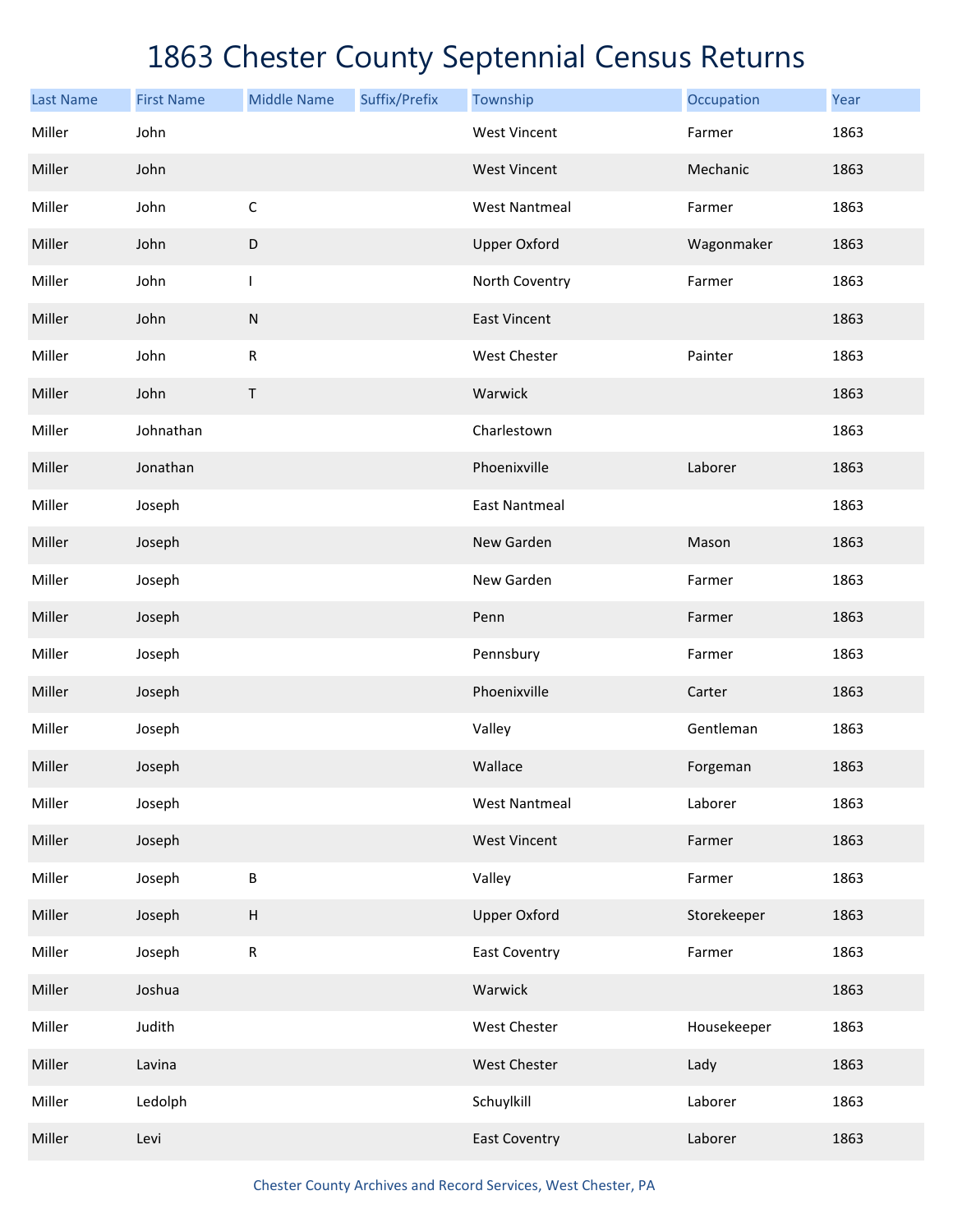| <b>Last Name</b> | <b>First Name</b> | <b>Middle Name</b>        | Suffix/Prefix | Township             | Occupation | Year |
|------------------|-------------------|---------------------------|---------------|----------------------|------------|------|
| Miller           | Levi              |                           |               | <b>West Vincent</b>  | Mechanic   | 1863 |
| Miller           | Levis             |                           |               | Willistown           | Laborer    | 1863 |
| Miller           | Lewis             |                           |               | Penn                 | Laborer    | 1863 |
| Miller           | Lewis             | Τ                         |               | <b>West Vincent</b>  | Merchant   | 1863 |
| Miller           | Lydia             | B                         |               | Kennett Square       |            | 1863 |
| Miller           | Mahlin            |                           |               | Phoenixville         | Clothier   | 1863 |
| Miller           | Margret           |                           |               | <b>West Vincent</b>  |            | 1863 |
| Miller           | Mark              |                           |               | Warwick              |            | 1863 |
| Miller           | Mary              | E                         |               | Downingtown          | Lady       | 1863 |
| Miller           | Mary              | J                         |               | Honey Brook          |            | 1863 |
| Miller           | Michael           |                           |               | <b>West Bradford</b> | Laborer    | 1863 |
| Miller           | Mordecai          |                           |               | Honey Brook          | Engineer   | 1863 |
| Miller           | Mordecai          |                           |               | West Caln            | Laborer    | 1863 |
| Miller           | Nathan            |                           |               | New Garden           |            | 1863 |
| Miller           | Newton            |                           |               | Uwchlan              | Farmer     | 1863 |
| Miller           | Phillip           |                           |               | <b>Upper Oxford</b>  | Farmer     | 1863 |
| Miller           | Phillip           |                           |               | Warwick              |            | 1863 |
| Miller           | Reuben            |                           |               | East Nottingham      |            | 1863 |
| Miller           | Reuben            |                           |               | East Nottingham      | Farmer     | 1863 |
| Miller           | Reuben            |                           |               | Highland             | Laborer    | 1863 |
| Miller           | Robert            |                           |               | <b>West Vincent</b>  | Laborer    | 1863 |
| Miller           | Robert            |                           |               | <b>West Vincent</b>  | Farmer     | 1863 |
| Miller           | Robert            | $\sf B$                   |               | Downingtown          | Plasterer  | 1863 |
| Miller           | Robert            | $\boldsymbol{\mathsf{H}}$ |               | Westtown             | Farmer     | 1863 |
| Miller           | Robert            | P                         |               | East Caln            |            | 1863 |
| Miller           | Samuel            |                           |               | New Garden           | Farmer     | 1863 |
| Miller           | Samuel            |                           |               | Newlin               | Laborer    | 1863 |
| Miller           | Samuel            |                           |               | Phoenixville         | Laborer    | 1863 |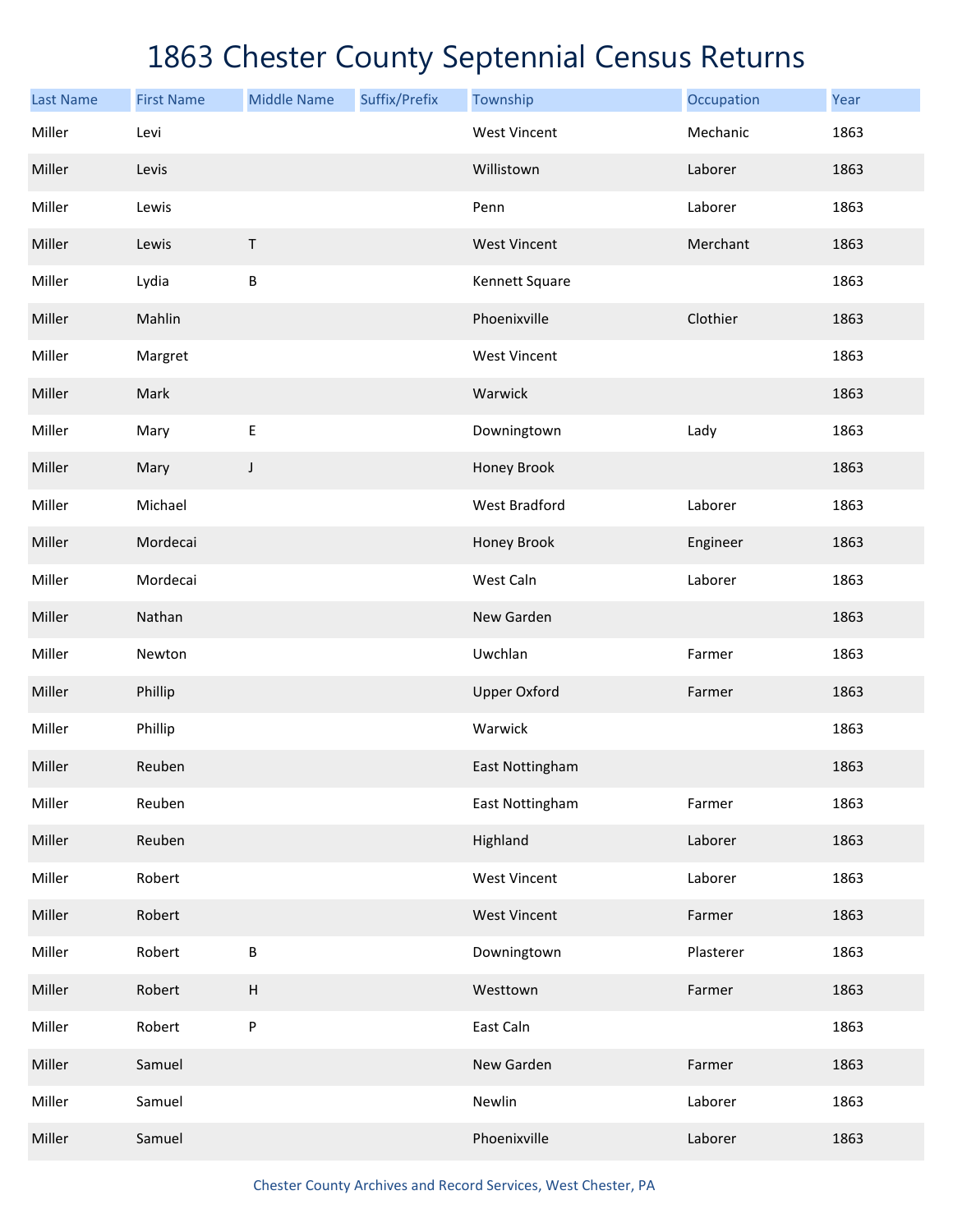| <b>Last Name</b> | <b>First Name</b> | <b>Middle Name</b> | Suffix/Prefix | Township                | Occupation     | Year |
|------------------|-------------------|--------------------|---------------|-------------------------|----------------|------|
| Miller           | Samuel            |                    |               | Phoenixville            | Carpenter      | 1863 |
| Miller           | Samuel            |                    |               | South Coventry          | Farmer         | 1863 |
| Miller           | Samuel            |                    |               | <b>Upper Uwchlan</b>    | Farmer         | 1863 |
| Miller           | Samuel            |                    |               | <b>West Vincent</b>     | Farmer         | 1863 |
| Miller           | Samuel            | P                  |               | Downingtown             | Gentleman      | 1863 |
| Miller           | Sarah             |                    |               | Franklin                | Farmer         | 1863 |
| Miller           | Sarah             |                    | Mrs.          | Highland                | Farmer         | 1863 |
| Miller           | Sarah             | A                  |               | Pennsbury               | Gentlewoman    | 1863 |
| Miller           | Sarah             | T                  |               | Sadsbury                |                | 1863 |
| Miller           | Sophia            |                    |               | South Coventry          | Farmer         | 1863 |
| Miller           | Speakman          |                    |               | Lower Oxford            | Laborer        | 1863 |
| Miller           | Stephen           | $\sf S$            |               | <b>Upper Oxford</b>     | Wagonmaker     | 1863 |
| Miller           | Thomas            |                    |               | Highland                | <b>Butcher</b> | 1863 |
| Miller           | Thomas            |                    |               | <b>West Nantmeal</b>    | Laborer        | 1863 |
| Miller           | Thomas            |                    |               | West Nottingham         | Farmer         | 1863 |
| Miller           | Toimen            |                    |               | <b>East Fallowfield</b> | Thrasher       | 1863 |
| Miller           | Warwick           |                    |               | West Bradford           | Laborer        | 1863 |
| Miller           | Washington        |                    |               | Valley                  | Plasterer      | 1863 |
| Miller           | William           |                    |               | <b>East Nantmeal</b>    |                | 1863 |
| Miller           | William           |                    |               | London Grove            | Carpenter      | 1863 |
| Miller           | William           |                    |               | Uwchlan                 | Farmer         | 1863 |
| Miller           | William           |                    |               | Warwick                 |                | 1863 |
| Miller           | William           |                    |               | West Marlborough        | Laborer        | 1863 |
| Miller           | William           |                    |               | <b>West Nantmeal</b>    | Farmer         | 1863 |
| Miller           | William           |                    |               | <b>West Vincent</b>     | Farmer         | 1863 |
| Miller           | William           |                    |               | <b>West Vincent</b>     | Laborer        | 1863 |
| Miller           | William           |                    |               | <b>West Vincent</b>     | Farmer         | 1863 |
| Miller           | William           | A                  |               | Schuylkill              | Laborer        | 1863 |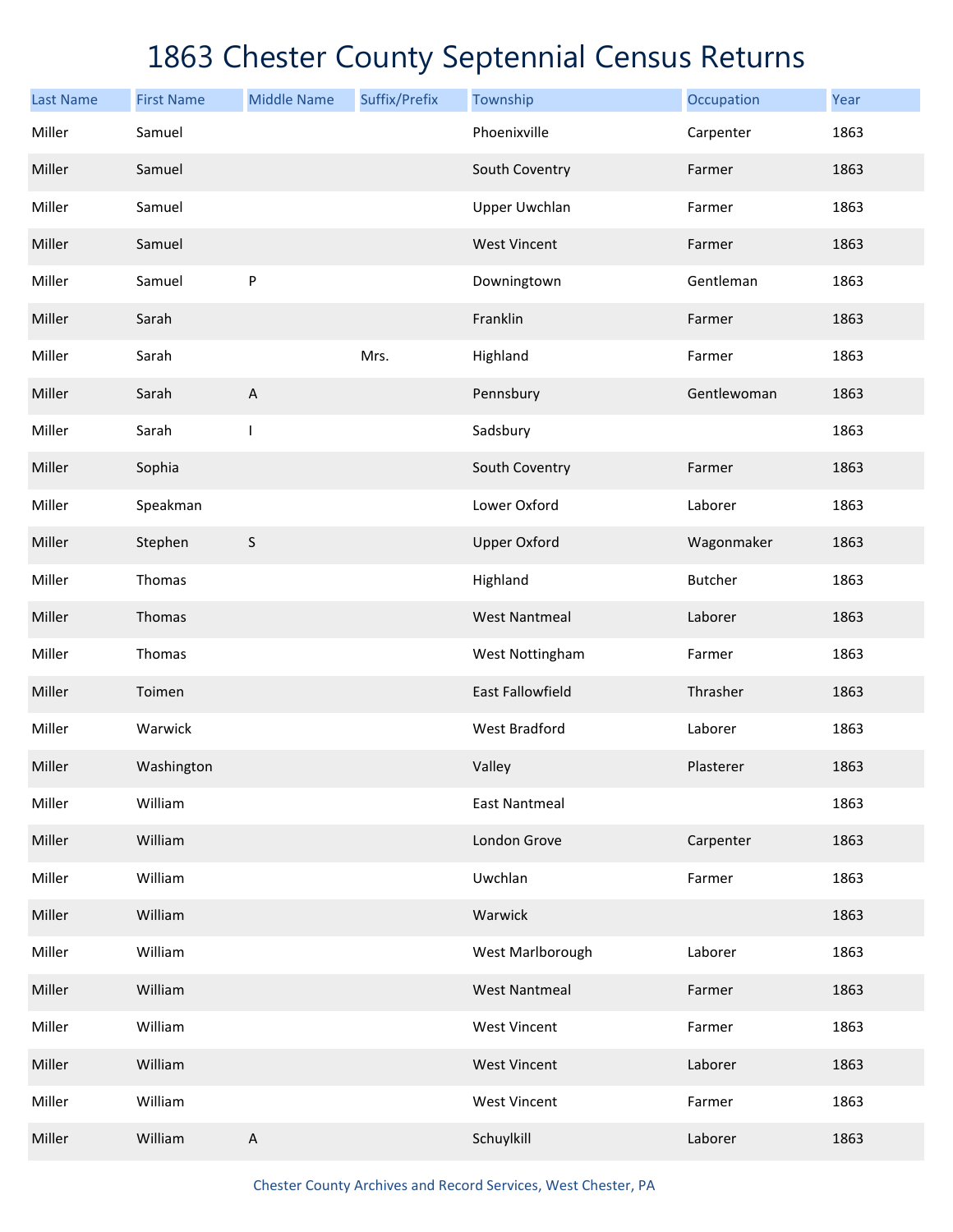| <b>Last Name</b> | <b>First Name</b> | <b>Middle Name</b> | Suffix/Prefix | Township             | Occupation  | Year |
|------------------|-------------------|--------------------|---------------|----------------------|-------------|------|
| Miller           | William           | G                  |               | <b>Upper Oxford</b>  | Gentleman   | 1863 |
| Miller           | William           | L                  |               | London Grove         | Farmer      | 1863 |
| Miller           | William           | W                  |               | Penn                 | Farmer      | 1863 |
| Miller           | Wilmer            |                    |               | West Chester         | Storekeeper | 1863 |
| Milles           | Joseph            |                    |               | West Bradford        | Laborer     | 1863 |
| Milleson         | Elizabeth         |                    |               | <b>West Bradford</b> | Housekeeper | 1863 |
| Millett          | William           | A                  |               | Schuylkill           | Laborer     | 1863 |
| Millhause        | Thorne            | $\mathsf S$        |               | Pennsbury            | Carpenter   | 1863 |
| Millhouse        | Enock             |                    |               | New Garden           | Farmer      | 1863 |
| Millhouse        | G                 | W                  |               | Highland             | Laborer     | 1863 |
| Millhouse        | Jesse             |                    |               | New Garden           | Farmer      | 1863 |
| Millhouse        | William           | H                  |               | Pennsbury            | Wheelwright | 1863 |
| Milligan         | Charles           |                    |               | Schuylkill           | Clerk       | 1863 |
| Milligan         | James             |                    |               | <b>West Nantmeal</b> | Laborer     | 1863 |
| Milligan         | James             |                    |               | <b>West Nantmeal</b> | Laborer     | 1863 |
| Milligan         | John              |                    |               | <b>West Nantmeal</b> | Laborer     | 1863 |
| Milligan         | Levi              |                    |               | <b>West Nantmeal</b> | Farmer      | 1863 |
| Milligan         | Lewis             |                    |               | Honey Brook          | Moulder     | 1863 |
| Milligan         | Nathan            |                    |               | Wallace              | Farmer      | 1863 |
| Milligan         | Samuel            |                    |               | Schuylkill           | Clerk       | 1863 |
| Milligan         | Smith             |                    |               | Franklin             | Laborer     | 1863 |
| Milliner         | Isaac             |                    |               | Tredyffrin           |             | 1863 |
| Millington       | George            | W                  |               | <b>West Nantmeal</b> | Dentist     | 1863 |
| Millington       | James             |                    |               | <b>West Nantmeal</b> | Miner       | 1863 |
| Millington       | William           |                    |               | Phoenixville         | Soldier     | 1863 |
| Millison         | Daniel            |                    |               | Westtown             | Stonemason  | 1863 |
| Millor           | Jonathan          |                    |               | East Whiteland       | Miller      | 1863 |
| Mills            | Amos              |                    |               | London Grove         |             | 1863 |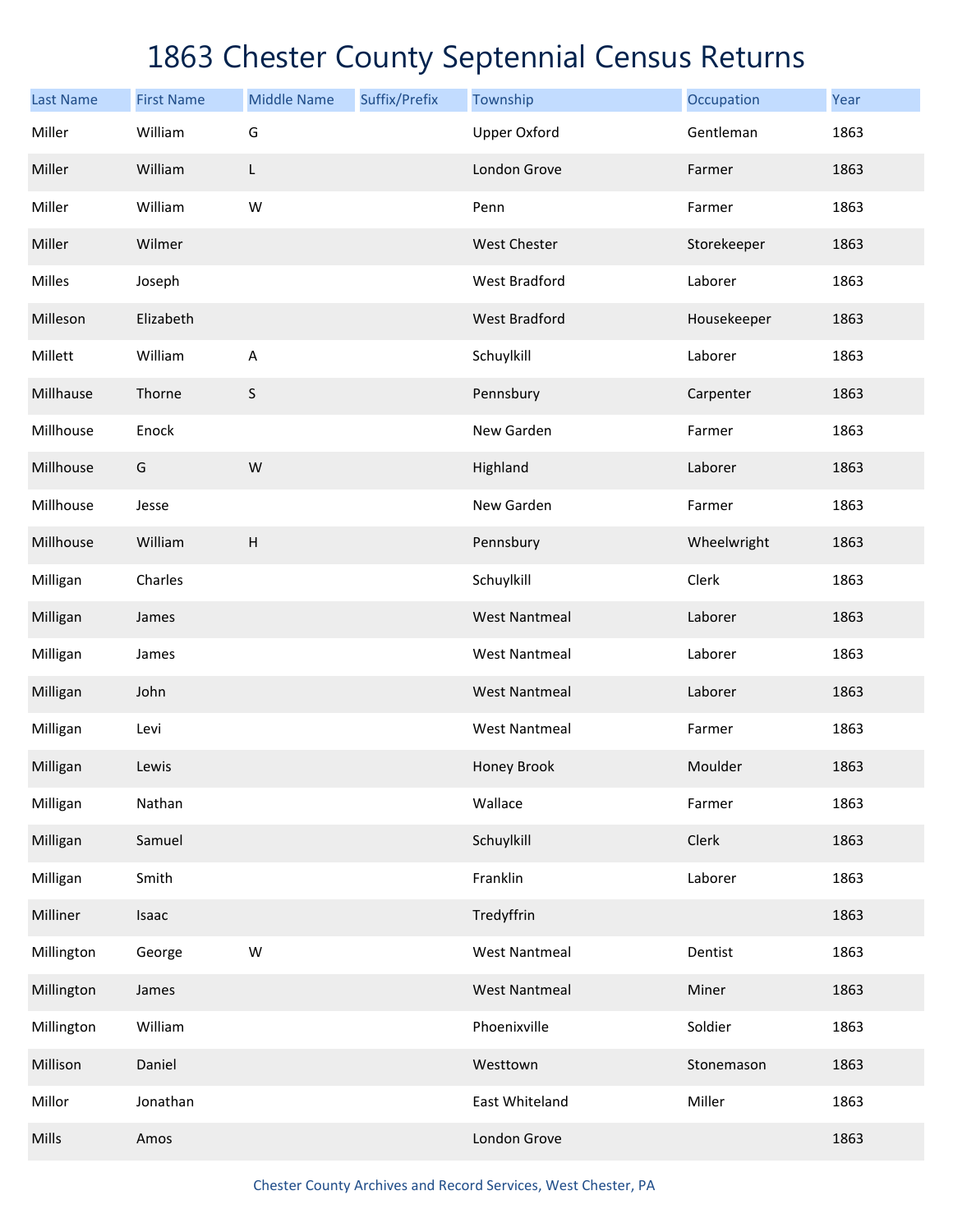| <b>Last Name</b> | <b>First Name</b> | <b>Middle Name</b> | Suffix/Prefix | Township             | Occupation  | Year |
|------------------|-------------------|--------------------|---------------|----------------------|-------------|------|
| Mills            | Benjamin          |                    |               | Wallace              | Farmer      | 1863 |
| Mills            | John              |                    |               | Warwick              |             | 1863 |
| Mills            | Solomon           |                    |               | <b>East Vincent</b>  |             | 1863 |
| Minnifield       | Charles           |                    |               | North Coventry       | Laborer     | 1863 |
| Minster          | Charles           | L                  |               | West Chester         | Physician   | 1863 |
| Minster          | Evin              | Τ                  |               | Westtown             | Laborer     | 1863 |
| Minster          | Jacob             | Τ                  |               | Valley               | Innkeeper   | 1863 |
| Minster          | John              |                    |               | Westtown             | Laborer     | 1863 |
| Minster          | Sallie            |                    |               | Westtown             | Housekeeper | 1863 |
| Mintzer          | George            | W                  |               | Phoenixville         | Dentist     | 1863 |
| Mintzer          | John              |                    |               | <b>West Pikeland</b> | Miner       | 1863 |
| Misky            | William           | F                  |               | <b>East Vincent</b>  |             | 1863 |
| Missimer         | Henry             |                    |               | London Britain       | Farmer      | 1863 |
| Missimer         | Josiah            |                    |               | North Coventry       | Saddler     | 1863 |
| Missimer         | William           |                    |               | Franklin             | Wheelwright | 1863 |
| Mitch            | Samuel            |                    |               | Schuylkill           | Laborer     | 1863 |
| Mitchel          | Edan              |                    |               | East Caln            | Farmer      | 1863 |
| Mitchel          | Harlan            |                    |               | London Britain       | Laborer     | 1863 |
| Mitchel          | John              |                    |               | <b>East Vincent</b>  |             | 1863 |
| Mitchel          | John              |                    |               | <b>East Vincent</b>  |             | 1863 |
| Mitchel          | John              |                    |               | Tredyffrin           |             | 1863 |
| Mitchel          | Joseph            |                    |               | <b>East Vincent</b>  |             | 1863 |
| Mitchel          | William           |                    |               | Londonderry          |             | 1863 |
| Mitchell         | Alexander         |                    |               | West Brandywine      | Laborer     | 1863 |
| Mitchell         | Andrew            |                    |               | West Marlborough     | Farmer      | 1863 |
| Mitchell         | David             |                    |               | Easttown             | Laborer     | 1863 |
| Mitchell         | Francis           |                    |               | Easttown             | Mason       | 1863 |
| Mitchell         | Joseph            | B                  |               | London Grove         | Courier     | 1863 |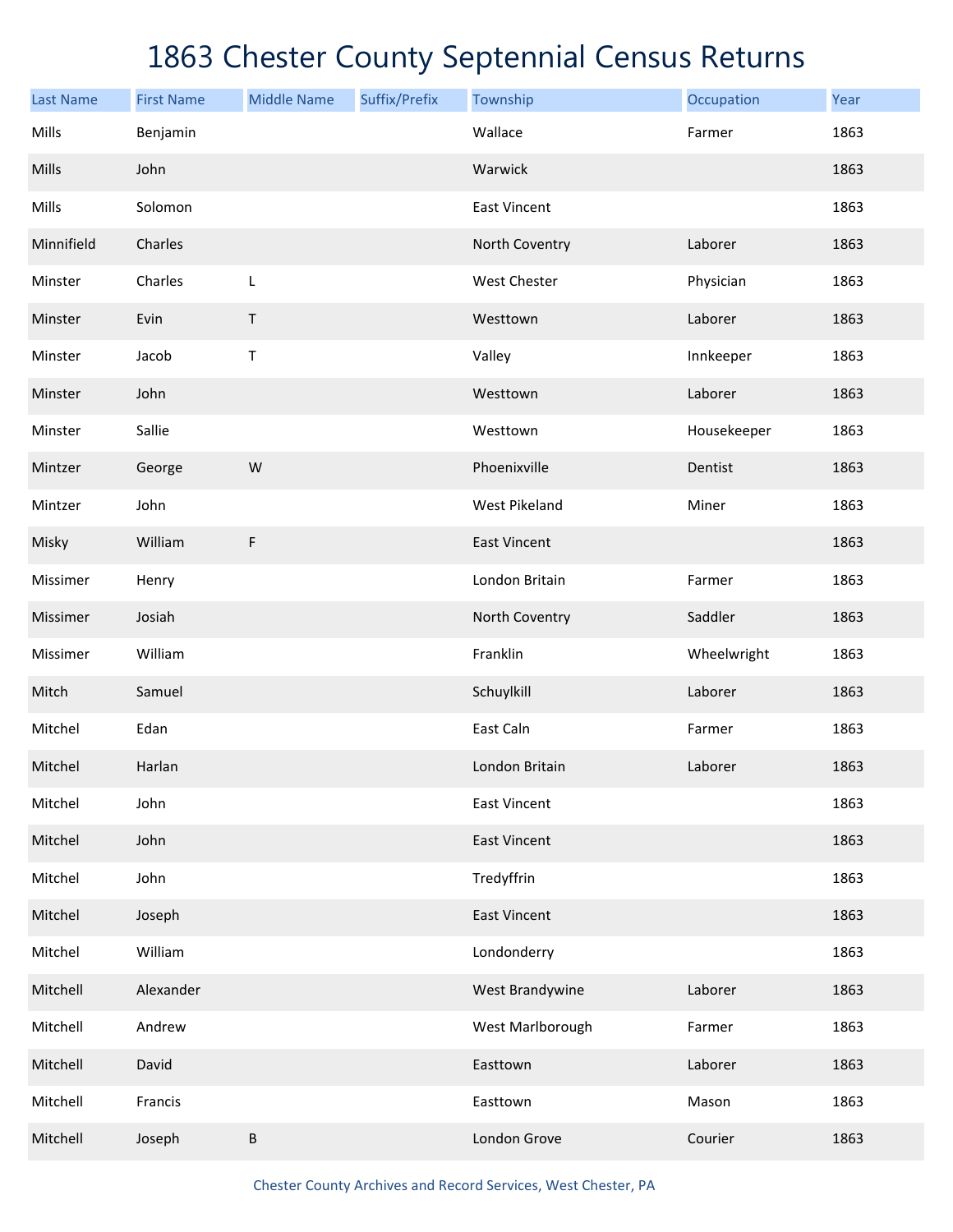| <b>Last Name</b> | <b>First Name</b> | <b>Middle Name</b> | Suffix/Prefix | Township                | Occupation | Year |
|------------------|-------------------|--------------------|---------------|-------------------------|------------|------|
| Mitchell         | Levi              |                    |               | Uwchlan                 | Laborer    | 1863 |
| Mitchell         | Patrick           |                    |               | West Whiteland          | Farmer     | 1863 |
| Mitchell         | Thomas            |                    |               | East Marlborough        | Laborer    | 1863 |
| Mitchell         | William           |                    |               | Schuylkill              | Laborer    | 1863 |
| Mitchener        | Lewis             |                    |               | London Grove            |            | 1863 |
| Mitchiner        | Sidney            |                    |               | London Grove            |            | 1863 |
| Mitchmer         | Simmons           |                    |               | East Caln               | Laborer    | 1863 |
| Moch             | Davis             |                    |               | <b>West Vincent</b>     | Mechanic   | 1863 |
| Moch             | Eli               |                    |               | <b>West Vincent</b>     | Laborer    | 1863 |
| Moch             | Mary              |                    |               | <b>West Vincent</b>     |            | 1863 |
| Moch             | Perry             |                    |               | <b>West Vincent</b>     | Laborer    | 1863 |
| Moch             | William           |                    |               | <b>West Vincent</b>     | Laborer    | 1863 |
| Moch             | William           |                    |               | <b>West Vincent</b>     | Laborer    | 1863 |
| Moch             | William           |                    |               | <b>West Vincent</b>     | Laborer    | 1863 |
| Mock             | Elhanan           |                    |               | <b>East Coventry</b>    | Laborer    | 1863 |
| Mock             | George            |                    |               | <b>West Pikeland</b>    | Miner      | 1863 |
| Mock             | James             |                    |               | Warwick                 |            | 1863 |
| Mock             | Levi              |                    |               | Warwick                 |            | 1863 |
| Moddy            | John              | D                  |               | Phoenixville            | Machinist  | 1863 |
| Mode             | $\mathsf{A}$      |                    |               | East Fallowfield        | Papermaker | 1863 |
| Mode             | Alaxander         |                    | Sr.           | East Fallowfield        | Farmer     | 1863 |
| Mode             | Allen             |                    |               | <b>East Fallowfield</b> | Farmer     | 1863 |
| Mode             | Elizabeth         |                    |               | East Fallowfield        | Farmer     | 1863 |
| Mode             | James             | B                  |               | East Fallowfield        | Surveyer   | 1863 |
| Mode             | ${\sf W}$         |                    |               | East Fallowfield        | Papermaker | 1863 |
| Moffett          | Harris            |                    |               | West Fallowfield        |            | 1863 |
| Moffitt          | Casper            | ${\sf M}$          |               | West Brandywine         | Farmer     | 1863 |
| Moffitt          | James             | Υ                  |               | West Brandywine         | Laborer    | 1863 |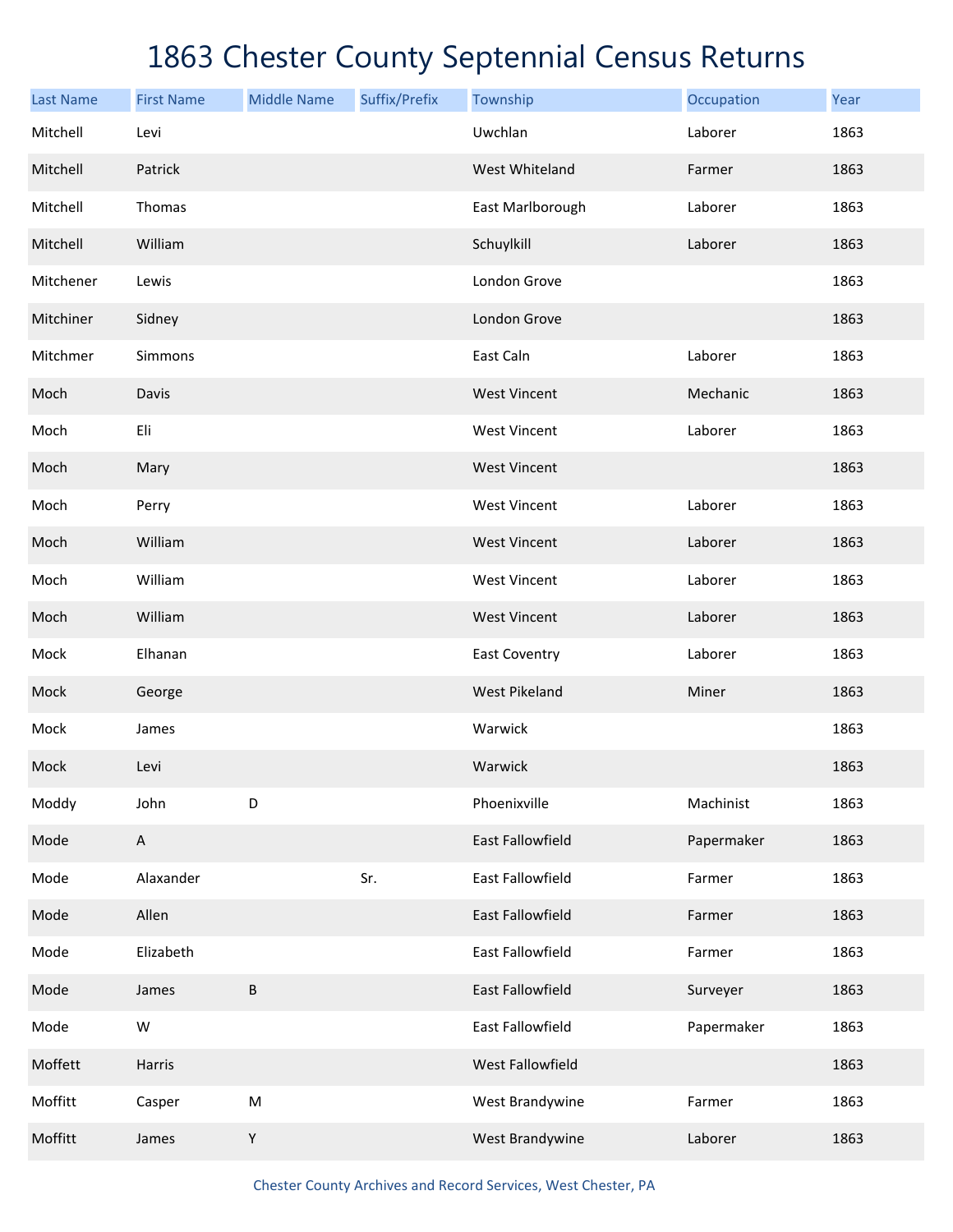| <b>Last Name</b> | <b>First Name</b> | <b>Middle Name</b>        | Suffix/Prefix | Township             | Occupation  | Year |
|------------------|-------------------|---------------------------|---------------|----------------------|-------------|------|
| Moffitt          | Robert            |                           |               | <b>West Chester</b>  | Baker       | 1863 |
| Moke             | Joseph            |                           |               | Kennett Square       | Tailor      | 1863 |
| Moleton          | James             |                           |               | Westtown             | Farmer      | 1863 |
| Moll             | William           |                           |               | Phoenixville         | Blacksmith  | 1863 |
| Monaghan         | James             |                           |               | <b>West Bradford</b> | Laborer     | 1863 |
| Monaghan         | John              |                           |               | Newlin               | Farmer      | 1863 |
| Monaghan         | ${\sf R}$         |                           |               | West Chester         | Lawyer      | 1863 |
| Monaghan         | Richard           |                           |               | <b>West Chester</b>  | Laborer     | 1863 |
| Monahan          | John              |                           |               | Phoenixville         | Laborer     | 1863 |
| Monahan          | Owen              |                           |               | Phoenixville         | Puddler     | 1863 |
| Moneghan         | Hannah            |                           |               | Westtown             | Housekeeper | 1863 |
| Monghan          | R                 | ${\sf M}$                 |               | West Fallowfield     |             | 1863 |
| Monhart          | Dennis            |                           |               | Phoenixville         | Puddler     | 1863 |
| Monks            | Sarah             | $\boldsymbol{\mathsf{A}}$ |               | <b>West Chester</b>  | Storekeeper | 1863 |
| Monks            | Zilla             |                           |               | West Chester         | Storekeeper | 1863 |
| Monow            | Robert            |                           |               | <b>Upper Oxford</b>  | Farmer      | 1863 |
| Monroe           | Thornton          |                           |               | West Whiteland       | Laborer     | 1863 |
| Monshower        | John              |                           |               | <b>East Pikeland</b> | Farmer      | 1863 |
| Montgomery       | Alexander         |                           |               | Franklin             | Farmer      | 1863 |
| Montgomery       | Alexandria        |                           |               | <b>Upper Uwchlan</b> | Farmer      | 1863 |
| Montgomery       | Austin            | J                         |               | West Brandywine      | Farmer      | 1863 |
| Montgomery       | David             |                           |               | Franklin             | Farmer      | 1863 |
| Montgomery       | James             |                           |               | New London           | Farmer      | 1863 |
| Montgomery       | John              |                           |               | Franklin             | Farmer      | 1863 |
| Montgomery       | John              |                           |               | Kennett              | Shoemaker   | 1863 |
| Montgomery       | John              | E                         |               | New London           | Farmer      | 1863 |
| Montgomery       | Joseph            |                           |               | Franklin             | Farmer      | 1863 |
| Montgomery       | Michael           |                           | Sr.           | New London           | Farmer      | 1863 |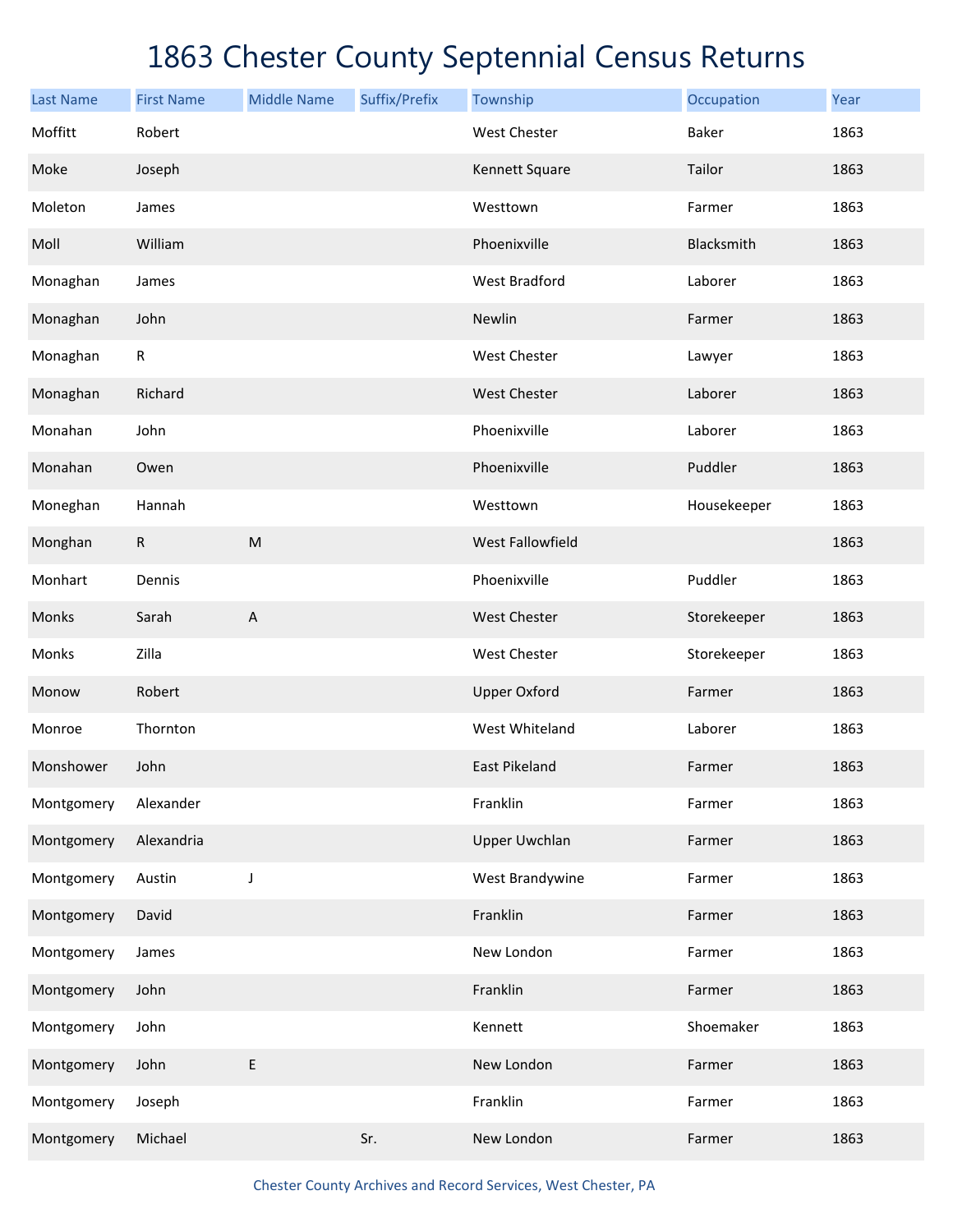| <b>Last Name</b> | <b>First Name</b> | <b>Middle Name</b>        | Suffix/Prefix | Township             | Occupation | Year |
|------------------|-------------------|---------------------------|---------------|----------------------|------------|------|
| Montgomery       | Michael           |                           | Jr.           | New London           | Farmer     | 1863 |
| Montgomery       | Thomas            |                           |               | Franklin             | Farmer     | 1863 |
| Montgomery       | Thomas            |                           |               | Phoenixville         | Blacksmith | 1863 |
| Montgomery       | William           |                           |               | Franklin             | Farmer     | 1863 |
| Montgomery       | William           |                           |               | <b>Upper Uwchlan</b> | Farmer     | 1863 |
| Montgonery       | James             |                           |               | <b>West Bradford</b> | Laborer    | 1863 |
| Mood             | Samuel            |                           |               | Charlestown          |            | 1863 |
| Moody            | Abram             |                           |               | Phoenixville         | Laborer    | 1863 |
| Moon             | John              |                           |               | Elk                  | Farmer     | 1863 |
| Mooney           | John              |                           |               | Charlestown          |            | 1863 |
| Mooney           | Pat               |                           |               | Phoenixville         | Puddler    | 1863 |
| Mooney           | Robert            |                           |               | Honey Brook          | Farmer     | 1863 |
| Mooney           | Thomas            |                           |               | Honey Brook          | Laborer    | 1863 |
| Moonk            | Thomas            |                           |               | Pocopson             | Plasterer  | 1863 |
| Moore            | Albert            | B                         |               | Wallace              | Farmer     | 1863 |
| Moore            | Andrew            | E                         |               | Honey Brook          | Farmer     | 1863 |
| Moore            | Ann               |                           |               | East Marlborough     |            | 1863 |
| Moore            | Charles           |                           |               | Tredyffrin           |            | 1863 |
| Moore            | Charles           |                           |               | Uwchlan              | Farmer     | 1863 |
| Moore            | Charles           |                           |               | <b>West Vincent</b>  | Farmer     | 1863 |
| Moore            | Charles           |                           |               | West Whiteland       | Laborer    | 1863 |
| Moore            | Charles           | $\mathsf C$               |               | <b>Upper Uwchlan</b> | Farmer     | 1863 |
| Moore            | Christian         |                           |               | West Whiteland       | Laborer    | 1863 |
| Moore            | Clarkson          |                           |               | New Garden           | Farmer     | 1863 |
| Moore            | Daniel            | $\boldsymbol{\mathsf{H}}$ |               | Honey Brook          | Farmer     | 1863 |
| Moore            | David             | A                         |               | East Brandywine      | Farmer     | 1863 |
| Moore            | Eber              |                           |               | Thornbury            |            | 1863 |
| Moore            | Edwin             |                           |               | Tredyffrin           |            | 1863 |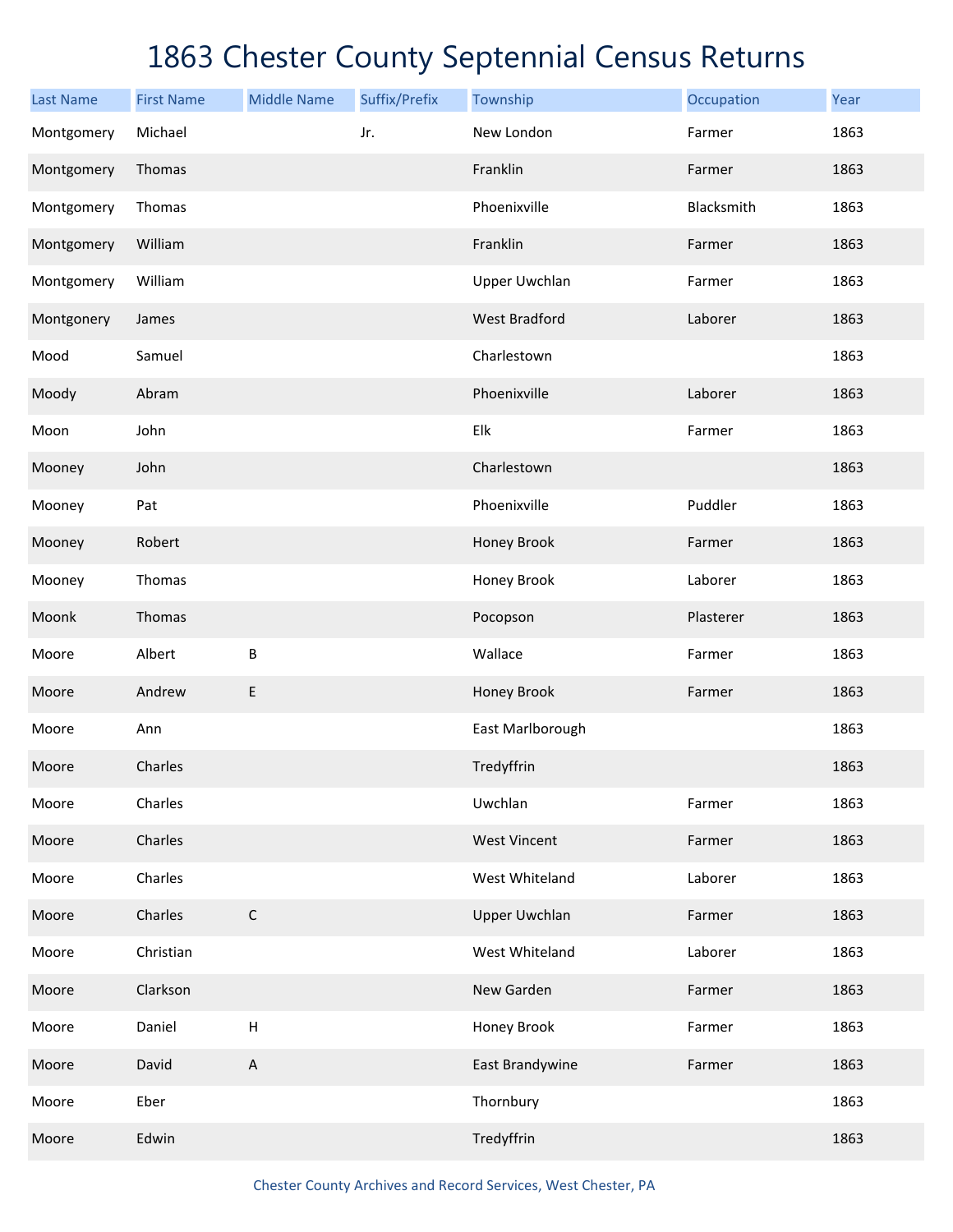| <b>Last Name</b> | <b>First Name</b> | <b>Middle Name</b> | Suffix/Prefix | Township             | Occupation            | Year |
|------------------|-------------------|--------------------|---------------|----------------------|-----------------------|------|
| Moore            | Eli               | $\sf S$            |               | East Goshen          | Shoemaker             | 1863 |
| Moore            | Enoch             |                    |               | London Grove         |                       | 1863 |
| Moore            | Enoch             |                    |               | Sadsbury             |                       | 1863 |
| Moore            | Francis           |                    |               | Uwchlan              | Farmer                | 1863 |
| Moore            | Gainer            | ${\sf P}$          |               | Sadsbury             | Carpenter             | 1863 |
| Moore            | George            |                    |               | East Brandywine      | Cabinetmaker          | 1863 |
| Moore            | George            |                    |               | <b>East Coventry</b> | Moulder               | 1863 |
| Moore            | George            |                    |               | Newlin               | Laborer               | 1863 |
| Moore            | George            |                    |               | Valley               | Farmer                | 1863 |
| Moore            | Gideon            | $\sf S$            |               | <b>Upper Uwchlan</b> | Farmer                | 1863 |
| Moore            | Hannah            |                    |               | Honey Brook          |                       | 1863 |
| Moore            | Henry             |                    |               | Sadsbury             |                       | 1863 |
| Moore            | Henry             |                    |               | <b>West Nantmeal</b> | Laborer               | 1863 |
| Moore            | Hugh              |                    |               | Oxford               | Carpenter             | 1863 |
| Moore            | Isaac             |                    |               | London Grove         |                       | 1863 |
| Moore            | Isaac             |                    |               | Lower Oxford         | Laborer               | 1863 |
| Moore            | Isaac             |                    |               | West Brandywine      | Laborer               | 1863 |
| Moore            | Jacob             |                    |               | Franklin             | Blacksmith            | 1863 |
| Moore            | James             |                    |               | East Goshen          | Farmer                | 1863 |
| Moore            | James             |                    |               | East Whiteland       | Laborer               | 1863 |
| Moore            | James             |                    |               | Sadsbury             |                       | 1863 |
| Moore            | James             |                    |               | <b>Upper Oxford</b>  | Shoemaker             | 1863 |
| Moore            | James             |                    |               | Wallace              | Farmer                | 1863 |
| Moore            | James             | $\sf S$            |               | Uwchlan              | <b>School Teacher</b> | 1863 |
| Moore            | Jeremiah          |                    |               | Sadsbury             |                       | 1863 |
| Moore            | Jerimiah          |                    |               | West Caln            | Laborer               | 1863 |
| Moore            | Jesse             |                    |               | Sadsbury             |                       | 1863 |
| Moore            | John              |                    |               | Hopewell             | Farmer                | 1863 |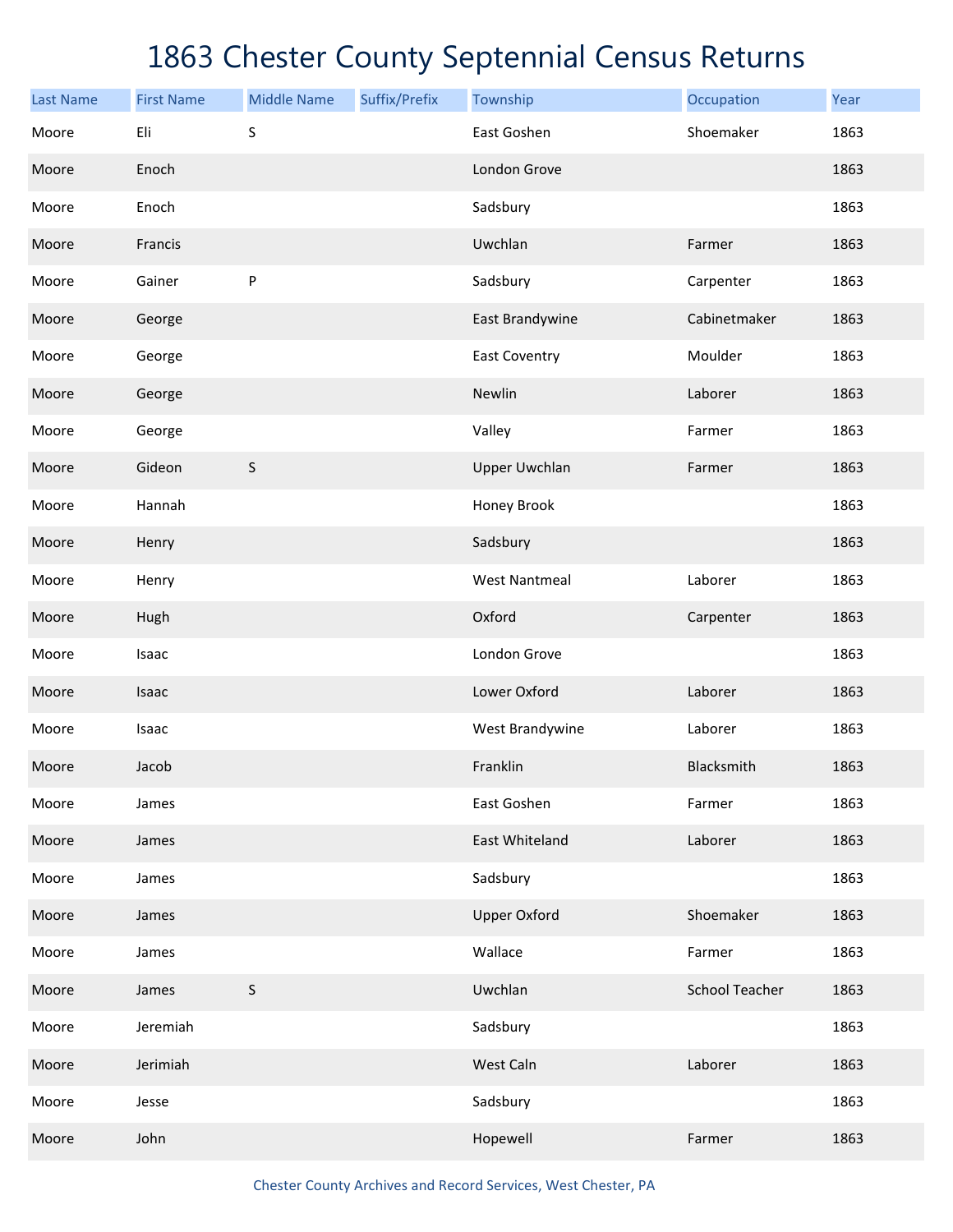| <b>Last Name</b> | <b>First Name</b> | <b>Middle Name</b> | Suffix/Prefix | Township             | Occupation | Year |
|------------------|-------------------|--------------------|---------------|----------------------|------------|------|
| Moore            | John              |                    |               | Uwchlan              | Laborer    | 1863 |
| Moore            | John              |                    |               | West Whiteland       | Laborer    | 1863 |
| Moore            | John              | W                  |               | Valley               | Farmer     | 1863 |
| Moore            | John              | W                  |               | Valley               | Teacher    | 1863 |
| Moore            | Kirkwood          |                    |               | West Caln            | Farmer     | 1863 |
| Moore            | Leonard           | $\mathsf K$        |               | <b>Upper Uwchlan</b> | Farmer     | 1863 |
| Moore            | Levi              |                    |               | New Garden           |            | 1863 |
| Moore            | Levi              |                    |               | Sadsbury             | Laborer    | 1863 |
| Moore            | Mary              |                    |               | <b>West Bradford</b> |            | 1863 |
| Moore            | Mifflin           |                    |               | Easttown             | Laborer    | 1863 |
| Moore            | Pemberton         |                    |               | New Garden           | Farmer     | 1863 |
| Moore            | Peter             |                    |               | Easttown             | Laborer    | 1863 |
| Moore            | Rachel            |                    |               | <b>Upper Uwchlan</b> | Farmer     | 1863 |
| Moore            | Robert            |                    |               | Tredyffrin           |            | 1863 |
| Moore            | Sampson           |                    |               | West Nottingham      | Laborer    | 1863 |
| Moore            | Samuel            |                    |               | East Marlborough     | Farmer     | 1863 |
| Moore            | Samuel            |                    |               | Valley               | Farmer     | 1863 |
| Moore            | Samuel            | G                  |               | East Marlborough     | Farmer     | 1863 |
| Moore            | Sharpless         |                    |               | New Garden           | Farmer     | 1863 |
| Moore            | Stephen           |                    |               | Kennett Square       | Carpenter  | 1863 |
| Moore            | Thomas            |                    |               | Upper Uwchlan        | Farmer     | 1863 |
| Moore            | Thomas            |                    |               | Valley               | Laborer    | 1863 |
| Moore            | Walker            |                    |               | Westtown             | Farmer     | 1863 |
| Moore            | Washington        |                    |               | Phoenixville         | Laborer    | 1863 |
| Moore            | Washington        |                    |               | Schuylkill           | Laborer    | 1863 |
| Moore            | William           |                    |               | East Brandywine      | Farmer     | 1863 |
| Moore            | William           |                    |               | London Grove         | Farmer     | 1863 |
| Moore            | William           |                    |               | Lower Oxford         | Mason      | 1863 |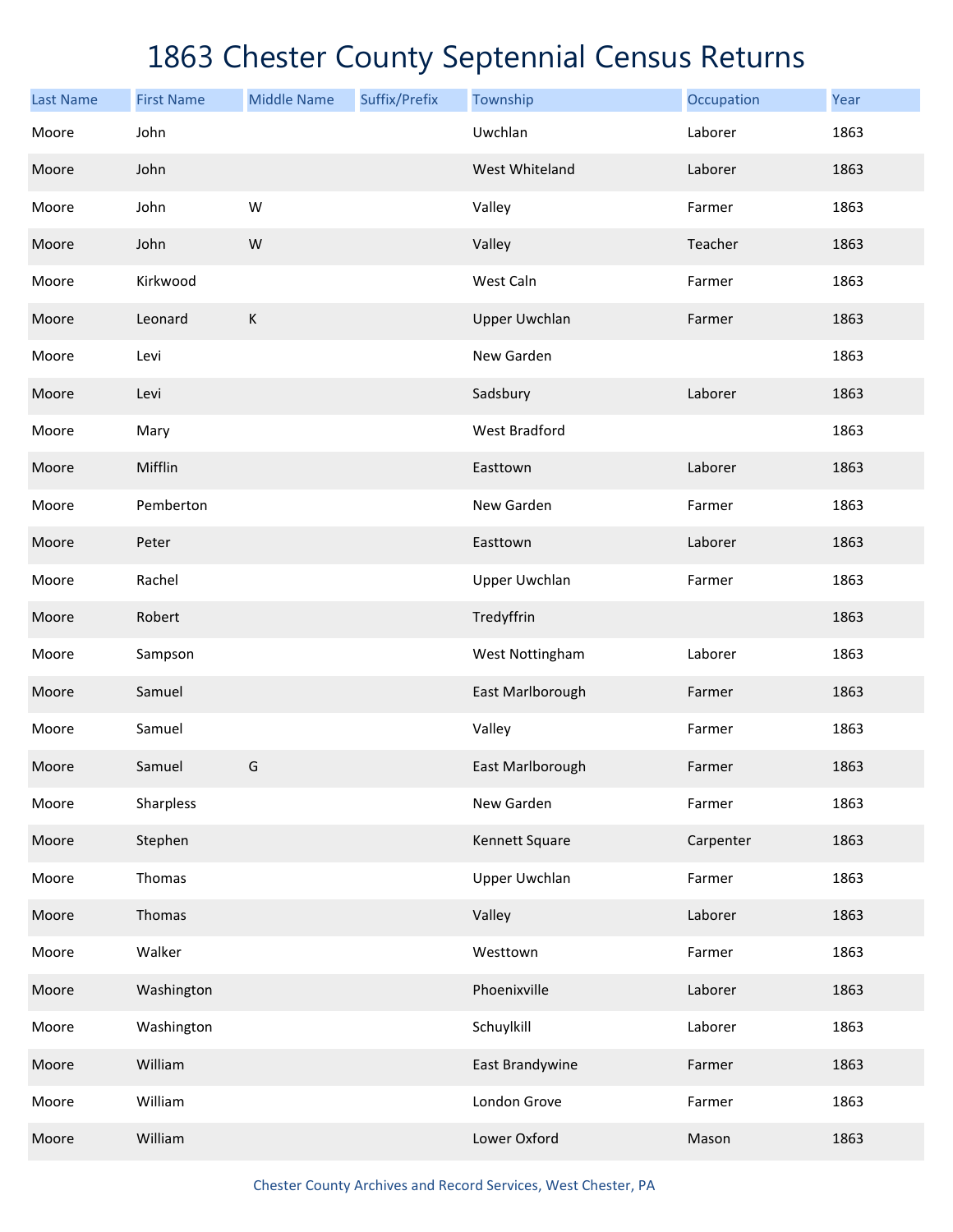| <b>Last Name</b> | <b>First Name</b> | <b>Middle Name</b>        | Suffix/Prefix | Township             | Occupation | Year |
|------------------|-------------------|---------------------------|---------------|----------------------|------------|------|
| Moore            | William           |                           |               | New Garden           | Farmer     | 1863 |
| Moore            | William           |                           |               | Phoenixville         | Shoemaker  | 1863 |
| Moore            | William           |                           |               | Phoenixville         | Laborer    | 1863 |
| Moore            | William           |                           |               | Tredyffrin           |            | 1863 |
| Moore            | William           |                           |               | Valley               | Farmer     | 1863 |
| Moore            | William           |                           |               | West Caln            | Laborer    | 1863 |
| Moore            | William           |                           |               | <b>West Pikeland</b> | Miner      | 1863 |
| Moore            | William           |                           |               | West Whiteland       | Laborer    | 1863 |
| Moore            | William           | $\mathsf C$               |               | Elk                  | Papermaker | 1863 |
| Moore            | William           | E                         |               | <b>West Chester</b>  | Minister   | 1863 |
| Moore            | William           | $\boldsymbol{\mathsf{H}}$ |               | Londonderry          |            | 1863 |
| Moore            | William           | P                         |               | East Brandywine      | Farmer     | 1863 |
| Moore            | Wilson            |                           |               | Wallace              | Farmer     | 1863 |
| Moore?           | Joseph            |                           |               | <b>West Chester</b>  | Laborer    | 1863 |
| Moose            | William           |                           |               | Easttown             | Farmer     | 1863 |
| Moran            | James             |                           |               | East Bradford        |            | 1863 |
| Moran            | James             |                           |               | East Bradford        |            | 1863 |
| Moran            | James             |                           |               | <b>West Chester</b>  | Clerk      | 1863 |
| Moran            | Michael           |                           |               | West Chester         | Laborer    | 1863 |
| Moran            | Peter             |                           |               | Phoenixville         | Puddler    | 1863 |
| Moran            | William           |                           |               | Honey Brook          | Farmer     | 1863 |
| Morann           | Dennis            |                           |               | East Whiteland       | Laborer    | 1863 |
| Morarity         | Garrett           |                           |               | West Bradford        | Tinburner  | 1863 |
| More             | Benjamin          |                           |               | East Fallowfield     | Farmer     | 1863 |
| More             | James             | T                         |               | West Goshen          | Laborer    | 1863 |
| Morehead         | Charles           |                           |               | East Caln            | Iron $(?)$ | 1863 |
| Mores            | Harriet           |                           |               | Schuylkill           | Lady       | 1863 |
| Morgan           | Abraham           |                           |               | <b>West Pikeland</b> | Shoemaker  | 1863 |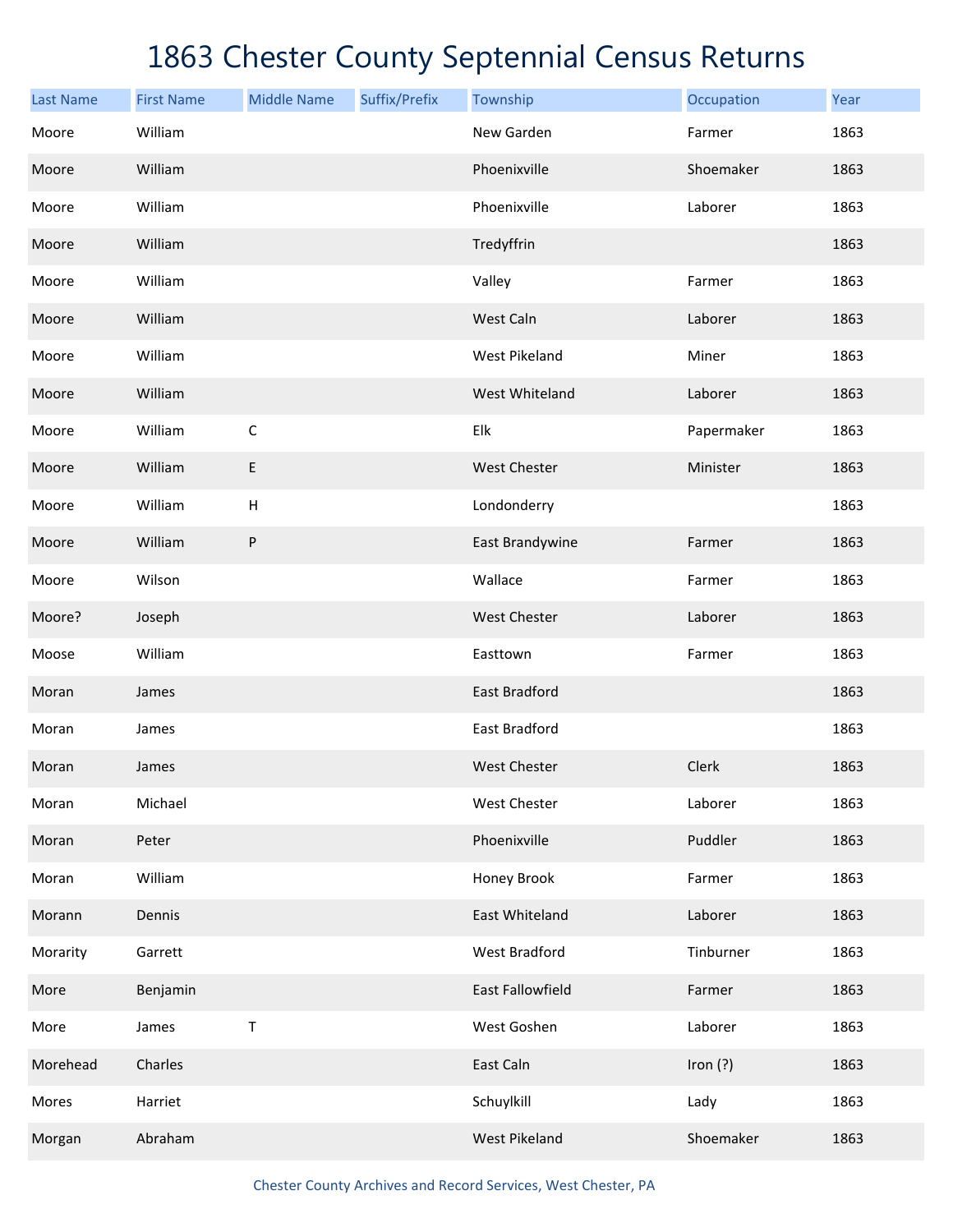| <b>Last Name</b> | <b>First Name</b> | <b>Middle Name</b> | Suffix/Prefix | Township             | Occupation   | Year |
|------------------|-------------------|--------------------|---------------|----------------------|--------------|------|
| Morgan           | Benjamin          |                    |               | <b>East Vincent</b>  |              | 1863 |
| Morgan           | Benjamin          |                    |               | Tredyffrin           |              | 1863 |
| Morgan           | Davis             |                    |               | <b>West Pikeland</b> | Laborer      | 1863 |
| Morgan           | Eli               |                    |               | West Whiteland       | Farmer       | 1863 |
| Morgan           | Elwood            |                    |               | <b>East Bradford</b> |              | 1863 |
| Morgan           | Ezekiel           |                    |               | Tredyffrin           |              | 1863 |
| Morgan           | Henry             |                    |               | <b>West Vincent</b>  | Laborer      | 1863 |
| Morgan           | Isaac             |                    |               | <b>West Bradford</b> | Farmer       | 1863 |
| Morgan           | J                 | B                  |               | Phoenixville         | Cashier Bank | 1863 |
| Morgan           | J                 | Gheen              |               | West Goshen          | Carpenter    | 1863 |
| Morgan           | John              |                    |               | <b>East Nantmeal</b> |              | 1863 |
| Morgan           | John              |                    | Esq.          | Phoenixville         | Gentleman    | 1863 |
| Morgan           | John              |                    |               | West Goshen          | Farmer       | 1863 |
| Morgan           | John              |                    |               | <b>West Pikeland</b> | Miner        | 1863 |
| Morgan           | John              |                    |               | <b>West Vincent</b>  | Laborer      | 1863 |
| Morgan           | John              | $\mathsf F$        |               | Honey Brook          | Painter      | 1863 |
| Morgan           | John              | F                  |               | West Brandywine      | Painter      | 1863 |
| Morgan           | Joseph            |                    |               | <b>West Chester</b>  | Gentleman    | 1863 |
| Morgan           | Joseph            | P                  |               | <b>West Chester</b>  | Innkeeper    | 1863 |
| Morgan           | Patrick           |                    |               | West Chester         | Laborer      | 1863 |
| Morgan           | Rees              |                    |               | Honey Brook          | Blacksmith   | 1863 |
| Morgan           | William           |                    |               | West Bradford        | Carpenter    | 1863 |
| Morgan           | William           |                    |               | West Goshen          | Farmer       | 1863 |
| Morgan           | William           | J                  |               | Valley               | Tailor       | 1863 |
| Morgen           | G                 | $\mathsf C$        |               | Sadsbury             |              | 1863 |
| Morgen           | $\mathsf{L}$      | G                  |               | Sadsbury             |              | 1863 |
| Moriarty         | James             |                    |               | Valley               | Laborer      | 1863 |
| Morin            | William           |                    |               | West Fallowfield     |              | 1863 |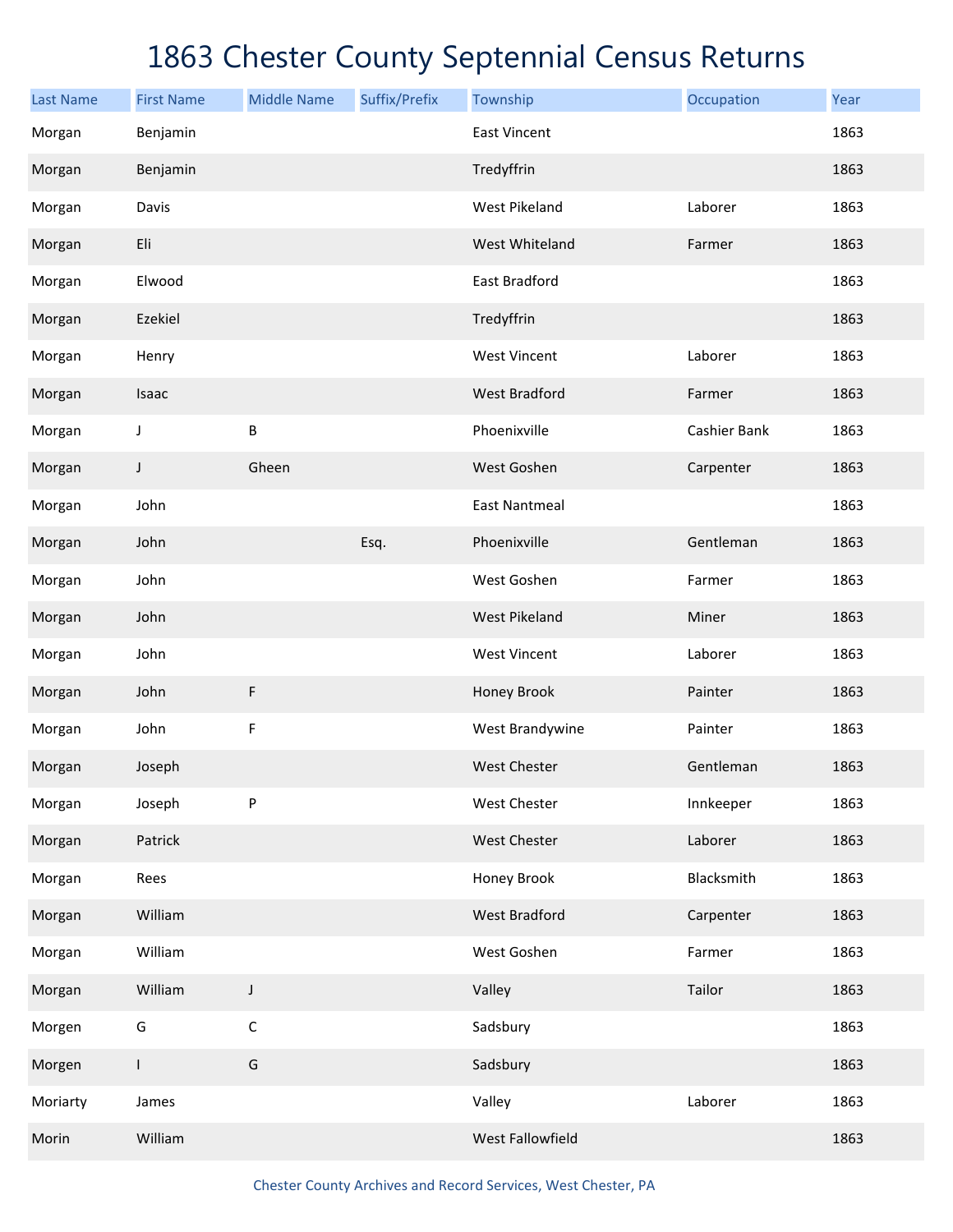| <b>Last Name</b> | <b>First Name</b> | <b>Middle Name</b> | Suffix/Prefix | Township                | Occupation  | Year |
|------------------|-------------------|--------------------|---------------|-------------------------|-------------|------|
| Morison          | William           | $\mathsf C$        |               | <b>West Fallowfield</b> |             | 1863 |
| Morphy           | Edward            |                    |               | <b>East Whiteland</b>   | Laborer     | 1863 |
| Morres           | Lewis             |                    |               | Sadsbury                |             | 1863 |
| Morris           | Able              |                    |               | West Nottingham         | Cooper      | 1863 |
| Morris           | Able              |                    |               | West Nottingham         | Shoemaker   | 1863 |
| Morris           | Anthony           | W                  |               | Valley                  | Farmer      | 1863 |
| Morris           | Asa               |                    |               | Phoenixville            | Laborer     | 1863 |
| Morris           | Charles           |                    |               | Valley                  | Engineer    | 1863 |
| Morris           | Edwin             |                    |               | <b>East Nantmeal</b>    |             | 1863 |
| Morris           | Enos              |                    |               | Uwchlan                 | Farmer      | 1863 |
| Morris           | Evan              |                    |               | London Grove            |             | 1863 |
| Morris           | George            |                    |               | East Marlborough        | Laborer     | 1863 |
| Morris           | John              |                    |               | West Nottingham         | Farmer      | 1863 |
| Morris           | John              | $\mathsf C$        |               | <b>West Nantmeal</b>    | Laborer     | 1863 |
| Morris           | John              | D                  |               | West Nottingham         | Farmer      | 1863 |
| Morris           | John              | $\sf S$            |               | <b>West Nantmeal</b>    | Farmer      | 1863 |
| Morris           | Jonathan          |                    |               | Easttown                | Farmer      | 1863 |
| Morris           | Jonathan          |                    |               | Tredyffrin              |             | 1863 |
| Morris           | Joseph            |                    |               | Valley                  | Farmer      | 1863 |
| Morris           | Joseph            | $\sf E$            |               | Valley                  | Laborer     | 1863 |
| Morris           | Joseph            | J                  |               | Uwchlan                 | Blacksmith  | 1863 |
| Morris           | Mordecai          |                    |               | <b>West Nantmeal</b>    | Mason       | 1863 |
| Morris           | Mordecai          | $\sf E$            |               | <b>West Nantmeal</b>    | Bartender   | 1863 |
| Morris           | Morris            | $\mathsf C$        |               | Uwchlan                 | Wheelwright | 1863 |
| Morris           | Pat               |                    |               | Phoenixville            | Puddler     | 1863 |
| Morris           | Pat               |                    |               | Phoenixville            | Laborer     | 1863 |
| Morris           | Patrick           |                    |               | Valley                  | Farmer      | 1863 |
| Morris           | Phineas           |                    |               | West Nottingham         | Farmer      | 1863 |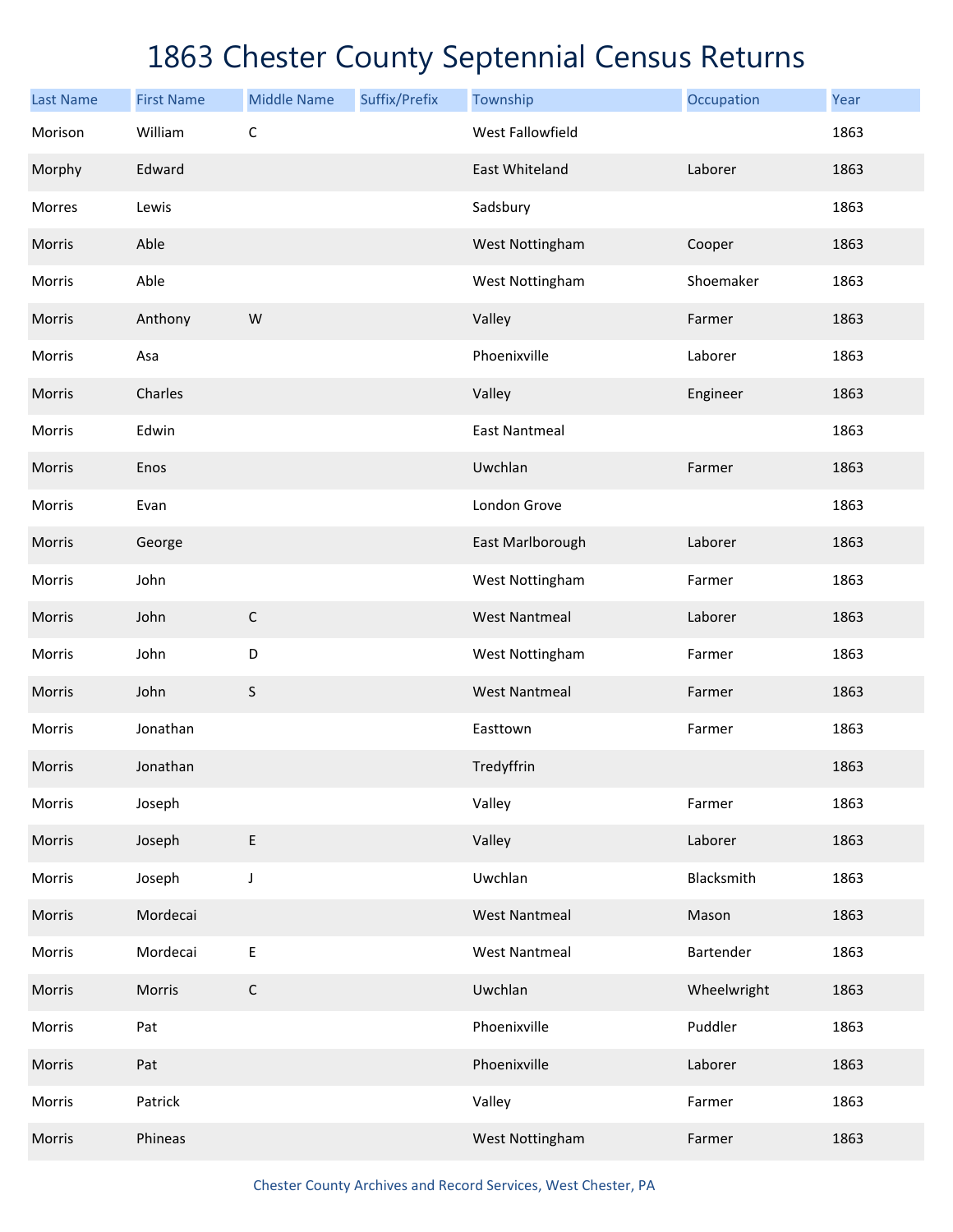| <b>Last Name</b> | <b>First Name</b> | <b>Middle Name</b> | Suffix/Prefix | Township             | Occupation                 | Year |
|------------------|-------------------|--------------------|---------------|----------------------|----------------------------|------|
| Morris           | Phineas           | ${\sf P}$          |               | West Nottingham      | Farmer                     | 1863 |
| Morris           | Preston           |                    |               | Phoenixville         | Livoryman                  | 1863 |
| Morris           | Samuel            |                    |               | London Grove         |                            | 1863 |
| Morris           | Samuel            |                    |               | Valley               | Laborer                    | 1863 |
| Morris           | Stephen           |                    |               | East Whiteland       | Farmer                     | 1863 |
| Morris           | William           |                    |               | <b>East Nantmeal</b> |                            | 1863 |
| Morrison         | A                 | G                  |               | Valley               | Minister                   | 1863 |
| Morrison         | Caroline          |                    |               | Penn                 | Farmer                     | 1863 |
| Morrison         | James             |                    |               | Hopewell             | Minister of the Gospe 1863 |      |
| Morrison         | John              | $\mathsf A$        |               | West Fallowfield     |                            | 1863 |
| Morrison         | Joseph            |                    |               | Honey Brook          | Gentleman                  | 1863 |
| Morrison         | Scott             |                    |               | Downingtown          | M <sub>D</sub>             | 1863 |
| Morrison         | William           | $\sf B$            |               | Valley               | Storekeeper                | 1863 |
| Morrisson        | David             | W                  |               | Elk                  | Farmer                     | 1863 |
| Morrisson        | Harlan            |                    |               | New Garden           | Farmer                     | 1863 |
| Morrisson        | Michael           |                    |               | Tredyffrin           |                            | 1863 |
| Morrow           | Nancey            |                    |               | Sadsbury             |                            | 1863 |
| Morton           | John              | W                  |               | Honey Brook          | Farmer                     | 1863 |
| Morton           | Joshua            |                    |               | East Fallowfield     | Farmer                     | 1863 |
| Morton           | Peter             |                    |               | Honey Brook          | Farmer                     | 1863 |
| Morton           | ${\sf R}$         | W                  |               | Honey Brook          | Farmer                     | 1863 |
| Morton           | Richard           | $\mathsf J$        |               | East Fallowfield     | Laborer                    | 1863 |
| Morton           | William           |                    |               | Honey Brook          | Farmer                     | 1863 |
| Moser            | Frederick         |                    |               | Willistown           | Laborer                    | 1863 |
| Moser            | Reuben            |                    |               | <b>East Nantmeal</b> |                            | 1863 |
| Moses            | Abraham           |                    |               | Charlestown          |                            | 1863 |
| Moses            | David             |                    |               | Phoenixville         | Laborer                    | 1863 |
| Moses            | George            |                    |               | Charlestown          |                            | 1863 |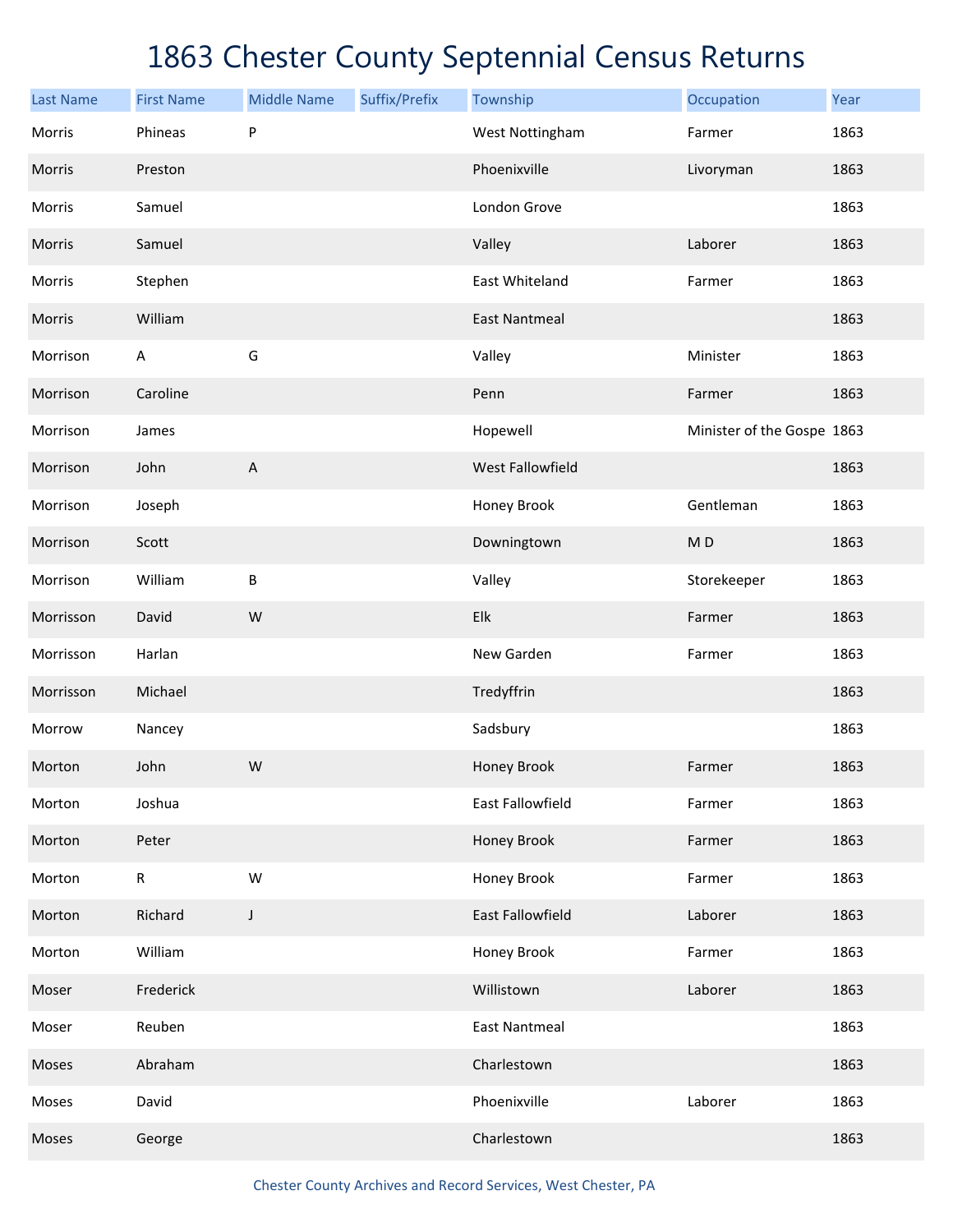| <b>Last Name</b> | <b>First Name</b> | <b>Middle Name</b> | Suffix/Prefix | Township             | Occupation  | Year |
|------------------|-------------------|--------------------|---------------|----------------------|-------------|------|
| Moses            | Henry             |                    |               | Charlestown          |             | 1863 |
| Moses            | Jacob             |                    |               | Charlestown          |             | 1863 |
| Moses            | Jacob             |                    |               | West Pikeland        | Farmer      | 1863 |
| Moses            | James             |                    |               | <b>West Vincent</b>  | Laborer     | 1863 |
| Moses            | James             | L                  |               | Charlestown          |             | 1863 |
| Moses            | John              |                    |               | Charlestown          |             | 1863 |
| Moses            | John              |                    |               | East Pikeland        | Laborer     | 1863 |
| Moses            | John              |                    |               | Phoenixville         | Clerk       | 1863 |
| Moses            | John              |                    |               | <b>West Pikeland</b> | Farmer      | 1863 |
| Moses            | ${\sf M}$         | ${\sf M}$          |               | Uwchlan              | Farmer      | 1863 |
| Moses            | Margaret          |                    |               | West Pikeland        |             | 1863 |
| Moses            | Martin            |                    |               | <b>West Pikeland</b> | Farmer      | 1863 |
| Moses            | Mary              |                    |               | East Pikeland        | Farmer      | 1863 |
| Moses            | Newlin            |                    |               | Schuylkill           | Carter      | 1863 |
| Moses            | Samuel            |                    |               | Phoenixville         | Merchant    | 1863 |
| Moses            | Samuel            |                    |               | <b>West Bradford</b> | Laborer     | 1863 |
| Moses            | Samuel            |                    |               | <b>West Vincent</b>  | Farmer      | 1863 |
| Moses            | William           |                    |               | <b>East Pikeland</b> | Farmer      | 1863 |
| Mossey           | William           | $\mathsf C$        |               | Phoenixville         | Machinist   | 1863 |
| Mostellar        | Isaac             |                    |               | <b>East Vincent</b>  |             | 1863 |
| Mosteller        | Anthony           |                    |               | East Nottingham      |             | 1863 |
| Mosteller        | George            | $\mathsf C$        |               | Phoenixville         | Laborer     | 1863 |
| Mosteller        | Joseph            |                    |               | South Coventry       | Storekeeper | 1863 |
| Mostler          | Abram             |                    |               | <b>West Vincent</b>  | Farmer      | 1863 |
| Mostler          | Elizabeth         |                    |               | West Pikeland        |             | 1863 |
| Mostler          | George            |                    |               | <b>West Vincent</b>  | Farmer      | 1863 |
| Mostler          | Henry             |                    |               | <b>West Vincent</b>  | Farmer      | 1863 |
| Mostler          | Jacob             | $\sf T$            |               | <b>West Pikeland</b> | Farmer      | 1863 |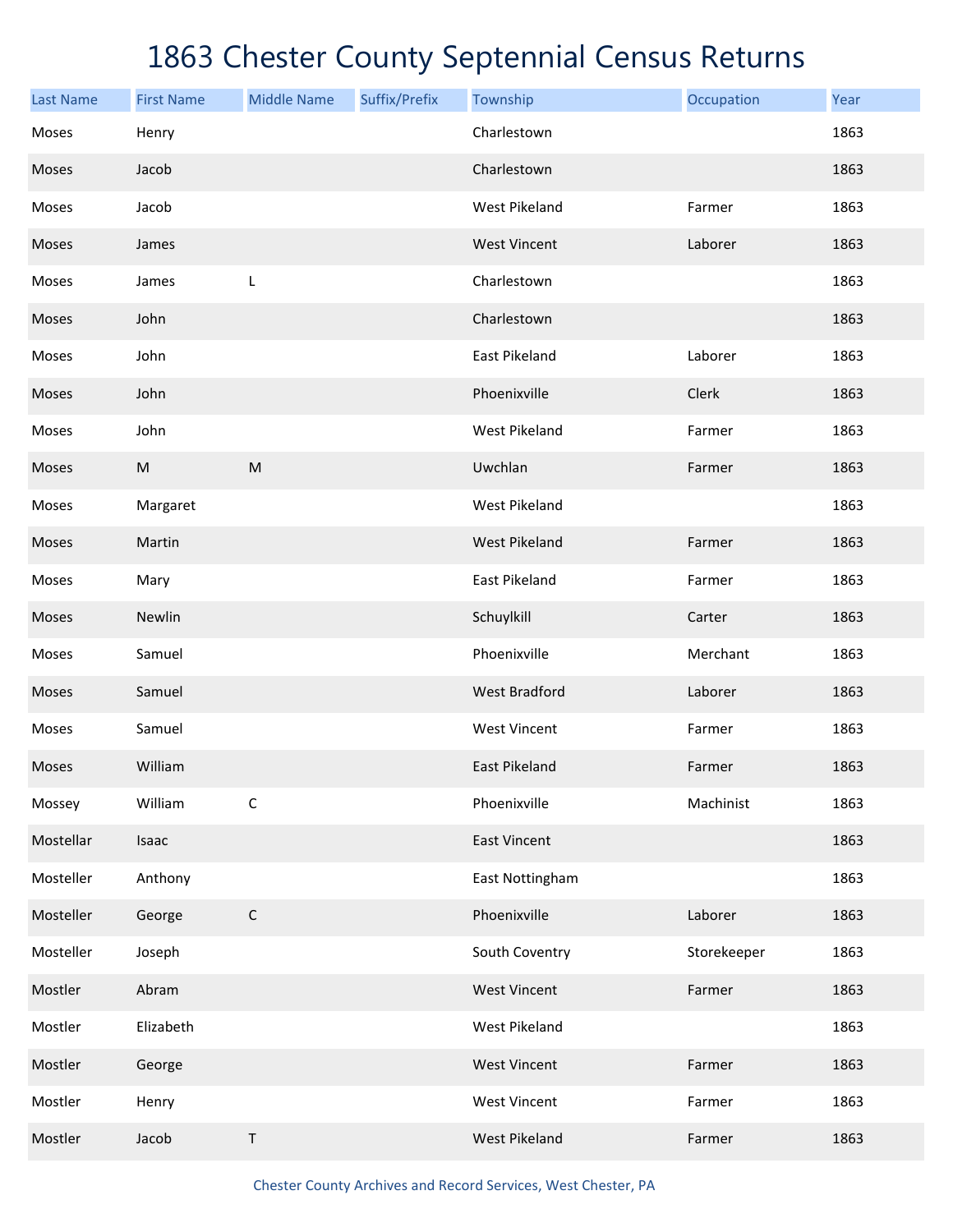| <b>Last Name</b> | <b>First Name</b> | <b>Middle Name</b> | Suffix/Prefix | Township             | Occupation  | Year |
|------------------|-------------------|--------------------|---------------|----------------------|-------------|------|
| Mostler          | John              |                    |               | <b>West Vincent</b>  | Farmer      | 1863 |
| Mostler          | $\mathsf R$       | ${\sf P}$          |               | <b>West Pikeland</b> | Farmer      | 1863 |
| Mostler          | Samuel            | $\sf S$            |               | <b>West Vincent</b>  | Merchant    | 1863 |
| Mostler          | William           | $\mathsf K$        |               | <b>West Pikeland</b> | Laborer     | 1863 |
| Moudy            | William           |                    |               | <b>West Bradford</b> | Farmer      | 1863 |
| Moulder          | William           |                    |               | West Goshen          | Farmer      | 1863 |
| Mount            | Madison           |                    |               | New London           | Laborer     | 1863 |
| Moury            | Adam              |                    |               | <b>West Vincent</b>  | Farmer      | 1863 |
| Mowday           | Christian         |                    |               | Honey Brook          | Laborer     | 1863 |
| Mowday           | John              |                    |               | Honey Brook          | Laborer     | 1863 |
| Mowday           | William           |                    |               | Honey Brook          | Laborer     | 1863 |
| Mowrer           | Abraham           |                    |               | <b>East Coventry</b> | Farmer      | 1863 |
| Mowrer           | Philip            |                    |               | South Coventry       | Tailor      | 1863 |
| Mowrey           | Benjamin          |                    |               | <b>East Pikeland</b> | Farmer      | 1863 |
| Mowrey           | Benjamin          | $\mathsf F$        |               | East Pikeland        | Farmer      | 1863 |
| Mowrey           | Magdalena         |                    |               | East Pikeland        | Lady        | 1863 |
| Mowrey           | Mary              |                    |               | East Pikeland        | Housekeeper | 1863 |
| Mowrey           | Peter             |                    |               | <b>East Pikeland</b> | Farmer      | 1863 |
| Mowry            | George            |                    |               | <b>West Vincent</b>  | Farmer      | 1863 |
| Mowry            | Isaac             |                    |               | <b>East Vincent</b>  |             | 1863 |
| Mowry            | Samuel            |                    |               | <b>East Vincent</b>  |             | 1863 |
| Mowsey           | Alexander         |                    |               | Sadsbury             | Laborer     | 1863 |
| Moyer            | Benjamin          |                    |               | Phoenixville         | Carpenter   | 1863 |
| Moyer            | Daniel            |                    |               | <b>West Vincent</b>  | Farmer      | 1863 |
| Moyer            | Henry             |                    |               | East Pikeland        | Gentleman   | 1863 |
| Moyer            | Jacob             | W                  |               | East Pikeland        | Farmer      | 1863 |
| Moyer            | John              | ${\sf W}$          |               | Downingtown          | Clerk       | 1863 |
| Moyer            | Nathan            |                    |               | <b>East Coventry</b> | Laborer     | 1863 |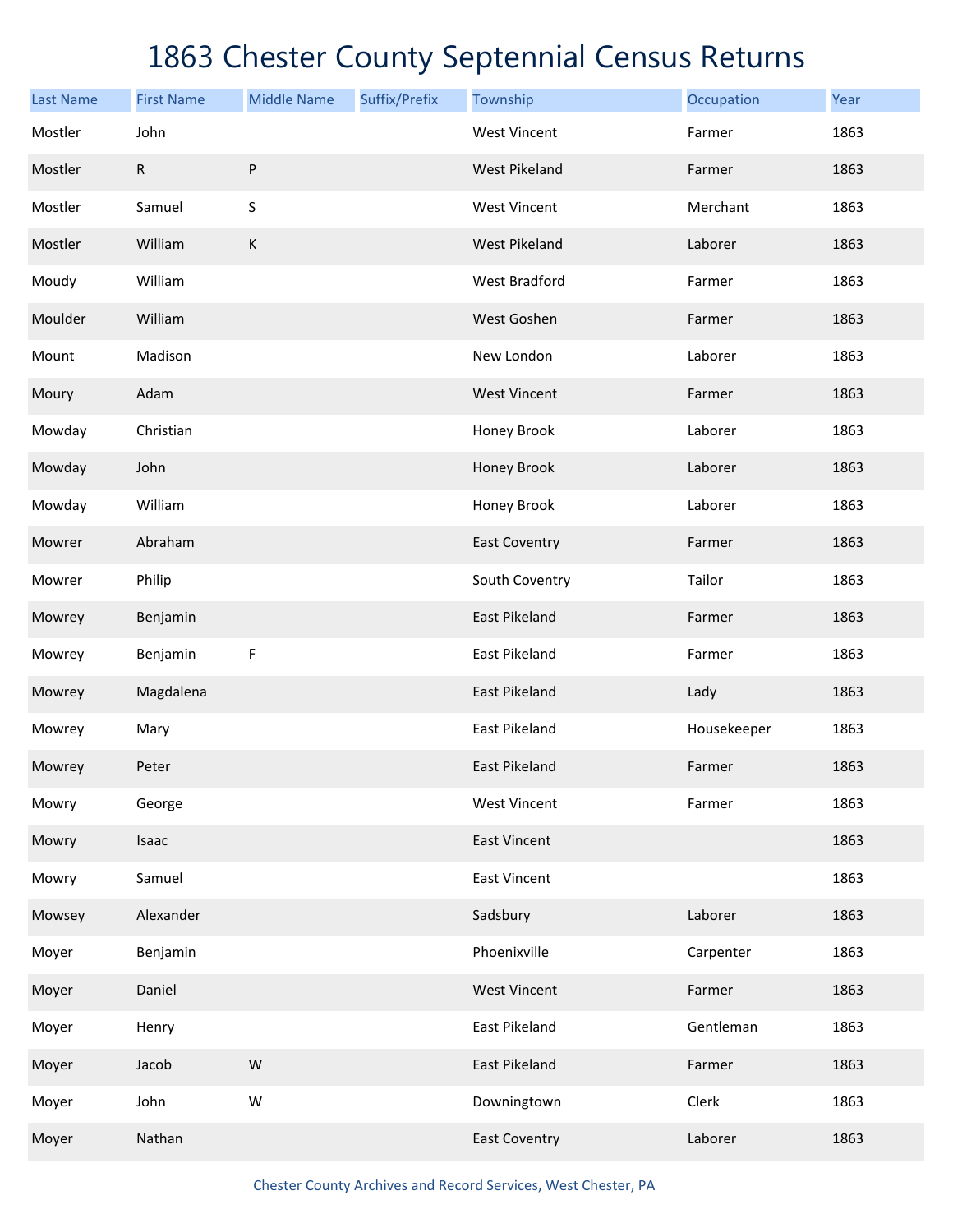| <b>Last Name</b> | <b>First Name</b> | <b>Middle Name</b>        | Suffix/Prefix | Township             | Occupation  | Year |
|------------------|-------------------|---------------------------|---------------|----------------------|-------------|------|
| Moyer            | Samuel            |                           |               | <b>West Nantmeal</b> | Laborer     | 1863 |
| Moyer            | William           |                           | Sr.           | East Pikeland        | Farmer      | 1863 |
| Moyer            | William           |                           | Jr.           | East Pikeland        | Farmer      | 1863 |
| Moyer            | William           |                           |               | Phoenixville         | Laborer     | 1863 |
| Moyers           | George            |                           |               | Phoenixville         | Machinist   | 1863 |
| Mulagan          | $\mathsf{A}$      | L                         |               | Kennett Square       | Moulder     | 1863 |
| Mulberry         | Bayard            |                           |               | Londonderry          |             | 1863 |
| Mulberry         | John              |                           |               | London Grove         |             | 1863 |
| Mulen            | Alexander         |                           |               | West Fallowfield     |             | 1863 |
| Muligan          | James             |                           |               | East Caln            | Laborer     | 1863 |
| Mull             | Joseph            |                           |               | Londonderry          |             | 1863 |
| Mullen           | George            | W                         |               | London Grove         | Laborer     | 1863 |
| Mullen           | Hector            |                           |               | Tredyffrin           |             | 1863 |
| Mullen           | Jacob             | $\boldsymbol{\mathsf{H}}$ |               | Tredyffrin           |             | 1863 |
| Mullen           | John              |                           |               | Phoenixville         | Merchant    | 1863 |
| Mullen           | John              | B                         |               | Downingtown          | Bartender   | 1863 |
| Mullen           | John              | S                         |               | Downingtown          | Merchant    | 1863 |
| Mullen           | Joseph            |                           |               | Tredyffrin           |             | 1863 |
| Mullen           | Patrick           |                           |               | <b>West Vincent</b>  | Farmer      | 1863 |
| Mullen           | Reece             |                           |               | Londonderry          |             | 1863 |
| Mullen           | Sarah             |                           |               | West Nottingham      | Farmer      | 1863 |
| Mullen           | Thomas            |                           |               | East Marlborough     | Wheelwright | 1863 |
| Mullen           | Thomas            |                           |               | Tredyffrin           |             | 1863 |
| Mullen           | William           |                           |               | Highland             | Farmer      | 1863 |
| Mullen           | William           |                           |               | <b>Upper Uwchlan</b> | Tin smith   | 1863 |
| Muller           | John              |                           |               | Sadsbury             |             | 1863 |
| Muller           | William           |                           |               | East Fallowfield     | Shoemaker   | 1863 |
| Mullin           | Charles           |                           |               | Franklin             | Farmer      | 1863 |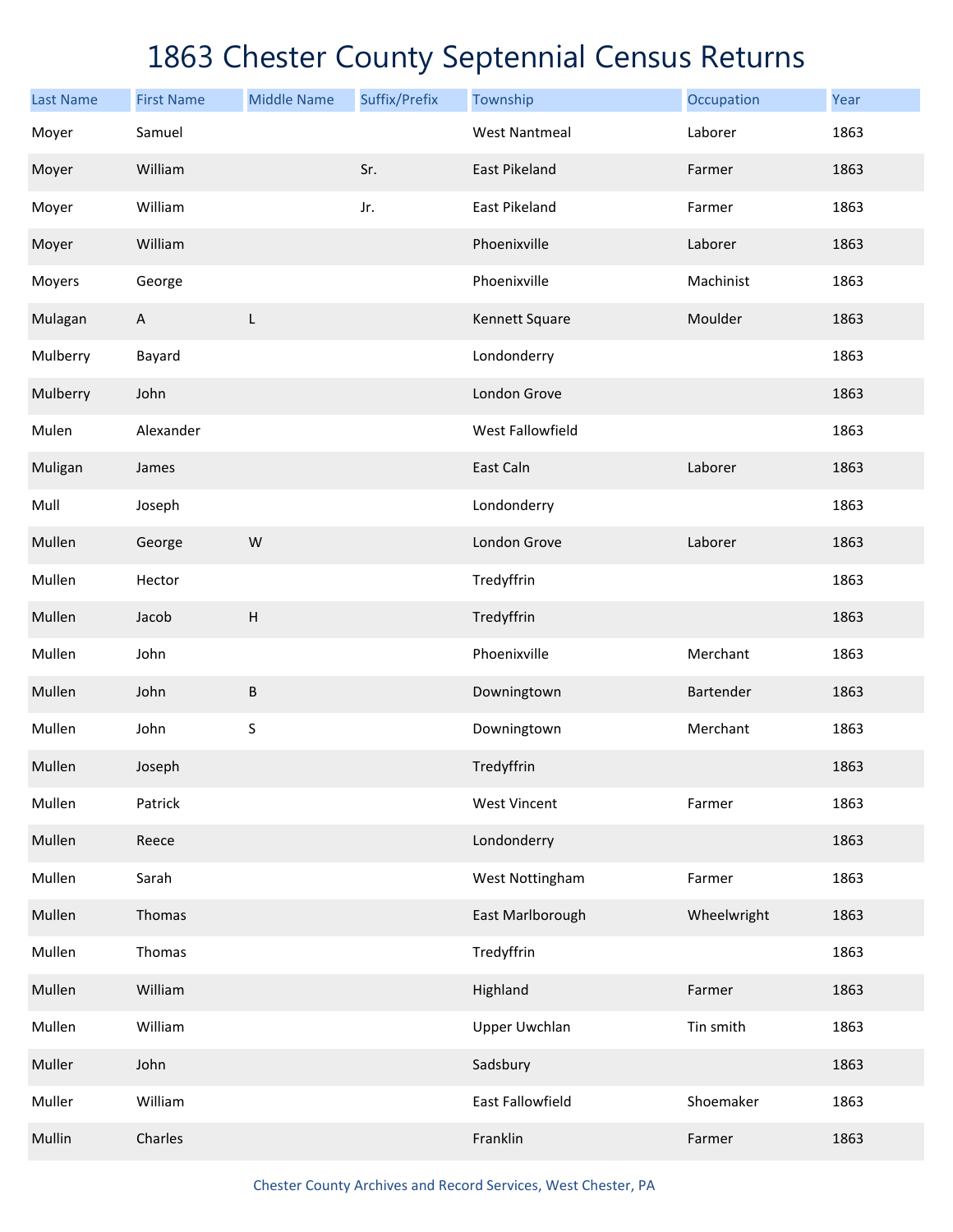| <b>Last Name</b> | <b>First Name</b> | <b>Middle Name</b> | Suffix/Prefix | Township            | Occupation | Year |
|------------------|-------------------|--------------------|---------------|---------------------|------------|------|
| Mullin           | John              |                    | Jr.           | West Marlborough    | Limeburner | 1863 |
| Mullin           | John              |                    |               | West Marlborough    | Farmer     | 1863 |
| Mullin           | John              | $\mathsf H$        |               | Phoenixville        | Druggist   | 1863 |
| Mullin           | William           |                    |               | West Fallowfield    |            | 1863 |
| Mulwahill        | Thomas            |                    |               | East Marlborough    | Laborer    | 1863 |
| Munchouer        | Jacob             |                    |               | Warwick             |            | 1863 |
| Mundle           | David             |                    |               | Hopewell            | Laborer    | 1863 |
| Mundle           | Isaac             |                    |               | East Nottingham     | Laborer    | 1863 |
| Muney            | Charles           | $\overline{A}$     |               | Schuylkill          | Laborer    | 1863 |
| Munholland       | Henry             |                    |               | Honey Brook         | Physician  | 1863 |
| Munshouer        | Daniel            |                    |               | Phoenixville        | Puddler    | 1863 |
| Munshouer        | Harrison          |                    |               | Phoenixville        | Heater     | 1863 |
| Munshouer        | Henry             |                    |               | Phoenixville        | Weaver     | 1863 |
| Munshouer        | John              |                    |               | Phoenixville        | Laborer    | 1863 |
| Munshouer        | Levi              |                    |               | Phoenixville        | Soldier    | 1863 |
| Munshouer        | Michael           |                    |               | Phoenixville        | Roller     | 1863 |
| Munshouer        | Thomas            |                    |               | Phoenixville        | Soldier    | 1863 |
| Munshour         | Benjamin          |                    |               | <b>East Vincent</b> |            | 1863 |
| Munshour         | Henry             | L                  |               | <b>East Vincent</b> |            | 1863 |
| Munshour         | Jacob             |                    |               | <b>East Vincent</b> |            | 1863 |
| Munshour         | John              |                    |               | <b>East Vincent</b> |            | 1863 |
| Munshour         | William           |                    |               | <b>East Vincent</b> |            | 1863 |
| Munshower        | Jones             |                    |               | Tredyffrin          |            | 1863 |
| Munshower        | Samuel            |                    |               | Tredyffrin          |            | 1863 |
| Muntz            | Jacob             |                    |               | Phoenixville        | Heater     | 1863 |
| Muragh           | Ebenezer          | D                  |               | Lower Oxford        | Laborer    | 1863 |
| Murdagh          | James             | ${\sf R}$          |               | Lower Oxford        | Farmer     | 1863 |
| Murdagh          | Joseph            |                    |               | Lower Oxford        | Farmer     | 1863 |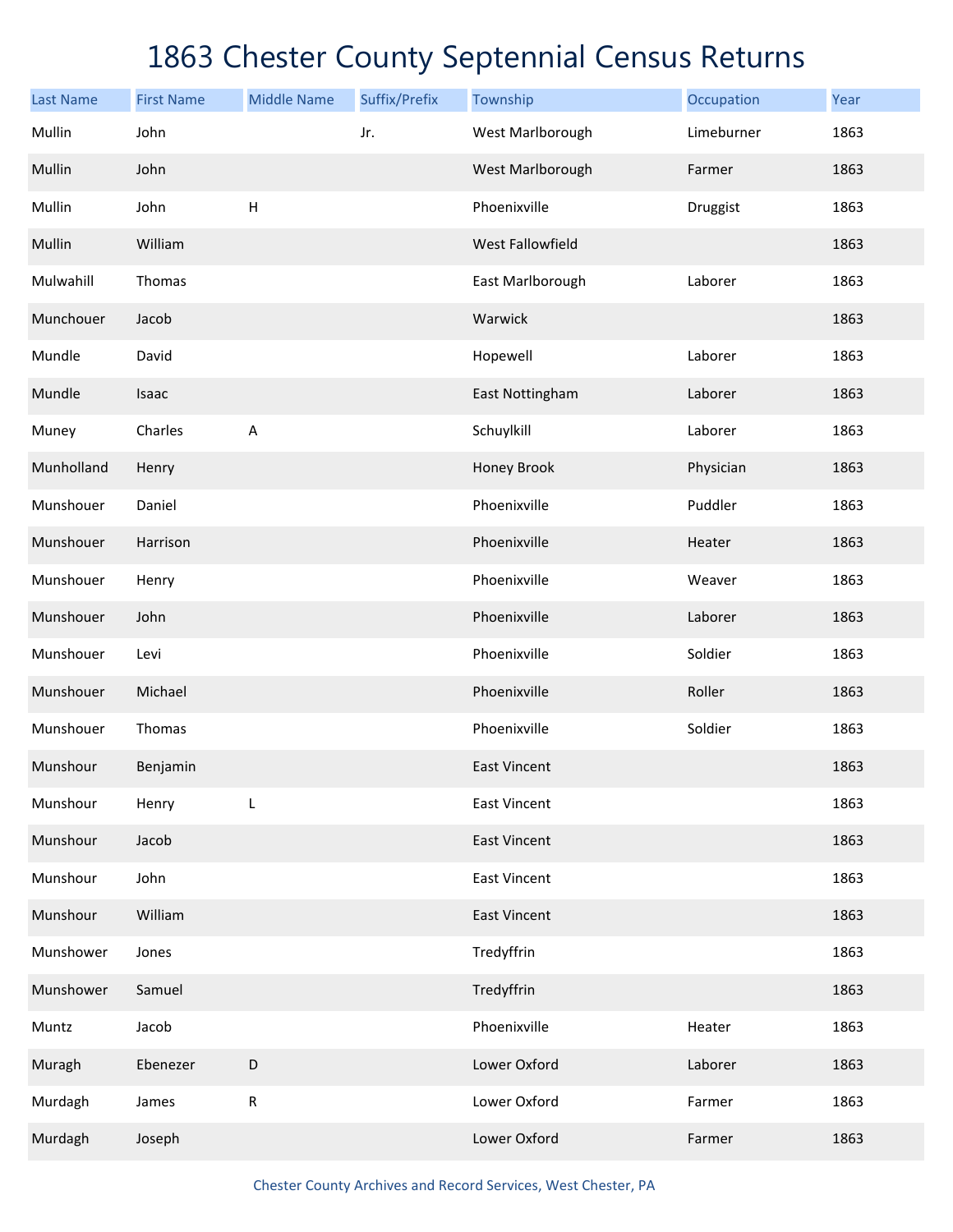| <b>Last Name</b> | <b>First Name</b> | <b>Middle Name</b> | Suffix/Prefix | Township             | Occupation | Year |
|------------------|-------------------|--------------------|---------------|----------------------|------------|------|
| Murdagh          | Joseph            |                    |               | Oxford               | Gentleman  | 1863 |
| Murdagh          | Robert            |                    |               | Oxford               | Gentleman  | 1863 |
| Murdock          | Alex              | $\mathsf E$        |               | <b>West Nantmeal</b> | Farmer     | 1863 |
| Murdock          | James             | $\mathsf A$        |               | <b>West Nantmeal</b> | Laborer    | 1863 |
| Murdock          | John              |                    |               | <b>West Nantmeal</b> | Laborer    | 1863 |
| Murdock          | Robert            |                    |               | <b>West Nantmeal</b> | Farmer     | 1863 |
| Murfey           | Arthur            |                    |               | Phoenixville         | Heater     | 1863 |
| Murfey           | Peter             |                    |               | Phoenixville         | Carpenter  | 1863 |
| Murphey          | Andrew            |                    |               | Sadsbury             |            | 1863 |
| Murphey          | Isaac             |                    |               | Lower Oxford         | Laborer    | 1863 |
| Murphey          | Jesse             |                    |               | <b>West Bradford</b> | Laborer    | 1863 |
| Murphey          | John              |                    |               | Highland             | Farmer     | 1863 |
| Murphey          | John              |                    |               | Sadsbury             |            | 1863 |
| Murphey          | Michael           |                    |               | Lower Oxford         | Farmer     | 1863 |
| Murphey          | Peter             |                    |               | Lower Oxford         | Laborer    | 1863 |
| Murphy           | Cornelius         |                    |               | Phoenixville         | Laborer    | 1863 |
| Murphy           | Edward            |                    |               | East Goshen          | Laborer    | 1863 |
| Murphy           | Edward            |                    |               | South Coventry       | Teamster   | 1863 |
| Murphy           | Edward            |                    |               | Warwick              |            | 1863 |
| Murphy           | Garret            |                    |               | Charlestown          |            | 1863 |
| Murphy           | James             |                    |               | London Grove         |            | 1863 |
| Murphy           | John              |                    |               | Warwick              |            | 1863 |
| Murphy           | Lindley           |                    |               | West Caln            | Farmer     | 1863 |
| Murphy           | Samuel            |                    |               | <b>West Vincent</b>  | Mechanic   | 1863 |
| Murphy           | William           |                    |               | Franklin             |            | 1863 |
| Murphy           | William           |                    |               | London Grove         |            | 1863 |
| Murray           | Abraham           |                    |               | <b>East Nantmeal</b> |            | 1863 |
| Murray           | Cyrus             |                    |               | <b>East Nantmeal</b> |            | 1863 |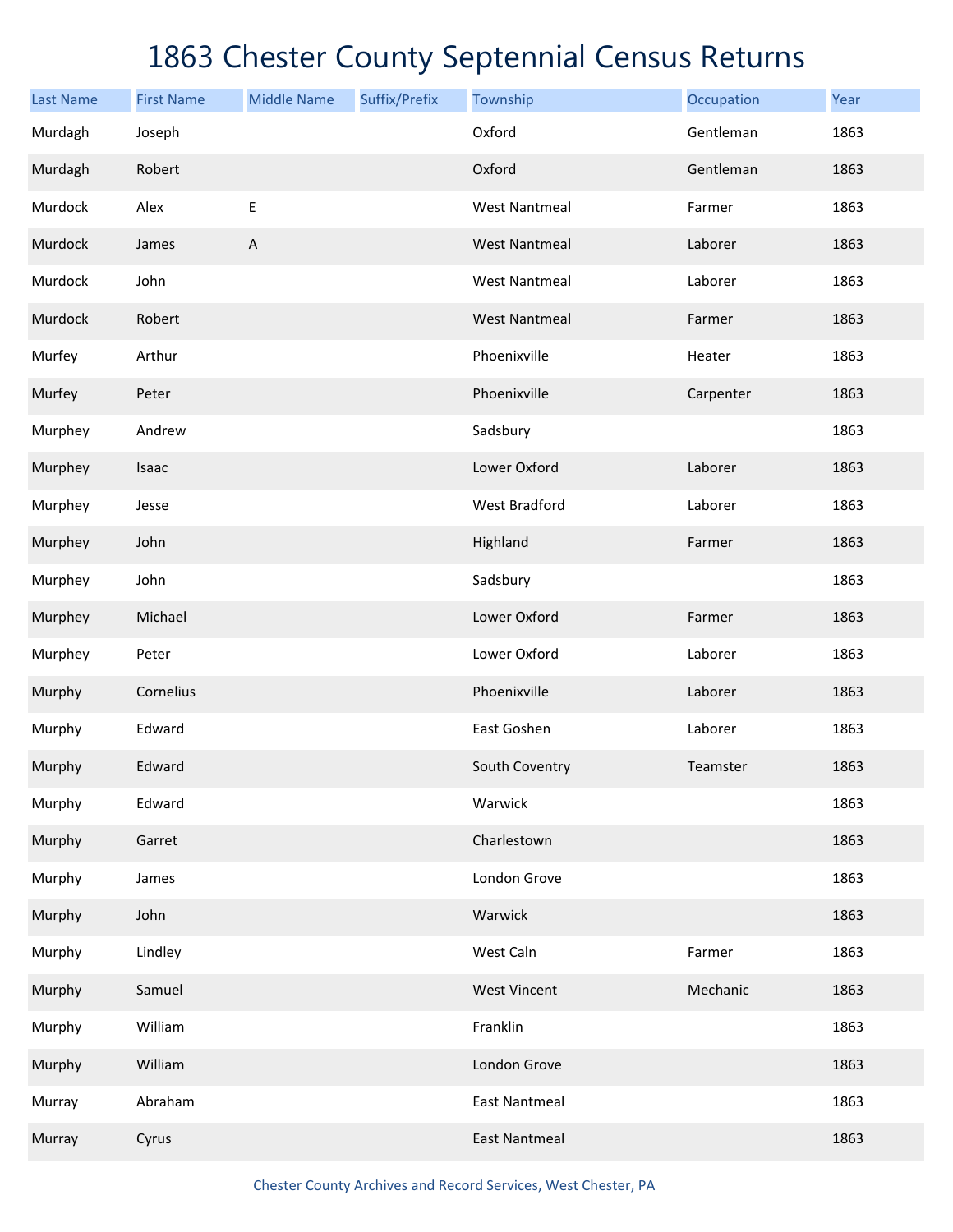| <b>Last Name</b> | <b>First Name</b> | <b>Middle Name</b> | Suffix/Prefix | Township             | Occupation | Year |
|------------------|-------------------|--------------------|---------------|----------------------|------------|------|
| Murray           | Elizabeth         |                    |               | South Coventry       | Farmer     | 1863 |
| Murray           | Jacob             |                    |               | Warwick              |            | 1863 |
| Murray           | John              |                    |               | <b>East Nantmeal</b> |            | 1863 |
| Murray           | John              |                    |               | Phoenixville         | Laborer    | 1863 |
| Murray           | Levi              |                    |               | <b>East Nantmeal</b> |            | 1863 |
| Murray           | Levi              |                    |               | South Coventry       | Mason      | 1863 |
| Murray           | Martin            |                    |               | <b>East Nantmeal</b> |            | 1863 |
| Murray           | Thomas            |                    |               | South Coventry       | Mason      | 1863 |
| Murray           | Wells             |                    |               | East Marlborough     | Laborer    | 1863 |
| Murray           | William           |                    |               | East Marlborough     | Laborer    | 1863 |
| Murrey           | Michael           |                    |               | <b>West Bradford</b> | Laborer    | 1863 |
| Murrey           | Robert            |                    |               | <b>West Bradford</b> | Laborer    | 1863 |
| Murrey           | Robert            |                    |               | <b>West Bradford</b> | Laborer    | 1863 |
| Murry            | Benjamin          | $\mathsf{R}$       |               | Charlestown          |            | 1863 |
| Murry            | George            |                    |               | Tredyffrin           |            | 1863 |
| Murry            | James             |                    |               | West Nottingham      | Ditcher    | 1863 |
| Murry            | John              |                    |               | <b>East Vincent</b>  |            | 1863 |
| Murry            | John              |                    |               | West Brandywine      | Laborer    | 1863 |
| Murry            | Mary              |                    |               | Warwick              |            | 1863 |
| Murry            | Robert            |                    |               | Honey Brook          | Laborer    | 1863 |
| Murtogh          | Bartholomen       |                    |               | Tredyffrin           |            | 1863 |
| Murtough         | Dennis            |                    |               | Penn                 | Farmer     | 1863 |
| Murtough         | Thomas            |                    |               | Penn                 | Laborer    | 1863 |
| Muse             | James             |                    |               | London Grove         |            | 1863 |
| Muse             | James             |                    |               | Londonderry          |            | 1863 |
| Muse             | John              |                    |               | East Fallowfield     | Shopkeeper | 1863 |
| Mutry            | William           |                    |               | West Nottingham      | Miner      | 1863 |
| Myer             | Hannah            |                    |               | East Marlborough     |            | 1863 |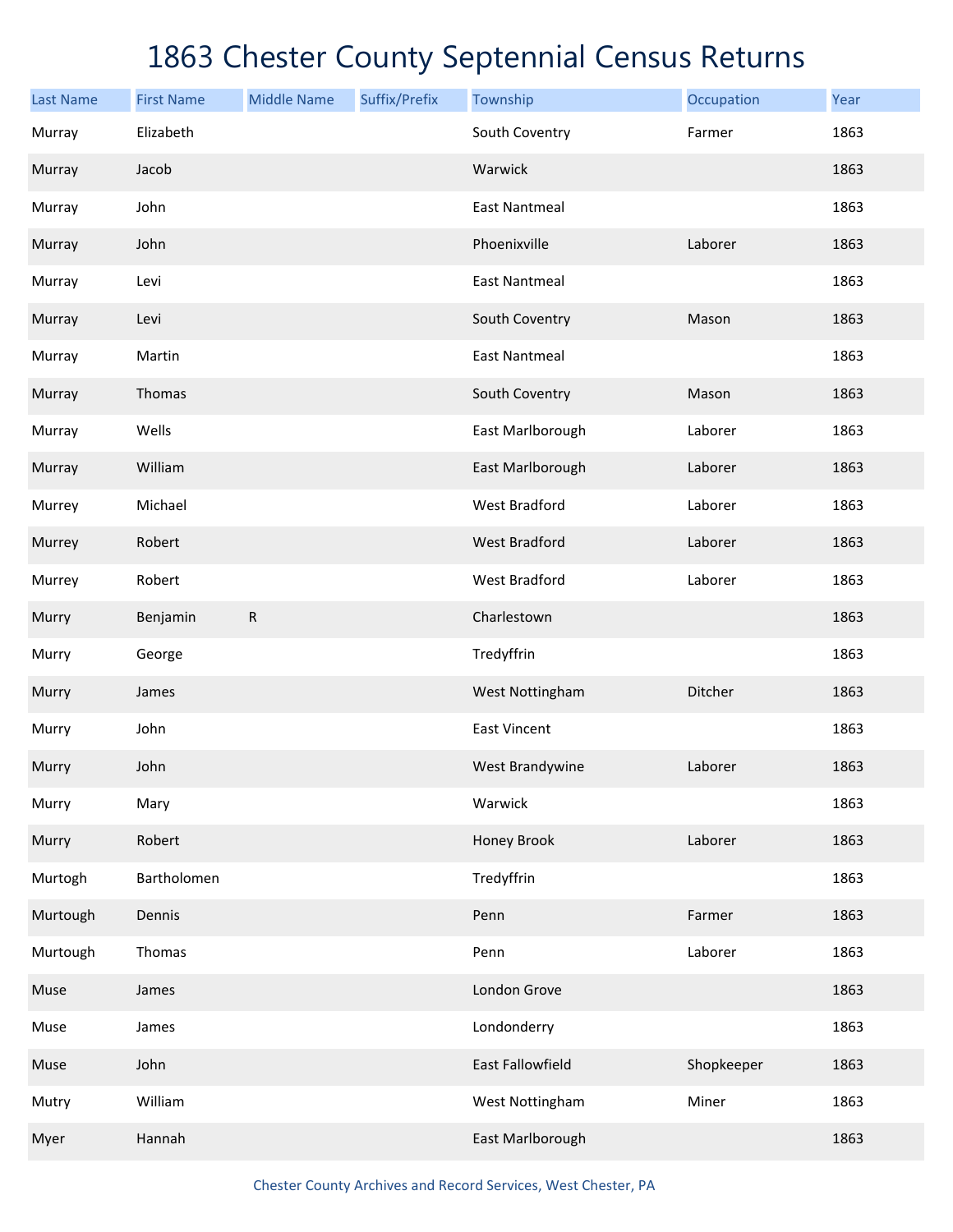| <b>Last Name</b> | <b>First Name</b> | <b>Middle Name</b> | Suffix/Prefix | Township                | Occupation     | Year |
|------------------|-------------------|--------------------|---------------|-------------------------|----------------|------|
| <b>Myers</b>     | Anthony           |                    |               | East Brandywine         | Laborer        | 1863 |
| <b>Myers</b>     | Daniel            |                    |               | Londonderry             |                | 1863 |
| <b>Myers</b>     | Daniel            |                    |               | <b>West Nantmeal</b>    | Teacher        | 1863 |
| <b>Myers</b>     | David             |                    |               | Honey Brook             | Laborer        | 1863 |
| <b>Myers</b>     | Frank             |                    |               | Charlestown             |                | 1863 |
| <b>Myers</b>     | George            |                    |               | <b>West Bradford</b>    | Laborer        | 1863 |
| <b>Myers</b>     | Henry             | ${\sf R}$          |               | Phoenixville            | Bricklayer     | 1863 |
| <b>Myers</b>     | Jacob             |                    |               | East Brandywine         | Farmer         | 1863 |
| Myers            | James             |                    |               | East Brandywine         | Laborer        | 1863 |
| <b>Myers</b>     | John              |                    |               | <b>East Bradford</b>    |                | 1863 |
| <b>Myers</b>     | John              | $\sf B$            |               | Honey Brook             | Farmer         | 1863 |
| <b>Myers</b>     | Joseph            | ${\sf M}$          |               | Uwchlan                 | Farmer         | 1863 |
| Myers            | Lewis             |                    |               | East Caln               | M <sub>D</sub> | 1863 |
| <b>Myers</b>     | Michael           |                    |               | East Marlborough        | Farmer         | 1863 |
| <b>Myers</b>     | Norris            |                    |               | East Marlborough        | Farmer         | 1863 |
| <b>Myers</b>     | Thomas            |                    |               | <b>West Bradford</b>    | Farmer         | 1863 |
| <b>Myers</b>     | William           |                    |               | <b>West Bradford</b>    | Laborer        | 1863 |
| <b>Myres</b>     | A                 | H                  | Estate        | <b>East Fallowfield</b> | Farmer         | 1863 |
| <b>Myres</b>     | Daniel            |                    |               | Penn                    | Farmer         | 1863 |
| <b>Myres</b>     | George            |                    |               | Valley                  | Laborer        | 1863 |
| <b>Myres</b>     | Hannah            |                    |               | East Fallowfield        | Farmer         | 1863 |
| <b>Myres</b>     | Jacob             |                    |               | East Fallowfield        | Farmer         | 1863 |
| <b>Myres</b>     | Jacob             |                    |               | Valley                  | Drover         | 1863 |
| <b>Myres</b>     | James             |                    |               | Valley                  | Laborer        | 1863 |
| <b>Myres</b>     | John              |                    |               | Sadsbury                |                | 1863 |
| <b>Myres</b>     | Lewis             |                    |               | Valley                  |                | 1863 |
| <b>Myres</b>     | William           | $\sf E$            |               | East Fallowfield        | Farmer         | 1863 |
| Nagle            | Levi              |                    |               | South Coventry          | Forgeman       | 1863 |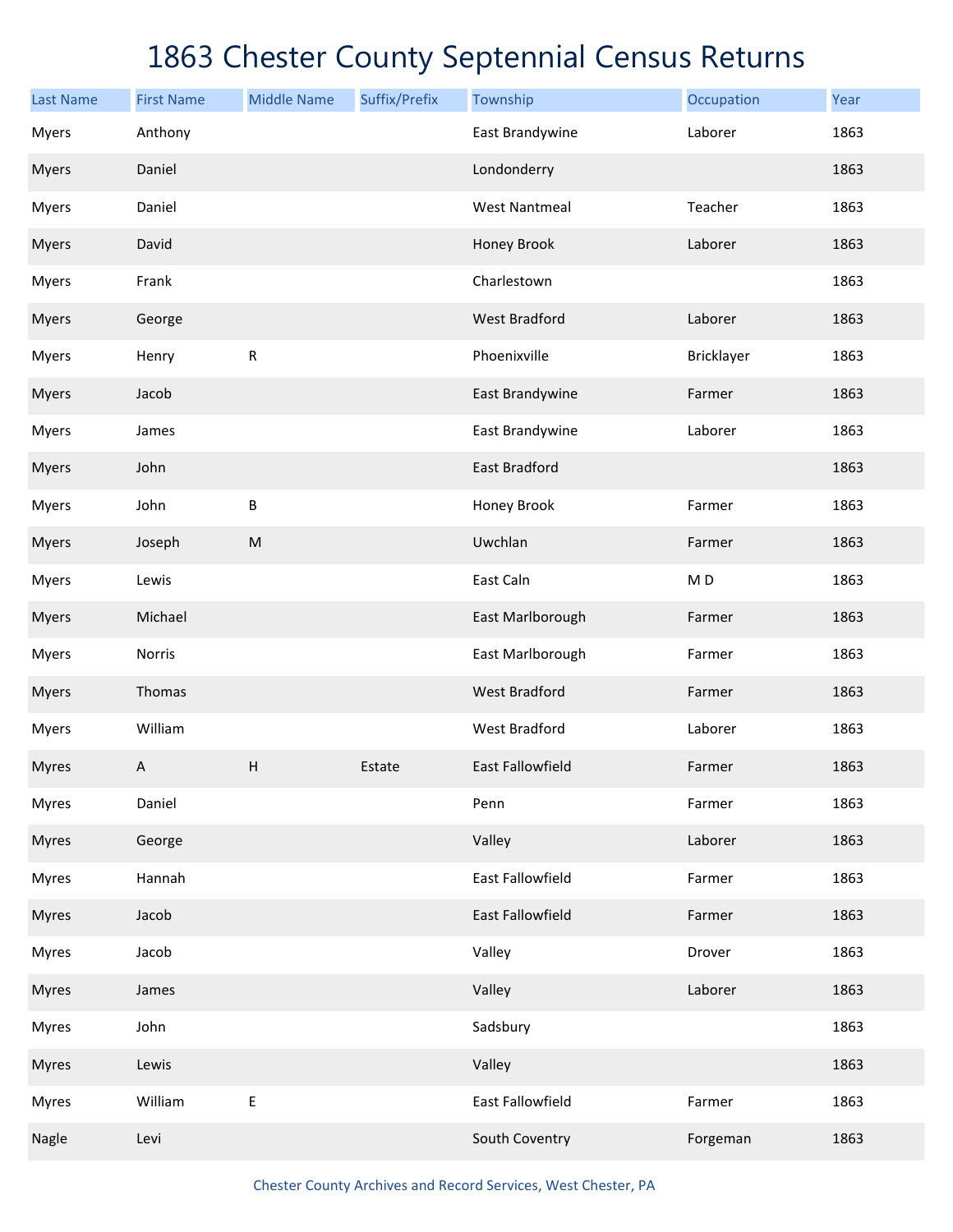| <b>Last Name</b> | <b>First Name</b> | <b>Middle Name</b>        | Suffix/Prefix | Township                | Occupation     | Year |
|------------------|-------------------|---------------------------|---------------|-------------------------|----------------|------|
| Nahan            | George            |                           |               | Phoenixville            | Laborer        | 1863 |
| Nail             | George            |                           |               | West Fallowfield        |                | 1863 |
| Naime            | George            |                           |               | Phoenixville            | Laborer        | 1863 |
| Narvell          | Charles           |                           |               | Valley                  | Heater         | 1863 |
| Nash             | Sarah             | A                         |               | West Chester            | Lady           | 1863 |
| Nayler           | Job               |                           |               | East Fallowfield        | Plasterer      | 1863 |
| Naylor           | Catharine         |                           |               | Wallace                 |                | 1863 |
| Naylor           | Jacob             |                           |               | West Chester            | Plasterer      | 1863 |
| Naylor           | James             | $\boldsymbol{\mathsf{H}}$ |               | West Chester            | Plasterer      | 1863 |
| Naylor           | John              |                           |               | Wallace                 | Farmer         | 1863 |
| Naylor           | Samuel            |                           |               | West Chester            | Plasterer      | 1863 |
| Neagle           | Thomas            |                           |               | Downingtown             | Watchmaker     | 1863 |
| Neal             | Ben               |                           |               | East Caln               | M <sub>D</sub> | 1863 |
| Neal             | David             |                           |               | Honey Brook             | Fireman        | 1863 |
| Neal             | Thomas            |                           |               | <b>East Fallowfield</b> | Shoemaker      | 1863 |
| <b>Nealis</b>    | Alexander         |                           |               | Phoenixville            | Laborer        | 1863 |
| Neall            | John              | $\mathsf O$               |               | Penn                    | Tailor         | 1863 |
| <b>Neals</b>     | Catharine         | B                         |               | Elk                     | Farmer         | 1863 |
| <b>Neals</b>     | John              | P                         |               | Elk                     | Blacksmith     | 1863 |
| Nearey           | Michael           |                           |               | Phoenixville            | Laborer        | 1863 |
| Neathery         | Harrison          |                           |               | Pennsbury               | Laborer        | 1863 |
| Nebins           | George            |                           |               | West Fallowfield        |                | 1863 |
| Nederray         | Ahial             |                           |               | Kennett Square          | Wood Sawer     | 1863 |
| Nederray         | Walter            |                           |               | Kennett Square          | Gentleman      | 1863 |
| Neeley           | James             |                           |               | <b>East Nantmeal</b>    |                | 1863 |
| Neeley           | William           |                           |               | <b>East Nantmeal</b>    |                | 1863 |
| Neely            | Robert            |                           |               | West Brandywine         | Drover         | 1863 |
| Neely            | Samuel            |                           |               | <b>Upper Oxford</b>     | Laborer        | 1863 |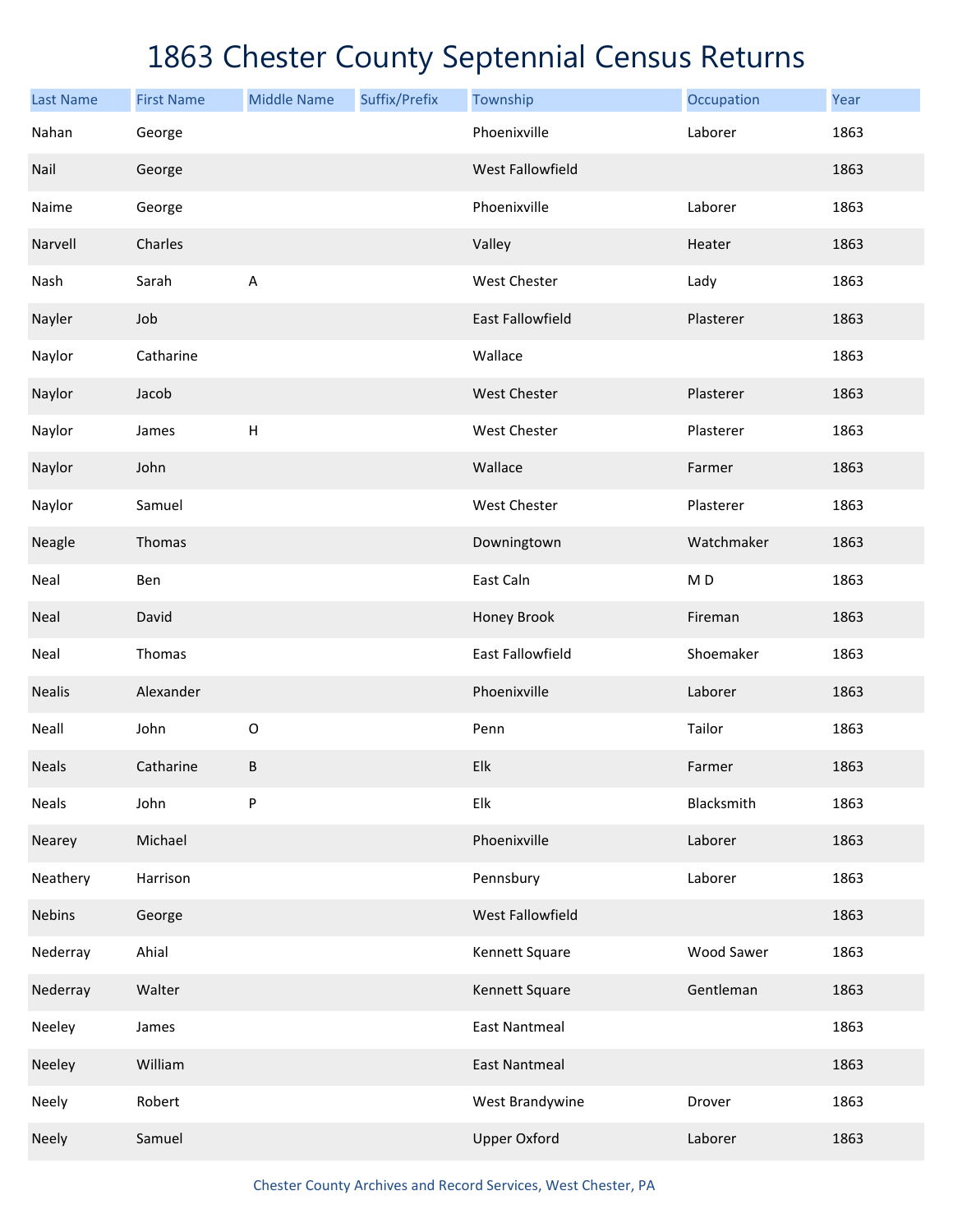| <b>Last Name</b> | <b>First Name</b> | <b>Middle Name</b> | Suffix/Prefix | Township             | Occupation  | Year |
|------------------|-------------------|--------------------|---------------|----------------------|-------------|------|
| Neely            | Samuel            |                    |               | Wallace              | Laborer     | 1863 |
| Neely            | William           |                    |               | <b>Upper Oxford</b>  | Drover      | 1863 |
| Neil             | John              | $\mathsf O$        |               | <b>Upper Oxford</b>  | Blacksmith  | 1863 |
| Neill            | David             |                    |               | Wallace              | Farmer      | 1863 |
| Neill            | William           |                    |               | Honey Brook          | Shoemaker   | 1863 |
| Neilley          | James             |                    |               | Tredyffrin           |             | 1863 |
| Neilor           | David             |                    |               | Warwick              |             | 1863 |
| Neilor           | Isaac             |                    |               | <b>East Nantmeal</b> |             | 1863 |
| Neilor           | Isaac             |                    |               | <b>East Vincent</b>  |             | 1863 |
| Neilor           | John              |                    |               | Phoenixville         | Blacksmith  | 1863 |
| Neilor           | John              | ${\sf P}$          |               | Phoenixville         | Soldier     | 1863 |
| Neily            | Robert            |                    |               | Tredyffrin           |             | 1863 |
| Neiman           | Elias             |                    |               | North Coventry       | Farmer      | 1863 |
| Neiman           | Jacob             |                    |               | North Coventry       | Gentleman   | 1863 |
| Neiman           | Osiaz             |                    |               | North Coventry       | Lock Tender | 1863 |
| <b>Nelings</b>   | John              |                    |               | Lower Oxford         | Farmer      | 1863 |
| <b>Nellons</b>   | George            |                    |               | Phoenixville         | Carpenter   | 1863 |
| Nelms            | Edward            |                    |               | Honey Brook          | Stonemason  | 1863 |
| Nelms            | James             |                    |               | Honey Brook          | Laborer     | 1863 |
| Nelms            | Thomas            |                    |               | Honey Brook          | Carpenter   | 1863 |
| Nelson           | George            | $\mathsf C$        |               | Penn                 | Farmer      | 1863 |
| Nelson           | James             | $\mathsf A$        |               | West Nottingham      | Miller      | 1863 |
| Nelson           | John              |                    |               | West Goshen          | Laborer     | 1863 |
| Nelson           | John              | D                  |               | Penn                 | Farmer      | 1863 |
| Nelson           | Margaret          |                    |               | Charlestown          |             | 1863 |
| Nelson           | Moses             |                    |               | Franklin             |             | 1863 |
| Nelson           | Phebe             |                    |               | <b>West Bradford</b> |             | 1863 |
| Nelson           | Stephen           |                    |               | Valley               | Heater      | 1863 |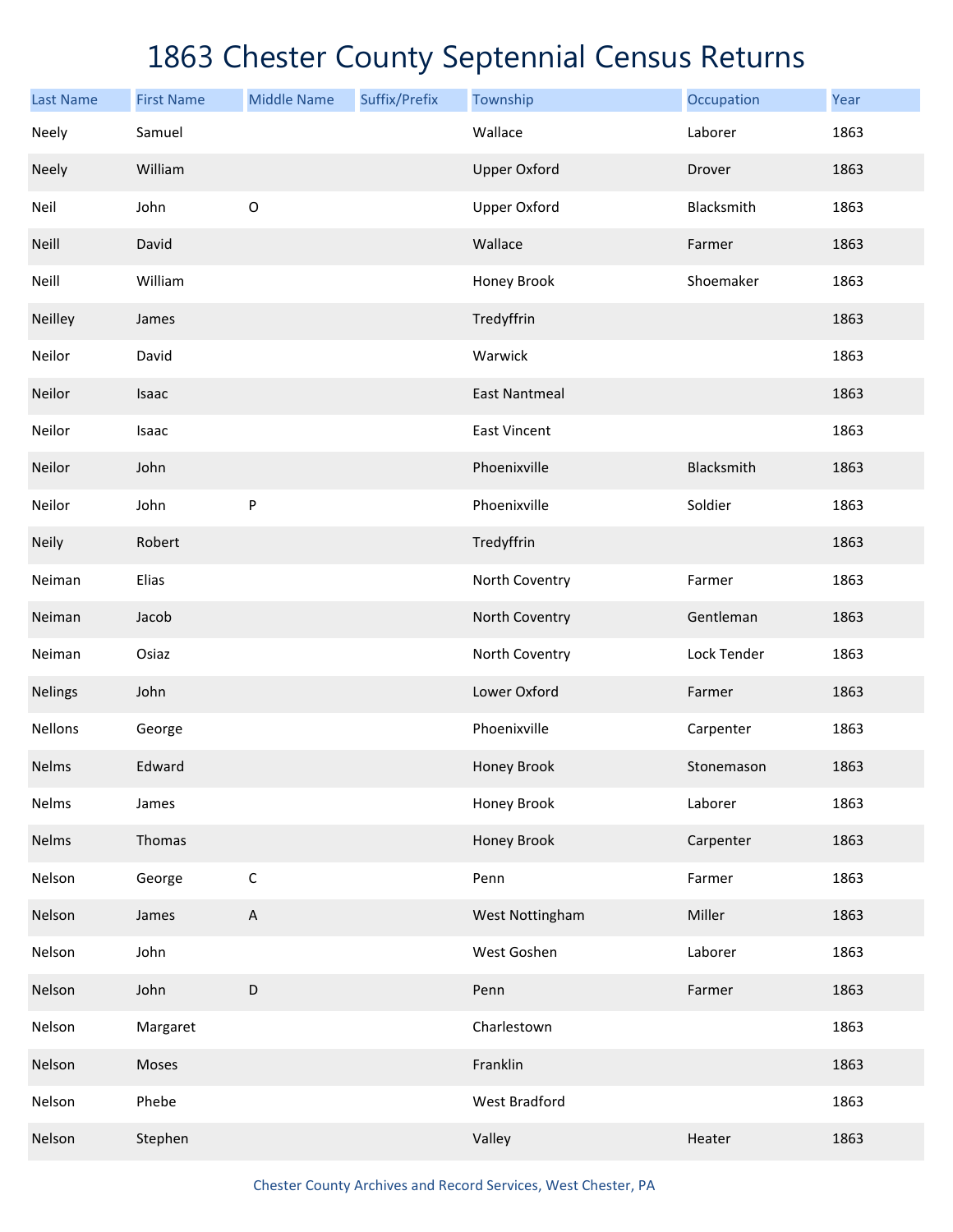| <b>Last Name</b> | <b>First Name</b> | <b>Middle Name</b>        | Suffix/Prefix | Township                | Occupation        | Year |
|------------------|-------------------|---------------------------|---------------|-------------------------|-------------------|------|
| Nelson           | Washington        |                           |               | <b>West Bradford</b>    | Laborer           | 1863 |
| Nelson           | William           |                           |               | New London              | Laborer           | 1863 |
| Nelson           | William           |                           |               | Wallace                 | Laborer           | 1863 |
| Nester           | Patrick           |                           |               | Phoenixville            | Laborer           | 1863 |
| Nethory          | Taylor            |                           |               | West Fallowfield        |                   | 1863 |
| Nettle           | Robert            |                           |               | Phoenixville            | Weaver            | 1863 |
| Neull            | David             |                           |               | West Fallowfield        |                   | 1863 |
| Neuman           | John              | $\sf B$                   |               | Tredyffrin              |                   | 1863 |
| Neunabour        | Augustus          |                           |               | Honey Brook             | Painter           | 1863 |
| Newcomer         | Joseph            |                           |               | <b>West Vincent</b>     | Farmer            | 1863 |
| Newcomer         | Joseph            | W                         |               | <b>West Vincent</b>     |                   | 1863 |
| Newell           | George            |                           |               | East Nottingham         |                   | 1863 |
| Newkirk          | Mathew            |                           | Rev           | Downingtown             | Preacher          | 1863 |
| Newlin           | Benjamin          |                           |               | West Chester            | Gentleman         | 1863 |
| Newlin           | $\mathsf J$       | Frank                     |               | East Fallowfield        | Farmer            | 1863 |
| Newlin           | James             |                           | Sr.           | East Fallowfield        | Farmer            | 1863 |
| Newlin           | James             |                           | Jr.           | East Fallowfield        | Miller            | 1863 |
| Newlin           | John              |                           |               | <b>East Fallowfield</b> | Farmer            | 1863 |
| Newlin           | John              |                           | Esq.          | West Chester            |                   | 1863 |
| Newlin           | John              | W                         |               | West Chester            | Printer           | 1863 |
| Newlin           | Nicholas          |                           |               | Pennsbury               | Gentleman         | 1863 |
| Newlin           | Samuel            |                           |               | Franklin                | Farmer            | 1863 |
| <b>Newlins</b>   | Benjamin          |                           |               | East Bradford           |                   | 1863 |
| Ney              | John              |                           |               | Honey Brook             | Tinner            | 1863 |
| Nice             | Charles           |                           |               | West Chester            | Soldier/Gentlemen | 1863 |
| Nichol           | Anthony           | $\boldsymbol{\mathsf{A}}$ |               | East Brandywine         | Millwright        | 1863 |
| Nichol           | Ben               |                           |               | East Brandywine         | Millwright        | 1863 |
| Nicholas         | P                 | J                         |               | Oxford                  | Innkeeper         | 1863 |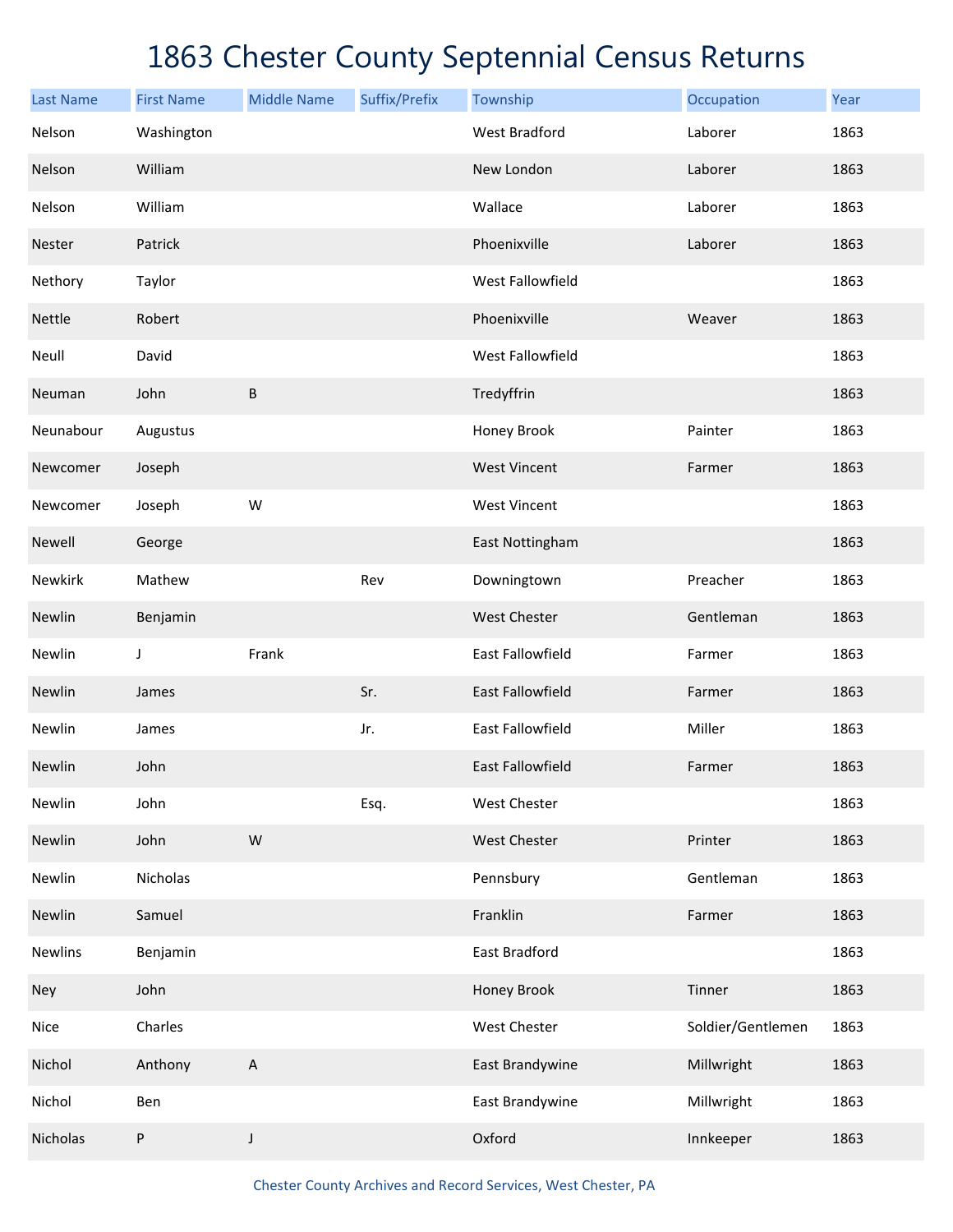| <b>Last Name</b> | <b>First Name</b> | <b>Middle Name</b> | Suffix/Prefix | Township                | Occupation  | Year |
|------------------|-------------------|--------------------|---------------|-------------------------|-------------|------|
| Nichols          | A                 | M                  |               | Birmingham              |             | 1863 |
| Nichols          | Byron             | ${\sf M}$          |               | Londonderry             |             | 1863 |
| Nichols          | Frank             |                    |               | East Marlborough        | Laborer     | 1863 |
| Nichols          | Goerge            | Τ                  |               | Phoenixville            | Laborer     | 1863 |
| Nichols          | Isaac             |                    |               | Pennsbury               | Farmer      | 1863 |
| Nichols          | James             | Τ                  |               | Phoenixville            | Soldier     | 1863 |
| Nichols          | Jesse             |                    |               | East Marlborough        | Laborer     | 1863 |
| Nichols          | Johnathen         |                    |               | <b>East Fallowfield</b> | Blacksmith  | 1863 |
| Nichols          | Joseph            | $\sf S$            |               | East Fallowfield        | Laborer     | 1863 |
| Nichols          | Levi              |                    |               | East Marlborough        | Farmer      | 1863 |
| Nichols          | Lewis             |                    |               | East Fallowfield        | Wheelwright | 1863 |
| Nichols          | Lydia             |                    |               | Pennsbury               | Gentlewoman | 1863 |
| Nichols          | Milton            |                    |               | East Marlborough        | Trader      | 1863 |
| Nichols          | Newton            | $\sf T$            |               | Londonderry             |             | 1863 |
| Nichols          | Seth              | $\mathsf H$        |               | Londonderry             |             | 1863 |
| Nichols          | Taylor            |                    |               | <b>East Bradford</b>    |             | 1863 |
| Nichols          | William           |                    |               | London Grove            |             | 1863 |
| Nicholson        | James             |                    |               | Phoenixville            | Puddler     | 1863 |
| Nickelson        | Thomas            |                    |               | Kennett Square          | Laborer     | 1863 |
| Nickholson       | George            |                    |               | Sadsbury                | Farmer      | 1863 |
| Nickholson       | Jacob             |                    |               | Sadsbury                | Laborer     | 1863 |
| Nickholson       | John              |                    |               | Sadsbury                | Farmer      | 1863 |
| <b>Nickles</b>   | Jacob             |                    |               | <b>East Nantmeal</b>    |             | 1863 |
| Nickolas         | Thomas            | E                  |               | New Garden              | Shoemaker   | 1863 |
| Niece            | Phillip           |                    |               | <b>East Nantmeal</b>    |             | 1863 |
| Nields           | Amos              |                    |               | London Grove            |             | 1863 |
| Nields           | Cheyney           |                    |               | West Chester            | Conveyancer | 1863 |
| Nields           | Cheyney           | ${\sf W}$          |               | West Chester            | Gentleman   | 1863 |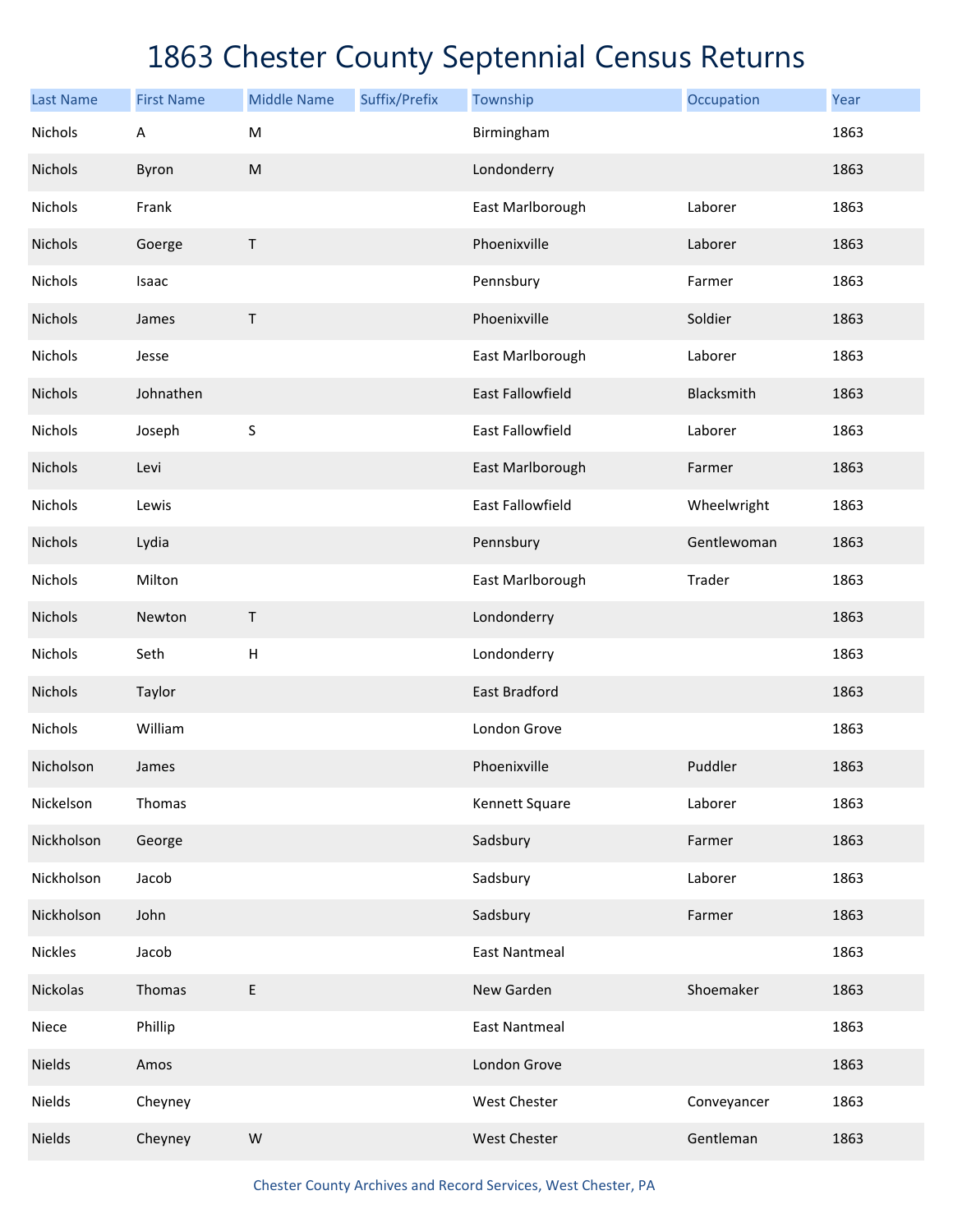| <b>Last Name</b> | <b>First Name</b> | <b>Middle Name</b> | Suffix/Prefix | Township             | Occupation                 | Year |
|------------------|-------------------|--------------------|---------------|----------------------|----------------------------|------|
| Nields           | D                 | W                  |               | <b>West Chester</b>  | Gentleman                  | 1863 |
| Nields           | Daniel            |                    |               | <b>West Chester</b>  | Cabinetmaker               | 1863 |
| Nields           | Eber              |                    |               | East Marlborough     | Carpenter                  | 1863 |
| Nields           | H                 | $\mathsf C$        |               | <b>West Chester</b>  | Gentleman                  | 1863 |
| Nields           | Harry             | $\mathsf C$        |               | West Caln            | Laborer                    | 1863 |
| Nields           | John              |                    |               | West Caln            | Laborer                    | 1863 |
| Nields           | John              | W                  |               | West Caln            | Laborer                    | 1863 |
| Nields           | John              | W                  |               | <b>West Chester</b>  | Gentleman                  | 1863 |
| Nields           | Mary              | G                  |               | West Chester         | Lady                       | 1863 |
| Nisbit           | John              |                    |               | Phoenixville         | Laborer                    | 1863 |
| Niven            | David             | $\sf B$            |               | London Britain       | Farmer                     | 1863 |
| Niven            | John              |                    |               | London Britain       | Farmer                     | 1863 |
| Niven            | Septimus          |                    |               | London Britain       | Gentleman                  | 1863 |
| Niven            | Thomas            |                    |               | London Britain       | Gentleman                  | 1863 |
| Nixon            | Draper            |                    |               | Warwick              |                            | 1863 |
| Nixon            | George            |                    |               | East Marlborough     | Laborer                    | 1863 |
| Nixon            | Rachel            |                    |               | Willistown           |                            | 1863 |
| Nixon            | Solomon           |                    |               | West Caln            |                            | 1863 |
| Nixon            | William           |                    |               | Warwick              |                            | 1863 |
| Noble            | John              |                    |               | West Goshen          | Drover & Farmer            | 1863 |
| Noble            | William           |                    |               | Warwick              |                            | 1863 |
| Noble            | William           | F                  |               | Hopewell             | Minister of the Gospe 1863 |      |
| Noblit           | Charles           |                    |               | Pennsbury            | Carpenter                  | 1863 |
| Nofsinger        | Johnathan         |                    |               | <b>East Nantmeal</b> |                            | 1863 |
| Nogle            | Henry             |                    |               | West Fallowfield     |                            | 1863 |
| Noker            | Edward            |                    |               | <b>Upper Oxford</b>  | Laborer                    | 1863 |
| Nolin            | Jerry             |                    |               | East Brandywine      | Laborer                    | 1863 |
| Nolin            | John              |                    |               | East Brandywine      | Laborer                    | 1863 |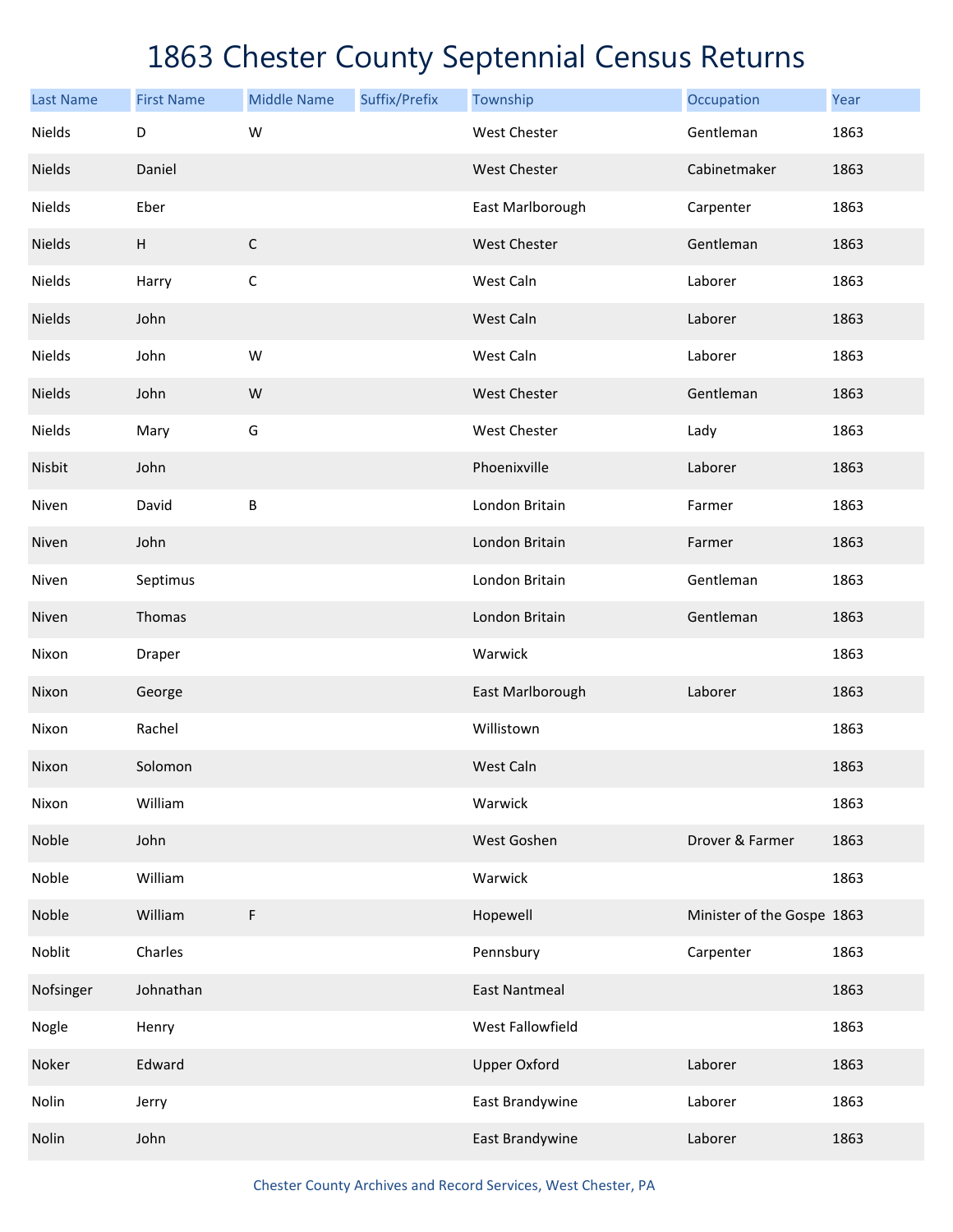| <b>Last Name</b> | <b>First Name</b> | <b>Middle Name</b> | Suffix/Prefix | Township             | Occupation  | Year |
|------------------|-------------------|--------------------|---------------|----------------------|-------------|------|
| Nolin            | Michael           |                    |               | East Brandywine      | Laborer     | 1863 |
| Nooneman         | William           |                    |               | Phoenixville         | Laborer     | 1863 |
| Norman           | Francis           |                    |               | <b>West Bradford</b> | Laborer     | 1863 |
| Norris           | Isaac             |                    |               | Birmingham           |             | 1863 |
| Norris           | Isaac             |                    |               | East Whiteland       | Gentleman   | 1863 |
| Norris           | Randle            |                    |               | East Whiteland       | Dealer      | 1863 |
| Norris           | Thomas            |                    |               | East Whiteland       | Gentleman   | 1863 |
| North            | Sarah             |                    |               | East Fallowfield     | Retired     | 1863 |
| Northamer        | Nicholas          |                    |               | Honey Brook          | Stonemason  | 1863 |
| Noud             | Jeremiah          |                    |               | Valley               | Heater      | 1863 |
| Null             | Alexander         | B                  |               | Elk                  | Millwright  | 1863 |
| Null             | Jacob             |                    |               | Elk                  | Millwright  | 1863 |
| Null             | John              |                    |               | Elk                  | Farmer      | 1863 |
| Null             | Wallice           |                    |               | East Fallowfield     | Millwright  | 1863 |
| Nulty            | Matthias          |                    |               | Phoenixville         | Laborer     | 1863 |
| Nusheol          | Wanen             |                    |               | Schuylkill           | Laborer     | 1863 |
| Nutt             | David             |                    |               | New Garden           | Farmer      | 1863 |
| <b>Nutt</b>      | Irwin             |                    |               | Highland             | Laborer     | 1863 |
| Nutter           | Cathairie         |                    |               | West Chester         | Housekeeper | 1863 |
| Nuzam            | William           |                    |               | Willistown           | Farmer      | 1863 |
| Nuzum?           | Thomas            |                    |               | Willistown           | Farmer      | 1863 |
| Nyce             | Charles           |                    |               | Phoenixville         | Clerk       | 1863 |
| Nyce             | David             | $\sf B$            |               | Charlestown          |             | 1863 |
| Nyce             | Julia             | A                  |               | Charlestown          |             | 1863 |
| Nyce             | Richard           | U                  |               | Charlestown          |             | 1863 |
| Nyce             | Richard           | $\sf U$            |               | Charlestown          |             | 1863 |
| Nyce             | William           |                    |               | Phoenixville         | Merchant    | 1863 |
| Nyce             | William           |                    |               | Warwick              |             | 1863 |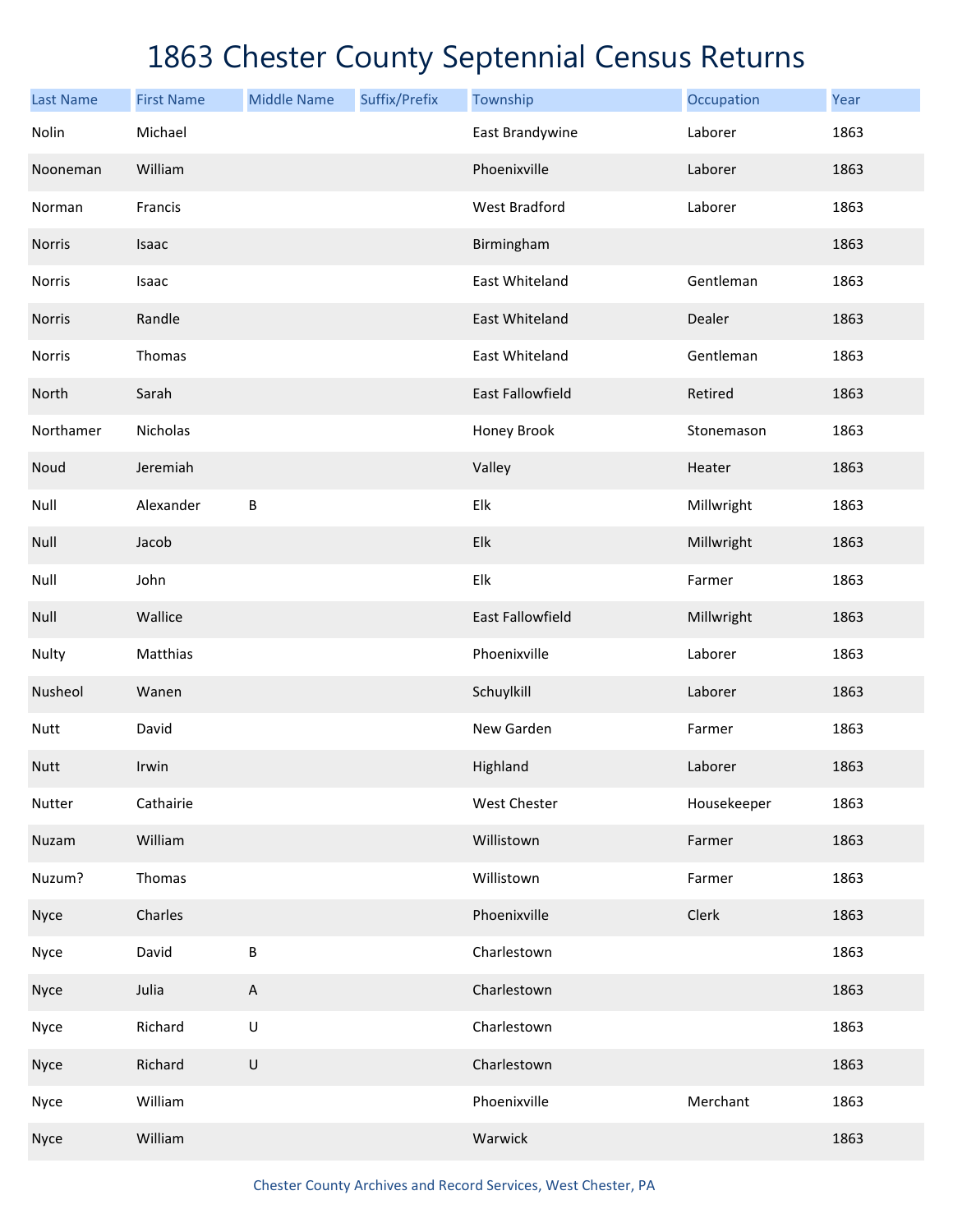| <b>Last Name</b> | <b>First Name</b> | <b>Middle Name</b> | Suffix/Prefix | Township             | Occupation | Year |
|------------------|-------------------|--------------------|---------------|----------------------|------------|------|
| Nyman            | Bernard           |                    |               | <b>West Vincent</b>  | Merchanic  | 1863 |
| Nyman            | Catharine         |                    |               | <b>East Vincent</b>  |            | 1863 |
| Nyman            | George            |                    |               | South Coventry       | Farmer     | 1863 |
| Nyman            | George            |                    |               | <b>West Vincent</b>  | Farmer     | 1863 |
| Nyman            | Henry             |                    |               | <b>West Vincent</b>  | Laborer    | 1863 |
| Nyman            | Isaac             |                    |               | <b>West Vincent</b>  | Mechanic   | 1863 |
| Nyman            | Isaac             | $\mathsf K$        |               | South Coventry       | Miller     | 1863 |
| Nyman            | Jacob             |                    |               | South Coventry       | Carpenter  | 1863 |
| Nyman            | John              |                    |               | South Coventry       | Farmer     | 1863 |
| Nyman            | John              |                    |               | Warwick              |            | 1863 |
| Nyman            | Josiah            |                    |               | South Coventry       | Carpenter  | 1863 |
| Nyman            | William           |                    |               | <b>East Vincent</b>  |            | 1863 |
| Nyman            | William           |                    |               | <b>West Vincent</b>  | Farmer     | 1863 |
| Oakes            | Pearce            |                    |               | West Whiteland       | Farmer     | 1863 |
| Oakford          | Benjamin          | W                  |               | <b>Upper Oxford</b>  | Farmer     | 1863 |
| Oakford          | Elloyd            |                    |               | West Fallowfield     |            | 1863 |
| Obeholtzer       | L                 |                    |               | Phoenixville         | Druggist   | 1863 |
| Oberholtzer      | Elias             |                    |               | <b>West Pikeland</b> | Farmer     | 1863 |
| Oberholtzer      | Henry             |                    |               | <b>East Coventry</b> | Laborer    | 1863 |
| Oberholtzer      | John              |                    |               | <b>West Pikeland</b> | Farmer     | 1863 |
| Obnar            | John              |                    |               | East Whiteland       | Laborer    | 1863 |
| O'Brian          | Bartholomew       |                    |               | Birmingham           | Laborer    | 1863 |
| O'Brian          | James             |                    |               | West Chester         |            | 1863 |
| O'Brian          | Patrick           |                    |               | Birmingham           | Laborer    | 1863 |
| O'Brian          | Patrick           |                    |               | East Goshen          | Farmer     | 1863 |
| O'Brian          | William           |                    |               | West Chester         |            | 1863 |
| O'Brien          | David             |                    |               | Pennsbury            | Laborer    | 1863 |
| O'Brien          | John              |                    |               | Pennsbury            | Laborer    | 1863 |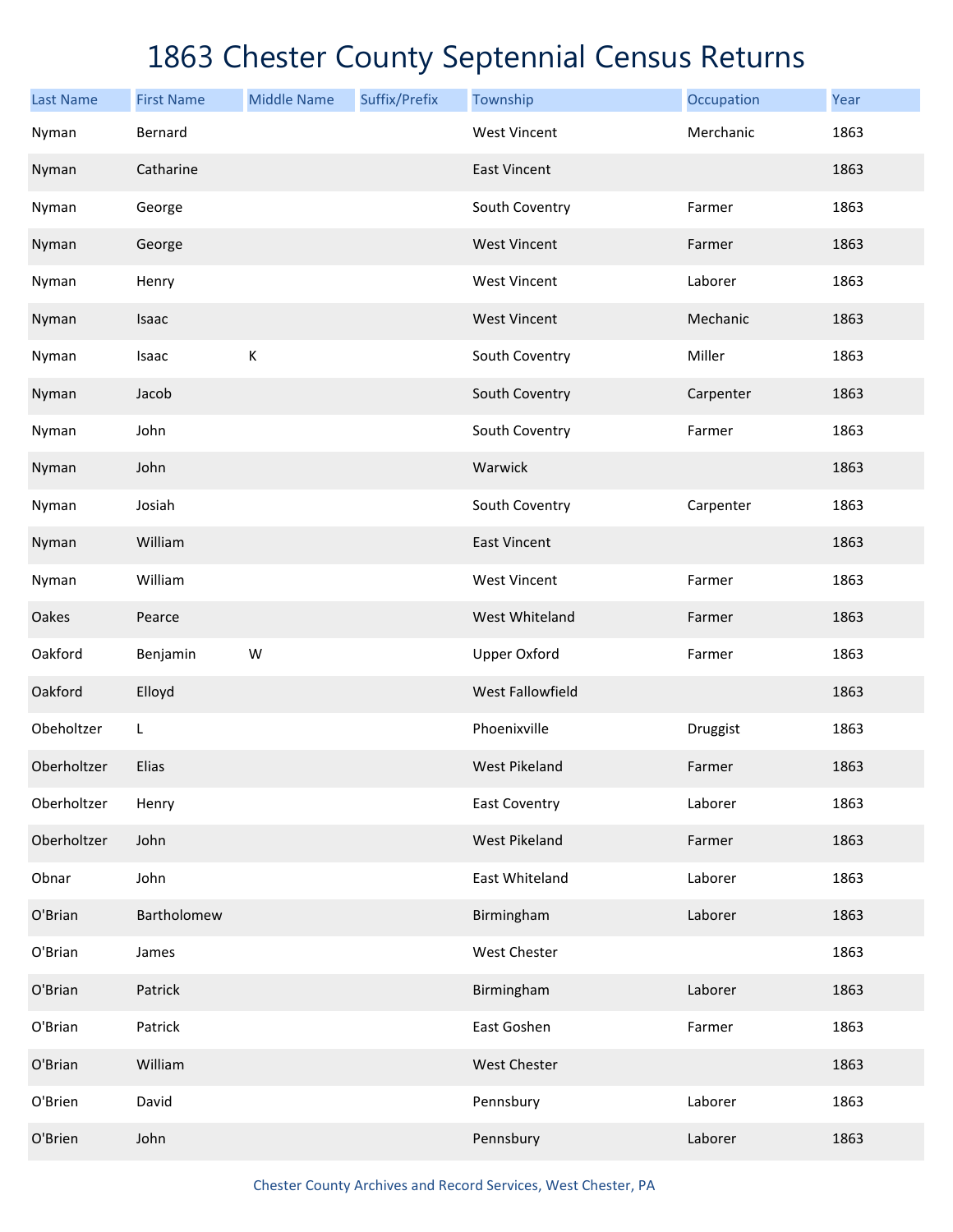| <b>Last Name</b> | <b>First Name</b> | <b>Middle Name</b> | Suffix/Prefix | Township       | Occupation | Year |
|------------------|-------------------|--------------------|---------------|----------------|------------|------|
| Obrine           | Patrick           |                    |               | West Goshen    | Laborer    | 1863 |
| O'Brion          | Andrew            |                    |               | Phoenixville   | Laborer    | 1863 |
| O'Brion          | Robert            |                    |               | Phoenixville   | Laborer    | 1863 |
| O'Brion          | Thomas            |                    |               | Phoenixville   | Laborer    | 1863 |
| O'Connel         | William           |                    |               | Phoenixville   | Heater     | 1863 |
| O'Connell        | Cornelius         |                    |               | London Grove   |            | 1863 |
| O'Conner         | William           |                    |               | East Bradford  |            | 1863 |
| O'Donnel         |                   |                    | Mrs.          | Phoenixville   | Lady       | 1863 |
| O'Donnel         | Charles           |                    |               | Phoenixville   | Laborer    | 1863 |
| O'Donnel         | George            |                    |               | Phoenixville   | Laborer    | 1863 |
| O'Donnel         | Hugh              |                    |               | Phoenixville   |            | 1863 |
| O'Donnel         | John              |                    |               | Phoenixville   | Laborer    | 1863 |
| O'Donnel         | Michael           |                    |               | Phoenixville   | Puddler    | 1863 |
| O'Donnel         | Neal              |                    |               | Phoenixville   | Laborer    | 1863 |
| O'Donnel         | Pat               |                    |               | Phoenixville   | Puddler    | 1863 |
| O'Donnell        | Hugh              |                    |               | West Chester   | Laborer    | 1863 |
| O'Farrel         | M                 |                    | Rev.          | Phoenixville   | Preacher   | 1863 |
| Ogden            | Benjamin          | F                  |               | West Whiteland | Teacher    | 1863 |
| Ogden            | Elizabeth         |                    |               | West Chester   | Lady       | 1863 |
| Ogden            | James             |                    |               | Valley         | Carder     | 1863 |
| Ogden            | Mary              |                    |               | Willistown     | Farmer     | 1863 |
| O'Gier           | Catharine         |                    |               | West Chester   | Lady       | 1863 |
| Oiler            | George            |                    |               | Sadsbury       | Shoemaker  | 1863 |
| O'Langhlin       | Dennis            |                    |               | Phoenixville   | Laborer    | 1863 |
| Oldmixon         | George            |                    |               | West Caln      | Farmer     | 1863 |
| Oldmixon         | Margaret          | F                  |               | West Caln      |            | 1863 |
| Oliver           | Ann               |                    |               | Phoenixville   | Lady       | 1863 |
| Oliver           | $\mathsf J$       | L                  | Dr.           | Valley         | Physician  | 1863 |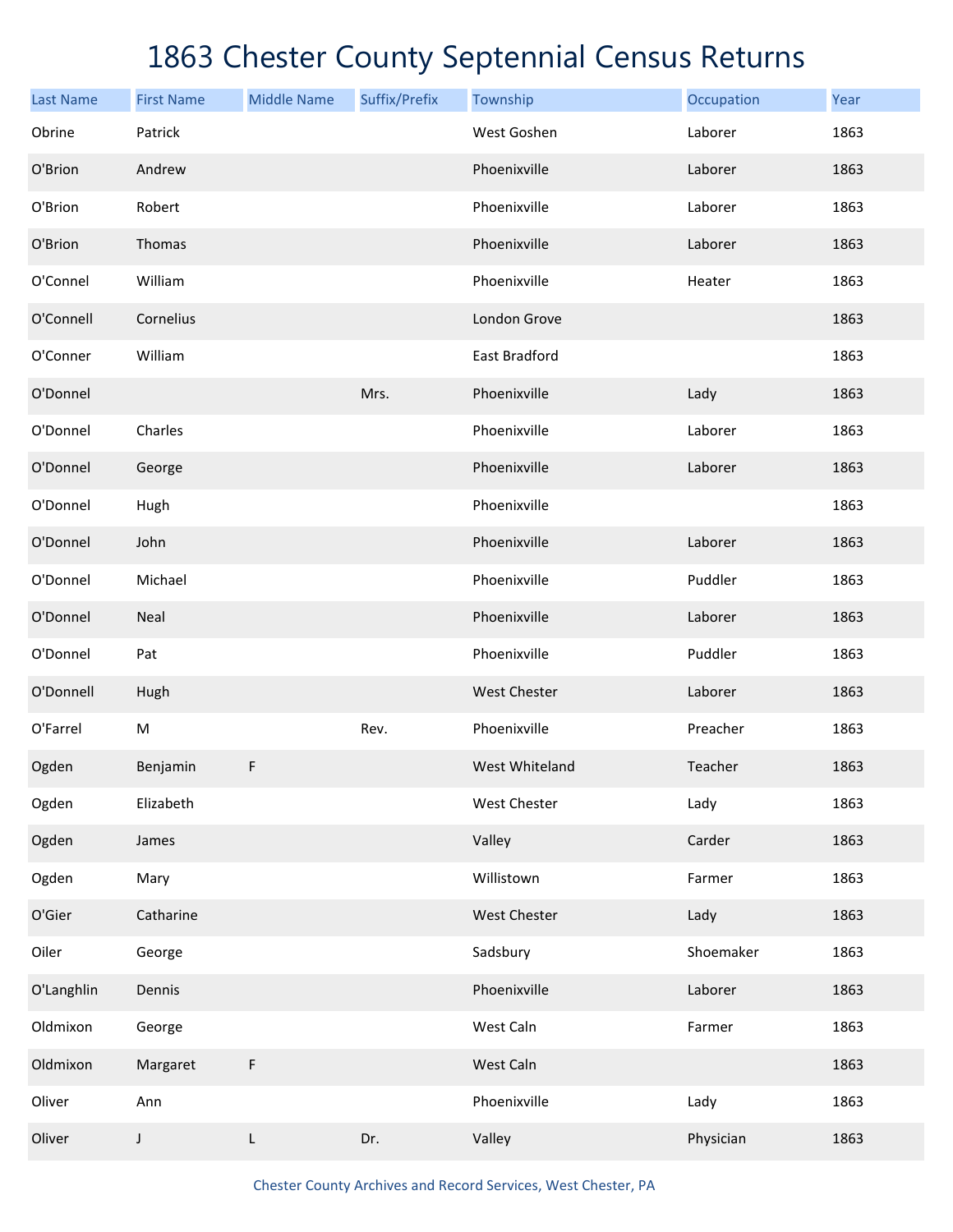| <b>Last Name</b> | <b>First Name</b> | <b>Middle Name</b> | Suffix/Prefix | Township         | Occupation     | Year |
|------------------|-------------------|--------------------|---------------|------------------|----------------|------|
| Oliver           | John              |                    |               | Easttown         | Laborer        | 1863 |
| Oliver           | Samuel            |                    |               | Lower Oxford     | Farmer         | 1863 |
| Oliver           | William           |                    |               | Lower Oxford     | Laborer        | 1863 |
| Olliver          | John              |                    |               | Sadsbury         |                | 1863 |
| Olson            | John              | S                  |               | Sadsbury         |                | 1863 |
| Olwine           | John              |                    | Jr.           | Charlestown      |                | 1863 |
| Olwine           | John              |                    | Sr.           | Charlestown      |                | 1863 |
| Olwine           | Samuel            | ${\sf N}$          |               | Charlestown      |                | 1863 |
| Olwine           | William           | L                  |               | Charlestown      |                | 1863 |
| Omett            | Joseph            |                    |               | West Nottingham  | Laborer        | 1863 |
| O'Neal           | Barney            |                    |               | Phoenixville     | Puddler        | 1863 |
| O'Neal           | Bernard           |                    |               | Phoenixville     | Collector      | 1863 |
| O'Neal           | Edward            |                    |               | West Chester     |                | 1863 |
| O'Neal           | Frank             |                    |               | Phoenixville     | Heater         | 1863 |
| O'Neal           | Henry             |                    |               | Phoenixville     | Laborer        | 1863 |
| O'Neal           | James             |                    |               | West Chester     | Stonemason     | 1863 |
| O'Neal           | James             |                    |               | West Chester     | Stonemason     | 1863 |
| O'Neal           | John              |                    |               | Phoenixville     | Laborer        | 1863 |
| O'Neal           | John              |                    |               | West Chester     | Liveryman      | 1863 |
| O'Neal           | Michael           |                    |               | New Garden       |                | 1863 |
| O'Neal           | Pat               |                    |               | Phoenixville     | Heater         | 1863 |
| O'Neil           | Francis           |                    |               | Downingtown      | <b>Bottler</b> | 1863 |
| O'Neille         | John              |                    |               | Phoenixville     | Laborer        | 1863 |
| O'Neille         | Owen              |                    |               | Phoenixville     | Puddler        | 1863 |
| Ore              | Thomas            |                    |               | East Fallowfield | Laborer        | 1863 |
| O'Riley          | John              |                    |               | West Chester     | Laborer        | 1863 |
| Orin             | Benjamin          |                    | Sr.           | Franklin         | Farmer         | 1863 |
| Orin             | Benjamin          |                    | Jr.           | Franklin         | Laborer        | 1863 |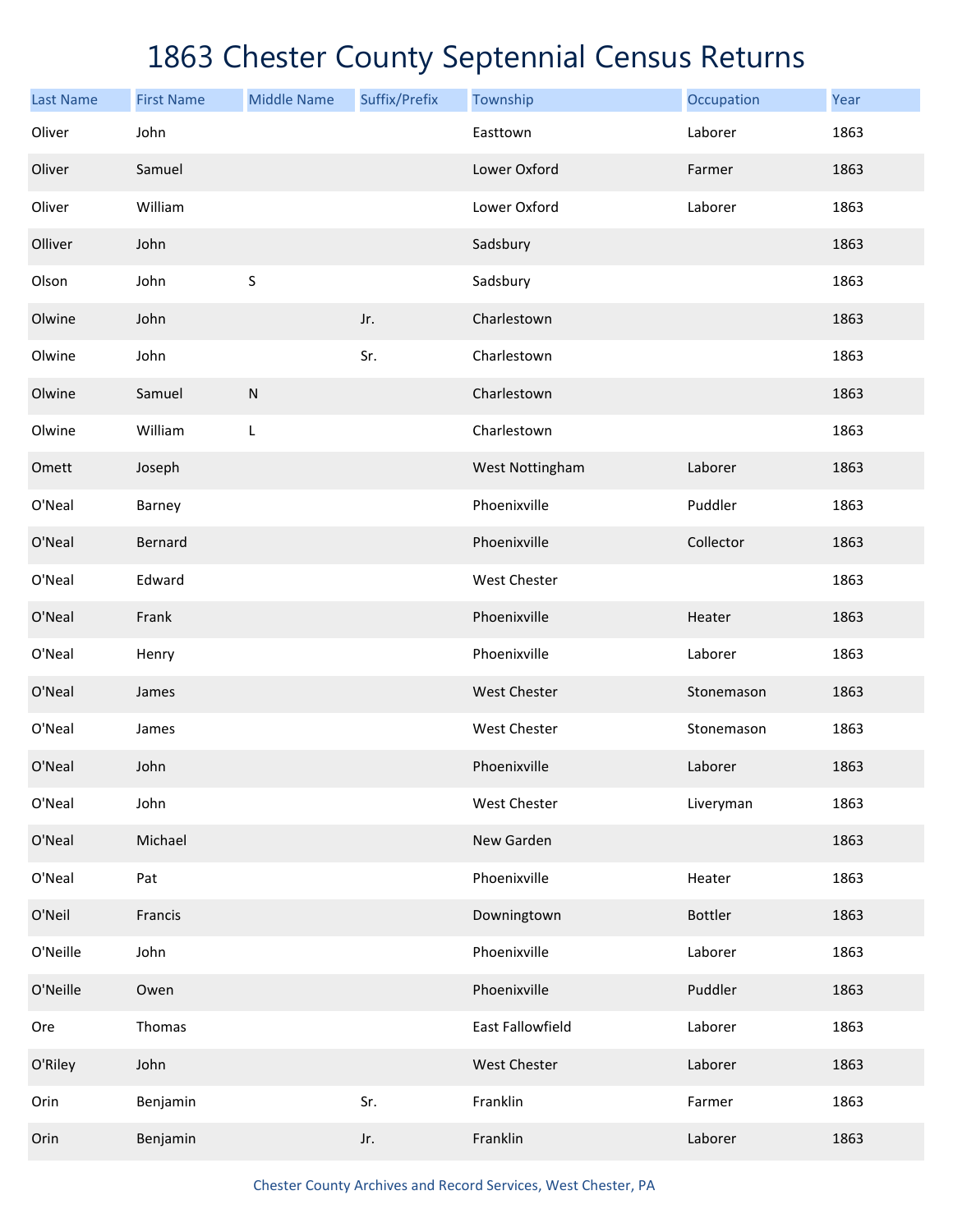| <b>Last Name</b> | <b>First Name</b> | <b>Middle Name</b>        | Suffix/Prefix | Township             | Occupation     | Year |
|------------------|-------------------|---------------------------|---------------|----------------------|----------------|------|
| Orn              | Oliver            |                           |               | East Brandywine      | Shoemaker      | 1863 |
| Orner            | Augustus          |                           |               | Phoenixville         | Engineer       | 1863 |
| Orner            | George            |                           |               | Schuylkill           | Shoemaker      | 1863 |
| Orner            | George            |                           |               | <b>West Pikeland</b> | Farmer         | 1863 |
| Orner            | James             | L                         |               | Phoenixville         | Moulder        | 1863 |
| Orner            | John              |                           |               | Schuylkill           | Laborer        | 1863 |
| Orr              | Jesse             |                           |               | <b>East Coventry</b> | Huckster       | 1863 |
| Orr              | Jesse             | L                         |               | East Marlborough     | Drover         | 1863 |
| Orr              | William           |                           |               | East Marlborough     | Laborer        | 1863 |
| Orr              | William           |                           | Jr.           | East Marlborough     | Laborer        | 1863 |
| Orr              | William           |                           |               | <b>West Vincent</b>  | Laborer        | 1863 |
| Orslovsky        |                   |                           | Dr.           | Phoenixville         | Doctor         | 1863 |
| Ortlip           |                   |                           |               | London Grove         |                | 1863 |
| Ortlip           | Andrew            |                           |               | <b>East Vincent</b>  |                | 1863 |
| Ortlip           | Andrew            |                           |               | <b>Upper Oxford</b>  | Farmer         | 1863 |
| Ortlip           | George            | W                         |               | London Grove         |                | 1863 |
| Ortlip           | Henry             |                           |               | <b>East Vincent</b>  |                | 1863 |
| Ortlip           | John              |                           |               | Londonderry          |                | 1863 |
| Ortlip           | Margaretta        |                           |               | Penn                 | Lady           | 1863 |
| Ortlip           | Marshall          |                           |               | <b>Upper Oxford</b>  | Farmer         | 1863 |
| Ortlip           | Samuel            |                           |               | Phoenixville         | Laborer        | 1863 |
| Ortlip           | William           |                           |               | <b>West Vincent</b>  | Farmer         | 1863 |
| Ortlip           | William           | $\boldsymbol{\mathsf{H}}$ |               | London Grove         | <b>Butcher</b> | 1863 |
| Osborn           | Joseph            | $\boldsymbol{\mathsf{H}}$ |               | Westtown             | Farmer         | 1863 |
| Osborn           | Thomas            |                           |               | West Bradford        | Farmer         | 1863 |
| Osborn           | Uriah             |                           |               | <b>West Bradford</b> | Farmer         | 1863 |
| Osborn           | William           |                           |               | <b>Upper Uwchlan</b> | Farmer         | 1863 |
| Osborne          | Joseph            | Н                         |               | Birmingham           |                | 1863 |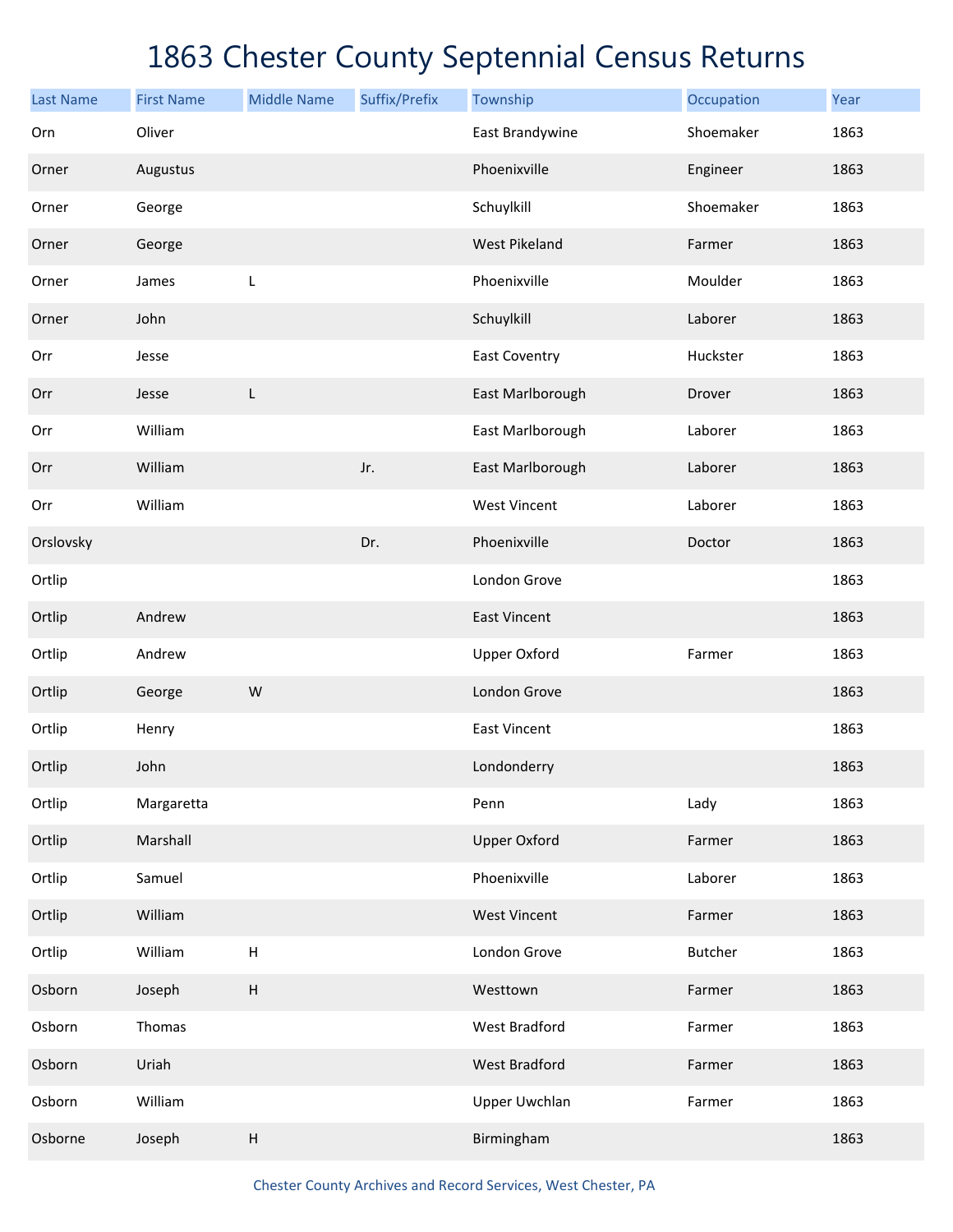| <b>Last Name</b> | <b>First Name</b> | <b>Middle Name</b> | Suffix/Prefix | Township             | Occupation | Year |
|------------------|-------------------|--------------------|---------------|----------------------|------------|------|
| Osborne          | Mary              |                    |               | Birmingham           |            | 1863 |
| Osborne          | William           | ${\sf P}$          |               | Birmingham           | Gentleman  | 1863 |
| Oser             | Joseph            |                    |               | Schuylkill           | Laborer    | 1863 |
| Osmond           | J                 | ${\sf P}$          |               | London Britain       | Farmer     | 1863 |
| Ossel            | Jacob             |                    |               | Sadsbury             | Laborer    | 1863 |
| Otenkirk         | Ann               |                    |               | Honey Brook          |            | 1863 |
| Otenkirk         | David             |                    |               | Honey Brook          | Farmer     | 1863 |
| Otenkirk         | James             |                    |               | Honey Brook          | Farmer     | 1863 |
| Otenkirk         | Rees              |                    |               | Honey Brook          | Farmer     | 1863 |
| Otley            | Edwin             |                    |               | <b>West Chester</b>  | Carpenter  | 1863 |
| Otley            | Hanford           |                    |               | New Garden           | Carpenter  | 1863 |
| Otley            | Lyzander?         | ${\sf R}$          |               | New Garden           | Carpenter  | 1863 |
| Otley            | Sarah             | B                  |               | Kennett Square       |            | 1863 |
| Otley            | Thomas            |                    |               | <b>West Chester</b>  | Carpenter  | 1863 |
| Otley            | William           |                    |               | West Chester         | Carpenter  | 1863 |
| Ottey            | Alban             |                    |               | Elk                  | Farmer     | 1863 |
| Ottey            | Harlan            |                    |               | Sadsbury             |            | 1863 |
| Ottey            | Harlen            | B                  |               | Sadsbury             | Farmer     | 1863 |
| Ottey            | Philip            | B                  |               | Sadsbury             |            | 1863 |
| Ottinger         | Jacob             |                    |               | <b>East Coventry</b> | Laborer    | 1863 |
| Otto             | Robert            |                    |               | West Goshen          | Farmer     | 1863 |
| Otty             | Enoch             |                    |               | Willistown           | Undertaker | 1863 |
| Overdorf         | Jacob             |                    |               | South Coventry       | Farmer     | 1863 |
| Overdorf         | John              |                    |               | <b>East Vincent</b>  |            | 1863 |
| Overdorf         | John              |                    |               | <b>East Vincent</b>  |            | 1863 |
| Overdorf         | Levi              |                    |               | East Pikeland        | Laborer    | 1863 |
| Overdorf         | Peter             |                    |               | Charlestown          |            | 1863 |
| Overholtzer      | Joseph            |                    |               | <b>East Vincent</b>  |            | 1863 |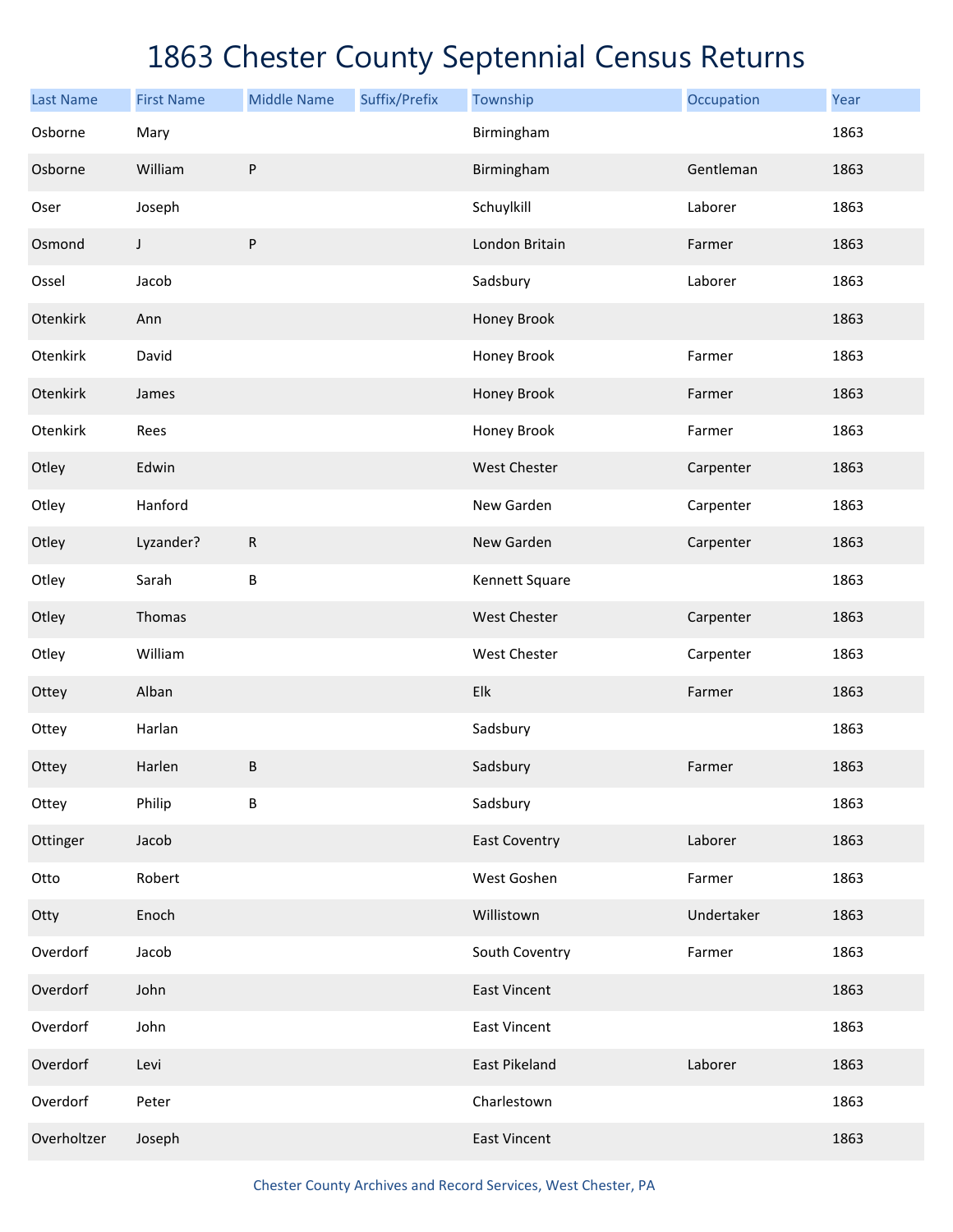| <b>Last Name</b> | <b>First Name</b> | <b>Middle Name</b> | Suffix/Prefix | Township             | Occupation     | Year |
|------------------|-------------------|--------------------|---------------|----------------------|----------------|------|
| Overholtzer      | Owen              |                    |               | East Pikeland        | Laborer        | 1863 |
| Owen             | David             |                    |               | New Garden           | Farmer         | 1863 |
| Owen             | Henry             |                    |               | New Garden           | Peddler        | 1863 |
| Owen             | John              |                    |               | Easttown             | Minister       | 1863 |
| Owen             | John              |                    |               | Tredyffrin           |                | 1863 |
| Owens            | John              |                    |               | <b>West Bradford</b> | Laborer        | 1863 |
| Owens            | John              | ${\sf R}$          |               | Sadsbury             |                | 1863 |
| Paden            | Thomas            |                    |               | West Fallowfield     |                | 1863 |
| Page             | Davis             |                    |               | East Caln            | Farmer         | 1863 |
| Page             | Davis             |                    |               | Wallace              | Machinist      | 1863 |
| Page             | John              |                    |               | Phoenixville         | Carter         | 1863 |
| Page             | John              | L                  |               | Westtown             | Baker          | 1863 |
| Page             | William           |                    |               | <b>Upper Uwchlan</b> | Farmer         | 1863 |
| Pain             | John              |                    |               | Phoenixville         | Rail Straitner | 1863 |
| Painter          | $\mathsf C$       | ${\sf P}$          |               | West Chester         | Printer        | 1863 |
| Painter          | Clemont           |                    |               | Warwick              |                | 1863 |
| Painter          | Grace             | ${\sf R}$          | Mrs.          | <b>East Coventry</b> |                | 1863 |
| Painter          | Isaac             |                    |               | <b>East Vincent</b>  |                | 1863 |
| Painter          | Isaac             |                    |               | <b>West Vincent</b>  | Mechanic       | 1863 |
| Painter          | James             |                    |               | Birmingham           |                | 1863 |
| Painter          | John              | ${\sf R}$          |               | <b>East Coventry</b> | Moulder        | 1863 |
| Painter          | Minshall          |                    |               | Birmingham           |                | 1863 |
| Painter          | Montgomery        |                    |               | Warwick              |                | 1863 |
| Painter          | $\mathsf S$       | ${\sf M}$          |               | West Chester         | Gentleman      | 1863 |
| Painter          | ${\sf W}$         | $\sf H$            |               | West Chester         | Lumberman      | 1863 |
| Painter          | William           |                    |               | Birmingham           |                | 1863 |
| Paiste           | Charles           |                    |               | Easttown             | Farmer         | 1863 |
| Paiste           | $\mathsf D$       | ${\sf R}$          |               | Willistown           | Farmer         | 1863 |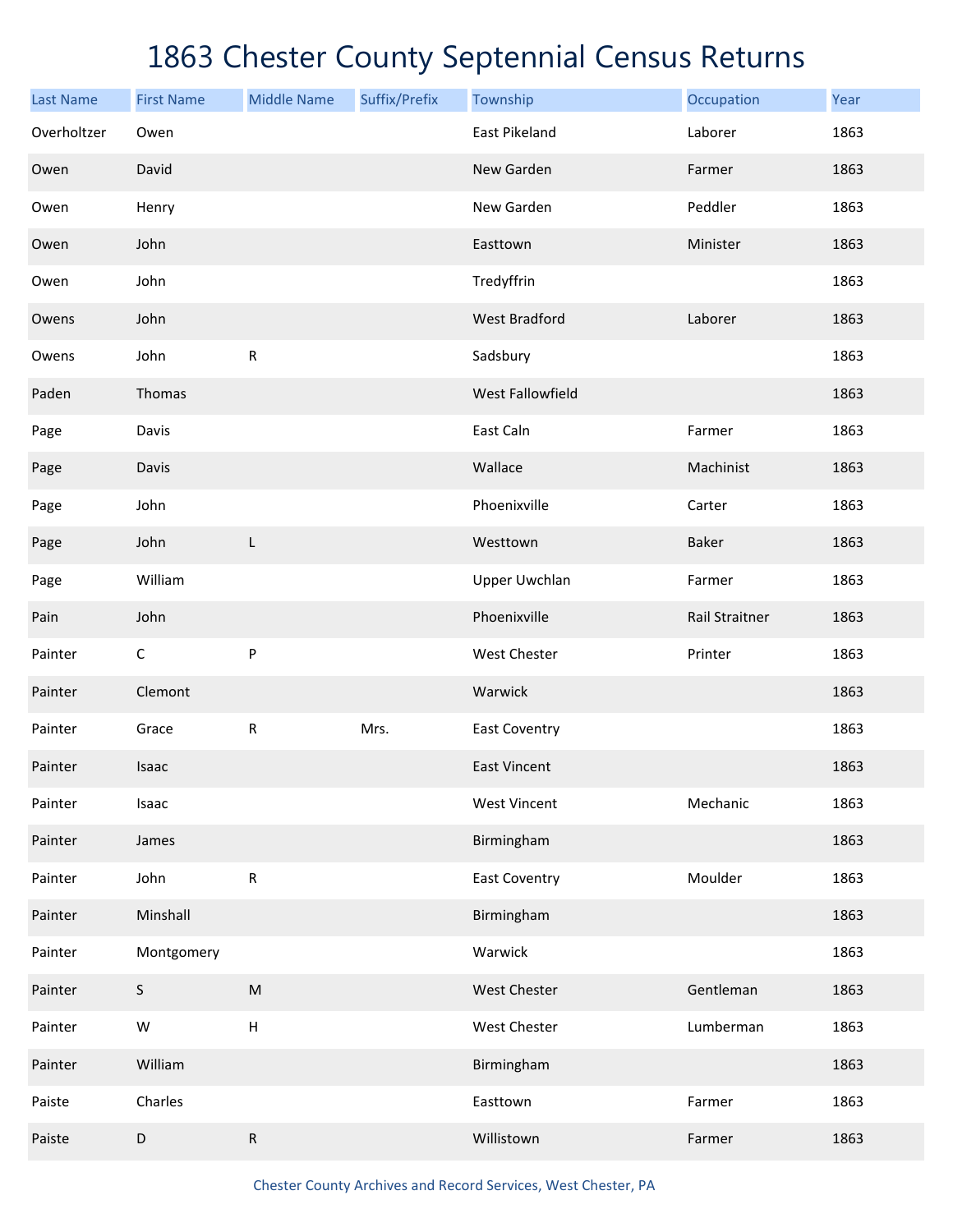| <b>Last Name</b> | <b>First Name</b> | <b>Middle Name</b> | Suffix/Prefix | Township             | Occupation     | Year |
|------------------|-------------------|--------------------|---------------|----------------------|----------------|------|
| Paiste           | George            |                    |               | Easttown             | Laborer        | 1863 |
| Paiste           | J                 | L                  |               | Willistown           | Farmer         | 1863 |
| Paiste           | Phineas           |                    |               | Easttown             | Superintendent | 1863 |
| Paiste           | Robert            |                    |               | Easttown             | Farmer         | 1863 |
| Palmer           | Eli               |                    |               | West Chester         | Tinner         | 1863 |
| Palmer           | Ezekiel           |                    |               | West Brandywine      | Cooper         | 1863 |
| Palmer           | George            |                    |               | West Marlborough     | Farmer         | 1863 |
| Palmer           | Isaac             |                    |               | Tredyffrin           |                | 1863 |
| Palmer           | John              |                    |               | <b>West Bradford</b> | Laborer        | 1863 |
| Palmer           | John              |                    |               | West Marlborough     | Gentleman      | 1863 |
| Palmer           | Joseph            |                    |               | West Marlborough     | Farmer         | 1863 |
| Palmer           | Marshall          |                    |               | New Garden           | Laborer        | 1863 |
| Palmer           | Pennock           |                    |               | New Garden           | Farmer         | 1863 |
| Palmer           | Reece             |                    |               | West Chester         | Tinner         | 1863 |
| Palmer           | William           |                    |               | East Marlborough     | Farmer         | 1863 |
| Palmetier        | Clarke            |                    |               | <b>West Chester</b>  | Gentleman      | 1863 |
| Palsgrove        | William           |                    |               | Honey Brook          | Farmer         | 1863 |
| Pammer           | George            |                    |               | Elk                  |                | 1863 |
| Pancost          | Hannah            |                    |               | West Chester         | Lady           | 1863 |
| Pancost          | $\mathsf T$       | $\mathsf E$        |               | West Chester         | Lady           | 1863 |
| Pandrick         | George            |                    |               | East Whiteland       | Farmer         | 1863 |
| Park             | Charles           | F                  |               | Newlin               | Laborer        | 1863 |
| Park             | David             |                    |               | East Brandywine      | Laborer        | 1863 |
| Park             | David             |                    |               | Sadsbury             |                | 1863 |
| Park             | G                 | ${\sf W}$          |               | Sadsbury             |                | 1863 |
| Park             | $\mathsf H$       | H                  |               | East Caln            | Farmer         | 1863 |
| Park             | Irwin             |                    |               | Sadsbury             | Laborer        | 1863 |
| Park             | James             |                    |               | Sadsbury             |                | 1863 |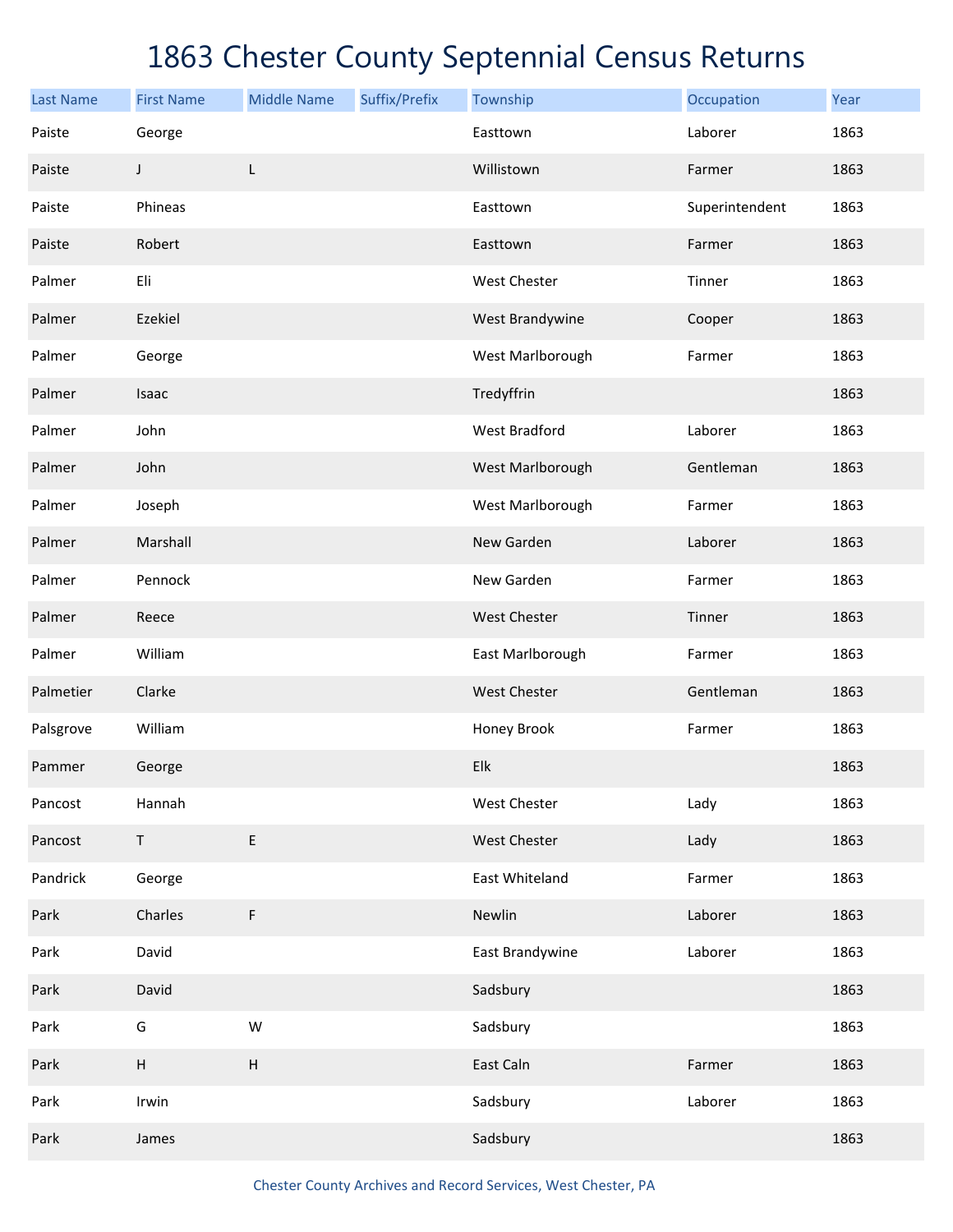| <b>Last Name</b> | <b>First Name</b> | <b>Middle Name</b>        | Suffix/Prefix | Township             | Occupation            | Year |
|------------------|-------------------|---------------------------|---------------|----------------------|-----------------------|------|
| Park             | James             | $\top$                    |               | East Caln            | Farmer                | 1863 |
| Park             | John              |                           |               | East Caln            | Laborer               | 1863 |
| Park             | Robert            |                           |               | Sadsbury             |                       | 1863 |
| Park             | Samuel            |                           |               | East Caln            | Farmer                | 1863 |
| Park             | Samuel            | ${\sf R}$                 |               | Sadsbury             |                       | 1863 |
| Park             | Thomas            |                           |               | Sadsbury             | Agent                 | 1863 |
| Park             | William           |                           |               | Sadsbury             |                       | 1863 |
| Parke            | Jacob             | $\sf E$                   |               | Valley               |                       | 1863 |
| Parke            | John              | A                         |               | Highland             | Farmer                | 1863 |
| Parke            | John              | E                         |               | Downingtown          | Farmer                | 1863 |
| Parke            | Jonathan          |                           |               | Downingtown          | Stonecutter           | 1863 |
| Parke            | Mary              | E                         |               | Downingtown          | Lady                  | 1863 |
| Parke            | Mary              | $\boldsymbol{\mathsf{H}}$ |               | West Chester         | Lady                  | 1863 |
| Parke            | Richard           | $\sf B$                   |               | West Brandywine      | Farmer                | 1863 |
| Parke            | Thomas            |                           |               | Downingtown          | Farmer                | 1863 |
| Parker           | Abigail           |                           |               | <b>West Chester</b>  | Lady                  | 1863 |
| Parker           | Edward            |                           |               | Sadsbury             |                       | 1863 |
| Parker           | Edward            |                           |               | <b>West Nantmeal</b> | Collier               | 1863 |
| Parker           | Edwin             |                           |               | Newlin               | Laborer               | 1863 |
| Parker           | Hannah            | J                         |               | Pennsbury            | Gentlewoman           | 1863 |
| Parker           | Henry             | ${\sf R}$                 |               | Downingtown          | <b>Bagage Master?</b> | 1863 |
| Parker           | Jacob             |                           |               | Pennsbury            | Gentleman             | 1863 |
| Parker           | James             |                           |               | Wallace              | M.D.                  | 1863 |
| Parker           | John              | J                         |               | West Chester         | Coal dealer           | 1863 |
| Parker           | John              | $\sf S$                   |               | Wallace              | Farmer                | 1863 |
| Parker           | Joseph            |                           |               | Phoenixville         | Heater                | 1863 |
| Parker           | Joseph            |                           |               | Wallace              | Farmer                | 1863 |
| Parker           | Joseph            | R                         |               | East Bradford        |                       | 1863 |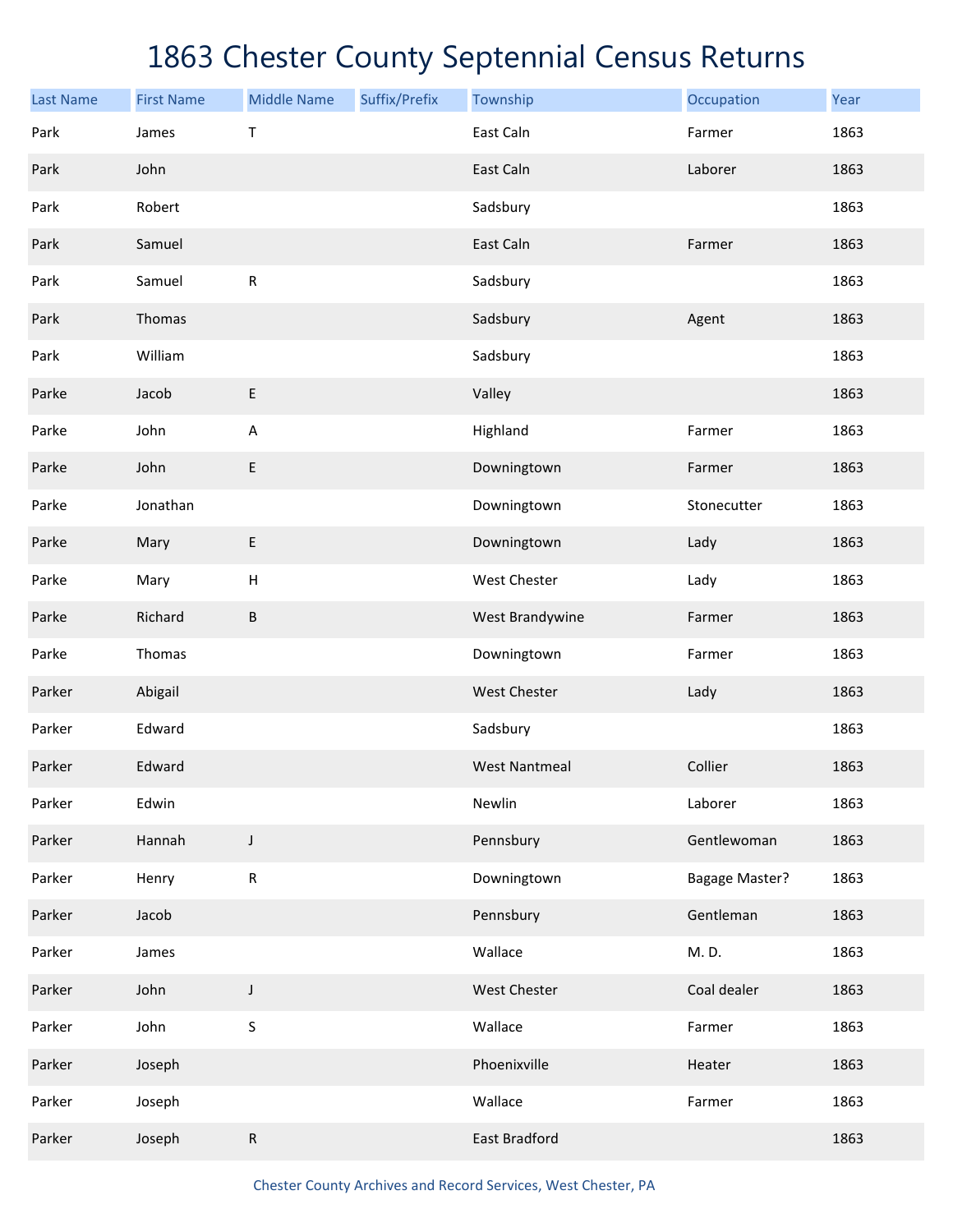| <b>Last Name</b> | <b>First Name</b> | <b>Middle Name</b>        | Suffix/Prefix | Township             | Occupation  | Year |
|------------------|-------------------|---------------------------|---------------|----------------------|-------------|------|
| Parker           | Phebe             |                           |               | Pennsbury            | Gentlewoman | 1863 |
| Parker           | Robert            |                           |               | Wallace              | Farmer      | 1863 |
| Parker           | S                 | J                         |               | West Chester         | Storekeeper | 1863 |
| Parker           | Thomas            |                           |               | New Garden           | Laborer     | 1863 |
| Parker           | Thomas            | $\mathsf C$               |               | East Bradford        |             | 1863 |
| Parker           | Thomas            | $\boldsymbol{\mathsf{H}}$ |               | Tredyffrin           |             | 1863 |
| Parker           | Thomas            | W                         |               | Pocopson             | Farmer      | 1863 |
| Parker           | William           |                           |               | <b>East Nantmeal</b> |             | 1863 |
| Parker           | William           | W                         |               | Pennsbury            | Farmer      | 1863 |
| Parkes           | Ellis             | P                         |               | East Marlborough     | Farmer      | 1863 |
| Parks            | R                 |                           |               | Willistown           | Farmer      | 1863 |
| Parks            | ${\sf W}$         |                           |               | Willistown           | Farmer      | 1863 |
| Parlamen         | James             |                           |               | <b>West Nantmeal</b> | Moulder     | 1863 |
| Parlament        | Edward            |                           |               | Warwick              |             | 1863 |
| Parry            | John              |                           |               | East Goshen          | Farmer      | 1863 |
| Parry            | John              |                           |               | East Whiteland       | Smith       | 1863 |
| Parry            | Oliver            |                           |               | East Goshen          | Farmer      | 1863 |
| Parry            | Risdan            | ı                         |               | East Whiteland       | Laborer     | 1863 |
| Parson           | Simons            |                           |               | Sadsbury             | Merchant    | 1863 |
| Parson           | William           |                           |               | Easttown             | Carpenter   | 1863 |
| Parson           | William           |                           |               | Tredyffrin           |             | 1863 |
| Parsons          | Samuel            |                           |               | West Brandywine      | Laborer     | 1863 |
| Paschall         | Ann               |                           |               | West Chester         | Lady        | 1863 |
| Pasmore          | Enock             |                           |               | Kennett Square       | Farmer      | 1863 |
| Pasmore          | Mansel            |                           |               | East Fallowfield     | Farmer      | 1863 |
| Pasmore          | William           |                           |               | Penn                 | Farmer      | 1863 |
| Pass             | Jacob             |                           |               | London Britain       | Wheelwright | 1863 |
| Pass             | John              |                           |               | New Garden           | Farmer      | 1863 |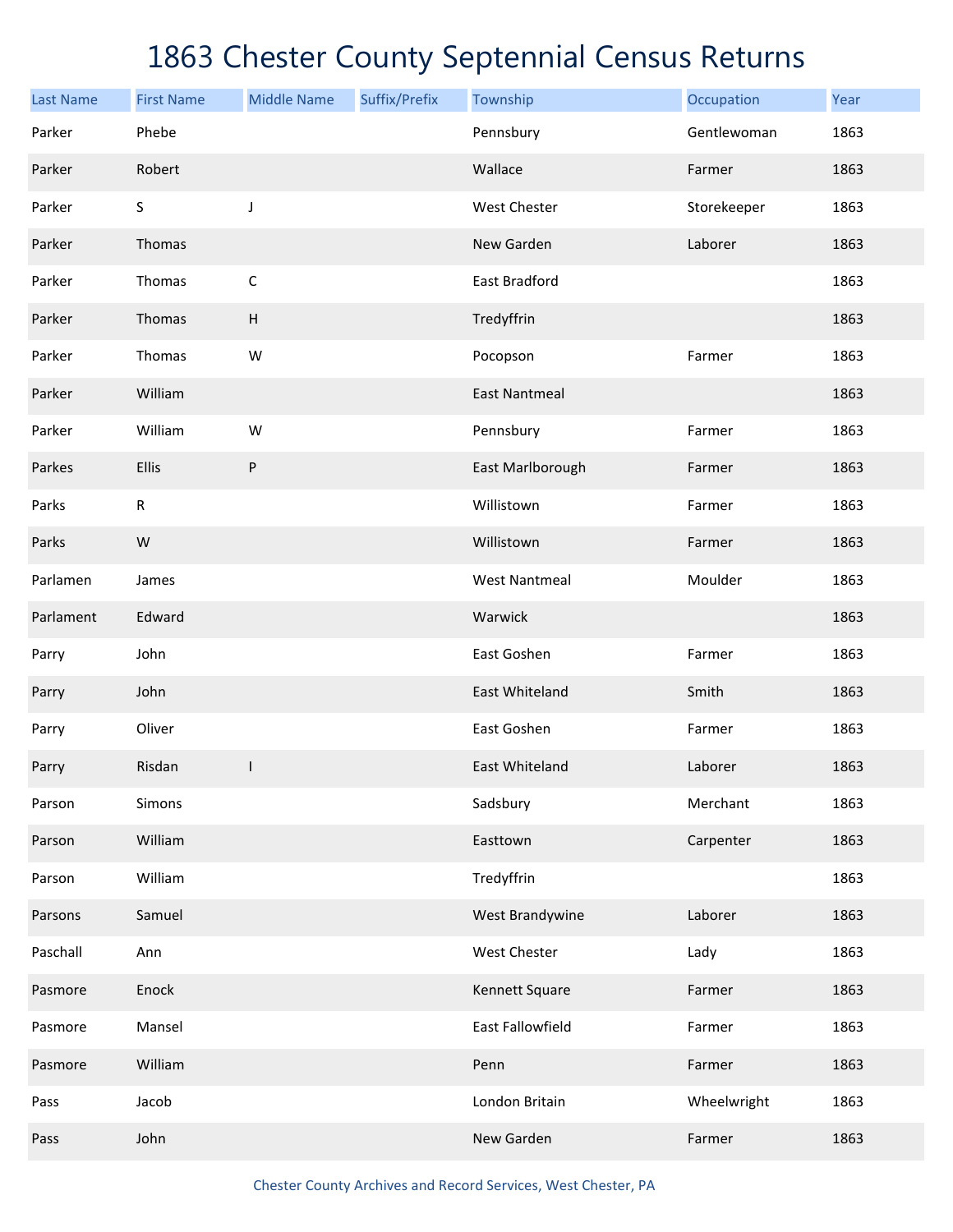| <b>Last Name</b> | <b>First Name</b> | <b>Middle Name</b>        | Suffix/Prefix | Township             | Occupation      | Year |
|------------------|-------------------|---------------------------|---------------|----------------------|-----------------|------|
| Pass             | Thomas            |                           |               | London Britain       | Laborer         | 1863 |
| Passey           | Henry             | $\sf P$                   |               | Willistown           | Laborer         | 1863 |
| Passmoore        | William           |                           |               | <b>West Chester</b>  | Gentleman       | 1863 |
| Passmore         | Andrew            | ${\sf M}$                 |               | East Nottingham      |                 | 1863 |
| Passmore         | Benjamin          | J                         |               | East Nottingham      |                 | 1863 |
| Passmore         | Benjamin          | J                         |               | <b>West Chester</b>  | Associate Judge | 1863 |
| Passmore         | Charles           |                           |               | Newlin               | Farmer          | 1863 |
| Passmore         | Edwin             |                           |               | Kennett              |                 | 1863 |
| Passmore         | G                 | $\sf B$                   |               | Oxford               | Teacher         | 1863 |
| Passmore         | George            |                           |               | Newlin               | Wheelwright     | 1863 |
| Passmore         | George            | $\sf B$                   |               | East Nottingham      |                 | 1863 |
| Passmore         | George            | L                         |               | New Garden           | Farmer          | 1863 |
| Passmore         | Hugh              |                           |               | Kennett              |                 | 1863 |
| Passmore         | Hugh              |                           |               | <b>West Bradford</b> | Laborer         | 1863 |
| Passmore         | Jackson           |                           |               | Kennett              |                 | 1863 |
| Passmore         | Jane              | Ann                       |               | London Grove         |                 | 1863 |
| Passmore         | John              |                           |               | Newlin               | Carpenter       | 1863 |
| Passmore         | Joseph            |                           |               | East Goshen          | Farmer          | 1863 |
| Passmore         | Joseph            |                           |               | Newlin               | Miller          | 1863 |
| Passmore         | Joseph            | ${\sf W}$                 |               | Newlin               | Farmer          | 1863 |
| Passmore         | Lewis             |                           |               | London Britain       | Farmer          | 1863 |
| Passmore         | Margaret          |                           |               | Newlin               | Gentlewoman     | 1863 |
| Passmore         | Orpha             |                           |               | Kennett              |                 | 1863 |
| Passmore         | ${\sf R}$         | $\boldsymbol{\mathsf{H}}$ |               | <b>West Chester</b>  | Lumberman       | 1863 |
| Passmore         | Reuben            |                           |               | East Nottingham      |                 | 1863 |
| Passmore         | Samuel            | ${\sf W}$                 |               | East Nottingham      |                 | 1863 |
| Passmore         | Sarah             | $\mathsf C$               |               | West Chester         | Lady            | 1863 |
| Passmore         | Thomas            |                           |               | London Grove         |                 | 1863 |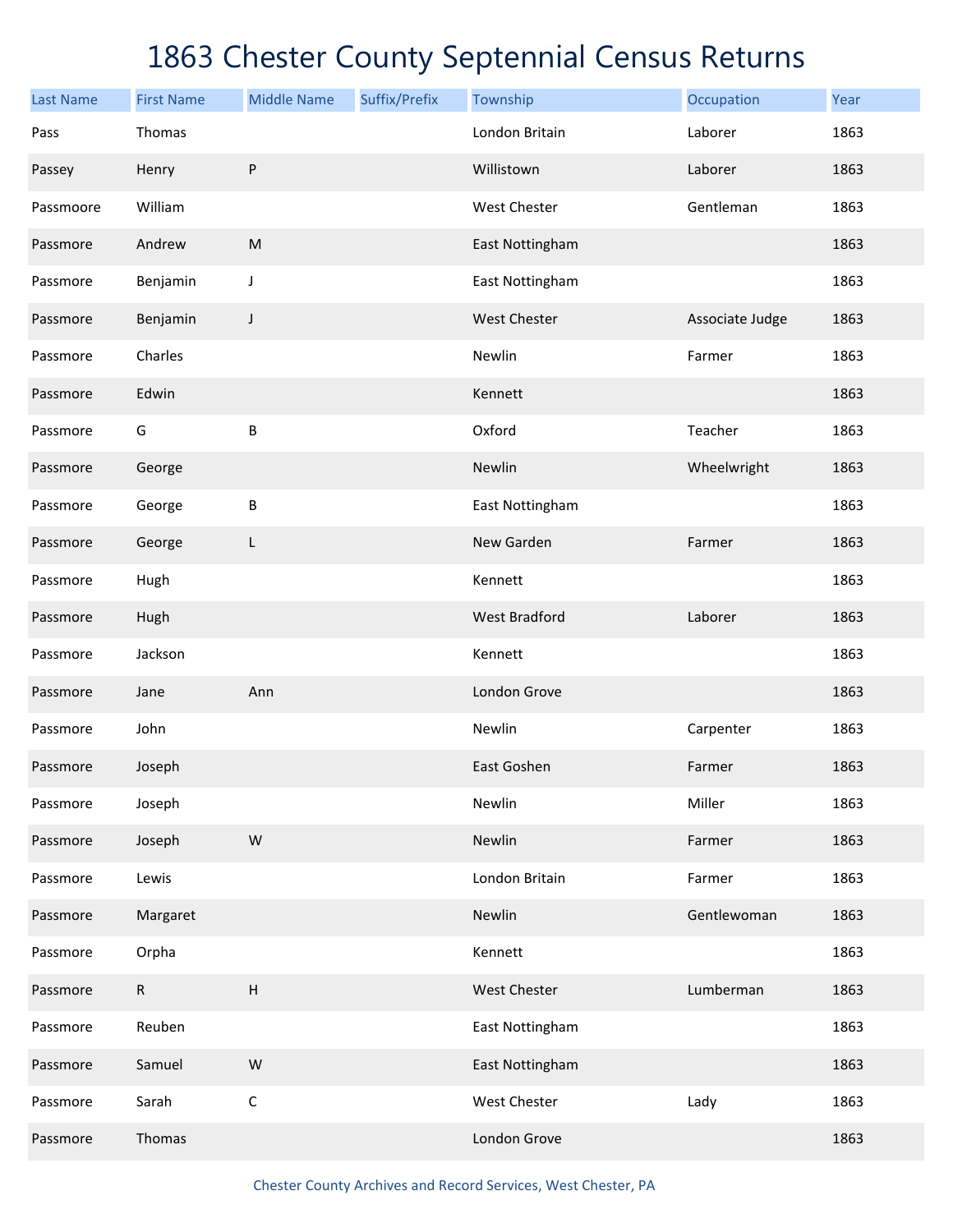| <b>Last Name</b> | <b>First Name</b> | <b>Middle Name</b>        | Suffix/Prefix | Township             | Occupation | Year |
|------------------|-------------------|---------------------------|---------------|----------------------|------------|------|
| Passmore         | Thomas            |                           |               | Newlin               | Farmer     | 1863 |
| Passmore         | William           |                           |               | Kennett              |            | 1863 |
| Passmore         | William           | P                         |               | West Marlborough     | Gentleman  | 1863 |
| Pasterfield      |                   |                           | Rev./Mr.      | Phoenixville         | Minister   | 1863 |
| Patchel          | Alexander         |                           |               | Penn                 | Laborer    | 1863 |
| Patchel          | David             |                           |               | Penn                 | Laborer    | 1863 |
| Patchel          | Edward            |                           |               | Penn                 | Farmer     | 1863 |
| Patchel          | Edward            |                           |               | Penn                 | Farmer     | 1863 |
| Patchel          | John              |                           | Jr.           | Penn                 | Laborer    | 1863 |
| Patchel          | John              |                           |               | Penn                 | Farmer     | 1863 |
| Patchel          | William           |                           |               | Penn                 | Laborer    | 1863 |
| Patent           | Eleanor           |                           |               | Kennett              |            | 1863 |
| Paters           | Isaac             |                           |               | West Caln            | Laborer    | 1863 |
| Paterson         | Jacob             |                           |               | <b>West Bradford</b> | Laborer    | 1863 |
| Paterson         | Marshall          |                           |               | <b>West Bradford</b> | Jober?     | 1863 |
| Patrick          | David             | $\sf B$                   |               | Charlestown          |            | 1863 |
| Patrick          | David             | $\sf B$                   |               | Charlestown          |            | 1863 |
| Patrick          | John              |                           |               | Charlestown          |            | 1863 |
| Patrick          | William           | $\boldsymbol{\mathsf{H}}$ |               | Highland             | Farmer     | 1863 |
| Patten           | John              | ${\sf W}$                 |               | Lower Oxford         | Farmer     | 1863 |
| Pattent          | John              |                           |               | Kennett              |            | 1863 |
| Patter           | William           | F                         |               | <b>West Bradford</b> | Farmer     | 1863 |
| Patterson        | Abel              |                           |               | Downingtown          | Conductor  | 1863 |
| Patterson        | Abner             |                           |               | Honey Brook          | Farmer     | 1863 |
| Patterson        | Charles           |                           |               | East Goshen          | Laborer    | 1863 |
| Patterson        | David             |                           |               | <b>East Nantmeal</b> |            | 1863 |
| Patterson        | David             |                           |               | West Chester         | Laborer    | 1863 |
| Patterson        | <b>Ellis</b>      |                           |               | Newlin               | Farmer     | 1863 |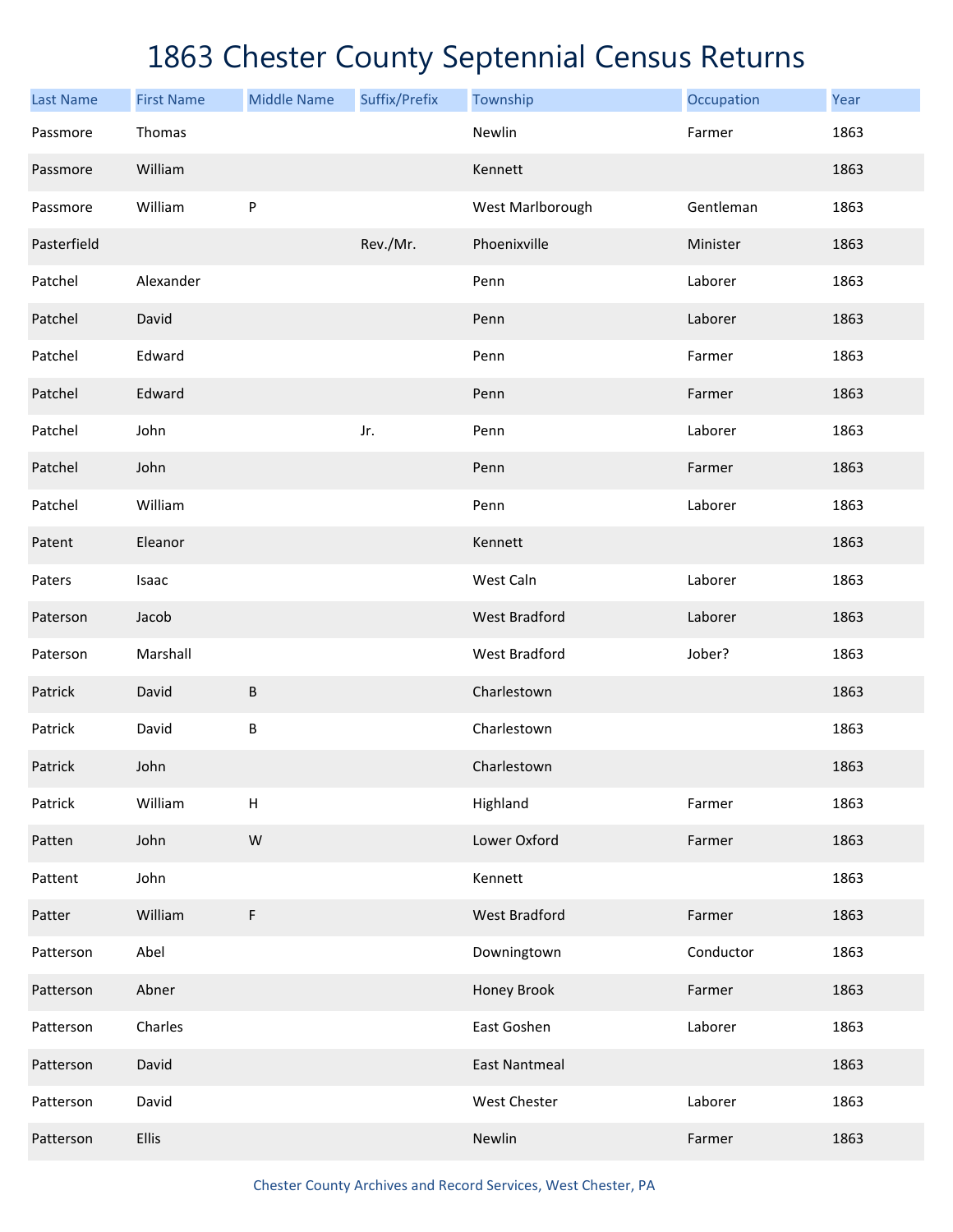| <b>Last Name</b> | <b>First Name</b> | <b>Middle Name</b> | Suffix/Prefix | Township             | Occupation | Year |
|------------------|-------------------|--------------------|---------------|----------------------|------------|------|
| Patterson        | Emmor             |                    |               | East Caln            | Gatekeeper | 1863 |
| Patterson        | Frazer            |                    |               | West Goshen          | Laborer    | 1863 |
| Patterson        | George            |                    |               | Westtown             | Laborer    | 1863 |
| Patterson        | Hannah            |                    | Widow         | East Goshen          |            | 1863 |
| Patterson        | Hugh              |                    |               | Phoenixville         | Clerk      | 1863 |
| Patterson        | John              |                    |               | East Goshen          | Farmer     | 1863 |
| Patterson        | John              |                    |               | East Whiteland       | Farmer     | 1863 |
| Patterson        | John              |                    |               | Phoenixville         | Laborer    | 1863 |
| Patterson        | Johnson           |                    |               | Newlin               | Farmer     | 1863 |
| Patterson        | Michael           |                    |               | Elk                  | Farmer     | 1863 |
| Patterson        | Norris            |                    |               | East Whiteland       | Farmer     | 1863 |
| Patterson        | Oliver            |                    |               | West Goshen          | Laborer    | 1863 |
| Patterson        | Rachel            |                    |               | West Chester         | Clerk      | 1863 |
| Patterson        | Robert            |                    | Rev.          | East Whiteland       |            | 1863 |
| Patterson        | Robert            |                    |               | Easttown             | Laborer    | 1863 |
| Patterson        | Smith             |                    |               | East Whiteland       | Shoemaker  | 1863 |
| Patterson        | Smith             |                    |               | Willistown           | PRR        | 1863 |
| Patterson        | Taylor            |                    |               | West Whiteland       | Shoemaker  | 1863 |
| Patterson        | Thomas            |                    |               | East Brandywine      | Laborer    | 1863 |
| Patterson        | William           |                    |               | <b>East Nantmeal</b> |            | 1863 |
| Patterson        | William           |                    |               | Lower Oxford         | Farmer     | 1863 |
| Patterson        | William           |                    |               | Phoenixville         | Roller     | 1863 |
| Patterson        | William           |                    |               | Wallace              | Farmer     | 1863 |
| Patterson        | William           |                    |               | Willistown           | ?          | 1863 |
| Patton           | James             |                    |               | West Chester         | Carpenter  | 1863 |
| Patton           | John              |                    |               | London Grove         | Laborer    | 1863 |
| Pattrick         | ${\sf W}$         | $\mathsf J$        |               | Sadsbury             |            | 1863 |
| Paul             | David             |                    |               | <b>West Vincent</b>  |            | 1863 |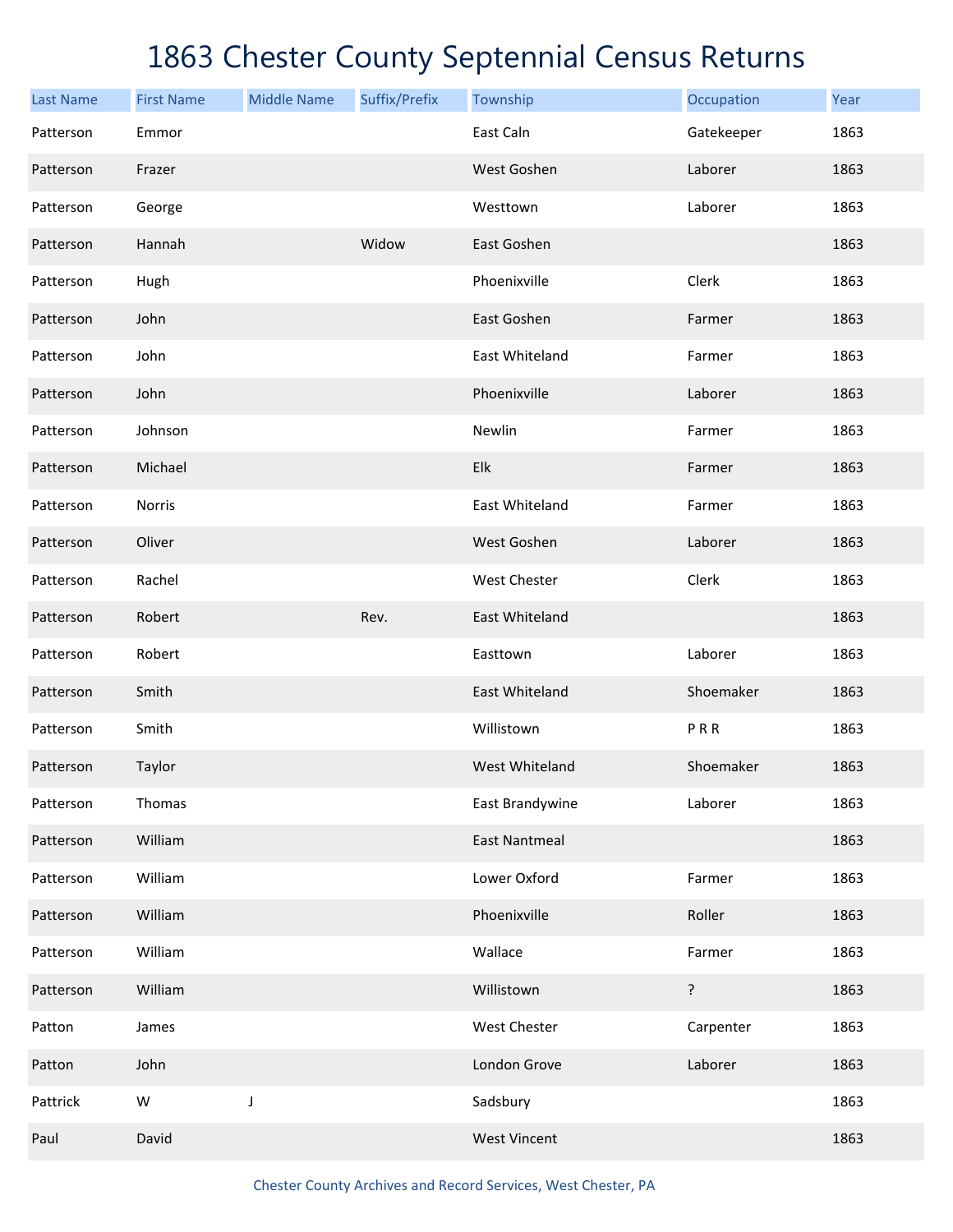| <b>Last Name</b> | <b>First Name</b> | <b>Middle Name</b> | Suffix/Prefix | Township             | Occupation     | Year |
|------------------|-------------------|--------------------|---------------|----------------------|----------------|------|
| Paul             | Jacob             |                    |               | <b>West Vincent</b>  | Farmer         | 1863 |
| Paulding         | Levi              |                    |               | West Chester         | Clerk          | 1863 |
| Paulin           | Eugene            |                    |               | West Chester         | Teacher        | 1863 |
| Pawley           | John              | $\mathsf C$        |               | London Britain       | Storekeeper    | 1863 |
| Pawling          | Abner             |                    |               | <b>West Nantmeal</b> | Farmer         | 1863 |
| Pawling          | $\mathbf{I}$      | Luther             |               | <b>West Nantmeal</b> | Farmer         | 1863 |
| Pawling          | Isachar           |                    |               | <b>West Nantmeal</b> | Gentleman      | 1863 |
| Pawling          | John              |                    |               | Honey Brook          | Blacksmith     | 1863 |
| Pawling          | John              | $\mathsf C$        |               | <b>West Nantmeal</b> | Clerk          | 1863 |
| Pawling          | Joseph            |                    |               | <b>West Nantmeal</b> | Farmer         | 1863 |
| Pawling          | Morgan            |                    |               | Valley               | Blacksmith     | 1863 |
| Pawling          | Nathan            |                    |               | Tredyffrin           |                | 1863 |
| Pawling          | Robert            |                    |               | Honey Brook          | Carpenter      | 1863 |
| Paxson           | $\sf H$           | ${\sf M}$          |               | West Chester         | Storekeeper    | 1863 |
| Paxson           | Henry             |                    |               | East Bradford        |                | 1863 |
| Paxson           | $\mathsf J$       | T                  |               | Sadsbury             |                | 1863 |
| Paxson           | Jacob             |                    |               | East Brandywine      | Laborer        | 1863 |
| Paxson           | John              | $\sf S$            |               | <b>West Chester</b>  | <b>Butcher</b> | 1863 |
| Paxson           | Martha            |                    |               | Sadsbury             |                | 1863 |
| Paxson           | Oliver            |                    |               | East Brandywine      | Farmer         | 1863 |
| Paxson           | Oliver            |                    |               | Honey Brook          | Engineer       | 1863 |
| Paxson           | Philip            |                    |               | East Bradford        |                | 1863 |
| Paxson           | William           |                    |               | Sadsbury             |                | 1863 |
| Paxson           | William           | L                  |               | East Brandywine      | Farmer         | 1863 |
| Peace            | George            |                    |               | Valley               | Mason          | 1863 |
| Peace            | Thomas            |                    |               | Valley               | Heater         | 1863 |
| Peace            | William           |                    |               | Valley               | Mason          | 1863 |
| Peachin          | Robert            |                    |               | Tredyffrin           |                | 1863 |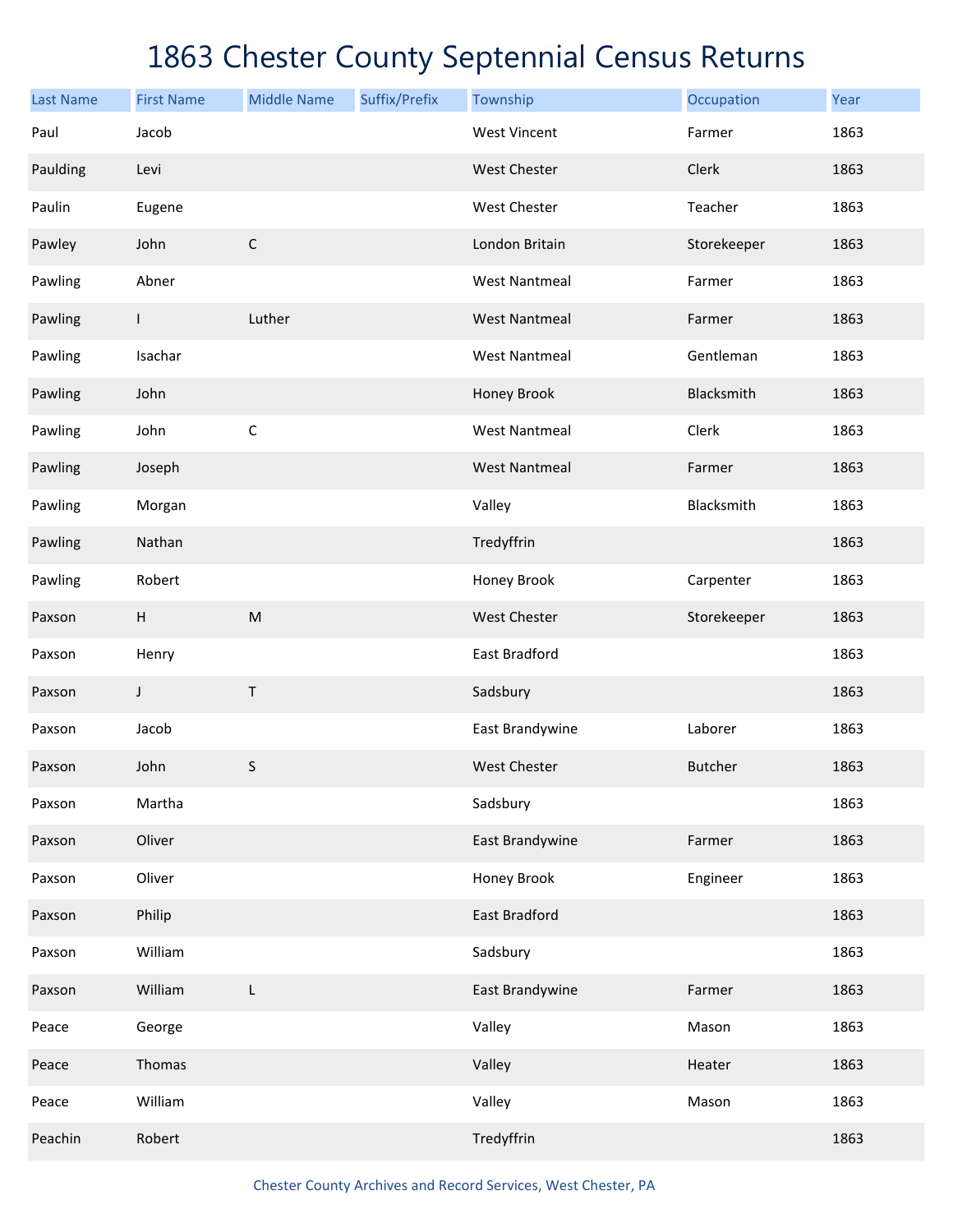| <b>Last Name</b> | <b>First Name</b> | <b>Middle Name</b> | Suffix/Prefix | Township                | Occupation | Year |
|------------------|-------------------|--------------------|---------------|-------------------------|------------|------|
| Peacock          | Eli               | $\vee$             |               | <b>West Chester</b>     | Blacksmith | 1863 |
| Pearce           | Caleb             |                    |               | <b>East Fallowfield</b> | Gentleman  | 1863 |
| Pearce           | David             | К                  |               | West Chester            | Shoemaker  | 1863 |
| Pearce           | George            | W                  |               | <b>West Chester</b>     | Printer    | 1863 |
| Pearce           | Gideon            |                    |               | East Fallowfield        | Gentleman  | 1863 |
| Pearce           | John              |                    |               | Charlestown             |            | 1863 |
| Pearce           | John              |                    |               | East Whiteland          | Mechanic   | 1863 |
| Pearce           | John              |                    |               | Tredyffrin              |            | 1863 |
| Pearce           | John              | ${\sf R}$          |               | <b>West Chester</b>     |            | 1863 |
| Pearce           | Joseph            |                    |               | <b>West Chester</b>     | Laborer    | 1863 |
| Pearce           | Lukens            |                    |               | East Fallowfield        | Farmer     | 1863 |
| Pearce           | Margaret          |                    |               | <b>West Chester</b>     | Lady       | 1863 |
| Pearce           | Thomas            | G                  |               | <b>West Chester</b>     | Clerk      | 1863 |
| Pearce           | William           | $\sf B$            |               | <b>West Chester</b>     | Courier    | 1863 |
| Pearson          | Benjamin          |                    |               | <b>West Chester</b>     | Gentleman  | 1863 |
| Pearson          | David             |                    |               | Phoenixville            | Roller     | 1863 |
| Pearson          | George            |                    |               | East Bradford           |            | 1863 |
| Pearson          | Jacob             |                    |               | <b>East Nantmeal</b>    |            | 1863 |
| Pearson          | James             |                    |               | East Bradford           |            | 1863 |
| Pearson          | John              |                    |               | Phoenixville            | Laborer    | 1863 |
| Pearson          | Llewellyn         |                    |               | East Bradford           |            | 1863 |
| Pearson          | William           |                    |               | Schuylkill              | Farmer     | 1863 |
| Pearson          | William           |                    | Jr.           | Schuylkill              | Farmer     | 1863 |
| Pearson          | William           |                    |               | Warwick                 |            | 1863 |
| Peart            | Rowland           | M                  |               | Schuylkill              | Farmer     | 1863 |
| Pechin           | Edward            |                    |               | Uwchlan                 | Tanner     | 1863 |
| Pechin           | John              | $\mathsf A$        |               | West Whiteland          | Farmer     | 1863 |
| Peck             | Charles           |                    |               | Charlestown             |            | 1863 |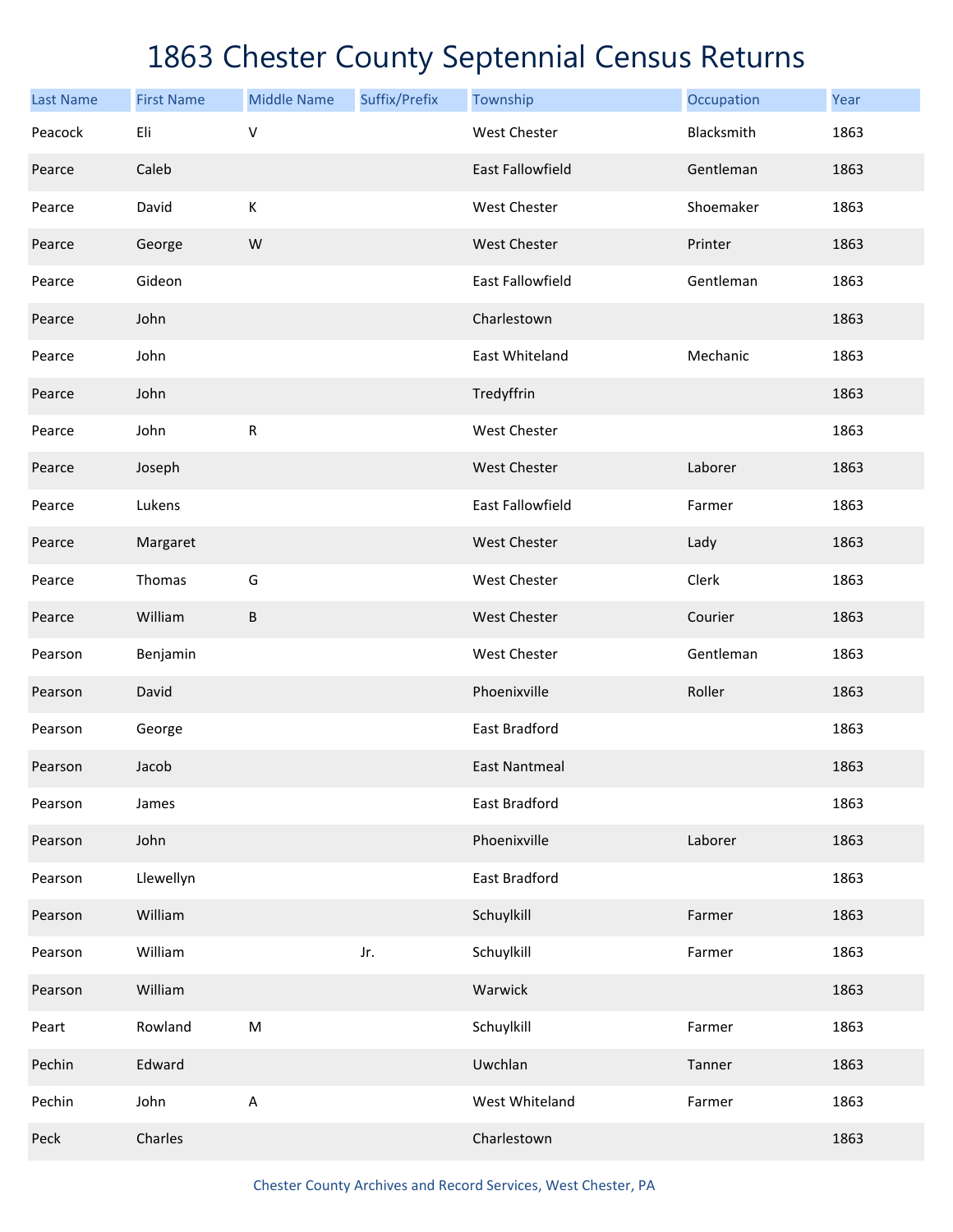| <b>Last Name</b> | <b>First Name</b> | <b>Middle Name</b> | Suffix/Prefix | Township                | Occupation | Year |
|------------------|-------------------|--------------------|---------------|-------------------------|------------|------|
| Peck             | Jeremiah          |                    |               | East Bradford           |            | 1863 |
| Peck             | John              |                    |               | Uwchlan                 | Farmer     | 1863 |
| Peck             | John              | D                  |               | Uwchlan                 | Farmer     | 1863 |
| Peck             | Nelson            |                    |               | Charlestown             |            | 1863 |
| Peck             | Samuel            |                    |               | Uwchlan                 | Farmer     | 1863 |
| Peck             | Uriah             |                    |               | Uwchlan                 | Farmer     | 1863 |
| Peck             | Uriah             |                    |               | West Whiteland          | Laborer    | 1863 |
| Peck             | William           | $\mathsf D$        |               | Uwchlan                 | Farmer     | 1863 |
| Peckett          | Jonathan          |                    |               | Downingtown             | Painter    | 1863 |
| Pedrick          | John              | $\mathsf C$        |               | East Fallowfield        | Laborer    | 1863 |
| Peedles          | Edward            | $\mathsf{R}$       |               | Willistown              | Farmer     | 1863 |
| Peirce           | Caroline          |                    |               | Newlin                  | Farmer     | 1863 |
| Peirce           | Daniel            |                    |               | West Goshen             | Gentleman  | 1863 |
| Peirce           | Eli               |                    |               | Honey Brook             | Laborer    | 1863 |
| Peirce           | George            | W                  |               | East Marlborough        | Farmer     | 1863 |
| Peirce           | Isaac             |                    |               | <b>West Fallowfield</b> |            | 1863 |
| Peirce           | Isaac             | $\mathsf H$        |               | East Marlborough        | Farmer     | 1863 |
| Peirce           | John              |                    |               | <b>West Fallowfield</b> |            | 1863 |
| Peirce           | John              | ${\sf M}$          |               | Kennett Square          | Bricklayer | 1863 |
| Peirce           | Joseph            |                    |               | East Marlborough        | Farmer     | 1863 |
| Peirce           | Joshua            |                    |               | East Marlborough        | Farmer     | 1863 |
| Peirce           | Joshua            | ${\sf N}$          |               | East Marlborough        | Farmer     | 1863 |
| Peirce           | Joshua            | ${\sf N}$          |               | Newlin                  | Farmer     | 1863 |
| Peirce           | Thomas            | W                  |               | East Marlborough        | Farmer     | 1863 |
| Peirsol          | Enos              |                    |               | Honey Brook             | Carpenter  | 1863 |
| Peirsol          | John              |                    |               | Honey Brook             | Laborer    | 1863 |
| Peirsol          | John              |                    |               | Honey Brook             | Carpenter  | 1863 |
| Peirsol          | Mordecai          |                    |               | Honey Brook             | Rakemaker  | 1863 |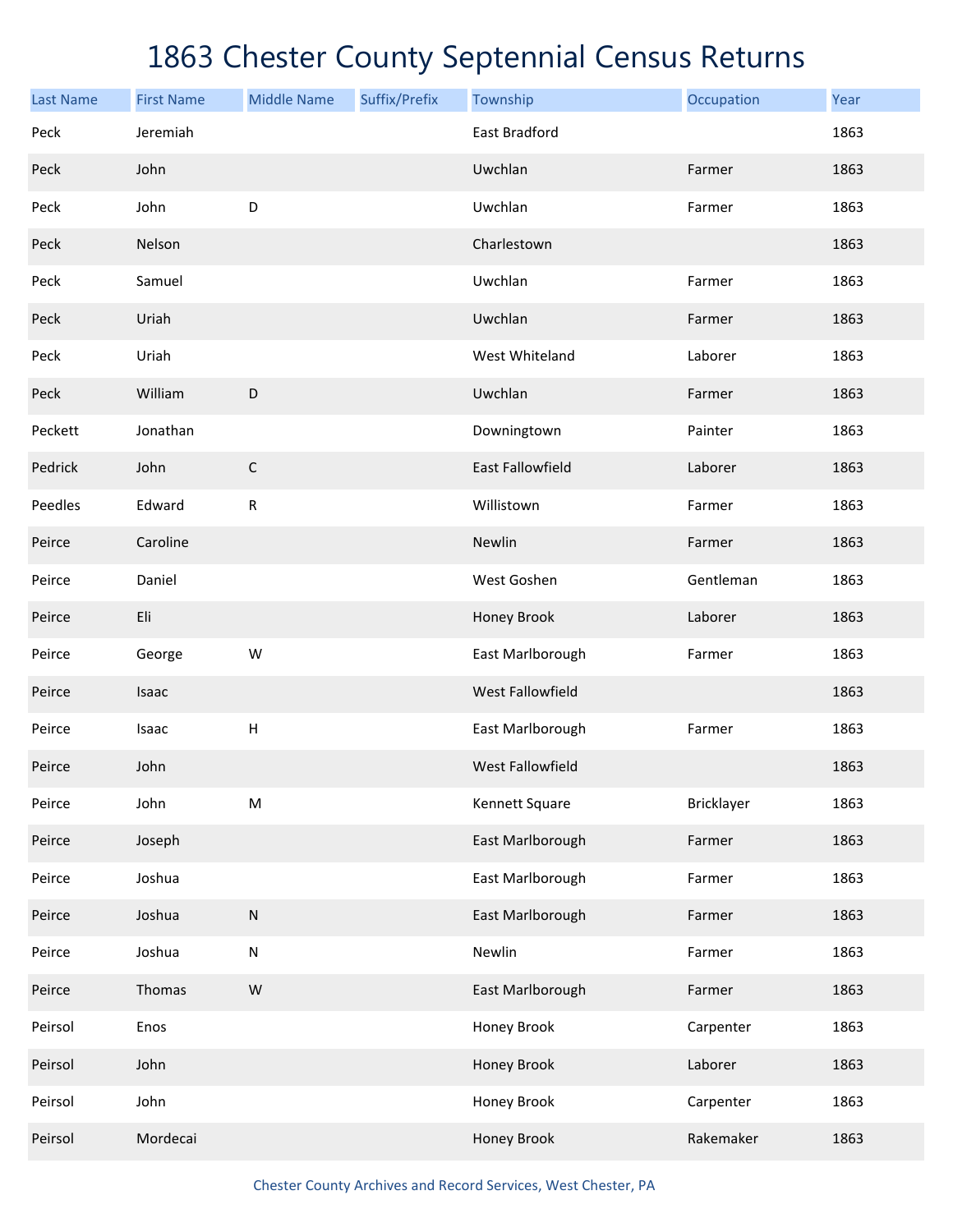| <b>Last Name</b> | <b>First Name</b> | <b>Middle Name</b> | Suffix/Prefix | Township             | Occupation     | Year |
|------------------|-------------------|--------------------|---------------|----------------------|----------------|------|
| Peirsol          | Peter             |                    |               | Honey Brook          | Farmer         | 1863 |
| Peirsol          | Richard           |                    |               | Honey Brook          | Gentleman      | 1863 |
| Peirsol          | Richard           |                    | Jr.           | Honey Brook          | Laborer        | 1863 |
| Peirsol          | Thomas            |                    |               | Honey Brook          | Carpenter      | 1863 |
| Peirson          | Amos              |                    |               | East Marlborough     | Farmer         | 1863 |
| Pemberton        | John              |                    |               | Franklin             | <b>Butcher</b> | 1863 |
| Penegar          | Amos              |                    |               | Valley               | Carpenter      | 1863 |
| Penegar          | Davis             |                    |               | Valley               | Laborer        | 1863 |
| Penegar          | Samuel            |                    |               | Valley               | Spinner        | 1863 |
| Pennell          | Isaac             |                    |               | East Caln            | Laborer        | 1863 |
| Pennell          | John              |                    |               | East Caln            | Laborer        | 1863 |
| Pennell          | Lewis             |                    |               | East Caln            | Laborer        | 1863 |
| Pennell          | Samuel            |                    |               | <b>Upper Oxford</b>  | Farmer         | 1863 |
| Pennepacker      | Charles           |                    |               | <b>West Vincent</b>  | Miller         | 1863 |
| Pennepacker      | Harman            |                    |               | <b>West Vincent</b>  | Farmer         | 1863 |
| Pennepacker      | J                 | J                  |               | West Chester         | Printer        | 1863 |
| Pennepacker      | Sarah             |                    |               | West Chester         | Lady           | 1863 |
| Pennepacker      | W                 | $\vee$             |               | <b>West Chester</b>  | Lawyer         | 1863 |
| Penneypacker     | Mary              |                    |               | West Bradford        | Housekeeper    | 1863 |
| Penneypacker     | Thomas            |                    |               | <b>West Bradford</b> | Farmer         | 1863 |
| Pennington       | Albert            | ${\sf R}$          |               | West Chester         | Storekeeper    | 1863 |
| Pennington       | Chandler          |                    |               | Penn                 | Farmer         | 1863 |
| Pennington       | Daniel            |                    |               | London Grove         |                | 1863 |
| Pennington       | Evan              |                    |               | London Grove         |                | 1863 |
| Pennington       | John              |                    |               | New London           | Farmer         | 1863 |
| Pennington       | John              |                    |               | Penn                 | Farmer         | 1863 |
| Pennington       | Lewis             | $\sf T$            |               | Penn                 | Laborer        | 1863 |
| Pennington       | Oliver            |                    |               | Valley               | Laborer        | 1863 |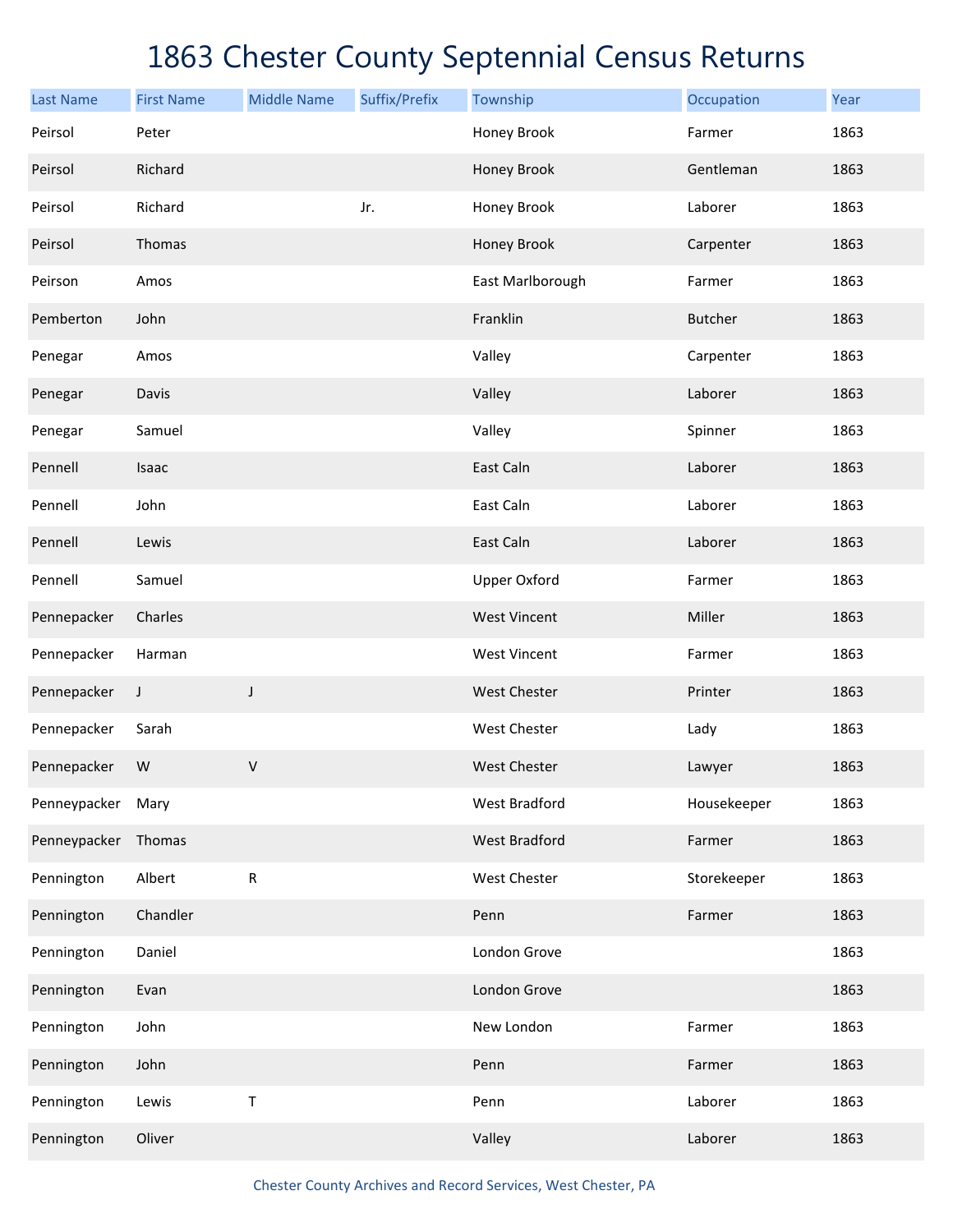| <b>Last Name</b> | <b>First Name</b> | <b>Middle Name</b> | Suffix/Prefix | Township                | Occupation        | Year |
|------------------|-------------------|--------------------|---------------|-------------------------|-------------------|------|
| Pennington       | Samuel            |                    |               | <b>Upper Oxford</b>     | Farmer            | 1863 |
| Pennington       | William           |                    |               | West Caln               | Laborer           | 1863 |
| Pennock          | Abraham           |                    |               | West Marlborough        | Farmer            | 1863 |
| Pennock          | Alis              |                    |               | Kennett Square          |                   | 1863 |
| Pennock          | Benjamin          | J                  |               | London Grove            |                   | 1863 |
| Pennock          | Caleb             | G                  |               | <b>East Fallowfield</b> | Farmer            | 1863 |
| Pennock          | Charles           | $\mathsf E$        |               | Valley                  | Iron Manufacturer | 1863 |
| Pennock          | Cidney            |                    |               | Kennett Square          |                   | 1863 |
| Pennock          | Daniel            |                    |               | Newlin                  | Farmer            | 1863 |
| Pennock          | Eber              |                    |               | Kennett                 |                   | 1863 |
| Pennock          | Edith             |                    |               | Kennett Square          |                   | 1863 |
| Pennock          | Eliza             |                    |               | Kennett Square          |                   | 1863 |
| Pennock          | Enoch             |                    |               | East Marlborough        | Farmer            | 1863 |
| Pennock          | Evan              | Τ                  |               | West Marlborough        | Farmer            | 1863 |
| Pennock          | Francis           | J                  |               | <b>Upper Oxford</b>     | Storekeeper       | 1863 |
| Pennock          | George            | H                  |               | East Marlborough        | Blacksmith        | 1863 |
| Pennock          | Hannah            |                    |               | East Marlborough        |                   | 1863 |
| Pennock          | Jacob             |                    |               | West Marlborough        | Farmer            | 1863 |
| Pennock          | James             |                    |               | West Marlborough        | Farmer            | 1863 |
| Pennock          | Jesse             |                    |               | Kennett Square          |                   | 1863 |
| Pennock          | John              |                    |               | Franklin                | Miller            | 1863 |
| Pennock          | Joseph            |                    |               | Birmingham              |                   | 1863 |
| Pennock          | Joseph            |                    |               | <b>Upper Oxford</b>     | Gentleman         | 1863 |
| Pennock          | Joseph            |                    | Jr.           | West Marlborough        | Farmer            | 1863 |
| Pennock          | Joseph            |                    |               | West Marlborough        | Farmer            | 1863 |
| Pennock          | Joseph            | $\mathsf C$        |               | Franklin                | Farmer            | 1863 |
| Pennock          | Joseph            | $\mathsf E$        |               | Franklin                | Farmer            | 1863 |
| Pennock          | Joseph            | E                  |               | London Grove            |                   | 1863 |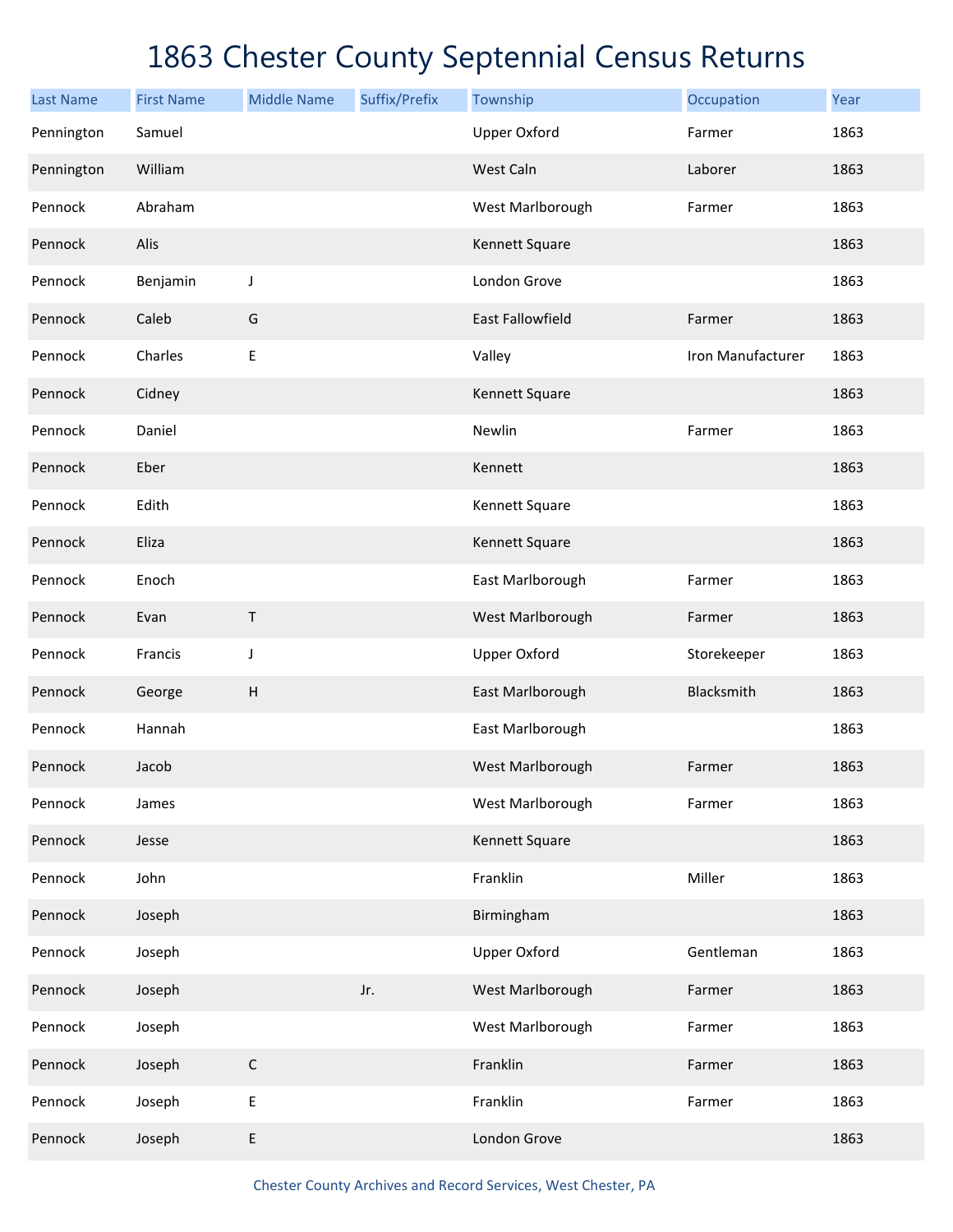| <b>Last Name</b> | <b>First Name</b> | <b>Middle Name</b> | Suffix/Prefix | Township             | Occupation        | Year |
|------------------|-------------------|--------------------|---------------|----------------------|-------------------|------|
| Pennock          | Joseph            | L                  |               | Valley               | Iron Manufacturer | 1863 |
| Pennock          | Joshua            |                    |               | Kennett Square       | Gentleman         | 1863 |
| Pennock          | Levi              | W                  |               | Franklin             | Farmer            | 1863 |
| Pennock          | Levis             |                    |               | West Marlborough     | Farmer            | 1863 |
| Pennock          | Levis             |                    | Jr.           | West Marlborough     | Farmer            | 1863 |
| Pennock          | Levis             | B                  |               | West Marlborough     | Farmer            | 1863 |
| Pennock          | Marshall          | L                  |               | London Grove         |                   | 1863 |
| Pennock          | Mary              |                    | Jr.           | West Marlborough     |                   | 1863 |
| Pennock          | Mary              |                    |               | West Marlborough     |                   | 1863 |
| Pennock          | Morton            |                    |               | Kennett Square       | Car Manufacturer  | 1863 |
| Pennock          | Moses             |                    |               | Newlin               | Farmer            | 1863 |
| Pennock          | Orphy             |                    |               | Kennett Square       |                   | 1863 |
| Pennock          | Robert            | Τ                  |               | <b>Upper Oxford</b>  | Butcher           | 1863 |
| Pennock          | Samuel            |                    |               | East Marlborough     | Farmer            | 1863 |
| Pennock          | Samuel            |                    |               | Kennett Square       | Car Manufacturer  | 1863 |
| Pennock          | Samuel            |                    |               | Lower Oxford         | Miller            | 1863 |
| Pennock          | William           |                    |               | London Britain       | Farmer            | 1863 |
| Pennrose         | Michael           |                    |               | Newlin               | Laborer           | 1863 |
| Pennypacker      | Abraham           |                    |               | West Pikeland        | Farmer            | 1863 |
| Pennypacker      | Alben             |                    |               | <b>West Pikeland</b> | Farmer            | 1863 |
| Pennypacker      | Amos              |                    |               | North Coventry       | <b>Butcher</b>    | 1863 |
| Pennypacker      | Arnold            |                    |               | North Coventry       | Farmer            | 1863 |
| Pennypacker      | Benjamin          |                    |               | Phoenixville         | Laborer           | 1863 |
| Pennypacker      | Daniel            |                    |               | Charlestown          |                   | 1863 |
| Pennypacker      | Daniel            |                    |               | <b>East Vincent</b>  |                   | 1863 |
| Pennypacker      | Elijah            | F                  |               | Schuylkill           | Farmer            | 1863 |
| Pennypacker      | Elisabeth         |                    |               | Schuylkill           | Lady              | 1863 |
| Pennypacker      | Elisabeth         | F                  |               | Schuylkill           | Lady              | 1863 |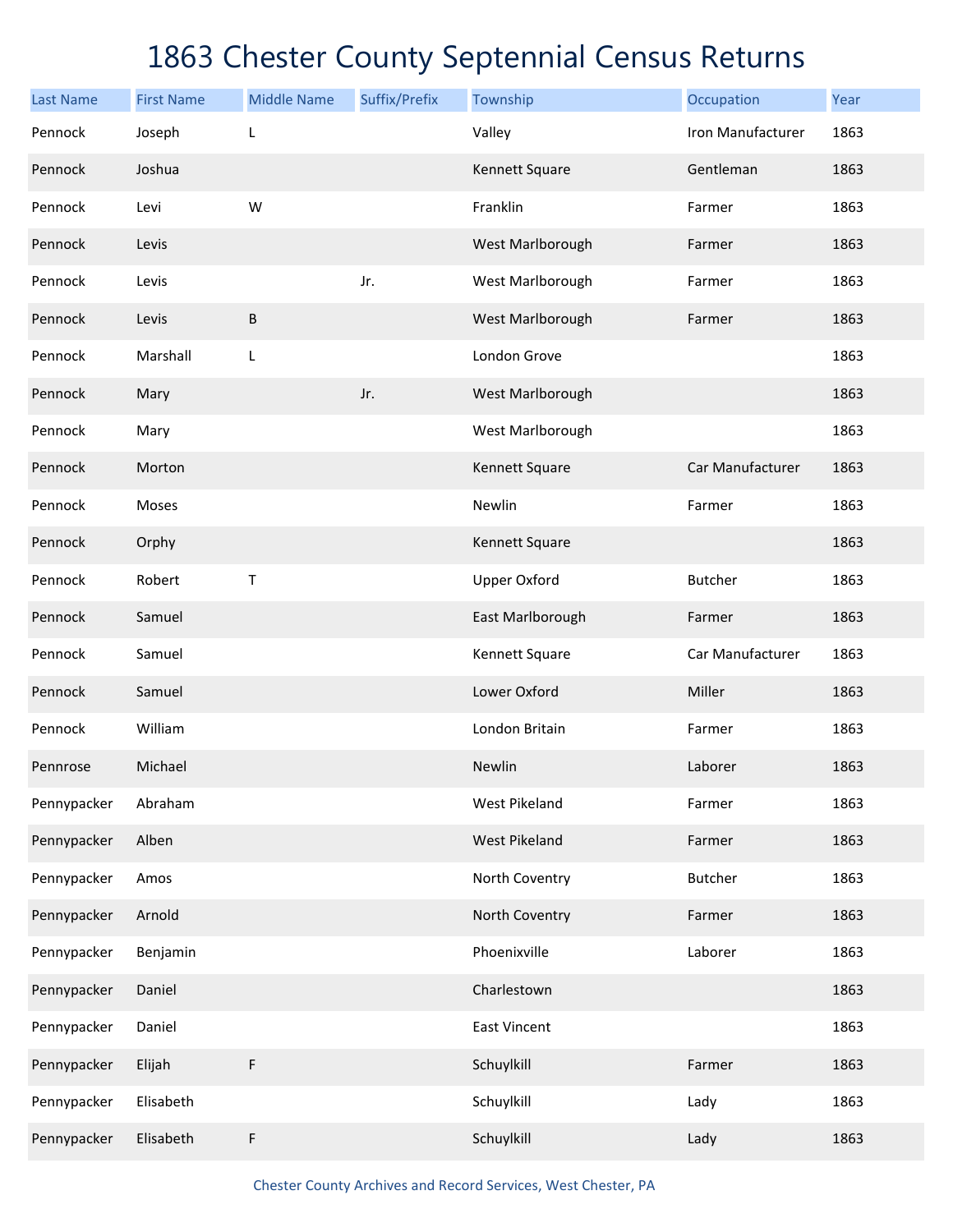| <b>Last Name</b> | <b>First Name</b> | <b>Middle Name</b> | Suffix/Prefix | Township             | Occupation           | Year |
|------------------|-------------------|--------------------|---------------|----------------------|----------------------|------|
| Pennypacker      | Elizabeth         |                    |               | East Pikeland        | Lady                 | 1863 |
| Pennypacker      | G                 |                    |               | Charlestown          |                      | 1863 |
| Pennypacker      | George            |                    |               | <b>East Nantmeal</b> |                      | 1863 |
| Pennypacker      | Harmon            |                    |               | <b>West Pikeland</b> | Farmer               | 1863 |
| Pennypacker      | Jacob             |                    |               | Charlestown          |                      | 1863 |
| Pennypacker      | Jacob             |                    | Dr.           | Schuylkill           | Doctor               | 1863 |
| Pennypacker      | James             | M                  |               | Phoenixville         | Clerk                | 1863 |
| Pennypacker      | Jane              | W                  |               | Schuylkill           | Farmer               | 1863 |
| Pennypacker      | John              |                    |               | Charlestown          |                      | 1863 |
| Pennypacker      | John              | $\sf B$            |               | <b>East Coventry</b> | Farmer               | 1863 |
| Pennypacker      | John              | B                  |               | Phoenixville         | Clerk                | 1863 |
| Pennypacker      | Joseph            |                    |               | Charlestown          |                      | 1863 |
| Pennypacker      | Joseph            |                    |               | East Pikeland        | Farmer               | 1863 |
| Pennypacker      | Levi              |                    |               | <b>West Pikeland</b> | Laborer              | 1863 |
| Pennypacker      | M                 | J                  |               | Schuylkill           | Farmer               | 1863 |
| Pennypacker      | ${\sf M}$         | $\mathsf S$        |               | Phoenixville         | Saddler              | 1863 |
| Pennypacker      | Manuel            |                    |               | <b>East Pikeland</b> | Farmer               | 1863 |
| Pennypacker      | Mary              |                    |               | <b>East Pikeland</b> | Lady                 | 1863 |
| Pennypacker      | Mary              |                    |               | Schuylkill           | Lady                 | 1863 |
| Pennypacker      | Mathias           |                    |               | Tredyffrin           |                      | 1863 |
| Pennypacker      | Nathan            |                    |               | East Pikeland        | Farmer               | 1863 |
| Pennypacker      | Nathan            |                    |               | <b>Upper Uwchlan</b> | Justice of the Peace | 1863 |
| Pennypacker      | Rebecca           |                    |               | Charlestown          |                      | 1863 |
| Pennypacker      | Richard           |                    |               | North Coventry       | Farmer               | 1863 |
| Pennypacker      | Samuel            |                    |               | Charlestown          |                      | 1863 |
| Pennypacker      | Samuel            |                    |               | <b>East Coventry</b> | Farmer               | 1863 |
| Pennypacker      | Samuel            |                    |               | Schuylkill           | Farmer               | 1863 |
| Pennypacker      | Thomas            | ${\sf W}$          |               | Schuylkill           | Farmer               | 1863 |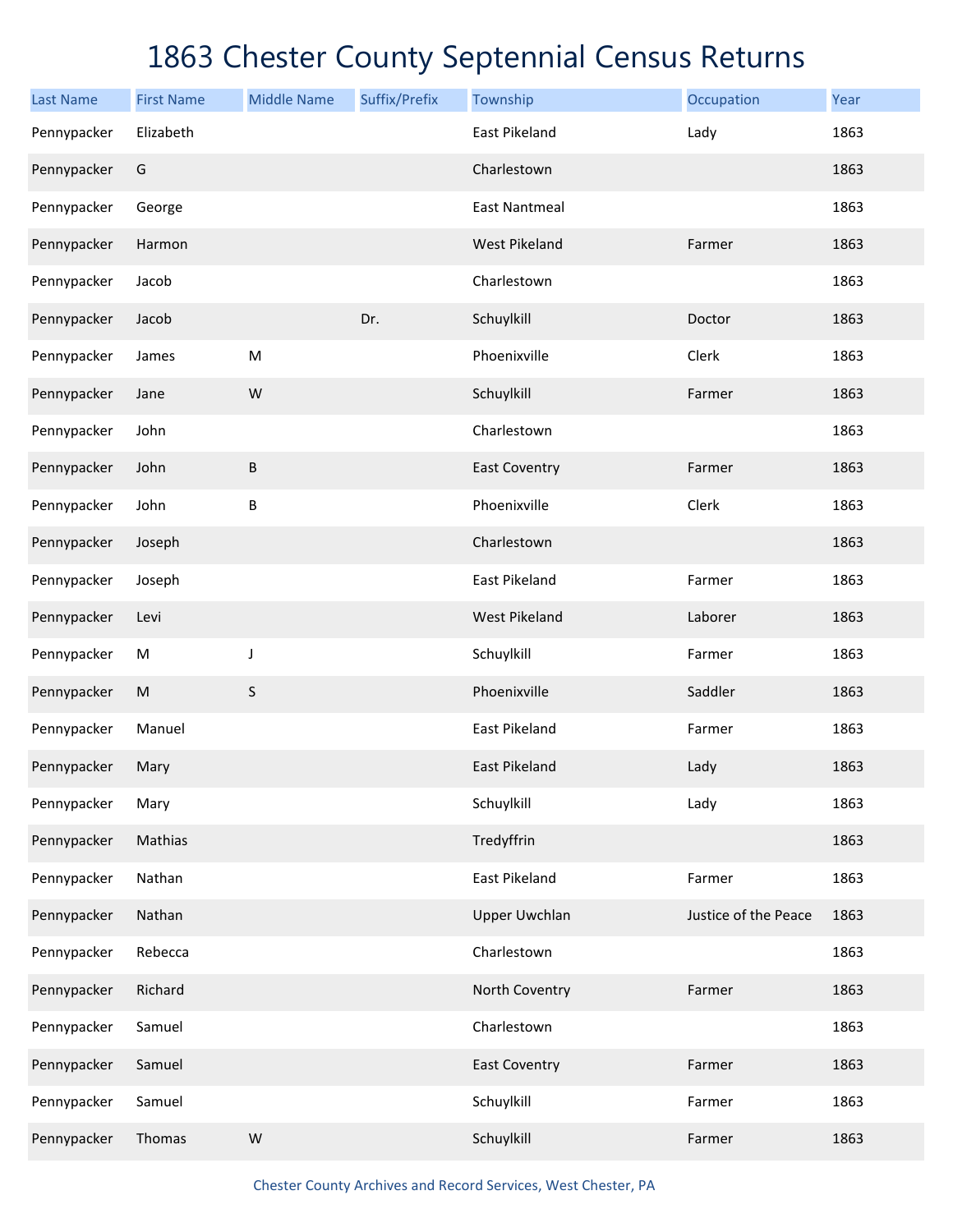| <b>Last Name</b> | <b>First Name</b> | <b>Middle Name</b> | Suffix/Prefix | Township             | Occupation               | Year |
|------------------|-------------------|--------------------|---------------|----------------------|--------------------------|------|
| Pennypacker      | Uriah             | $\vee$             |               | Charlestown          |                          | 1863 |
| Pennypacker      | William           |                    |               | <b>Upper Uwchlan</b> | Farmer                   | 1863 |
| Penrose          | Charles           |                    |               | Valley               | Iron Manufacturer        | 1863 |
| Penrose          | J                 | ${\sf N}$          |               | Valley               | Clerk                    | 1863 |
| Penrose          | James             |                    |               | Valley               | Gentleman                | 1863 |
| Penrose          | James             |                    |               | <b>West Bradford</b> | Laborer                  | 1863 |
| Penrose          | John              | ${\sf R}$          |               | Thornbury            |                          | 1863 |
| People           | James             |                    |               | Easttown             | Farmer                   | 1863 |
| People           | William           |                    |               | East Bradford        |                          | 1863 |
| Peoples          | Alexander         |                    |               | East Bradford        |                          | 1863 |
| Peoples          | James             |                    | Sr.           | East Bradford        |                          | 1863 |
| Peoples          | James             |                    |               | Valley               | Tailor                   | 1863 |
| Peoples          | John              |                    |               | Phoenixville         | Blacksmith               | 1863 |
| Peoples          | William           |                    |               | Highland             | Farmer                   | 1863 |
| Pepper           | Henry             |                    | Mrs.          | Birmingham           |                          | 1863 |
| Perchus          | George            |                    |               | <b>Upper Uwchlan</b> | Farmer                   | 1863 |
| Perchus          | John              |                    |               | <b>Upper Uwchlan</b> | Farmer                   | 1863 |
| Perdue           | Caleb             |                    |               | West Caln            | Farmer                   | 1863 |
| Perdue           | William           | H                  |               | West Caln            | Farmer                   | 1863 |
| Perkel           | Jeremiah          |                    |               | West Chester         | Laborer                  | 1863 |
| Perkins          | John              | D                  |               | Valley               | Lumber Merchant          | 1863 |
| Perrey           |                   |                    |               | Penn                 | Preacher                 | 1863 |
| Perry            | Davis             |                    |               | East Fallowfield     | Machine tender Pape 1863 |      |
| Perry            | George            |                    |               | Elk                  | Farmer                   | 1863 |
| Perry            | John              |                    |               | Elk                  | Farmer                   | 1863 |
| Perry            | Samuel            | $\mathsf C$        |               | Elk                  | Carpenter                | 1863 |
| Perry            | Sarah             |                    |               | East Fallowfield     | Retired                  | 1863 |
| Perry            | William           |                    |               | Elk                  | Farmer                   | 1863 |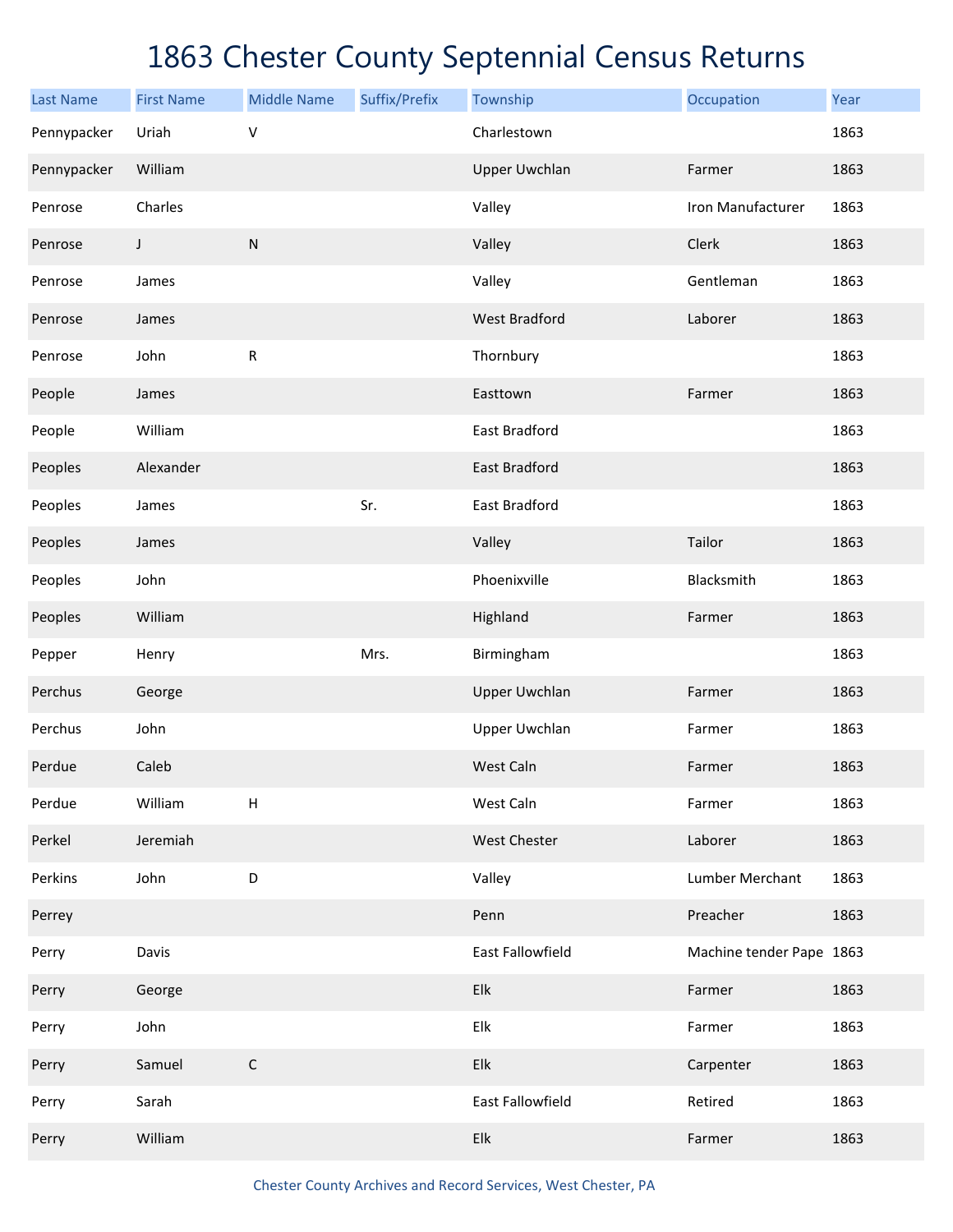| <b>Last Name</b> | <b>First Name</b> | <b>Middle Name</b> | Suffix/Prefix | Township                | Occupation         | Year |
|------------------|-------------------|--------------------|---------------|-------------------------|--------------------|------|
| Persol           | Lewis             |                    |               | Warwick                 |                    | 1863 |
| Peterman         | George            |                    |               | East Brandywine         | Farmer             | 1863 |
| Peterman         | Rohlen            |                    |               | Uwchlan                 | Farmer             | 1863 |
| Peters           | Flora             |                    |               | <b>West Nantmeal</b>    | Hustler            | 1863 |
| Peters           | John              |                    |               | <b>East Fallowfield</b> | <b>Team Driver</b> | 1863 |
| Peters           | John              |                    |               | Newlin                  | Laborer            | 1863 |
| Petersheim       | Samuel            |                    |               | Honey Brook             | Farmer             | 1863 |
| Peterson         | Jacob             |                    |               | New Garden              | Wheelwright        | 1863 |
| Peterson         | Joseph            |                    |               | Londonderry             |                    | 1863 |
| Pettit           | Ann               |                    |               | London Grove            |                    | 1863 |
| Pettit           | J                 | D                  |               | West Chester            | Gentleman          | 1863 |
| Pettit           | Samuel            |                    |               | Valley                  | Screwman           | 1863 |
| Pfitzenmoyer     | Jacob             |                    |               | West Caln               | Farmer             | 1863 |
| Pfitzenmoyer     | John              |                    |               | West Caln               | Farmer             | 1863 |
| Phaler           | John              |                    |               | Wallace                 | Farmer             | 1863 |
| Pharo            | John              |                    |               | East Goshen             | Laborer            | 1863 |
| Phelps           | John              |                    |               | West Chester            | Jeweller           | 1863 |
| Philipps         | George            |                    |               | Easttown                | Farmer             | 1863 |
| Philips          | Daniel            | W                  |               | Phoenixville            | Soldier            | 1863 |
| Philips          | Elizabeth         |                    |               | Kennett Square          |                    | 1863 |
| Philips          | G                 | S                  |               | Phoenixville            | <b>Butcher</b>     | 1863 |
| Philips          | G                 | W                  |               | Sadsbury                |                    | 1863 |
| Philips          | George            | W                  |               | Phoenixville            | Machinist          | 1863 |
| Philips          | George            | ${\sf W}$          |               | West Fallowfield        |                    | 1863 |
| Philips          | Isaac             |                    |               | West Bradford           | Gentleman          | 1863 |
| Philips          | Isaac             | $\mathsf C$        |               | West Fallowfield        |                    | 1863 |
| Philips          | James             |                    |               | Sadsbury                |                    | 1863 |
| Philips          | James             | J                  |               | Phoenixville            | Machinist          | 1863 |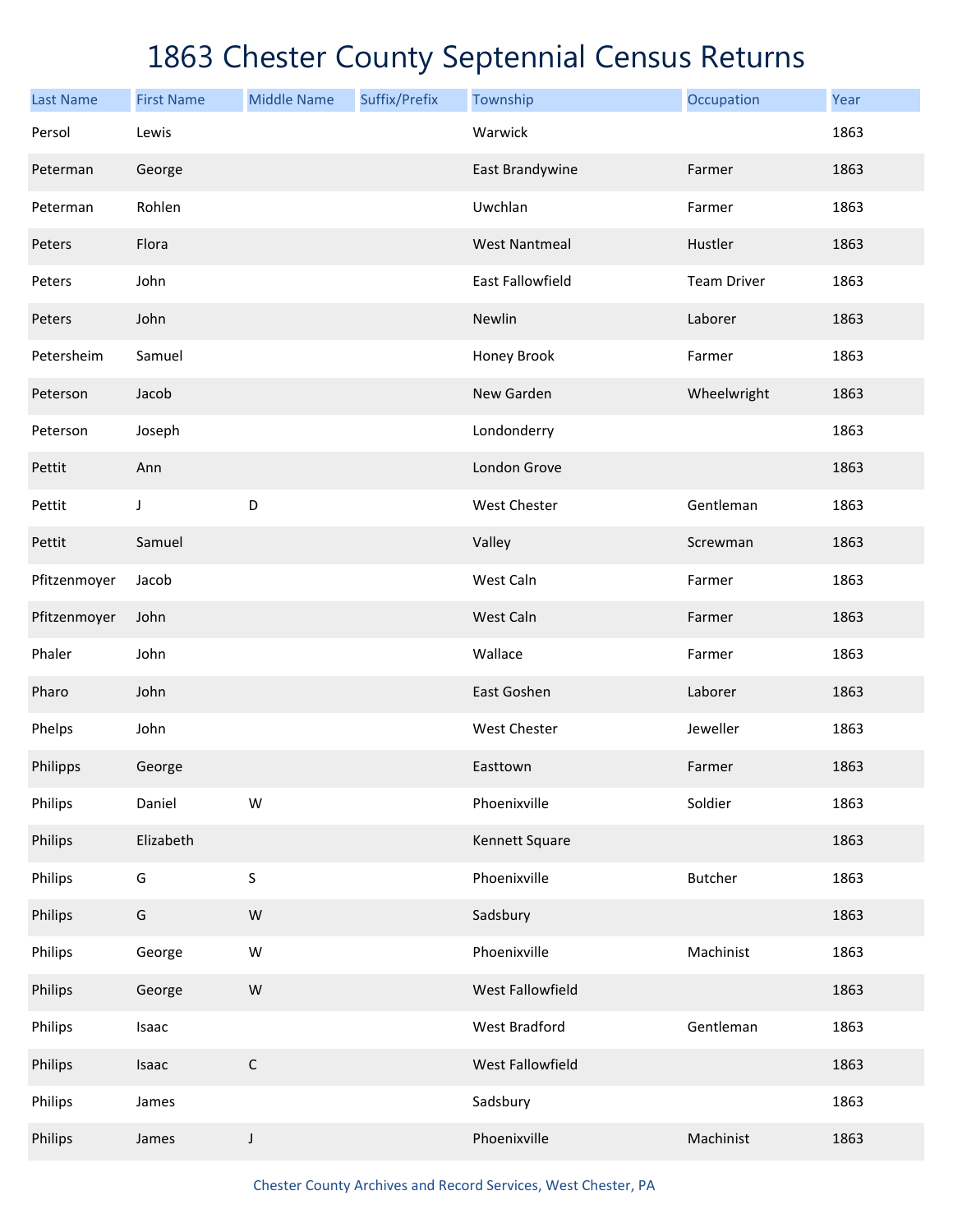| <b>Last Name</b> | <b>First Name</b> | <b>Middle Name</b>        | Suffix/Prefix | Township             | Occupation  | Year |
|------------------|-------------------|---------------------------|---------------|----------------------|-------------|------|
| Philips          | John              |                           |               | Valley               | Laborer     | 1863 |
| Philips          | John              |                           |               | Warwick              |             | 1863 |
| Philips          | John              | ${\sf M}$                 |               | Sadsbury             |             | 1863 |
| Philips          | Joseph            |                           |               | Phoenixville         | Moulder     | 1863 |
| Philips          | Joseph            |                           |               | Phoenixville         | Laborer     | 1863 |
| Philips          | Josiah            |                           |               | Kennett Square       | Gentleman   | 1863 |
| Philips          | Josiah            |                           |               | Phoenixville         | Machinist   | 1863 |
| Philips          | Lewis             |                           |               | <b>East Nantmeal</b> |             | 1863 |
| Philips          | Newton            |                           |               | West Fallowfield     |             | 1863 |
| Philips          | Patrick           | J                         |               | Phoenixville         | Capt.       | 1863 |
| Philips          | Rachel            |                           |               | <b>West Bradford</b> | Housekeeper | 1863 |
| Phillips         | Andrew            |                           |               | <b>Upper Oxford</b>  | Laborer     | 1863 |
| Phillips         | Baker             |                           |               | London Grove         |             | 1863 |
| Phillips         | Caitha            |                           |               | <b>West Nantmeal</b> | Lady        | 1863 |
| Phillips         | Charles           | D                         |               | Tredyffrin           |             | 1863 |
| Phillips         | Edwin             |                           |               | <b>Upper Uwchlan</b> | Farmer      | 1863 |
| Phillips         | Evan              |                           |               | West Chester         | Gentleman   | 1863 |
| Phillips         | Hannah            | $\boldsymbol{\mathsf{H}}$ |               | <b>West Chester</b>  | Lady        | 1863 |
| Phillips         | Harvey            |                           |               | London Grove         |             | 1863 |
| Phillips         | $\mathsf J$       | E                         |               | <b>East Nantmeal</b> |             | 1863 |
| Phillips         | James             |                           |               | London Grove         |             | 1863 |
| Phillips         | John              | E                         |               | West Nottingham      | Farmer      | 1863 |
| Phillips         | John              | L                         |               | Willistown           | Salesman    | 1863 |
| Phillips         | John              | ${\sf M}$                 |               | Kennett              |             | 1863 |
| Phillips         | Joseph            |                           |               | London Grove         |             | 1863 |
| Phillips         | Joseph            |                           |               | West Chester         | Gentleman   | 1863 |
| Phillips         | Morgan            |                           |               | Upper Uwchlan        | Farmer      | 1863 |
| Phillips         | Owen              |                           |               | <b>East Nantmeal</b> |             | 1863 |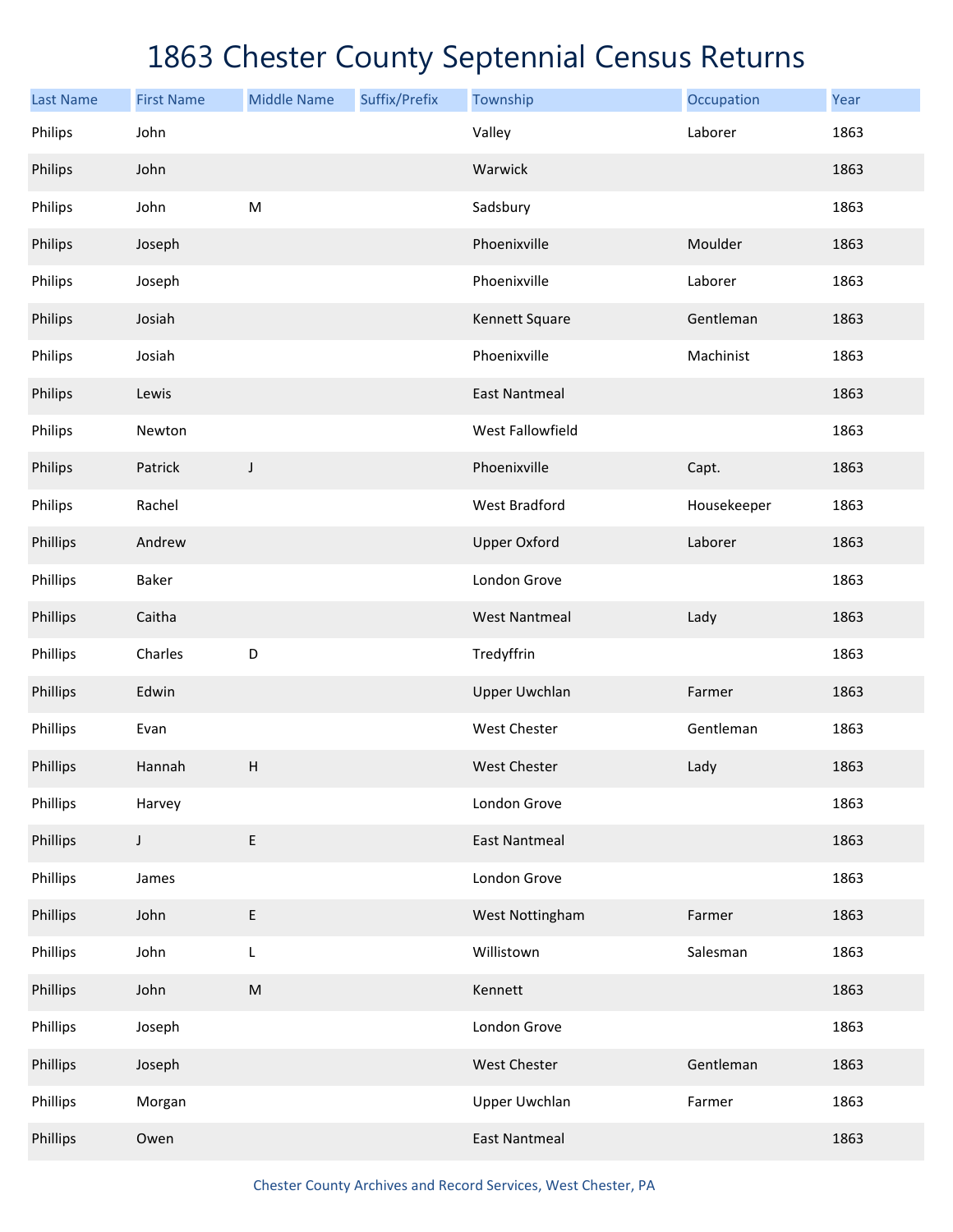| <b>Last Name</b> | <b>First Name</b> | <b>Middle Name</b> | Suffix/Prefix | Township             | Occupation | Year |
|------------------|-------------------|--------------------|---------------|----------------------|------------|------|
| Phillips         | Robert            |                    |               | Phoenixville         | Heater     | 1863 |
| Phillips         | Samuel            | $\mathsf D$        |               | Tredyffrin           |            | 1863 |
| Phillips         | Seth              |                    |               | West Nottingham      | Farmer     | 1863 |
| Phillips         | Thomas            |                    |               | <b>East Nantmeal</b> |            | 1863 |
| Phillips         | Thomas            |                    |               | London Grove         |            | 1863 |
| Phillips         | William           |                    |               | Kennett              |            | 1863 |
| Phillips         | William           |                    |               | <b>Upper Oxford</b>  | Farmer     | 1863 |
| Phillips         | William           | $\mathsf C$        |               | West Nottingham      | Farmer     | 1863 |
| Phillips         | William           | H                  |               | West Nottingham      | Carpenter  | 1863 |
| Philops          | Asa               |                    |               | Schuylkill           | Shoemaker  | 1863 |
| Philpot          | Sarah             |                    |               | West Fallowfield     |            | 1863 |
| Philps           | J                 | F                  |               | Sadsbury             | Laborer    | 1863 |
| Phimple          | Richard           |                    |               | East Goshen          | Laborer    | 1863 |
| Phipps           | Caleb             |                    |               | Highland             | Farmer     | 1863 |
| Phipps           | Caleb             | ${\sf P}$          |               | Highland             | Farmer     | 1863 |
| Phipps           | Charlotte         |                    |               | <b>East Nantmeal</b> |            | 1863 |
| Phipps           | Clayton           |                    |               | East Whiteland       | Dealer     | 1863 |
| Phipps           | Crosby            | $\sf B$            |               | Highland             | Gentleman  | 1863 |
| Phipps           | David             |                    |               | <b>West Vincent</b>  | Farmer     | 1863 |
| Phipps           | Elisha            |                    |               | East Fallowfield     | Farmer     | 1863 |
| Phipps           | Elisha            |                    |               | East Marlborough     | Justice    | 1863 |
| Phipps           | <b>Ellis</b>      |                    |               | East Fallowfield     | Farmer     | 1863 |
| Phipps           | James             | $\sf S$            |               | Uwchlan              | Farmer     | 1863 |
| Phipps           | John              |                    |               | Charlestown          |            | 1863 |
| Phipps           | Jonathan          |                    |               | Uwchlan              | Farmer     | 1863 |
| Phipps           | Joseph            |                    |               | <b>East Nantmeal</b> |            | 1863 |
| Phipps           | Leah?             |                    |               | Uwchlan              |            | 1863 |
| Phipps           | Lewis             |                    |               | Highland             | Farmer     | 1863 |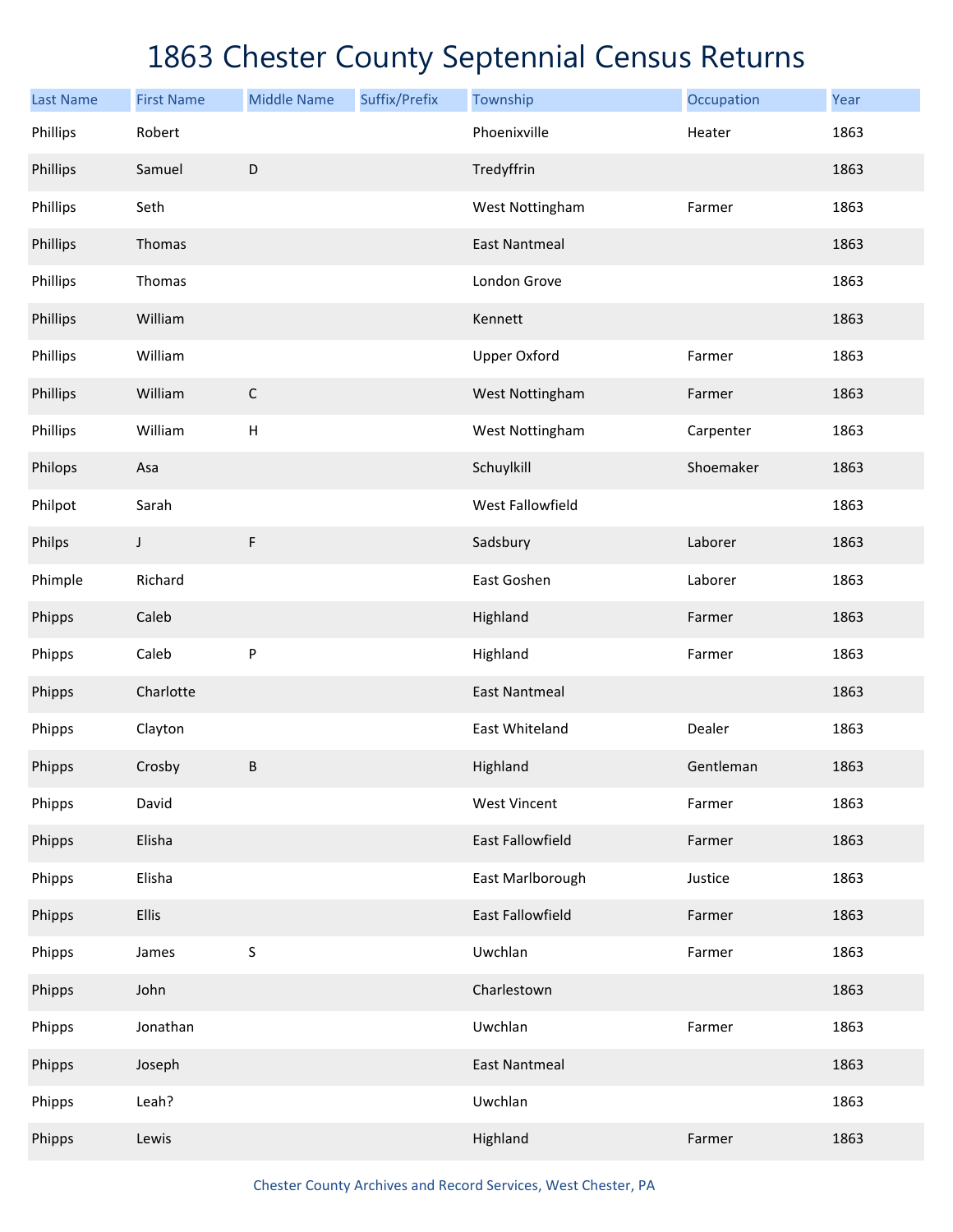| <b>Last Name</b> | <b>First Name</b> | <b>Middle Name</b>        | Suffix/Prefix | Township             | Occupation | Year |
|------------------|-------------------|---------------------------|---------------|----------------------|------------|------|
| Phipps           | Lewis             |                           |               | <b>Upper Uwchlan</b> | Farmer     | 1863 |
| Phipps           | Rachel            |                           |               | Uwchlan              |            | 1863 |
| Phipps           | Robert            |                           |               | <b>Upper Uwchlan</b> | Farmer     | 1863 |
| Phipps           | Sarah             |                           |               | East Whiteland       |            | 1863 |
| Phipps           | Thomas            |                           |               | Uwchlan              | Farmer     | 1863 |
| Phipps           | William           | ${\sf P}$                 |               | Uwchlan              |            | 1863 |
| Pholen           | Micheal           |                           |               | East Brandywine      | Laborer    | 1863 |
| Phy              | Rudolph           |                           |               | Valley               | Laborer    | 1863 |
| Pickel           | Charles           |                           |               | Sadsbury             | Laborer    | 1863 |
| Pickering        | Benjamin          |                           |               | East Nottingham      |            | 1863 |
| Pickering        | Charles           |                           |               | East Nottingham      |            | 1863 |
| Pickering        | William           |                           |               | East Nottingham      |            | 1863 |
| Pickhart         | Christain         |                           |               | <b>East Vincent</b>  |            | 1863 |
| Pickhart         | Christian         |                           |               | <b>East Vincent</b>  |            | 1863 |
| Pickle           | Isaac             |                           |               | Phoenixville         | Engineer   | 1863 |
| Pickle           | Peter             | L                         |               | Kennett Square       | Potter     | 1863 |
| Pierce           |                   |                           |               | Elk                  | Papermaker | 1863 |
| Pierce           | Abigar            |                           |               | Pocopson             | Lady       | 1863 |
| Pierce           | Abner             |                           |               | Kennett              | Bricklayer | 1863 |
| Pierce           | Abner             | $\boldsymbol{\mathsf{H}}$ |               | East Bradford        |            | 1863 |
| Pierce           | Alban             |                           |               | Pennsbury            | Farmer     | 1863 |
| Pierce           | Benjamin          |                           |               | Kennett              | Bricklayer | 1863 |
| Pierce           | Benjamin          |                           |               | West Nottingham      | Farmer     | 1863 |
| Pierce           | Charles           |                           |               | Kennett              |            | 1863 |
| Pierce           | Charles           |                           |               | Westtown             | Farmer     | 1863 |
| Pierce           | Daniel            |                           |               | Pennsbury            | Miller     | 1863 |
| Pierce           | Daniel            |                           |               | Pocopson             | Farmer     | 1863 |
| Pierce           | Franklin          |                           |               | Kennett              |            | 1863 |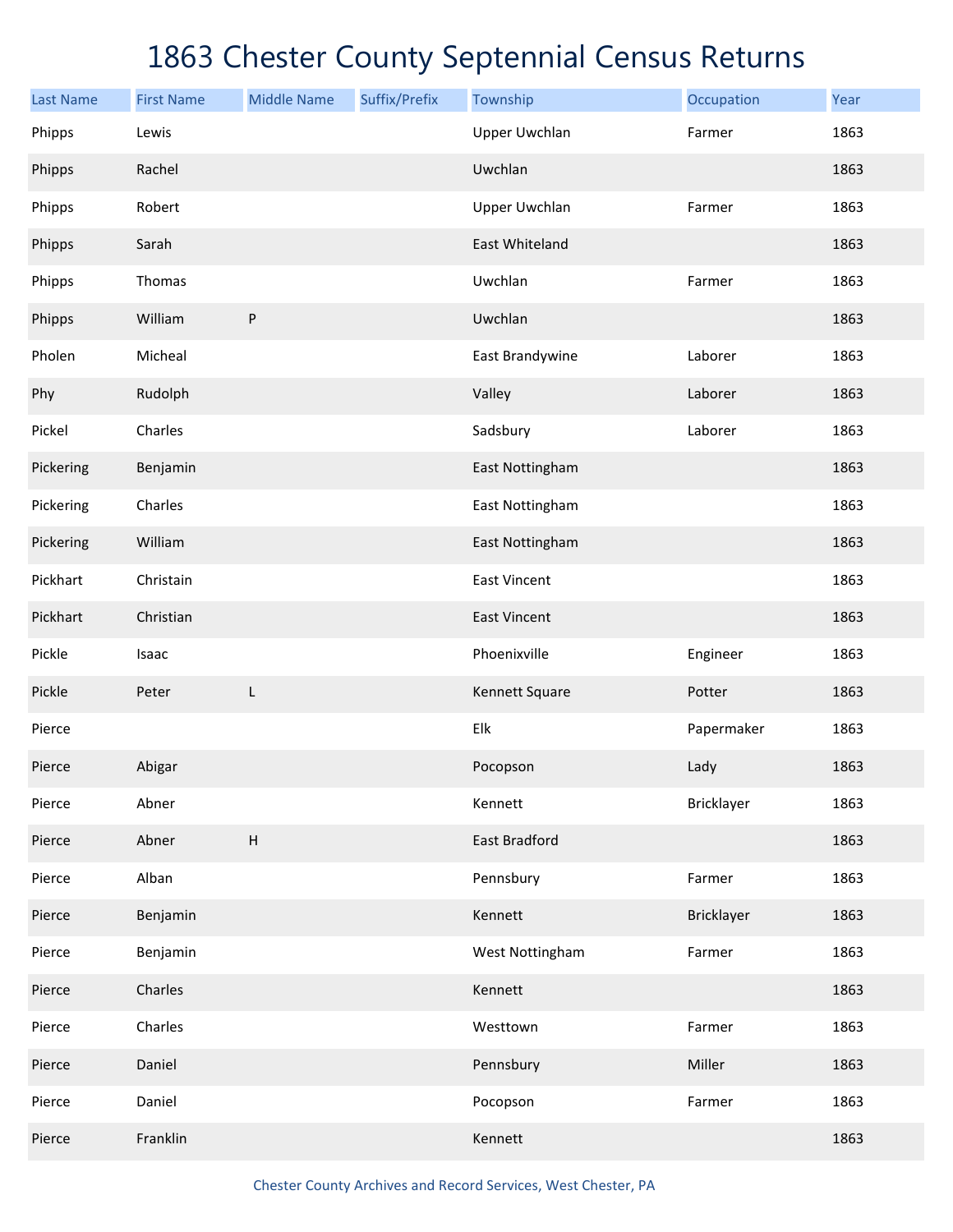| <b>Last Name</b> | <b>First Name</b> | <b>Middle Name</b> | Suffix/Prefix | Township             | Occupation         | Year |
|------------------|-------------------|--------------------|---------------|----------------------|--------------------|------|
| Pierce           | J                 | F                  |               | Pocopson             | Carpenter          | 1863 |
| Pierce           | Jacob             |                    |               | Kennett              |                    | 1863 |
| Pierce           | Jacob             |                    |               | Kennett Square       | Farmer             | 1863 |
| Pierce           | Jacob             | W                  |               | Kennett              |                    | 1863 |
| Pierce           | James             |                    |               | <b>West Bradford</b> | Farmer             | 1863 |
| Pierce           | John              | ${\sf M}$          |               | Kennett              | Bricklayer         | 1863 |
| Pierce           | John              | W                  |               | Westtown             | Shoemaker          | 1863 |
| Pierce           | Joseph            | Τ                  |               | <b>West Bradford</b> | Laborer            | 1863 |
| Pierce           | Lewis             |                    |               | Pennsbury            | Gentleman          | 1863 |
| Pierce           | Mary              |                    |               | Pennsbury            | Gentlewoman        | 1863 |
| Pierce           | Richardson        |                    |               | Westtown             | Farmer             | 1863 |
| Pierce           | Robert            |                    |               | New London           | Paper Manufacturer | 1863 |
| Pierce           | Ruth              |                    |               | Westtown             | Lady               | 1863 |
| Pierce           | Samuel            |                    |               | West Nottingham      | Carpenter          | 1863 |
| Pierce           | Taylor            |                    |               | Kennett              |                    | 1863 |
| Pierce           | Thomas            |                    |               | Uwchlan              | Laborer            | 1863 |
| Pierce           | William           |                    |               | <b>West Bradford</b> | Farmer             | 1863 |
| Pierches         | John              |                    |               | Warwick              |                    | 1863 |
| Piersol          | Mordecai          |                    |               | <b>West Nantmeal</b> | Miller             | 1863 |
| Pierson          | Edward            |                    | Sr.           | New Garden           | Farmer             | 1863 |
| Pierson          | Edward            |                    | Jr.           | New Garden           | Farmer             | 1863 |
| Pierson          | George            | $\sf B$            |               | New Garden           | Saddler            | 1863 |
| Pierson          | Isaac             | ${\sf N}$          |               | London Britain       | Mechanic           | 1863 |
| Pierson          | John              |                    |               | West Caln            | Farmer             | 1863 |
| Pierson          | Joseph            | J                  |               | Schuylkill           | Laborer            | 1863 |
| Pierson          | Rachael           |                    |               | East Marlborough     |                    | 1863 |
| Pierson          | Thomas            |                    |               | New Garden           | Carpenter          | 1863 |
| Pierson          | Thomas            |                    |               | West Caln            | Miller             | 1863 |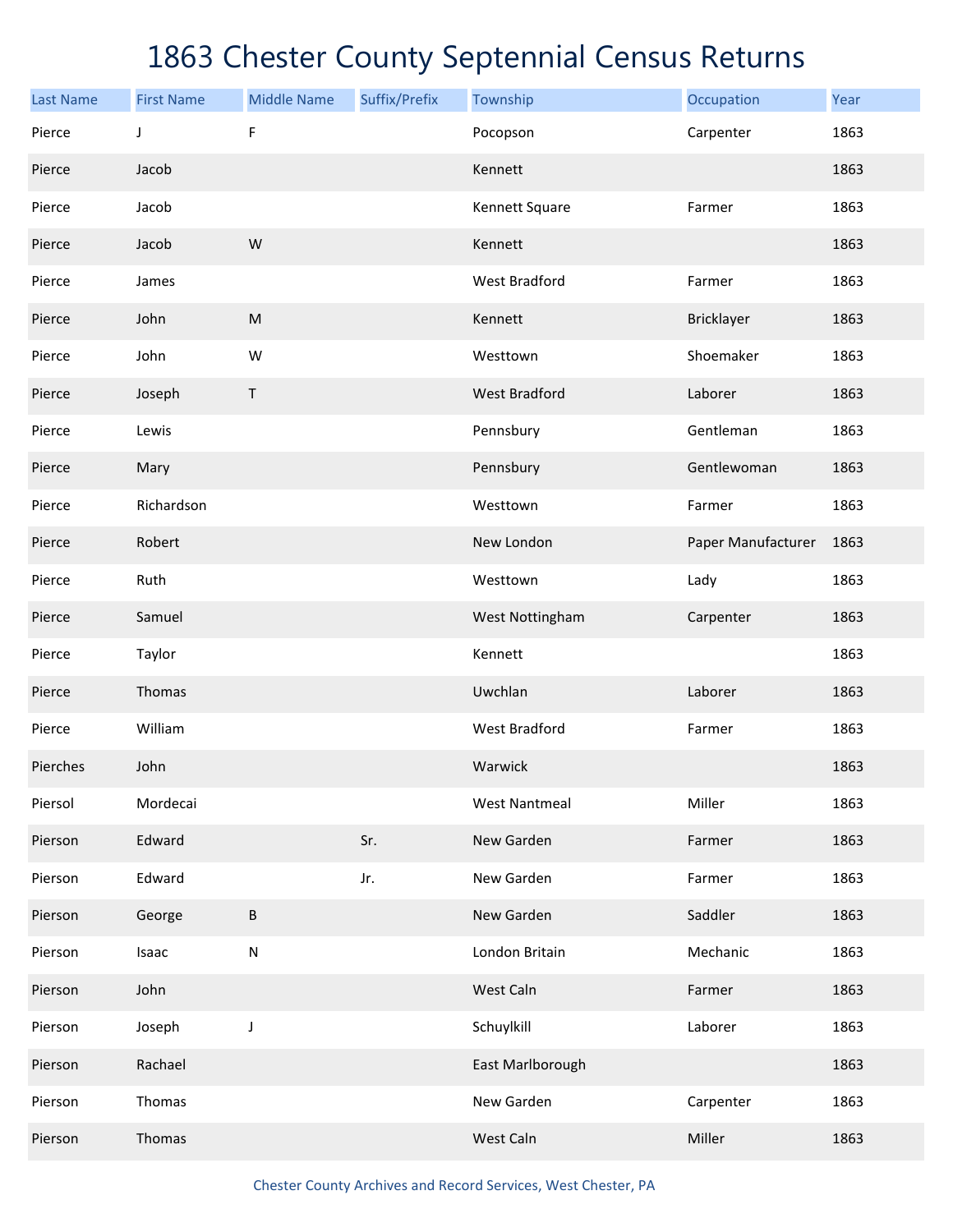| <b>Last Name</b> | <b>First Name</b> | <b>Middle Name</b> | Suffix/Prefix | Township             | Occupation | Year |
|------------------|-------------------|--------------------|---------------|----------------------|------------|------|
| Piert            | Lewis             |                    |               | Schuylkill           | Farmer     | 1863 |
| Pike             | Clayton           |                    |               | <b>East Nantmeal</b> |            | 1863 |
| Pike             | Irwin             |                    |               | <b>East Nantmeal</b> |            | 1863 |
| Pike             | Joseph            |                    |               | <b>East Nantmeal</b> |            | 1863 |
| Pile             | J                 | Atwood             |               | West Goshen          | Laborer    | 1863 |
| Pile             | Joshua            |                    |               | Sadsbury             | Laborer    | 1863 |
| Pile             | Levi              |                    |               | Sadsbury             | Laborer    | 1863 |
| Pim              | Anne              |                    |               | <b>West Chester</b>  | Lady       | 1863 |
| Pim              | Era               |                    |               | <b>West Nantmeal</b> | Farmer     | 1863 |
| Pim              | George            | E                  |               | East Caln            | Farmer     | 1863 |
| Pim              | Mary              | $\sf E$            |               | East Caln            |            | 1863 |
| Pine             | John              |                    |               | Sadsbury             | Laborer    | 1863 |
| Pine             | Jonathen          |                    |               | Sadsbury             | Laborer    | 1863 |
| Pineset          | Joshua            |                    |               | Penn                 | Blacksmith | 1863 |
| Pinkerton        | Elisha            |                    |               | <b>Upper Uwchlan</b> | Farmer     | 1863 |
| Pinkerton        | George            |                    |               | <b>Upper Uwchlan</b> | Farmer     | 1863 |
| Pinkerton        | James             | $\mathsf A$        |               | West Fallowfield     |            | 1863 |
| Pinkerton        | James             | L                  |               | Honey Brook          | Gentleman  | 1863 |
| Pinkerton        | John              | J                  |               | West Chester         | Lawyer     | 1863 |
| Pinkerton        | $\mathsf S$       | Stanhope           |               | Downingtown          | Merchant   | 1863 |
| Pinkerton        | Samuel            |                    |               | Valley               | Gentleman  | 1863 |
| Pinkerton        | Sarah             |                    |               | Honey Brook          |            | 1863 |
| Pirches          | Peter             |                    |               | <b>East Coventry</b> | Saddler    | 1863 |
| Pirches          | Thomas            |                    |               | <b>East Coventry</b> | Saddler    | 1863 |
| Pirches          | William           |                    | Sr.           | <b>East Coventry</b> | Farmer     | 1863 |
| Pirches          | William           |                    | Jr.           | <b>East Coventry</b> | Laborer    | 1863 |
| Pirn             | John              |                    |               | Honey Brook          | Innkeeper  | 1863 |
| Pirn             | William           |                    |               | Honey Brook          | Drover     | 1863 |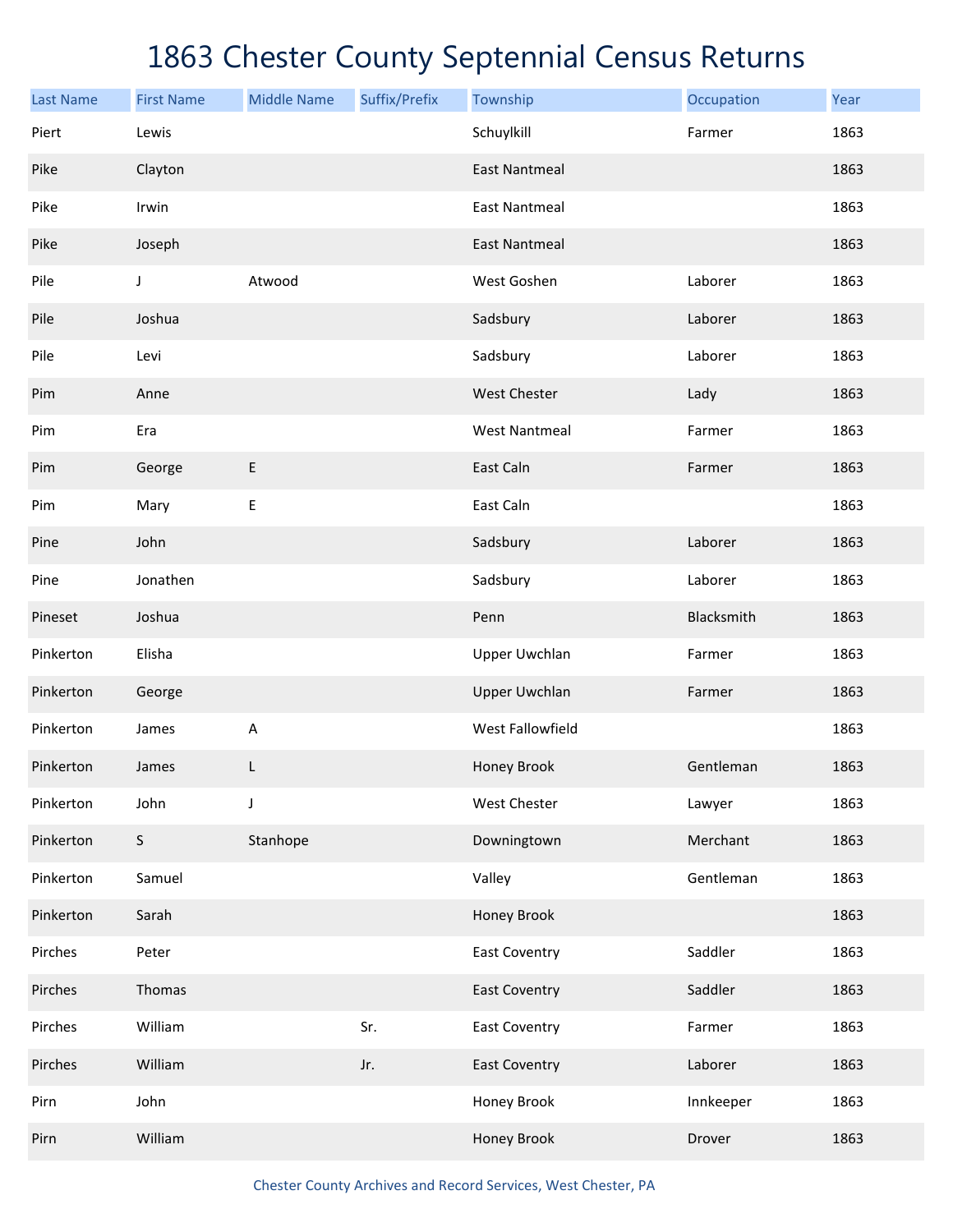| <b>Last Name</b> | <b>First Name</b> | <b>Middle Name</b>                                                                                         | Suffix/Prefix | Township                  | Occupation | Year |
|------------------|-------------------|------------------------------------------------------------------------------------------------------------|---------------|---------------------------|------------|------|
| Pirosel          | Daniel            |                                                                                                            |               | <b>West Vincent</b>       | Laborer    | 1863 |
| Pitt             | Arthur            | E                                                                                                          |               | Elk                       | Farmer     | 1863 |
| Pitt             | David             | ${\sf M}$                                                                                                  |               | Elk                       | Farmer     | 1863 |
| Pitt             | John              | $\sf B$                                                                                                    |               | Franklin                  | Laborer    | 1863 |
| Pitt             | John              | $\mathsf{M}% _{T}=\mathsf{M}_{T}\!\left( a,b\right) ,\ \mathsf{M}_{T}=\mathsf{M}_{T}\!\left( a,b\right) ,$ |               | ${\sf E} {\sf I} {\sf k}$ | Farmer     | 1863 |
| Pitt             | Thomas            | Strickland                                                                                                 |               | East Bradford             |            | 1863 |
| Pittam           | George            |                                                                                                            |               | Honey Brook               | Farmer     | 1863 |
| Pittam           | Joseph            |                                                                                                            |               | Honey Brook               | Laborer    | 1863 |
| Place            | Edward            |                                                                                                            |               | Sadsbury                  | Laborer    | 1863 |
| Place            | Francis           |                                                                                                            |               | Tredyffrin                |            | 1863 |
| Place            | Henry             |                                                                                                            |               | West Caln                 | Laborer    | 1863 |
| Place            | John              |                                                                                                            |               | East Pikeland             | Farmer     | 1863 |
| Place            | Malom             |                                                                                                            |               | Schuylkill                | Laborer    | 1863 |
| Plank            | Daniel            |                                                                                                            |               | West Caln                 | Farmer     | 1863 |
| Plank            | John              |                                                                                                            |               | West Caln                 |            | 1863 |
| Plank            | John              | $\mathsf Z$                                                                                                |               | West Goshen               | Farmer     | 1863 |
| Plank            | Joseph            |                                                                                                            |               | West Goshen               | Carpenter  | 1863 |
| Plank            | Peter             |                                                                                                            |               | Honey Brook               | Laborer    | 1863 |
| Plank            | Pharas            |                                                                                                            |               | West Caln                 | Laborer    | 1863 |
| Plankerton       | Alfred            |                                                                                                            |               | Downingtown               | Carpenter  | 1863 |
| Plankerton       | Wilmer            |                                                                                                            |               | Kennett                   |            | 1863 |
| Plankinton       | Abigail           |                                                                                                            |               | Kennett                   |            | 1863 |
| Plankinton       | Jacob             |                                                                                                            |               | Kennett                   |            | 1863 |
| Plankinton       | Rebecca           |                                                                                                            |               | Kennett                   |            | 1863 |
| Plankinton       | Webster           |                                                                                                            |               | Kennett                   |            | 1863 |
| Platt            | Richard           |                                                                                                            |               | Honey Brook               | Laborer    | 1863 |
| Plett            | John              |                                                                                                            |               | <b>East Coventry</b>      | Farmer     | 1863 |
| Plumer           | Richard           | Υ                                                                                                          |               | Willistown                | Farmer     | 1863 |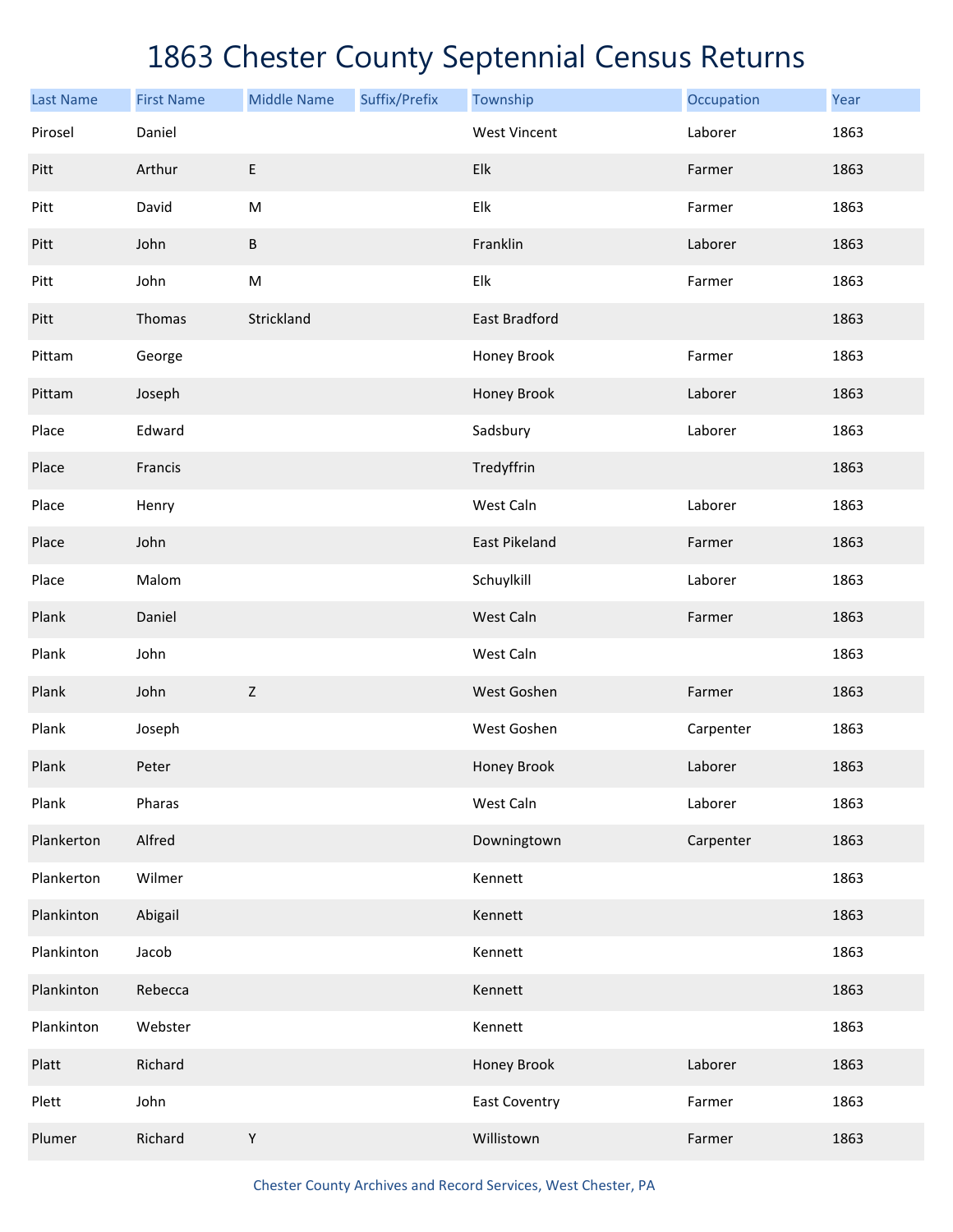| <b>Last Name</b> | <b>First Name</b> | <b>Middle Name</b> | Suffix/Prefix | Township            | Occupation | Year |
|------------------|-------------------|--------------------|---------------|---------------------|------------|------|
| Plumley          | Charles           |                    |               | <b>Upper Oxford</b> | Farmer     | 1863 |
| Plumley          | Evans             | B                  |               | New Garden          | Farmer     | 1863 |
| Plumley          | James             |                    |               | <b>Upper Oxford</b> | Farmer     | 1863 |
| Pohl             | Augustus          |                    |               | Phoenixville        | Laborer    | 1863 |
| Poinsett         | Addison           |                    |               | East Goshen         | Blacksmith | 1863 |
| Poley            | Jacob             |                    |               | <b>West Vincent</b> | Laborer    | 1863 |
| Poley            | John              |                    |               | <b>West Vincent</b> | Farmer     | 1863 |
| Poley            | Sarah             |                    |               | <b>West Vincent</b> |            | 1863 |
| Pollock          | David             | J                  |               | East Nottingham     | Laborer    | 1863 |
| Pollock          | James             |                    |               | Hopewell            | Farmer     | 1863 |
| Pollock          | James             | F                  |               | West Nottingham     | Farmer     | 1863 |
| Pollock          | John              |                    |               | East Bradford       |            | 1863 |
| Pollock          | John              |                    | Sr.           | East Nottingham     |            | 1863 |
| Pollock          | John              |                    | Jr.           | East Nottingham     |            | 1863 |
| Pollock          | John              | W                  |               | West Nottingham     | Carpenter  | 1863 |
| Pollock          | Levi              | W                  |               | West Nottingham     | Smith      | 1863 |
| Pollock          | Samuel            |                    |               | East Nottingham     |            | 1863 |
| Pollock          | Samuel            | B                  |               | West Nottingham     | Farmer     | 1863 |
| Pollock          | Samuel            | ${\sf M}$          |               | East Nottingham     |            | 1863 |
| Pollock          | William           |                    |               | East Bradford       |            | 1863 |
| Pollock          | William           | ${\sf R}$          |               | East Nottingham     | Laborer    | 1863 |
| Pontza           | James             | Τ                  |               | Lower Oxford        | Laborer    | 1863 |
| Pontzler         | J                 | Collins            |               | London Grove        |            | 1863 |
| Pontzler         | John              |                    |               | Lower Oxford        | Farmer     | 1863 |
| Pool             | Hugh              |                    |               | East Brandywine     | Farmer     | 1863 |
| Pool             | John              |                    |               | East Nottingham     |            | 1863 |
| Pool             | William           |                    |               | East Nottingham     | Laborer    | 1863 |
| Poorker          | Peter             |                    |               | Charlestown         |            | 1863 |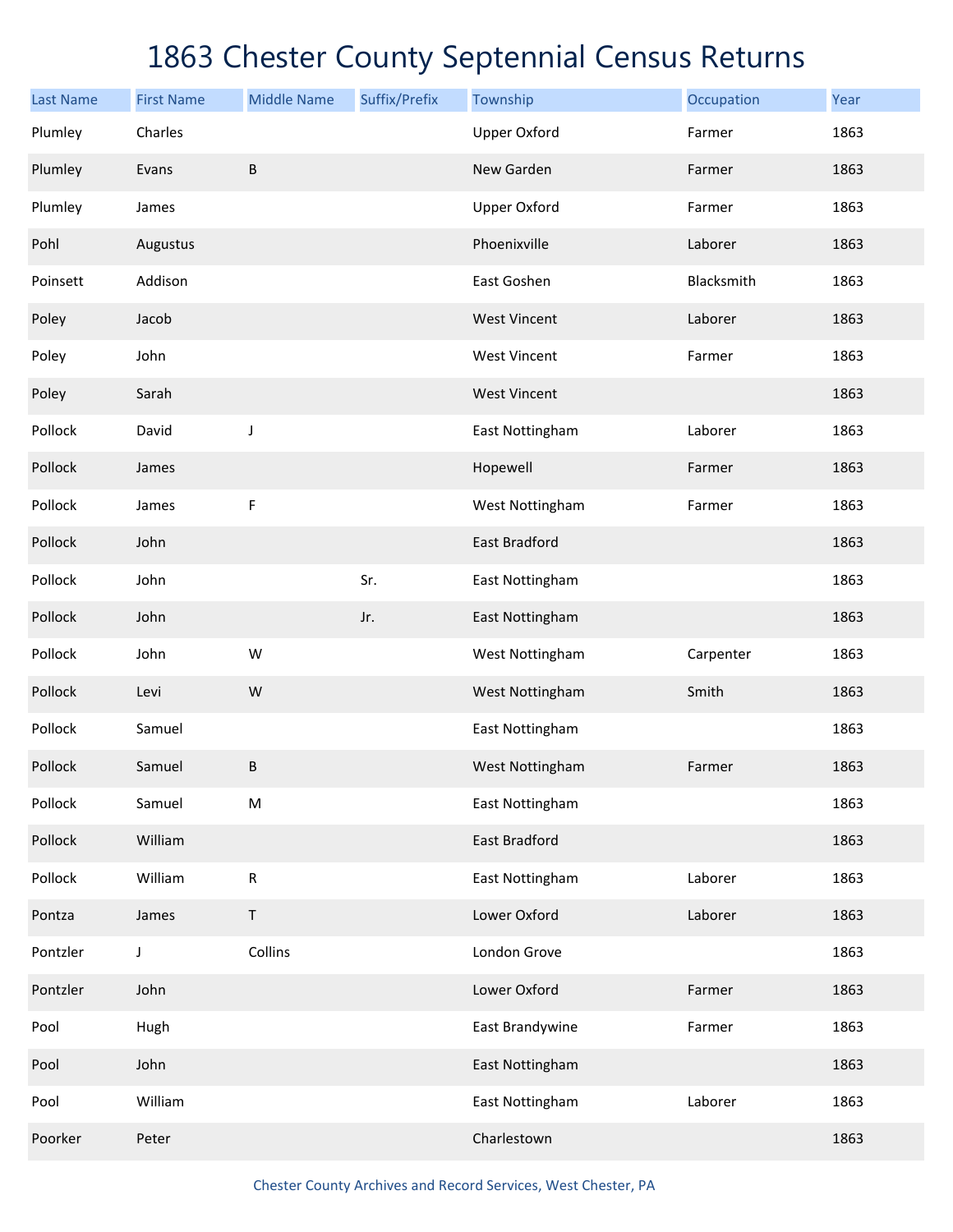| <b>Last Name</b> | <b>First Name</b>         | <b>Middle Name</b>        | Suffix/Prefix | Township             | Occupation            | Year |
|------------------|---------------------------|---------------------------|---------------|----------------------|-----------------------|------|
| Poorker          | Peter                     |                           |               | Tredyffrin           |                       | 1863 |
| Porter           | Anthony                   | $\sf B$                   |               | Phoenixville         | Engineer              | 1863 |
| Porter           | David                     |                           |               | London Grove         |                       | 1863 |
| Porter           | James                     |                           |               | <b>Upper Oxford</b>  | Laborer               | 1863 |
| Porter           | John                      |                           |               | South Coventry       | Farmer                | 1863 |
| Porter           | John                      |                           | Jr.           | South Coventry       | Laborer               | 1863 |
| Porter           | Joseph                    |                           | Rev.          | Phoenixville         | Preacher              | 1863 |
| Porter           | Samuel                    |                           |               | South Coventry       | Farmer                | 1863 |
| Porter           | Samuel                    |                           |               | West Fallowfield     |                       | 1863 |
| Porter           | Solomon                   |                           |               | New Garden           |                       | 1863 |
| Porter           | William                   |                           |               | Westtown             | Laborer               | 1863 |
| Porteus          | James                     |                           |               | Easttown             | Storekeeper           | 1863 |
| Posey            | Edward                    |                           |               | North Coventry       | Farmer                | 1863 |
| Posey            | Israel                    |                           |               | South Coventry       | Farmer                | 1863 |
| Posey            | Lewis                     | F                         |               | East Coventry        | Farmer                | 1863 |
| Posey            | Owen                      | ${\sf N}$                 |               | North Coventry       | Farmer                | 1863 |
| Posey            | William                   |                           |               | East Coventry        | Farmer                | 1863 |
| Poster           | William                   |                           |               | <b>West Bradford</b> | Laborer               | 1863 |
| Potter           | John                      |                           |               | Easttown             | Carpenter             | 1863 |
| Potter           | William                   | $\boldsymbol{\mathsf{A}}$ |               | Easttown             | Laborer               | 1863 |
| Pottes           | James                     |                           |               | Sadsbury             |                       | 1863 |
| Potts            | Charles                   |                           |               | Westtown             | <b>School Teacher</b> | 1863 |
| Potts            | David                     |                           |               | <b>East Nantmeal</b> |                       | 1863 |
| Potts            | Dilwourth                 |                           |               | East Caln            | Farmer                | 1863 |
| Potts            | Francis                   |                           |               | Warwick              |                       | 1863 |
| Potts            | $\boldsymbol{\mathsf{H}}$ | ${\sf R}$                 |               | Warwick              |                       | 1863 |
| Potts            | $\mathsf J$               | Lewis                     |               | Valley               | Clerk                 | 1863 |
| Potts            | Joel                      |                           |               | East Caln            | Farmer                | 1863 |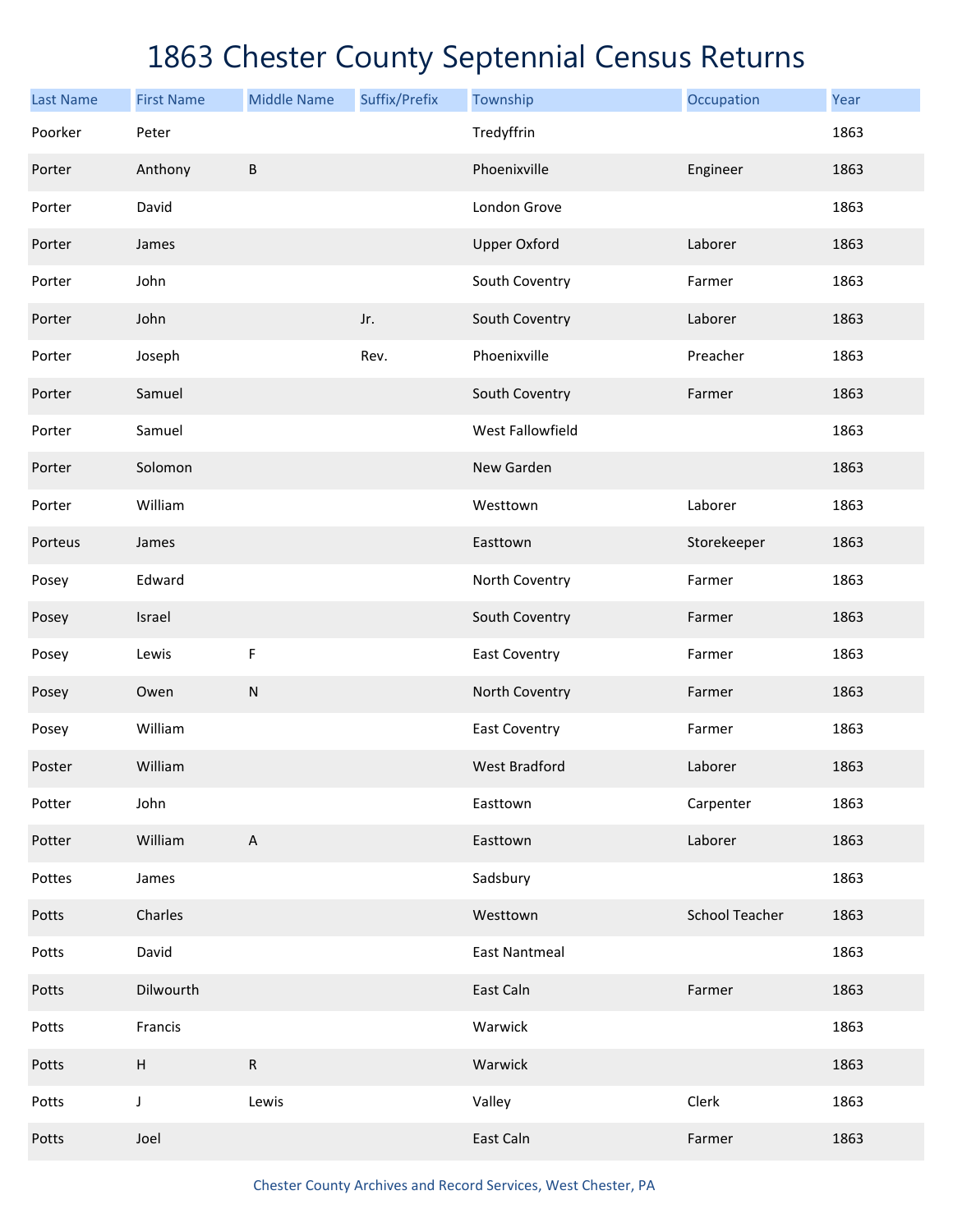| <b>Last Name</b> | <b>First Name</b> | <b>Middle Name</b> | Suffix/Prefix | Township         | Occupation     | Year |
|------------------|-------------------|--------------------|---------------|------------------|----------------|------|
| Potts            | John              | T                  |               | Warwick          |                | 1863 |
| Potts            | Joshua            |                    |               | East Caln        | Farmer         | 1863 |
| Potts            | Nathaniel         |                    |               | Warwick          |                | 1863 |
| Potts            | Randle            |                    |               | East Caln        | Farmer         | 1863 |
| Potts            | Rebecca           | S                  |               | Warwick          |                | 1863 |
| Potts            | Robert            | Τ                  |               | Tredyffrin       |                | 1863 |
| Potts            | Thomas            |                    |               | Elk              | Blacksmith     | 1863 |
| Potts            | Thomas            |                    |               | Highland         | Farmer         | 1863 |
| Potts            | Thomas            | M                  |               | Warwick          |                | 1863 |
| Potts            | William           |                    |               | East Caln        | Farmer         | 1863 |
| Poulson          | Martha            |                    |               | Franklin         | Lady           | 1863 |
| Powal            | Isaac             |                    |               | West Caln        | Laborer        | 1863 |
| Powel            | Allen             |                    |               | Penn             | Laborer        | 1863 |
| Powel            | Allison           |                    |               | Penn             | Farmer         | 1863 |
| Powel            | Isaac             |                    |               | East Whiteland   |                | 1863 |
| Powel            | Thomas            |                    |               | East Caln        | MD             | 1863 |
| Powel            | Thomas            |                    |               | Penn             | Farmer         | 1863 |
| Powel            | William           |                    |               | Penn             | Laborer        | 1863 |
| Powell           | Abel              |                    |               | West Marlborough | Farmer         | 1863 |
| Powell           | Anthony           | K                  |               | Valley           | Laborer        | 1863 |
| Powell           | Benjamin          |                    |               | East Fallowfield | Farmer         | 1863 |
| Powell           | David             |                    |               | West Brandywine  | <b>Butcher</b> | 1863 |
| Powell           | Evan              |                    |               | West Whiteland   | Farmer         | 1863 |
| Powell           | Ezekiel           |                    | Sr.           | Charlestown      |                | 1863 |
| Powell           | Ezekiel           |                    | Jr.           | Charlestown      |                | 1863 |
| Powell           | ${\mathsf G}$     | F                  |               | West Chester     | Storekeeper    | 1863 |
| Powell           | Hannah            |                    |               | West Brandywine  | Lady           | 1863 |
| Powell           | Horatio           |                    |               | West Pikeland    | Plasterer      | 1863 |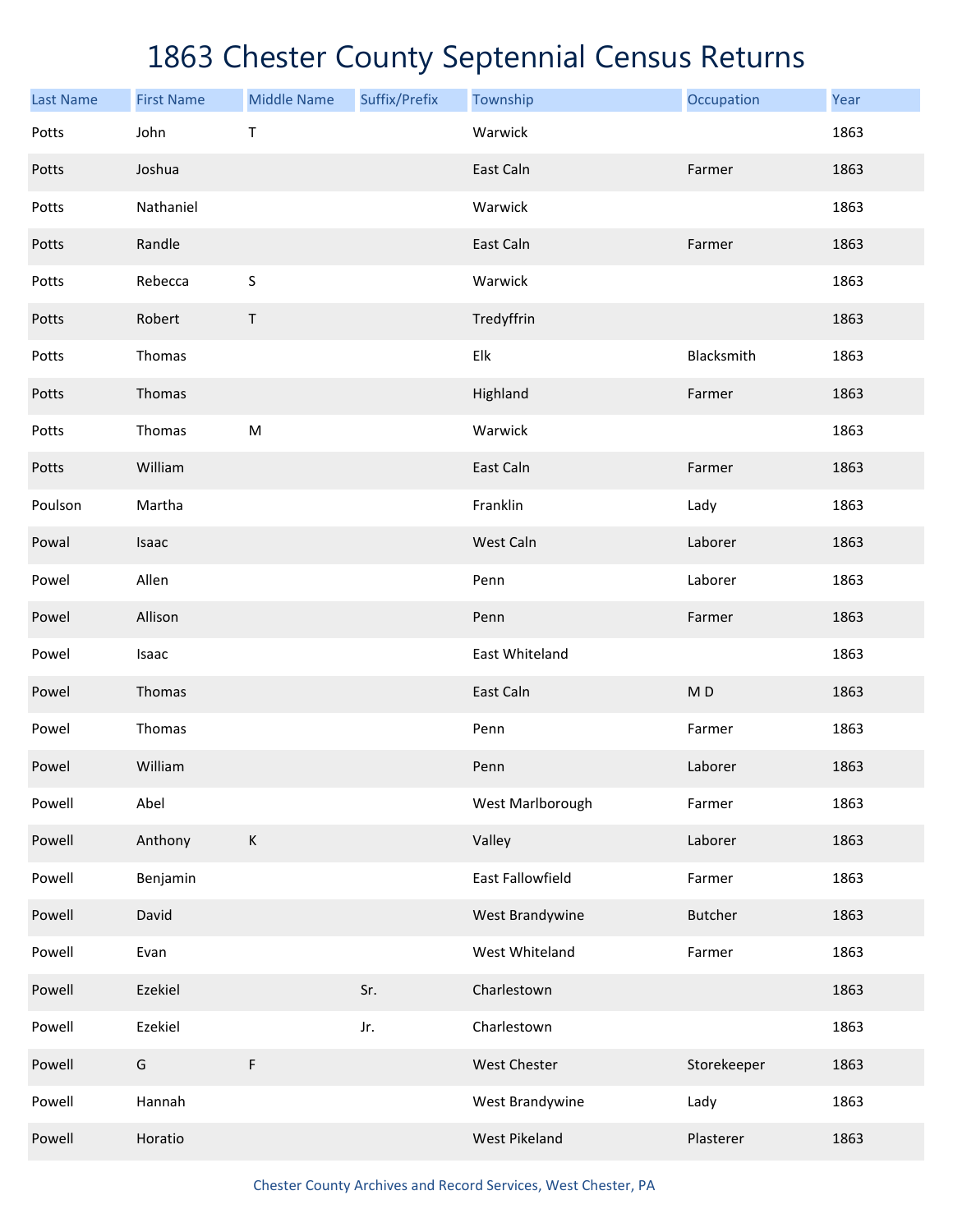| <b>Last Name</b> | <b>First Name</b> | <b>Middle Name</b> | Suffix/Prefix | Township                | Occupation | Year |
|------------------|-------------------|--------------------|---------------|-------------------------|------------|------|
| Powell           | Hunter            |                    |               | Highland                | Laborer    | 1863 |
| Powell           | Isaac             | ${\sf R}$          |               | East Brandywine         |            | 1863 |
| Powell           | Israel            |                    |               | Schuylkill              | Laborer    | 1863 |
| Powell           | Israel            |                    |               | Uwchlan                 | Farmer     | 1863 |
| Powell           | James             |                    |               | West Chester            | Gentleman  | 1863 |
| Powell           | John              | G                  | Sr.           | <b>East Fallowfield</b> | Farmer     | 1863 |
| Powell           | John              | G                  | Jr.           | <b>East Fallowfield</b> | Farmer     | 1863 |
| Powell           | Jorden            |                    |               | <b>East Fallowfield</b> | Farmer     | 1863 |
| Powell           | Joseph            | $\sf S$            |               | <b>East Fallowfield</b> | Laborer    | 1863 |
| Powell           | Lewis             |                    |               | Lower Oxford            | Farmer     | 1863 |
| Powell           | Mitchell          |                    |               | Valley                  | Farmer     | 1863 |
| Powell           | Moses             |                    |               | <b>West Pikeland</b>    | Merchant   | 1863 |
| Powell           | Stroud            |                    |               | <b>East Fallowfield</b> | Farmer     | 1863 |
| Powell           | Thomas            | G                  |               | East Brandywine         | Laborer    | 1863 |
| Powell           | Thomas            | $\sf S$            |               | East Brandywine         | Laborer    | 1863 |
| Powell           | William           |                    |               | Londonderry             |            | 1863 |
| Powell           | William           |                    |               | Valley                  | Laborer    | 1863 |
| Powell           | William           | B                  |               | East Brandywine         | Laborer    | 1863 |
| Powell           | William           | Е                  |               | East Brandywine         | Gentleman  | 1863 |
| Powers           | Albert            |                    |               | Phoenixville            | Laborer    | 1863 |
| Powers           | Jacob             |                    |               | Phoenixville            | Clerk      | 1863 |
| Powers           | James             |                    |               | Sadsbury                | Laborer    | 1863 |
| Powers           | John              |                    |               | Sadsbury                |            | 1863 |
| Powers           | John              |                    |               | Westtown                | Farmer     | 1863 |
| Powers           | Soloman           |                    |               | Sadsbury                | Laborer    | 1863 |
| Prager           | Julius            |                    |               | Phoenixville            | Clothier   | 1863 |
| Praig            | William           |                    |               | East Marlborough        | Laborer    | 1863 |
| Pratt            | Ann               | ${\sf M}$          |               | West Chester            | Lady       | 1863 |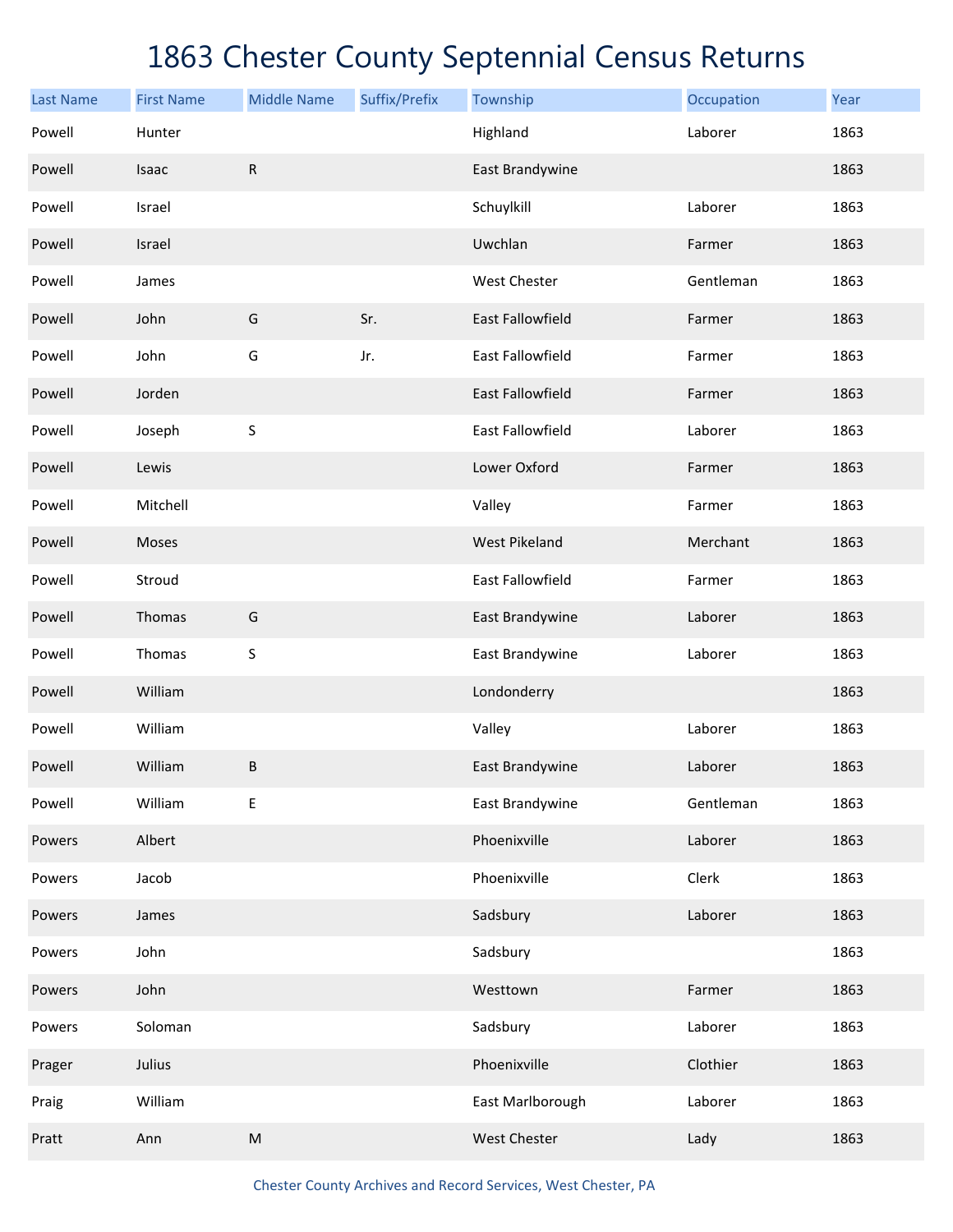| <b>Last Name</b> | <b>First Name</b> | <b>Middle Name</b> | Suffix/Prefix | Township             | Occupation     | Year |
|------------------|-------------------|--------------------|---------------|----------------------|----------------|------|
| Pratt            | Enos              | L                  |               | West Goshen          | Farmer         | 1863 |
| Pratt            | Franklin          |                    |               | Willistown           | PRR            | 1863 |
| Pratt            | Henry             | L                  |               | <b>West Bradford</b> | Farmer         | 1863 |
| Pratt            | John              |                    |               | New Garden           | Farmer         | 1863 |
| Pratt            | John              | M                  |               | East Goshen          | Farmer         | 1863 |
| Pratt            | Joseph            | $\sf H$            |               | <b>West Bradford</b> | Farmer         | 1863 |
| Pratt            | Joseph            | W                  |               | Franklin             | Innkeeper      | 1863 |
| Pratt            | <b>Norris</b>     |                    |               | Franklin             | Carpenter      | 1863 |
| Pratt            | Phineas           |                    |               | East Goshen          | Farmer         | 1863 |
| Pratt            | Phineas           |                    |               | <b>West Chester</b>  | Gentleman      | 1863 |
| Pratt            | Preston           |                    |               | West Brandywine      | Farmer         | 1863 |
| Pratt            | Robert            |                    |               | Willistown           | PRR            | 1863 |
| Prendegast       | John              | F                  |               | <b>West Chester</b>  | Priest         | 1863 |
| Prentice         | Thomas            |                    |               | East Whiteland       | Farmer         | 1863 |
| Preston          | Howard            |                    |               | London Grove         |                | 1863 |
| Preston          | John              |                    |               | West Fallowfield     |                | 1863 |
| Preston          | Joseph            |                    |               | Kennett Square       |                | 1863 |
| Preston          | Joseph            | J                  |               | East Marlborough     | Farmer         | 1863 |
| Preston          | Levi              |                    |               | Kennett Square       | Merchant       | 1863 |
| Preston          | Levi              | $\sf H$            |               | East Marlborough     | Shoemaker      | 1863 |
| Preston          | Marshall          |                    |               | East Marlborough     | Trader         | 1863 |
| Preston          | Smith             |                    |               | London Grove         | Laborer        | 1863 |
| Preston          | Thomas            |                    |               | East Marlborough     | Mason          | 1863 |
| Preston          | Thomas            | $\mathbf{I}$       |               | East Marlborough     | <b>Butcher</b> | 1863 |
| Preston          | Washington        |                    |               | East Marlborough     | Farmer         | 1863 |
| Preston          | William           |                    |               | East Marlborough     | Drover         | 1863 |
| Preston          | William           |                    |               | <b>Upper Oxford</b>  | Drover         | 1863 |
| Preston          | William           | $\mathsf C$        |               | Honey Brook          | Laborer        | 1863 |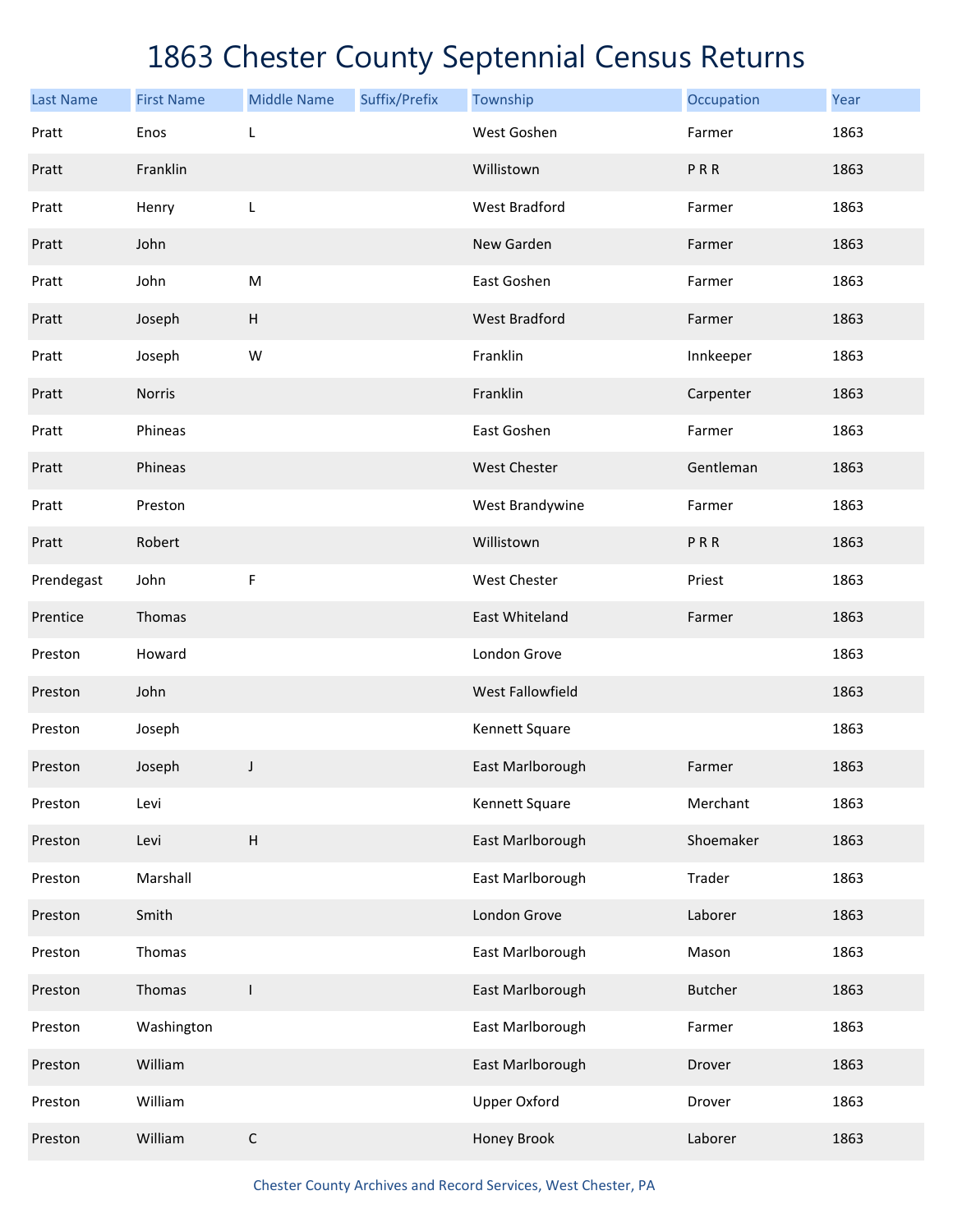| <b>Last Name</b> | <b>First Name</b> | <b>Middle Name</b> | Suffix/Prefix | Township                | Occupation          | Year |
|------------------|-------------------|--------------------|---------------|-------------------------|---------------------|------|
| Preston          | William           | Н                  |               | East Bradford           |                     | 1863 |
| Preston          | William           | H                  |               | East Marlborough        | Painter             | 1863 |
| Preston          | Wilson            |                    |               | East Marlborough        | Bricklayer          | 1863 |
| Preties          | Thomas            |                    |               | <b>Upper Uwchlan</b>    | Farmer              | 1863 |
| Price            | Ann               | J                  |               | <b>West Chester</b>     | Lady                | 1863 |
| Price            | B                 | F                  |               | Schuylkill              | Clerk               | 1863 |
| Price            | Benjamin          |                    |               | <b>East Vincent</b>     |                     | 1863 |
| Price            | Benjamin          |                    |               | Pennsbury               | Gentleman           | 1863 |
| Price            | D                 | $\mathsf C$        |               | West Chester            | Shoemaker           | 1863 |
| Price            | Daniel            |                    |               | North Coventry          | <b>Bank Officer</b> | 1863 |
| Price            | Edward            |                    |               | Phoenixville            | Bookseller          | 1863 |
| Price            | George            | W                  |               | Valley                  | Storekeeper         | 1863 |
| Price            | Isaac             |                    |               | Schuylkill              | Merchant            | 1863 |
| Price            | Isacher           |                    |               | <b>West Bradford</b>    | Farmer              | 1863 |
| Price            | Isaiah            |                    |               | West Chester            | Dentist             | 1863 |
| Price            | Jacob             |                    |               | <b>West Chester</b>     | Physician           | 1863 |
| Price            | John              |                    |               | <b>East Fallowfield</b> | Laborer             | 1863 |
| Price            | John              | J                  |               | <b>West Chester</b>     | Laborer             | 1863 |
| Price            | John              | ${\sf R}$          |               | North Coventry          | Farmer              | 1863 |
| Price            | L                 | D                  |               | West Chester            | Saddler             | 1863 |
| Price            | Paxon             |                    |               | Pennsbury               | Farmer              | 1863 |
| Price            | Philip            |                    |               | East Bradford           |                     | 1863 |
| Price            | Philip            |                    |               | West Chester            | Gentleman           | 1863 |
| Price            | Reuben            | ${\sf M}$          |               | West Chester            | Lawyer              | 1863 |
| Price            | Ruben             |                    |               | East Fallowfield        | Laborer             | 1863 |
| Price            | Thomas            |                    |               | Oxford                  | Laborer             | 1863 |
| Price            | William           |                    |               | New Garden              | Farmer              | 1863 |
| Price            | William           |                    |               | North Coventry          | Farmer              | 1863 |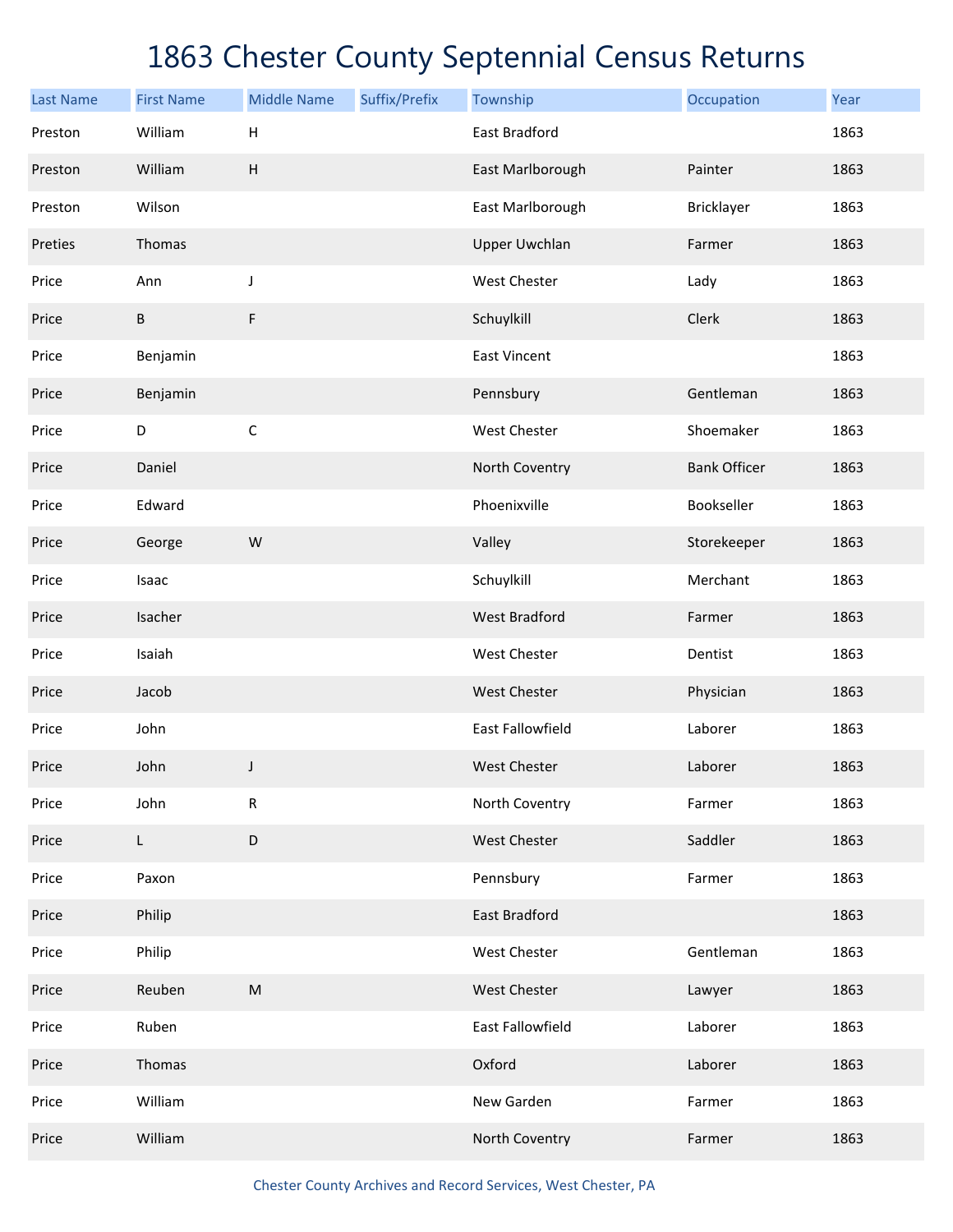| <b>Last Name</b> | <b>First Name</b> | <b>Middle Name</b> | Suffix/Prefix | Township             | Occupation      | Year |
|------------------|-------------------|--------------------|---------------|----------------------|-----------------|------|
| Price            | William           | Н                  |               | <b>West Chester</b>  | Gentleman       | 1863 |
| Prichard         | William           |                    |               | Phoenixville         | Laborer         | 1863 |
| Prichett         | Borradaile        |                    |               | West Whiteland       | Farmer          | 1863 |
| Prichett         | Rodman            |                    |               | East Goshen          | Farmer          | 1863 |
| Prier            |                   |                    | Mrs.          | Phoenixville         | Washerwoman     | 1863 |
| Priest           | Abraham           |                    |               | East Goshen          | Farmer          | 1863 |
| Priest           | Eber              |                    |               | East Goshen          | Wheelwright     | 1863 |
| Priest           | Jesse             |                    |               | East Goshen          | Farmer          | 1863 |
| Priest           | John              |                    |               | Phoenixville         | Carpenter       | 1863 |
| Priest           | Samuel            |                    |               | Charlestown          |                 | 1863 |
| Priest           | Samuel            |                    |               | Easttown             | Farmer          | 1863 |
| Priest           | William           |                    |               | East Goshen          | Laborer         | 1863 |
| Priest           | William           |                    |               | <b>East Vincent</b>  |                 | 1863 |
| Priest           | Worthington       |                    |               | West Chester         | Carpenter       | 1863 |
| Printz           | John              |                    |               | Charlestown          |                 | 1863 |
| Prior            | James             |                    |               | East Bradford        |                 | 1863 |
| Priser           | Henry             |                    |               | <b>East Coventry</b> | Farmer          | 1863 |
| Priser           | John              |                    |               | <b>East Nantmeal</b> |                 | 1863 |
| Prisor           | Abraham           |                    |               | <b>East Nantmeal</b> |                 | 1863 |
| Prisor           | George            |                    |               | <b>East Nantmeal</b> |                 | 1863 |
| Pritchett        | Janas             |                    |               | East Whiteland       |                 | 1863 |
| Prizer           | Benjamin          |                    |               | East Pikeland        | Farmer & Miller | 1863 |
| Prizer           | Harman            |                    |               | <b>East Coventry</b> | Farmer          | 1863 |
| Prizer           | Henry             |                    |               | East Pikeland        | Farmer          | 1863 |
| Prizer           | Isaac             |                    |               | <b>East Coventry</b> | Lock Tender     | 1863 |
| Prizer           | John              |                    |               | East Pikeland        | Miller          | 1863 |
| Prizer           | Levi              |                    |               | <b>West Pikeland</b> | Farmer          | 1863 |
| Prudix           | Thomas            |                    |               | <b>East Nantmeal</b> |                 | 1863 |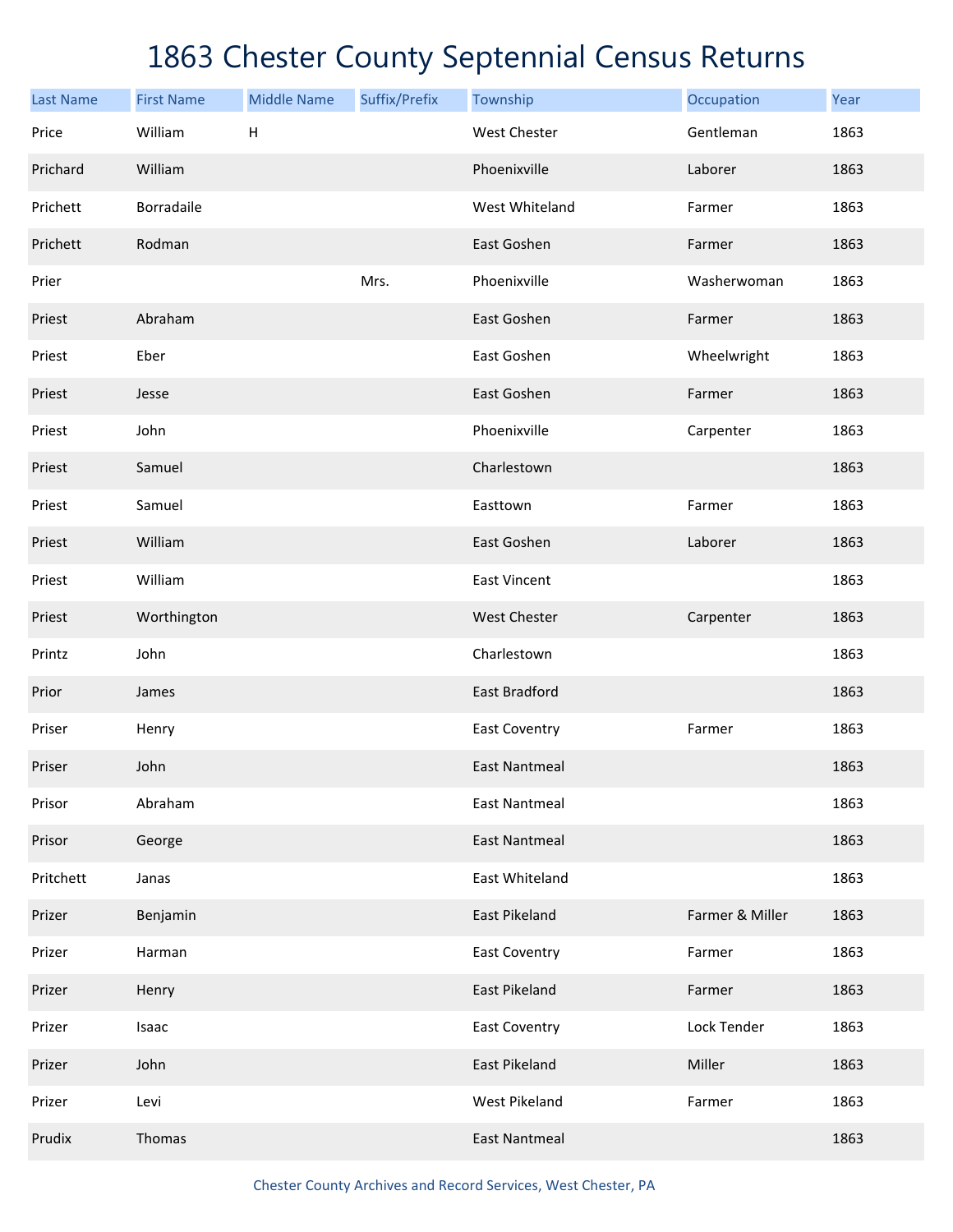| <b>Last Name</b> | <b>First Name</b> | <b>Middle Name</b> | Suffix/Prefix | Township             | Occupation               | Year |
|------------------|-------------------|--------------------|---------------|----------------------|--------------------------|------|
| Pugh             | A                 |                    |               | East Nottingham      |                          | 1863 |
| Pugh             | Abner             |                    |               | East Nottingham      |                          | 1863 |
| Pugh             | Abram             |                    |               | <b>West Vincent</b>  | Laborer                  | 1863 |
| Pugh             | Amos              |                    |               | East Nottingham      |                          | 1863 |
| Pugh             | Ann               |                    |               | Tredyffrin           |                          | 1863 |
| Pugh             | Caleb             |                    |               | <b>West Bradford</b> | Farmer                   | 1863 |
| Pugh             | Chandler          |                    |               | East Nottingham      |                          | 1863 |
| Pugh             | Elizabeth         |                    |               | <b>West Pikeland</b> |                          | 1863 |
| Pugh             | George            |                    |               | Highland             | Laborer                  | 1863 |
| Pugh             | George            |                    |               | <b>West Vincent</b>  | Laborer                  | 1863 |
| Pugh             | Jesse             |                    |               | East Nottingham      | Laborer                  | 1863 |
| Pugh             | Job               | $\sf S$            |               | East Nottingham      |                          | 1863 |
| Pugh             | John              |                    |               | <b>West Pikeland</b> | Laborer                  | 1863 |
| Pugh             | John              |                    |               | <b>West Vincent</b>  | Laborer                  | 1863 |
| Pugh             | Joshua            |                    |               | Newlin               | Farmer                   | 1863 |
| Pugh             | ${\sf M}$         |                    |               | East Nottingham      |                          | 1863 |
| Pugh             | Reece             |                    |               | East Nottingham      | Miller                   | 1863 |
| Pugh             | Ruth              | Ann                |               | <b>West Pikeland</b> |                          | 1863 |
| Pugh             | Thomas            |                    |               | <b>West Pikeland</b> | Farmer                   | 1863 |
| Pugh             | Townsend          |                    |               | East Nottingham      | Laborer                  | 1863 |
| Pugh             | William           |                    |               | East Nottingham      | Farmer                   | 1863 |
| Pugh             | William           | $\mathsf C$        |               | <b>West Pikeland</b> | Laborer                  | 1863 |
| Pumroy           | Nehemiah          |                    |               | New London           | Cotton Manufacturer 1863 |      |
| Purcell          | John              |                    |               | West Chester         | Storekeeper              | 1863 |
| Purcil           | John              |                    | Sr.           | Lower Oxford         | Laborer                  | 1863 |
| Purcil           | Michael           |                    |               | Lower Oxford         | Laborer                  | 1863 |
| Purgison         | Thomas            |                    |               | Phoenixville         | Laborer                  | 1863 |
| Purl             | Jacob             |                    |               | Honey Brook          | Plasterer                | 1863 |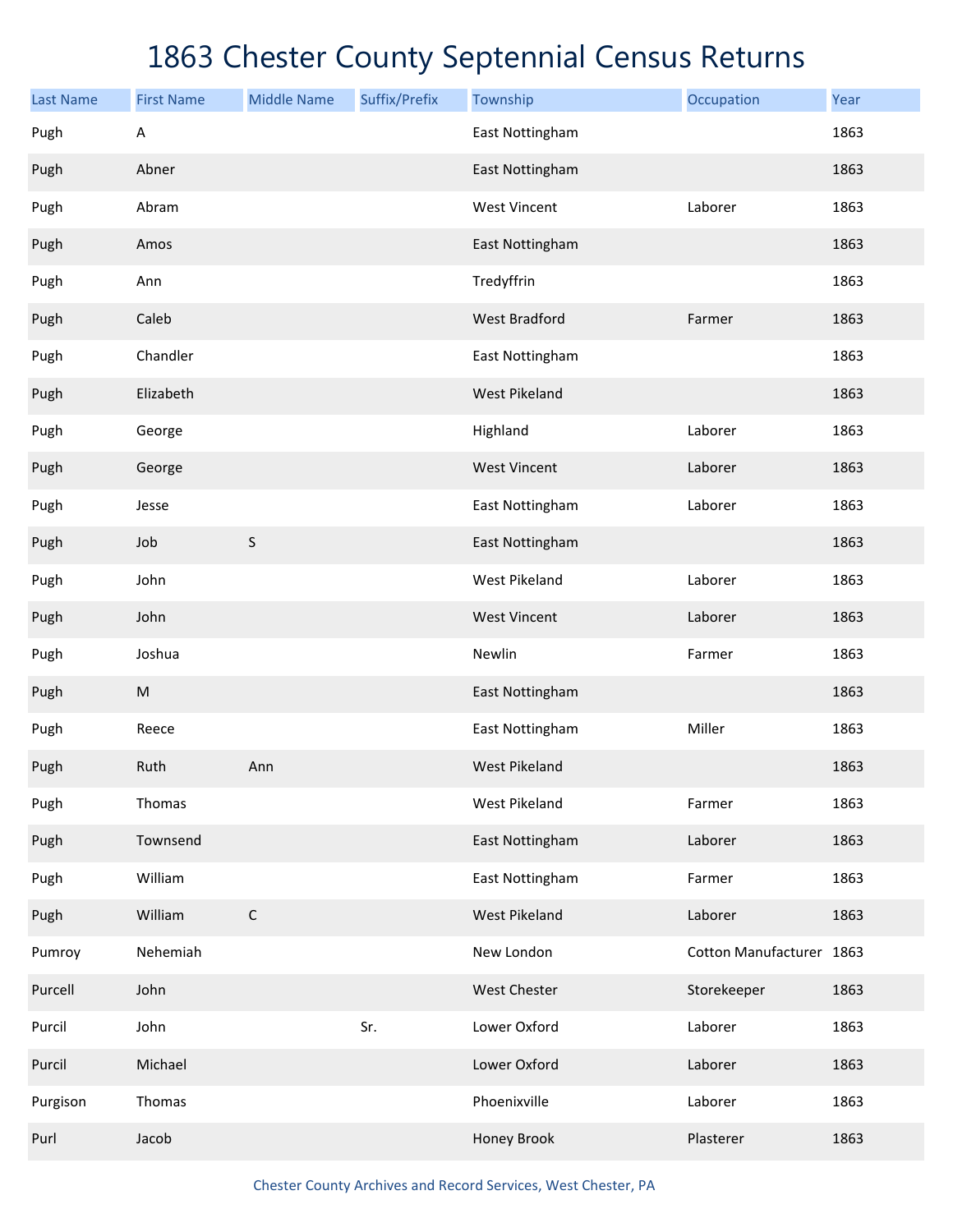| <b>Last Name</b> | <b>First Name</b> | <b>Middle Name</b> | Suffix/Prefix | Township             | Occupation | Year |
|------------------|-------------------|--------------------|---------------|----------------------|------------|------|
| Purl             | Michael           |                    |               | Honey Brook          | Laborer    | 1863 |
| Purl             | William           |                    | Jr.           | Honey Brook          | Laborer    | 1863 |
| Purle            | Harrison          |                    |               | West Caln            | Farmer     | 1863 |
| Purle            | John              |                    |               | West Caln            | Laborer    | 1863 |
| Purle            | John              | T                  |               | West Caln            | Laborer    | 1863 |
| Purle            | Lemuel            |                    |               | <b>West Nantmeal</b> | Farmer     | 1863 |
| Purle            | Lewis             |                    |               | West Caln            | Laborer    | 1863 |
| Purle            | Michael           |                    |               | West Caln            | Laborer    | 1863 |
| Purle            | Samuel            |                    |               | West Caln            | Laborer    | 1863 |
| Pusen            | Benjamin          | W                  |               | New Garden           | Farmer     | 1863 |
| Pusey            | Abner             |                    |               | East Marlborough     | Farmer     | 1863 |
| Pusey            | Ann               |                    |               | Penn                 | Mistress   | 1863 |
| Pusey            | Ann               | ${\sf R}$          |               | Downingtown          | Lady       | 1863 |
| Pusey            | Caleb             | $\sf U$            |               | <b>Upper Oxford</b>  | Farmer     | 1863 |
| Pusey            | David             |                    |               | East Bradford        |            | 1863 |
| Pusey            | David             |                    |               | East Marlborough     | Farmer     | 1863 |
| Pusey            | Edward            | W                  |               | East Marlborough     | Farmer     | 1863 |
| Pusey            | Eliza             |                    |               | East Marlborough     |            | 1863 |
| Pusey            | Elizabeth         |                    |               | West Marlborough     |            | 1863 |
| Pusey            | Franklin          |                    |               | East Marlborough     | Carpenter  | 1863 |
| Pusey            | J                 | D                  |               | London Grove         |            | 1863 |
| Pusey            | J                 | Phebe              |               | East Marlborough     |            | 1863 |
| Pusey            | Jacob             |                    |               | Kennett              |            | 1863 |
| Pusey            | James             |                    |               | East Marlborough     | Farmer     | 1863 |
| Pusey            | James             | $\mathsf C$        |               | East Caln            | Farmer     | 1863 |
| Pusey            | Jesse             |                    |               | East Marlborough     | Farmer     | 1863 |
| Pusey            | Joel              |                    |               | Pocopson             | Farmer     | 1863 |
| Pusey            | John              |                    |               | East Marlborough     | Farmer     | 1863 |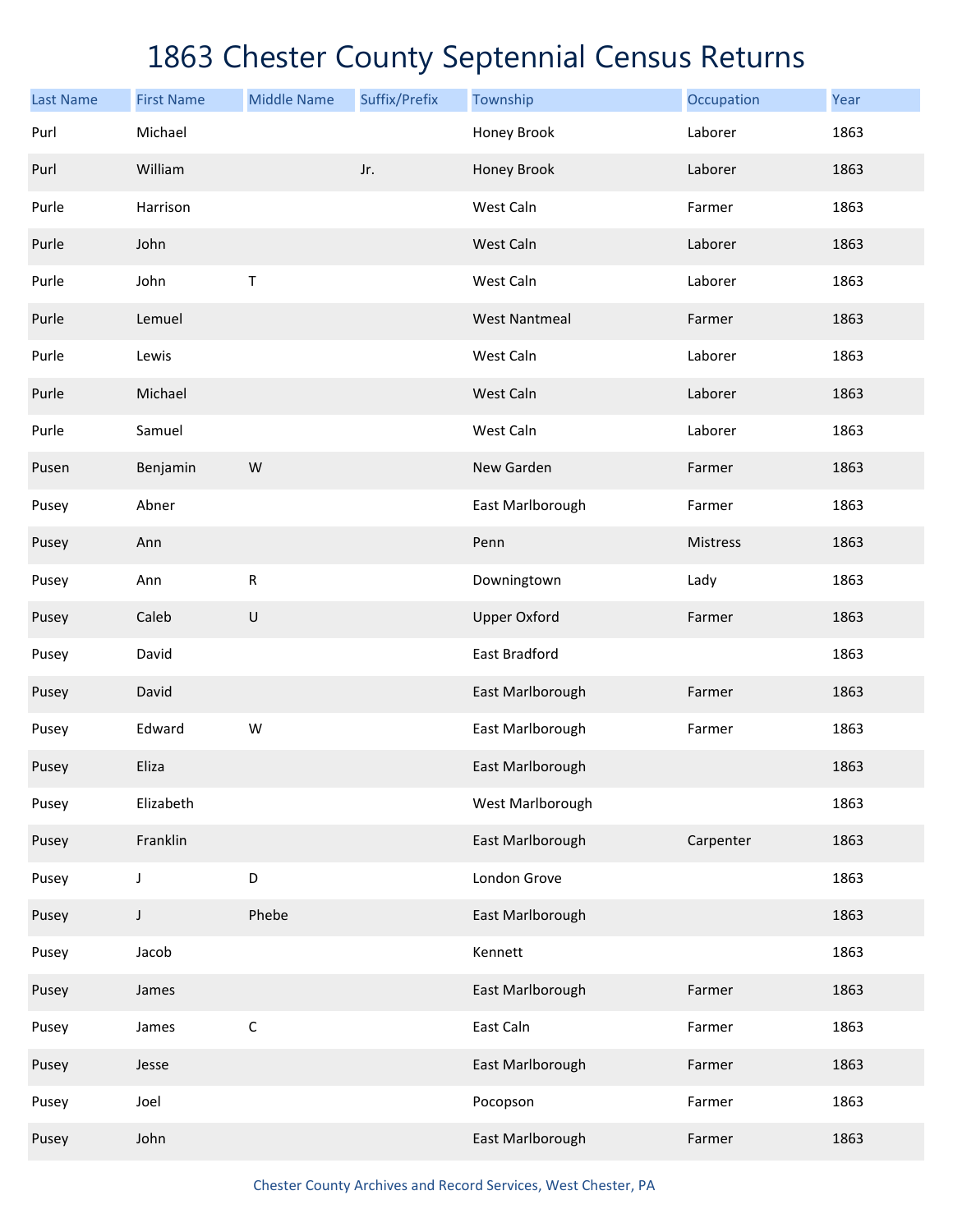| <b>Last Name</b> | <b>First Name</b> | <b>Middle Name</b>        | Suffix/Prefix | Township             | Occupation     | Year |
|------------------|-------------------|---------------------------|---------------|----------------------|----------------|------|
| Pusey            | John              | G                         |               | <b>East Pikeland</b> | Saw Miller     | 1863 |
| Pusey            | Joseph            |                           |               | East Caln            | Farmer         | 1863 |
| Pusey            | Joshua            | B                         |               | London Grove         |                | 1863 |
| Pusey            | Joshua            | ${\sf M}$                 |               | New London           | Farmer         | 1863 |
| Pusey            | L                 |                           |               | Kennett Square       | School Teacher | 1863 |
| Pusey            | Lewis             |                           |               | London Grove         | Miller         | 1863 |
| Pusey            | $\mathsf S$       |                           |               | Kennett Square       | School Teacher | 1863 |
| Pusey            | Samuel            |                           |               | East Marlborough     | Farmer         | 1863 |
| Pusey            | Samuel            |                           |               | New Garden           | Farmer         | 1863 |
| Pusey            | Samuel            |                           |               | New London           | Clerk          | 1863 |
| Pusey            | Samuel            | W                         |               | London Grove         |                | 1863 |
| Pusey            | Solomon           |                           |               | London Grove         |                | 1863 |
| Pusey            | Stephen           |                           |               | London Grove         | Laborer        | 1863 |
| Pusey            | Stephen           | $\mathsf{R}$              |               | East Marlborough     | Farmer         | 1863 |
| Pusey            | Susan             |                           |               | London Grove         |                | 1863 |
| Pusey            | Thomas            |                           |               | East Marlborough     | Farmer         | 1863 |
| Pyle             | B                 | F                         |               | West Chester         | Lawyer         | 1863 |
| Pyle             | Bowen             |                           |               | New London           | Carpenter      | 1863 |
| Pyle             | Brinton           | C                         |               | Pennsbury            | Farmer         | 1863 |
| Pyle             | Caleb             |                           |               | Franklin             | Farmer         | 1863 |
| Pyle             | Charles           | $\boldsymbol{\mathsf{H}}$ |               | <b>West Chester</b>  | Photographist? | 1863 |
| Pyle             | Clarkson          |                           |               | West Marlborough     | Miller         | 1863 |
| Pyle             | Cloud             |                           |               | East Fallowfield     | Farmer         | 1863 |
| Pyle             | Crosly            |                           |               | Lower Oxford         | Farmer         | 1863 |
| Pyle             | Darlington        |                           |               | London Grove         |                | 1863 |
| Pyle             | David             |                           |               | Franklin             | Farmer         | 1863 |
| Pyle             | David             | $\sf B$                   |               | East Marlborough     | Joiner         | 1863 |
| Pyle             | David             | F                         |               | London Grove         | Laborer        | 1863 |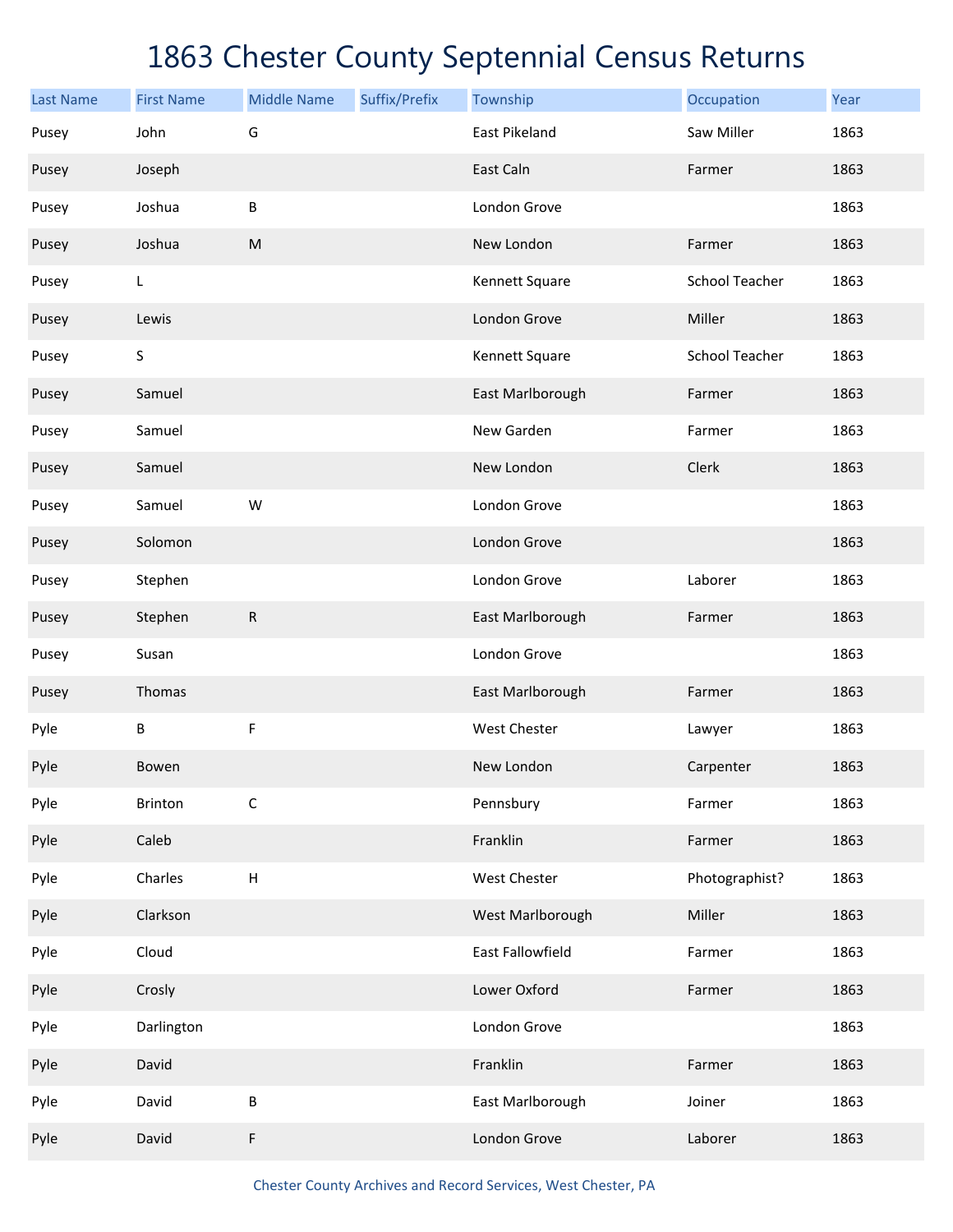| <b>Last Name</b> | <b>First Name</b> | <b>Middle Name</b>        | Suffix/Prefix | Township                | Occupation           | Year |
|------------------|-------------------|---------------------------|---------------|-------------------------|----------------------|------|
| Pyle             | Eli               |                           |               | East Marlborough        | Farmer               | 1863 |
| Pyle             | Eli               |                           |               | Kennett                 |                      | 1863 |
| Pyle             | Eli               |                           |               | London Britain          | Shoemaker            | 1863 |
| Pyle             | Eli               |                           |               | <b>West Chester</b>     | Bricklayer           | 1863 |
| Pyle             | Francis           | M                         |               | London Grove            |                      | 1863 |
| Pyle             | George            |                           |               | West Marlborough        | Farmer               | 1863 |
| Pyle             | Henry             | $\boldsymbol{\mathsf{H}}$ |               | West Chester            | Carpenter            | 1863 |
| Pyle             | Isaac             |                           |               | Kennett                 |                      | 1863 |
| Pyle             | Isaac             |                           |               | Kennett Square          | Tavern Keeper        | 1863 |
| Pyle             | Isaac             |                           |               | New Garden              | Farmer               | 1863 |
| Pyle             | Jacob             |                           |               | East Marlborough        | Farmer               | 1863 |
| Pyle             | Jacob             |                           |               | Kennett Square          | Livery Stable Keeper | 1863 |
| Pyle             | Jacob             |                           |               | Kennett Square          | Livery Stable Keeper | 1863 |
| Pyle             | Jacob             | В                         |               | <b>East Fallowfield</b> | Gentleman            | 1863 |
| Pyle             | James             | B                         |               | <b>East Fallowfield</b> | Farmer               | 1863 |
| Pyle             | James             | ${\sf M}$                 |               | Lower Oxford            | Laborer              | 1863 |
| Pyle             | Job               |                           |               | London Grove            |                      | 1863 |
| Pyle             | Job               | Н                         |               | Pennsbury               | Farmer               | 1863 |
| Pyle             | John              |                           |               | London Grove            | Farmer               | 1863 |
| Pyle             | John              |                           |               | West Marlborough        | Farmer               | 1863 |
| Pyle             | John              | J                         |               | West Chester            | Clerk                | 1863 |
| Pyle             | Jonathan          |                           |               | Tredyffrin              |                      | 1863 |
| Pyle             | Joseph            |                           |               | East Fallowfield        | Farmer               | 1863 |
| Pyle             | Joseph            |                           |               | East Marlborough        | Farmer               | 1863 |
| Pyle             | Joseph            |                           |               | Kennett                 |                      | 1863 |
| Pyle             | Joseph            |                           |               | London Grove            | Merchant             | 1863 |
| Pyle             | Joseph            |                           |               | London Grove            |                      | 1863 |
| Pyle             | Joseph            |                           |               | West Caln               |                      | 1863 |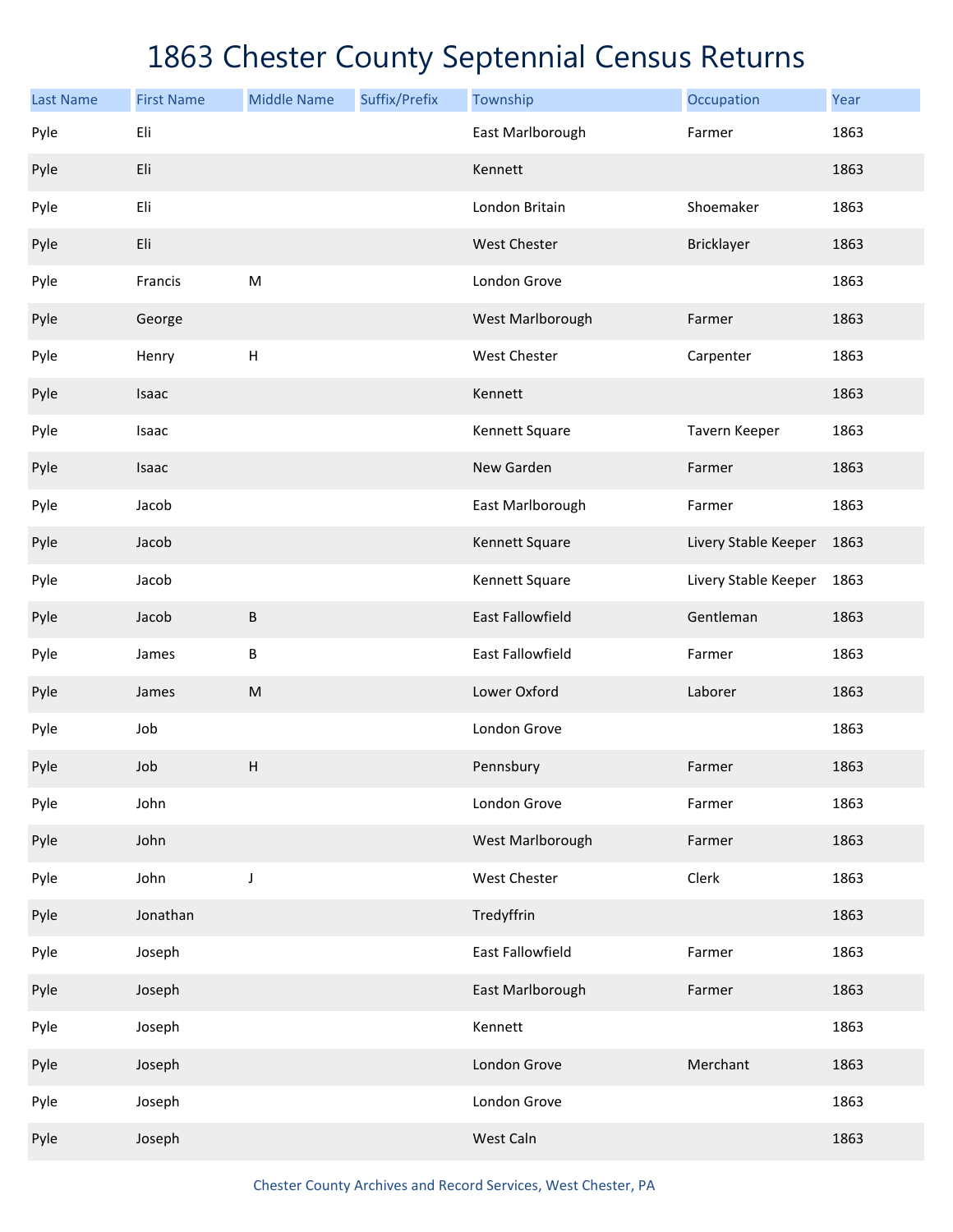| <b>Last Name</b> | <b>First Name</b> | <b>Middle Name</b> | Suffix/Prefix | Township             | Occupation     | Year |
|------------------|-------------------|--------------------|---------------|----------------------|----------------|------|
| Pyle             | Joseph            | $\mathsf{H}$       |               | West Marlborough     | Farmer         | 1863 |
| Pyle             | Kersey            |                    |               | Kennett              |                | 1863 |
| Pyle             | Kersey            |                    |               | <b>West Bradford</b> | <b>Butcher</b> | 1863 |
| Pyle             | L                 | A W                |               | <b>West Chester</b>  | Storekeeper    | 1863 |
| Pyle             | Lewis             |                    |               | West Marlborough     | Farmer         | 1863 |
| Pyle             | Mable             |                    |               | Kennett Square       |                | 1863 |
| Pyle             | Madison           |                    |               | Kennett              |                | 1863 |
| Pyle             | Margaret          |                    |               | Pennsbury            | Gentlewoman    | 1863 |
| Pyle             | Maria             |                    |               | West Marlborough     |                | 1863 |
| Pyle             | Maris             |                    |               | New Garden           | Clerk          | 1863 |
| Pyle             | Martin            |                    |               | Kennett Square       | Stonemason     | 1863 |
| Pyle             | Martin            |                    |               | Londonderry          |                | 1863 |
| Pyle             | Morris            |                    |               | East Fallowfield     | Innkeeper      | 1863 |
| Pyle             | Naomi             |                    |               | Kennett              |                | 1863 |
| Pyle             | Newton            |                    |               | Kennett              |                | 1863 |
| Pyle             | Robert            |                    |               | West Marlborough     | Merchant       | 1863 |
| Pyle             | Ruth              |                    |               | New Garden           |                | 1863 |
| Pyle             | Samuel            |                    |               | East Marlborough     | Farmer         | 1863 |
| Pyle             | Samuel            |                    |               | Kennett Square       | Clerk          | 1863 |
| Pyle             | Samuel            |                    |               | New Garden           | Farmer         | 1863 |
| Pyle             | Stephen           | G                  |               | London Britain       | Miller         | 1863 |
| Pyle             | Thomas            |                    |               | East Fallowfield     | Blacksmith     | 1863 |
| Pyle             | Thomas            |                    |               | Kennett Square       | Carpenter      | 1863 |
| Pyle             | William           |                    |               | Kennett              |                | 1863 |
| Pyle             | William           |                    |               | Kennett Square       | Farmer         | 1863 |
| Pyle             | William           |                    | Sr.           | London Grove         | Cooper         | 1863 |
| Pyle             | William           |                    |               | London Grove         |                | 1863 |
| Pyle             | William           | $\sf H$            |               | Highland             | Farmer         | 1863 |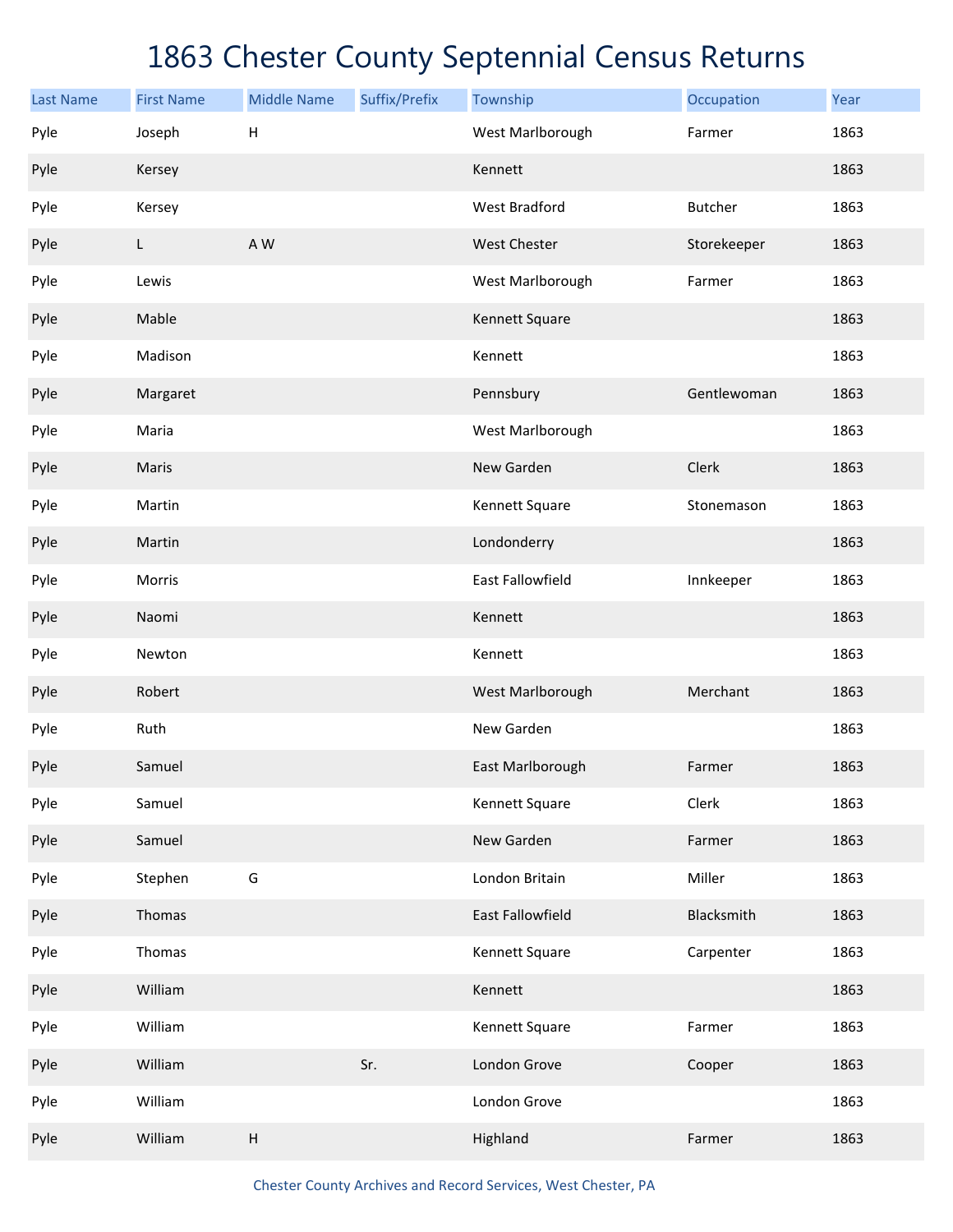| <b>Last Name</b> | <b>First Name</b> | <b>Middle Name</b> | Suffix/Prefix | Township                | Occupation                | Year |
|------------------|-------------------|--------------------|---------------|-------------------------|---------------------------|------|
| Pyle             | William           | J                  |               | <b>West Chester</b>     | Miller                    | 1863 |
| Quaid            | John              |                    |               | Honey Brook             | Laborer                   | 1863 |
| Quaintance       | William           |                    |               | Honey Brook             | Shoemaker                 | 1863 |
| Quaintence       | Jesse             |                    |               | <b>East Fallowfield</b> | Engine Tender at Pap 1863 |      |
| Quarle           | Joseph            |                    |               | London Grove            |                           | 1863 |
| Quarll           | Joseph            | $\sf S$            |               | Londonderry             |                           | 1863 |
| Quash            | David             |                    |               | Honey Brook             | Laborer                   | 1863 |
| Quay             | Abraham           |                    |               | <b>West Pikeland</b>    | Farmer                    | 1863 |
| Quay             | Abram             |                    |               | East Whiteland          | Smith                     | 1863 |
| Quay             | David             |                    |               | <b>West Pikeland</b>    | Farmer                    | 1863 |
| Quay             | Elwood            |                    |               | Phoenixville            | Clerk                     | 1863 |
| Quay             | Frederick         |                    |               | <b>East Pikeland</b>    | Carpenter                 | 1863 |
| Quay             | Hugh              |                    |               | Charlestown             |                           | 1863 |
| Quay             | John              |                    |               | Phoenixville            | Engineer                  | 1863 |
| Quay             | John              |                    |               | <b>West Vincent</b>     | Laborer                   | 1863 |
| Quay             | John              | J                  |               | <b>West Pikeland</b>    | Laborer                   | 1863 |
| Quay             | John              | P                  |               | <b>West Pikeland</b>    | Mason                     | 1863 |
| Quay             | Madison           | Н                  |               | <b>West Pikeland</b>    | Laborer                   | 1863 |
| Quay             | Rees              |                    |               | Charlestown             |                           | 1863 |
| Quay             | Reese             |                    |               | Phoenixville            | Engineer                  | 1863 |
| Quay             | Samuel            |                    |               | <b>West Pikeland</b>    | Mason                     | 1863 |
| Quay             | Singleton         |                    |               | Charlestown             |                           | 1863 |
| Quay             | Singleton         |                    |               | <b>West Pikeland</b>    | Farmer                    | 1863 |
| Quay             | Thomas            |                    |               | East Whiteland          | Mason                     | 1863 |
| Quay             | William           |                    |               | <b>West Vincent</b>     | Laborer                   | 1863 |
| Quay             | William           | ${\sf N}$          |               | East Whiteland          | Laborer                   | 1863 |
| Quidland         | Hannah            |                    |               | Phoenixville            | Merchant                  | 1863 |
| Quidland         | Henry             |                    |               | Phoenixville            | Roller                    | 1863 |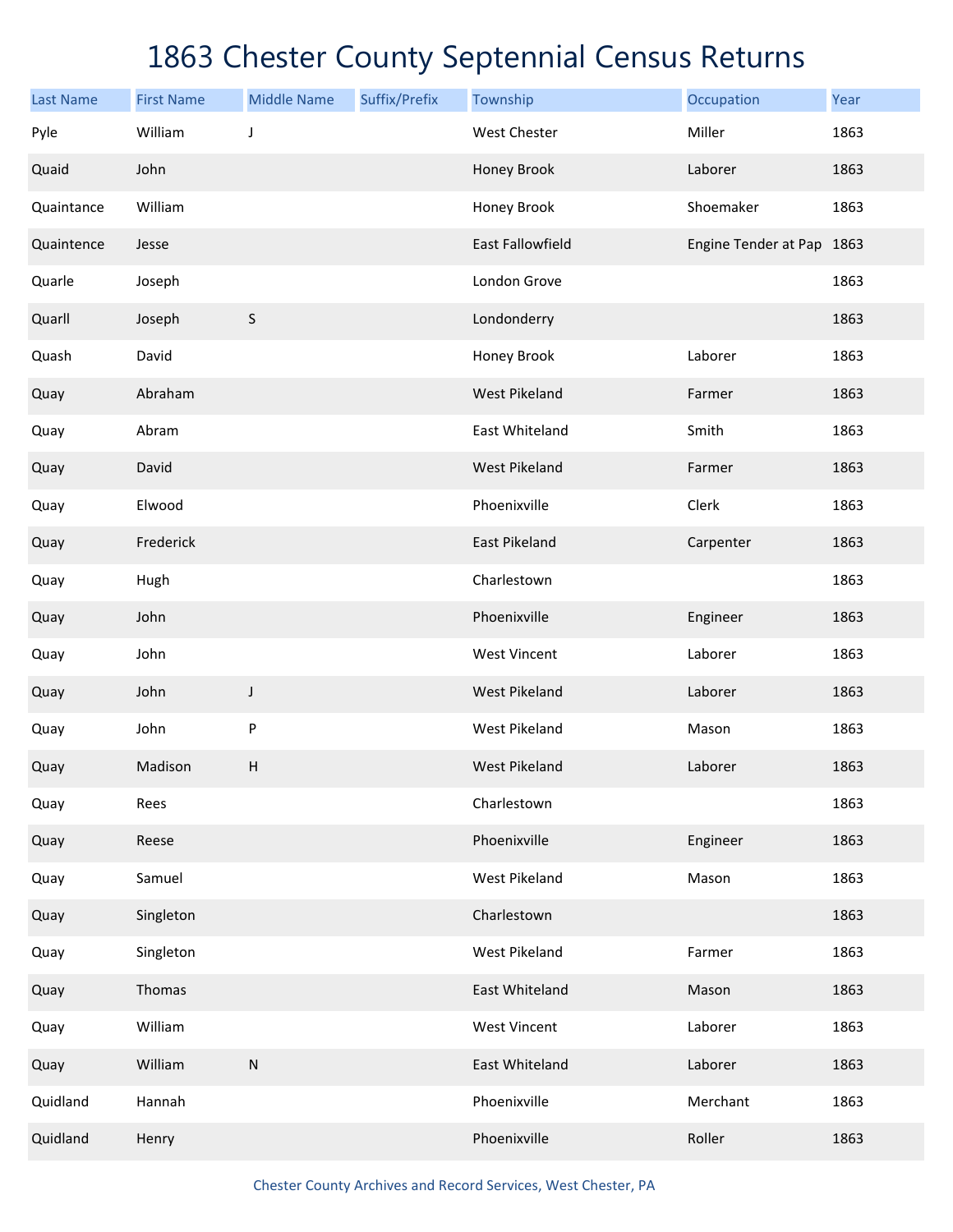| <b>Last Name</b> | <b>First Name</b> | <b>Middle Name</b> | Suffix/Prefix | Township             | Occupation | Year |
|------------------|-------------------|--------------------|---------------|----------------------|------------|------|
| Quidland         | John              |                    |               | Phoenixville         | Heater     | 1863 |
| Quidland         | Leonard           |                    |               | Phoenixville         | Nothing    | 1863 |
| Quig             | Reuben            |                    |               | <b>East Coventry</b> | Carpenter  | 1863 |
| Quigg            | John              |                    |               | Phoenixville         | Laborer    | 1863 |
| Quigg            | John              |                    |               | Phoenixville         | Carpenter  | 1863 |
| Quigg            | Lewis             |                    |               | Phoenixville         | Shoemaker  | 1863 |
| Quigley          | John              |                    |               | Easttown             | Laborer    | 1863 |
| Quigley          | John              |                    |               | Phoenixville         | Heater     | 1863 |
| Quigley          | Nathaniel         |                    |               | <b>Upper Oxford</b>  | Farmer     | 1863 |
| Quigley          | Pat               |                    |               | Phoenixville         | Laborer    | 1863 |
| Quill            | Daniel            |                    |               | London Britain       | Laborer    | 1863 |
| Quillen          | James             |                    |               | Kennett              |            | 1863 |
| Quillen          | John              |                    |               | East Nottingham      | Laborer    | 1863 |
| Quillen          | Nathan            |                    |               | East Nottingham      | Trader     | 1863 |
| Quillen          | Thomas            |                    |               | Kennett              |            | 1863 |
| Quimby           | Isaac             |                    |               | London Britain       | Farmer     | 1863 |
| Quin             | Barney            |                    |               | Phoenixville         | Laborer    | 1863 |
| Quin             | James             | $\mathsf C$        |               | Phoenixville         | Puddler    | 1863 |
| Quinn            | John              |                    |               | Franklin             | Laborer    | 1863 |
| Quinn            | Joseph            |                    |               | Tredyffrin           |            | 1863 |
| Quinn            | Thomas            |                    |               | Highland             | Laborer    | 1863 |
| Quinn            | Thomas            |                    |               | Phoenixville         | Laborer    | 1863 |
| Quinn            | William           |                    |               | Franklin             | Farmer     | 1863 |
| Quinter          | Jacob             |                    |               | South Coventry       | Carpenter  | 1863 |
| Quinter          | Thomas            |                    |               | South Coventry       | Laborer    | 1863 |
| Raby             | Adam              |                    |               | East Pikeland        | Farmer     | 1863 |
| Radcliff         | Clinton           |                    |               | West Pikeland        | Farmer     | 1863 |
| Radcliff         | Cyrus             |                    |               | Tredyffrin           |            | 1863 |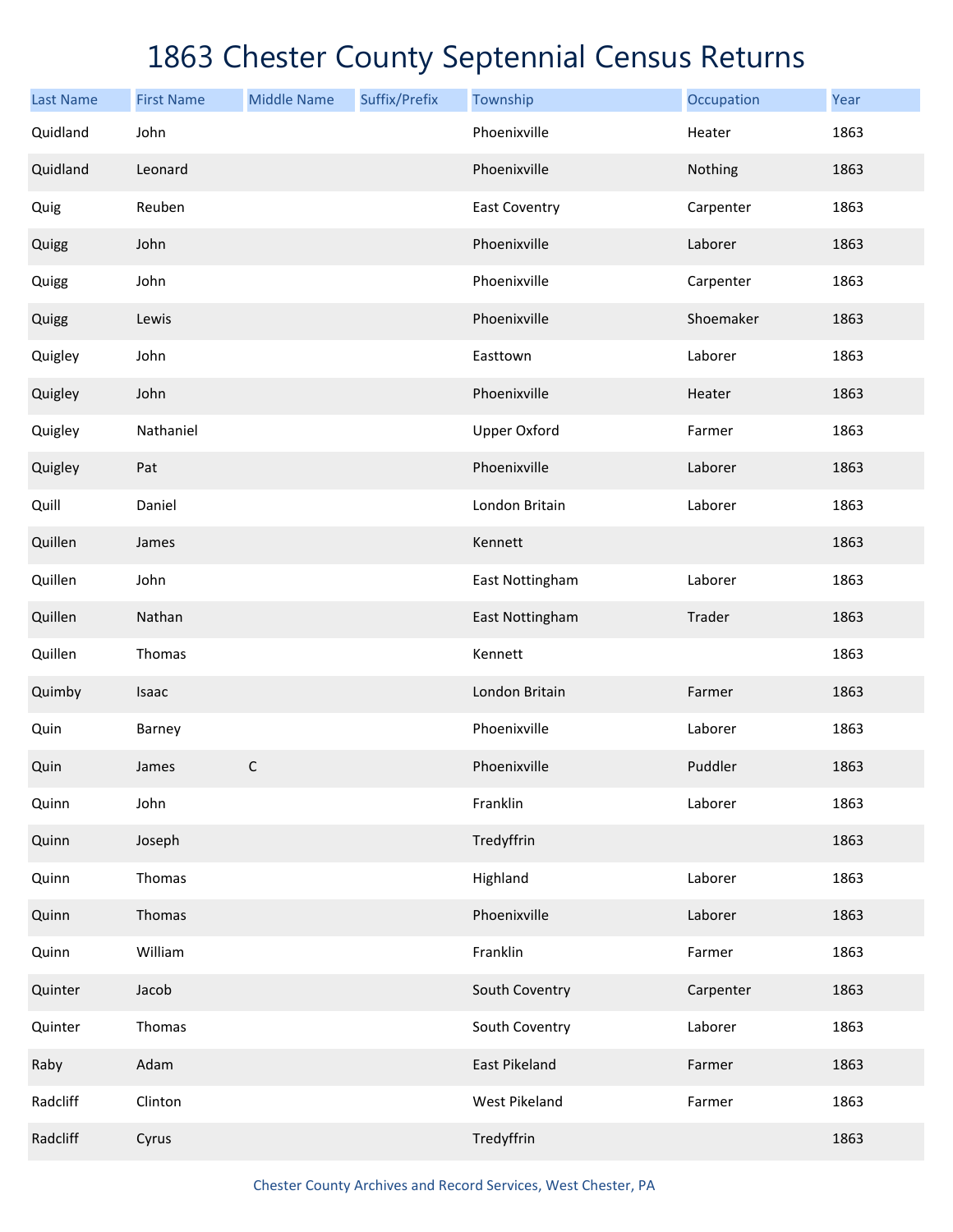| <b>Last Name</b> | <b>First Name</b> | <b>Middle Name</b> | Suffix/Prefix | Township             | Occupation  | Year |
|------------------|-------------------|--------------------|---------------|----------------------|-------------|------|
| Radcliff         | Hannah            |                    |               | Charlestown          |             | 1863 |
| Radcliff         | Hannah            |                    |               | Tredyffrin           |             | 1863 |
| Radcliff         | John              |                    |               | Charlestown          |             | 1863 |
| Radcliff         | John              | W                  |               | <b>West Pikeland</b> | Blacksmith  | 1863 |
| Radcliff         | Joseph            |                    |               | Charlestown          |             | 1863 |
| Radcliff         | Philip            |                    |               | West Fallowfield     |             | 1863 |
| Radcliff         | Priscilla         |                    |               | Tredyffrin           |             | 1863 |
| Radcliff         | Samuel            |                    |               | Phoenixville         | Restaurant  | 1863 |
| Radcliff         | Thomas            |                    |               | Schuylkill           | Farmer      | 1863 |
| Rader            | William           |                    |               | North Coventry       | Auctioneer  | 1863 |
| Radey            | Thomas            |                    |               | Phoenixville         | Gentleman   | 1863 |
| Rairdan          | Richard           |                    |               | Newlin               | Laborer     | 1863 |
| Rairden          | Patrick           |                    |               | New Garden           | Laborer     | 1863 |
| Rakestraw        | Abraham           |                    |               | West Fallowfield     |             | 1863 |
| Ralb             | Matthew           |                    |               | West Chester         | Laborer     | 1863 |
| Rall             | Mat               |                    |               | Willistown           |             | 1863 |
| Ralston          | George            |                    |               | <b>East Nantmeal</b> |             | 1863 |
| Ralston          | George            |                    |               | <b>West Vincent</b>  | Farmer      | 1863 |
| Ralston          | James             |                    |               | Honey Brook          | Farmer      | 1863 |
| Ralston          | James             | $\sf B$            |               | Honey Brook          | Merchant    | 1863 |
| Ralston          | John              |                    | Jr.           | Honey Brook          | Farmer      | 1863 |
| Ralston          | John              | $\sf B$            |               | <b>West Vincent</b>  | Farmer      | 1863 |
| Ralston          | Robert            |                    |               | <b>West Vincent</b>  | Storekeeper | 1863 |
| Ralston          | Ruth              |                    |               | <b>West Vincent</b>  |             | 1863 |
| Ralston          | William           |                    |               | <b>West Vincent</b>  | Farmer      | 1863 |
| Ralstony         | John              |                    | Sr.           | Honey Brook          | Farmer      | 1863 |
| Rambo            | Abram             |                    |               | West Chester         | Gentleman   | 1863 |
| Rambo            | Charles           |                    |               | Tredyffrin           |             | 1863 |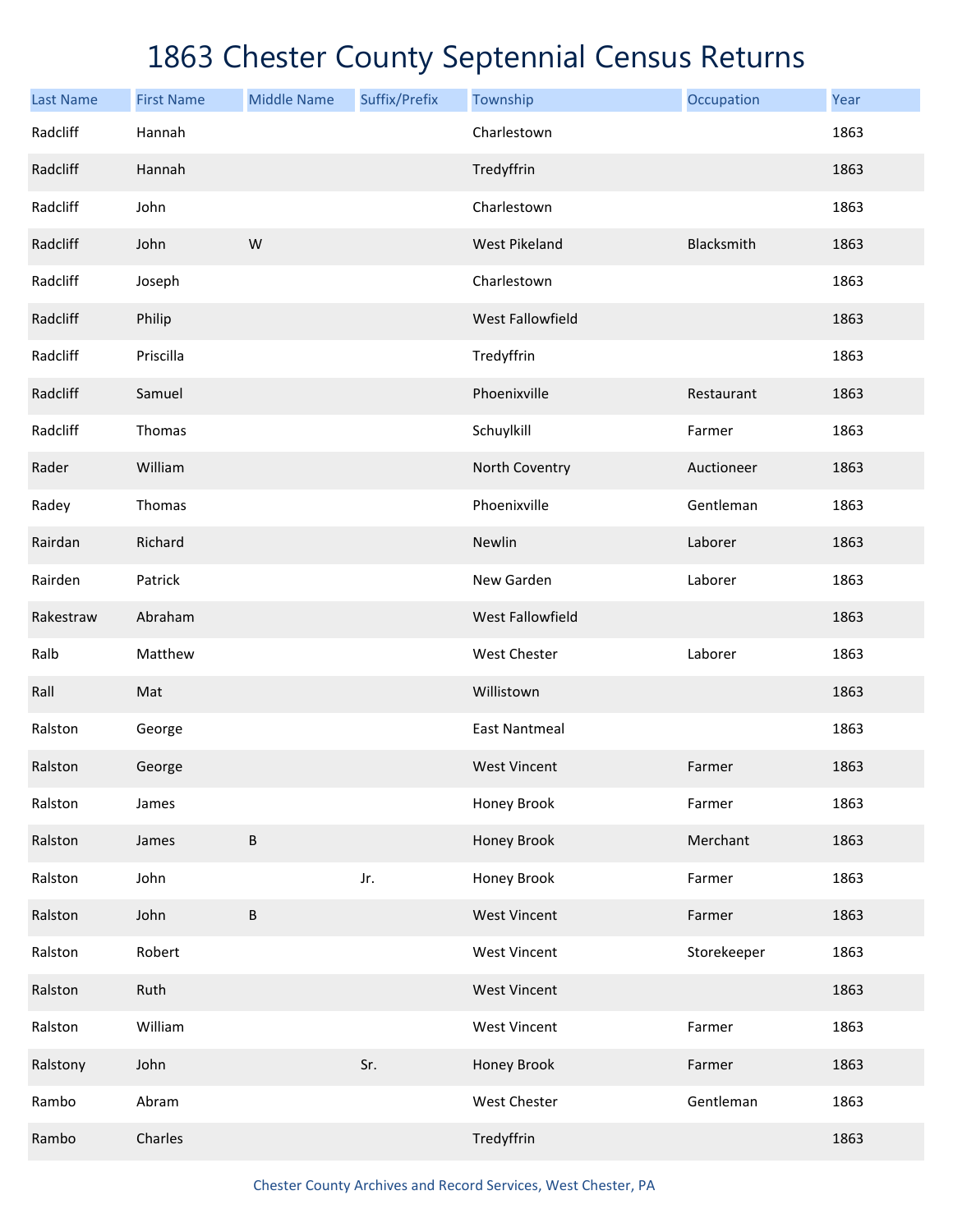| <b>Last Name</b> | <b>First Name</b> | <b>Middle Name</b> | Suffix/Prefix | Township                  | Occupation     | Year |
|------------------|-------------------|--------------------|---------------|---------------------------|----------------|------|
| Rambo            | Cyles             |                    |               | Sadsbury                  | Laborer        | 1863 |
| Rambo            | David             |                    |               | <b>West Fallowfield</b>   |                | 1863 |
| Rambo            | George            |                    |               | <b>East Coventry</b>      | Shoemaker      | 1863 |
| Rambo            | George            | W                  |               | West Brandywine           | Shoemaker      | 1863 |
| Rambo            | Hugh              |                    |               | Sadsbury                  | <b>Butcher</b> | 1863 |
| Rambo            | Margaret          |                    |               | Valley                    | Farmer         | 1863 |
| Rambo            | Moses             |                    |               | Valley                    | Storekeeper    | 1863 |
| Rambo            | Nathan            |                    |               | Schuylkill                | Laborer        | 1863 |
| Rambo            | Nathan            |                    |               | Tredyffrin                |                | 1863 |
| Rambo            | Paul              |                    |               | Valley                    | Miller         | 1863 |
| Rambo            | Peter             |                    |               | Sadsbury                  |                | 1863 |
| Rambo            | Reese             |                    |               | Tredyffrin                |                | 1863 |
| Rambo            | Thomas            |                    |               | Valley                    | Laborer        | 1863 |
| Rambo            | Tyson             |                    |               | Thornbury                 |                | 1863 |
| Rambo            | Walter            | ${\sf P}$          |               | Tredyffrin                |                | 1863 |
| Rambo            | William           |                    |               | East Pikeland             | Laborer        | 1863 |
| Rambo            | William           | G                  |               | West Marlborough          | Miller         | 1863 |
| Ramon            | Maria             |                    |               | Pocopson                  | Laborer        | 1863 |
| Ramsay           | Daniel            |                    |               | Highland                  | Farmer         | 1863 |
| Ramsay           | James             |                    |               | Londonderry               |                | 1863 |
| Ramsay           | Joseph            |                    |               | Londonderry               |                | 1863 |
| Ramsey           | Albina            | W                  |               | East Marlborough          |                | 1863 |
| Ramsey           | Amos              |                    |               | Sadsbury                  | Laborer        | 1863 |
| Ramsey           | Charles           |                    |               | Valley                    |                | 1863 |
| Ramsey           | David             |                    |               | Lower Oxford              | Farmer         | 1863 |
| Ramsey           | $\sf H$           | $\sf B$            | Col.          | Phoenixville              | Clerk          | 1863 |
| Ramsey           | Horasha           |                    |               | <b>Upper Oxford</b>       | Farmer         | 1863 |
| Ramsey           | Hugh              |                    |               | ${\sf E} {\sf I} {\sf k}$ | Farmer         | 1863 |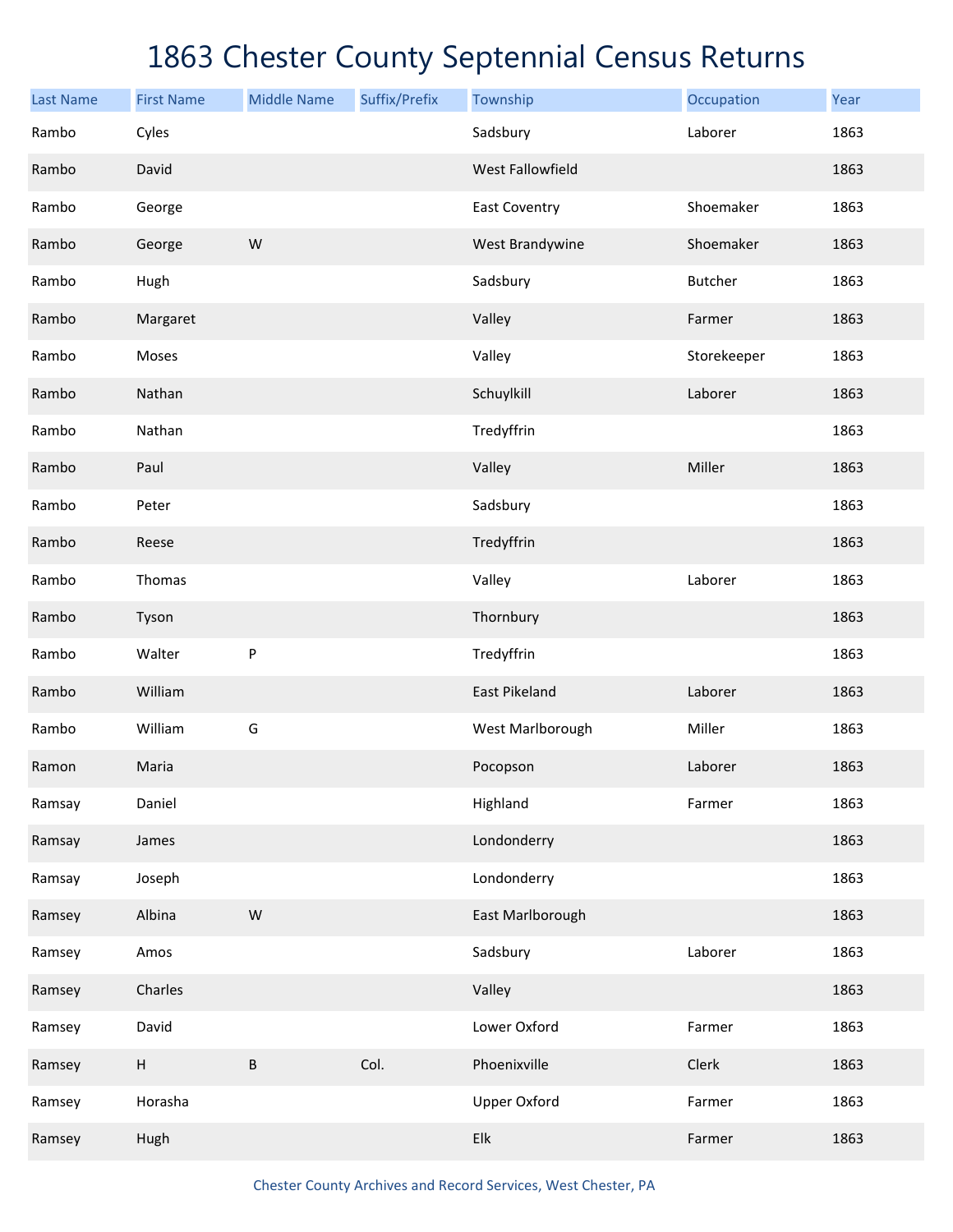| <b>Last Name</b> | <b>First Name</b> | <b>Middle Name</b> | Suffix/Prefix | Township             | Occupation        | Year |
|------------------|-------------------|--------------------|---------------|----------------------|-------------------|------|
| Ramsey           | J                 | Baxter             |               | Downingtown          | Dentist           | 1863 |
| Ramsey           | J                 | $\sf S$            |               | Valley               | Physician         | 1863 |
| Ramsey           | James             | К                  |               | East Fallowfield     | Farmer            | 1863 |
| Ramsey           | James             | ${\sf R}$          |               | East Nottingham      |                   | 1863 |
| Ramsey           | John              |                    |               | East Nottingham      |                   | 1863 |
| Ramsey           | John              |                    |               | Elk                  | Farmer            | 1863 |
| Ramsey           | John              |                    |               | Sadsbury             |                   | 1863 |
| Ramsey           | John              |                    |               | West Chester         | Painter           | 1863 |
| Ramsey           | Joseph            |                    |               | Sadsbury             |                   | 1863 |
| Ramsey           | Philip            |                    |               | Elk                  | Farmer            | 1863 |
| Ramsey           | Robert            |                    |               | East Fallowfield     | Farmer            | 1863 |
| Ramsey           | Samuel            |                    |               | Sadsbury             | Laborer           | 1863 |
| Ramsey           | Samuel            |                    |               | <b>Upper Oxford</b>  | Farmer            | 1863 |
| Ramsey           | Samuel            |                    |               | <b>Upper Oxford</b>  | Farmer            | 1863 |
| Ramsey           | Sarah             |                    |               | Elk                  | Farmer            | 1863 |
| Ramsey           | Thompson          |                    |               | East Nottingham      |                   | 1863 |
| Ramshine         | Jesse             |                    |               | <b>East Nantmeal</b> |                   | 1863 |
| Ramshine         | John              |                    |               | <b>East Nantmeal</b> |                   | 1863 |
| Ramstine         | John              |                    |               | <b>East Nantmeal</b> |                   | 1863 |
| Ramstine         | John              |                    |               | <b>West Vincent</b>  | Farmer            | 1863 |
| Rancel           | David             |                    |               | <b>West Nantmeal</b> | Farmer            | 1863 |
| Rancel           | Robert            |                    |               | <b>West Nantmeal</b> | Drover            | 1863 |
| Ranck            | Amos              |                    |               | Honey Brook          | Farmer            | 1863 |
| Ranck            | John              | $\mathsf D$        |               | Honey Brook          | Farmer            | 1863 |
| Raney            | Joseph            | $\sf B$            |               | Phoenixville         | Machinist         | 1863 |
| Raphael          | Mary              |                    |               | East Fallowfield     | Iron Manufacturer | 1863 |
| Raphael          | William           |                    |               | East Fallowfield     | Iron Manufacturer | 1863 |
| Rapp             | Amos              |                    |               | Charlestown          |                   | 1863 |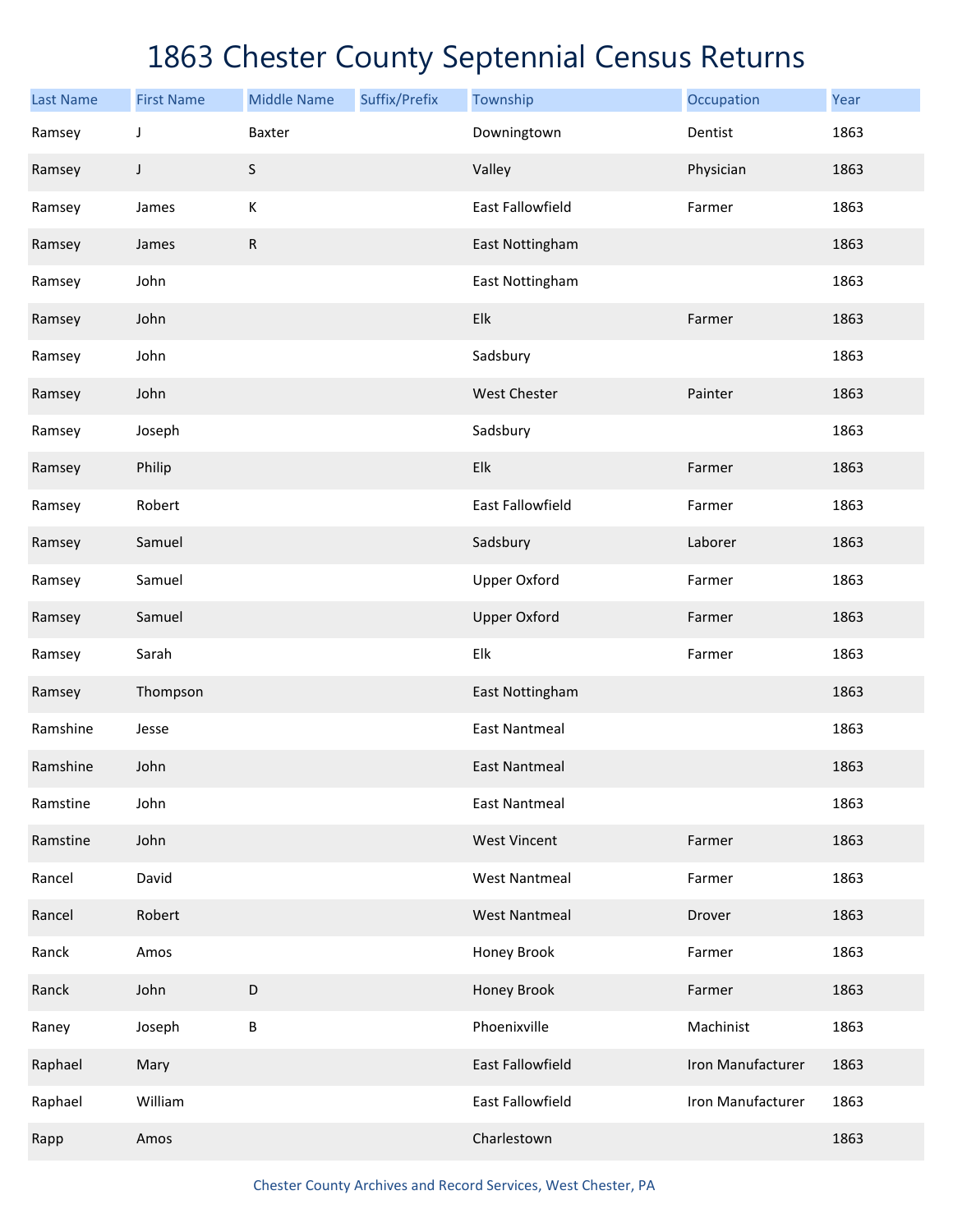| <b>Last Name</b> | <b>First Name</b> | <b>Middle Name</b> | Suffix/Prefix | Township             | Occupation | Year |
|------------------|-------------------|--------------------|---------------|----------------------|------------|------|
| Rapp             | Amos              |                    |               | Schuylkill           | Innkeeper  | 1863 |
| Rapp             | Benjamin          |                    |               | Charlestown          |            | 1863 |
| Rapp             | Benjamin          |                    |               | Schuylkill           | Farmer     | 1863 |
| Rapp             | Benjamin          | F                  |               | South Coventry       | Blacksmith | 1863 |
| Rapp             | Davis             | ${\sf M}$          |               | Charlestown          |            | 1863 |
| Rapp             | Frederick         |                    |               | Schuylkill           | Farmer     | 1863 |
| Rapp             | George            | W                  |               | East Pikeland        | Farmer     | 1863 |
| Rapp             | Jacob             |                    |               | Schuylkill           | Carpenter  | 1863 |
| Rapp             | John              |                    |               | Charlestown          |            | 1863 |
| Rapp             | John              |                    |               | Charlestown          |            | 1863 |
| Rapp             | John              |                    |               | Schuylkill           | Farmer     | 1863 |
| Rapp             | Joseph            |                    |               | Charlestown          |            | 1863 |
| Rapp             | Joseph            | $\sf H$            |               | Schuylkill           | Farmer     | 1863 |
| Rapp             | Silvester         |                    |               | Schuylkill           | Laborer    | 1863 |
| Rapp             | Stephen           | $\sf H$            |               | Charlestown          |            | 1863 |
| Rareden          | John              |                    |               | Valley               | Laborer    | 1863 |
| Rasor            | Joshua            |                    |               | Phoenixville         | Carpenter  | 1863 |
| Raston           | John              |                    |               | <b>West Vincent</b>  | Farmer     | 1863 |
| Rato             | Joshua            |                    |               | <b>Upper Oxford</b>  | Laborer    | 1863 |
| Rattew           | Aaron             |                    |               | <b>West Vincent</b>  | Farmer     | 1863 |
| Rattew           | Levi              |                    |               | <b>West Vincent</b>  | Farmer     | 1863 |
| Rattew           | Thomas            |                    |               | <b>West Vincent</b>  | Farmer     | 1863 |
| Rattew           | William           |                    |               | <b>West Vincent</b>  | Farmer     | 1863 |
| Rau              | John              |                    |               | <b>East Coventry</b> | Laborer    | 1863 |
| Raucet           | Robert            |                    |               | <b>East Nantmeal</b> |            | 1863 |
| Ravedon          | Dennis            |                    |               | West Chester         | Laborer    | 1863 |
| Rawn             | John              |                    |               | Phoenixville         | Shoemaker  | 1863 |
| Ray              | Caleb             |                    |               | <b>West Vincent</b>  | Farmer     | 1863 |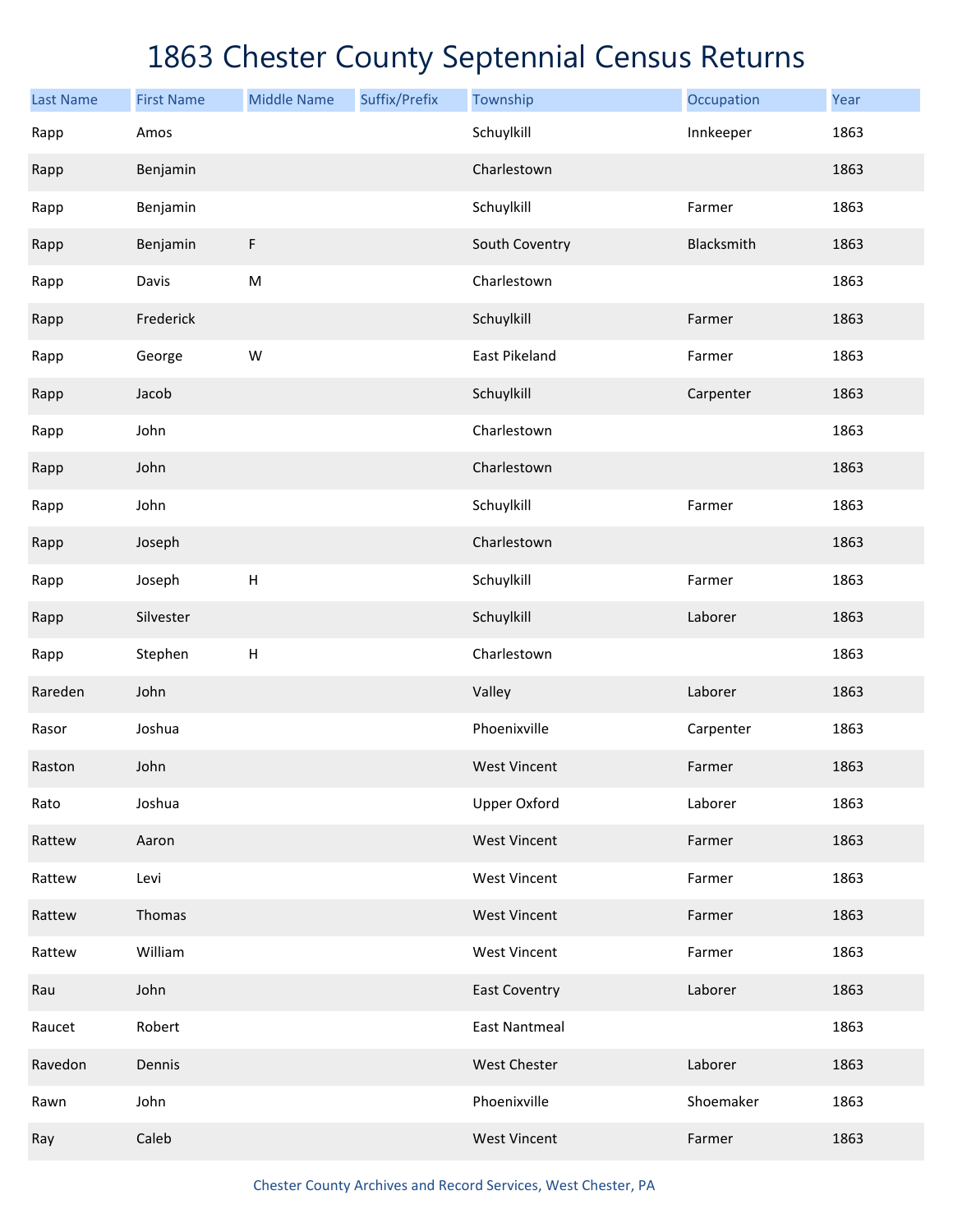| <b>Last Name</b> | <b>First Name</b> | <b>Middle Name</b> | Suffix/Prefix | Township            | Occupation | Year |
|------------------|-------------------|--------------------|---------------|---------------------|------------|------|
| Ray              | Frederick         |                    |               | Warwick             |            | 1863 |
| Ray              | Jacob             |                    |               | Warwick             |            | 1863 |
| Ray              | James             |                    |               | Warwick             |            | 1863 |
| Ray              | James             |                    |               | <b>West Vincent</b> | Farmer     | 1863 |
| Ray              | John              |                    |               | Warwick             |            | 1863 |
| Ray              | John              |                    |               | Warwick             |            | 1863 |
| Rayman           | James             |                    |               | East Bradford       |            | 1863 |
| Rayser           | Jacob             | $\sf T$            |               | <b>East Vincent</b> |            | 1863 |
| Raysor           | Frederick         |                    |               | Phoenixville        | Soldier    | 1863 |
| Raysor           | William           |                    |               | <b>East Vincent</b> |            | 1863 |
| Rayzer           | John              |                    |               | <b>East Vincent</b> |            | 1863 |
| Razer            | John              |                    |               | Tredyffrin          |            | 1863 |
| Razor            | John              |                    |               | Schuylkill          | Laborer    | 1863 |
| Rea              | Benjamin          | G                  |               | West Brandywine     | Laborer    | 1863 |
| Rea              | David             | ${\sf R}$          |               | Wallace             | Stonemason | 1863 |
| Rea              | Jacob             |                    |               | Wallace             | Carpenter  | 1863 |
| Rea              | James             |                    |               | Wallace             | Laborer    | 1863 |
| Rea              | James             |                    |               | West Caln           | Mason      | 1863 |
| Rea              | James             | G                  |               | West Brandywine     | Farmer     | 1863 |
| Rea              | James             | J                  |               | West Fallowfield    |            | 1863 |
| Rea              | John              |                    |               | West Caln           | Mason      | 1863 |
| Rea              | Jonathan          |                    |               | West Nottingham     | Laborer    | 1863 |
| Rea              | Joseph            |                    |               | Wallace             | Plasterer  | 1863 |
| Rea              | Samuel            | $\mathsf A$        |               | Lower Oxford        | Farmer     | 1863 |
| Reaber           | John              |                    |               | Wallace             | Laborer    | 1863 |
| Reaborn          | Samuel            | J                  |               | East Nottingham     | Shoemaker  | 1863 |
| Reaburn          |                   |                    |               | East Nottingham     |            | 1863 |
| Read             | John              | ${\sf W}$          |               | East Pikeland       | Farmer     | 1863 |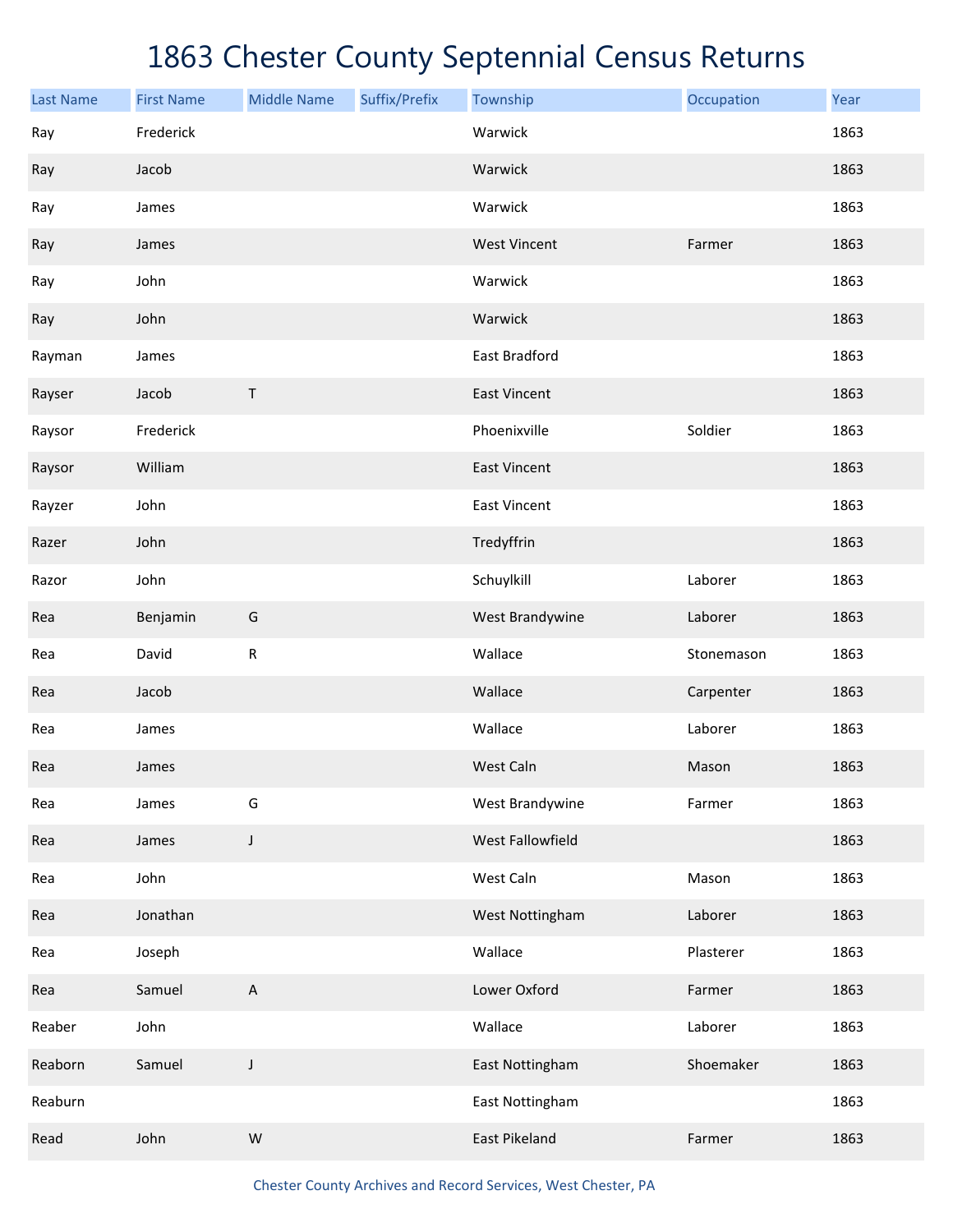| <b>Last Name</b> | <b>First Name</b>         | <b>Middle Name</b> | Suffix/Prefix | Township             | Occupation            | Year |
|------------------|---------------------------|--------------------|---------------|----------------------|-----------------------|------|
| Reader           | William                   | $\mathsf C$        |               | New London           | Laborer               | 1863 |
| Readman          | Joshua                    |                    |               | <b>East Coventry</b> | Laborer               | 1863 |
| Ready            | John                      |                    |               | Phoenixville         | <b>Blast Furnance</b> | 1863 |
| Reagan           | John                      |                    |               | South Coventry       | Farmer                | 1863 |
| Ream             | John                      |                    |               | Honey Brook          | Laborer               | 1863 |
| Reath            | James                     |                    |               | West Caln            | Farmer                | 1863 |
| Reburn           | Alexander                 |                    |               | Lower Oxford         | Plasterer             | 1863 |
| Reburn           | Ebenezer                  |                    |               | Hopewell             | Plasterer             | 1863 |
| Reburn           | George                    | ${\sf W}$          |               | Lower Oxford         | Farmer                | 1863 |
| Reburn           | James                     |                    |               | Lower Oxford         | Farmer                | 1863 |
| Reburn           | James                     | G B                |               | Lower Oxford         | Farmer                | 1863 |
| Rechber          | Henry                     |                    |               | Willistown           | Tailor                | 1863 |
| Red              | Matthew                   | $\mathsf C$        |               | Lower Oxford         | Laborer               | 1863 |
| Reday            | $\mathsf C$               | S                  |               | Oxford               | <b>Brickmaker</b>     | 1863 |
| Redd             | Emmor                     |                    |               | East Fallowfield     | Farmer                | 1863 |
| Redenbaugh       | Rachel                    |                    |               | <b>Upper Uwchlan</b> | Lady                  | 1863 |
| Redfern          | Frank                     |                    |               | Phoenixville         | Puddler               | 1863 |
| Redington        | William                   |                    |               | Schuylkill           | Farmer                | 1863 |
| Redman           | James                     |                    |               | Newlin               | Laborer               | 1863 |
| Reece            | $\mathsf{A}$              | J                  |               | Sadsbury             | Laborer               | 1863 |
| Reece            | $\boldsymbol{\mathsf{A}}$ | J                  |               | Sadsbury             |                       | 1863 |
| Reece            | Charles                   |                    |               | Sadsbury             |                       | 1863 |
| Reece            | Davis                     |                    |               | West Chester         | Gentleman             | 1863 |
| Reece            | Henry                     |                    |               | Valley               | Laborer               | 1863 |
| Reece            | Henry                     |                    |               | Valley               | Laborer               | 1863 |
| Reece            | William                   |                    |               | Sadsbury             | Blacksmith            | 1863 |
| Reed             | Alexander                 |                    |               | Pennsbury            | Laborer               | 1863 |
| Reed             | Andrew                    |                    |               | Phoenixville         | Undertaker            | 1863 |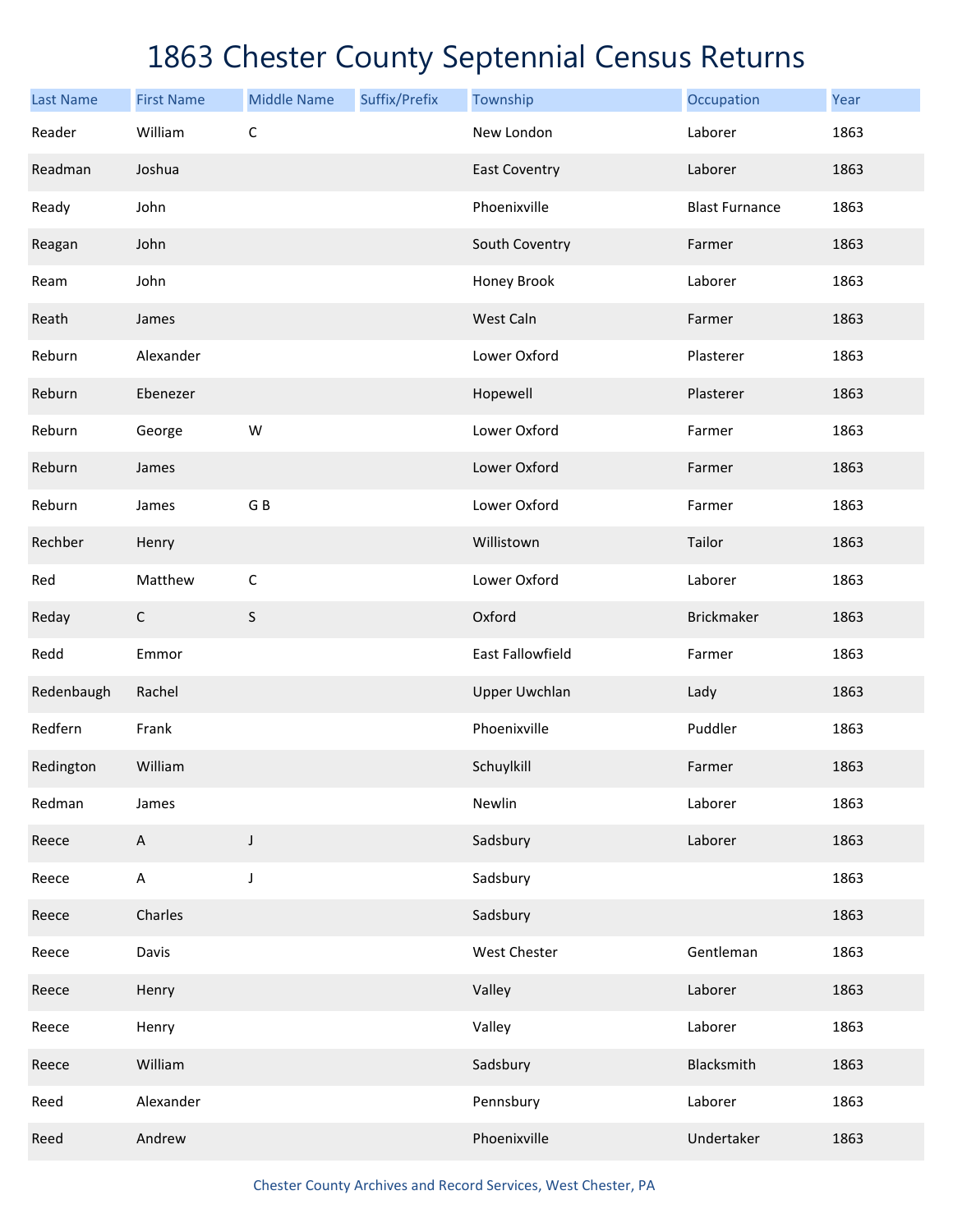| <b>Last Name</b> | <b>First Name</b> | <b>Middle Name</b> | Suffix/Prefix | Township             | Occupation | Year |
|------------------|-------------------|--------------------|---------------|----------------------|------------|------|
| Reed             | Andrew            | W                  |               | Lower Oxford         | Farmer     | 1863 |
| Reed             | David             |                    |               | Phoenixville         | Laborer    | 1863 |
| Reed             | George            |                    |               | Highland             | Carpenter  | 1863 |
| Reed             | George            |                    |               | Newlin               | Laborer    | 1863 |
| Reed             | Isaac             |                    |               | <b>West Nantmeal</b> | Carpenter  | 1863 |
| Reed             | James             |                    |               | Londonderry          |            | 1863 |
| Reed             | James             | $\mathsf C$        |               | Highland             | Laborer    | 1863 |
| Reed             | James             | W                  |               | Highland             | Farmer     | 1863 |
| Reed             | John              |                    |               | Lower Oxford         | Farmer     | 1863 |
| Reed             | John              |                    |               | Phoenixville         | Carpenter  | 1863 |
| Reed             | John              | $\sf T$            |               | Highland             | Farmer     | 1863 |
| Reed             | Jonathan          |                    |               | West Chester         | Carpenter  | 1863 |
| Reed             | Joseph            |                    |               | <b>East Nantmeal</b> |            | 1863 |
| Reed             | Joseph            |                    |               | <b>Upper Uwchlan</b> | Farmer     | 1863 |
| Reed             | Joseph            |                    |               | Wallace              | Farmer     | 1863 |
| Reed             | Levis             |                    |               | Highland             | Laborer    | 1863 |
| Reed             | Macy              |                    |               | <b>West Chester</b>  | Lady       | 1863 |
| Reed             | Robert            |                    |               | Lower Oxford         | Laborer    | 1863 |
| Reed             | Samuel            |                    |               | Phoenixville         | Laborer    | 1863 |
| Reed             | Sarah             |                    |               | Wallace              |            | 1863 |
| Reed             | Stephen           |                    |               | West Chester         | Oysterman  | 1863 |
| Reed             | Thomas            |                    |               | West Chester         | Carpenter  | 1863 |
| Reed             | William           |                    |               | Upper Uwchlan        | Farmer     | 1863 |
| Reed             | William           |                    |               | West Nottingham      | Farmer     | 1863 |
| Reed             | William           | ${\sf N}$          |               | Westtown             | Miller     | 1863 |
| Reede            | Alexander         |                    | Rev.          | Sadsbury             | Preacher   | 1863 |
| Reede            | Alexander         |                    |               | Sadsbury             |            | 1863 |
| Reede            | James             |                    |               | Sadsbury             |            | 1863 |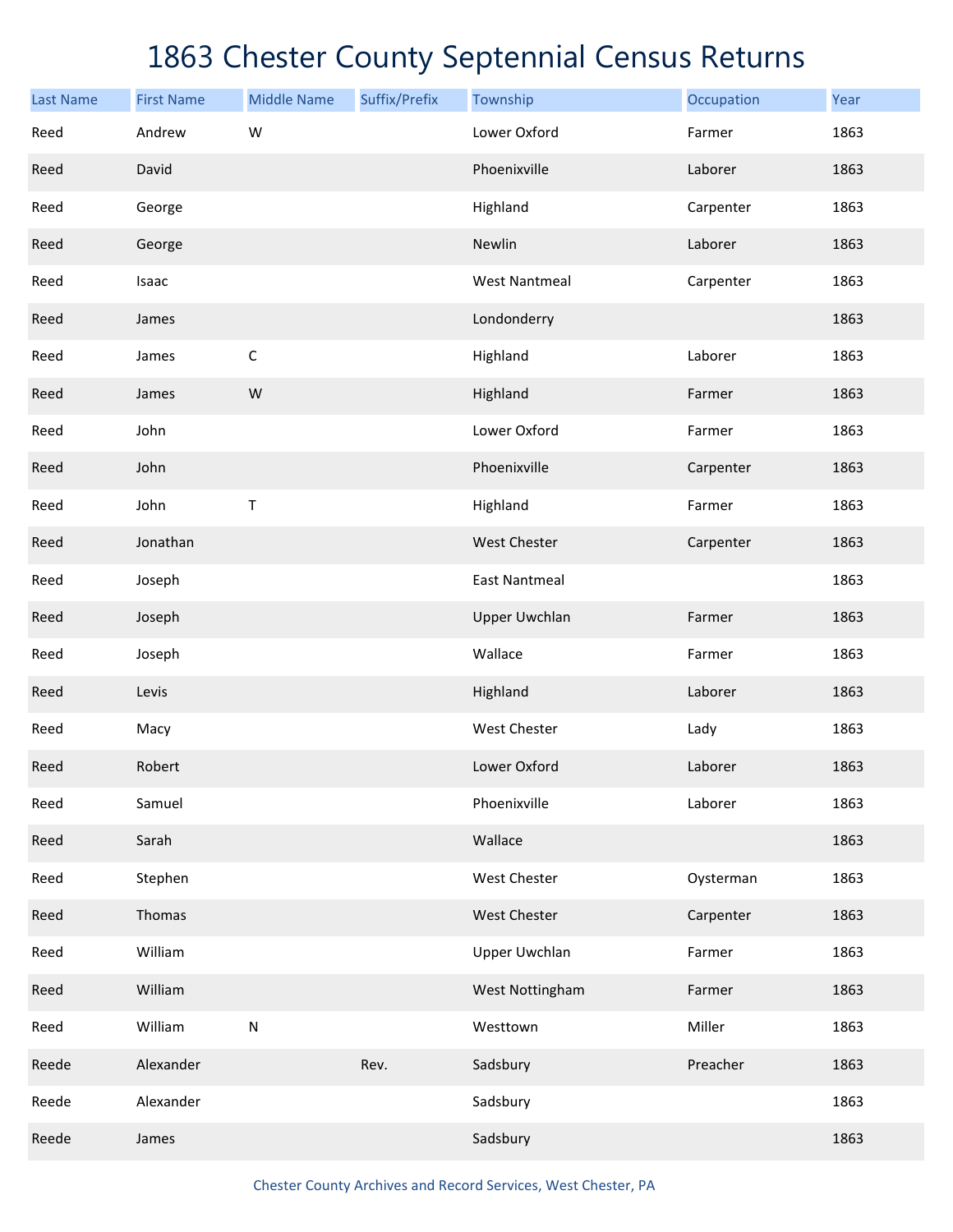| <b>Last Name</b> | <b>First Name</b> | <b>Middle Name</b> | Suffix/Prefix | Township                | Occupation     | Year |
|------------------|-------------------|--------------------|---------------|-------------------------|----------------|------|
| Reeder           | David             |                    |               | Charlestown             |                | 1863 |
| Reeder           | David             |                    |               | Newlin                  | Laborer        | 1863 |
| Reeder           | Samuel            | J                  |               | Newlin                  | Laborer        | 1863 |
| Reedy            | John              |                    |               | Honey Brook             | Laborer        | 1863 |
| Reemer           | Andrew            |                    |               | East Marlborough        | Mason          | 1863 |
| Rees             | Edward            |                    |               | Schuylkill              | Farmer         | 1863 |
| Rees             | Elizabeth         |                    |               | East Caln               |                | 1863 |
| Rees             | Joseph            |                    |               | East Caln               | M <sub>D</sub> | 1863 |
| Rees             | Joseph            |                    |               | West Brandywine         | Stonemason     | 1863 |
| Rees             | Samuel            |                    |               | West Brandywine         | Laborer        | 1863 |
| Rees             | Washington        |                    |               | <b>East Vincent</b>     |                | 1863 |
| Rees             | William           |                    |               | West Brandywine         | Stonemason     | 1863 |
| Rees             | William           | H                  |               | Schuylkill              | Laborer        | 1863 |
| Reese            | Robert            | J                  |               | <b>East Fallowfield</b> | Farmer         | 1863 |
| Reese            | Abel              |                    |               | Tredyffrin              |                | 1863 |
| Reese            | Amos              |                    |               | <b>East Pikeland</b>    | Farmer         | 1863 |
| Reese            | Benjamin          |                    |               | <b>West Bradford</b>    | Mason          | 1863 |
| Reese            | Ezekiel           |                    |               | Birmingham              | Laborer        | 1863 |
| Reese            | Hood              |                    |               | Highland                | Farmer         | 1863 |
| Reese            | Jane              |                    |               | <b>West Bradford</b>    | Housekeeper    | 1863 |
| Reese            | John              |                    |               | <b>East Pikeland</b>    | Farmer         | 1863 |
| Reese            | John              |                    |               | Penn                    | Farmer         | 1863 |
| Reese            | John              | L                  |               | East Fallowfield        | Drover         | 1863 |
| Reese            | Jonathan          |                    |               | Charlestown             |                | 1863 |
| Reese            | Joseph            |                    |               | East Marlborough        | Farmer         | 1863 |
| Reese            | Lewis             |                    |               | East Whiteland          |                | 1863 |
| Reese            | Margaret          |                    |               | East Pikeland           | Farmer         | 1863 |
| Reese            | Mary              |                    |               | Tredyffrin              |                | 1863 |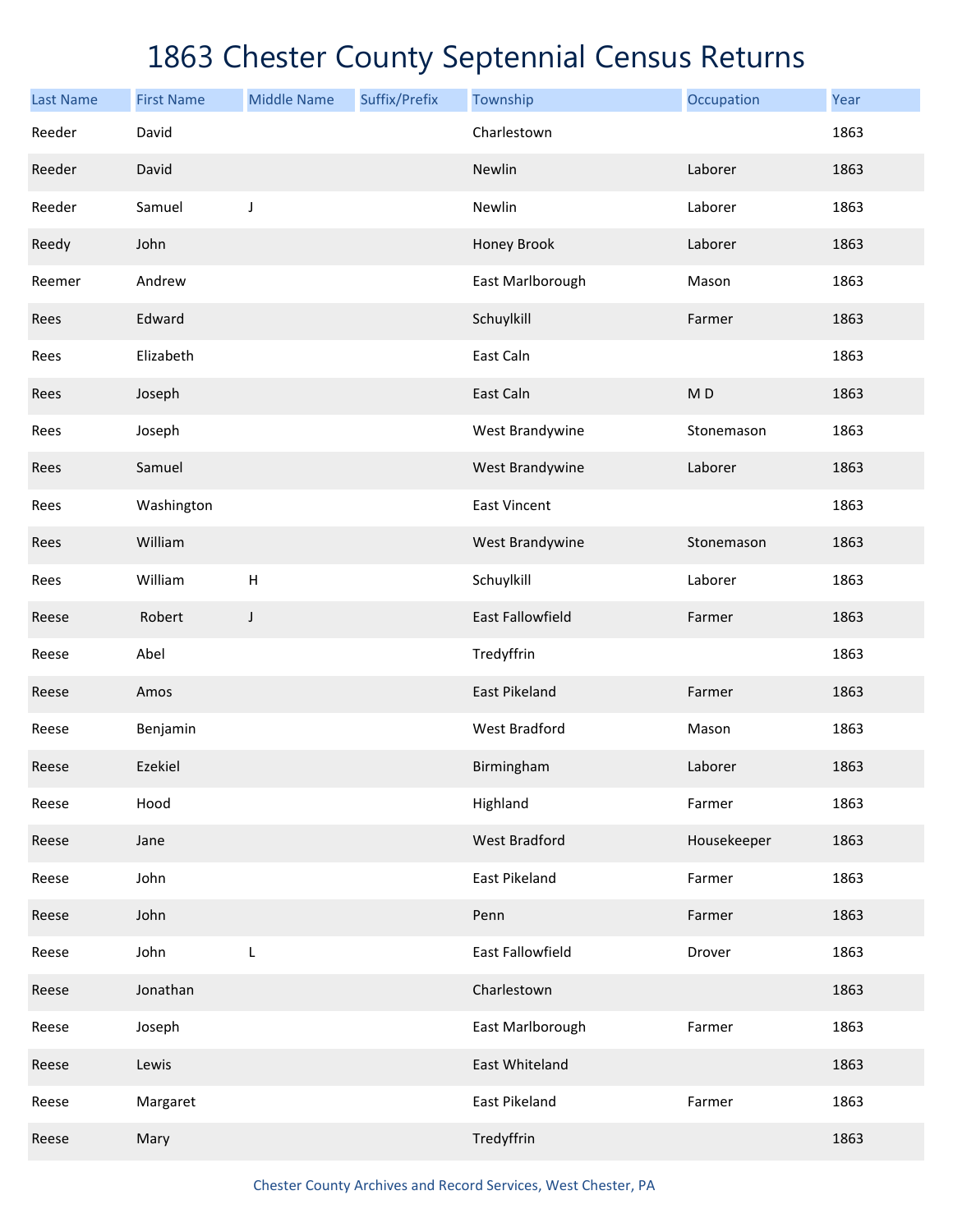| <b>Last Name</b> | <b>First Name</b> | <b>Middle Name</b>        | Suffix/Prefix | Township                | Occupation    | Year |
|------------------|-------------------|---------------------------|---------------|-------------------------|---------------|------|
| Reese            | Mary              | Ann                       |               | <b>East Fallowfield</b> | Farmer        | 1863 |
| Reese            | Morgan            | L                         |               | Downingtown             | Farmer        | 1863 |
| Reese            | Samuel            |                           |               | East Pikeland           | Laborer       | 1863 |
| Reese            | Samuel            |                           |               | East Pikeland           |               | 1863 |
| Reese            | Samuel            | B                         |               | Penn                    | Farmer        | 1863 |
| Reese            | Samuel            | J                         |               | West Fallowfield        |               | 1863 |
| Reese            | Thomas            | J                         |               | South Coventry          | Miller        | 1863 |
| Reese            | William           |                           |               | <b>East Pikeland</b>    | Miller        | 1863 |
| Reese            | William           |                           |               | <b>West Bradford</b>    | Laborer       | 1863 |
| Reeves           | David             |                           |               | Phoenixville            | Iron Master   | 1863 |
| Reeves           | Ellis             |                           |               | Phoenixville            | Merchant      | 1863 |
| Reeves           | Paul              |                           |               | Phoenixville            | Clerk         | 1863 |
| Reeves           | William           |                           |               | Willistown              | Farmer        | 1863 |
| Regester         | David             |                           |               | Londonderry             |               | 1863 |
| Regester         | Henry             | $\boldsymbol{\mathsf{H}}$ |               | East Whiteland          | Laborer       | 1863 |
| Regester         | Jacob             | Τ                         |               | East Whiteland          | Laborer       | 1863 |
| Regester         | Mary              |                           |               | East Brandywine         | Seamstress    | 1863 |
| Regester         | Thomas            |                           |               | East Caln               | Laborer       | 1863 |
| Regester         | William           | $\mathsf C$               |               | Pocopson                | Farmer        | 1863 |
| Reibling         | John              |                           |               | West Brandywine         | Laborer       | 1863 |
| Reid             | Charles           |                           |               | Willistown              |               | 1863 |
| Reid             | George            |                           |               | West Brandywine         | Farmer        | 1863 |
| Reid             | James             |                           |               | Highland                | Farmer        | 1863 |
| Reid             | James             |                           |               | West Brandywine         | Farmer        | 1863 |
| Reid             | James             | $\mathsf F$               |               | West Chester            | Carpenter     | 1863 |
| Reid             | Joseph            | D                         |               | East Bradford           |               | 1863 |
| Reid             | William           |                           |               | West Chester            | Silver plater | 1863 |
| Reid             | William           | ${\sf M}$                 |               | Highland                | Farmer        | 1863 |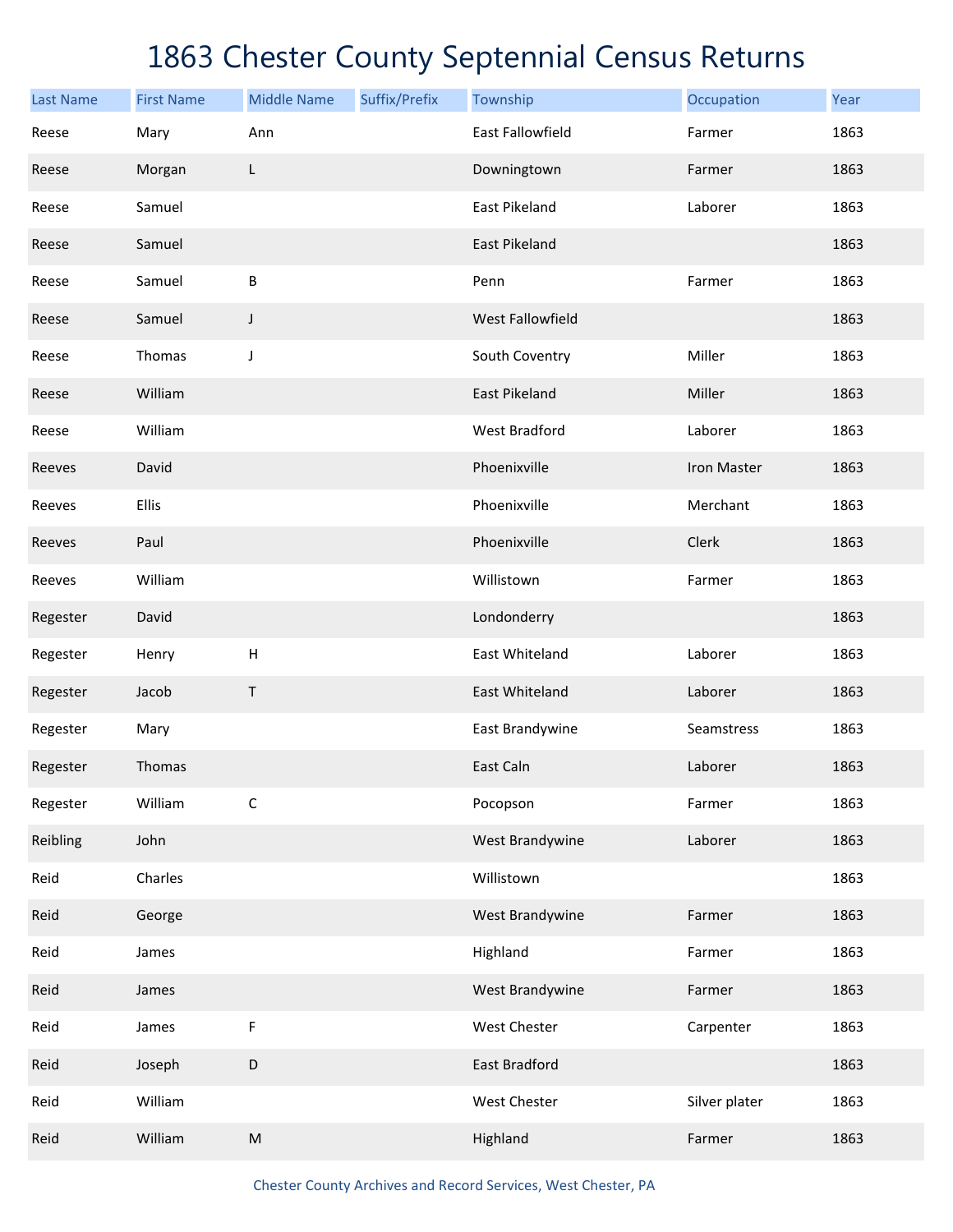| <b>Last Name</b> | <b>First Name</b> | <b>Middle Name</b> | Suffix/Prefix | Township             | Occupation    | Year |
|------------------|-------------------|--------------------|---------------|----------------------|---------------|------|
| Reiff            | Jacob             |                    |               | North Coventry       | Farmer        | 1863 |
| Reiff            | John              | B                  |               | <b>East Coventry</b> | Farmer        | 1863 |
| Reiff            | Levi              |                    |               | <b>East Coventry</b> | Laborer       | 1863 |
| Reiff            | Rudolph           |                    |               | North Coventry       | Farmer        | 1863 |
| Reiff            | William           | $\sf E$            |               | North Coventry       | Farmer        | 1863 |
| Reifsnyder       | Eli               |                    |               | <b>West Pikeland</b> | Laborer       | 1863 |
| Reifsnyder       | Jacob             | G                  |               | North Coventry       | Wheelwright   | 1863 |
| Reifsnyder       | Lewis             | $\sf B$            |               | North Coventry       | Farmer        | 1863 |
| Reifsnyder       | Rudolph           |                    |               | North Coventry       | Farmer        | 1863 |
| Reigner          | Jesse             | B                  |               | South Coventry       | Farmer        | 1863 |
| Reigner          | Joseph            |                    |               | South Coventry       | Farmer        | 1863 |
| Reigner          | Levi              |                    |               | South Coventry       | Farmer        | 1863 |
| Reiley           | Thomas            |                    |               | East Whiteland       | Limeburner    | 1863 |
| Reitenbaugh      | George            | W                  |               | East Whiteland       | Farmer        | 1863 |
| Reitenbaugh      | Joseph            |                    |               | East Whiteland       | Smith         | 1863 |
| Reitenbaugh      | Samuel            |                    |               | East Whiteland       | Laborer       | 1863 |
| Reitenbaugh      | Thomas            | J                  |               | East Whiteland       | Storekeeper   | 1863 |
| Rembly           | Lewis             |                    |               | London Grove         |               | 1863 |
| Renard           | George            |                    |               | Westtown             | Farmer        | 1863 |
| Rennard          | Aaron             |                    |               | East Goshen          | Farmer        | 1863 |
| Rennard          | Adam              |                    |               | East Goshen          | Farmer        | 1863 |
| Rennard          | David             |                    | Jr.           | East Goshen          | Farmer        | 1863 |
| Rennard          | Jesse             |                    |               | Charlestown          |               | 1863 |
| Rennard          | John              |                    |               | Schuylkill           | Laborer       | 1863 |
| Rennard          | Samuel            |                    |               | Charlestown          |               | 1863 |
| Renolds          | Patrick           |                    |               | New London           | Laborer       | 1863 |
| Renshaw          | E                 |                    | Mrs.          | Phoenixville         | Milliner      | 1863 |
| Renshaw          | Richard           |                    |               | Phoenixville         | Chair Chipper | 1863 |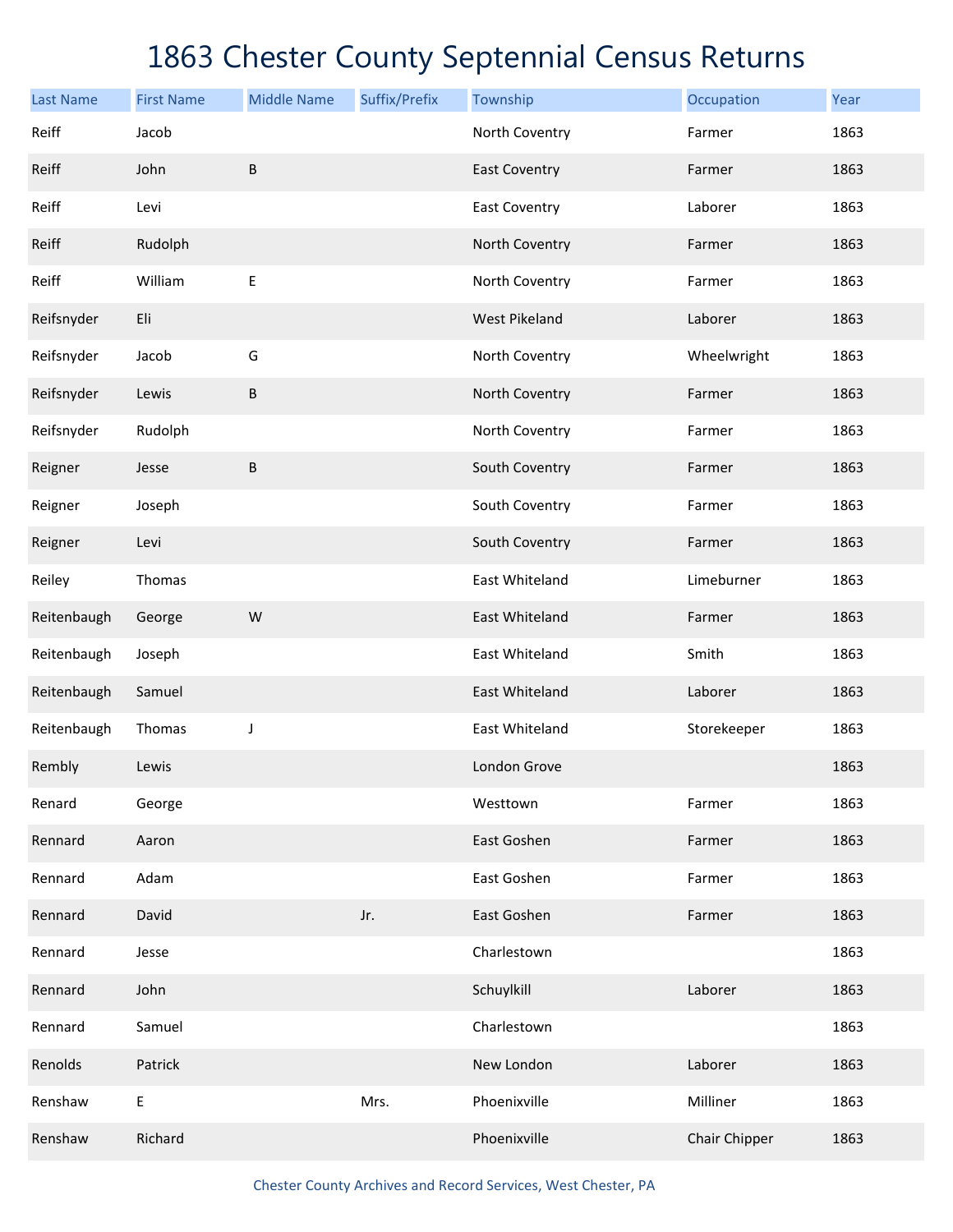| <b>Last Name</b> | <b>First Name</b> | <b>Middle Name</b> | Suffix/Prefix | Township             | Occupation   | Year |
|------------------|-------------------|--------------------|---------------|----------------------|--------------|------|
| Rentgen          | Christian         |                    |               | <b>East Vincent</b>  |              | 1863 |
| Rentgen          | Christian         |                    |               | <b>West Vincent</b>  | Farmer       | 1863 |
| Rentgen          | Peter             |                    |               | <b>West Vincent</b>  | Farmer       | 1863 |
| Renworthy        | Peter             |                    |               | <b>Upper Uwchlan</b> | Factory man  | 1863 |
| Reonard          | Henry             |                    |               | Schuylkill           | Laborer      | 1863 |
| Reppard          | Henry             |                    |               | Valley               | Cigarmaker   | 1863 |
| Resh             | Christian         |                    |               | <b>East Coventry</b> | Cooper       | 1863 |
| Resin            | William           |                    |               | West Whiteland       | Laborer      | 1863 |
| Reth             | William           |                    |               | Tredyffrin           |              | 1863 |
| Reth             | William           |                    |               | Tredyffrin           |              | 1863 |
| Retherford       | John              |                    |               | Kennett Square       | Moulder      | 1863 |
| Rettew           | $\sf B$           |                    |               | Honey Brook          | Farmer       | 1863 |
| Rettew           | Charles           |                    |               | <b>West Nantmeal</b> | Gentleman    | 1863 |
| Rettew           | Jacob             |                    |               | <b>West Nantmeal</b> | Cabinetmaker | 1863 |
| Rettew           | Robert            |                    |               | Honey Brook          | Farmer       | 1863 |
| Rettew           | Robert            |                    |               | <b>Upper Uwchlan</b> | Farmer       | 1863 |
| Retzer           | Margaretta        |                    |               | Penn                 | Housekeeper  | 1863 |
| Reubincan        | William           |                    |               | <b>West Bradford</b> | Laborer      | 1863 |
| Reufsnyder       | James             |                    |               | Phoenixville         | Carpenter    | 1863 |
| Reven            | Townsend          |                    |               | Kennett              | Miller       | 1863 |
| Rex              | Francis           |                    |               | <b>East Nantmeal</b> |              | 1863 |
| Rex              | Levi              |                    |               | <b>East Nantmeal</b> |              | 1863 |
| Rey              | Joseph            |                    |               | Schuylkill           | Laborer      | 1863 |
| Rey              | Joseph            |                    |               | <b>West Nantmeal</b> | Laborer      | 1863 |
| Rey              | Michael           |                    |               | Honey Brook          | Weaver       | 1863 |
| Reymond          | Benjamin          |                    |               | Pennsbury            | Laborer      | 1863 |
| Reynard          | John              |                    |               | West Pikeland        | Laborer      | 1863 |
| Reynolds         | Henry             |                    |               | Kennett              |              | 1863 |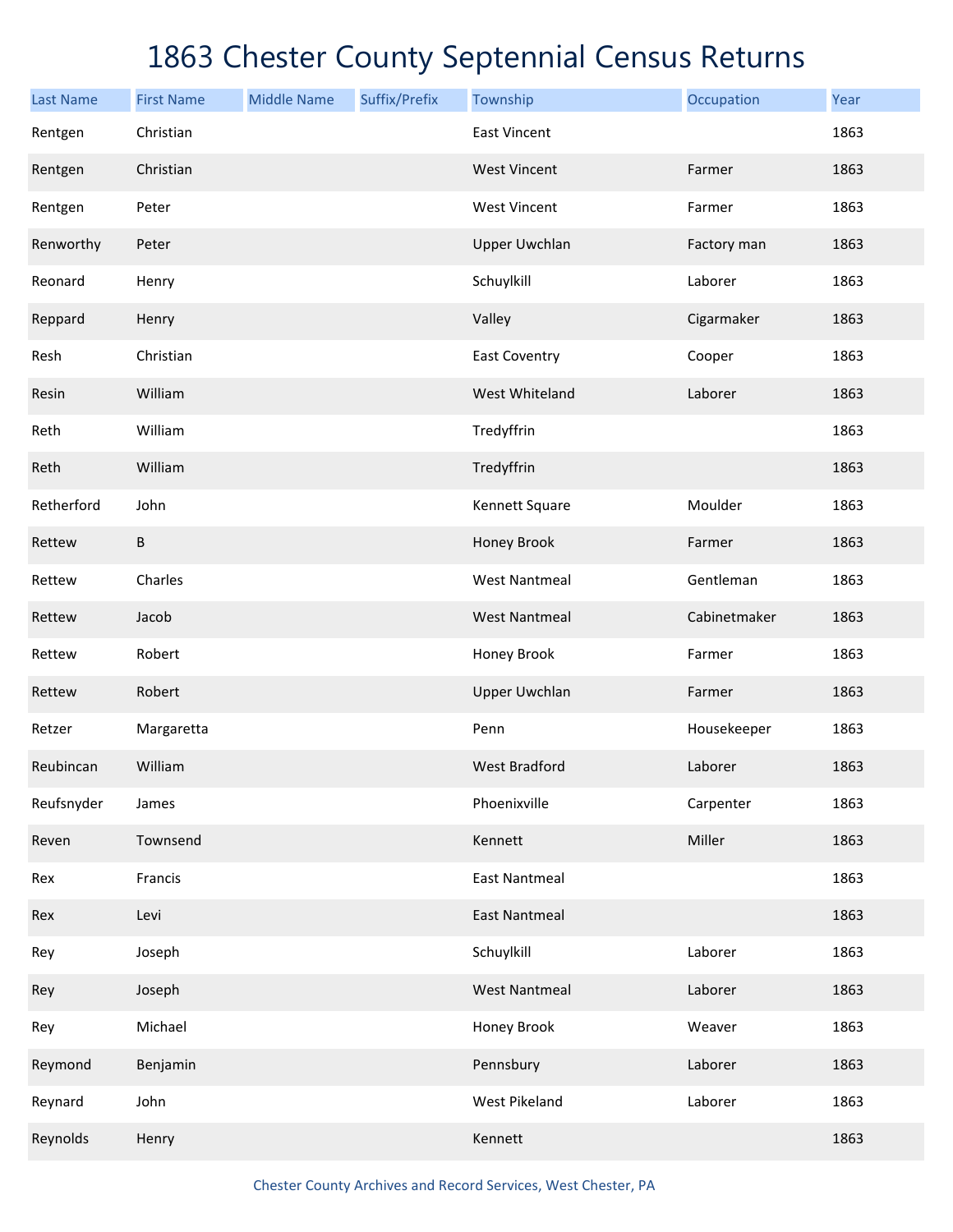| <b>Last Name</b> | <b>First Name</b> | <b>Middle Name</b> | Suffix/Prefix | Township            | Occupation   | Year |
|------------------|-------------------|--------------------|---------------|---------------------|--------------|------|
| Reynolds         | Ira               |                    |               | West Nottingham     | Farmer       | 1863 |
| Reynolds         | Israel            |                    |               | West Nottingham     | Farmer       | 1863 |
| Reynolds         | Israel            |                    | Estate        | West Nottingham     |              | 1863 |
| Reynolds         | Jacob             |                    |               | East Nottingham     |              | 1863 |
| Reynolds         | James             |                    |               | Downingtown         | Laborer      | 1863 |
| Reynolds         | James             |                    |               | Phoenixville        | Laborer      | 1863 |
| Reynolds         | Jesse             |                    |               | Honey Brook         | Physician    | 1863 |
| Reynolds         | Jesse             | $\mathsf K$        |               | London Grove        |              | 1863 |
| Reynolds         | Joseph            |                    |               | West Nottingham     | Farmer       | 1863 |
| Reynolds         | Joseph            | Τ                  |               | East Nottingham     |              | 1863 |
| Reynolds         | Levi              |                    |               | West Nottingham     | Farmer       | 1863 |
| Reynolds         | Lewis             | ${\sf M}$          |               | Valley              | Harnessmaker | 1863 |
| Reynolds         | Manual            |                    |               | East Nottingham     |              | 1863 |
| Reynolds         | Moses             | Τ                  |               | West Nottingham     | Farmer       | 1863 |
| Reynolds         | Rachel            | К                  |               | London Grove        |              | 1863 |
| Reynolds         | Vincent           |                    |               | West Nottingham     | Farmer       | 1863 |
| Reynolds         | William           | B                  |               | West Fallowfield    |              | 1863 |
| Reynolds         | William           | Τ                  |               | West Nottingham     | Farmer       | 1863 |
| Reynord          | Jesse             |                    |               | Schuylkill          | Laborer      | 1863 |
| Rezzer           | John              |                    |               | Tredyffrin          |              | 1863 |
| Rhine            | Charles           |                    |               | West Whiteland      | Laborer      | 1863 |
| Rhine            | Edward            |                    |               | West Whiteland      | Farmer       | 1863 |
| Rhinehart        | Daniel            |                    |               | South Coventry      | Farmer       | 1863 |
| Rhinehart        | ${\sf N}$         | Evans              |               | South Coventry      | Farmer       | 1863 |
| Rhoades          | David             |                    |               | <b>East Vincent</b> |              | 1863 |
| Rhoades          | John              |                    |               | Easttown            | Farmer       | 1863 |
| Rhoades          | Samuel            |                    |               | East Pikeland       | Laborer      | 1863 |
| Rhoades          | Thomas            |                    |               | <b>West Chester</b> | Courier      | 1863 |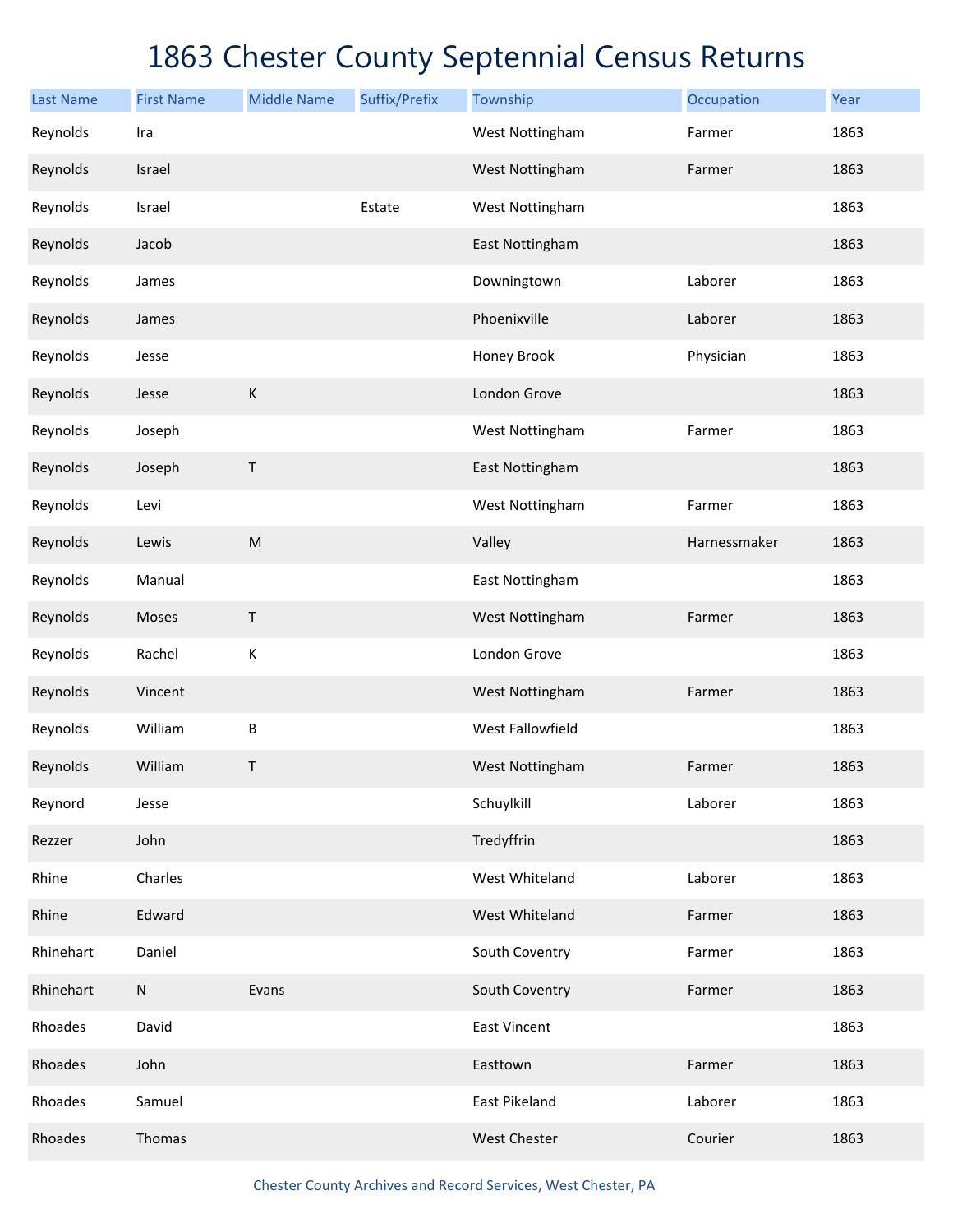| <b>Last Name</b> | <b>First Name</b> | <b>Middle Name</b> | Suffix/Prefix | Township             | Occupation | Year |
|------------------|-------------------|--------------------|---------------|----------------------|------------|------|
| Rhoades          | William           |                    |               | East Pikeland        | Laborer    | 1863 |
| Rhoads           | David             |                    |               | <b>West Vincent</b>  | Farmer     | 1863 |
| Rhoads           | Elizabeth         |                    |               | <b>East Coventry</b> |            | 1863 |
| Rhoads           | Frank             |                    |               | Schuylkill           | Laborer    | 1863 |
| Rhoads           | George            |                    |               | <b>East Coventry</b> | Laborer    | 1863 |
| Rhoads           | Jacob             |                    |               | Schuylkill           | Shoemaker  | 1863 |
| Rhoads           | Jacob             |                    |               | Schuylkill           | Laborer    | 1863 |
| Rhoads           | Jacob             |                    |               | <b>West Vincent</b>  | Shoemaker  | 1863 |
| Rhoads           | James             |                    |               | <b>West Vincent</b>  | Laborer    | 1863 |
| Rhoads           | Jerone            | $\sf B$            |               | Schuylkill           | Shoemaker  | 1863 |
| Rhoads           | Lewis             |                    |               | Schuylkill           | Farmer     | 1863 |
| Rhoads           | Lewis             | $\mathsf R$        |               | Schuylkill           | Farmer     | 1863 |
| Rhoads           | Loucene           |                    |               | Schuylkill           | Machinist  | 1863 |
| Rhoads           | Peter             |                    |               | <b>Upper Uwchlan</b> | Farmer     | 1863 |
| Rhoads           | Samuel            |                    |               | <b>West Pikeland</b> | Laborer    | 1863 |
| Rhoads           | William           |                    |               | <b>West Vincent</b>  | Laborer    | 1863 |
| Rhoads           | William           | F                  |               | Schuylkill           | Innkeeper  | 1863 |
| Rhodesvolt       | John              |                    |               | <b>West Vincent</b>  |            | 1863 |
| Rhodewalt        | Conrad            |                    |               | <b>East Vincent</b>  |            | 1863 |
| Rhodewalt        | John              |                    |               | <b>East Vincent</b>  |            | 1863 |
| Rhrer            | Martin            |                    |               | <b>West Bradford</b> | Farmer     | 1863 |
| Rial             | George            |                    |               | <b>Upper Oxford</b>  | Farmer     | 1863 |
| Rial             | Hill              |                    |               | <b>Upper Oxford</b>  | Farmer     | 1863 |
| Rial             | Joshua            |                    |               | <b>Upper Oxford</b>  | Carpenter  | 1863 |
| Rial             | Nathan            |                    |               | <b>Upper Oxford</b>  | Carpenter  | 1863 |
| Rial             | Richard           |                    |               | <b>Upper Oxford</b>  | Gentleman  | 1863 |
| Rial             | Richard           |                    | Jr.           | Upper Oxford         | Carpenter  | 1863 |
| Rice             | Benjamin          | Y                  |               | <b>West Vincent</b>  | Laborer    | 1863 |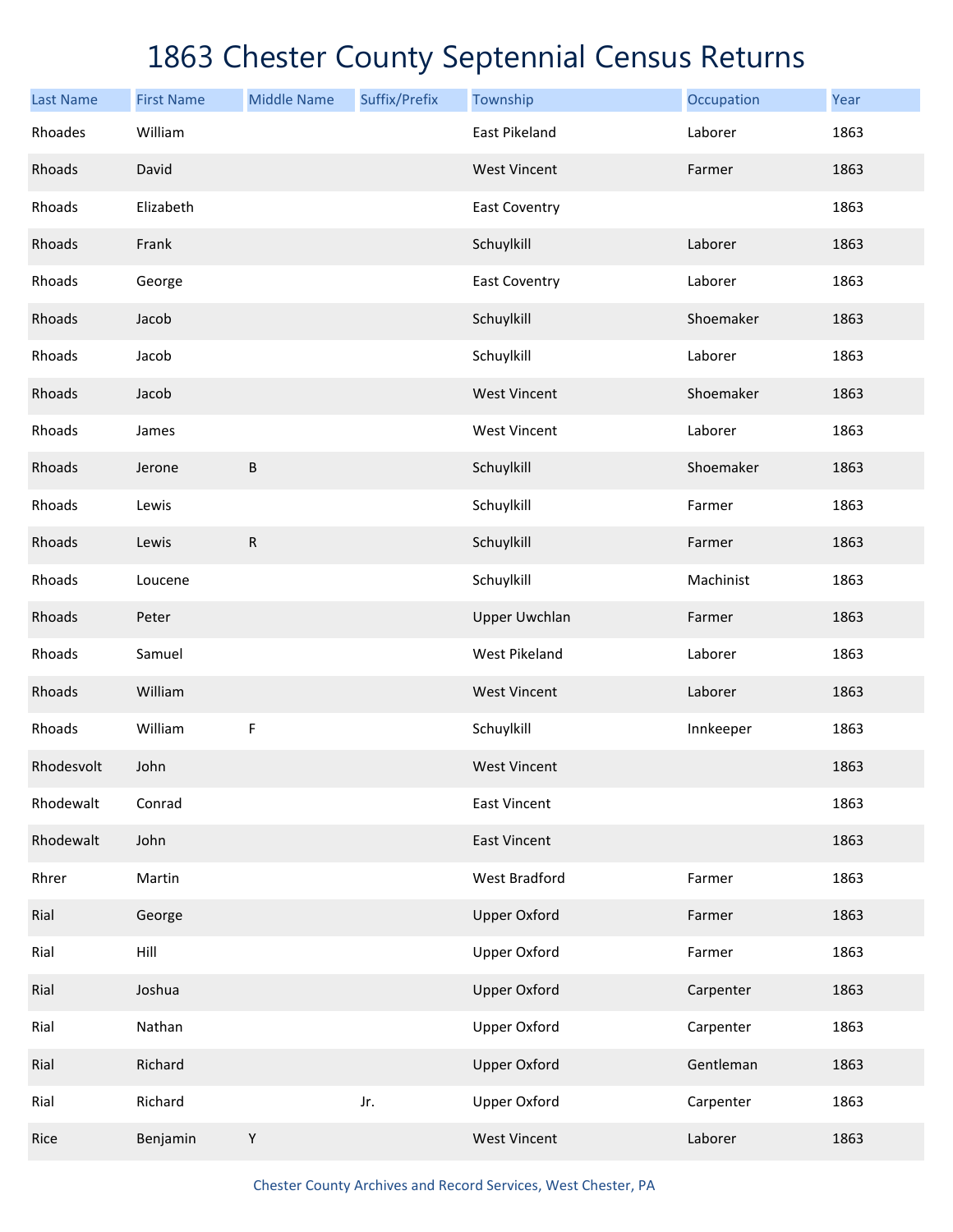| <b>Last Name</b> | <b>First Name</b> | <b>Middle Name</b>        | Suffix/Prefix | Township             | Occupation | Year |
|------------------|-------------------|---------------------------|---------------|----------------------|------------|------|
| Rice             | Charles           |                           |               | <b>West Nantmeal</b> | Laborer    | 1863 |
| Rice             | Elhanan           |                           |               | <b>Upper Uwchlan</b> | Farmer     | 1863 |
| Rice             | George            |                           |               | <b>West Vincent</b>  | Hustler    | 1863 |
| Rice             | Jacob             |                           |               | <b>West Vincent</b>  | Laborer    | 1863 |
| Rice             | Jacob             | $\mathsf J$               |               | <b>East Vincent</b>  |            | 1863 |
| Rice             | James             |                           |               | East Pikeland        | Farmer     | 1863 |
| Rice             | James             | $\boldsymbol{\mathsf{H}}$ |               | <b>West Chester</b>  | Teacher    | 1863 |
| Rice             | Jesse             |                           |               | <b>West Nantmeal</b> | Laborer    | 1863 |
| Rice             | John              |                           |               | Lower Oxford         | Laborer    | 1863 |
| Rice             | John              |                           |               | <b>West Vincent</b>  | Farmer     | 1863 |
| Rice             | John              |                           |               | <b>West Vincent</b>  | Farmer     | 1863 |
| Rice             | Jonathan          |                           |               | Uwchlan              | Tailor     | 1863 |
| Rice             | Robert            | W                         |               | Wallace              | Farmer     | 1863 |
| Rice             | Samuel            |                           |               | Sadsbury             |            | 1863 |
| Rice             | Samuel            |                           |               | <b>West Vincent</b>  | Farmer     | 1863 |
| Rice             | William           |                           |               | <b>East Vincent</b>  |            | 1863 |
| Rice             | William           |                           |               | Uwchlan              | Laborer    | 1863 |
| Rice             | William           |                           |               | Uwchlan              | Trader     | 1863 |
| Richard          | David             |                           |               | Warwick              |            | 1863 |
| Richard          | Frederick         |                           |               | Warwick              |            | 1863 |
| Richard          | William           |                           |               | Warwick              |            | 1863 |
| Richards         | Anthony           | ${\sf W}$                 |               | North Coventry       | Farmer     | 1863 |
| Richards         | Charles           |                           |               | Warwick              |            | 1863 |
| Richards         | Henry             |                           |               | Schuylkill           | Laborer    | 1863 |
| Richards         | Henry             |                           |               | West Bradford        | Laborer    | 1863 |
| Richards         | Isaac             |                           |               | New Garden           | Farmer     | 1863 |
| Richards         | James             |                           |               | Phoenixville         | Gentleman  | 1863 |
| Richards         | James             |                           |               | Tredyffrin           |            | 1863 |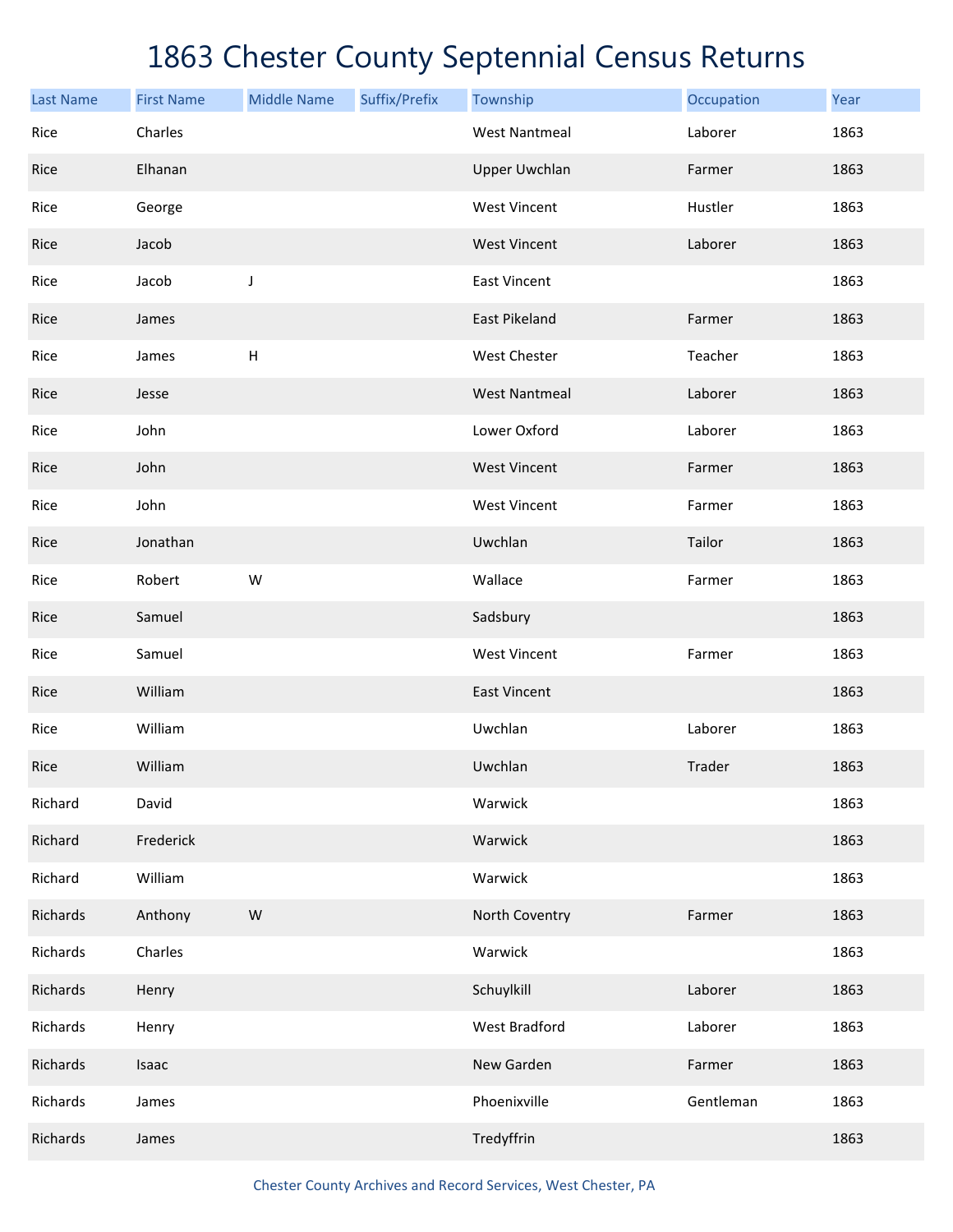| <b>Last Name</b> | <b>First Name</b> | <b>Middle Name</b> | Suffix/Prefix | Township             | Occupation   | Year |
|------------------|-------------------|--------------------|---------------|----------------------|--------------|------|
| Richards         | John              |                    |               | New Garden           | Farmer       | 1863 |
| Richards         | John              |                    | Jr.           | Phoenixville         | Heater       | 1863 |
| Richards         | John              |                    |               | Phoenixville         | Laborer      | 1863 |
| Richards         | John              |                    |               | Schuylkill           | Laborer      | 1863 |
| Richards         | L                 | H                  |               | Phoenixville         | Manufacturer | 1863 |
| Richards         | Mary              |                    |               | Tredyffrin           |              | 1863 |
| Richards         | Nathan            |                    |               | Phoenixville         | Laborer      | 1863 |
| Richards         | Samuel            |                    |               | Warwick              |              | 1863 |
| Richardson       | Amos              |                    |               | <b>West Vincent</b>  | Laborer      | 1863 |
| Richardson       | E                 | Τ                  |               | Elk                  | Farmer       | 1863 |
| Richardson       | Elkanah           |                    |               | Pennsbury            |              | 1863 |
| Richardson       | Evan              |                    |               | East Marlborough     | Laborer      | 1863 |
| Richardson       | Harlan            | $\mathsf C$        |               | New Garden           | Laborer      | 1863 |
| Richardson       | Isaac             |                    |               | Tredyffrin           |              | 1863 |
| Richardson       | J                 |                    |               | Elk                  | Farmer       | 1863 |
| Richardson       | Joshua            |                    |               | New Garden           | Carpenter    | 1863 |
| Richardson       | Levi              |                    |               | Warwick              |              | 1863 |
| Richardson       | Thompson          |                    |               | East Marlborough     |              | 1863 |
| Richerd          | John              |                    |               | <b>West Vincent</b>  | Farmer       | 1863 |
| Richerd          | Samuel            |                    |               | <b>West Vincent</b>  | Farmer       | 1863 |
| Richerson        | Thomas            |                    |               | West Pikeland        | Shoemaker    | 1863 |
| Richey           | George            |                    |               | West Fallowfield     |              | 1863 |
| Richey           | James             |                    |               | West Fallowfield     |              | 1863 |
| Richmond         | George            |                    |               | Valley               | Farmer       | 1863 |
| Richmond         | John              |                    |               | Valley               | Farmer       | 1863 |
| Richmond         | Thomas            |                    |               | Valley               | Farmer       | 1863 |
| Richwin          | Joseph            |                    |               | <b>West Bradford</b> | Laborer      | 1863 |
| Rickabaugh       | David             |                    |               | Tredyffrin           |              | 1863 |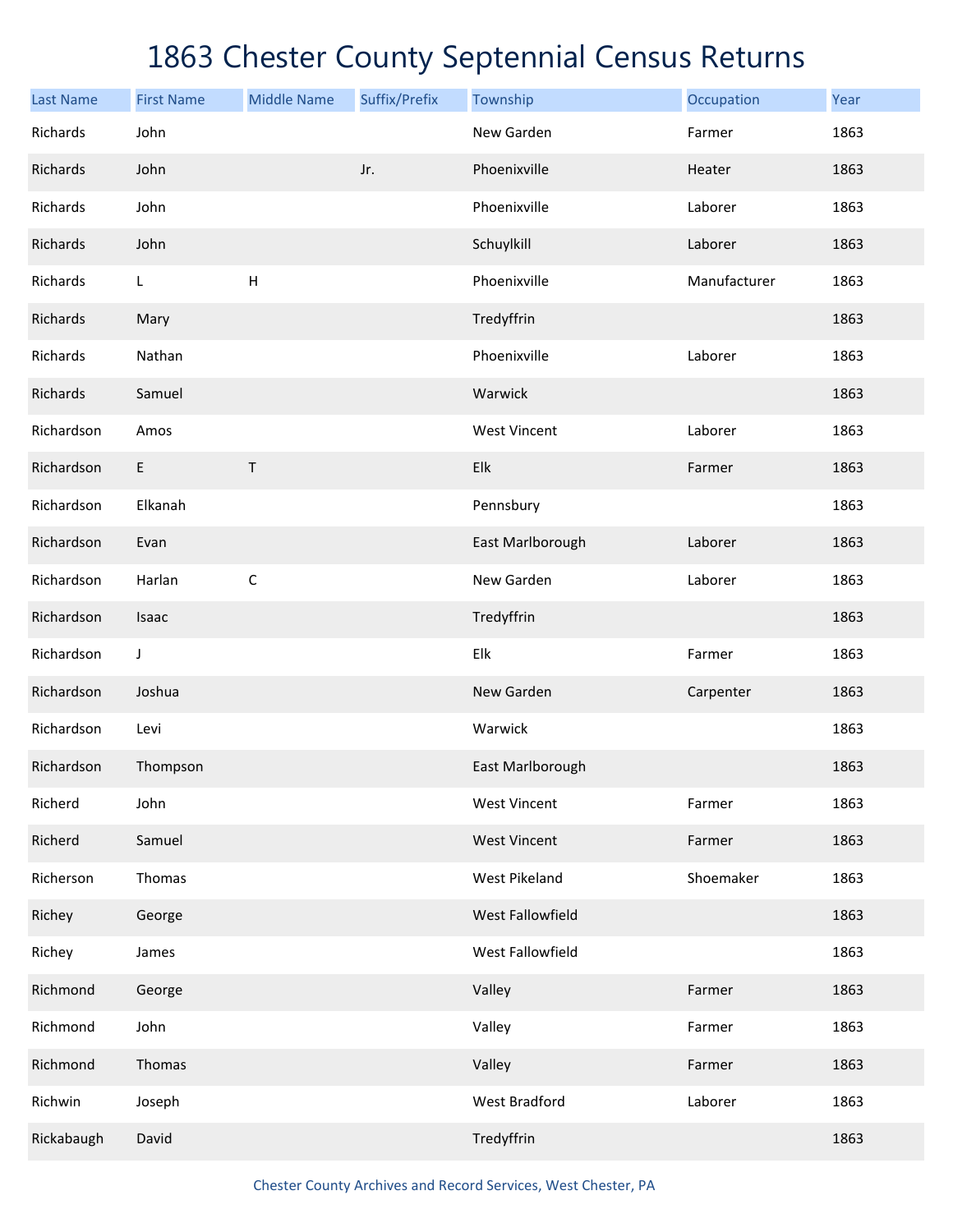| <b>Last Name</b> | <b>First Name</b> | <b>Middle Name</b> | Suffix/Prefix | Township             | Occupation            | Year |
|------------------|-------------------|--------------------|---------------|----------------------|-----------------------|------|
| Rickabaugh       | J                 |                    | Dr.           | Tredyffrin           |                       | 1863 |
| Rickabaugh       | Jacob             |                    |               | Charlestown          |                       | 1863 |
| Rickerd          | Leonard           |                    | Jr.           | East Whiteland       | Farmer                | 1863 |
| Rickerd          | Leonard           |                    | Sr.           | East Whiteland       | Gentleman             | 1863 |
| Ricks            | Abberdeen         |                    |               | Franklin             |                       | 1863 |
| Ridabaugh        | Adam              |                    |               | Charlestown          |                       | 1863 |
| Riday            | Joseph            |                    |               | Valley               | Brickmaker            | 1863 |
| Ridge            | John              |                    |               | <b>East Nantmeal</b> |                       | 1863 |
| Ridgway          | Craig             |                    |               | Valley               | Machinist             | 1863 |
| Ridgway          | William           |                    | Rev.          | <b>West Nantmeal</b> | Minister              | 1863 |
| Ridry            | John              |                    |               | Valley               | Brickmaker            | 1863 |
| Riehle           | Henry             | B                  |               | Tredyffrin           |                       | 1863 |
| Riehle           | Henry             | J                  |               | Tredyffrin           |                       | 1863 |
| Rigdon           | Charles           | H                  |               | New London           | Laborer               | 1863 |
| Rigdon           | George            |                    |               | New London           | Laborer               | 1863 |
| <b>Rigg</b>      | Alexander         |                    |               | East Brandywine      | Farmer                | 1863 |
| <b>Rigg</b>      | Ε                 |                    |               | West Fallowfield     |                       | 1863 |
| <b>Rigg</b>      | Ezekiel           |                    |               | East Brandywine      | Blacksmith            | 1863 |
| <b>Rigg</b>      | Hiram             |                    |               | <b>Upper Oxford</b>  | Farmer                | 1863 |
| <b>Rigg</b>      | $\mathsf{I}$      | S W                |               | <b>Upper Oxford</b>  | Blacksmith            | 1863 |
| <b>Rigg</b>      | John              | M                  |               | West Fallowfield     |                       | 1863 |
| <b>Rigg</b>      | Miflin            |                    |               | <b>Upper Oxford</b>  | Farmer                | 1863 |
| <b>Rigg</b>      | Robert            |                    |               | Wallace              | Farmer                | 1863 |
| <b>Rigg</b>      | Sharpless         |                    |               | East Brandywine      | <b>School Teacher</b> | 1863 |
| <b>Rigg</b>      | W                 |                    |               | West Fallowfield     |                       | 1863 |
| Right            | Jeremiah          |                    |               | West Fallowfield     |                       | 1863 |
| Righte           | Jefferson         |                    |               | West Fallowfield     |                       | 1863 |
| Righte           | Simpson           |                    |               | West Fallowfield     |                       | 1863 |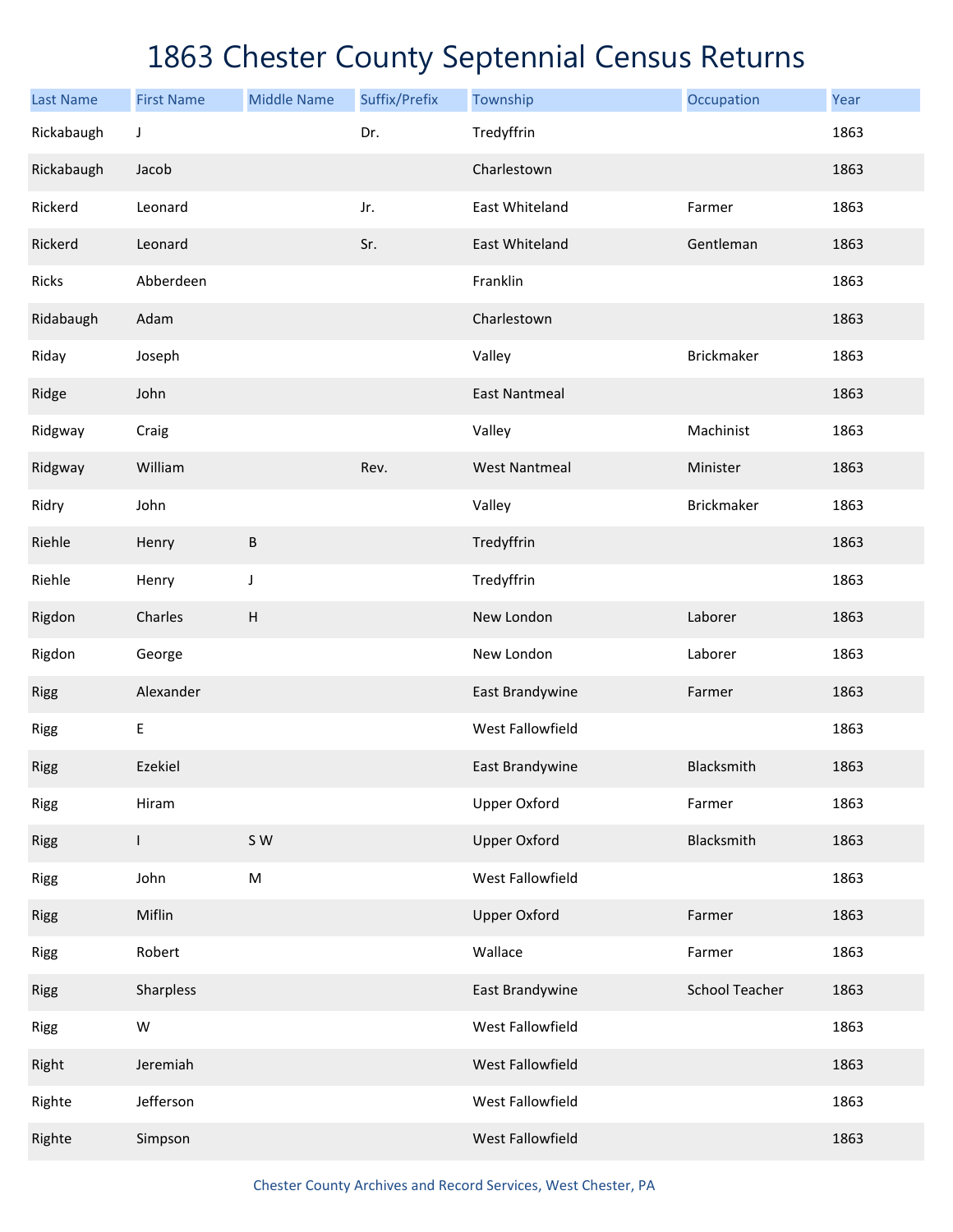| <b>Last Name</b> | <b>First Name</b> | <b>Middle Name</b> | Suffix/Prefix | Township                | Occupation | Year |
|------------------|-------------------|--------------------|---------------|-------------------------|------------|------|
| Righte           | William           |                    |               | <b>West Fallowfield</b> |            | 1863 |
| Riglin           | Joseph            |                    |               | <b>West Vincent</b>     | Soldier    | 1863 |
| Riley            | Barnard           |                    |               | West Chester            | Laborer    | 1863 |
| Riley            | Barney            | $\mathsf C$        |               | Penn                    | Laborer    | 1863 |
| Riley            | Cormick           |                    |               | East Nottingham         |            | 1863 |
| Riley            | Daniel            |                    |               | Phoenixville            | Laborer    | 1863 |
| Riley            | George            |                    |               | Phoenixville            | Laborer    | 1863 |
| Riley            | Henry             |                    |               | West Nottingham         | Farmer     | 1863 |
| Riley            | Jacob             |                    |               | Phoenixville            | Puddler    | 1863 |
| Riley            | James             |                    |               | <b>West Chester</b>     | Soldier    | 1863 |
| Riley            | Miles             |                    |               | Charlestown             |            | 1863 |
| Riley            | Patrick           |                    |               | East Brandywine         | Laborer    | 1863 |
| Riley            | Patrick           |                    |               | Phoenixville            | Laborer    | 1863 |
| Riley            | Richard           |                    |               | Phoenixville            | Laborer    | 1863 |
| Riley            | Thomas            |                    | Sr.           | Phoenixville            | Laborer    | 1863 |
| Riley            | Thomas            |                    | Jr.           | Phoenixville            | Watchman   | 1863 |
| Rily             | Hugh              |                    |               | Schuylkill              | Laborer    | 1863 |
| Rily             | James             |                    |               | East Brandywine         | Laborer    | 1863 |
| Rily             | Philip            |                    |               | Warwick                 |            | 1863 |
| Rimby            | Mary              |                    |               | Warwick                 |            | 1863 |
| Rimby            | Mary              | B                  |               | South Coventry          |            | 1863 |
| Rimby            | Samuel            | F                  |               | <b>East Coventry</b>    | Laborer    | 1863 |
| Rinard           | Benjamin          |                    |               | North Coventry          | Mason      | 1863 |
| Rinard           | William           |                    |               | North Coventry          | Boatman    | 1863 |
| Rine             | George            | D                  |               | Downingtown             | Oysterman  | 1863 |
| Rineard          | Reuben            |                    |               | North Coventry          | Boatman    | 1863 |
| Rinehart         | Boyer             |                    |               | <b>East Coventry</b>    | Laborer    | 1863 |
| Rinehart         | Elhanan           |                    |               | <b>East Coventry</b>    | Farmer     | 1863 |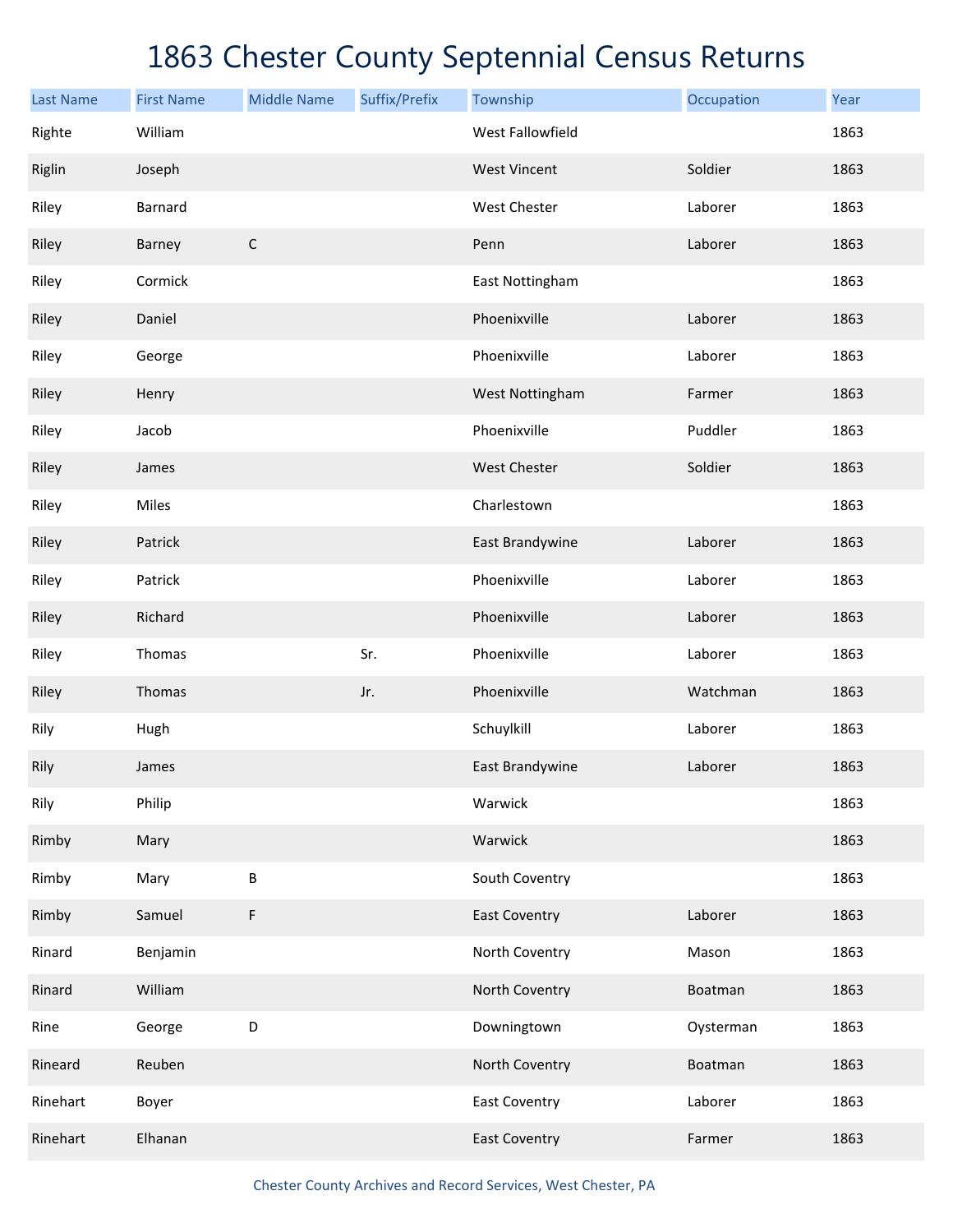| <b>Last Name</b> | <b>First Name</b> | <b>Middle Name</b> | Suffix/Prefix | Township                | Occupation            | Year |
|------------------|-------------------|--------------------|---------------|-------------------------|-----------------------|------|
| Rinehart         | Howard            |                    |               | <b>East Coventry</b>    | D. School Teacher     | 1863 |
| Rinehart         | Isaiah            |                    |               | <b>East Coventry</b>    | <b>School Teacher</b> | 1863 |
| Rinehart         | Jesse             |                    |               | <b>East Coventry</b>    | Huckster              | 1863 |
| Rinehart         | John              |                    |               | <b>East Coventry</b>    | Farmer                | 1863 |
| Rinehart         | Joshua            |                    |               | <b>East Coventry</b>    | Farmer                | 1863 |
| Rinehart         | Lewis             | W                  |               | <b>East Coventry</b>    | Farmer                | 1863 |
| Rinehart         | Mark              |                    |               | <b>East Coventry</b>    | Boatman               | 1863 |
| Rinehart         | Owen              |                    |               | North Coventry          | Gentleman             | 1863 |
| Rinehart         | Susan             | B                  |               | <b>East Coventry</b>    |                       | 1863 |
| Rinewalt         | Jacob             |                    |               | North Coventry          | Farmer                | 1863 |
| Rinewalt         | John              | F                  |               | North Coventry          | Laborer               | 1863 |
| Rinewalt         | John              | ${\sf P}$          |               | North Coventry          | Laborer               | 1863 |
| Rinewalt         | Joseph            |                    |               | North Coventry          | Farmer                | 1863 |
| Ring             | Caleb             | B                  | Sr.           | Pennsbury               | Farmer                | 1863 |
| Ring             | George            | W                  |               | West Fallowfield        |                       | 1863 |
| Ring             | Joshua            |                    |               | West Fallowfield        |                       | 1863 |
| Ring             | Michael           |                    |               | <b>East Fallowfield</b> |                       | 1863 |
| Ring             | William           |                    | Jr.           | Pennsbury               | Farmer                | 1863 |
| Ringler          | Jesse             |                    |               | Phoenixville            | Puddler               | 1863 |
| Ringold          | Benjamin          |                    |               | New Garden              |                       | 1863 |
| Ringwalt         | G                 | BT                 |               | Downingtown             | Clerk                 | 1863 |
| Ringwalt         | Samuel            |                    |               | Downingtown             | Farmer                | 1863 |
| Ripka            | Joseph            |                    |               | New Garden              |                       | 1863 |
| Rise             | Benjamin          |                    |               | West Caln               | Farmer                | 1863 |
| Rise             | Samuel            |                    |               | West Caln               | Farmer                | 1863 |
| Riser            | Paul              |                    |               | Charlestown             |                       | 1863 |
| Rissle           | Levi              |                    |               | Wallace                 | Farmer                | 1863 |
| Ritchie          | James             |                    |               | Kennett                 |                       | 1863 |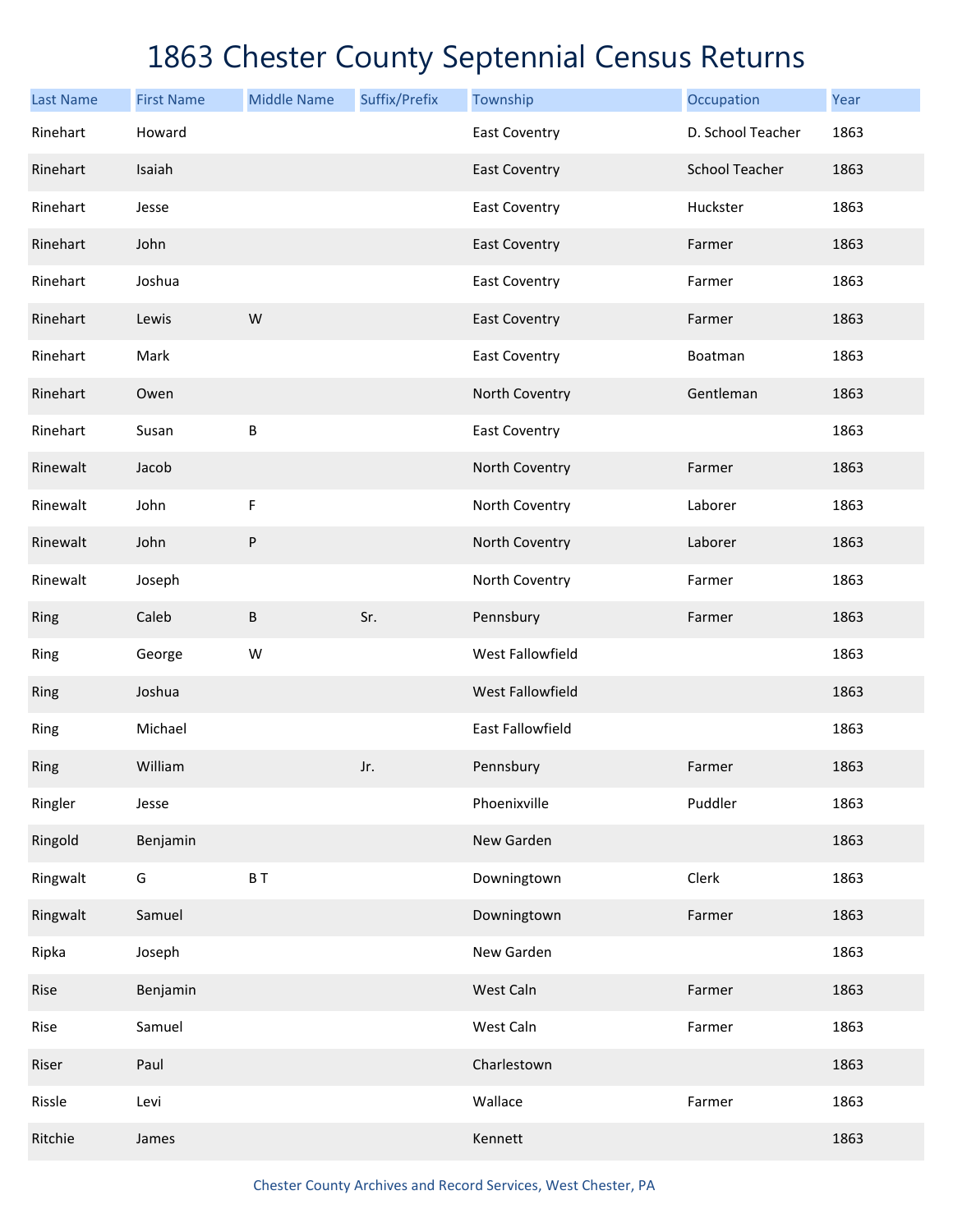| <b>Last Name</b> | <b>First Name</b> | <b>Middle Name</b>        | Suffix/Prefix | Township            | Occupation | Year |
|------------------|-------------------|---------------------------|---------------|---------------------|------------|------|
| Ritchie          | James             |                           |               | Pennsbury           | Farmer     | 1863 |
| Ritchie          | John              |                           |               | Kennett             |            | 1863 |
| Ritchie          | Samuel            |                           |               | Kennett             |            | 1863 |
| Ritter           | William           |                           |               | Tredyffrin          |            | 1863 |
| Ritter           | William           | $\sf S$                   |               | Tredyffrin          |            | 1863 |
| River            | Daniel            |                           |               | Kennett             |            | 1863 |
| Rixstine         | Dana              |                           |               | Phoenixville        | Gentleman  | 1863 |
| Rixstine         | Henry             |                           |               | Phoenixville        | Shoemaker  | 1863 |
| Rixtine          | Daniel            |                           |               | East Pikeland       | Farmer     | 1863 |
| Rixtine          | Henry             |                           |               | Charlestown         |            | 1863 |
| Rixtine          | Jacob             |                           | Esq.          | Charlestown         |            | 1863 |
| Rixtine          | John              |                           |               | Charlestown         |            | 1863 |
| Rixtine          | John              |                           |               | Schuylkill          | Carpenter  | 1863 |
| Roach            | Patrick           |                           |               | <b>West Chester</b> | Laborer    | 1863 |
| Roades           | Henry             |                           |               | Phoenixville        | Laborer    | 1863 |
| Roads            | Charles           | $\boldsymbol{\mathsf{H}}$ |               | Oxford              | Conductor  | 1863 |
| Roads            | Daniel            |                           |               | North Coventry      | Carpenter  | 1863 |
| Roads            | J                 | ${\sf M}$                 |               | Oxford              | Carpenter  | 1863 |
| Roads            | Jacob             |                           |               | North Coventry      | Laborer    | 1863 |
| Roads            | Jesse             |                           |               | North Coventry      | Laborer    | 1863 |
| Roads            | Joseph            |                           |               | East Caln           | Laborer    | 1863 |
| Roan             | Henry             |                           |               | West Whiteland      | Laborer    | 1863 |
| Roan             | James             |                           |               | West Whiteland      | Laborer    | 1863 |
| Roats            | John              | $\sf S$                   |               | Phoenixville        |            | 1863 |
| Robb             | Archemedes        |                           |               | East Whiteland      | Farmer     | 1863 |
| Robb             | Archmedes         |                           |               | Charlestown         |            | 1863 |
| Robb             | Arthur            |                           |               | West Whiteland      | Laborer    | 1863 |
| Robb             | Thomas            |                           |               | Highland            | Farmer     | 1863 |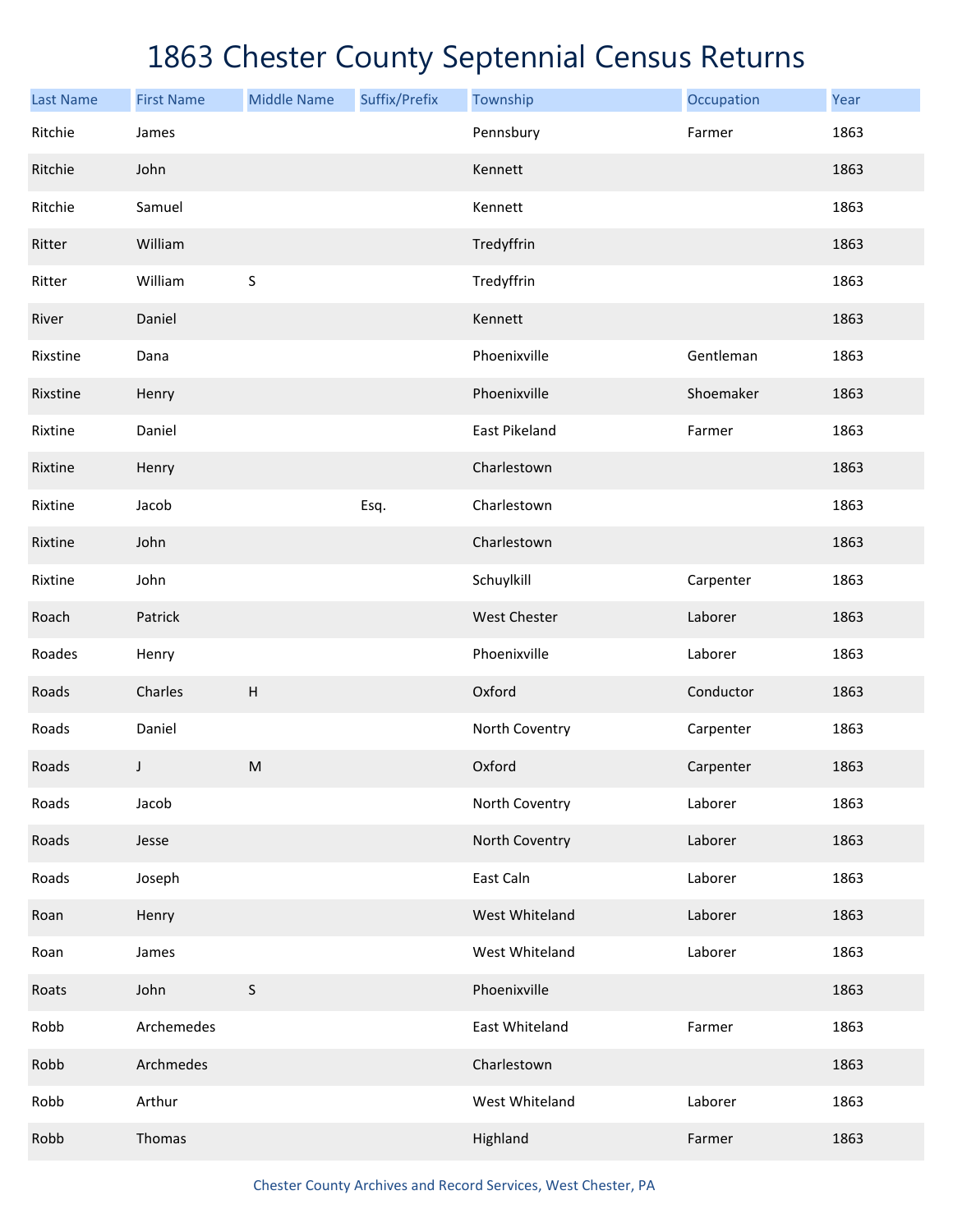| <b>Last Name</b> | <b>First Name</b> | <b>Middle Name</b>        | Suffix/Prefix | Township             | Occupation      | Year |
|------------------|-------------------|---------------------------|---------------|----------------------|-----------------|------|
| Robberts         | John              | O K                       |               | Phoenixville         | Patternmaker    | 1863 |
| Robbets          | Seth              | $\mathsf{l}$              |               | Phoenixville         | Chair Chipper   | 1863 |
| Robenson         | Jehu              |                           |               | West Goshen          | Blacksmith      | 1863 |
| Roberts          | Anthony           |                           |               | <b>West Chester</b>  | Clerk           | 1863 |
| Roberts          | Benjamin          |                           |               | Warwick              |                 | 1863 |
| Roberts          | Benjamin          | J                         |               | Willistown           | Lumber Merchant | 1863 |
| Roberts          | Charles           | W                         |               | East Goshen          | Gentleman       | 1863 |
| Roberts          | David             |                           |               | East Caln            | Laborer         | 1863 |
| Roberts          | Davis             |                           |               | London Grove         | Shoemaker       | 1863 |
| Roberts          | Edward            |                           |               | Schuylkill           | Farmer          | 1863 |
| Roberts          | Eli               |                           |               | Tredyffrin           |                 | 1863 |
| Roberts          | Ellis             |                           |               | West Caln            | Laborer         | 1863 |
| Roberts          | Evan              |                           |               | London Grove         |                 | 1863 |
| Roberts          | Even              |                           |               | <b>West Pikeland</b> | Farmer          | 1863 |
| Roberts          | G                 | $\sf S$                   |               | Willistown           | Farmer          | 1863 |
| Roberts          | George            | $\boldsymbol{\mathsf{A}}$ |               | West Whiteland       | Gentleman       | 1863 |
| Roberts          | George            | $\sf S$                   |               | Willistown           | Farmer          | 1863 |
| Roberts          | Harrison          |                           |               | Easttown             | Farmer          | 1863 |
| Roberts          | Isaac             |                           |               | West Pikeland        | Shoemaker       | 1863 |
| Roberts          | $\mathsf J$       |                           |               | Willistown           | Farmer          | 1863 |
| Roberts          | Jacob             |                           |               | Willistown           | Farmer          | 1863 |
| Roberts          | James             |                           |               | Warwick              |                 | 1863 |
| Roberts          | James             |                           | Sr.           | <b>West Nantmeal</b> | Farmer          | 1863 |
| Roberts          | Jehu              |                           |               | West Whiteland       | Gentleman       | 1863 |
| Roberts          | Job               |                           |               | West Brandywine      | Farmer          | 1863 |
| Roberts          | John              |                           |               | <b>East Nantmeal</b> |                 | 1863 |
| Roberts          | John              |                           |               | London Grove         |                 | 1863 |
| Roberts          | John              |                           |               | Warwick              |                 | 1863 |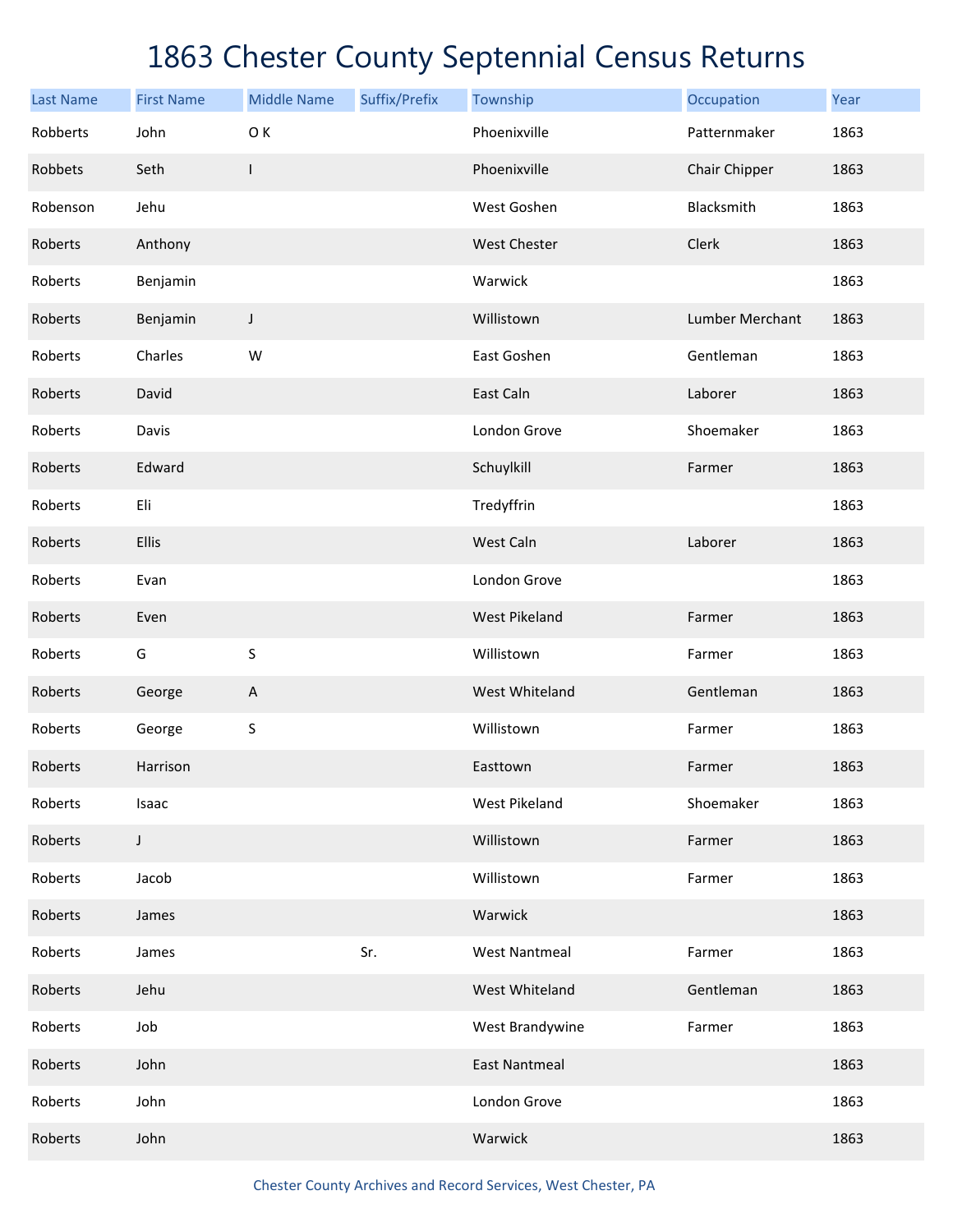| <b>Last Name</b> | <b>First Name</b> | <b>Middle Name</b> | Suffix/Prefix | Township             | Occupation   | Year |
|------------------|-------------------|--------------------|---------------|----------------------|--------------|------|
| Roberts          | John              |                    |               | West Whiteland       | Farmer       | 1863 |
| Roberts          | John              | E                  |               | <b>West Nantmeal</b> | Farmer       | 1863 |
| Roberts          | John              | F                  |               | West Whiteland       | Gentleman    | 1863 |
| Roberts          | John              | W                  |               | <b>West Chester</b>  | Carpenter    | 1863 |
| Roberts          | Jonathan          |                    |               | East Whiteland       | Farmer       | 1863 |
| Roberts          | Joseph            |                    |               | East Brandywine      | Manufacturer | 1863 |
| Roberts          | Joseph            |                    | Jr.           | Willistown           | Nurseryman   | 1863 |
| Roberts          | Joseph            | W                  |               | East Marlborough     | Farmer       | 1863 |
| Roberts          | Josiah            | A                  |               | Willistown           | Nurseryman   | 1863 |
| Roberts          | L                 | F                  |               | <b>East Nantmeal</b> |              | 1863 |
| Roberts          | Leonard           | G                  |               | <b>West Nantmeal</b> | Storekeeper  | 1863 |
| Roberts          | Lewis             | ${\sf W}$          |               | Schuylkill           | Innkeeper    | 1863 |
| Roberts          | Pratt             |                    |               | East Goshen          | Gentleman    | 1863 |
| Roberts          | Roberts           |                    |               | West Nottingham      | Farmer       | 1863 |
| Roberts          | Samuel            |                    |               | West Whiteland       | Gentleman    | 1863 |
| Roberts          | Susan             |                    |               | Tredyffrin           |              | 1863 |
| Roberts          | William           |                    |               | North Coventry       | Carpenter    | 1863 |
| Roberts          | William           |                    |               | Tredyffrin           |              | 1863 |
| Roberts          | William           | B                  |               | Tredyffrin           |              | 1863 |
| Roberts          | William           | E                  |               | Highland             | Farmer       | 1863 |
| Robesson         | James             |                    |               | Sadsbury             | Millwright   | 1863 |
| Robesson         | John              |                    |               | Sadsbury             | Blacksmith   | 1863 |
| Robinson         |                   |                    |               | Tredyffrin           |              | 1863 |
| Robinson         | Alexander         |                    |               | Valley               | Carpenter    | 1863 |
| Robinson         | Annie             |                    |               | Schuylkill           | Farmer       | 1863 |
| Robinson         | Charles           |                    |               | Hopewell             | Shoemaker    | 1863 |
| Robinson         | Charles           |                    |               | New Garden           |              | 1863 |
| Robinson         | David             |                    |               | Newlin               | Laborer      | 1863 |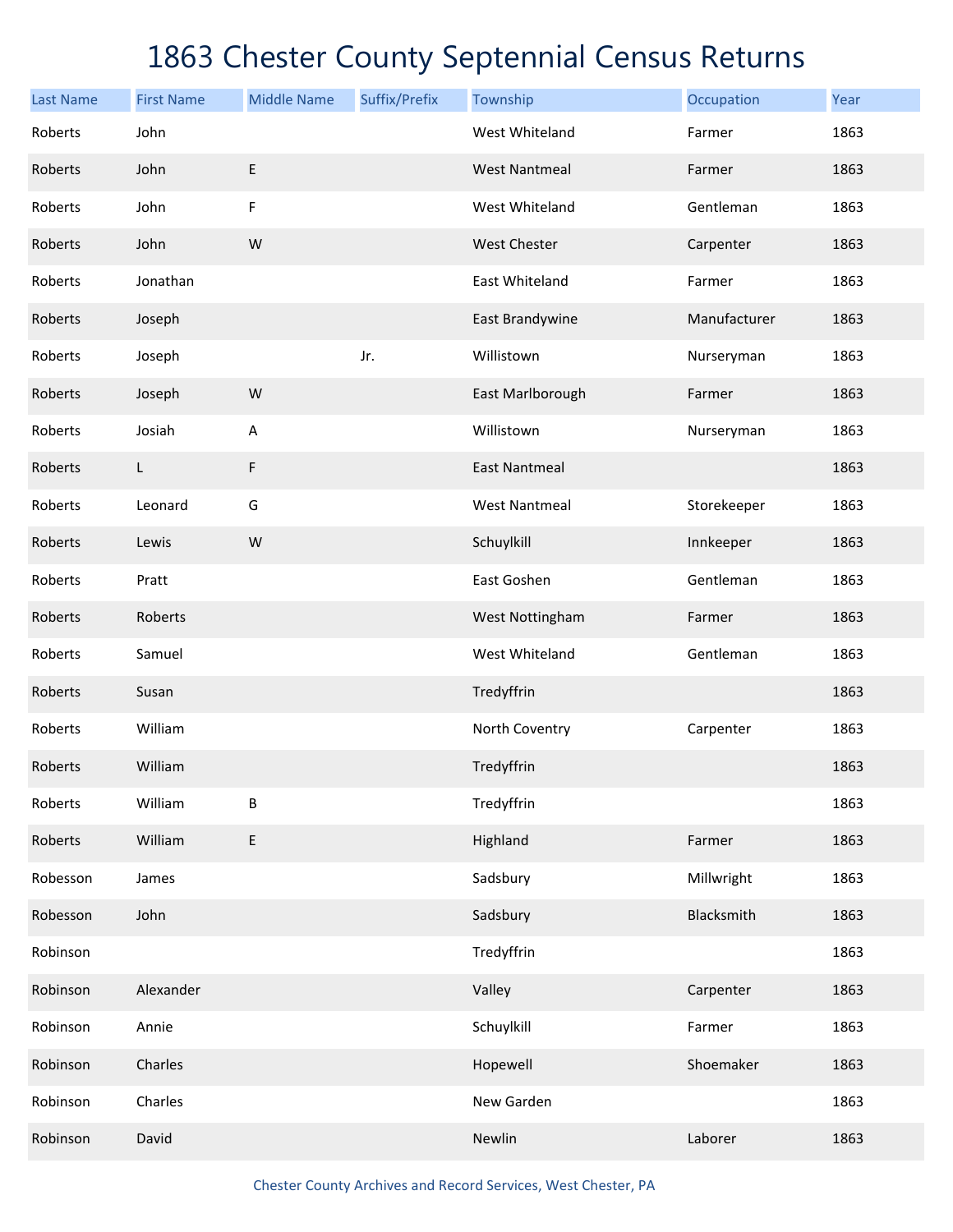| <b>Last Name</b> | <b>First Name</b> | <b>Middle Name</b> | Suffix/Prefix | Township         | Occupation  | Year |
|------------------|-------------------|--------------------|---------------|------------------|-------------|------|
| Robinson         | David             |                    |               | Wallace          | Farmer      | 1863 |
| Robinson         | David             |                    |               | West Whiteland   | Laborer     | 1863 |
| Robinson         | Edward            |                    |               | Wallace          | Laborer     | 1863 |
| Robinson         | Henry             |                    |               | West Chester     | Shoemaker   | 1863 |
| Robinson         | Henry             |                    |               | West Chester     | Laborer     | 1863 |
| Robinson         | Henry             |                    | Jr.           | West Chester     | Soldier     | 1863 |
| Robinson         | James             |                    |               | Highland         | Farmer      | 1863 |
| Robinson         | James             |                    |               | Highland         | Laborer     | 1863 |
| Robinson         | James             |                    |               | Kennett          | Miller      | 1863 |
| Robinson         | James             |                    |               | Oxford           | Carpenter   | 1863 |
| Robinson         | James             |                    |               | West Brandywine  | Laborer     | 1863 |
| Robinson         | James             |                    |               | West Whiteland   | Farmer      | 1863 |
| Robinson         | James             |                    |               | West Whiteland   | Farmer      | 1863 |
| Robinson         | James             | $\mathsf H$        |               | Honey Brook      | Farmer      | 1863 |
| Robinson         | John              |                    |               | East Marlborough |             | 1863 |
| Robinson         | John              |                    |               | Honey Brook      | Farmer      | 1863 |
| Robinson         | John              |                    |               | Newlin           | Laborer     | 1863 |
| Robinson         | John              | E                  |               | Kennett Square   | Machinist   | 1863 |
| Robinson         | John              | G                  |               | West Chester     | Coal dealer | 1863 |
| Robinson         | Richard           |                    |               | East Brandywine  | Laborer     | 1863 |
| Robinson         | Simon             |                    |               | East Marlborough |             | 1863 |
| Robinson         | Stephen           |                    |               | Franklin         | Laborer     | 1863 |
| Robinson         | Thomas            |                    |               | Franklin         | Farmer      | 1863 |
| Robinson         | William           |                    |               | East Marlborough | Laborer     | 1863 |
| Robinson         | William           |                    |               | Kennett          | Miller      | 1863 |
| Robinson         | William           |                    |               | Kennett          |             | 1863 |
| Robison          | Henry             | $\sf B$            |               | Londonderry      |             | 1863 |
| Robison          | James             |                    |               | Honey Brook      | Supervisor  | 1863 |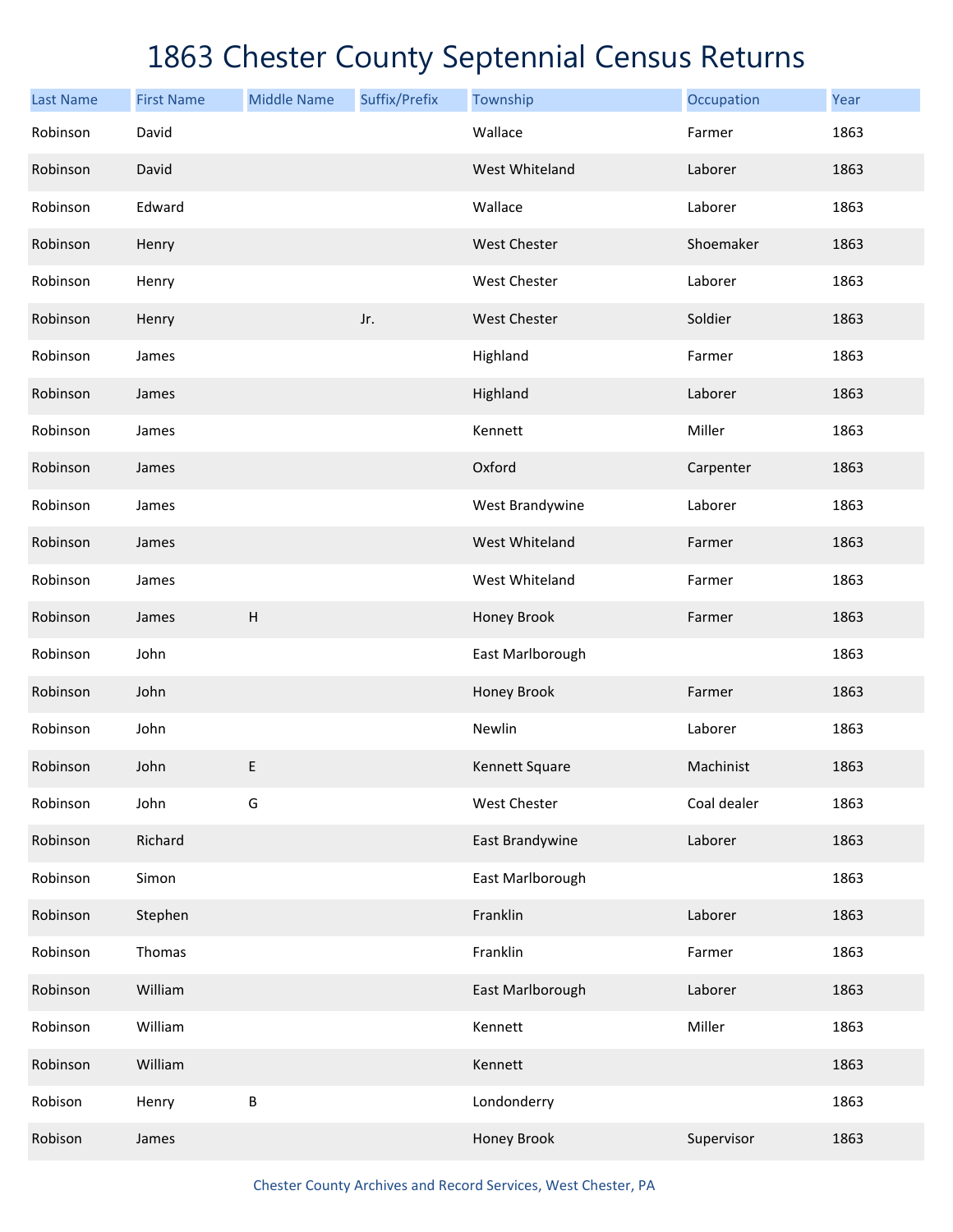| <b>Last Name</b> | <b>First Name</b> | <b>Middle Name</b> | Suffix/Prefix | Township                | Occupation  | Year |
|------------------|-------------------|--------------------|---------------|-------------------------|-------------|------|
| Robison          | James             |                    |               | <b>West Fallowfield</b> |             | 1863 |
| Robison          | Martha            | $\sf S$            |               | Honey Brook             |             | 1863 |
| Robison          | Miles             |                    |               | Warwick                 |             | 1863 |
| Robison          | Samuel            |                    |               | East Nottingham         |             | 1863 |
| Robison          | Westley           |                    |               | New Garden              | Laborer     | 1863 |
| Robison          | William           |                    |               | <b>East Fallowfield</b> | Laborer     | 1863 |
| Robison          | William           |                    |               | Honey Brook             | Farmer      | 1863 |
| Robison          | William           |                    | Sr.           | Lower Oxford            | Laborer     | 1863 |
| Robison          | William           |                    | Jr.           | Lower Oxford            | Laborer     | 1863 |
| Robison          | William           |                    |               | West Marlborough        | Farmer      | 1863 |
| Robottom         | David             |                    |               | West Fallowfield        |             | 1863 |
| Robson           | J                 |                    |               | Willistown              | Laborer     | 1863 |
| Rock             | William           |                    |               | West Nottingham         | Farmer      | 1863 |
| Roddy            | Richard           |                    | Sr.           | Tredyffrin              |             | 1863 |
| Roddy            | Richard           |                    | Jr.           | Tredyffrin              |             | 1863 |
| Rodeawalt        | Frederick         |                    |               | <b>West Pikeland</b>    | Farmer      | 1863 |
| Rodeback         | David             |                    |               | Birmingham              | Laborer     | 1863 |
| Rodeback         | Elizabeth         |                    |               | Newlin                  | Gentleman   | 1863 |
| Rodeback         | George            |                    |               | <b>West Bradford</b>    | Farmer      | 1863 |
| Rodeback         | George            |                    |               | <b>West Bradford</b>    | Farmer      | 1863 |
| Rodeback         | John              |                    |               | Newlin                  | Gentleman   | 1863 |
| Rodeback         | Mariah            |                    |               | <b>West Bradford</b>    | Housekeeper | 1863 |
| Rodeback         | Pierce            |                    |               | East Fallowfield        | Trader      | 1863 |
| Rodeback         | Triant            | G                  |               | <b>West Bradford</b>    | Farmer      | 1863 |
| Rodeback         | William           |                    |               | East Fallowfield        | Farmer      | 1863 |
| Rodenbaugh       | William           | L                  |               | Willistown              | Shoemaker   | 1863 |
| Rodenbough       | George            | W                  |               | West Goshen             | Laborer     | 1863 |
| Rodenbough       | Isaac             |                    |               | West Goshen             | Farmer      | 1863 |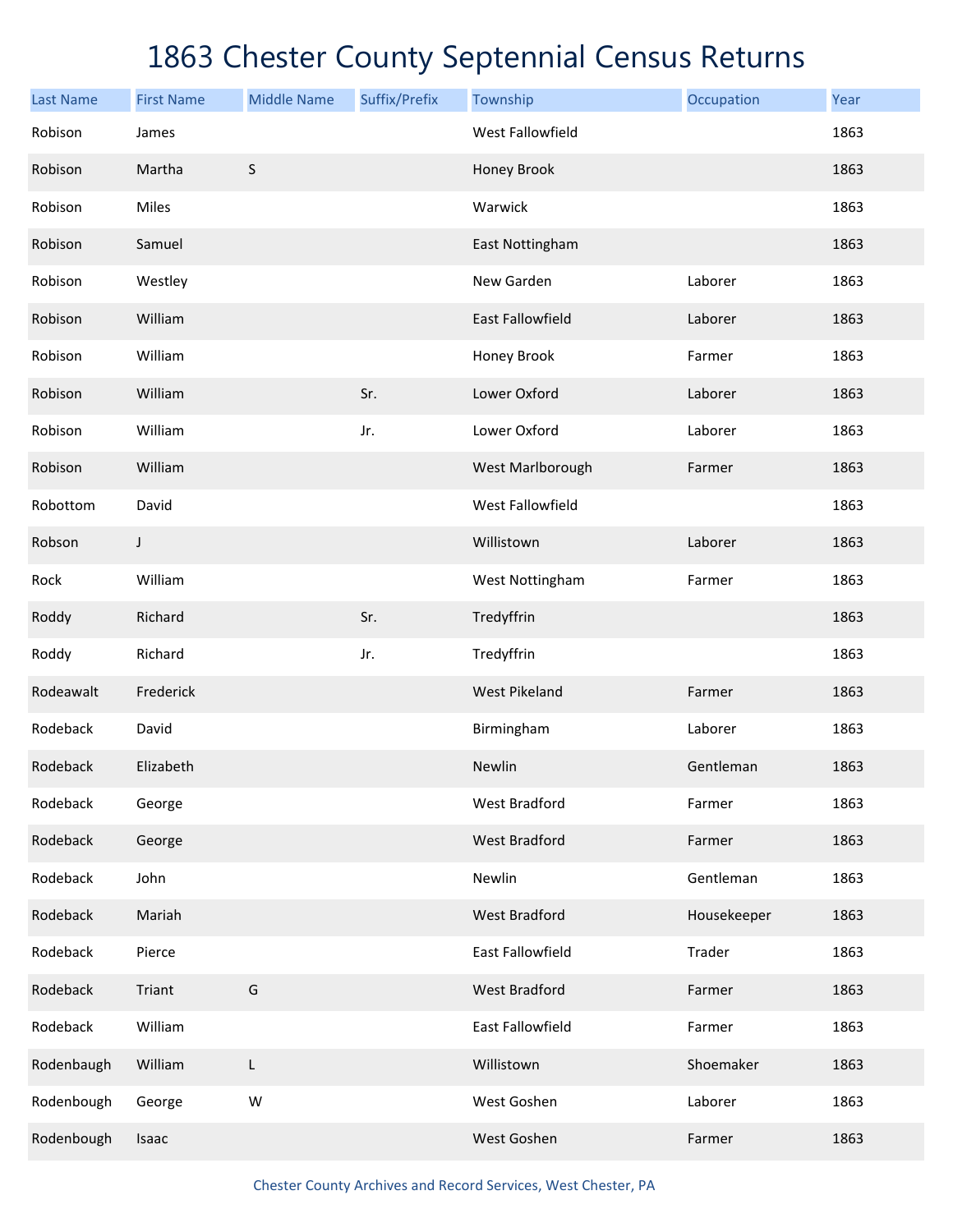| <b>Last Name</b> | <b>First Name</b> | <b>Middle Name</b> | Suffix/Prefix | Township             | Occupation  | Year |
|------------------|-------------------|--------------------|---------------|----------------------|-------------|------|
| Rodenbough       | William           |                    |               | <b>West Pikeland</b> | Farmer      | 1863 |
| Rodes            |                   |                    |               | West Fallowfield     |             | 1863 |
| Rodes            | Samuel            |                    |               | Sadsbury             | Trader      | 1863 |
| Rodgers          | Albert            |                    |               | <b>West Bradford</b> | Farmer      | 1863 |
| Rodgers          | Amos              |                    |               | Elk                  | Farmer      | 1863 |
| Rodgers          | Benjamin          |                    |               | East Goshen          | Farmer      | 1863 |
| Rodgers          | Howard            |                    |               | Elk                  | Farmer      | 1863 |
| Rodgers          | Joseph            |                    |               | East Bradford        |             | 1863 |
| Rodgers          | Joseph            |                    |               | West Bradford        | Laborer     | 1863 |
| Rodgers          | Joseph            |                    |               | Willistown           | Farmer      | 1863 |
| Rodgers          | Kersey            |                    |               | East Goshen          | Farmer      | 1863 |
| Rodgers          | Levis             |                    |               | Willistown           | Farmer      | 1863 |
| Rodgers          | Mathew            | W                  |               | East Bradford        |             | 1863 |
| Rodgers          | Walker            |                    |               | Willistown           | Laborer     | 1863 |
| Roecker          | Barnard           |                    |               | West Chester         | Baker       | 1863 |
| Roecker          | Christian         |                    |               | West Chester         | Baker       | 1863 |
| Rogan            | Ann               | ${\sf M}$          |               | West Chester         | Storekeeper | 1863 |
| Rogan            | John              |                    |               | Valley               | Laborer     | 1863 |
| Rogan            | Patrick           |                    |               | West Bradford        | Farmer      | 1863 |
| Rogan            | Patrick           |                    |               | <b>West Bradford</b> | Farmer      | 1863 |
| Rogers           | Abner             |                    |               | East Whiteland       | Farmer      | 1863 |
| Rogers           | Abner             |                    |               | West Chester         | Contracter  | 1863 |
| Rogers           | Allen             |                    |               | <b>East Vincent</b>  |             | 1863 |
| Rogers           | Ann               |                    |               | Honey Brook          |             | 1863 |
| Rogers           | Benjamin          |                    |               | Easttown             | Farmer      | 1863 |
| Rogers           | Charles           |                    |               | Phoenixville         | Puddler     | 1863 |
| Rogers           | Dominic           |                    |               | Phoenixville         | Laborer     | 1863 |
| Rogers           | Evens             |                    |               | East Whiteland       | Farmer      | 1863 |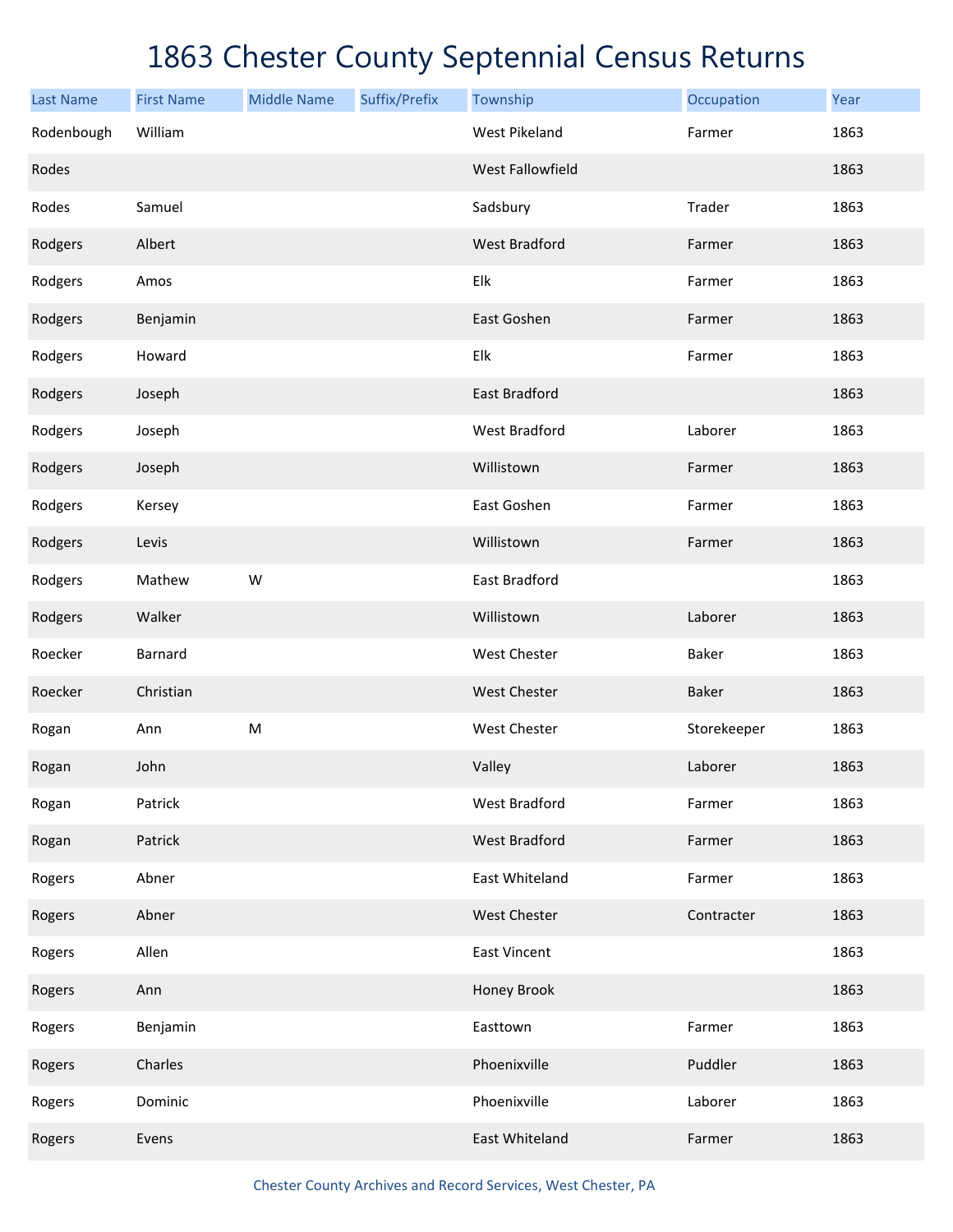| <b>Last Name</b> | <b>First Name</b> | <b>Middle Name</b> | Suffix/Prefix | Township                | Occupation  | Year |
|------------------|-------------------|--------------------|---------------|-------------------------|-------------|------|
| Rogers           | James             |                    |               | <b>East Vincent</b>     |             | 1863 |
| Rogers           | Jeremiah          |                    |               | Elk                     | Farmer      | 1863 |
| Rogers           | Jesse             |                    |               | East Brandywine         | Storekeeper | 1863 |
| Rogers           | John              |                    |               | East Brandywine         | Weaver      | 1863 |
| Rogers           | John              |                    |               | West Chester            | Laborer     | 1863 |
| Rogers           | John              | $\sf B$            |               | Downingtown             | Storekeeper | 1863 |
| Rogers           | Jones             |                    |               | <b>East Vincent</b>     |             | 1863 |
| Rogers           | Mahlen            |                    |               | <b>East Vincent</b>     |             | 1863 |
| Rogers           | Mary              |                    |               | <b>East Vincent</b>     |             | 1863 |
| Rogers           | Patrick           |                    |               | West Chester            | Laborer     | 1863 |
| Rogers           | Patrick           |                    |               | West Whiteland          | Laborer     | 1863 |
| Rogers           | Thomas            |                    |               | West Fallowfield        |             | 1863 |
| Rogers           | William           |                    |               | Downingtown             | Merchant    | 1863 |
| Roggers          | William           |                    |               | East Brandywine         | Weaver      | 1863 |
| Roker            | Benjamin          |                    |               | Sadsbury                | Laborer     | 1863 |
| Rokes            | James             |                    |               | <b>East Fallowfield</b> | Laborer     | 1863 |
| Roland           | Joseph            |                    |               | <b>East Vincent</b>     |             | 1863 |
| Rolston          | J                 | $\mathsf D$        |               | Phoenixville            | Clerk       | 1863 |
| Rolston          | William           |                    |               | <b>West Vincent</b>     | Farmer      | 1863 |
| Romans           | David             |                    |               | <b>West Bradford</b>    | Carpenter   | 1863 |
| Romans           | Moses             |                    |               | West Bradford           | Tiner       | 1863 |
| Romens           | John              |                    |               | West Fallowfield        |             | 1863 |
| Roney            | Barkley           |                    |               | Penn                    | Blacksmith  | 1863 |
| Roney            | Charles           |                    |               | Lower Oxford            | Laborer     | 1863 |
| Roney            | Hamilton          |                    |               | Lower Oxford            | Saddler     | 1863 |
| Roney            | James             |                    |               | Penn                    | Farmer      | 1863 |
| Roney            | James             | M                  |               | Kennett                 |             | 1863 |
| Roney            | John              |                    |               | East Caln               | Laborer     | 1863 |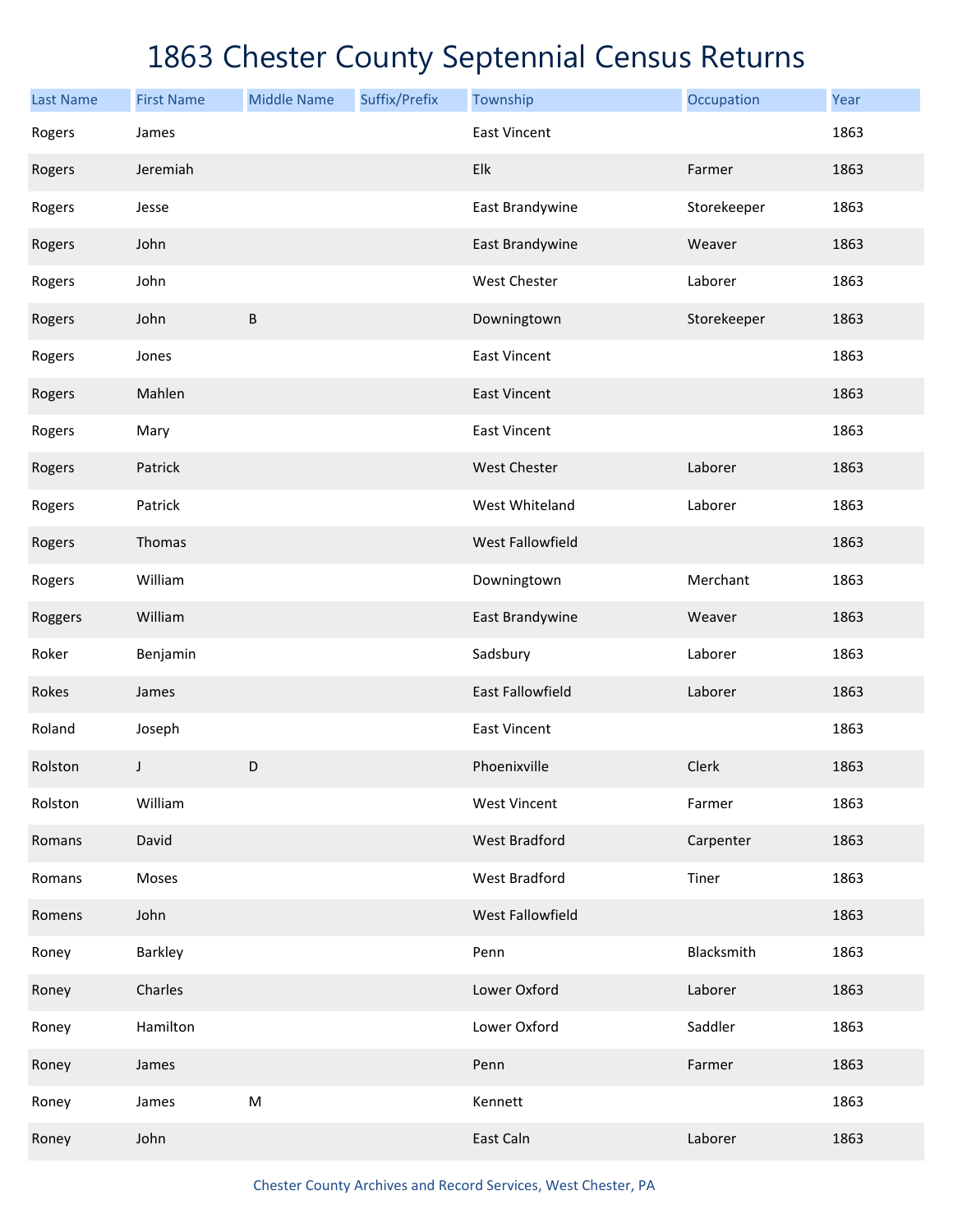| <b>Last Name</b> | <b>First Name</b> | <b>Middle Name</b> | Suffix/Prefix | Township             | Occupation | Year |
|------------------|-------------------|--------------------|---------------|----------------------|------------|------|
| Roney            | Robert            |                    |               | Lower Oxford         | Farmer     | 1863 |
| Roney            | Thomas            |                    |               | Kennett              |            | 1863 |
| Ronk             | John              |                    |               | Honey Brook          | Farmer     | 1863 |
| Rooke            | Jonathan          |                    |               | <b>East Nantmeal</b> |            | 1863 |
| Rooke            | Robert            |                    |               | <b>West Vincent</b>  | Farmer     | 1863 |
| Rooke            | Robert            |                    |               | <b>West Vincent</b>  | Farmer     | 1863 |
| Rooke            | Thomas            |                    |               | <b>West Vincent</b>  | Farmer     | 1863 |
| Rooks            | Jonathan          |                    |               | <b>East Nantmeal</b> |            | 1863 |
| Rooks            | Mary              |                    | Mrs.          | <b>East Nantmeal</b> |            | 1863 |
| Rooney           | Conrad            |                    |               | Phoenixville         | Laborer    | 1863 |
| Rooney           | Patrick           |                    |               | Kennett              |            | 1863 |
| Rooney           | Peter             |                    |               | Phoenixville         | Laborer    | 1863 |
| Rooney           | Thomas            |                    |               | Downingtown          | Laborer    | 1863 |
| Root             | Eli               | $\sf S$            |               | North Coventry       | Drover     | 1863 |
| Root             | George            | S                  |               | North Coventry       | Blacksmith | 1863 |
| Root             | Jacob             |                    |               | Warwick              |            | 1863 |
| Root             | John              |                    |               | Warwick              |            | 1863 |
| Root             | John              |                    |               | West Caln            | Laborer    | 1863 |
| Root             | William           | M                  |               | North Coventry       | Farmer     | 1863 |
| Roots            | Henry             |                    |               | Tredyffrin           |            | 1863 |
| Rorke            | <b>Barnard</b>    |                    |               | West Chester         | Laborer    | 1863 |
| Rorke            | Henry             |                    |               | Phoenixville         | Baker      | 1863 |
| Rorke            | Thomas            |                    |               | Phoenixville         | Shoemaker  | 1863 |
| Rose             | John              |                    |               | Charlestown          |            | 1863 |
| Rose             | William           |                    |               | East Pikeland        | Laborer    | 1863 |
| Roseborough      | James             |                    |               | West Caln            | Farmer     | 1863 |
| Rosen            | Isaac             |                    |               | East Vincent         |            | 1863 |
| Rosen            | John              |                    |               | <b>East Vincent</b>  |            | 1863 |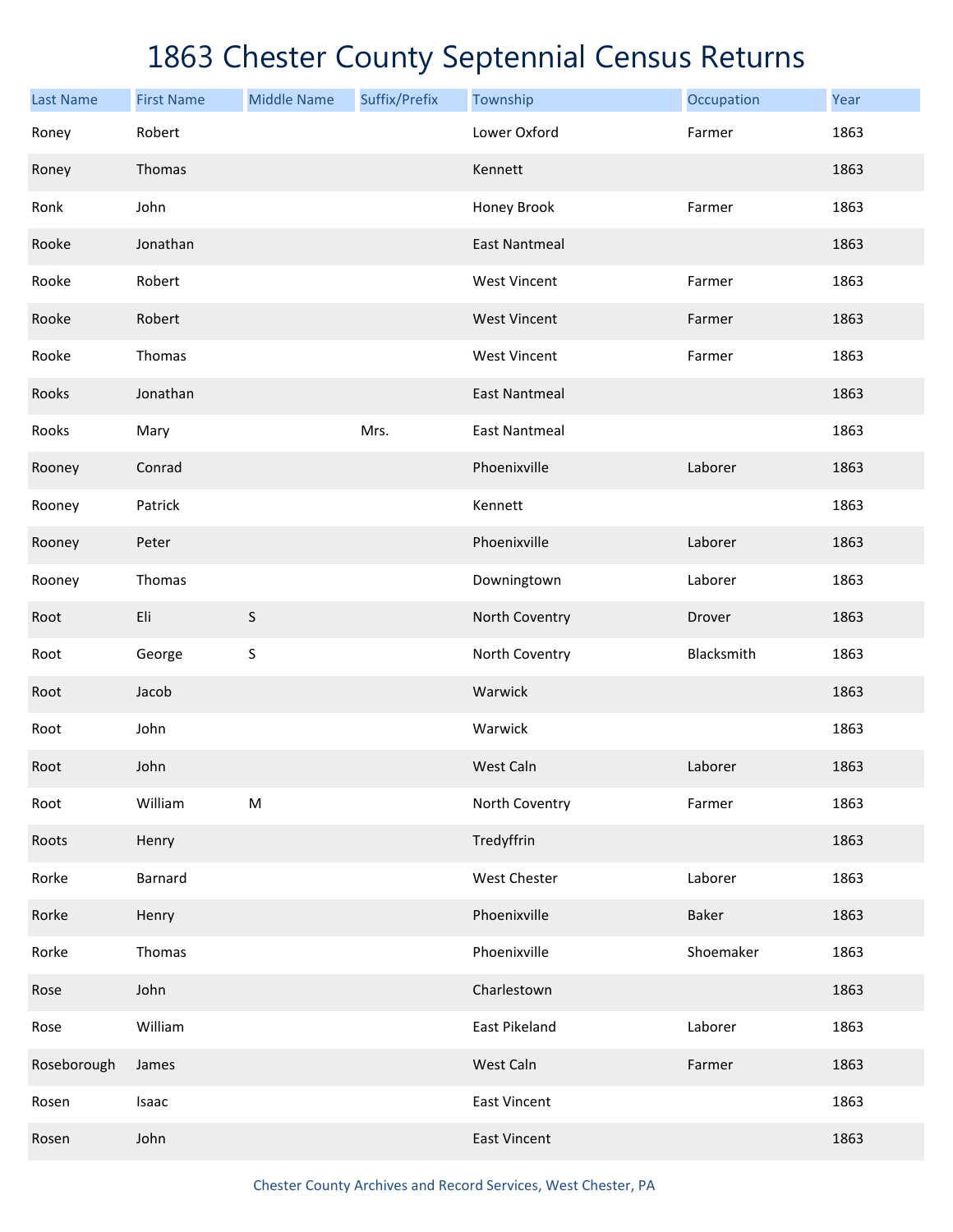| <b>Last Name</b> | <b>First Name</b> | <b>Middle Name</b> | Suffix/Prefix | Township             | Occupation  | Year |
|------------------|-------------------|--------------------|---------------|----------------------|-------------|------|
| Rosen            | Samuel            |                    |               | <b>East Vincent</b>  |             | 1863 |
| Rosenburger      | Samuel            |                    |               | Schuylkill           | Farmer      | 1863 |
| Rosin            | Maton             |                    |               | <b>East Vincent</b>  |             | 1863 |
| Ross             | Abraham           |                    |               | <b>Upper Oxford</b>  | Farmer      | 1863 |
| Ross             | Abraham           | H                  |               | West Fallowfield     |             | 1863 |
| Ross             | Elijah            | ${\sf W}$          |               | West Marlborough     | M.D.        | 1863 |
| Ross             | Enos              |                    |               | Valley               | Blacksmith  | 1863 |
| Ross             | George            |                    |               | <b>West Bradford</b> | Carpenter   | 1863 |
| Ross             | George            |                    |               | West Fallowfield     |             | 1863 |
| Ross             | Hamilton          |                    |               | West Fallowfield     |             | 1863 |
| Ross             | Hannah            |                    |               | Lower Oxford         | Lady        | 1863 |
| Ross             | Hugh              |                    |               | <b>Upper Oxford</b>  | Farmer      | 1863 |
| Ross             | Jacob             |                    |               | Schuylkill           | Shoemaker   | 1863 |
| Ross             | Jacob             |                    |               | Schuylkill           | Machinist   | 1863 |
| Ross             | James             |                    |               | East Fallowfield     | Wheelwright | 1863 |
| Ross             | Jeff              |                    |               | <b>West Bradford</b> | Laborer     | 1863 |
| Ross             | John              |                    |               | Kennett Square       | Shoemaker   | 1863 |
| Ross             | John              | D                  |               | Lower Oxford         | Farmer      | 1863 |
| Ross             | John              | ${\sf M}$          |               | <b>Upper Oxford</b>  | Farmer      | 1863 |
| Ross             | John              | $\sf T$            |               | London Grove         |             | 1863 |
| Ross             | Joseph            |                    |               | New Garden           | Shoemaker   | 1863 |
| Ross             | Joseph            |                    |               | Phoenixville         | Laborer     | 1863 |
| Ross             | Joseph            | D                  |               | East Fallowfield     | Farmer      | 1863 |
| Ross             | Lemon             |                    |               | Highland             | Laborer     | 1863 |
| Ross             | Levi              |                    |               | Kennett Square       | Shoemaker   | 1863 |
| Ross             | Levi              |                    | Jr.           | Kennett Square       | Carpenter   | 1863 |
| Ross             | Mathew            |                    |               | Schuylkill           | Farmer      | 1863 |
| Ross             | Moses             |                    |               | Londonderry          |             | 1863 |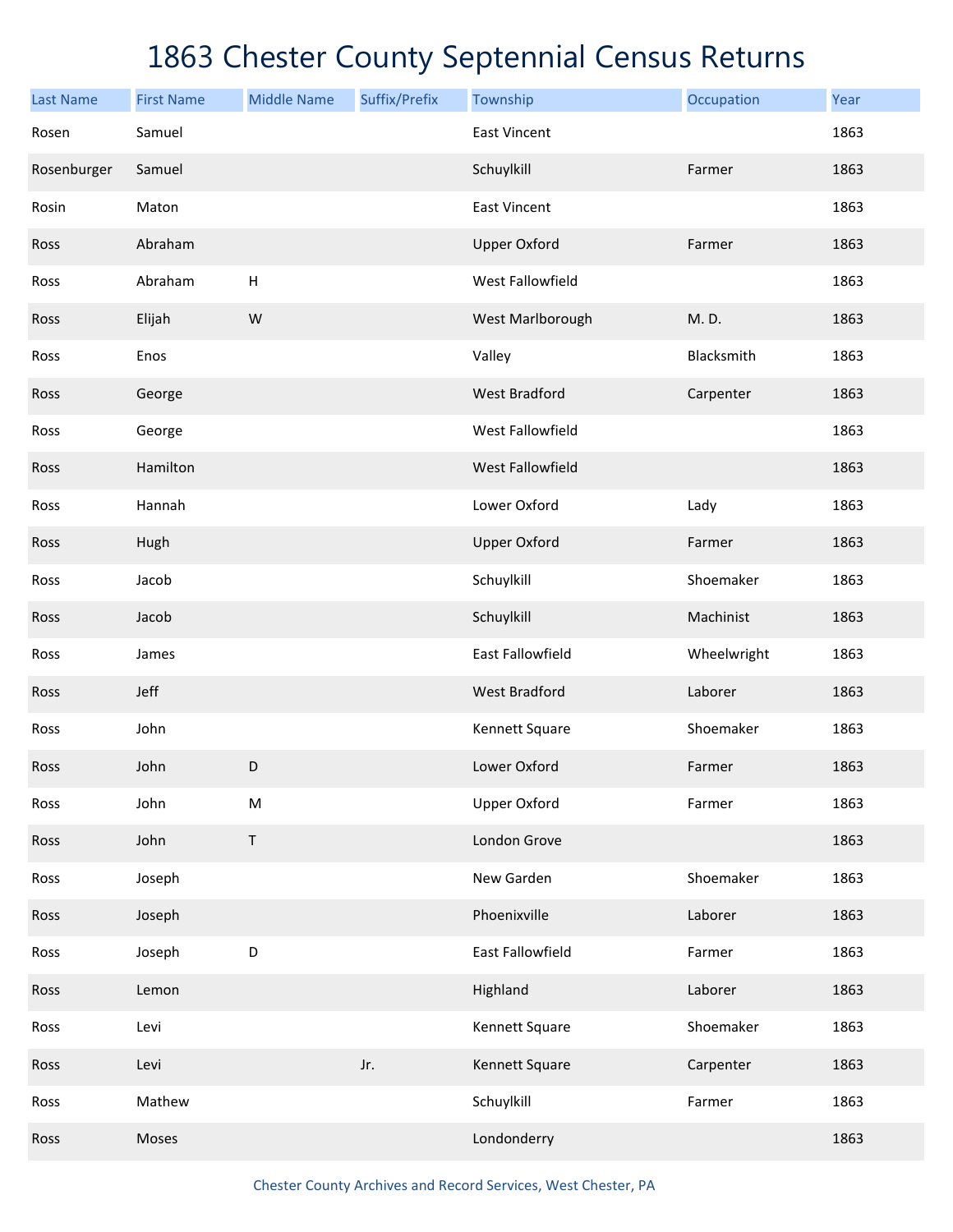| <b>Last Name</b> | <b>First Name</b> | <b>Middle Name</b>                                                                                         | Suffix/Prefix | Township            | Occupation    | Year |
|------------------|-------------------|------------------------------------------------------------------------------------------------------------|---------------|---------------------|---------------|------|
| Ross             | Phoebe            |                                                                                                            |               | Sadsbury            |               | 1863 |
| Ross             | Samuel            | $\boldsymbol{\mathsf{H}}$                                                                                  |               | Londonderry         |               | 1863 |
| Ross             | Walter            |                                                                                                            |               | Uwchlan             | Gentleman     | 1863 |
| Ross             | William           | $\mathsf{M}% _{T}=\mathsf{M}_{T}\!\left( a,b\right) ,\ \mathsf{M}_{T}=\mathsf{M}_{T}\!\left( a,b\right) ,$ |               | Lower Oxford        | Storekeeper   | 1863 |
| Rosser           | Levi              |                                                                                                            |               | Phoenixville        | Chair Chipper | 1863 |
| Rosseter         | Henry             |                                                                                                            |               | Tredyffrin          |               | 1863 |
| Rosseter         | Julian            |                                                                                                            |               | South Coventry      | Seamstress    | 1863 |
| Rossiter         | Benjamin          |                                                                                                            |               | Schuylkill          | Cooper        | 1863 |
| Rossiter         | Benjamin          | $\mathsf F$                                                                                                |               | Schuylkill          | Laborer       | 1863 |
| Rossiter         | Daniel            |                                                                                                            |               | Tredyffrin          |               | 1863 |
| Rossiter         | Edward            |                                                                                                            |               | Schuylkill          | Farmer        | 1863 |
| Rossiter         | Frederick         |                                                                                                            |               | Schuylkill          | Laborer       | 1863 |
| Rossiter         | Jacob             |                                                                                                            |               | Schuylkill          | Millwright    | 1863 |
| Rossiter         | Joseph            |                                                                                                            |               | Phoenixville        | Carpenter     | 1863 |
| Rossiter         | Joseph            |                                                                                                            |               | Schuylkill          | Blacksmith    | 1863 |
| Rossiter         | Lewis             |                                                                                                            |               | Schuylkill          | Farmer        | 1863 |
| Rossiter         | Malin             |                                                                                                            |               | Tredyffrin          |               | 1863 |
| Rossiter         | Merrion           |                                                                                                            |               | Schuylkill          | Laborer       | 1863 |
| Rossiter         | Thomas            |                                                                                                            |               | Schuylkill          | Blacksmith    | 1863 |
| Rossiter         | Thomas            |                                                                                                            | Jr.           | Schuylkill          | Blacksmith    | 1863 |
| Rotherman        | Elias             |                                                                                                            |               | <b>East Vincent</b> |               | 1863 |
| Rothrock         | Levi              |                                                                                                            |               | North Coventry      | Laborer       | 1863 |
| Rothrock         | Owen              |                                                                                                            |               | North Coventry      | Shoemaker     | 1863 |
| Rothtrock        | John              |                                                                                                            |               | South Coventry      | Farmer        | 1863 |
| Rothtrock        | John              | $\mathsf D$                                                                                                | Jr.           | South Coventry      | Laborer       | 1863 |
| Rothtrock        | Samuel            |                                                                                                            |               | South Coventry      | Laborer       | 1863 |
| Rouilot          | Victor            |                                                                                                            |               | North Coventry      | Shoemaker     | 1863 |
| Rouk             | Daniel            |                                                                                                            |               | Honey Brook         | Farmer        | 1863 |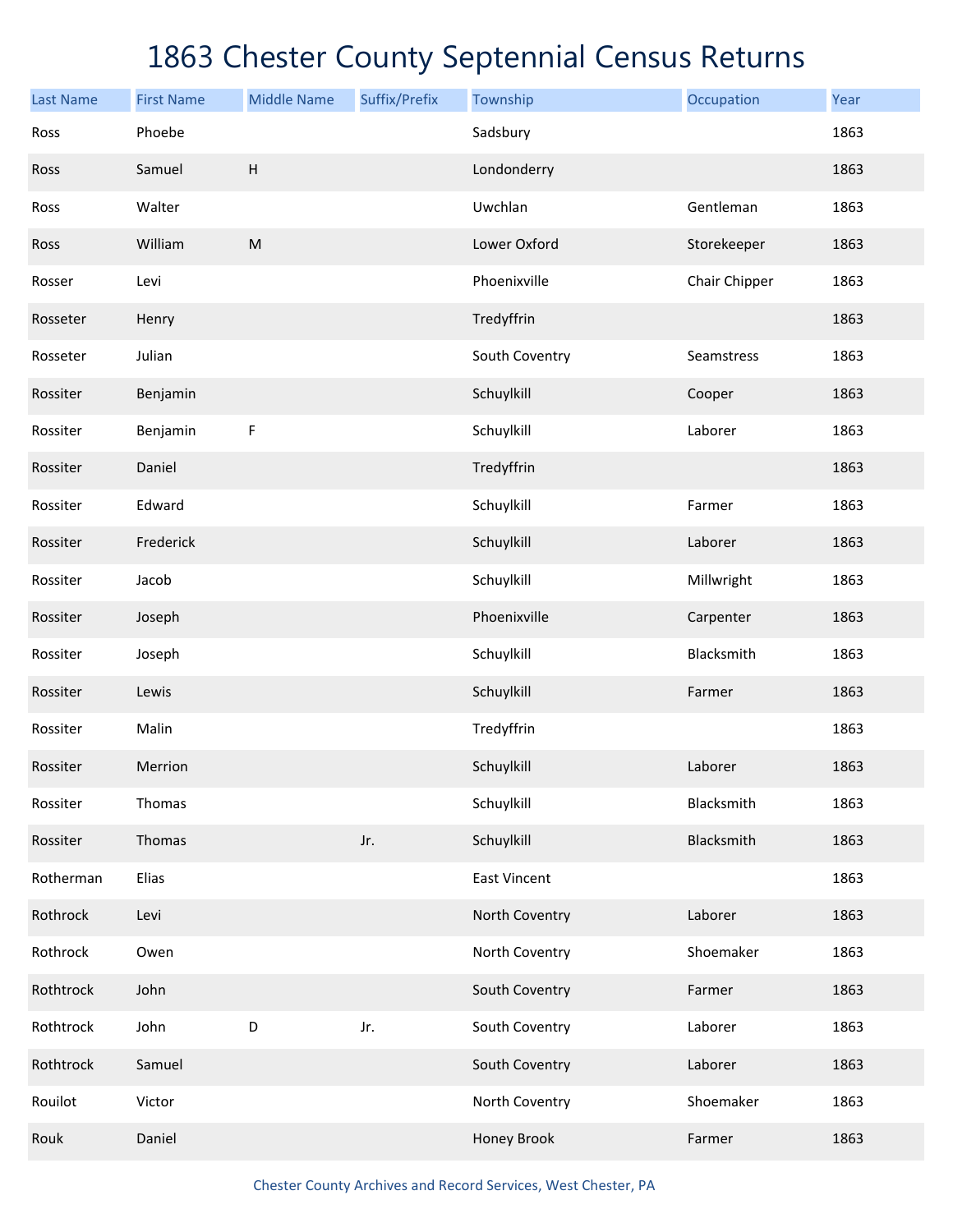| <b>Last Name</b> | <b>First Name</b> | <b>Middle Name</b> | Suffix/Prefix | Township             | Occupation | Year |
|------------------|-------------------|--------------------|---------------|----------------------|------------|------|
| Rourke           | Francis           |                    |               | Wallace              | Farmer     | 1863 |
| Rourke           | John              |                    |               | Wallace              | Carpenter  | 1863 |
| Roveley          | John              |                    |               | East Caln            | Laborer    | 1863 |
| Rowland          | Benjamin          |                    |               | Charlestown          |            | 1863 |
| Rowland          | Hugh              |                    |               | West Nottingham      | Teacher    | 1863 |
| Rowland          | Robert            |                    |               | West Nottingham      | Farmer     | 1863 |
| Rowland          | Ruthanna          |                    |               | Charlestown          |            | 1863 |
| Rowland          | Samuel            | ${\sf N}$          |               | <b>East Coventry</b> | Farmer     | 1863 |
| Royer            | John              |                    |               | <b>East Coventry</b> | Farmer     | 1863 |
| Royer            | John              |                    | Sr.           | Phoenixville         | Printer    | 1863 |
| Royer            | John              |                    | Jr.           | Phoenixville         | Printer    | 1863 |
| Rubincan         | Caleb             |                    |               | Newlin               | Farmer     | 1863 |
| Rubincan         | Charles           |                    |               | Newlin               | Farmer     | 1863 |
| Rubincan         | John              |                    |               | Newlin               | Farmer     | 1863 |
| Rubincan         | Jones             |                    |               | Newlin               | Farmer     | 1863 |
| Rudolph          | George            |                    |               | East Nottingham      | Laborer    | 1863 |
| Rue              | Richard           |                    |               | Tredyffrin           |            | 1863 |
| Rue              | Samuel            |                    |               | Sadsbury             | Carpenter  | 1863 |
| Ruff             | Samuel            |                    |               | East Vincent         |            | 1863 |
| Rugg             | William           | $\mathsf C$        |               | Oxford               | Shoemaker  | 1863 |
| Rumford          | Isaac             |                    |               | East Marlborough     | Farmer     | 1863 |
| Rumford          | William           |                    |               | East Marlborough     | Farmer     | 1863 |
| Rumsey           | Charles           | ${\sf W}$          |               | Lower Oxford         | Papermaker | 1863 |
| Rumsey           | Moses             |                    |               | Lower Oxford         | Papermaker | 1863 |
| Rupert           | Alford            |                    |               | Sadsbury             | Laborer    | 1863 |
| Rupert           | Alfred            |                    |               | West Chester         | Soldier    | 1863 |
| Rupert           | Charles           |                    |               | Sadsbury             | Laborer    | 1863 |
| Rupert           | George            |                    |               | Lower Oxford         | Farmer     | 1863 |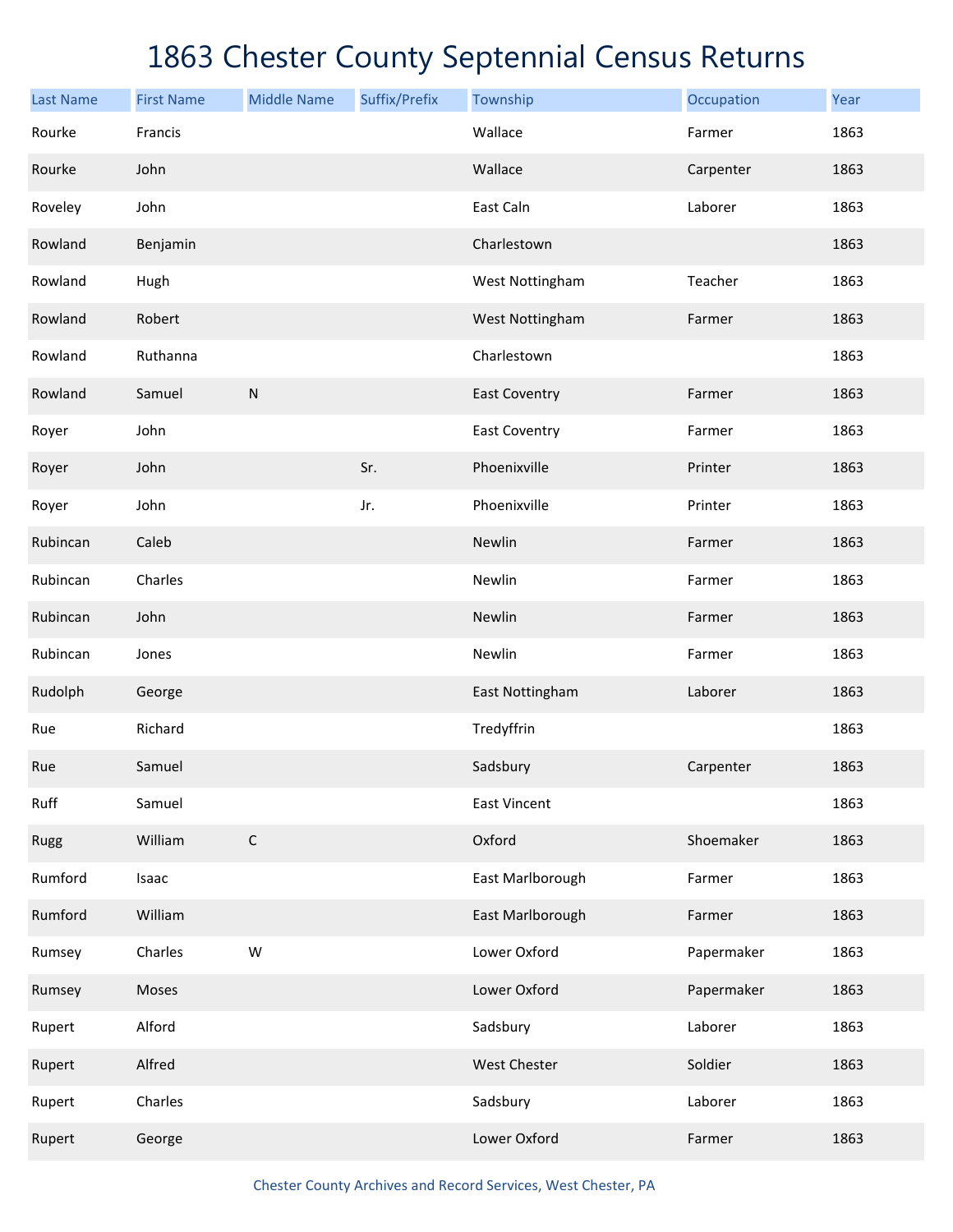| <b>Last Name</b> | <b>First Name</b> | <b>Middle Name</b> | Suffix/Prefix | Township            | Occupation              | Year |
|------------------|-------------------|--------------------|---------------|---------------------|-------------------------|------|
| Rupert           | George            | M                  |               | <b>West Chester</b> | Lawyer                  | 1863 |
| Rupert           | John              | A                  |               | <b>Upper Oxford</b> | Farmer                  | 1863 |
| Rupert           | Noah              |                    |               | Sadsbury            | Laborer                 | 1863 |
| Rupert           | Uriah             |                    |               | <b>Upper Oxford</b> | Farmer                  | 1863 |
| Rupert           | William           |                    |               | West Chester        | Storekeeper             | 1863 |
| Rupp             | $\mathsf C$       | B                  |               | West Chester        | Tinner                  | 1863 |
| Rupp             | Lewis             |                    |               | West Chester        | Shoemaker               | 1863 |
| Rusel            | Harlan            |                    |               | West Marlborough    | Laborer                 | 1863 |
| Rush             | Edward            |                    |               | East Bradford       |                         | 1863 |
| Rush             | John              |                    | Jr.           | Phoenixville        | Roller                  | 1863 |
| Rush             | John              | J                  |               | Phoenixville        | Machinist               | 1863 |
| Rush             | Mary              |                    |               | West Chester        | Storekeeper             | 1863 |
| Rush             | Mary              | ${\sf M}$          |               | West Chester        | Housekeep               | 1863 |
| Rusk             | Hugh              |                    |               | Kennett             |                         | 1863 |
| Rusk             | Palmer            |                    |               | West Whiteland      | Shoemaker               | 1863 |
| Russ             | John              |                    |               | Phoenixville        | Laborer                 | 1863 |
| Russel           | Alexander         |                    |               | Phoenixville        | Blacksmith              | 1863 |
| Russel           | Henry             |                    |               | East Nottingham     | Smith                   | 1863 |
| Russel           | Isaac             |                    |               | Sadsbury            |                         | 1863 |
| Russel           | Jacob             | $\sf H$            |               | Honey Brook         | Farmer                  | 1863 |
| Russel           | James             |                    |               | Valley              | Laborer                 | 1863 |
| Russel           | James             | $\mathsf D$        |               | Valley              | <b>Commission Agent</b> | 1863 |
| Russel           | James             | $\sf S$            |               | Valley              | Carpenter               | 1863 |
| Russel           | Robert            | J                  |               | Valley              | Carpenter               | 1863 |
| Russel           | William           |                    |               | Elk                 | Farmer                  | 1863 |
| Russel           | William           |                    |               | Phoenixville        | Machinist               | 1863 |
| Russell          | Alexander         |                    |               | Lower Oxford        | Farmer                  | 1863 |
| Russell          | Alexander         |                    |               | Newlin              | Miller                  | 1863 |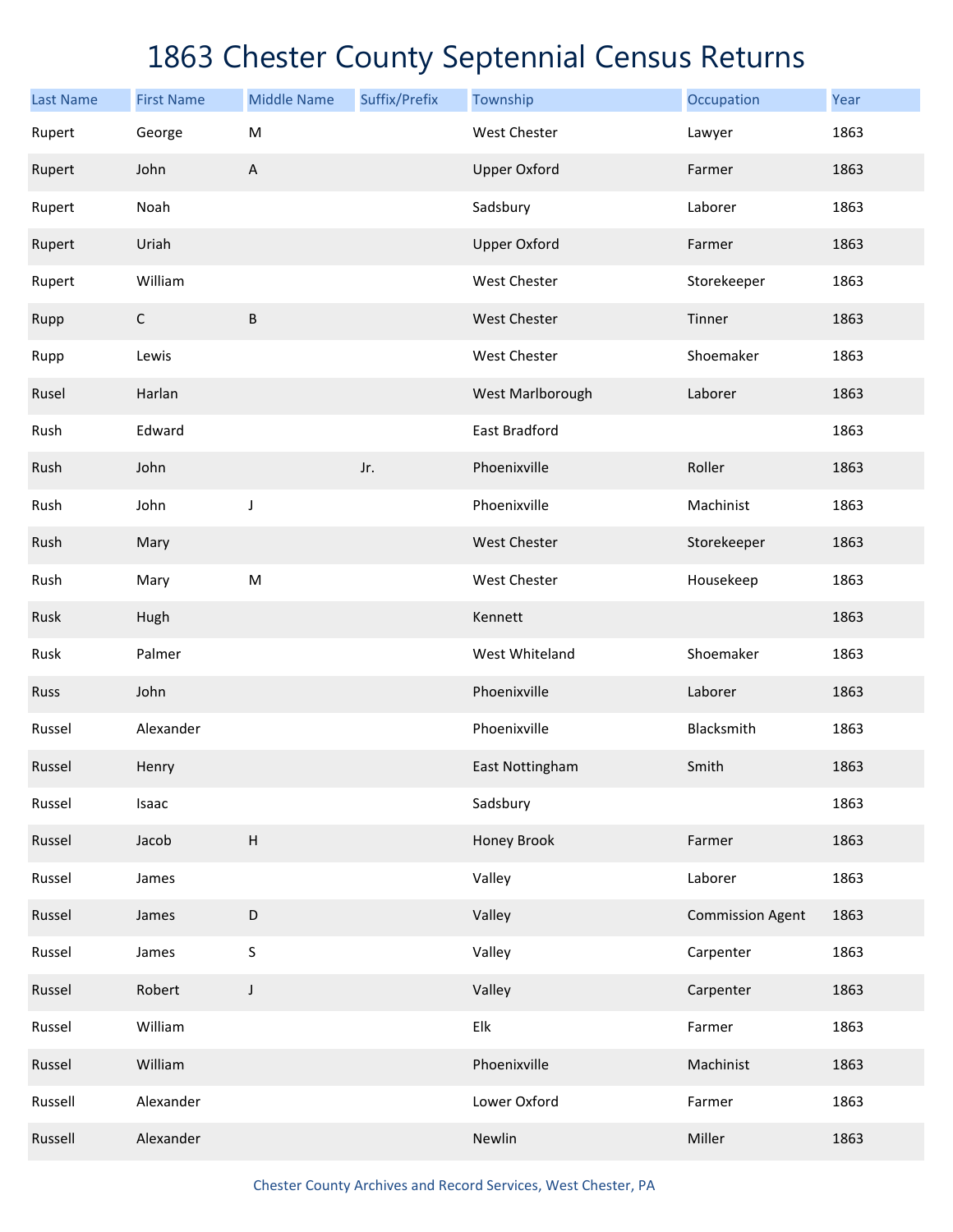| <b>Last Name</b> | <b>First Name</b> | <b>Middle Name</b> | Suffix/Prefix | Township            | Occupation | Year |
|------------------|-------------------|--------------------|---------------|---------------------|------------|------|
| Russell          | Andrew            | J                  |               | Lower Oxford        | Merchant   | 1863 |
| Russell          | Arthur            | W                  |               | Penn                | Clerk      | 1863 |
| Russell          | David             | $\mathsf C$        |               | Lower Oxford        | Laborer    | 1863 |
| Russell          | Ephraim           |                    |               | West Caln           | Farmer     | 1863 |
| Russell          | Hamilton          | W                  |               | Valley              | Carpenter  | 1863 |
| Russell          | Hiram             |                    |               | West Caln           | Miller     | 1863 |
| Russell          | Hugh              |                    |               | Lower Oxford        | Gentleman  | 1863 |
| Russell          | J                 | L B                |               | London Britain      | Farmer     | 1863 |
| Russell          | James             |                    |               | New London          | Farmer     | 1863 |
| Russell          | James             |                    |               | West Caln           | Farmer     | 1863 |
| Russell          | James             | D                  |               | <b>Upper Oxford</b> | Blacksmith | 1863 |
| Russell          | John              |                    |               | Birmingham          | Laborer    | 1863 |
| Russell          | John              |                    |               | Lower Oxford        | Farmer     | 1863 |
| Russell          | John              |                    |               | <b>West Chester</b> | Soldier    | 1863 |
| Russell          | John              | W                  |               | West Chester        | Soldier    | 1863 |
| Russell          | Joseph            |                    |               | Lower Oxford        | Farmer     | 1863 |
| Russell          | Robert            |                    |               | Lower Oxford        | Gentleman  | 1863 |
| Russell          | Robert            |                    |               | <b>Upper Oxford</b> | Farmer     | 1863 |
| Russell          | Robert            | A                  |               | Lower Oxford        | Laborer    | 1863 |
| Russell          | William           |                    |               | Lower Oxford        | Farmer     | 1863 |
| Russell          | William           |                    |               | Tredyffrin          |            | 1863 |
| Ruth             | David             |                    |               | West Chester        | Lawyer     | 1863 |
| Ruth             | Davis             |                    |               | Willistown          | Carpenter  | 1863 |
| Ruth             | Edward            |                    |               | West Chester        | Clerk      | 1863 |
| Ruth             | George            |                    |               | Willistown          | Carpenter  | 1863 |
| Ruth             | Isaac             |                    |               | Willistown          | Farmer     | 1863 |
| Ruth             | Jacob             |                    |               | East Whiteland      | Farmer     | 1863 |
| Ruth             | ${\sf M}$         | T                  |               | West Chester        | Clerk      | 1863 |